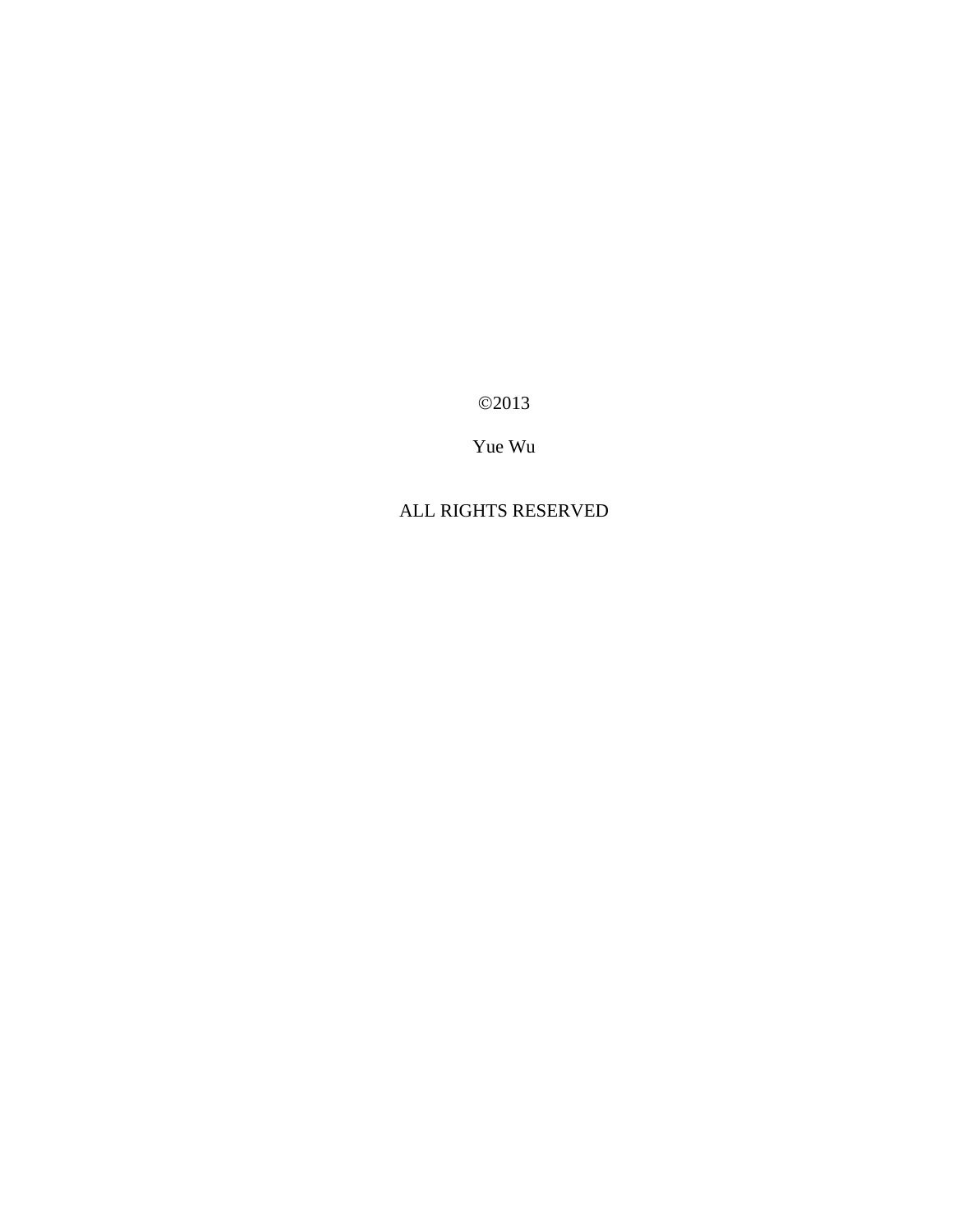# MEASURING SPRAWL IN THE UNITED STATES—A COMPARATIVE

#### ANALYSIS OF PROCEDURES AND RESULTS

by

#### YUE WU

A Dissertation submitted to the

Graduate School-New Brunswick

Rutgers, The State University of New Jersey

in partial fulfillment of the requirements

for the degree of

Doctor of Philosophy

Graduate Program in Planning and Public Policy

written under the direction of

Robert W. Burchell

and approved by

\_\_\_\_\_\_\_\_\_\_\_\_\_\_\_\_\_\_\_\_\_\_\_\_

\_\_\_\_\_\_\_\_\_\_\_\_\_\_\_\_\_\_\_\_\_\_\_\_

\_\_\_\_\_\_\_\_\_\_\_\_\_\_\_\_\_\_\_\_\_\_\_\_

\_\_\_\_\_\_\_\_\_\_\_\_\_\_\_\_\_\_\_\_\_\_\_\_

New Brunswick, New Jersey

May, 2013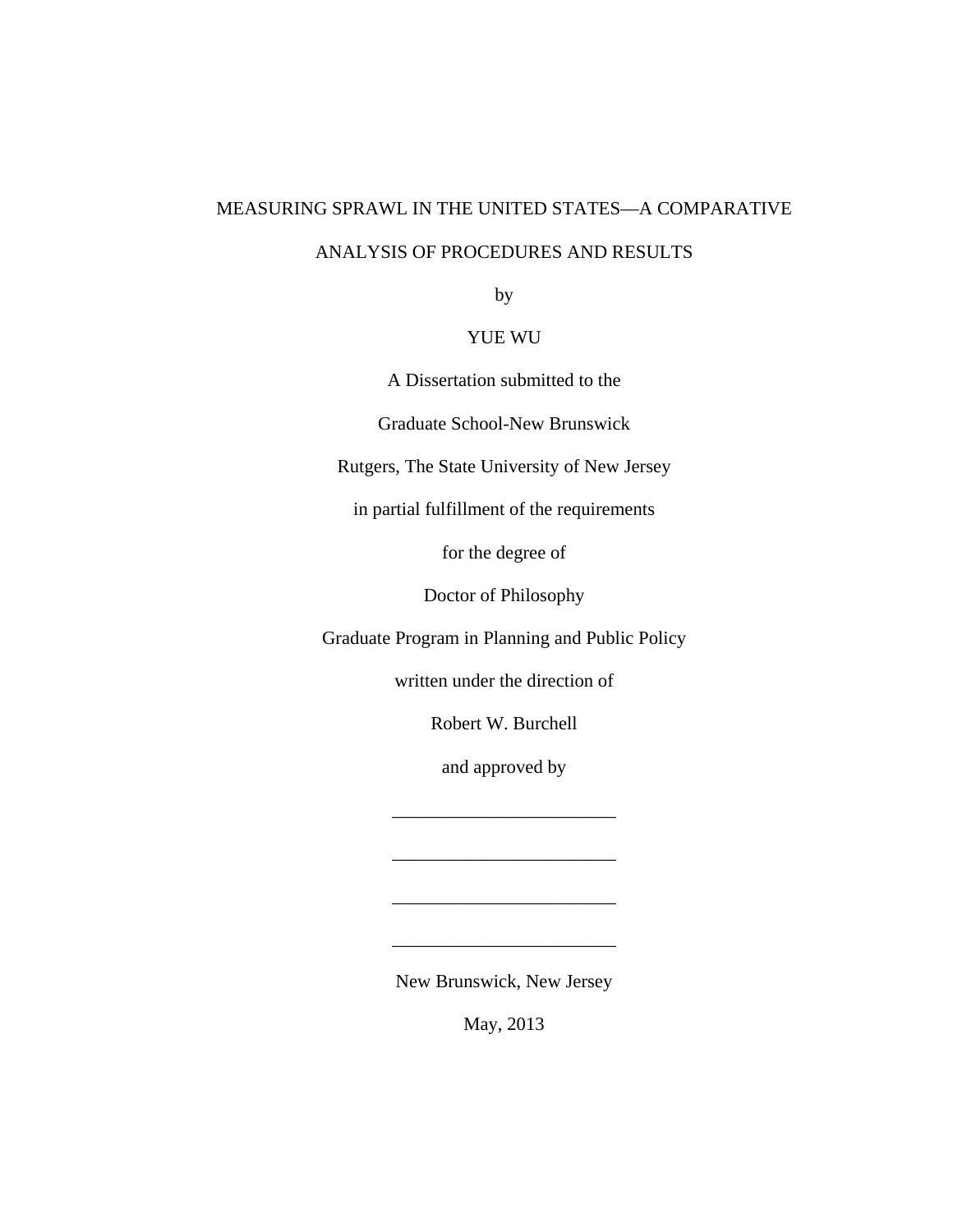# ABSTRACT OF THE DISSERTATION MEASURING SPRAWL IN THE UNITED STATES—A COMPARATIVE ANALYSIS OF PROCEDURES AND RESULTS

By YUE WU

Dissertation Director: Robert W. Burchell

Sprawl is significant, low-density development taking place at the periphery wherein there exists limited infrastructure and public services. It has been the subject of much research, due to its widespread occurrence. Previous empirical studies of sprawl measurement had three significant weaknesses: 1) incomplete coverage of the geography being measured; 2) an absence of regional differences in the density variable, and 3) a lack of exclusion of undevelopable lands when calculating the density of an area. In an effort to overcome these shortcomings, this study: 1) measures sprawl for all 3091 counties in the US using economic areas (EA) to group counties; 2) uses variable densities (locally-determined cultural densities) in the sprawl calculation; and 3) calculates "refined densities" for all states and counties in the US by excluding undevelopable lands from the density calculation. Further, the research results included here are compared with those of Rolf Pendall (1999), Robert W. Burchell (2002), and Reid Ewing (2003b), in order to ascertain the impact of their more comprehensive measurement methods on sprawl measurement results.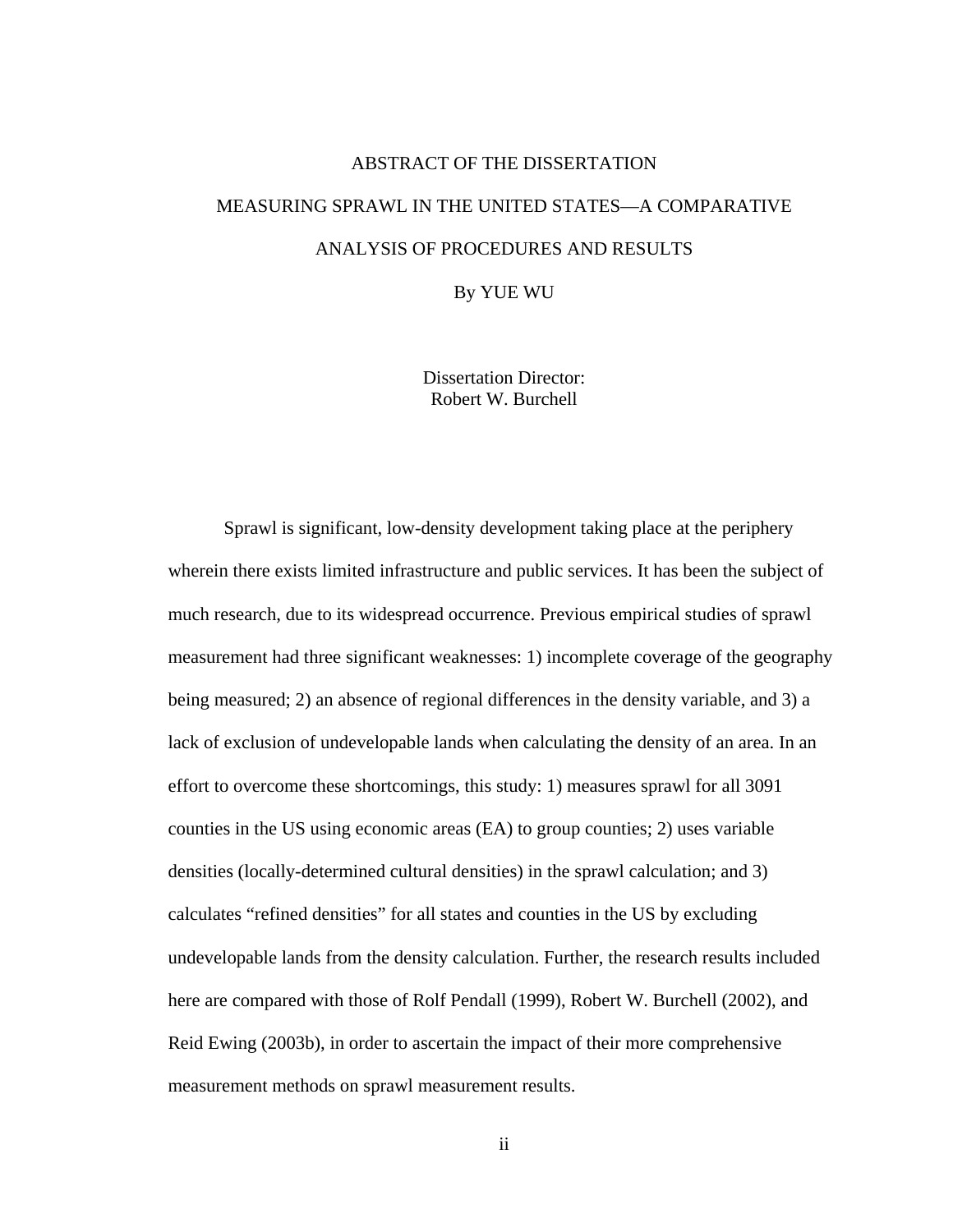Based upon accurate variable densities, one of six county land use types (urban center, urban, suburban, rural center, rural, undeveloped) is assigned to each US county; a sprawl/non-sprawl is then determined for each county. As a result, out of all 3091 US counties, 492 experience sprawl development during the 2000 to 2020 time period. Over 80 percent (or 396 counties) of these 492 sprawling counties are rural or undeveloped counties; the remaining one-fifth are developing suburban and rural center counties. With no exception, the "refined density" of an individual state is greater than its "gross" density." About 65 percent (or 32) of US states have "refined densities" that are at least 1.2 times their original gross densities.

Several conclusions can be drawn using the comparative analyses included here. First, sprawl research must focus on the nation as a whole, or on select component regions. Second, variable density is crucial to the accurate calculation urban versus rural counties nationally. Third, developable land must be employed when calculating variable density (i.e. undevelopable lands must be excluded from the density calculation).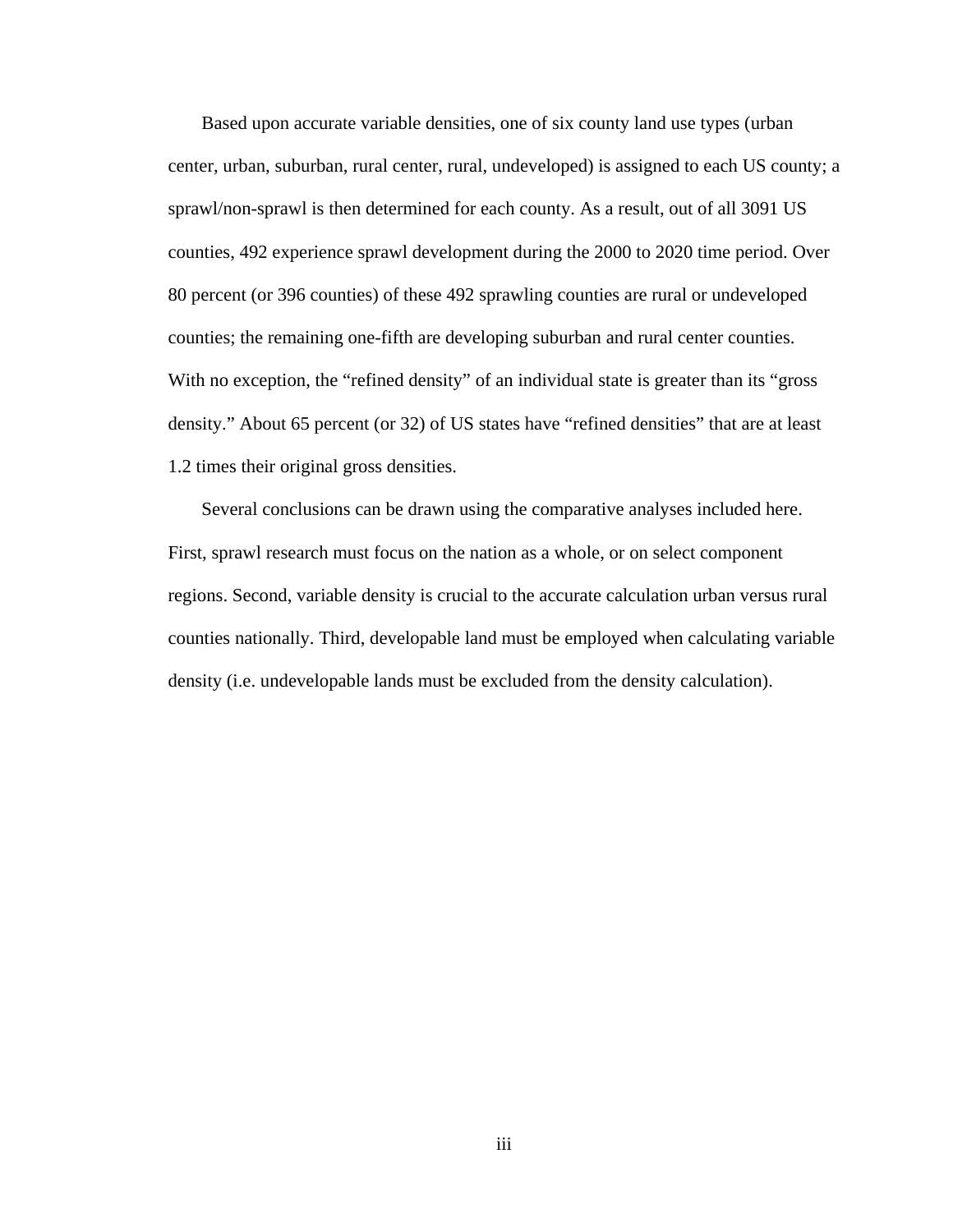#### **Acknowledgement**

First and foremost, I would like to express my deepest gratitude and appreciation to my advisor, Prof. Robert W. Burchell, for the guidance, support, and immense knowledge he has provided me, from when I first began my studies at The Bloustein School, through remote work on my thesis, to completion of my degree. I deeply appreciate his patience when my progress was slowed by the pressures of parenting, and I am ever in his debt for his advocacy during difficult times. I am also deeply grateful to him for carefully reading and revising my thesis. This dissertation would not have been possible without his excellent advice and counsel.

I am extremely grateful to my committee members, Prof. Michael J. Camasso Jr., Prof. Radha Jagannathan, and Prof. David C. Listokin, for their encouragement, their insightful comments, and their constructive criticisms. It is an honor and pleasure to work with Professors Jagannathan and Camasso, from whom I learned much, not the least of which is having both good data management skills and a good work ethic. Special thanks go to Professors David C. Listokin and Robert W. Lake, the former and current directors, respectively, of the doctoral program, for their patience and facilitation throughout the course of my study. I also would like to thank Professors Richard Brail and Reid Ewing for their astute comments on my thesis proposal.

I would like to express my sincerest gratitude to Paul Suino for his excellent job of editing multiple drafts of my thesis. Paul was there whenever I needed his assistance, always fine-tuning my work with quality, and in a timely fashion. I am also deeply grateful to him for his warm encouragement and support.

iv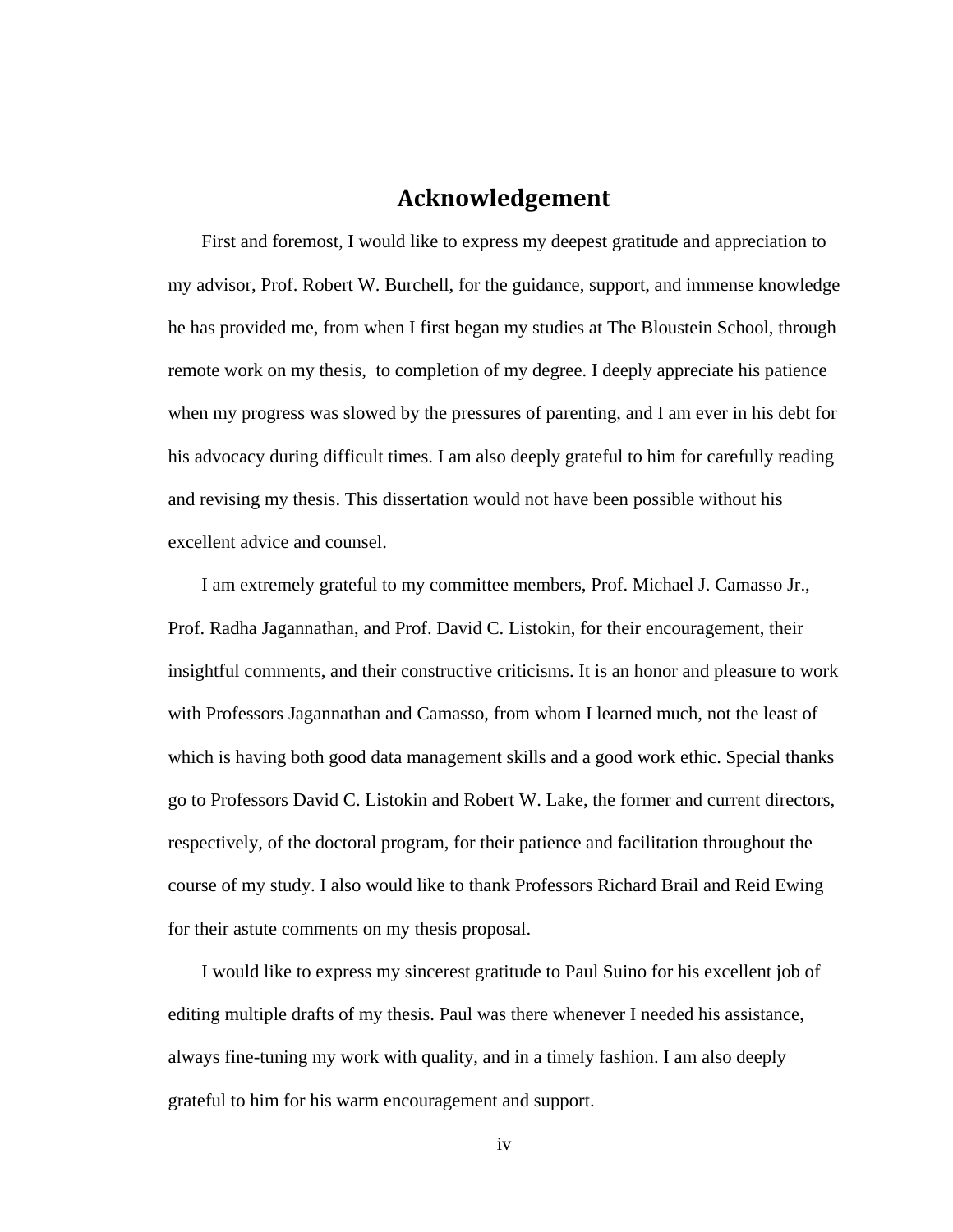I would like to acknowledge the financial and academic backing of the Edward J. Bloustein School of Planning and Public Policy, making my graduate study and thesis research possible.

I am indebted to William R. Dolphin for his valuable help in data collection. I would also like to acknowledge the professionals in the United States Department of Agriculture (USDA) Forest Service who generously provided me with the GIS data "Land Ownership Boundary within Federal Forests," information which added great value to my project.

My sincere thanks also go to Lynn Astorga for her enthusiasm and support during my graduate study. Lynn was always there whenever I needed her help. I am also thankful to Barbara Sirman and Amy Cobb whose kind aid significantly improved my process of graduation.

I am also grateful to my friends for standing by me throughout all these years. Among them, I would like to especially acknowledge Yan Shen, Xuejin Ruan, Shuling Tang, Xuanxuan Xu, and Liang Wei, whose unending words of optimism have helped me overcome any number of setbacks to stay focused on my thesis. I am also thankful to my doctoral classmates, Matt, Heather, Pam, John, Sandra, and Jesse, for their spirited and valuable comments.

Most importantly, none of this would have been possible without the love and inspiration of my family. I thank my parents Yutang Wu and Ziyi Han for their belief in me, for their affection, and for their hand, which they have extended throughout my life. I thank my two sons, Eric and Evan, who have brought so much joy to my life. Finally, I want to give special thanks to my husband, Jianye Chen, for his constant encouragement, his valuable help with this project, and his great patience at all times.

v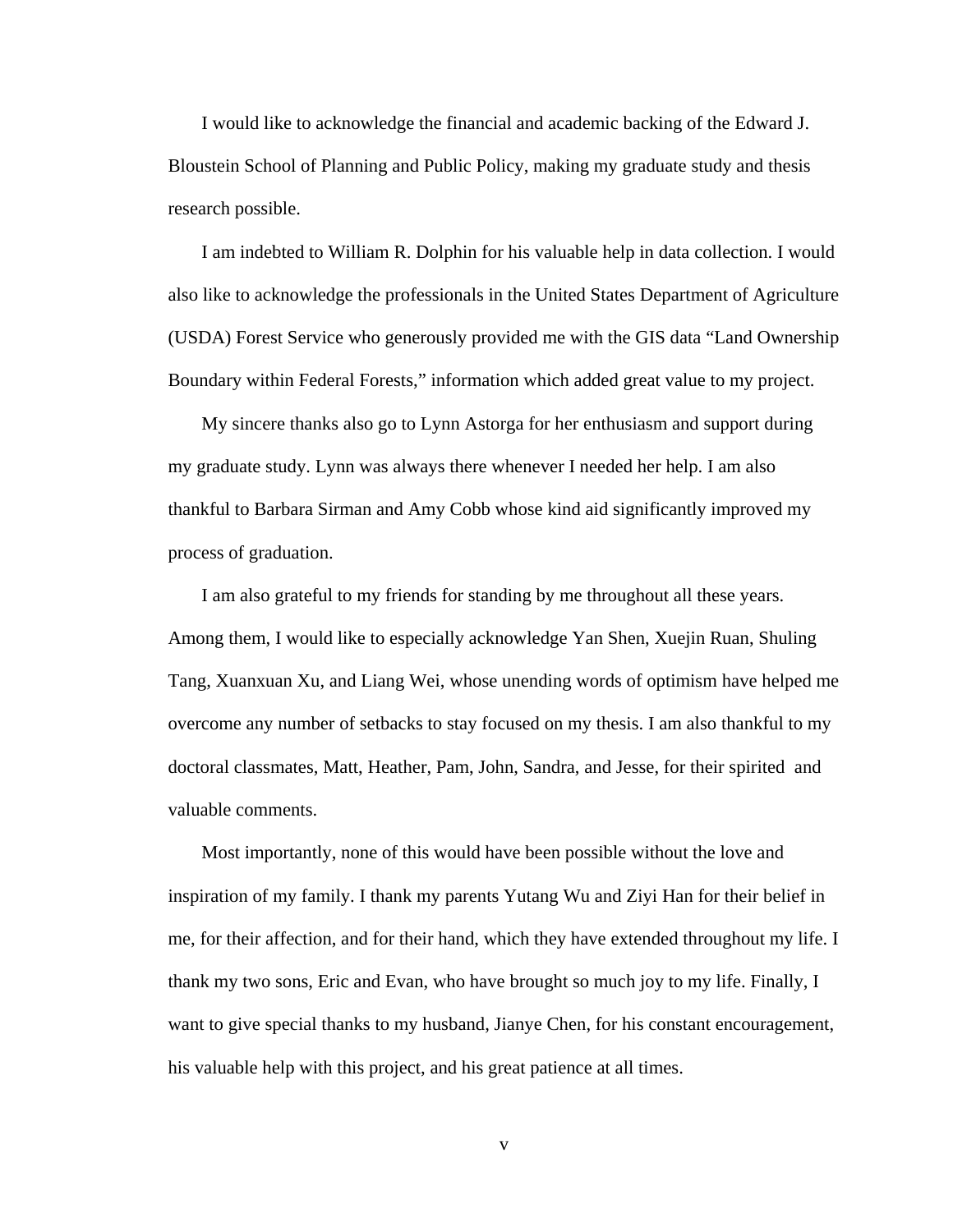### **Table of Contents**

| 1.1 The Meaning and Importance of this Dissertation: Using Accurate Local Density Definitions |  |
|-----------------------------------------------------------------------------------------------|--|
|                                                                                               |  |
|                                                                                               |  |
|                                                                                               |  |
|                                                                                               |  |
|                                                                                               |  |
|                                                                                               |  |
|                                                                                               |  |
|                                                                                               |  |
|                                                                                               |  |
| 2.1.3 Defining Sprawl as the End Result of Certain Types of Growth 30                         |  |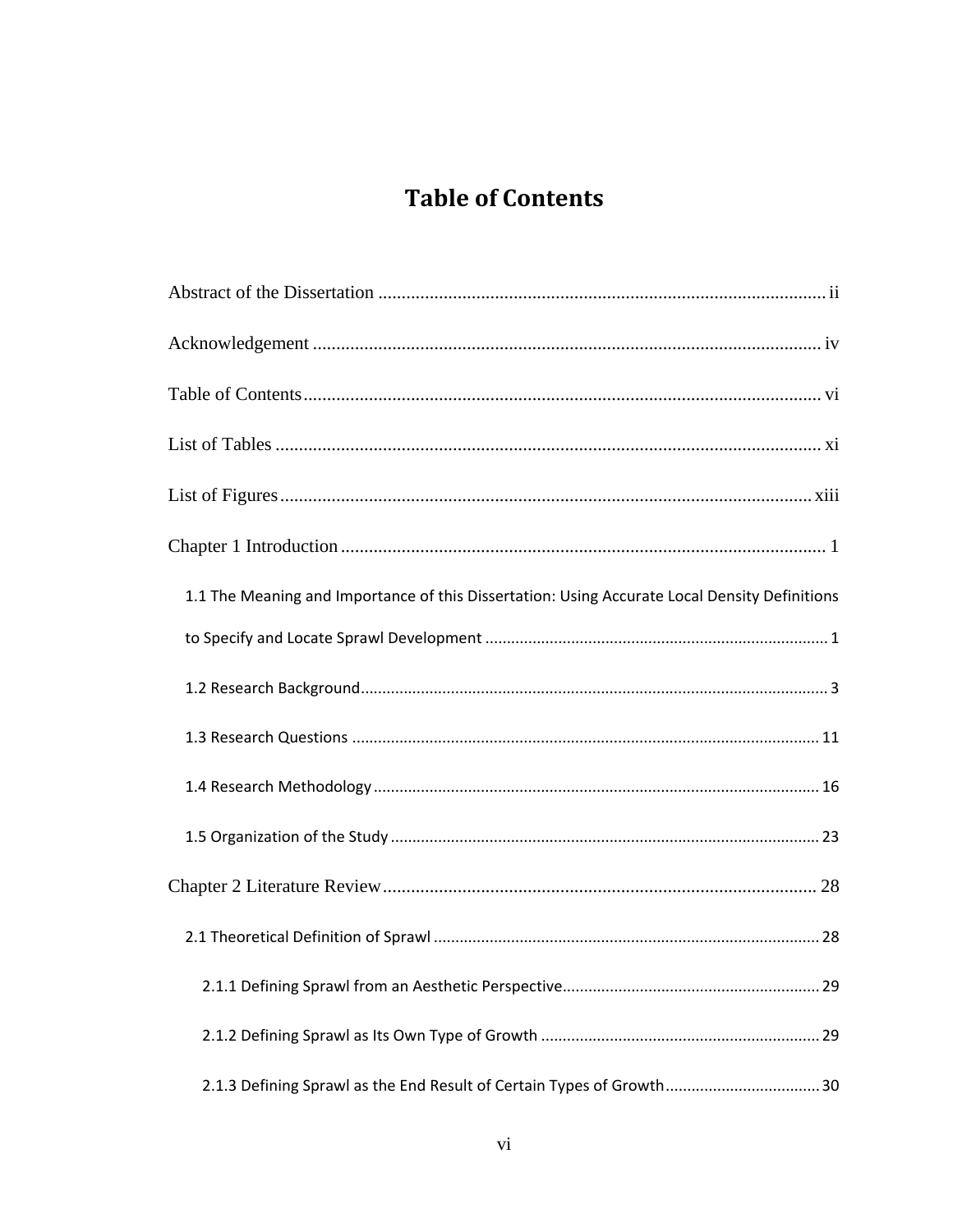| 2.1.4 Defining Sprawl as the Causative Agent of Certain Types of Growth31           |  |
|-------------------------------------------------------------------------------------|--|
|                                                                                     |  |
|                                                                                     |  |
| 2.1.7 Summary of the Literature on the Theoretical Definition of Sprawl32           |  |
|                                                                                     |  |
|                                                                                     |  |
|                                                                                     |  |
|                                                                                     |  |
|                                                                                     |  |
|                                                                                     |  |
|                                                                                     |  |
|                                                                                     |  |
|                                                                                     |  |
|                                                                                     |  |
|                                                                                     |  |
| 2.4 Summary of the Sprawl Measurement Literature and Research Questions Restated 66 |  |
|                                                                                     |  |
|                                                                                     |  |
|                                                                                     |  |
|                                                                                     |  |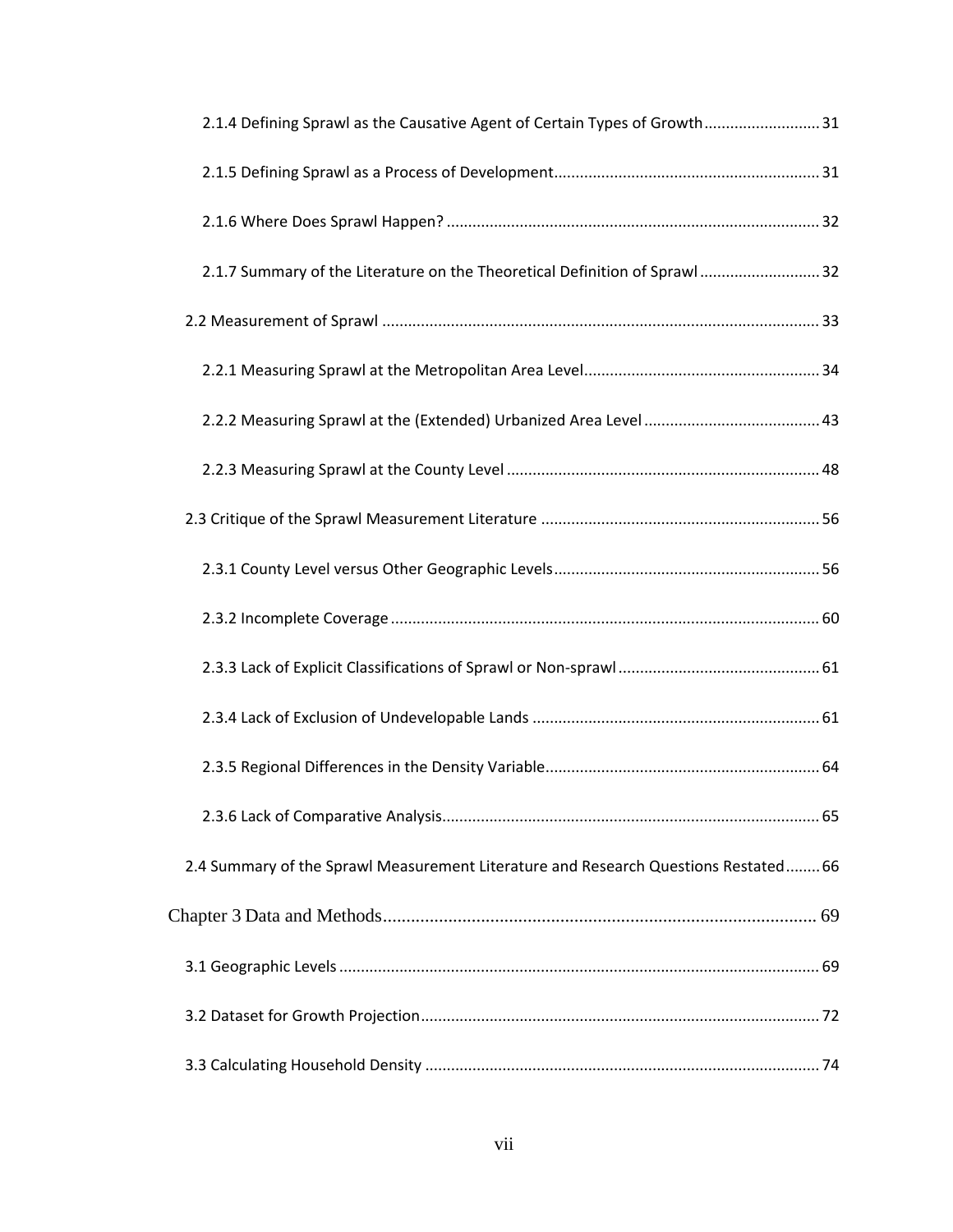| 3.3.1 Datasets for Calculating Developable Land Areas; Other Ancillary Datasets  74 |  |
|-------------------------------------------------------------------------------------|--|
|                                                                                     |  |
|                                                                                     |  |
|                                                                                     |  |
|                                                                                     |  |
|                                                                                     |  |
|                                                                                     |  |
| 3.5.1 Classifying Sprawl/Non-Sprawl for Rural and Undeveloped Counties  108         |  |
| 3.5.2 Classifying Sprawl/Non-Sprawl for Suburban and Rural Center Counties 110      |  |
|                                                                                     |  |
|                                                                                     |  |
|                                                                                     |  |
|                                                                                     |  |
|                                                                                     |  |
|                                                                                     |  |
|                                                                                     |  |
|                                                                                     |  |
|                                                                                     |  |
|                                                                                     |  |
|                                                                                     |  |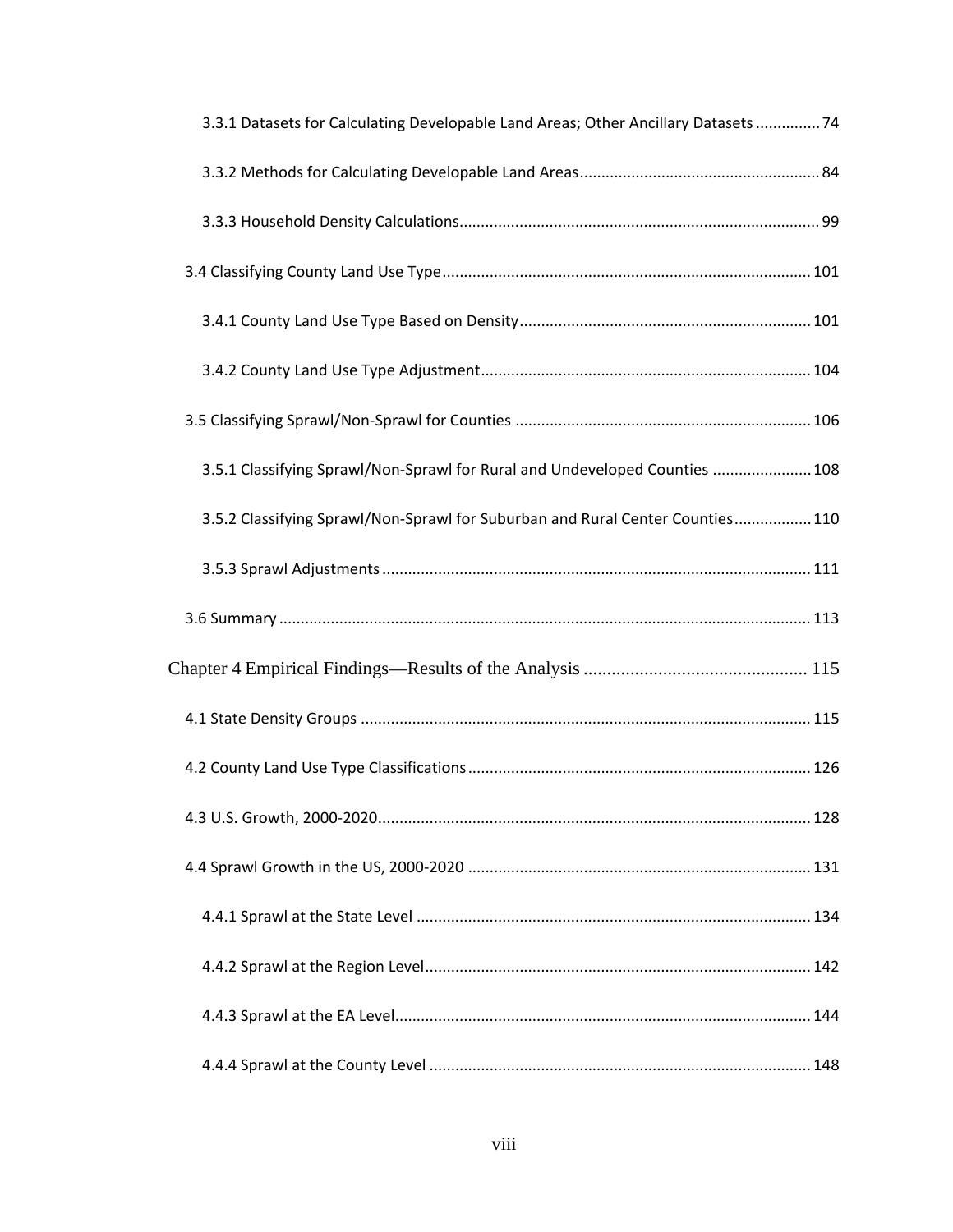| Chapter 5 Comparing Three Research Results with the Research Result of this Study. 164 |  |
|----------------------------------------------------------------------------------------|--|
| 5.1 Comparing Research Results between Burchell et al.'s Study and this Study 165      |  |
|                                                                                        |  |
|                                                                                        |  |
| 5.2 Comparing Research Results between Ewing's Study and this Study  179               |  |
|                                                                                        |  |
|                                                                                        |  |
|                                                                                        |  |
|                                                                                        |  |
|                                                                                        |  |
| 5.3 Comparing Research Results between Pendall's Study and this Study  195             |  |
|                                                                                        |  |
|                                                                                        |  |
|                                                                                        |  |
|                                                                                        |  |
|                                                                                        |  |
|                                                                                        |  |
|                                                                                        |  |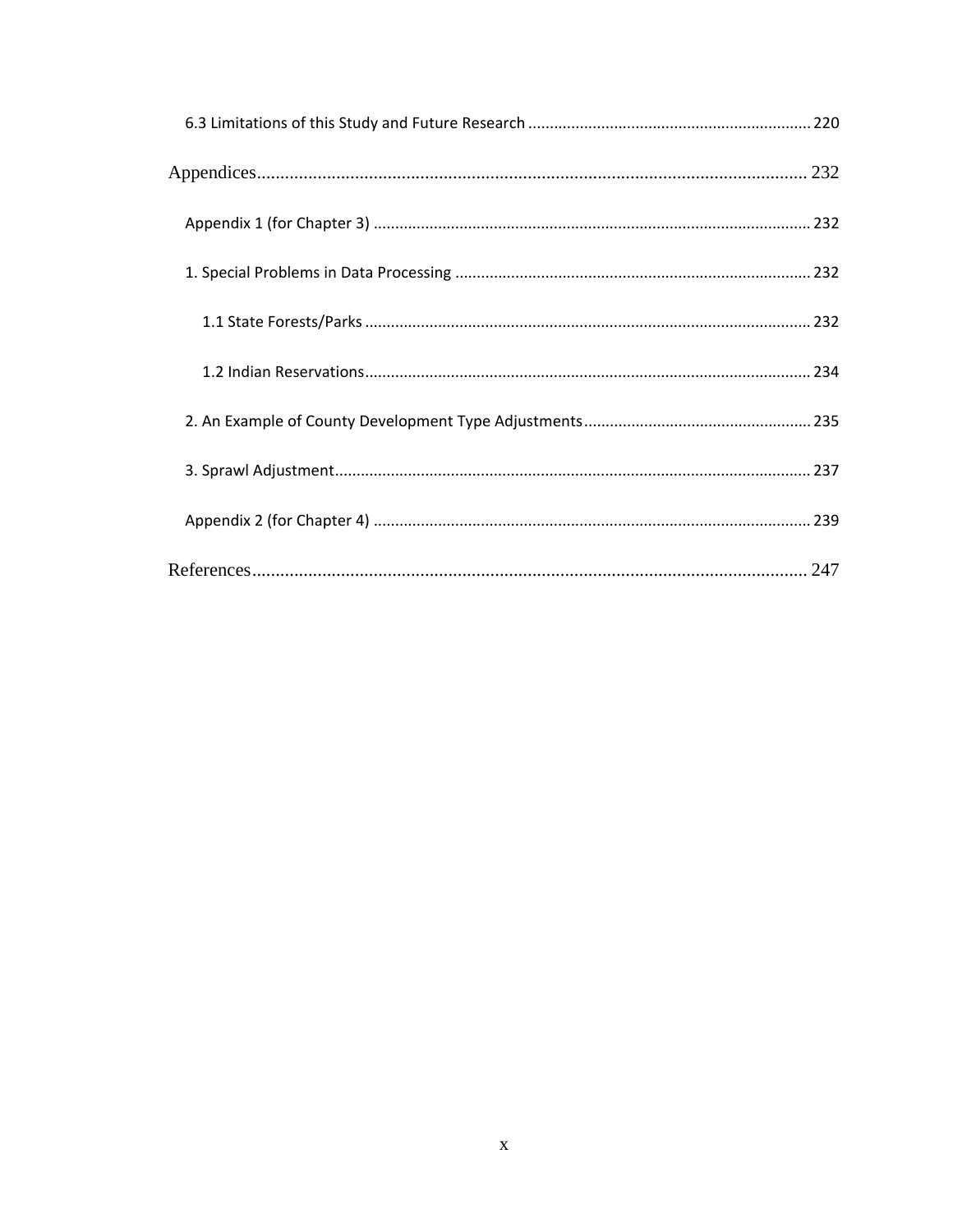### **List of Tables**

| Table 3.2 Amount of Lands within National Forests by Ownership in 2000 81          |
|------------------------------------------------------------------------------------|
| Table 3.3 Density Thresholds for State Density Groups (in Households/Sq. Mile) 102 |
| Table 3.4 Density Thresholds for County Land use Types in 2000 by State Density    |
|                                                                                    |
| Table 4.1 Comparison between Developable Lands Densities and Gross Densities for   |
|                                                                                    |
| Table 4.2 Number of Counties by Land use Type Classification  126                  |
| Table 4.3 Household Growth for Top 20 States (in thousands), 2000-2020  129        |
| Table 4.4 Employment Growth for Top 20 States (in thousands), 2000-2020 130        |
| Table 4.5 Household and Employment Growth by Regions (in thousands), 2000 to 2020  |
|                                                                                    |
| Table 4.6 Numeric Growth in Sprawl and Non-sprawl Counties (in thousands), 2000-   |
|                                                                                    |
| Table 4.7 Number of Sprawl Counties by County Land Use Types  133                  |
| Table 4.8 Top 12 States with the Greatest Number of Sprawl Counties, 2000-2020 135 |
| Table 4.9 Sprawl Growth Compared with Overall Growth in US States, 2000-2020 (in   |
|                                                                                    |
|                                                                                    |
| Table 4.11 Sprawl and Overall Household Growth by Region, 2000-2020 (in thousands  |
|                                                                                    |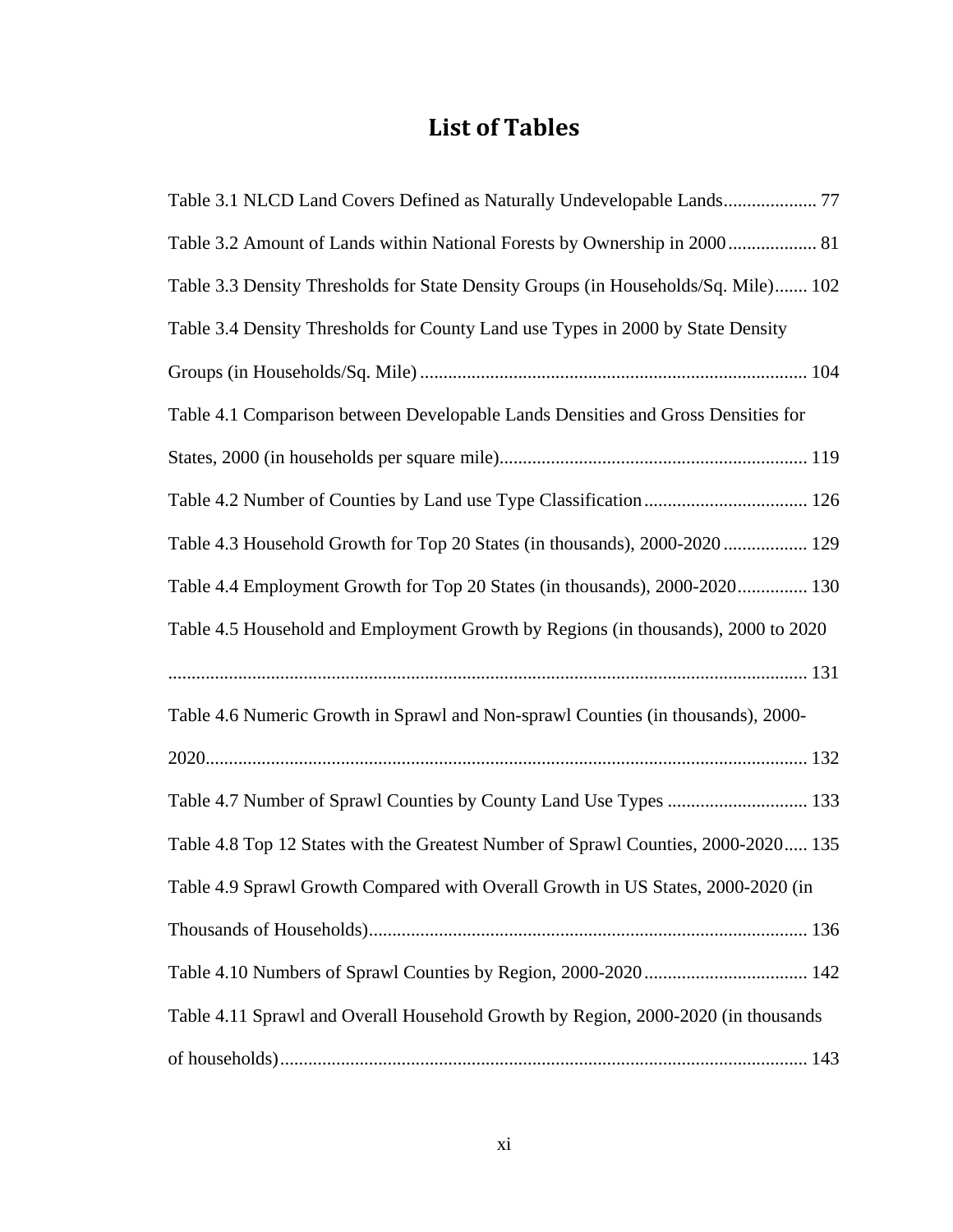| Table 4.12 Sprawl Growth Compared with Overall Growth in EAs (Top 30 EAs), 2000-       |
|----------------------------------------------------------------------------------------|
|                                                                                        |
|                                                                                        |
| Table 5.1 Numbers of Counties by County Types in the Two Studies 166                   |
| Table 5.2 Number of Counties by Land Use Type Classifications in the Two Studies . 170 |
| Table 5.3 Number of Counties by Sprawl Classifications between the Two Studies 173     |
| Table 5.4 Number of Counties by Land use Types in Metropolitan and Non-Metropolitan    |
|                                                                                        |
| Table 5.5 Sprawl Classifications in this Study for Counties in Ewing's Percentile 185  |
| Table 5.6 Number of Counties by sprawl classifications in the Two Studies  187         |
| Table 5.7 Number of Counties by Land Use Types in Each Quartile Group of Sprawl        |
|                                                                                        |
| Table 5.8 County Land use Types for Pendall's Sample and for all US Counties 198       |
| Table 5.9 Number of Counties by Sprawl Classifications (Developed in this Study) for   |
|                                                                                        |
| Table 5.10 Numbers of Counties by sprawl classifications in the Two Studies 202        |
| Table 6.1 Sprawl Household Growth by Region in Two Projection Systems, 2000-2020       |
|                                                                                        |
| Table 6.2 Sprawl Growth Compared with Overall Growth in Top Ten Sprawl States,         |
|                                                                                        |
| Table 6.3 Sprawl Growth Compared with Overall Growth in Six Recession States, 2000-    |
|                                                                                        |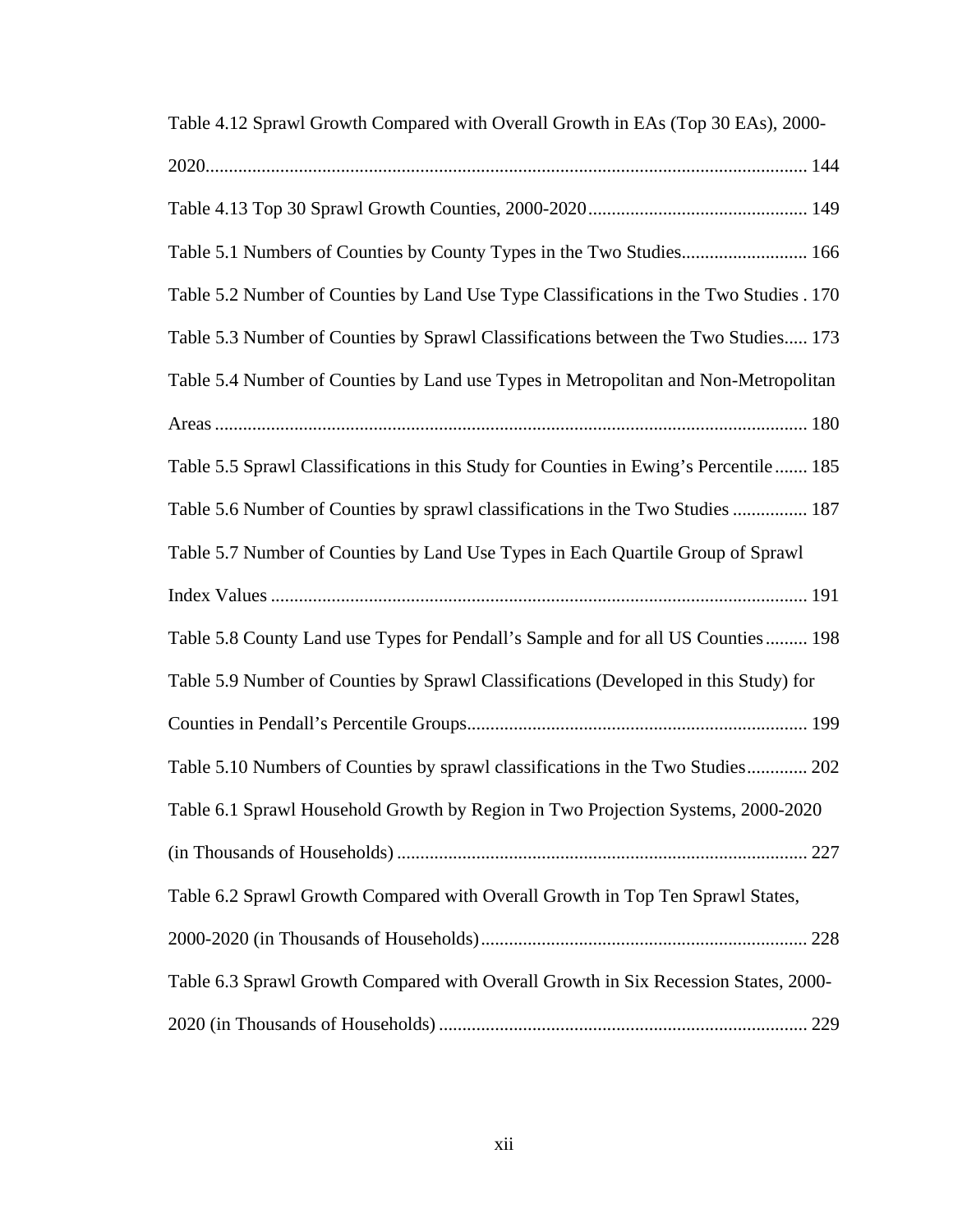## **List of Figures**

| Figure 4.1 Distributions of States among Density Groups by Region 117                  |
|----------------------------------------------------------------------------------------|
| Figure 4.2 Differences between Two Types of Densities (in households/square mile). 121 |
| Figure 4.3 Distribution of County Land Use Types in Each State Density Classification  |
|                                                                                        |
| Figure 4.4 Sprawl Counties' Percentage Shares of all Counties by County Types 133      |
| Figure 4.5 All Growth by Sprawl Growth in Households for US States, 2000 to 2020 (in   |
|                                                                                        |
| Figure 4.6 Sprawl Growth Rank by Overall Growth Rank for US States  140                |
| Figure 4.7 Sprawl Growth Ranks by Overall Growth Ranks for EAs 148                     |
| Figure 5.1 Differences in Numbers of Counties by County Types between the two studies  |
|                                                                                        |
| Figure 5.2 Percentage Shares of County Land use Types for Each Quartile Group of       |
|                                                                                        |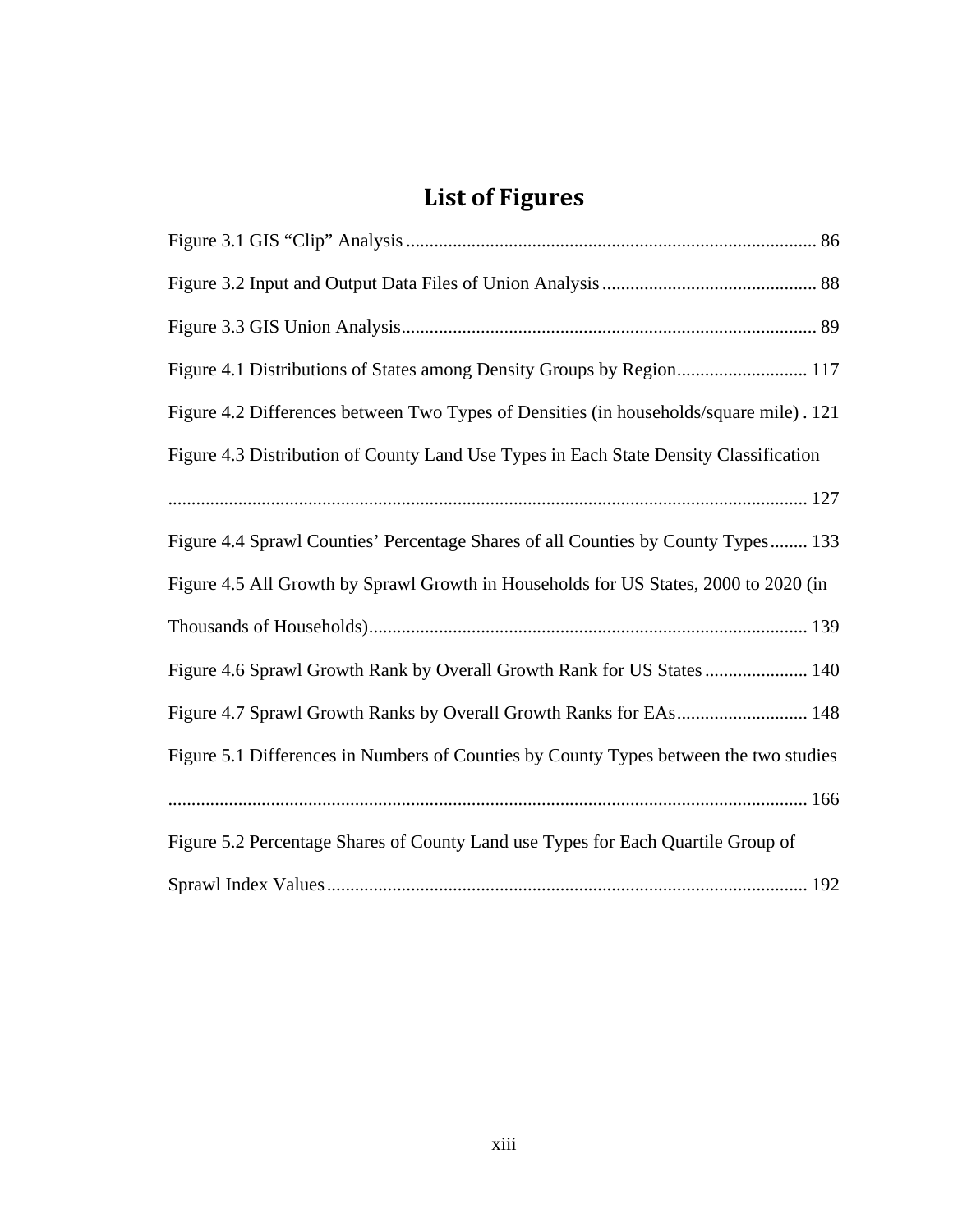#### **Chapter 1**

#### **Introduction**

## **1.1 The Meaning and Importance of this Dissertation: Using Accurate Local Density Definitions to Specify and Locate Sprawl Development**

The dissertation which follows is particularly important because it attempts to measure sprawl in the United States using accurate and locally-determined cultural densities. What is meant by this is that location within the United States determines a hierarchy of densities wherein each locality identifies with "place" in terms of the local use of that place. Urban is defined as urban at a different density in low density states than it is in high density states. In both places they function as urban areas. As an example, both urban and rural are one-fifth the densities in North and South Dakota than they are in New Jersey and Rhode Island. What one means is that North and South Dakota have urban areas that function as intense places at much less density than do New Jersey and Rhode Island. Also, New Jersey and Rhode Island have very rural places that function as such at much greater densities than do North/South Dakota.

It is critical to include cultural density (labeled as variable density in this dissertation) as a key measurement of sprawl. Thus, sprawl growth would be defined as: "significant growth taking place in rural areas where the infrastructure is not prepared to take such growth." This would be true in both North/South Dakota and New Jersey/Rhode Island where different densities define these places similarly and they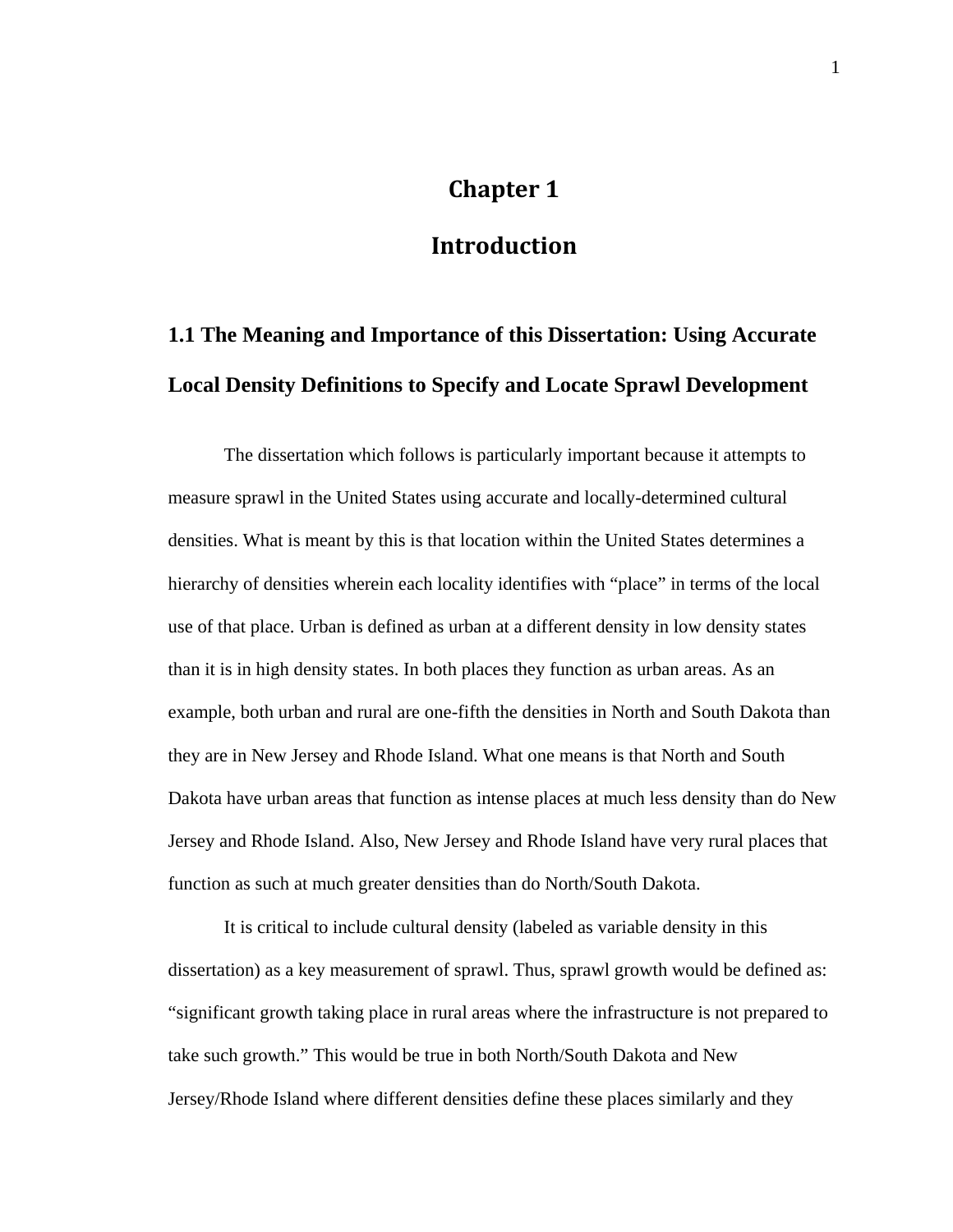function as such. This is important because one of the leading proponents of anti-sprawl land use strategies (Reid Ewing) defines low density (rural) as less than 1,500 per square mile and high density (urban) as greater than 12,500 people per square mile. He uses this definition as a constant across all locations of the United States. This was presented just recently at the Rocky Mountain Land Use Institute as the best and most current way to define sprawl (Ewing, 2013). In Robert W. Burchell's 2002 classification (Burchell et.al., 2002), urban for high density states was defined as greater than 10,500 people per square mile and rural as less than 875 people per square mile (at an average of 3.5 persons per household). For low density states, Burchell's classifications were greater than 2,100 people per square mile for urban and less than 263 people per square mile for rural counties. This variable density measurement reflective of the culture of an area (as measured in density levels by type of place) allows sprawl to be measured in every county of the United States relative to the way those places function.

This brings up an additional point. One must measure sprawl using EAs (Economic Areas- 172 in U.S.) as opposed to MSAs (Metropolitan Statistical Areas – 400 in U.S.) because the former aggregation attaches rural counties to more urban counties and thereby accounts for all counties in the United States. By using all counties, one is able to identify sprawl in the most rural counties in the United States. This is important because this measurement does not involve just a trickle of development in these locations; it is upper-quartile absolute growth or multiples of average state growth in these areas. Thus, completeness, i.e. measuring the entire country, is important in the discovery of sprawl.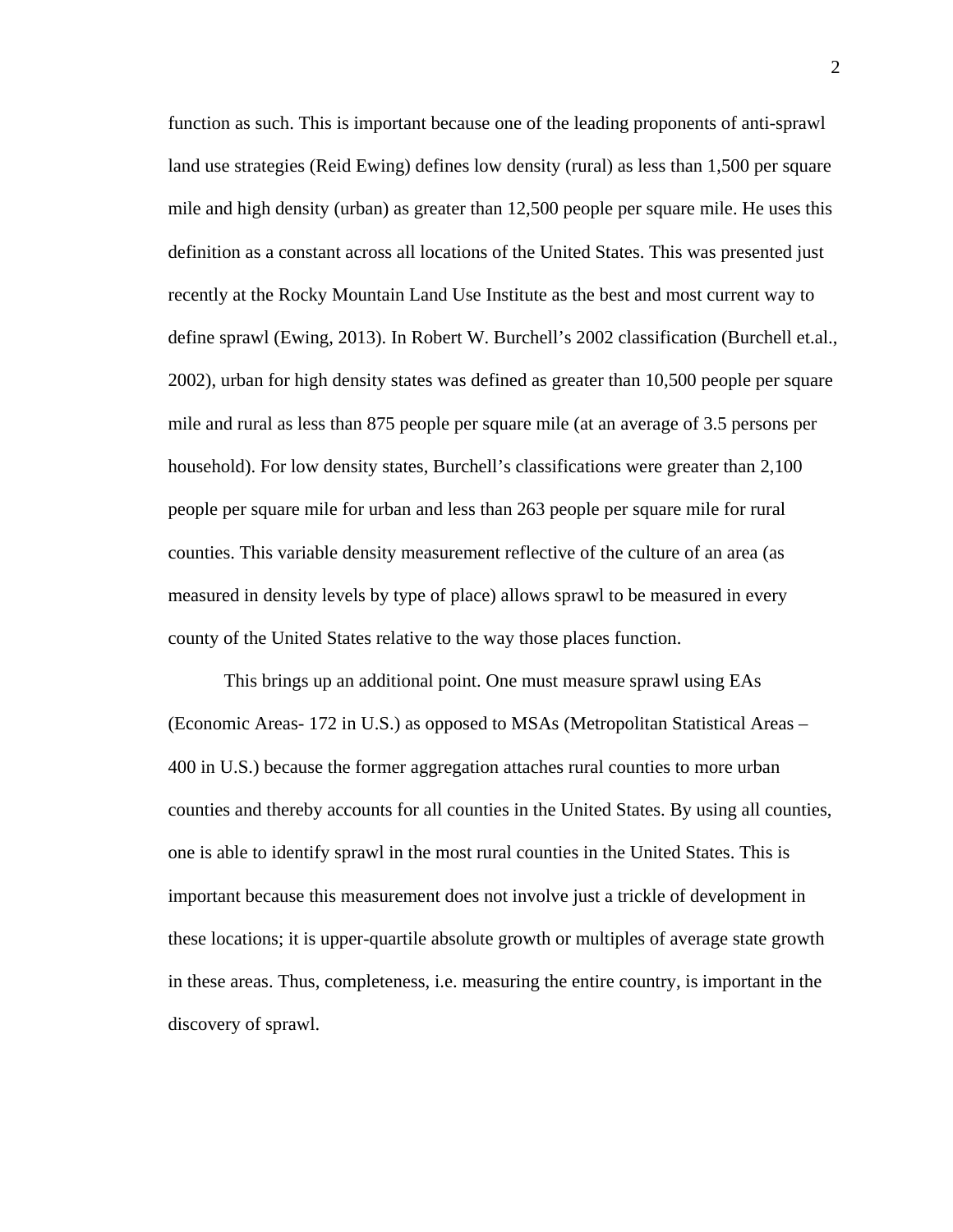One final point involves the actual measurement of sprawl in the calculation of host-state density, and as well, the densities of urban, suburban, and rural counties. These densities must be calculated using "developable area density". This means that the area measured for development purposes can be actually converted to residential and nonresidential land uses. One must net out undevelopable water bodies, mountain ranges or severe steep slope areas, deserts or barren soil areas, parklands or established trails, and protected forests or nature preserves. These currently all appear on GIS layers and must be eliminated before developable density is calculated.

The above are the points made in this dissertation. The dissertation calls for a clear and simple definition of sprawl that is applicable in all areas and is calculated precisely. This definition of sprawl is: "significant development taking place in areas which do not have the infrastructure to support this development. These are developingsuburban, developing-rural center, rural, or undeveloped counties in the United States as defined by their local or cultural densities."

#### **1.2 Research Background**

#### *Definition of Sprawl*

Sprawl has been the subject of much research, due to its costly nature and widespread occurrence nationwide. Most scholars agree that sprawl is a type of growth pattern that expends more overall resources than the alternative compact development pattern (Burchell et al. 1999; Burchell et al. 2002; Ewing 1997). However, in spite of the large volume of literature on sprawl, no consensus has been reached on a universal definition of sprawl (Ewing 2003a; Burchell et al. 1999, 2002; Galster et al. 2001).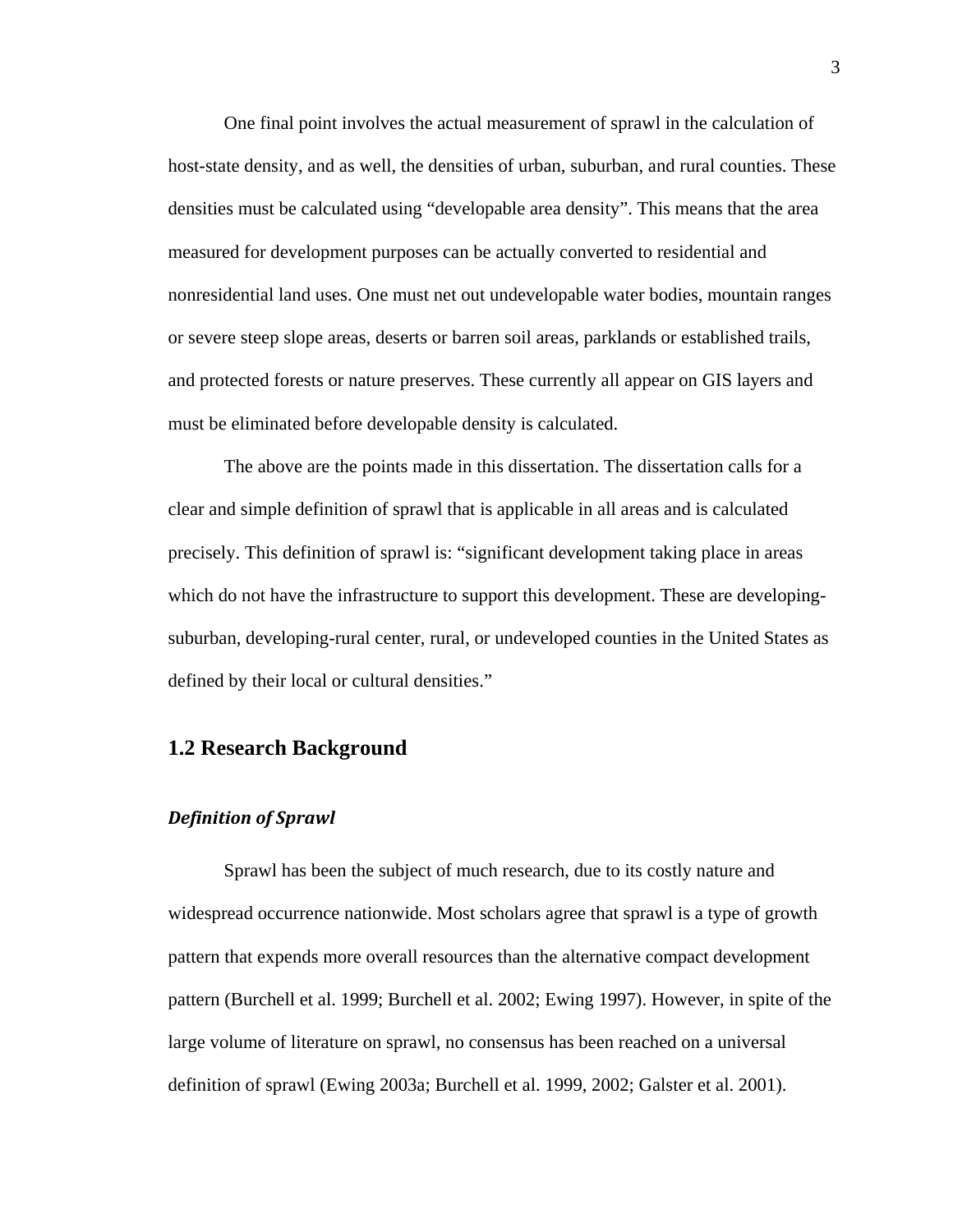This research has employed the theoretical and empirical definitions of sprawl that were developed and presented by Burchell et al. in 2002. Theoretically, sprawl is defined as "low-density, leapfrog development that is characterized by unlimited outward extension<sup>1</sup>." (Burchell et al. 2002, p. 2) Empirically, sprawl is defined as rapid and significant growth in rural and undeveloped counties, i.e. significant development in a location that might not be able to accommodate this growth (Burchell et al. 2002, p. 3). By definition, urban and urban center counties are not categorically involved in this definition of sprawl. However, some developing suburban and rural center counties are indeed included in the definition of sprawl, in order to "ensure that sprawl has not been overlooked in relatively developed places." (Burchell et al. 2002, p. 3) The detailed operational definition of sprawl will be explained in Chapter 3 Data and Methods.

Sprawl is more costly than the alternative compact growth scenario. It is the rapid and significant growth occurring in both rural and undeveloped counties. In other words, this significant spread of uncontrolled development happens in locations that do not have existing or sufficient infrastructure and public services components to support it. New infrastructure such as highways, water and sewer systems, power lines, municipal buildings, and public schools must be built to support this rapid or considerable growth.

It would be highly beneficial if one were able to identify where the sprawl growth will happen. If policymakers had the necessary information at hand in order to foresee which counties (and communities) would be experiencing sprawl growth in the future, then they could more readily and carefully plan ahead and control that growth by

<sup>&</sup>lt;sup>1</sup> "In other words, sprawl is significant residential or nonresidential development in a relatively pristine setting. In nearly every instance, this development is low-density, it has leapt over other development to become established in an outlying area, and its very location indicates that it is unbounded." (Burchell et al. 2002 p. 2)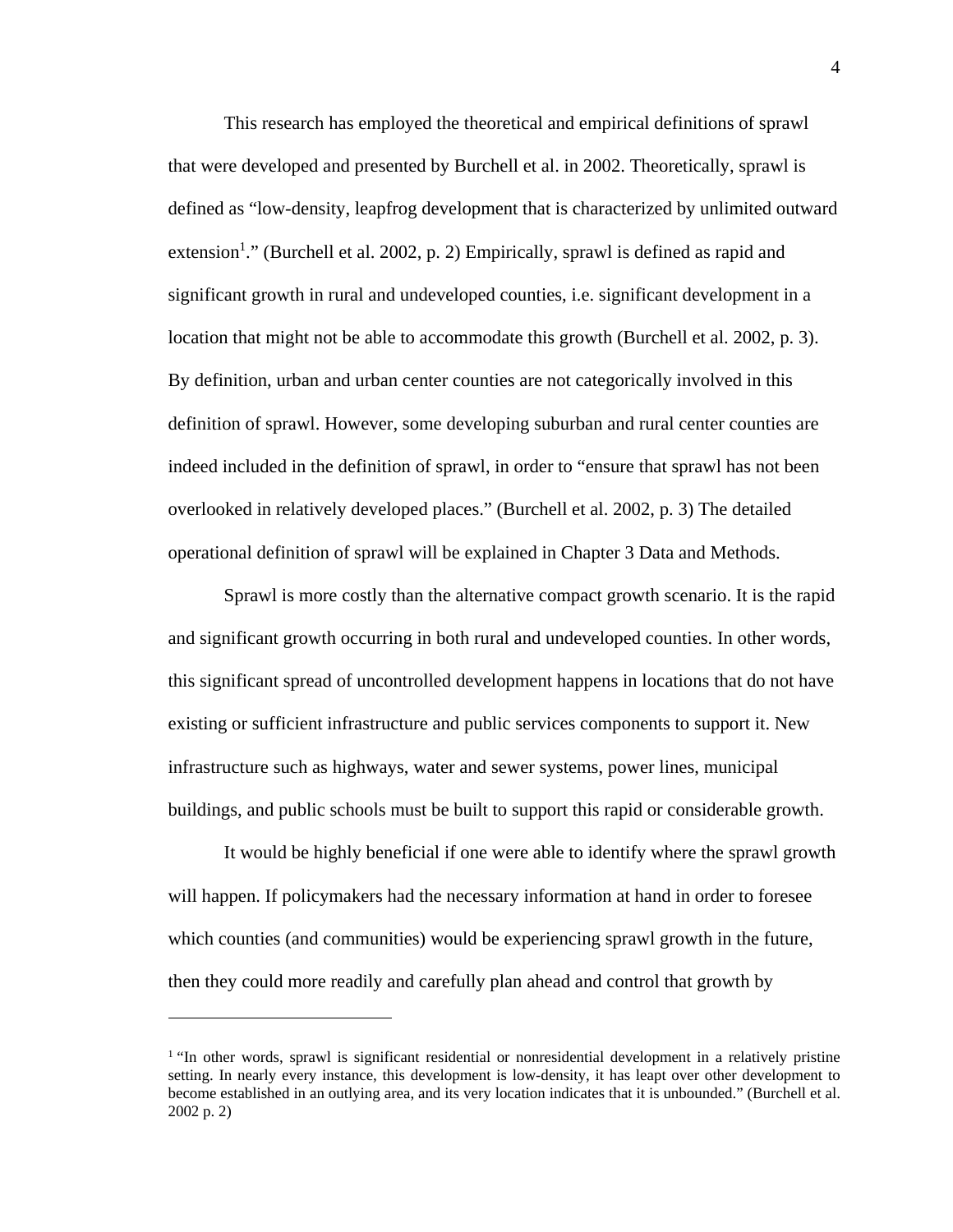redirecting the projected sprawl growth from a particular county to one or more locations that were already developed within the EA (Burchell et al. 2002). The existing infrastructure in these more developed locations could partially or even fully contain the redirected future growth, thus saving the unnecessary costs for building new public infrastructure in less developed, sprawl locations.

#### *Measuring Sprawl at County Level*

Sprawl has been measured for different geographic units, including metropolitan areas (USA Today 2001; Sierra Club 1998; Fulton et al. 2001; Ewing 2002, 2003a), Extended Urbanized Areas (EUA) (Cutingser et al. 2005), Urbanized Areas (UA) defined by the Census Bureau (Downs 1998; Galster et al. 2001; Glaeser et al. 2001), and counties (Pendall 1999, Burchell et al. 2002, Ewing et al. 2003b).

This study selects counties as the geographic units of analysis, largely due to the following three reasons. First, as this study aims at measuring sprawl nationwide, the units of analysis must consistently cover the country as whole in order to make the comparisons possible, consistent, and accurate among the units. The county as a measurable geographic unit satisfies this requirement perfectly (Burchell et al. 2002). Conversely, none of the metropolitan area, UA, EUA, or places (towns, boroughs, and cities) measurements is able to satisfy this requirement because they only cover a part of the nation and therefore comparisons would be incomplete. Second, the counties or county equivalents are the smallest nationwide geographic units that offer noneducational local government, including land-use and political power (Burchell et al. 2002). This distinction is important because any study findings could significantly affect policy. For example, a county government could develop and implement specific anti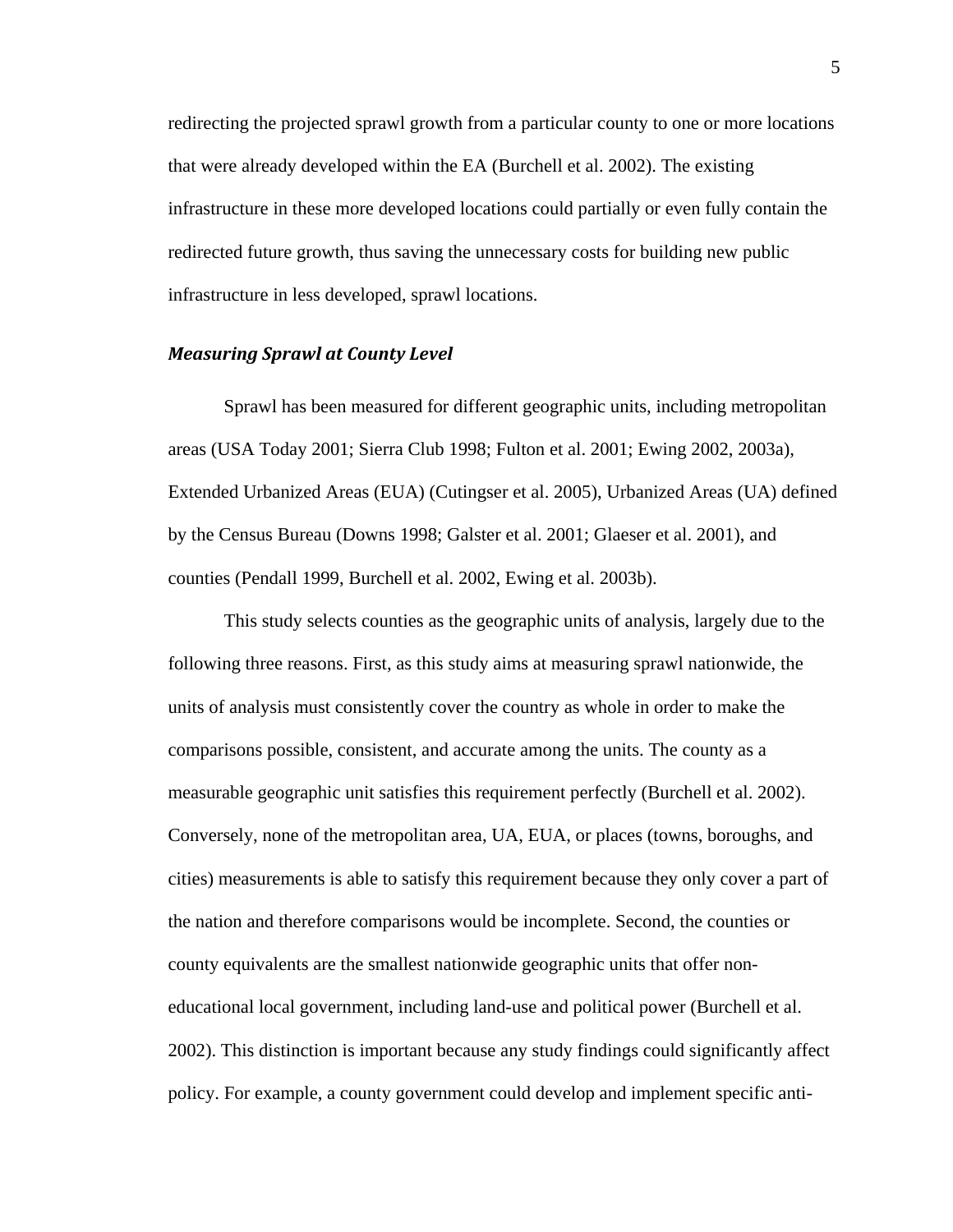sprawl policies according to the degree of sprawl growth in their particular county. Finally, a variety of historical and projection data is available at county level (Burchell et al. 2002). For most (if not all) of the national socioeconomic projection database, the county is the smallest geographic level because any projection at a sub-county level would be at a risk of incompleteness as well as much bigger projection error than that at the county level. Therefore, the county as a measurable geographic unit is selected as the unit of analysis in this study.

#### *Four Characteristics of the Existing Literature on Measuring Sprawl*

 Despite the popularity of sprawl in the literature, empirical measurements of sprawl are far from fully developed and could still be improved in many respects. There are four notable characteristics for the existing literature that empirically measures sprawl. First, most of these sprawl measurements are limited to metropolitan areas; second, as noted by many scholars, one important measuring variable of sprawl residential density--- has not been accurately measured in most studies (Ewing 2002, 2003a; Galster et al. 2001; Cutsinger et al. 2005); third, regional differences in the studied geographic units are somewhat neglected or altogether overlooked in sprawl density measurements (Burchell et al. 2002). Finally, the analyses comparing research results of existing studies on sprawl measurements have not yet been done. Such comparison analyses might shed some light on the possible improvements of sprawl measurement methods and enable further refinement in future studies. These four as-yetto-be-improved aspects of the current literature on sprawl measurements will be explained below in detail.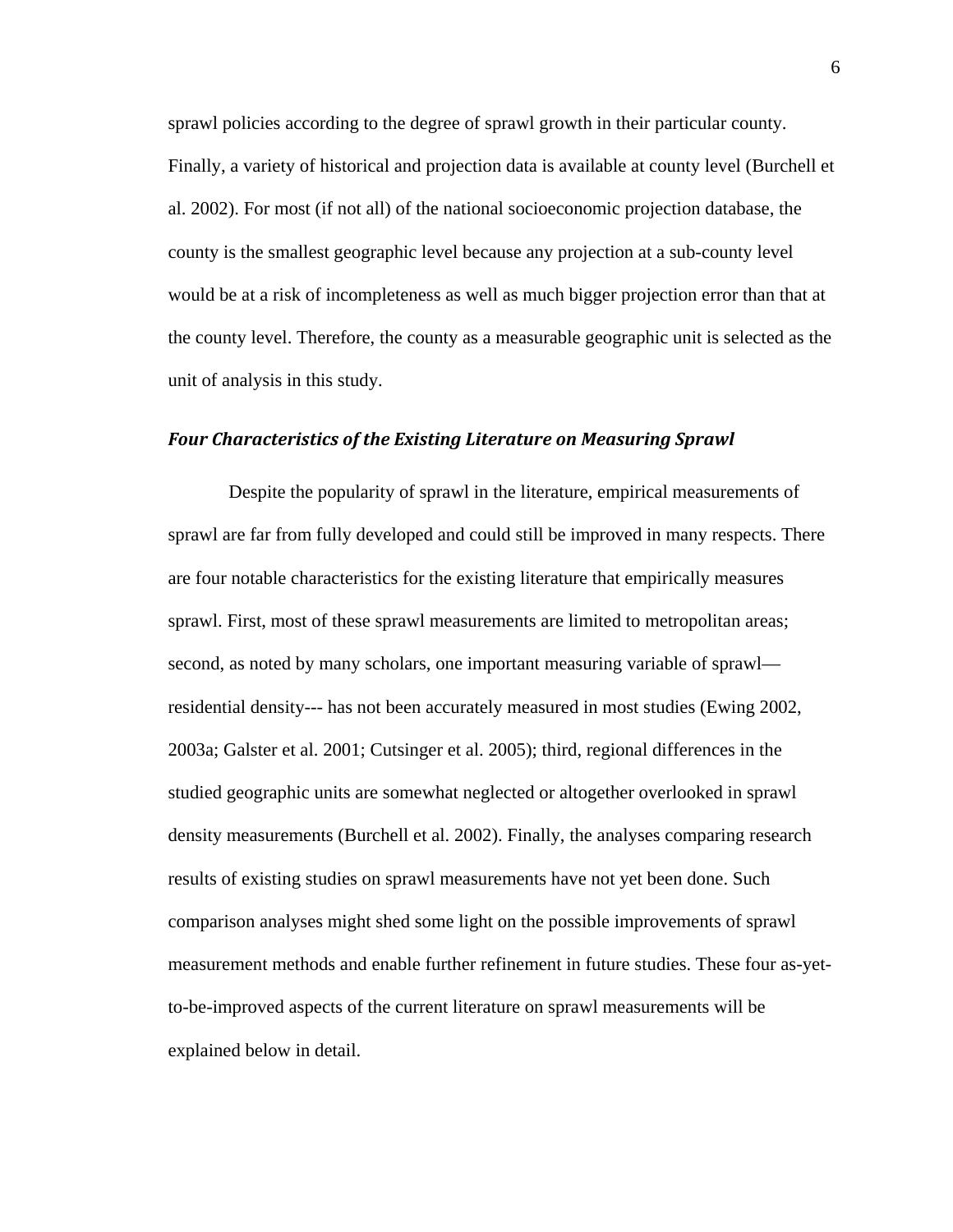Many studies attempt to empirically measure sprawl (Sierra Club 1998; Downs 1998; Pendall 1999; USA Today 2001; Fulton et al. 2001; Galster et al. 2001; Glaeser et al. 2001; Burchell et al. 2002; Ewing 2002, 2003a, 2003b; Cutsinger et al. 2005). Among them, a notable feature is a common focus on large metropolitan areas and the resulting small sample of areas to study (with the only exception being the work of Burchell et al. in 2002). This feature is mainly due to the lack of data, especially if the sprawl measurements are multi-dimensional or if undevelopable lands are excluded from the density calculation. Almost all of these studies limit their sprawl measurements to the most populous metropolitan areas. In these studies, the geographic units for which the sprawl is measured are either the metropolitan area as a whole or some sub-level geographic units within metropolitan area boundaries, such as the "Urbanized Areas" defined by the Census, or the "Extended Urbanized Areas" defined by particular researchers, or counties.

Due to a propensity to focus on the most populous metropolitan areas, these empirical studies usually have small and incomplete samples to consider. Among the studies measuring sprawl within metropolitan areas<sup>2</sup>, the largest sample to date is the sample conducted by Ewing et al. (2003b) which includes the 448 counties that make up the 101 most populous metropolitan areas. However, even this "more inclusive" sample covers only 14 percent of the 3141 counties (and county equivalents) in the United States.

These empirical studies assume that sprawl developments mainly take place in the most populous metropolitan areas and thus a study focusing on these areas could capture most of the total sprawl developments (Ewing et al. 2002, 2003a, 2003b). However, what

<sup>&</sup>lt;sup>2</sup> Burchell et al.'s work (2002) is the only research that measures sprawl across the whole country; all other studies limit their sprawl measurements to metropolitan areas.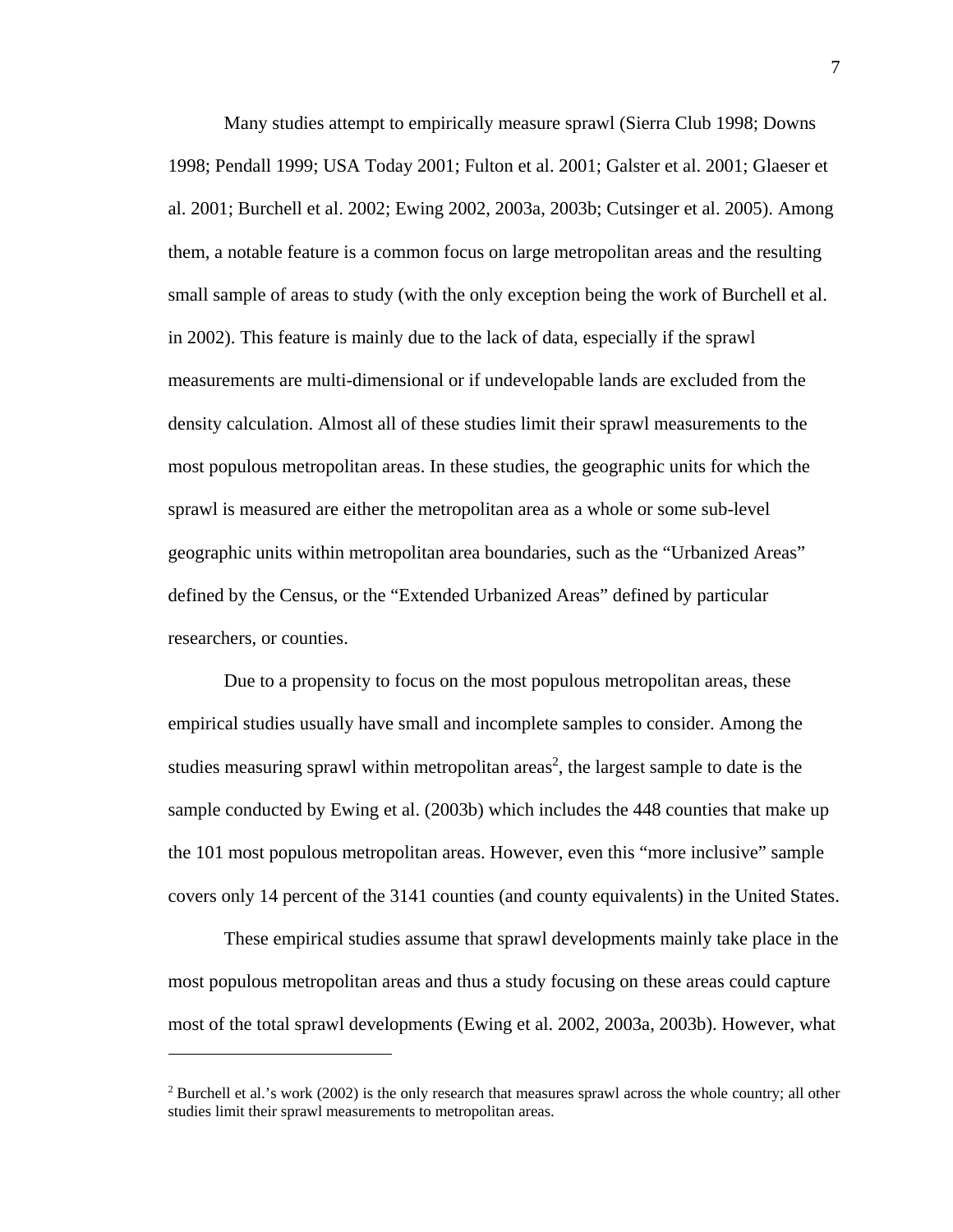if this assumption is wrong? What if a significant amount of sprawl development also happens in small- and non- metropolitan areas? If the abovementioned assumption is misleading or inaccurate, then a study which focuses solely on the most populous metropolitan areas would neglect significant amounts of sprawl development happening in small- or non- metropolitan areas.

Therefore, a study measuring sprawl on a nationwide scale is needed as a necessary addition to the literature of sprawl measurement because it could indeed reveal the actual share of total sprawl development happening in the most populous metropolitan areas as well as any sprawl that may be occurring in previously unmeasured or undetected areas, and thus be used to test whether the abovementioned assumption is a valid one or not. If this assumption is shown to be invalid, then future research should consider measuring sprawl across the whole country (not just focusing on the most populous metropolitan areas). This will enable an examination of all sprawl development, including the significant proportion of sprawl development that happens in small- or nonmetropolitan areas.

The second notable characteristic of previous studies measuring sprawl is that when density is used as a measuring variable, undevelopable lands have not been excluded from the density calculation. In order to calculate accurate densities, undevelopable lands, including naturally undevelopable lands like open water, wetlands, and so on as well as legally undevelopable lands such as federal lands and state forests, should be excluded from the density calculation (Galster et al. 2001; Cutsinger et al. 2005). However, few empirical studies have refined their density calculations in such a way. Only three studies have excluded undevelopable lands from their density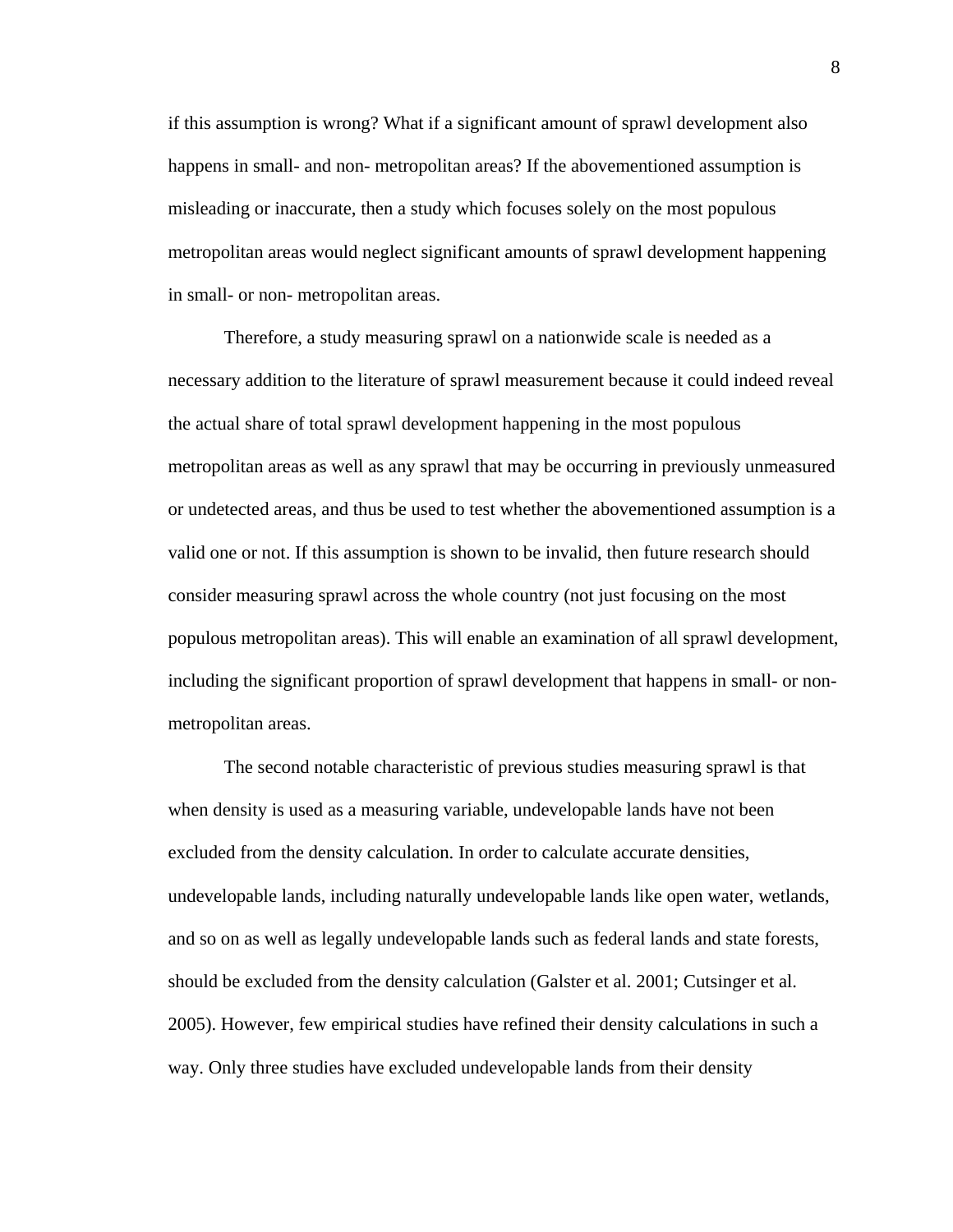calculations. Following the argument of Galster et al. that undevelopable lands should be excluded from any density calculation (Galster et al. 2001), Cutsinger et al. (2005) clearly recognized the importance of this idea and excluded naturally undevelopable lands from their study, using the National Land Cover Database  $(NLCD)^3$ . Although not specifically embracing this argument, the work of Pendall and Ewing et al. (Pendall 1999; Ewing et al. 2002, 2003a, 2003b) excluded legally undevelopable lands from the density calculation by using the National Resources Inventory (NRI) dataset<sup>4</sup>. That being said, except for these three studies, virtually all other empirical studies have only excluded bodies of water (only one kind of naturally undevelopable land) from the density calculation, while they have included all other kinds of naturally undevelopable lands and all legally undevelopable lands in their density calculation.

The third characteristic of the existing research measuring sprawl is that most of these studies have not addressed the considerably important effects of regional differences in sprawl density measurements (with the exception of the work of Burchell et al. in 2002). Most of these studies calculate a sprawl indicator (or sprawl index) for each examined geographic unit, then sort and rank these units by their sprawl index score, and finally, analyze the most sprawled geographic units and the least sprawled units. Such a method assumes that one single density variant is applicable to every type of jurisdiction across the country. In these studies, a geographic unit with a higher residential density is usually defined as more compact than one with a lower density. This density cutoff is universal to the nation as a whole regardless of the different level of

<sup>&</sup>lt;sup>3</sup> National Land Cover Database (NLCD) 2001 (data source: United States Geological Survey (USGS)).

<sup>&</sup>lt;sup>4</sup> National Resources Inventory 1997 (data source: United States Department of Agriculture (USDA)). Pendall (1999) and Ewing et al. (2002, 2003a, 2003b) used the variable "urban areas" from NRI 1997 dataset. The "urban areas" in NRI does not include the federal lands.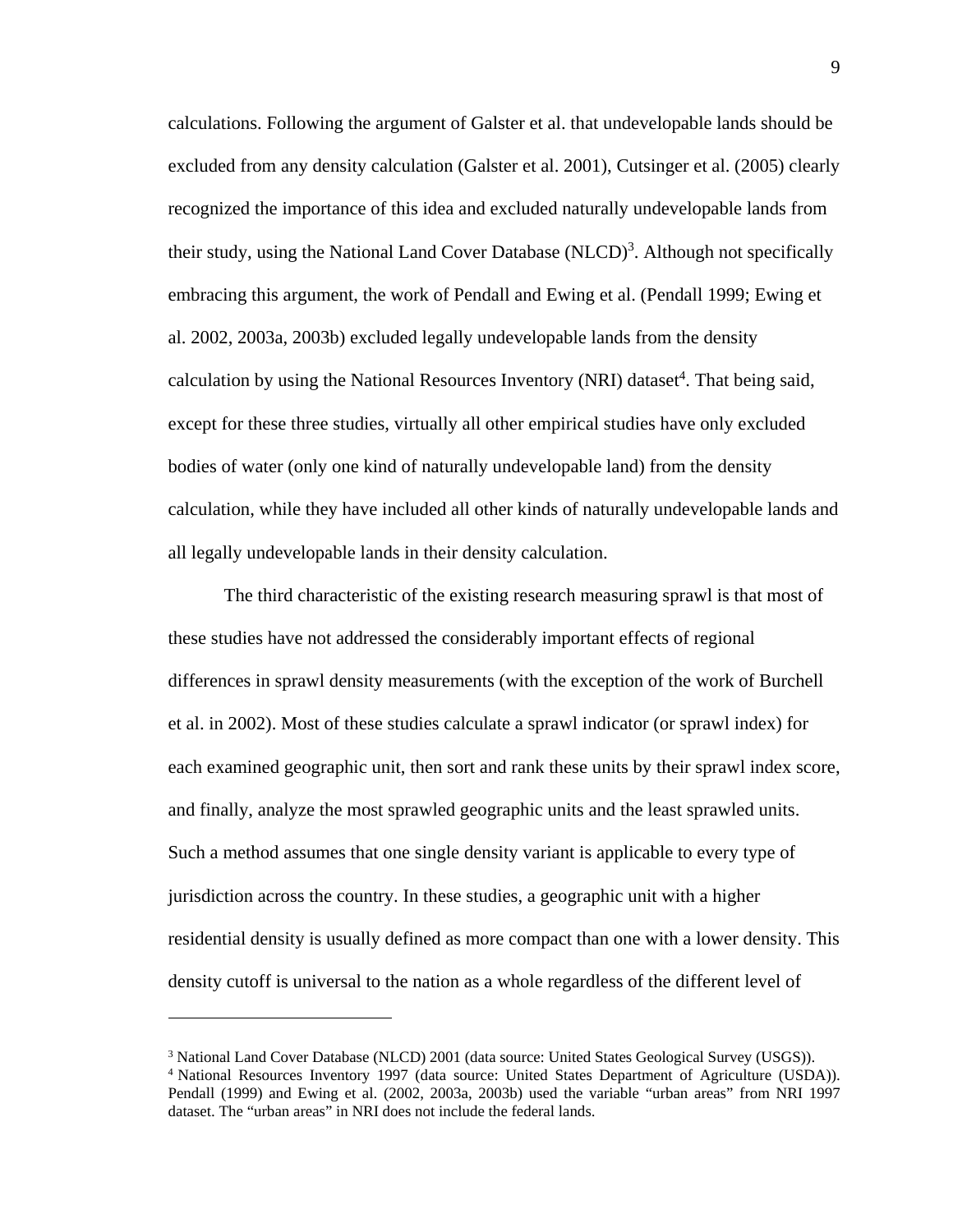density of the state that this jurisdiction is a part of. To wit, a density of 250 households per square mile may represent urban development in a low-density state like Montana, but would very probably represent rural development in a high-density state such as New Jersey. Therefore, it is inappropriate to rank or compare geographic units within different state densities solely on the basis of a single density value. In addition to density values, regional context of the studied geographic units must be taken into account when sprawl is measured.

Finally, although quite a few empirical studies have been conducted to measure sprawl, no research has been done yet to compare the results of these existing studies. Because these studies employ different sprawl definitions, datasets, and methods to measure sprawl, the research results of each might be very different when contrasted with another, and sometimes may even be contradictory. For example, as Ewing et al. (Ewing et al. 2003a) noticed, Los Angeles was claimed as one of the most sprawl metropolitan areas in one study but was noted as a compact metropolitan area in another work.

A study comparing and contrasting the results of the existing empirical studies on sprawl measurements could provide useful information about how to improve measurement methods. The discrepancies among the sprawl score rankings of these studies would reveal the effects of different research methods on sprawl measurement results. With this information drawn from comparative analysis, scholars would then be able to more carefully choose those research methods leading to the most accurate sprawl measurement results—these would be results that would draw heavily upon the differences in development patterns of different geographic units.

10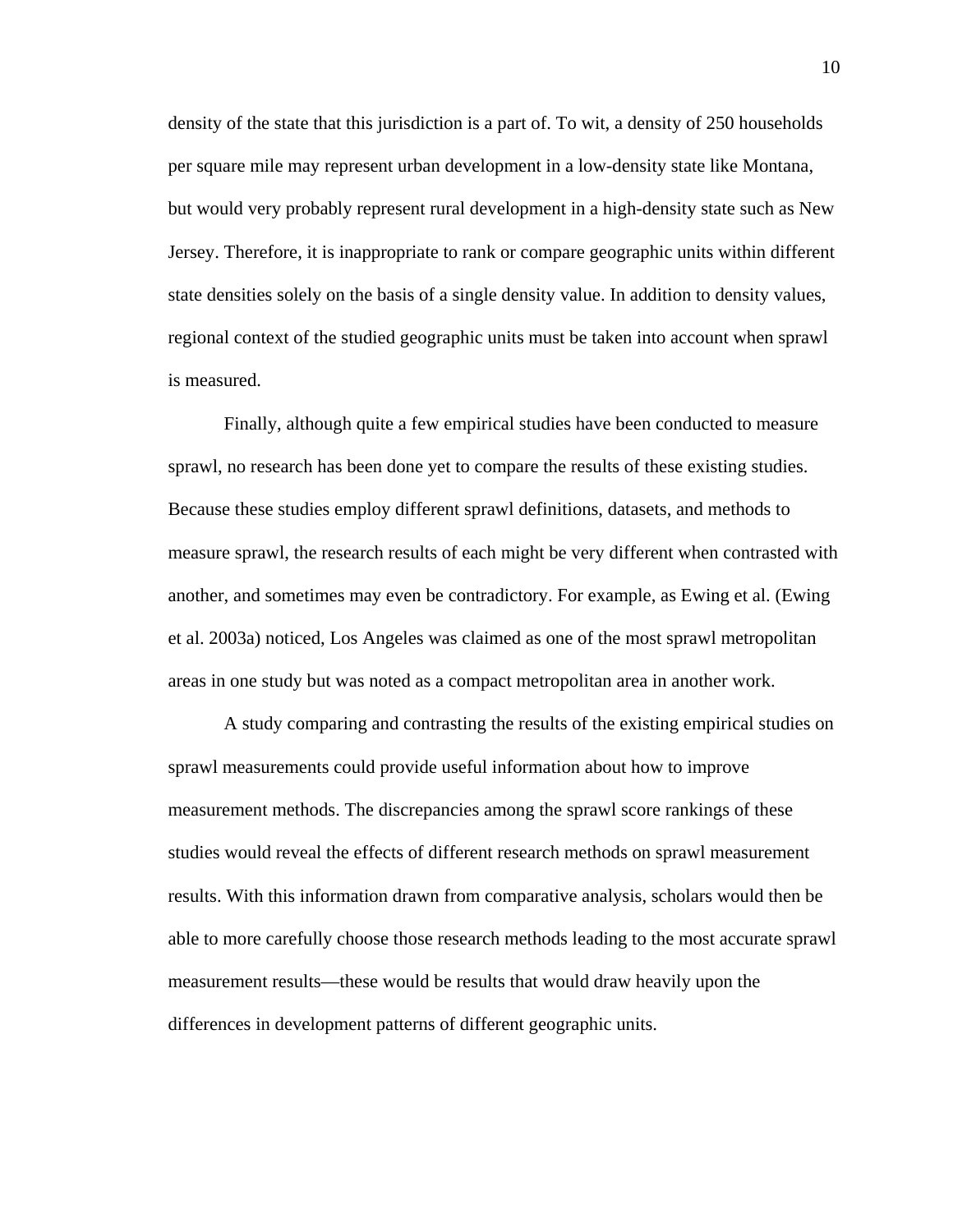In an effort to address the above four problems that exist in the current sprawl measurement literature (incomplete coverage, lack of exclusion of undevelopable lands, regional differences in the density variable, and a lack of comparative analysis), this research has two goals: first, to accurately measure sprawl for all the counties in the United States (answering problems one, two, and three); and second, to compare the research results of three existing sprawl measurement studies with these research results to discover possible improvements in sprawl measurement methods (answering problem four). These two goals are discussed below in detail.

#### **1.3 Research Questions**

With regard to the aforementioned four features that exist in the empirical literature on sprawl measurements, this research takes the following steps to counteract these problems, which should greatly aid in improving sprawl measurement methods. First, in response to incomplete coverage, this study measures sprawl for any new development over the period 2000 to 2020 for all the counties in the United States, not just for metropolitan counties. Second, in response to lack of exclusion of undevelopable lands, this analysis excludes all undevelopable lands from the household density calculation. Household densities are calculated for all the counties nationwide, as a criterion for classifying the existing county development pattern types (not as a direct measuring variable of sprawl). Third, in response to regional differences in the density variable, this study takes into account the specific density classification of a county in the process of sprawl measurement. And finally, in response to the fourth feature, the lack of comparative analysis, the research results of this study are compared with the research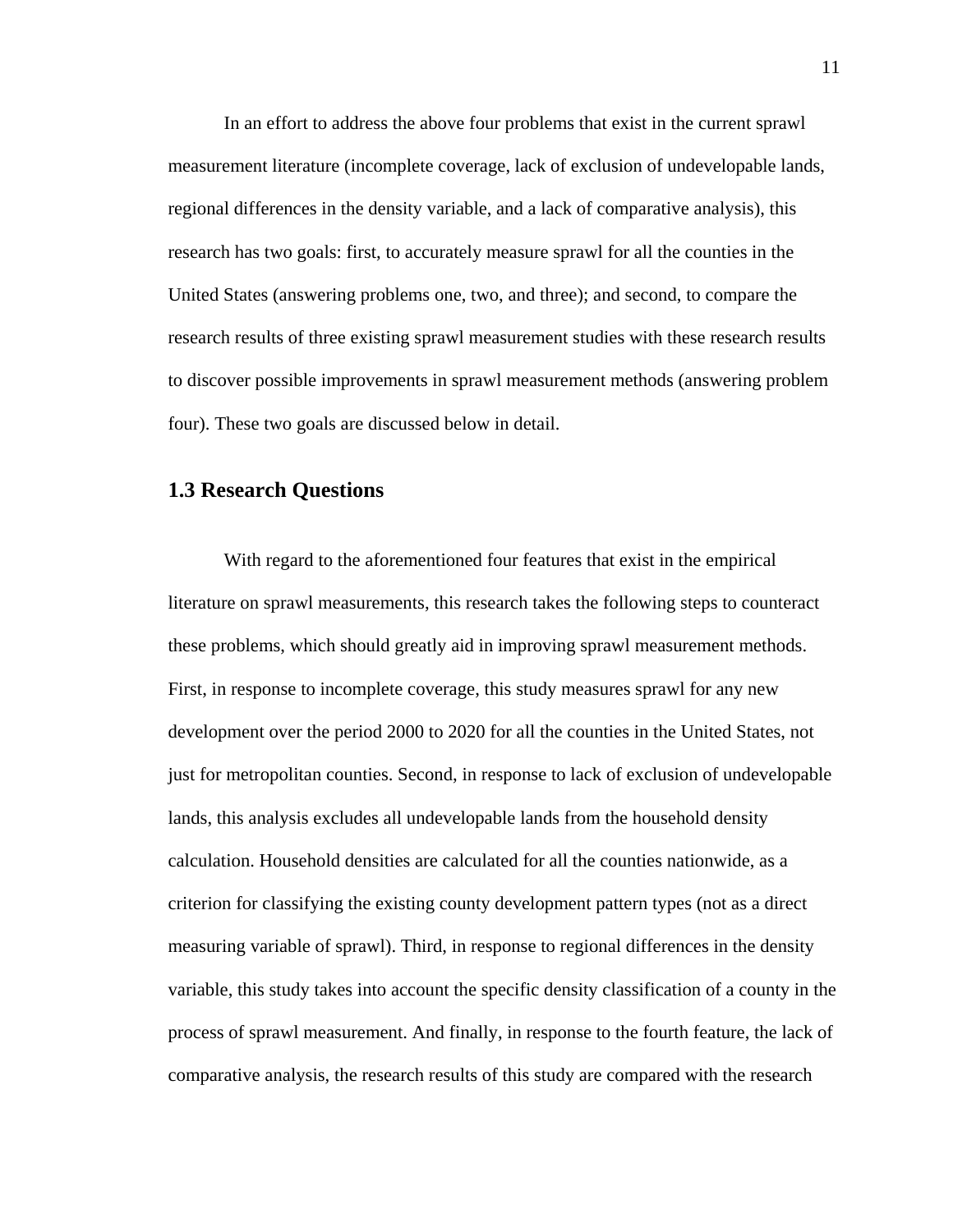results of Burchell et al. (2002), Ewing (2003b) and Pendall (1999). The discrepancies and overlaps of these research results are analyzed in order to discover the impacts of different measurement methods on sprawl measurement results. The following section details how this research will resolve these four problems and lists the specific research questions to be answered in this investigation.

#### *Incomplete Coverage*

Most existing studies that empirically measure sprawl select their study subjects from the most populous metropolitan areas as a convenience sample, with the implicit assumption that sprawl is unimportant or unmeasurable in any other type of location (Ewing et al. 2003a). However, this assumption has not yet been tested to be true, nor has it been substantiated with any significant empirical data. Differing from these extant studies (with the exception of Burchell et al.'s study in 2002), this study measures sprawl for all of the counties in the United States. One major implication of such a nationwide sprawl analysis is that it provides a platform from which to observe information on sprawl for every county in the country. Another implication is that it provides potentially useful empirical data with which to test the abovementioned assumption that sprawl mainly happens in the most populous metropolitan areas. With sprawl being measured for all the counties nationwide, this study will clarify the following:

- Of the 3091 counties in the United States, which will experience sprawl growth during the time period 2000 to 2020?
- What is the total amount of household growth over the period 2000 to 2020 for each sprawl county?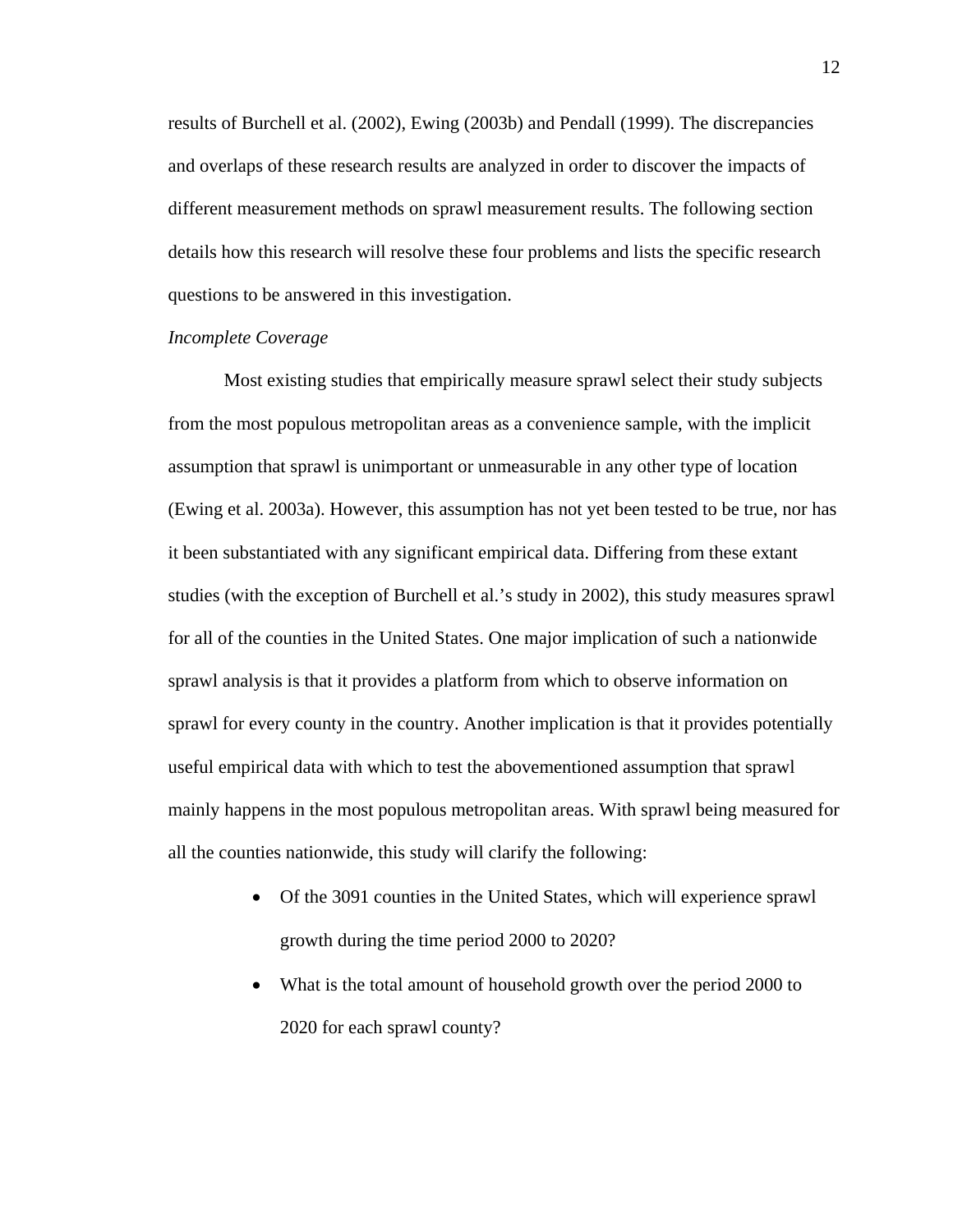- Of all defined sprawl counties during the period from 2000 to 2020, how many sprawl counties are in large metropolitan areas<sup>5</sup>, versus small metropolitan areas, and non-metropolitan areas? In other words, is it appropriate for sprawl measurement studies to focus solely on large metropolitan areas?
- What is the total household growth from 2000 to 2020 for the sprawl counties in large, versus small, and non- metropolitan areas?

#### *Lack of Exclusion of Undevelopable Lands*

 $\overline{a}$ 

Regarding the second notable feature of the existing literature on measuring sprawl, this study will exclude both naturally and legally undevelopable lands from the density calculation. In this research, density in 2000 is not used as the primary measurement variable for sprawl, because sprawl is measured for new development, not for existing development. Usually, existing density is used as the sprawl measurement variable when one measures sprawl for existing land use patterns. In this study, density is used as a criterion to classify the counties' existing land use types (i.e. urban center, urban, suburban, rural center, rural, undeveloped), upon which the sprawl determination for new development is based. By using household density in this way, this research will answer the following questions:

<sup>&</sup>lt;sup>5</sup> Here, the term "large" and "small" refer to the population, not the area, of a metropolitan area. The largest metropolitan area is the most populous metropolitan area. This study uses Ewing et al.'s population threshold for defining the "most populous metropolitan areas". Therefore, same as Ewing et al.'s research (2003b), there are also 101 large (i.e., the most populous) metropolitan areas in this research; and the metropolitan areas other than these 101 metropolitan areas are defined as "small metropolitan areas".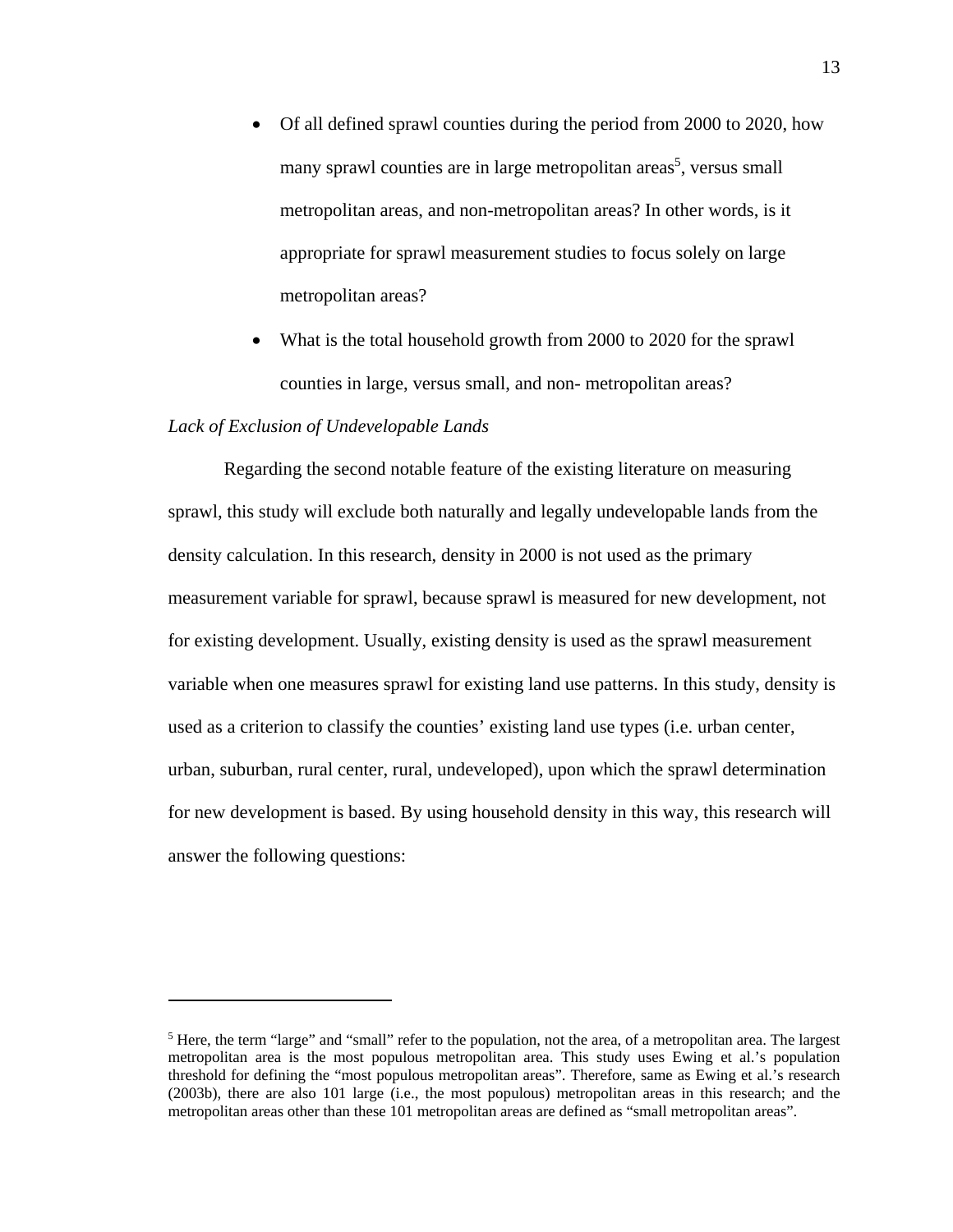- What is the current household density<sup>6</sup> (in 2000) for each state? How should states be categorized into differing density groups?
- What is the current household density for each county? What is the current land-use development pattern type (urban center, urban, suburban, rural center, rural, or undeveloped) for a county?
- Does the exclusion of undevelopable lands from the density calculation make a significant difference in household density for a state or a county? Answering this question will also provide useful information for researchers who use density as the sole sprawl measurement variable.
- How will such density differences, resulting from the exclusion of undevelopable lands, affect the sprawl classification of a county?

#### *Regional Differences in the Density Variable*

 $\overline{a}$ 

In addressing the third notable feature of previous studies, that regional context of studied geographic units are usually neglected when measuring sprawl, this research employs the method developed by Burchell et al. (2002) which speaks to the impacts of regional density differences of counties in sprawl classification. In this method, regional differences of counties are determined by the residential density of the host state. The density of the host state affects the classification of the existing county land-use development type and then, further, affects the sprawl definition for a county. Sprawl is significant development in undeveloped, rural, and developing suburban counties. Regional density differences affect the labeling of a county and whether it is sprawling or

<sup>&</sup>lt;sup>6</sup> The "current household density" refers to the base-year household density in 2000; 2000 is the base year of the projected time period from 2000 to 2020. This meaning of "current" also applies to the term "current land-use type". Sometimes the "current county land-use type" is called the "existing county land-use type" in this research--both refer to county land-use development types in 2000.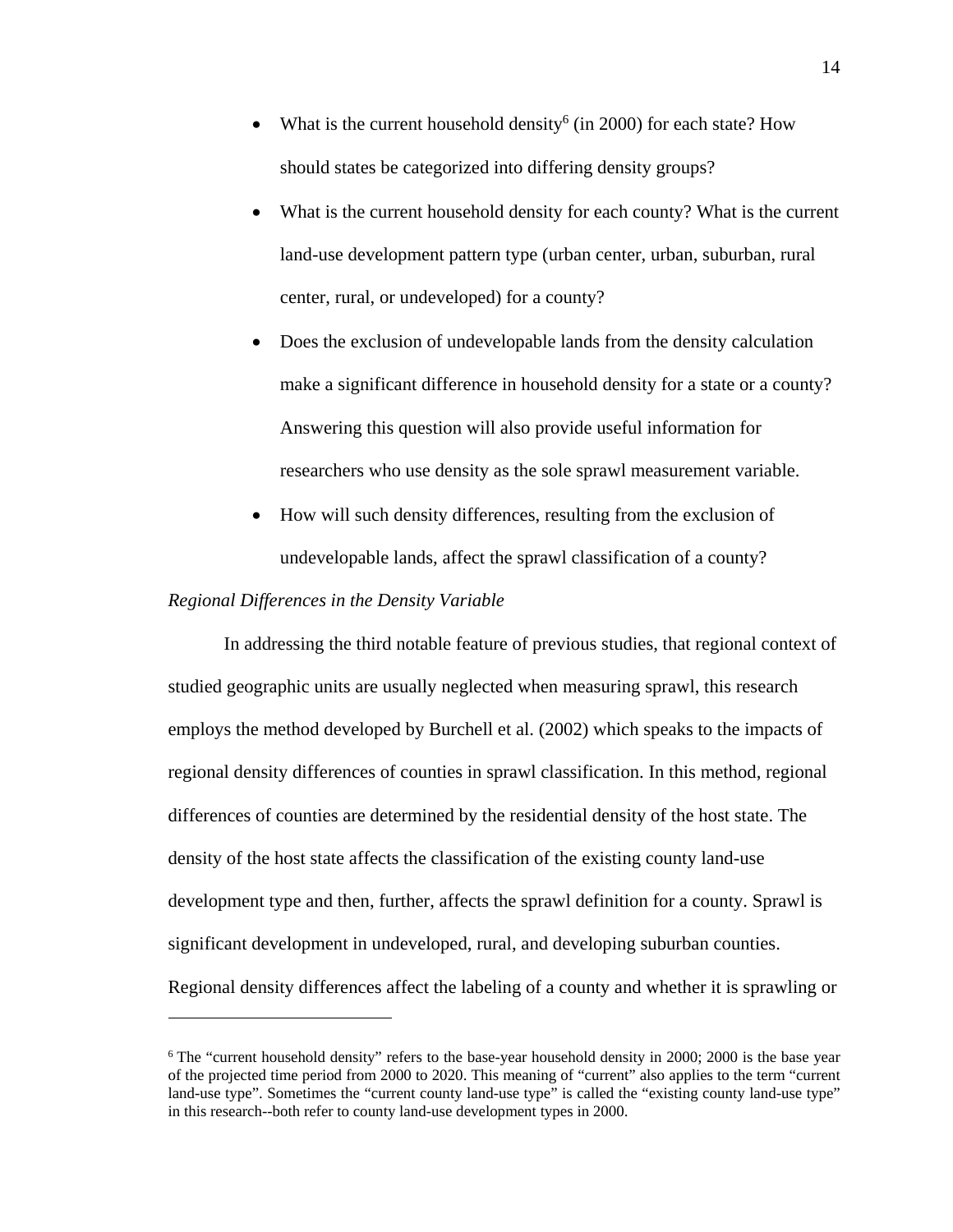not. Taking into account the regional density difference of a county in sprawl measurement, this research will answer the following questions:

- Which counties will experience sprawl growth over the study period 2000 to 2020?
- Which states, Census regions, EAs, and counties will experience the largest amounts of sprawl growth?

#### *Lack of Comparative Analysis*

In response to the fourth feature consideration of the existing literature on measuring sprawl, the research results of three previous studies (Pendall 1999; Burchell et al. 2002; Ewing et al. 2003b) will be compared with my research results. These three studies were the only available existing studies that measured sprawl at a county level when the data for this study was gathered. The discrepancies and overlaps of the research results of these studies will be highlighted and the impacts of different measurement methods on sprawl measurement results will be characterized. The comparison analyses may well provide additional empirical data and examples to further answer or clarify any issues regarding the aforementioned first three features/questions in the existing literature on sprawl measurements. In the section on comparison analysis, the following questions will be answered:

- What are the discrepancies and overlaps of the research results between the three previous studies and this study?
- What differences in measurement methods would result in these discrepancies?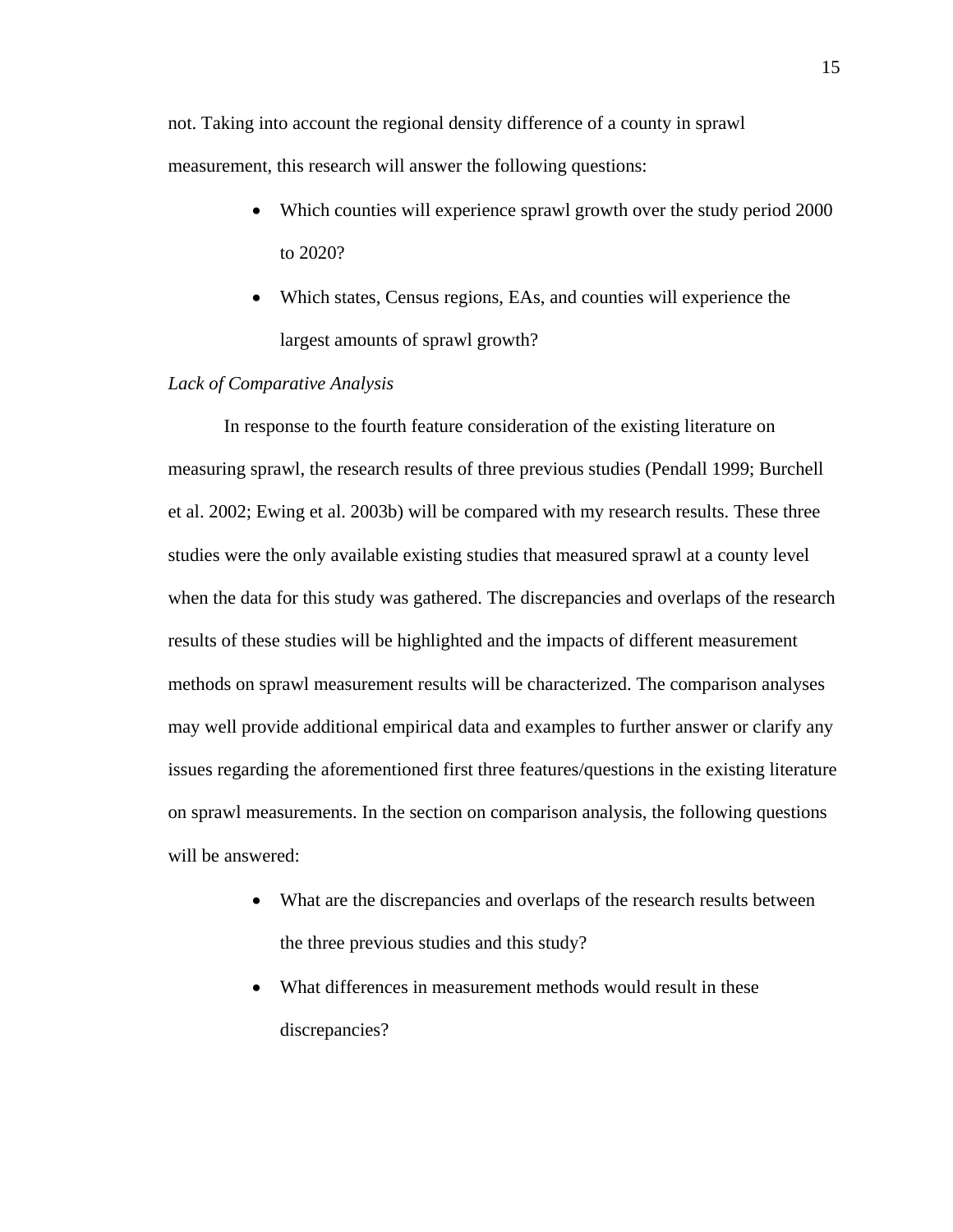- What conclusion or conclusions should be drawn from the comparison analyses in order to improve sprawl measurement methods? Specifically, the following questions could be answered:
	- o Is a sample of metropolitan counties appropriate for measuring sprawl nationwide?
	- o Is it necessary to calculate a more accurate density when measuring sprawl?
	- o Is it necessary to address the regional density definitions of a county when measuring sprawl for that county?

This last question, which includes a set of three sub-questions, actually answers the aforementioned first three characteristic features of the literature on sprawl measurement by employing empirical data and examples derived from the comparative analyses.

The research questions, derived from the two objectives of this research, are summarized in this section. What data and methods are used to achieve these two objectives and answer these research questions? This is explained in the next section.

#### **1.4 Research Methodology**

As mentioned above, the objective of this analysis is twofold. First, for 3091 counties nationwide, it will determine whether a specific county will experience sprawl during the period from 2000 to 2020. Second, it will compare the research results of three existing studies measuring sprawl with the research results found here. In the following section, the data and methods employed to achieve these two goals are explained.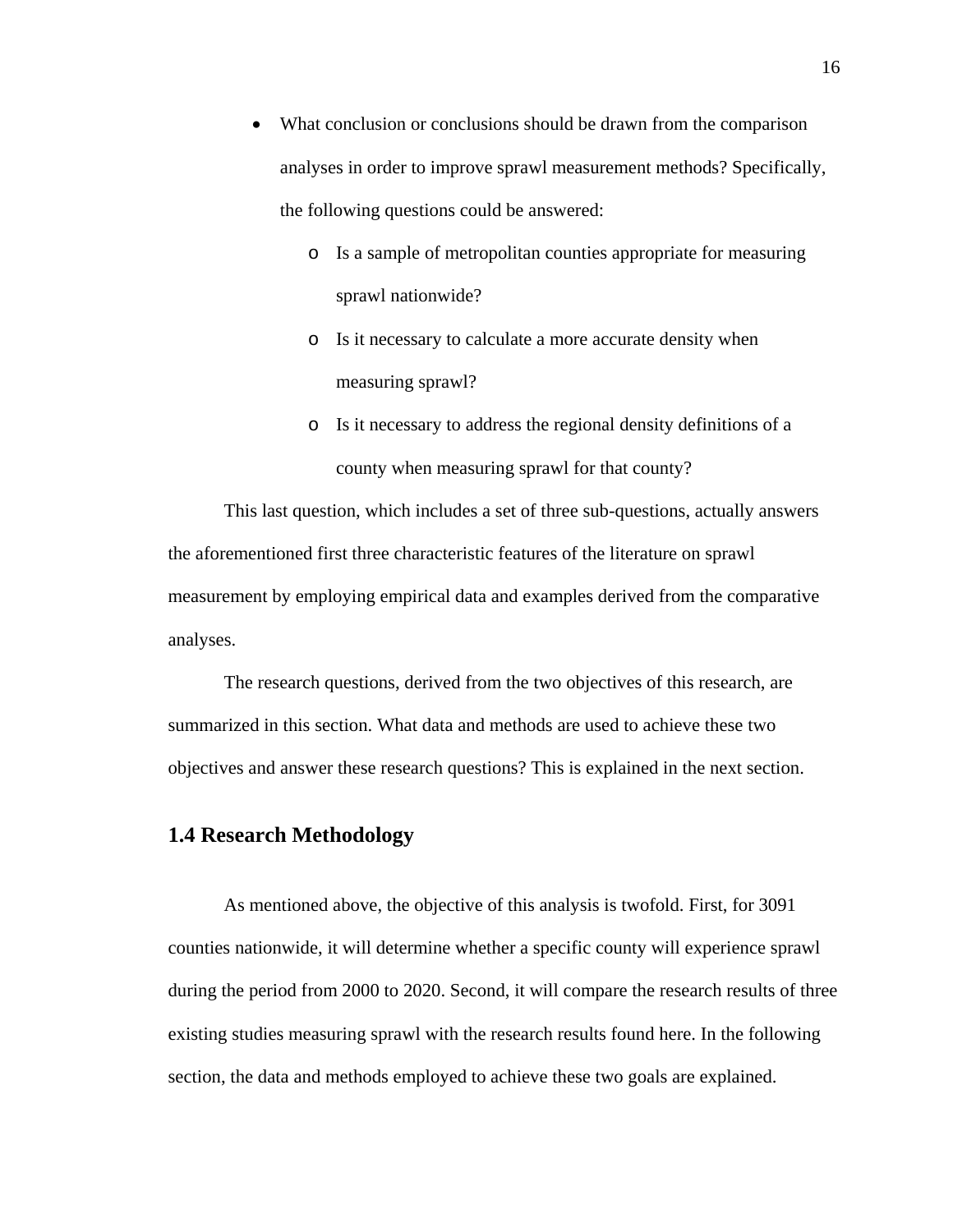The first goal of this research is to measure sprawl for new developments (both residential and employment developments) between 2000 and 2020 for all 3091 counties in the United States. Two steps are undertaken to achieve this goal. The first step is to categorize a county into one of the six existing county development patterns in 2000. These are: undeveloped, rural, rural center, suburban, urban, or urban center counties. The second step is to classify counties as sprawl or non-sprawl: if an undeveloped or rural county (presumably without infrastructure) will experience significant growth over the period 2000 to 2020, then it is classified as a sprawl county for this time period. The data and methods used to achieve this first classification will be described below.

In order to determine the existing development pattern for a county, refined household densities are calculated for the county's host state and the county itself. This is the most time-consuming task undertaken in this research. This kind of density is called "refined" because the undevelopable lands are excluded from the density calculation. The denominator of the household density calculation is the developable lands within a county/state, calculated by excluding the undevelopable lands from the total land areas within that particular county/state. Specifically, in this study "Undevelopable Land" is defined as land that is not appropriate for residential, industrial, or commercial development. It includes naturally undevelopable land and legally undevelopable land; the former refers to any land not suitable for development and the latter refers to land which is reserved for public-purpose use and thus not available for private development. In detail, naturally undevelopable lands include open water, perennial ice/snow areas, barren land (rock/sand/clay), unconsolidated shore areas, and wetlands. Legally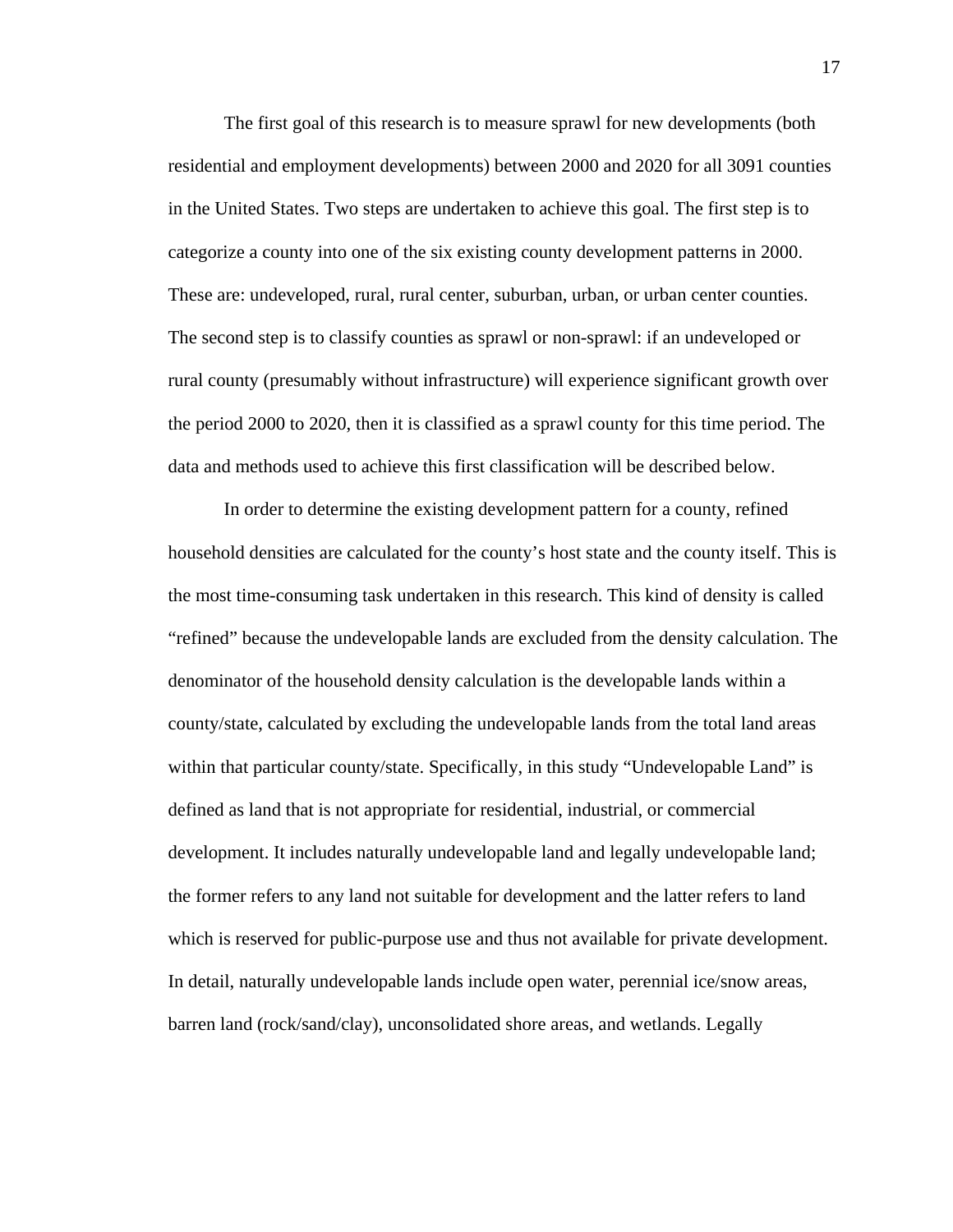undevelopable lands contain federal lands<sup>7</sup>, Indian reservations<sup>8</sup>, state parks and forests, and local parks and recreational areas.

A series of GIS data layers are employed to calculate the remaining area of developable lands. The input GIS datasets include two components. The first component involves boundary files (in the format of vector polygon) for national parks and forests, Indian reservations, state and local parks and forests, state and county boundaries. The second component is a raster data file for naturally undevelopable land which covers categories such as water, wetlands, deserts, and barren lands.

A series of GIS processing steps are employed to calculate the areas of developable lands within a county/state. First, all the GIS input data files are projected into the Albers Equal-Area Conic projection, ensuring that the areas of polygons on digital maps are not distorted. Second, all the GIS input data files in raster format are converted into vector format, because the main spatial tool employed later, the "union analysis" tool, requires that all the input data files be in this format. Third, all the vector boundary files (including the ones just converted from the raster files) are clipped for each state. This step is conducted because the major GIS analyses are processed by state, due to the large size of the input GIS datasets. Fourth, the GIS spatial analysis tool, the "union analysis", is used to find out which lands are developable. Finally, the areas in acres are calculated for the developable lands within each county and state. All of these

<sup>&</sup>lt;sup>7</sup> Federal lands refer to the lands owned or administered by the Federal government. Some examples of federal lands include national parks, national wildlife refuges, military reservations, Federal prisons, and public-domain land. (U.S. National Atlas, http://nationalatlas.gov/printable/fedlands.html) 8

<sup>&</sup>lt;sup>8</sup> "An Indian Reservation is land reserved for a tribe when it relinquished its other land areas to the United States through treaties. There are approximately 275 Indian land areas in the U.S. administered as Indian Reservations (reservations, pueblos, rancherias, communities, etc.)." (U.S. National Atlas, http://nationalatlas.gov/printable/fedlands.html)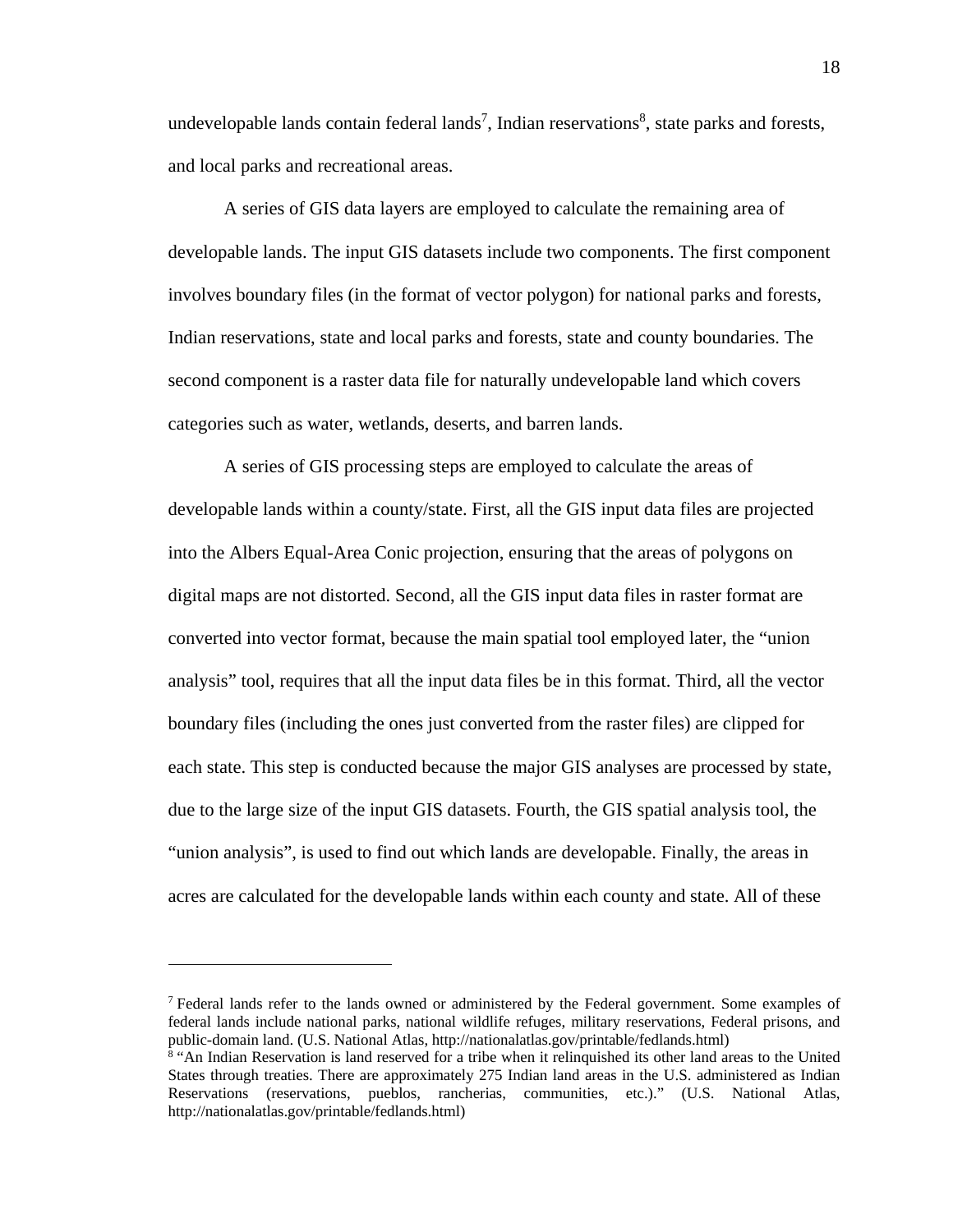processes are conducted in GIS software ArcGIS  $9.x<sup>9</sup>$ . This is the general process for calculating the areas of developable lands. Some special cases make this process more complicated and require special methods to calculate the areas of developable lands, and those exceptions are explained below.

There are mainly three kinds of special cases: 1) some state forests and parks contain large areas of privately-owned lands; 2) National Land Cover Database (NLCD) data files have overlapped regions; 3) Non-Indian households may live on Indian reservations; and 4) NLCD datasets are not available for Alaska and Hawaii. One of these problems, the privately-owned lands existing within federal/state forests boundaries, is summarized below. The other three problems, as well as the special methods used to resolve them, will be discussed in detail in Chapter 3, Data and Methods.

#### *Privately-Owned Lands*

Not all of the lands within a federal forest/park boundary are owned by the federal government. In other words, there are some privately-owned lands within federal forest/park boundaries, and these privately-owned lands are developable lands on which people usually reside. Sometimes this is true for state forests as well. Additional datasets were acquired to identify the privately-owned lands within any federal or state forest. For federal forests and parks, this problem is solved by using the newly-acquired GIS data "Land Ownership Boundary within Federal Forests" to identify as developable any privately-owned lands within a federal forest/park boundary. For state forests and parks, the acreage of state-owned lands within particular state forests/parks is obtained from the official websites of these state forests/parks, and used to calculate the acreage of

<sup>&</sup>lt;sup>9</sup> ArcGIS software is developed by ESRI (www.esri.com).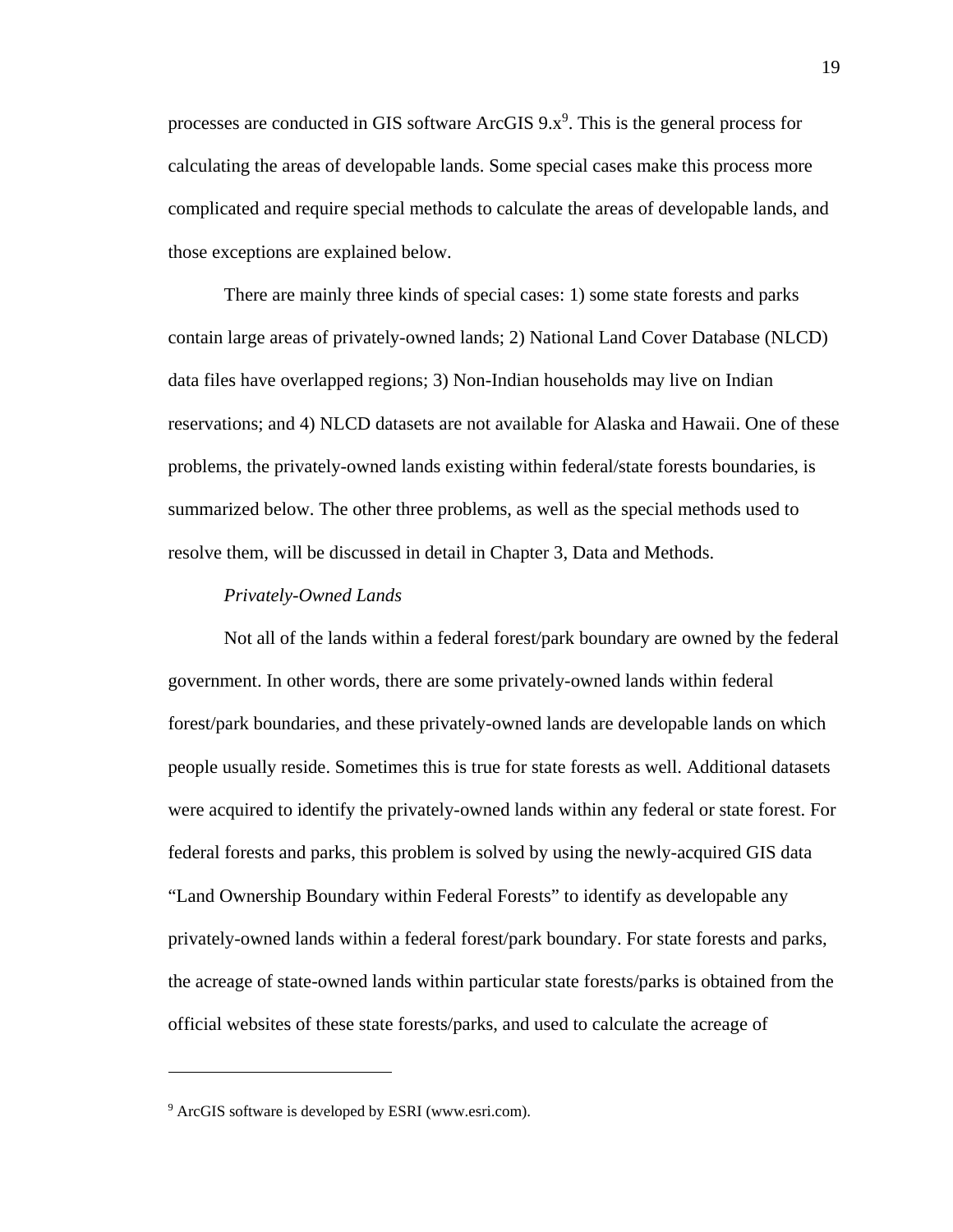developable privately-owned lands therein. Finally, these developable lands within federal/state forest boundaries, as well as other developable lands, are used as the denominator of the density calculation.

Some mistakes may occur during GIS processing and during the process of transferring the resulting GIS data from GIS software to SAS software<sup>10</sup>. This is mainly due to the large size of the GIS data files and unstable software performances. For example, for some states, the input NLCD dataset has a size of two gigabytes and contains more than 2 million records. Therefore, ongoing checks of the resulting SAS datasets must be done to ensure that no mistake has occurred during data processing.

The method used to check for any mistakes is to compare the input GIS datasets with the initial SAS datasets. These initial SAS datasets are the attribute tables of the resulting GIS files (the GIS result data files after a series of GIS processing). These attribute tables are exported from the GIS software to SAS software and thus become the initial SAS datasets. The checking has shown that these two datasets (the input GIS datasets and the initial SAS datasets) match each other, which means that no mistakes occurred during the GIS processing and the process of transferring the resulting GIS data from GIS software to SAS. In other words, the initial SAS datasets, which contain the acreage for each developable land polygon, are found to be correct and are ready for the various data analyses in the SAS environment.

One of the more significant data analyses is to calculate the household density for counties and states. The first step of this density calculation is to use these initial SAS

<sup>&</sup>lt;sup>10</sup> SAS (Statistical Analysis System) is statistical software developed by SAS Institute Inc.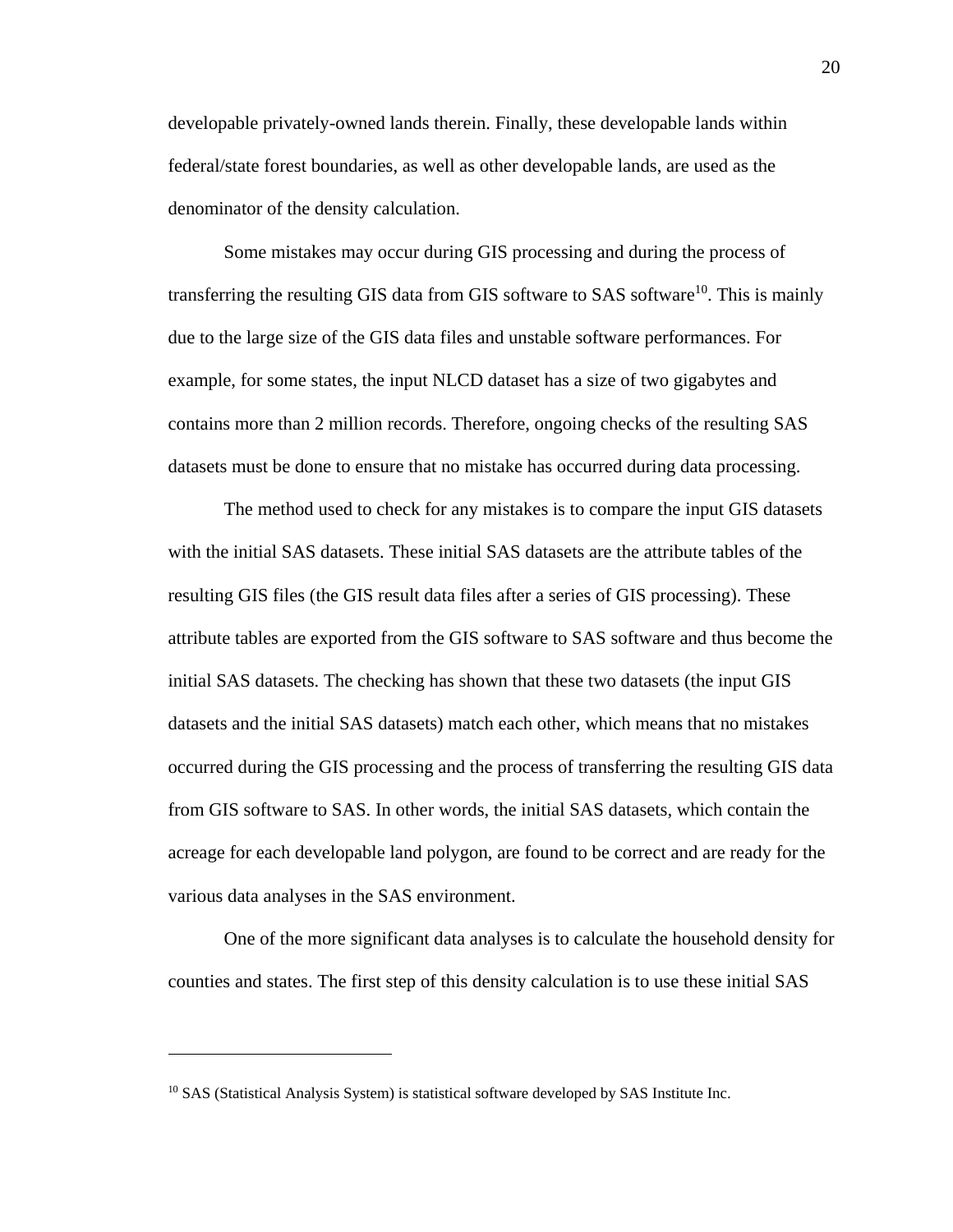datasets to calculate the total acreage of developable lands for each county and state, which will be used as the denominator in the density calculation.

The second step of the density calculation is to calculate the numerator of the county/state household density. The numerator is the number of the non-Indian households (not the number of the total households) for the county/state in 2000. Thi is a comparable procedure to the exclusion of Indian reservation lands from the denominator of the household density calculation. With the denominator and numerator of the density calculation calculated, the household density is calculated for each county and state of the United States. Unlike some of the existing literature on sprawl measurement, this research does not use the county residential density as an indicator of sprawl. Rather, it is used as a criterion for the classification of the county type—reflecting its existing density of development. Based on the state and county household density in 2000, one of six "county types" (undeveloped, rural, rural center, suburban, urban, and urban center) is assigned to each county.

After each county's' existing type is assigned, Woods & Poole projection data in households and employment over the period from 2000 to 2020 is used to determine whether a county is likely to experience sprawl growth during the above time period. The aforementioned sprawl definition is used to define the sprawl/non-sprawl classification for a county. According to this definition, if an undeveloped or rural county will experience significant growth<sup>11</sup> during the period from 2000 to 2020, then it is defined as a sprawl county.

<sup>&</sup>lt;sup>11</sup> "Significant growth" is defined in Chapter 3. In short, it is the upper quartile percent of county growth rates in the EA or large amount of numerical growth.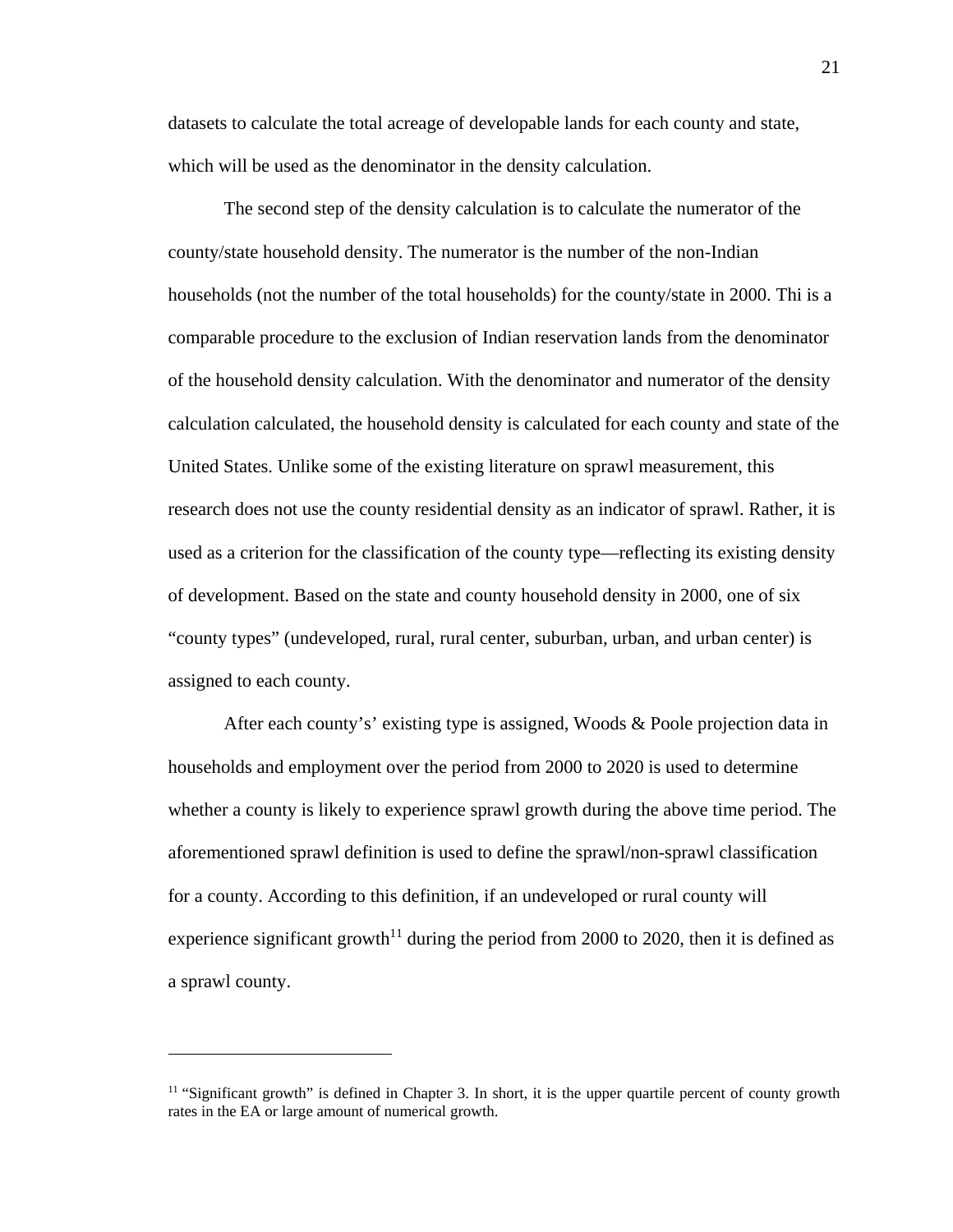Once the sprawl/non-sprawl classification is defined for all the counties in the United States, it is relatively easy to identify where sprawl will occur in the country over the period from 2000 to 2020. Sprawl growth is then analyzed by state, Census region, EA, and finally by county. With these analyses being conducted, the first goal of this research, measuring sprawl for all counties in the United States, is accomplished.

Subsequent to the achievement of this first goal, the second goal of the study can be addressed. The second goal is to compare the research results of three previous studies (Pendall 1999; Ewing et al. 2003b; Burchell et al. 2002) and this study. In order to conduct the comparative analyses, certain pre-treatments of Ewing et al. and Pendall's research results need to be done as both Ewing et al. and Pendall do not define their counties as sprawl or non-sprawl. Rather, they calculate sprawl scores for counties and then rank counties in ascending order by these sprawl scores. This research does not calculate sprawl scores for counties. Instead, it categorizes a county into a binary sprawl/non-sprawl category. Therefore, in order to compare Pendall and Ewing et al.'s results with these research results, a method to convert their research into a binary sprawl/non-sprawl classification for counties is needed.

The comparative analyses of the previous three studies and this study are conducted by means of the following steps. First, one identifies the overlaps and differences of the sprawl/non-sprawl categorization of counties between the studies. Second, the reasons for these differences in the research results are explored. Specifically, one addresses the impacts of any differences in measurement methods on the differences in any research results from these studies. Third, one addresses some of the research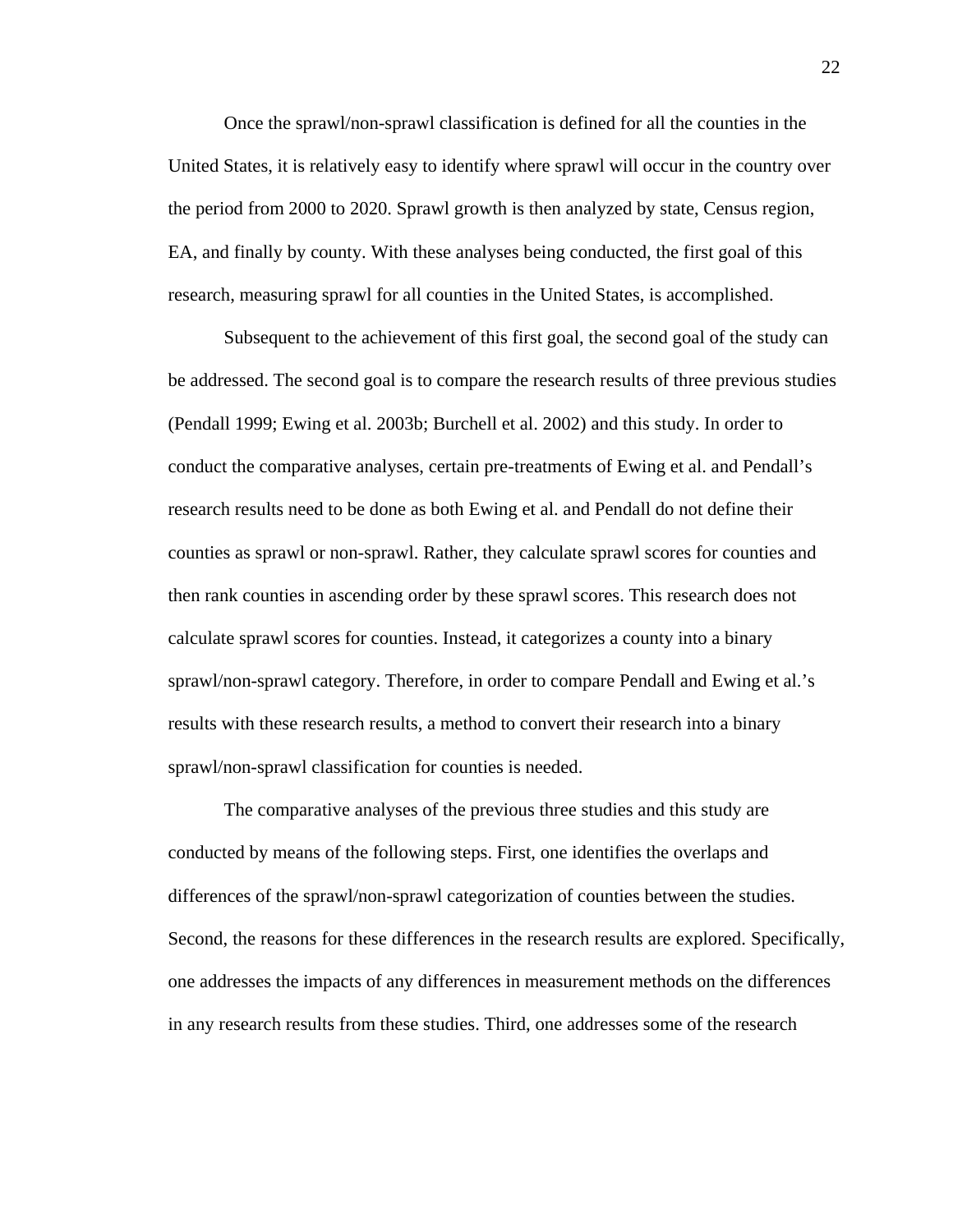questions raised in the previous section, with information from the empirical data and examples developed in the comparative analyses.

## **1.5 Organization of the Study**

This thesis consists of six chapters.

In Chapter 2, is reviewed the theoretical definitions and empirical measurements of sprawl. First, the theoretical definitions of sprawl are reviewed. Borrowed is Burchell et al.'s definition of sprawl (Burchell et al. 2002) as the theoretical definition used in this research. Next is reviewed the existing studies that empirically measure sprawl. Compared with the review of theoretical definitions, the review of empirical measurements of sprawl is given more credence or emphasis in this research, since a major focus of this study is to empirically measure sprawl for counties nationwide. Specifically, three studies measuring sprawl at the county level are explored (Pendall 1999; Burchell et al. 2002; Ewing et al. 2003b).

After reviewing the empirical studies measuring sprawl, I would suggest the following points about sprawl measurement. First, the county level is an appropriate geographic level upon which to measure sprawl; it is better suited overall, for example, than the more generic metropolitan level. Second, a sampling which solely focuses on the most populous metropolitan areas might not be enough to measure sprawl nationwide, if that is the intent, because significant sprawl might well occur in small- or nonmetropolitan areas. Third, it is absolutely necessary to calculate a refined sprawl measurement, with undevelopable lands excluded from the density calculation. Fourth, regional density differences should be taken into account when measuring sprawl across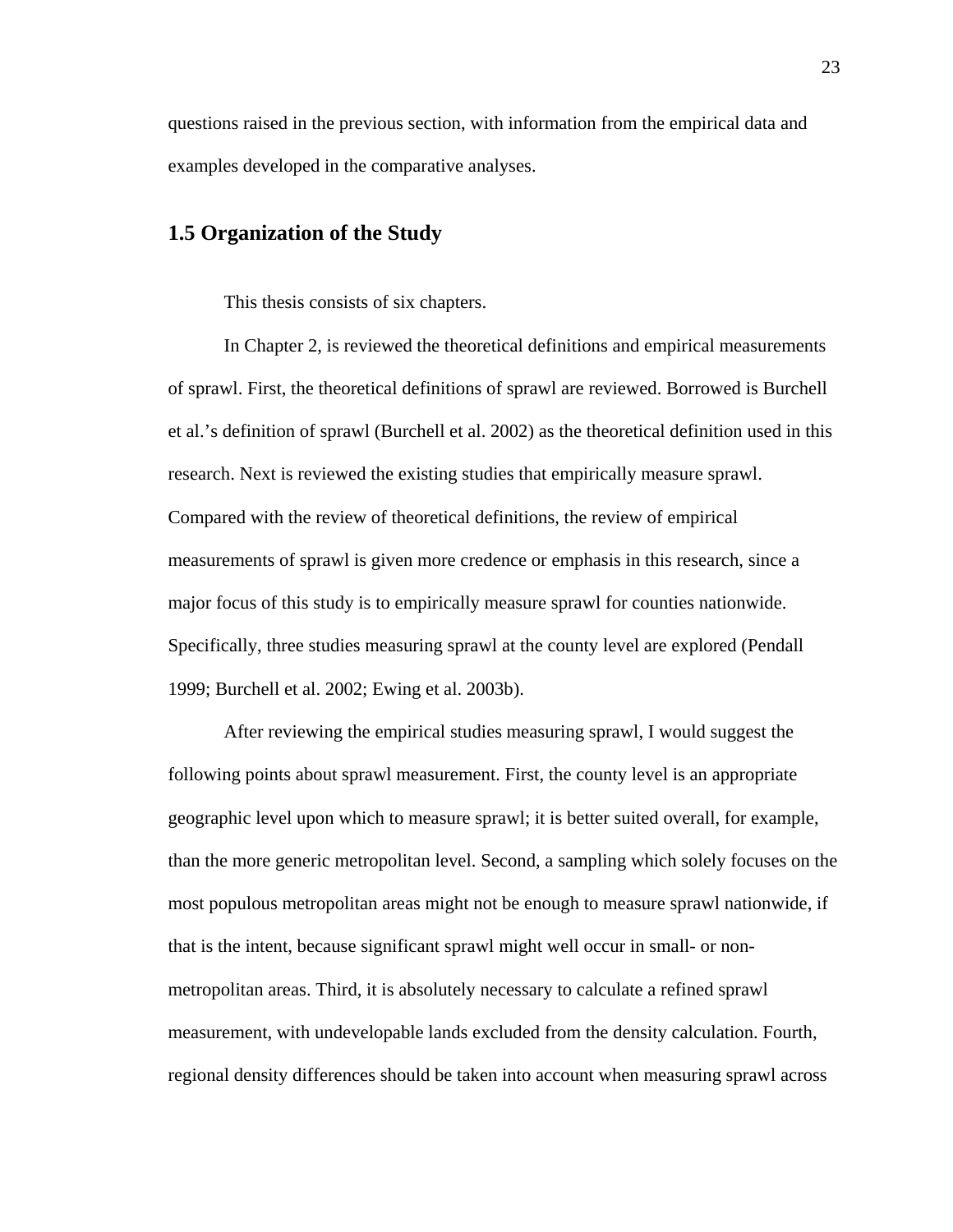regions, especially if these regions have different development patterns for a land use type. Finally, no study has been done that compares research results of the literature on measuring sprawl. This study will compare research results of three previous studies (Pendall 1999; Burchell et al. 2002; Ewing et al. 2003b) with the findings of this RESEARCH. A comparative analysis will then shed much needed light on how to improve existing methods of measuring sprawl.

In Chapter 3, are described the datasets and methods used to both calculate existing county land-use development patterns in 2000 and to define a sprawl/non-sprawl classification for counties nationwide. First, the datasets and method used to calculate refined household densities are presented at length. Also explained in detail are the aforementioned four special cases/problems that arise in the process of calculating refined densities, as well as the methods used to avoid these problems. Second, a county is defined as sprawl or non-sprawl based on its existing type in 2000 as well as its projected growth over the period 2000 to 2020. County types and resulting sprawl classification for a small number of counties are adjusted in order to allow research results to reflect these counties' real-world functions in the region.

In Chapter 4, are presented the following empirical findings obtained during the process of measuring sprawl for all counties nationwide: the classification of state density groups in 2000; the classification of county existing development patterns in 2000, and the sprawl/non-sprawl classification for all 3091 counties nationwide for the period 2000 to 2020. Four state density groups (very low, low, moderate, and high density) are presented that are derived using refined state household densities. In this research, the state density groups are used as means to determine county types. In order to answer the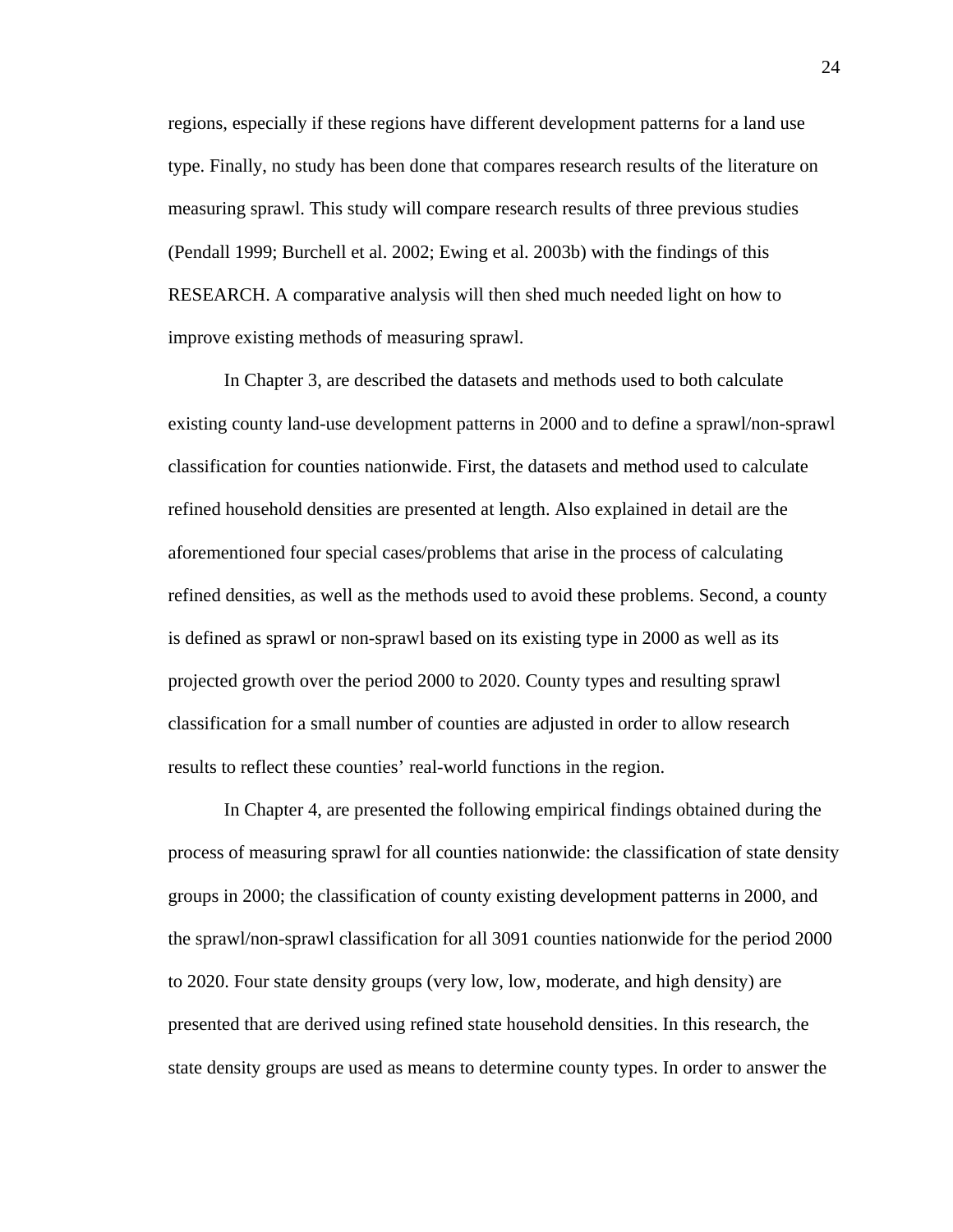research question "whether the difference of refined household density and gross household density is significant", I compare the two different classifications of state density groups, which are based on the two different density calculation methods, respectively. Preliminarily, it is suggested that a refined density calculation is preferable to the gross density calculation<sup>12</sup>, which does not include eliminating undevelopable land.

Second, the existing county type (urban center, urban, suburban, rural center, rural, or undeveloped), which is based on refined county household densities and the classification of state density groups, is defined for each county in the United States. In order to reflect regional context, six county development types are defined for each state density group. This method, first developed by Burchell et al. (2002), is called the "variable-density approach" in this study. For example, urban and rural density are ten times as high in Northeastern states versus Prairie states.

Third, state growth in both households and employment over the period from 2000 to 2020 is projected for each county.

Fourth, the research question "where will sprawl happen in the United States?" is answered. Sprawl/non-sprawl classification is defined for each county in the United States. Sprawl growth is analyzed by state, Census region, EA, and county. This research suggests that forthcoming sprawl household growth from 2000 to 2020 will concentrate in a small number of states. The states that will experience most sprawl growth are in the South and the West. In addition, there is a strong linear association between the amounts of sprawl household growth and the overall household growth for states.

 $12$  Here the "gross density calculation" refers to using the Census land areas as the denominator in density calculation. This method, which does not exclude undevelopable lands other than water bodies, is used by most of existing literature that measure residential density.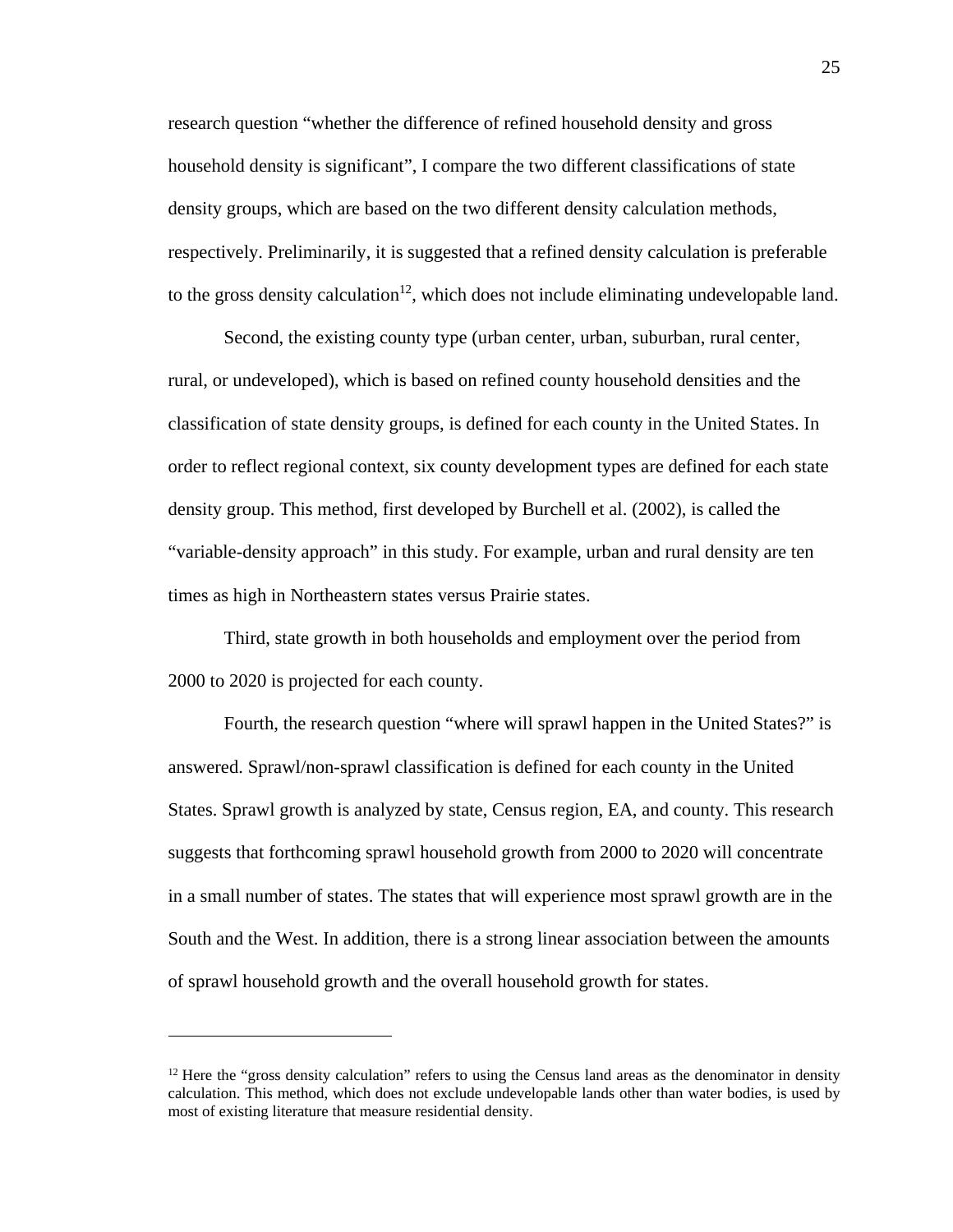Finally, sprawl and non-sprawl classifications are presented for individual counties in five selected  $EAs<sup>13</sup>$ . These five EAs are recognizable nationwide (or even worldwide) and represent significant components of national sprawl growth.

In Chapter 5, is compared the research results between the three previous studies (Pendall 1999; Burchell et al. 2002; Ewing et al. 2003b) and this study. On the basis of this comparison, several conclusions are drawn. First, a sample solely focused on metropolitan counties is not large enough for measuring sprawl nationwide. Of the 492 sprawl counties in this study, only 55 percent are within metropolitan areas. Second, it is necessary to calculate a more accurate, rather than the gross density, in sprawl measurement. Third, the role that density plays in a regional context must be taken into account when sprawl is measured across the country. This is reflected in the fact that a variable-density approach is preferable to a fixed-density approach (or a static density approach)<sup>14</sup> for measuring sprawl nationwide.

In Chapter 6, I discuss the implications of the aforementioned research results in the context of both public policy and the sprawl measurement literature. First, the implications of the research results developed in the process of measuring sprawl are described. Implications of the comparative analysis between the three existing research works (Pendall 1999; Burchell et al. 2002; Ewing et al. 2003b) and this research are then

<sup>&</sup>lt;sup>13</sup> The five selected EAs include Atlanta, GA-AL-NC; Los Angeles-Riverside-Orange, CA-AZ; New York-North New Jersey-Long Island, NY-NJ-CT-PA-MA; San Francisco-Oakland-San Jose, CA; Washington-Baltimore, DC-MD-VA-WV-PA.

<sup>&</sup>lt;sup>14</sup> The fixed-density approach (or a static density approach) is the opposite of the variable-density approach. It is generally used in the existing literature on measuring sprawl. In this study, the "fixed-density approach" refers to the method that compares geographic units solely on the basis of their density values, although these geographic units may have very different regional contexts (that is, may be located in regions with very different densities). The fix-density approach assumes that a particular density value would represent the same land-use development pattern across the country. Pendall (1999) and Ewing et al. (2003b) use this approach in their studies.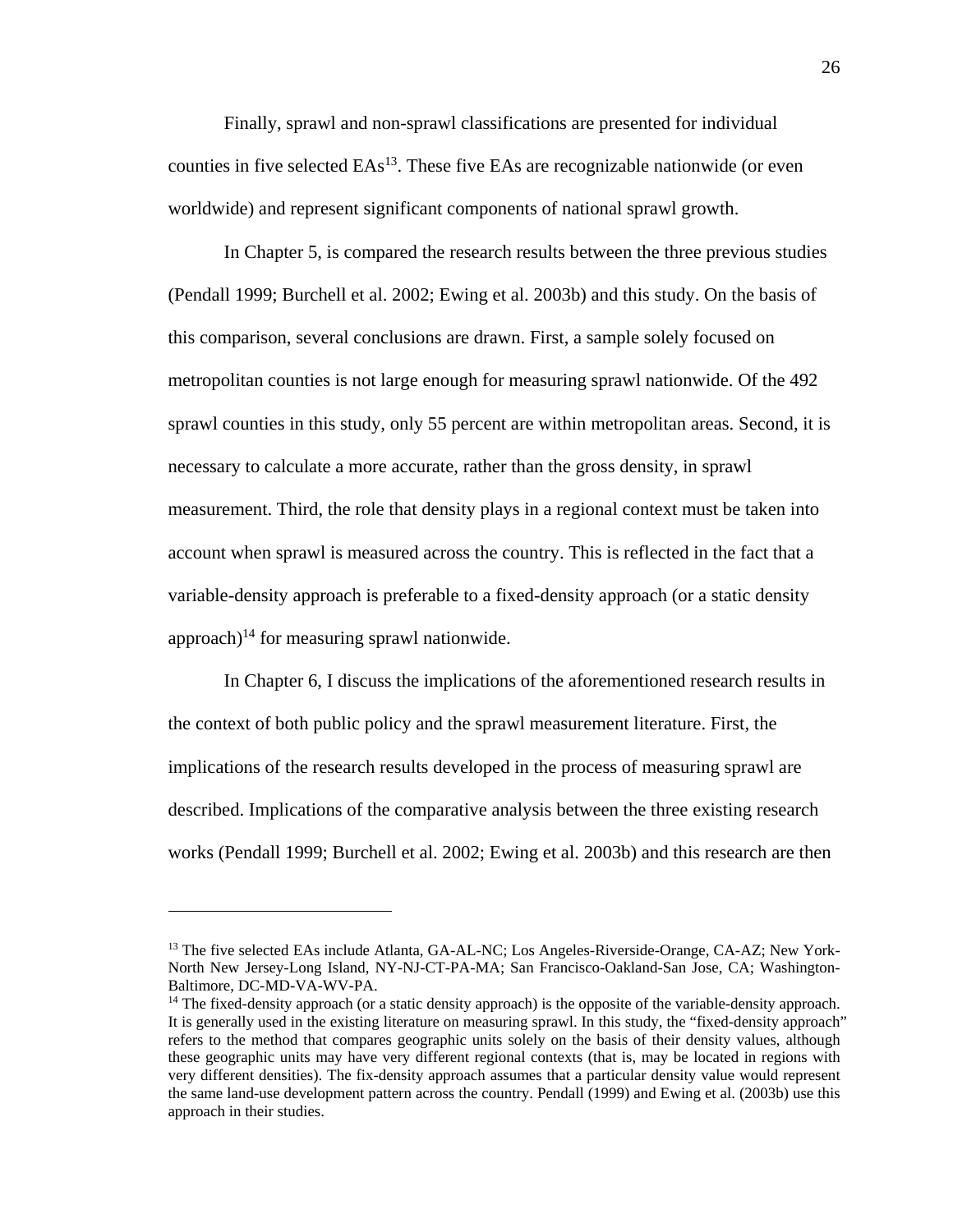presented. Finally, the last section of Chapter 6 discusses the shortcomings of this study and what could improve for future research.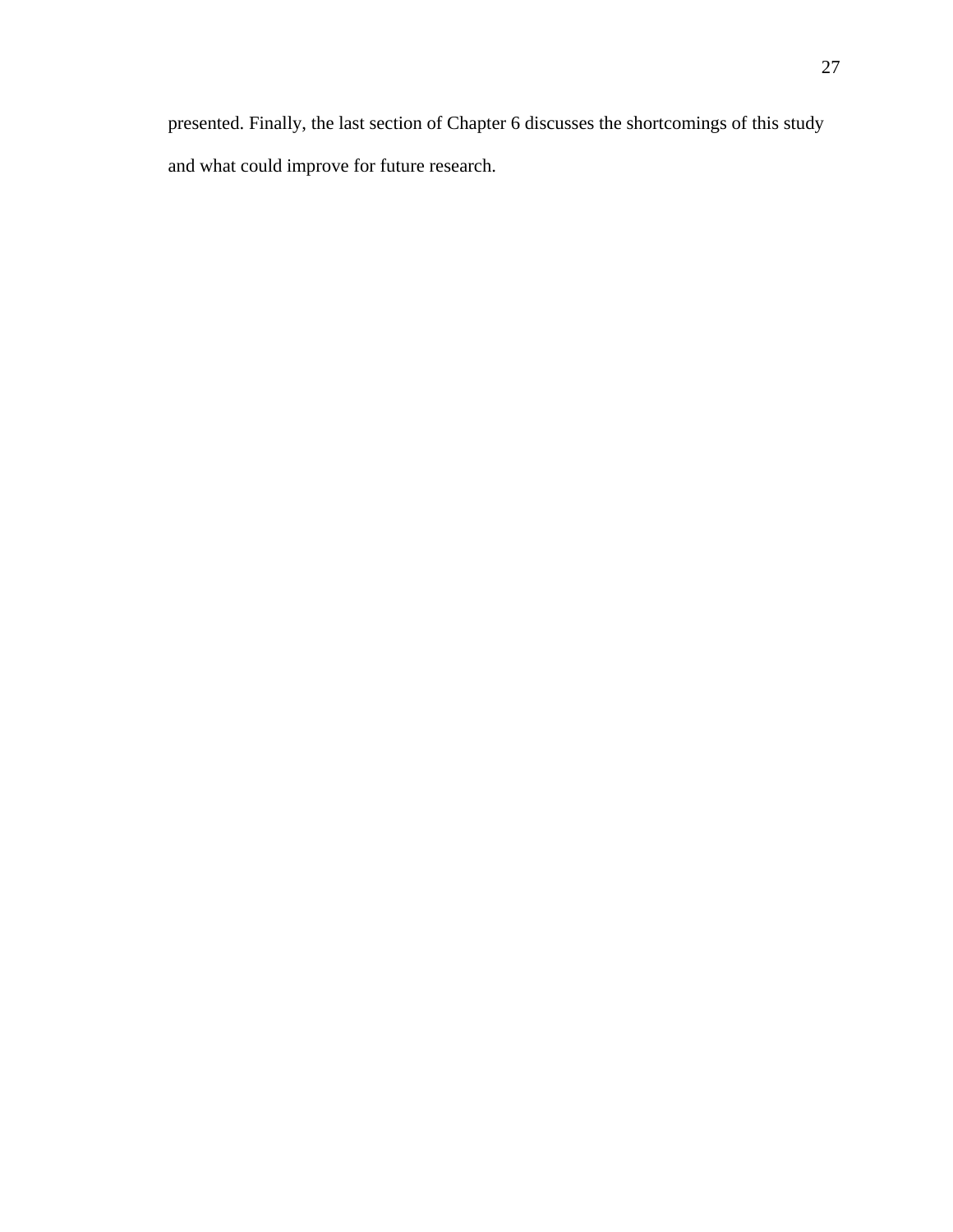# **Chapter 2**

## **Literature Review**

The existing studies that defined or quantified sprawl are reviewed in this chapter. Also introduced in this chapter are the theoretical definitions of sprawl employed in this study, as well as the improvement in sprawl measurement fulfilled by this study. Because this analysis measures sprawl at the county level, more emphasis is placed on the empirical studies measuring sprawl in the review, especially those studies that also measured sprawl at the county level (Pendall 1999; Burchell et al. 2002; Ewing et al. 2003b).

In the following sections, first the studies theoretically defining sprawl are reviewed; then the studies that operationally measured sprawl are introduced (but not fully criticized yet); and finally, the critiques of these empirical studies of sprawl measurement are addressed.

## **2.1 Theoretical Definition of Sprawl**

Although much literature is related to sprawl, there is no consensus of sprawl's theoretical definition; further, few analyses adequately define it (Burchell et al. 1998; Galster et al. 2001; Ewing et al. 2002; Lopez and Hynes 2003). As Galster (2001) summarized, sprawl has been defined from the aesthetic perspective, as certain land-use patterns, as the reasons that caused such land-use patterns, or as the results that have been caused by such land-use conditions. In the following section, these categories developed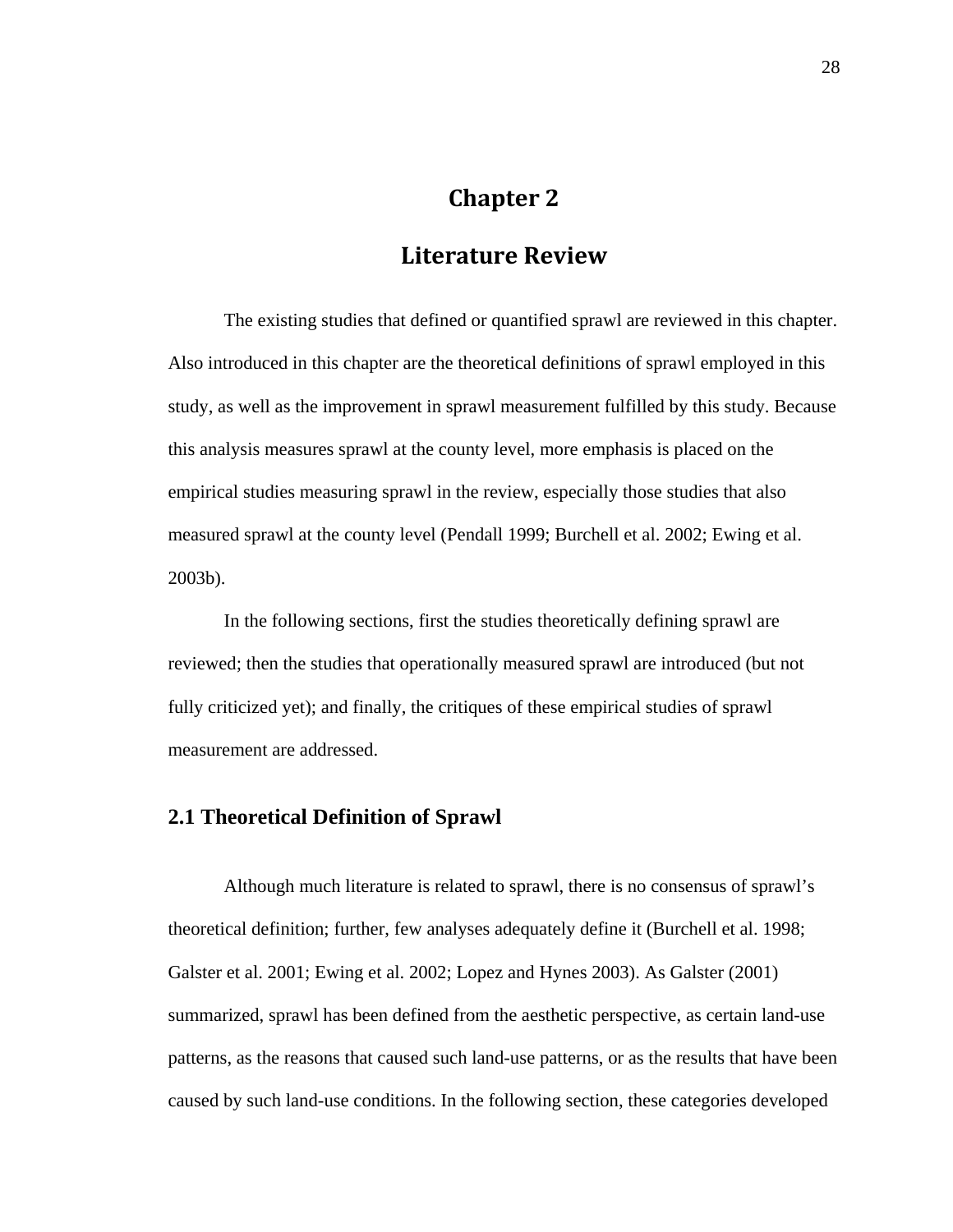by Galster are employed to organize the theoretical definitions of sprawl developed by existing studies.

## **2.1.1 Defining Sprawl from an Aesthetic Perspective**

In early studies, sprawl was defined as an inefficient, wasteful, and unpleasant looking development form. In his book *The Language of Cities,* Charles Abrams defined "sprawl" as "[t]he awkward spreading out of the limbs of either a man or a community. The first is the product of bad manners, the second of bad planning" (Abrams 1971, P293-94). As criticized by Ewing (2002), such aesthetic definitions fail to describe the detailed characteristics of sprawl.

## **2.1.2 Defining Sprawl as Its Own Type of Growth**

In these studies, sprawl was defined as a particular land-use pattern at a given point in time. The characteristics of sprawl defined in such literature are summarized below:

- Low density (especially residential density) land-use development (primarily represented by large-lot single-family housing development) (Popenoe 1979; Downs 1992, 1994; Altshuler and Gomez-Ibanez 1993; Moe 1995; Richmond 1995; Black 1996; Ewing 1997; Orfield 1997; Burchell et al. 1998, 2002; Sierra Club 1998; Galster et al. 2001; Lopez and Hynes 2003; Cutsinger et al. 2005, 2006)
- Unlimited outward expansion of new development (Richmond 1995; Black 1996; Burchell et al. 1998, 2002)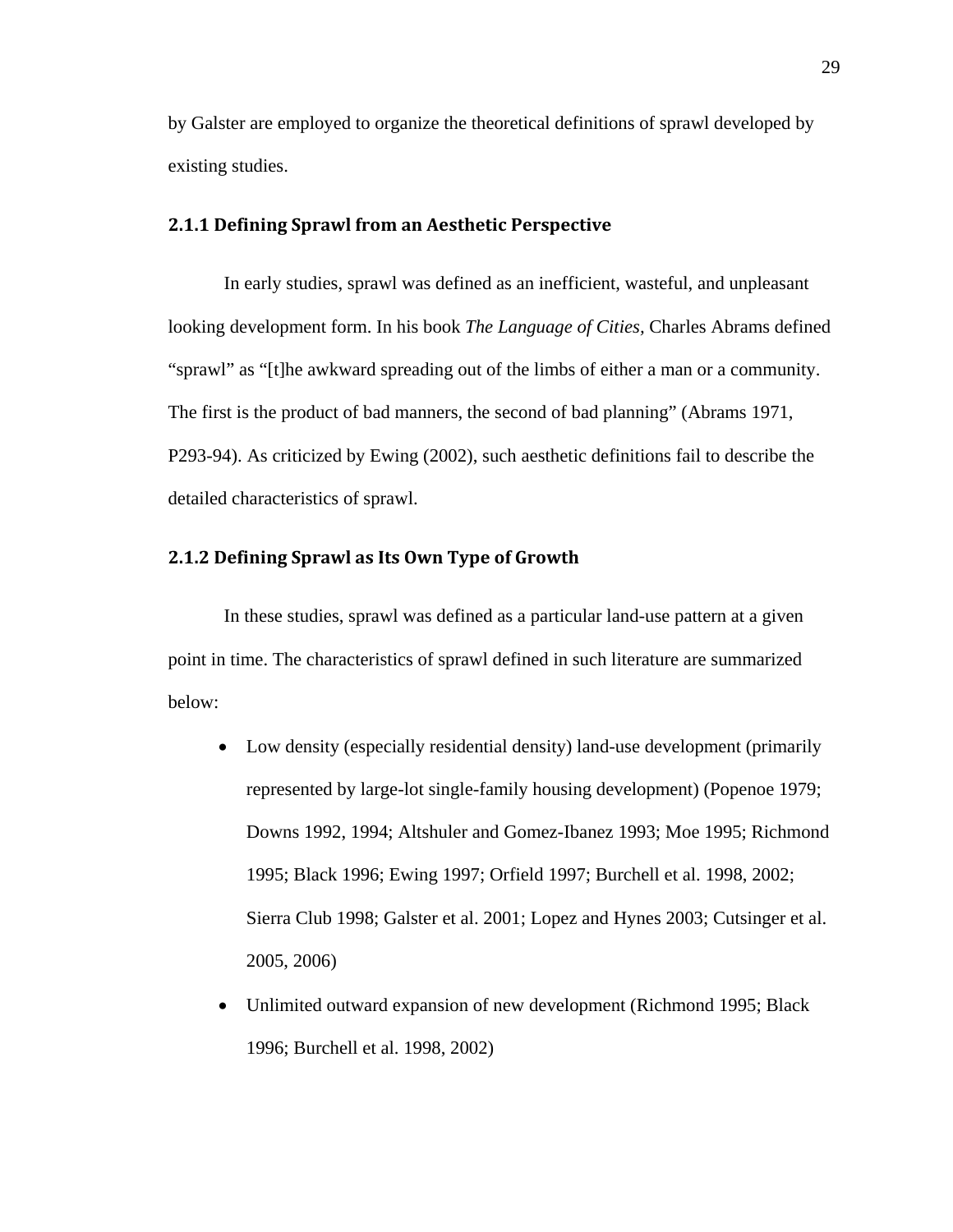- Spatial segregation of land uses, i.e., lack of mixed land uses (Richmond 1995; Ewing 1997; Burchell et al. 1998; Sierra Club 1998; Galster et al. 2001; Cutsinger et al. 2005, 2006; Yin and Sun 2007; Weitz and Crawford 2012)
- Leapfrog and scattered development (Clawson 1962; Harvey and Clark 1965; Mills 1981; Altshuler and Gomez-Ibanez 1993; Moe 1996; Richmond 1995; Ewing 1997; Burchell et al. 1998, 2002; Galster et al. 2001; Cutsinger et al. 2005, 2006; Burchfield et al. 2006)
- Widespread commercial strip development (Popenoe 1979; Altshuler and Gomez-Ibanez 1993; Moe 1995; Black 1996; Ewing 1997; Burchell et al. 1998)
- Low street accessibility (Ewing 1997)
- Lack of public open space (Popenoe 1979; Ewing 1997)
- Lack of community center (Popenoe 1979; Galster et al. 2001)

## **2.1.3 Defining Sprawl as the End Result of Certain Types of Growth**

In this type of literature, sprawl was defined as the negative result of specific types of land-use development. Results that are used to define sprawl are listed below:

- Heavy reliance on private vehicles as means of transportation (Popenoe 1979; Downs 1992, 1994; Moe 1995; Richmond 1995; Burchell et al. 1998; Sierra Club 1998);
- Great variance in the fiscal capacity of local governments (Richmond 1995; Burchell et al. 1998);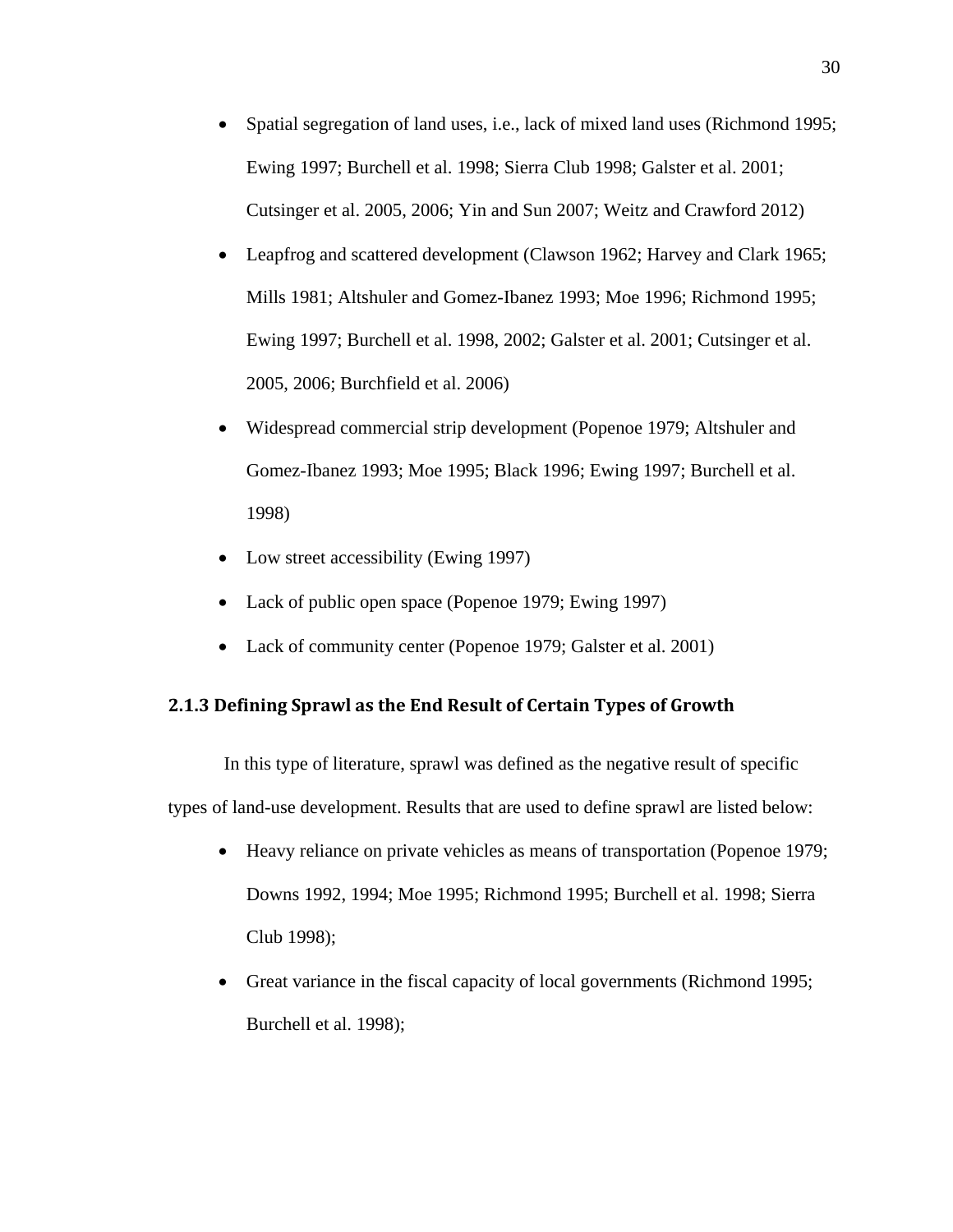- Reliance on filtering or the "trickle-down" process to provide housing to lowincome households (Downs 1992, 1994; Burchell et al. 1998)
- Lack of community focus in the social sense (Popenoe 1979)

## **2.1.4 Defining Sprawl as the Causative Agent of Certain Types of Growth**

Some literature includes the causal elements of sprawl in its definition, because "[a]n adequate definition of sprawl must include the "forces" that underlie sprawl's alleged negative impacts in order for subsequent analysis to respond to those impacts effectively." (Burchell et al. 1998) Some of the causes that are included in the theoretical definitions of sprawl are listed below:

- Fragmentation of governmental land-use authorities among many small localities (Richmond 1995, Burchell et al. 1998, Downs 1998)
- Lack of centralized land ownership or development planning (Richmond 1995; Downs 1998; Burchell et al. 1998)

## **2.1.5 Defining Sprawl as a Process of Development**

In these studies, sprawl is used as a verb, describing it as a sequence of development with definite endings (Galster et al. 2001). As Hayden stated, sprawl is "a process of large-scale real estate development resulting in low-density, scattered, discontinuous car-dependent construction, usually on the periphery of declining older suburbs and shrinking city centers." (Hayden 2004 p.7-8)

The sprawl definition of "unlimited outward extension" (Richmond 1995; Black 1996; Burchell et al. 1998, 2002), to some degree, also describes sprawl as a process of development.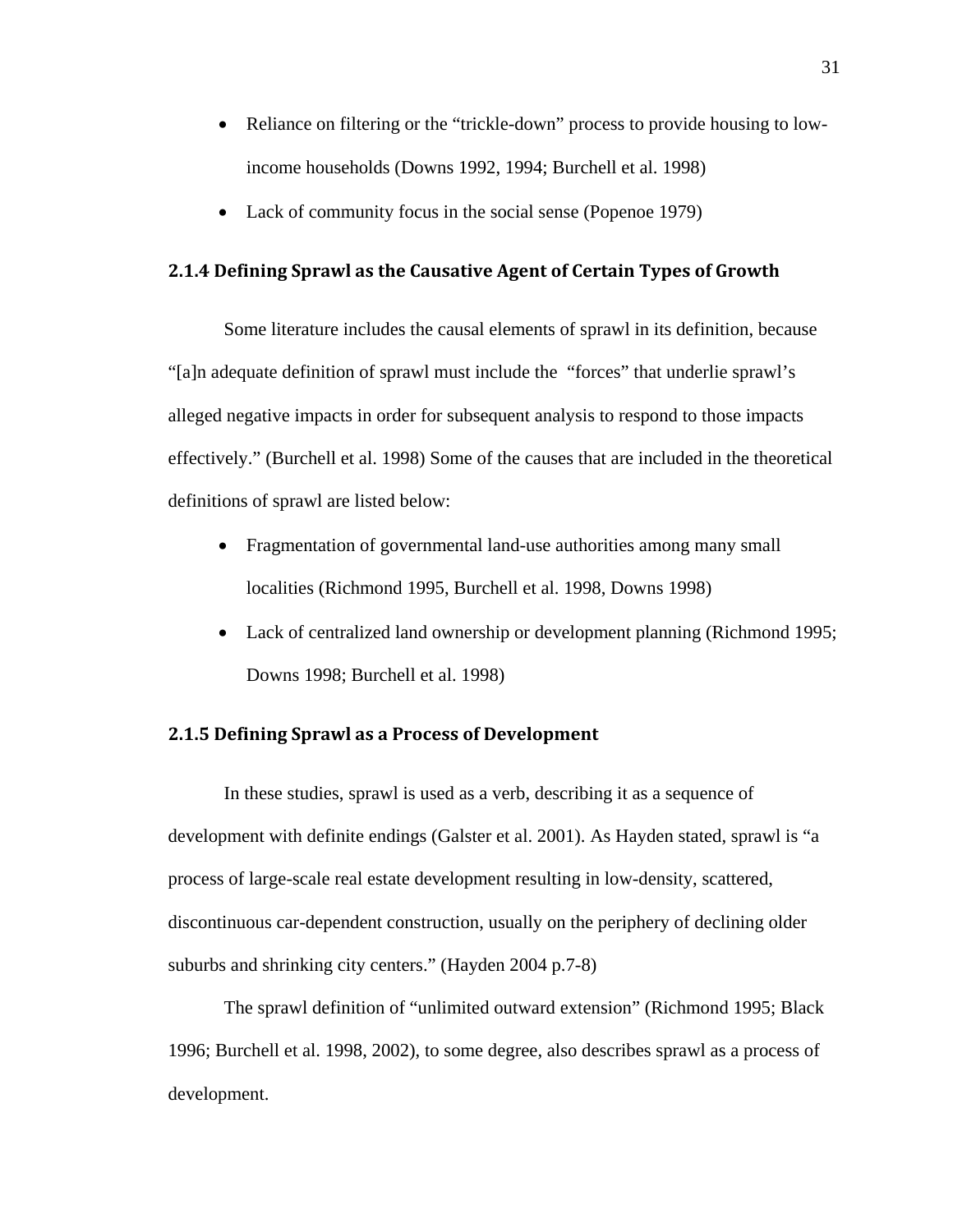#### **2.1.6 Where Does Sprawl Happen?**

As summarized by Burchell et al. (1998), sprawl appears on the metropolitan fringes (Altshuler and Gomez-Ibanez 1993), on the edge of existing communities, declining older suburbs and city centers (Moe 1996; Sierra Club 1998; Hayden 2004;), along major suburban highways or at highway interchanges (Altshuler and Gomez-Ibanez 1993; Moe 1996), or leap-frogging into a "relatively pristine setting", i.e., rural or undeveloped areas where there is not enough facility infrastructure to support the rapid growth (Moe 1996; Burchell et al. 2002).

### **2.1.7 Summary of the Literature on the Theoretical Definition of Sprawl**

There is no consensus on a theoretical definition of sprawl. At times it has been defined from an aesthetic perspective; most often it has been defined as certain land-use patterns; further, the impacts and causes of such land-use patterns have also been, at times, included in the definition of sprawl.

A basic decision to be made in developing a theoretical sprawl definition is whether to limit the definition to land-use patterns or to include causes and impacts as well (Ewing et al. 2002). On this issue, Galster et al. (2001) argued that "[c]onceptually, a thing cannot simultaneously be what it is and what causes it or what it causes. If sprawl is to be a useful concept for describing something important that occurs in urban areas, it must first be reduced to some objective conditions or traits." (P685) This study agrees with Galster on this point; therefore, the theoretical definition of sprawl in this study is limited to "what it is".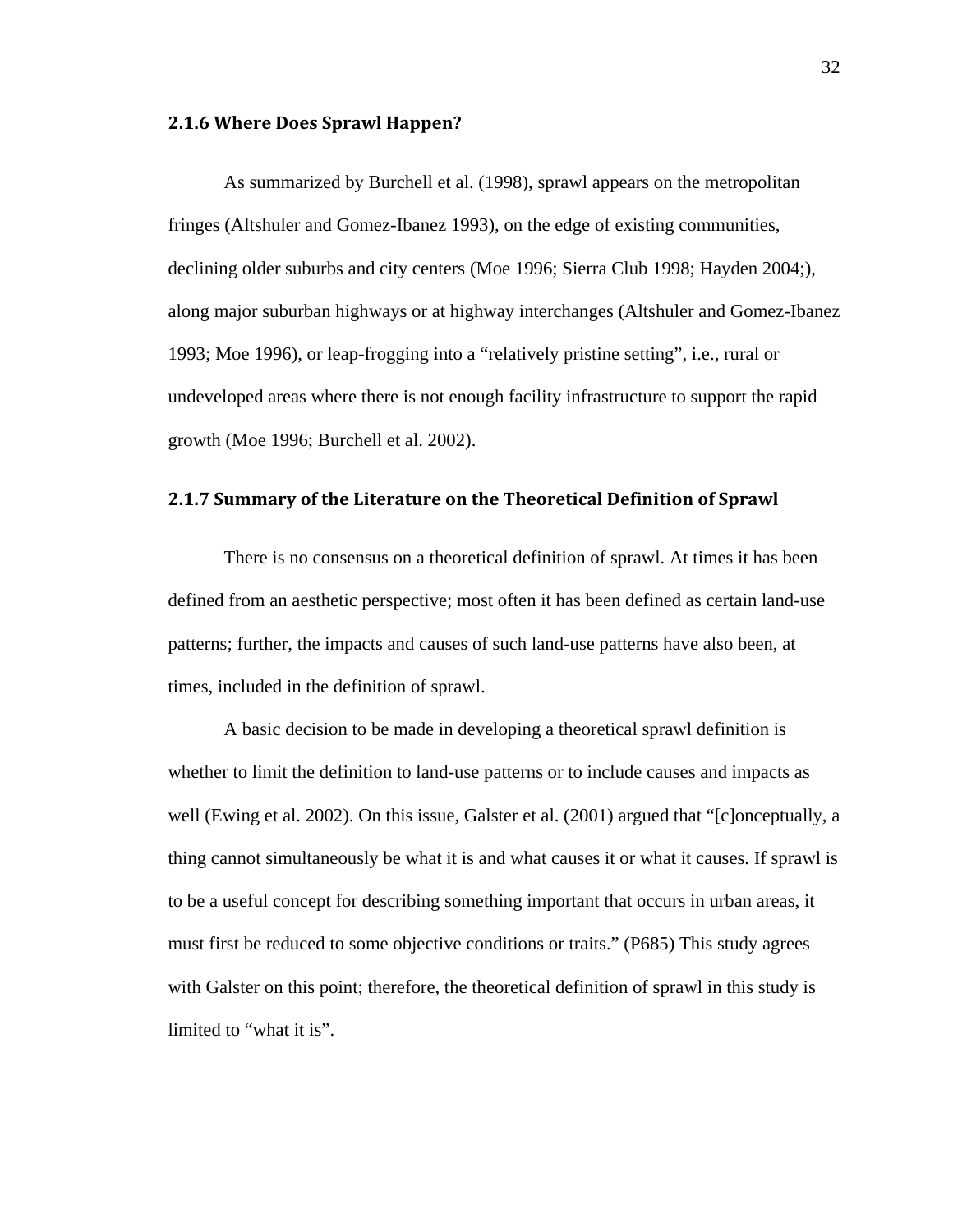This research employs the theoretical and empirical definitions of sprawl that were developed and presented by Burchell et al. in 2002. Theoretically, sprawl is defined as "low-density, leapfrog development that is characterized by unlimited outward extension." (p. 2). This definition describes sprawl as both a certain land-use pattern and a process of development.

The literature of theoretical definitions of sprawl is introduced in this section. Since the major task of this study is to measure sprawl at the county level, the review of sprawl measurement literature, especially that focused on measuring sprawl at the county level, is emphasized. These studies of sprawl measurement are presented in the following section.

## **2.2 Measurement of Sprawl**

There are several descriptive studies on sprawl but far fewer empirical or quantitative studies. Up to now, only a limited number of studies have empirically measured sprawl, and even fewer works have been completed which measure sprawl from multiple dimensions (Ewing et al. 2002, 2003a; Cutsinger et al. 2005, 2006; Yin and Sun 2007). This is mainly due to the elusive concept of sprawl and more importantly, due to the limited data available.

There is a trade-off between the multi-dimension measurement and the extent of the study area, again due to the limitation of data. Single-dimension measurement, which requires less data than multi-dimension measurement, makes it possible to measure sprawl for a much larger study area than the multi-dimension measurement. For example, the single-dimension sprawl measurement developed by Burchell (2002) has been applied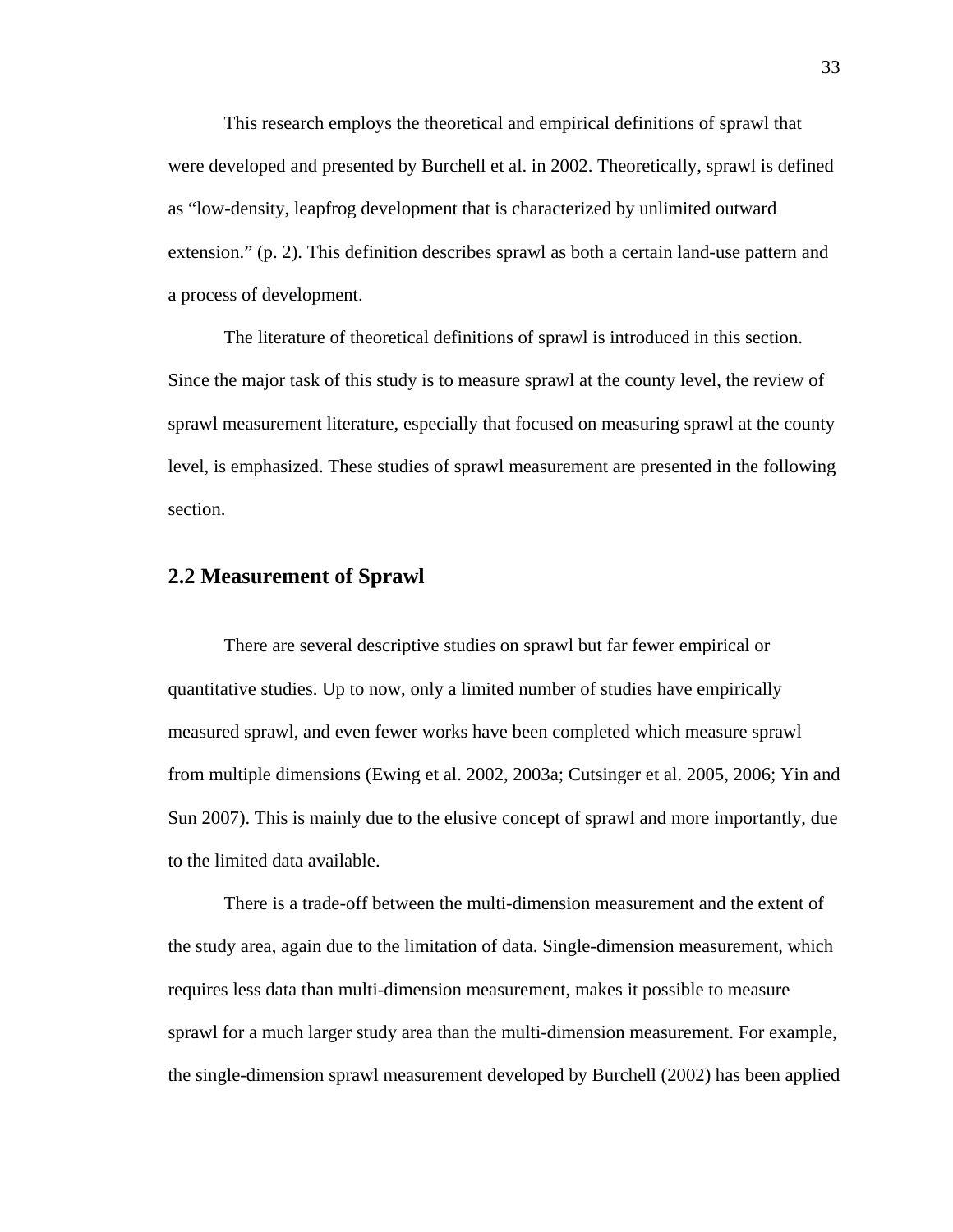to all counties in the US. In contrast, using multi-dimension measurement, Ewing (2002, 2003a) had to reduce their studied objects from the original 101 metropolitan areas to 83 metropolitan areas, because not all of the required data was available for the eliminated 18 metros to be included.

The studies empirically measuring sprawl are reviewed in this section. They will be categorized by the geographic units (i.e. metropolitan areas, urbanized areas (UA)/extended urbanized areas (EUA), and counties) for which sprawl was measured. More emphasis will be given to the studies measuring sprawl at the county level, the same level on which this study is conducted. First, all studies are introduced, and then the common shortcomings of these studies are addressed at the end of this section.

## **2.2.1 Measuring Sprawl at the Metropolitan Area Level**

Several of the empirical studies on sprawl measurement select metropolitan areas as their unit of analysis. Some of them simply measure sprawl (USA Today 2001; Sierra Club 1998; Weitz and Crawford 2012), some relate sprawl to its possible causes (Fulton et al. 2001; Glaeser 2001; Lopez and Hynes 2003; Burchfield et al. 2006; Yin and Sun 2007), and others portray sprawl relative to its impacts (Ewing 2002, 2003a). These studies are listed below.

#### **USA Today, 2001**

The USA Today sprawl index (USA Today 2001) was based upon two density measures:

1. Percentage of a metropolitan area's population living in urbanized areas (defined by the Census Bureau). Since census urbanized areas are density-based, the USA Today sprawl indicators were also density-based.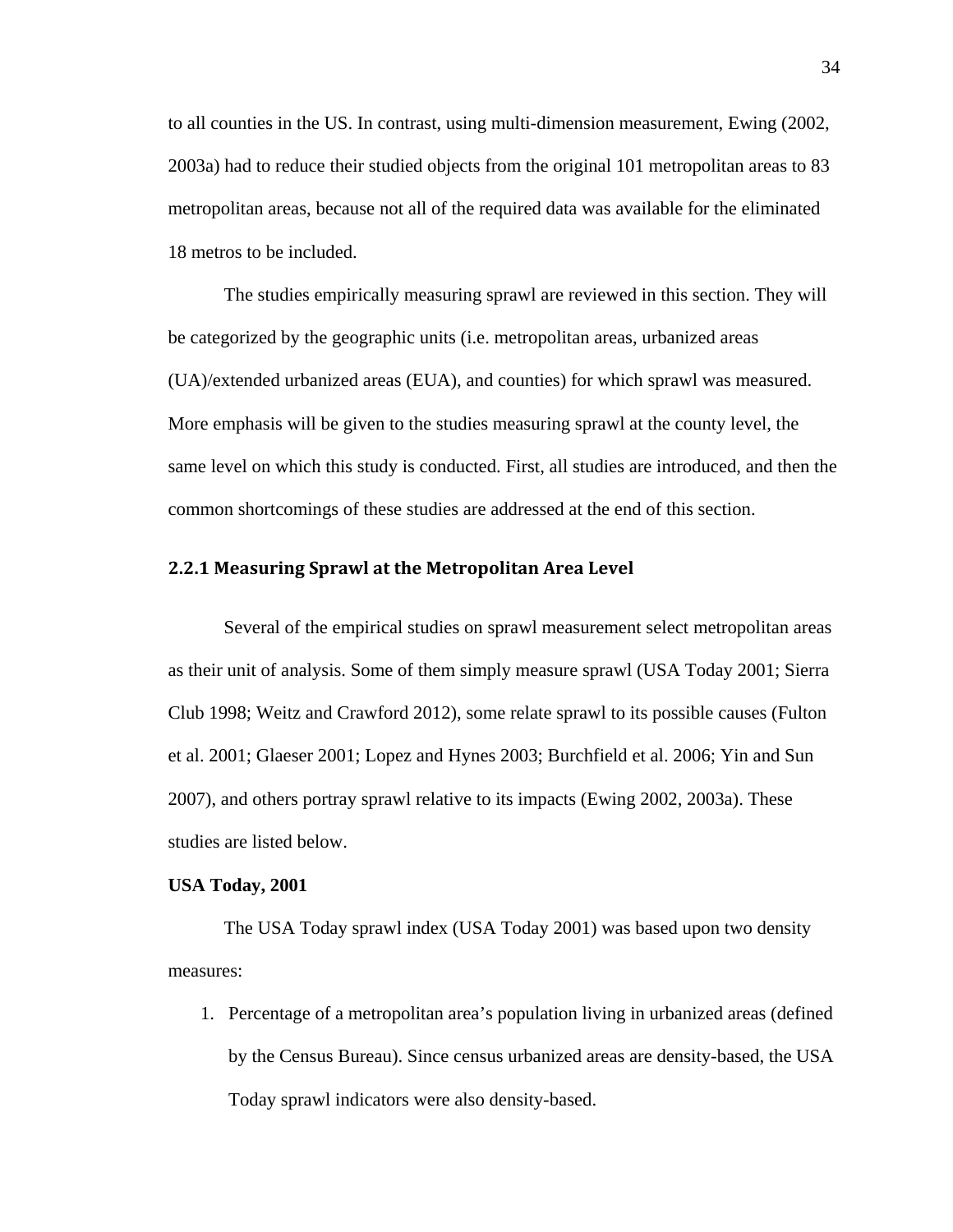2. Change in the percentage of metro population living in urbanized areas between the years 1990 and 1999.

The above two sprawl indicators were computed for 271 metropolitan areas and then the metro areas were ranked from 1 to 271 on each sprawl indicator, with a lower ranking number representing lower degree of sprawl. Ultimately, the two ranking numbers were added to create a combined sprawl index score for a metro area.

This study focuses solely on urbanized areas while it neglects the low-density suburbs where sprawl is more likely to take place. Later studies (Ewing et al. 2002, 2003a; Lopez and Hynes 2003, Kurban and Persky 2007; Yin and Sun 2007) corrected this drawback by incorporating low-density suburbs into their sprawl indicator studies.

#### **Sierra Club, 1998**

 $\overline{a}$ 

Researchers from the Sierra Club ranked metropolitan areas<sup>15</sup> by series of criteria, which included population shifts from city to suburb, trends in population and land area growth for Census urbanized areas, time wasted in traffic congestion, loss of open-space, and loss of lands involving important habitat or historical importance. Metros were ranked by the above criteria in three size categories: large metros with populations more than one million, medium metros with populations between 500,000 and one million, and small metros with populations between 200,000 and 500,000.

An advantage of this study is that it acknowledges the association between the sizes of metros and their sprawl degrees, which is confirmed by later studies (Lopez and Hynes 2003). However, this study is criticized as being subjective (Ewing 2003a).

<sup>&</sup>lt;sup>15</sup> There are conflicts in the Sierra Club report as to whether the sprawl had been measured for metropolitan areas or for cities. In their report, sometimes the studied objects are referred to as "cities" but sometimes as "metropolitan areas". According to their resulting tables, it is metropolitan areas for which they measured sprawl. Therefore, here "metropolitan area" is identified as their studied object.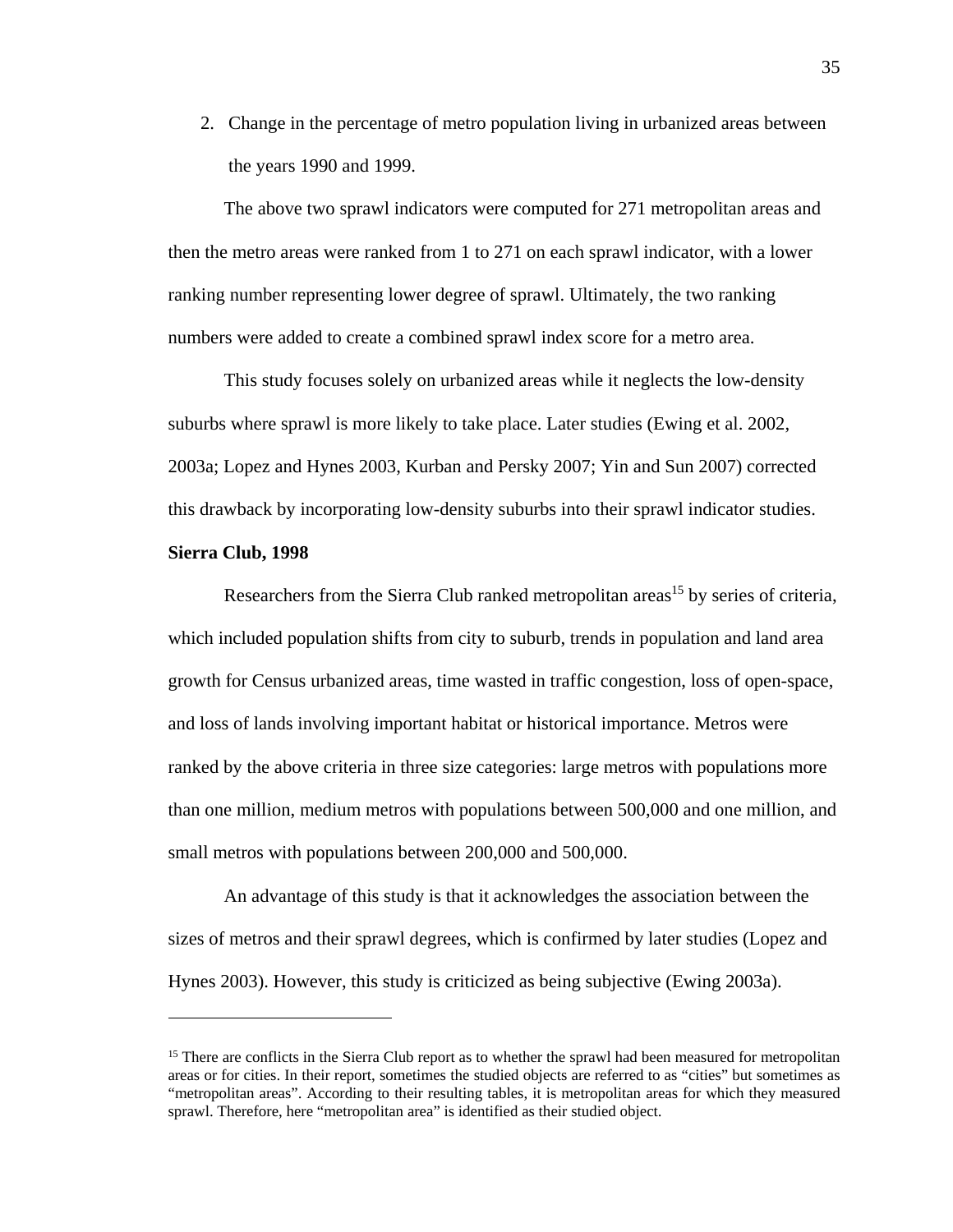#### **Fulton et al., 2001**

1

This study measures sprawl for new developments (during the time period 1982 to 1997) for 281 out of all 282 metropolitan areas in the US. Fulton et al. (2001) defined sprawl related to pace of development—"If land is being consumed at a faster rate than population growth, then a metropolitan area can be characterized as "sprawling"." (p. 3)

Their sprawl indicator is borrowed from Pendall's earlier work (1999). The only difference in the sprawl measurement between these two studies is that Pendall computed it at the county level while Fulton calculated it at the metropolitan area level. In Fulton's study, sprawl is measured as the change of metropolitan population between 1982 and 1997 divided by the change of urbanized land within that metropolitan area over the same period. The urbanized land16 data was from the National Resources Inventory (NRI) and the population data was from both US Census annual intercensal estimates and their own estimates based on 1990 and 2000 census populations.

This study also examined the association between sprawl and the following assumed causes: 1) population and historical conditions; 2) demographic characteristics; 3) infrastructure endowments and finance; 4) government organization and planning policies; and 5) geographic constraints and agricultural productivity.

<sup>&</sup>lt;sup>16</sup> The United States National Resources Inventory (NRI) defined urbanized land as: "Urban and built-up areas. A *Land cover/use* category consisting of residential, industrial, commercial, and institutional land; construction sites*;* public administrative sites; railroad yards; cemeteries; airports; golf courses; sanitary landfills; sewage treatment plants; water control structures and spillways; other land used for such purposes; small parks (less than 10 acres) within urban and built-up areas; and highways, *railroads*, and other transportation facilities if they are surrounded by urban areas. Also included are tracts of less than 10 acres that do not meet the above definition but are completely surrounded by urban and built-up land. Two size categories are recognized in the NRI: areas of 0.25 acre to 10 acres, and areas of at least 10 acres." (Appendix 3. Glossary of Selected Terms. Summary Report, 1997 National Resources Inventory, Revised December 2000)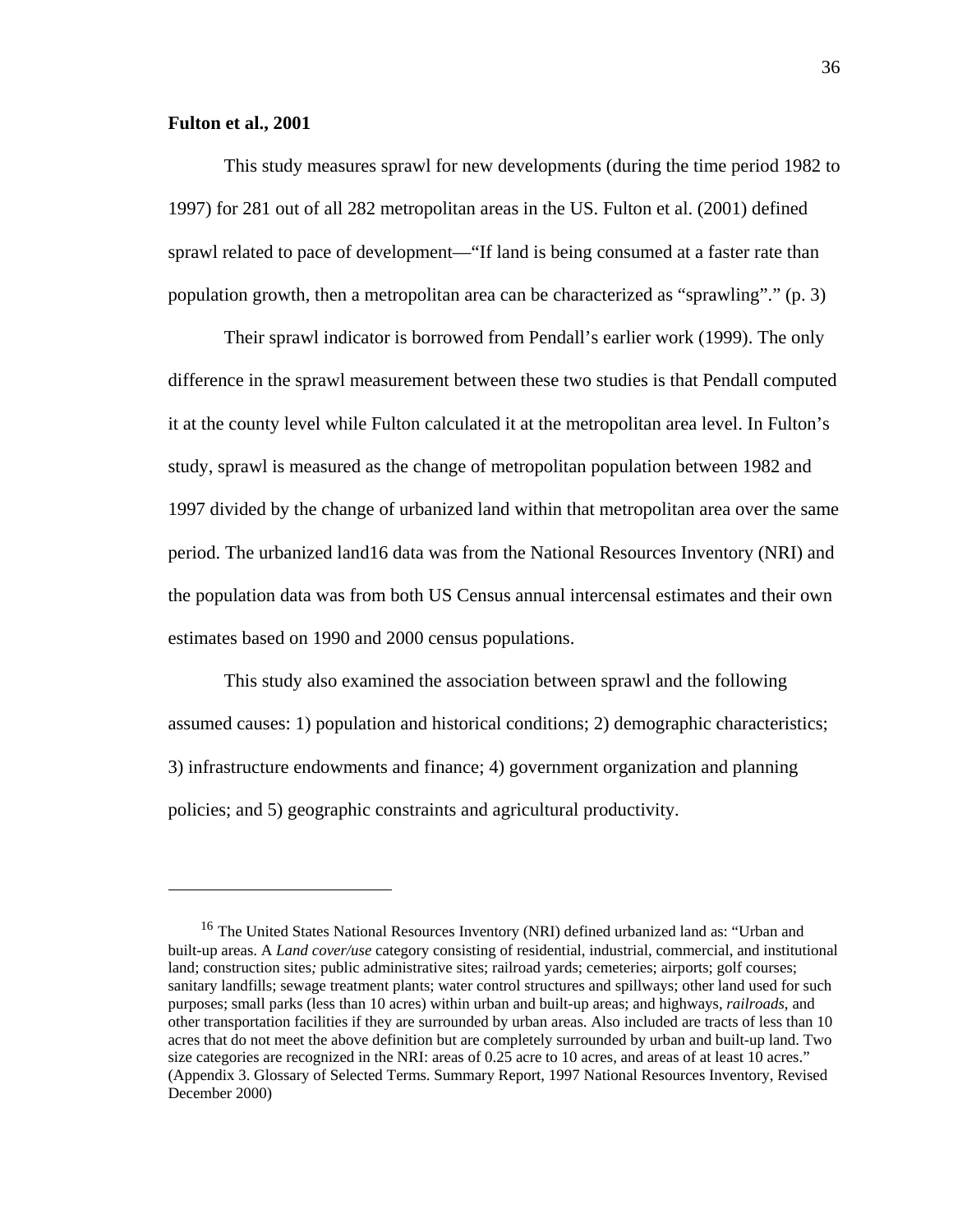Conducted by the US Department of Agriculture every five years, the NRI dataset is assembled from data collected at more than 800,000 sample sites nationwide on nonfederal lands. Fulton claimed that using NRI urbanized lands is a better choice for density calculation than using Urbanized Areas (UA) as defined by the Census Bureau. This is because the former is an actual measurement of urbanized land, while the latter is just a measurement of population density17.

The drawback of this study is similar to that of Pendall's study, which will be addressed in detail in a later section.

#### **Glaeser et al., 2001**

1

Glaeser and his co-researchers measured sprawl in terms of job decentralization in metropolitan areas. For the 100 largest Primary Metropolitan Statistical Areas (PMSA) and Metropolitan Statistical Areas (MSA) in the US, they calculated the percentage share of overall employment in a metropolitan area that was within a three-mile ring of the Central Business District (CBD), as well as the shares that were within, and beyond a tenmile ring of the CBD. In their study, the less the share of employment within three-mile ring, or the more the share of employment beyond the ten-mile ring, the higher the degree of sprawl a metropolitan area has.

Based on the percentage share of metro employment that is within the three-mile ring and on the share that is beyond the ten-mile ring, the 100 largest metros are categorized into four groups: dense, centralized, decentralized, and extremely decentralized employment metros. From the dense to the extremely decentralized

 $17$  As explained by Fulton, "Because the Census definition of urban areas includes a density threshold, the Census excludes some areas that would be identified as urban by the NRI. The NRI would also exclude certain areas—especially large parks within urban areas—that the Census incorporates within urban areas. On net, however, the NRI finds more urban acreage than the Census." (Furlton et al. 2001, p.18)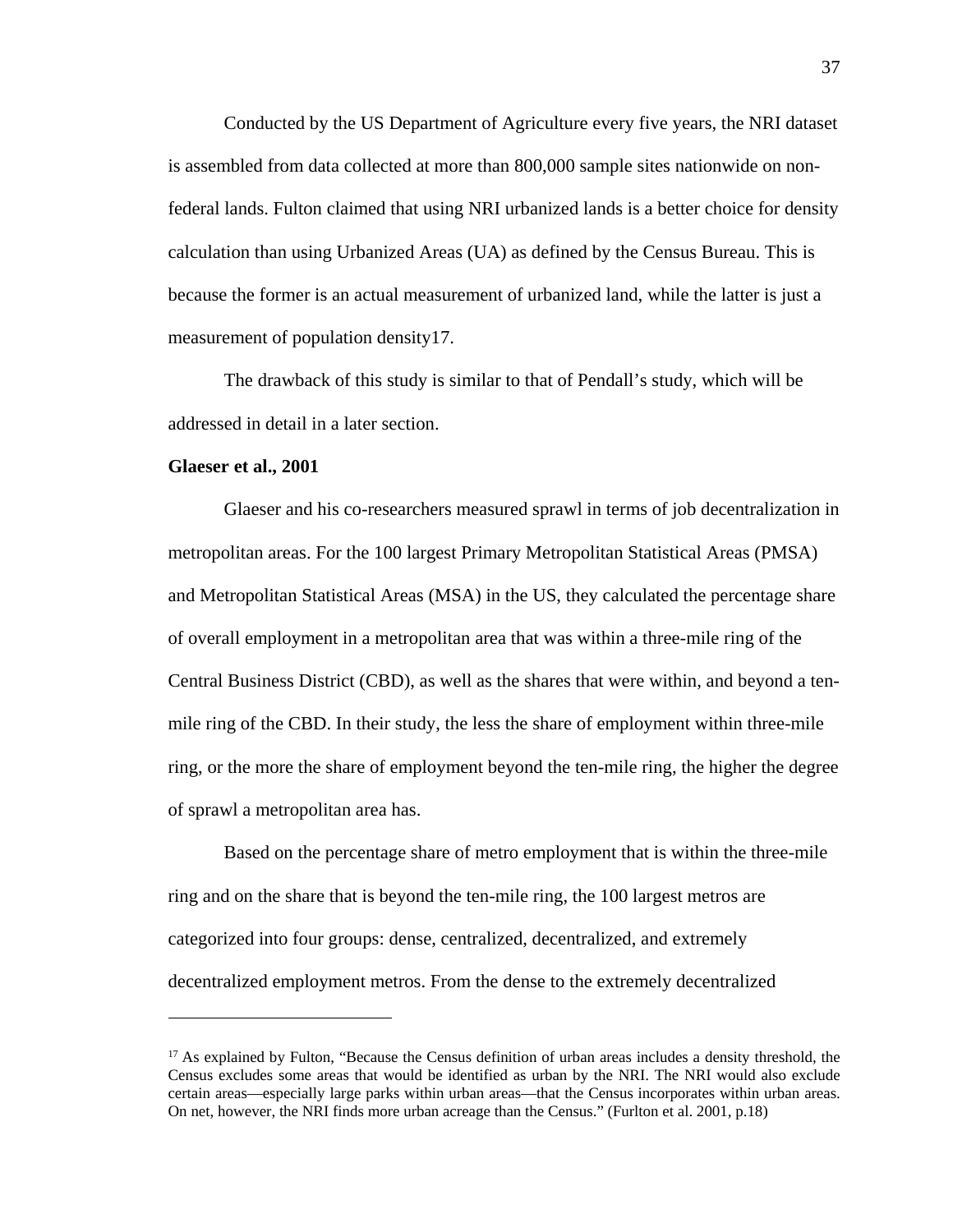employment metros, the percentage shares of metro employment within the three-mile ring decreased from at least 25 percent to less than 10 percent; while the percentage shares within the ten-mile ring decreased from more than 60 percent to less than 60 percent.

The Glaeser study also explored the factors that cause sprawl. They concluded that job sprawl was not significantly correlated to the age of the primary city in the metropolitan area, but there was a significant relationship between job sprawl and the political fragmentation of an area.

The author of this study agrees with Lopez and Hynes (2003) in that the uniform "three-" or "ten-" mile rings causes Glaeser's sprawl measurement to be affected by the size of metropolitan areas. Large metropolitan areas tend to have higher percentages of employment outside the three- or ten-mile rings than small metropolitan areas. Thus, it is inappropriate to use the uniform three- or ten- mile rings as criteria for sprawl measurement using metropolitan areas of various sizes.

#### **Ewing et al., 2002, 2003a**

Ewing (2002, 2003a) measured sprawl for 83 metropolitan areas (MSAs/PMSAs/NECMAs) with populations over 500,000 as of 2000. He defined four sprawl dimensions: residential density, land-use mix, degree of centering, and street accessibility. For each dimension, he used principle component analysis to combine several measurement variables into one sprawl factor.

Except for the mix factor, which was calculated only for the year 1990 due to limited data availability, the three other factors were calculated for both the year 1990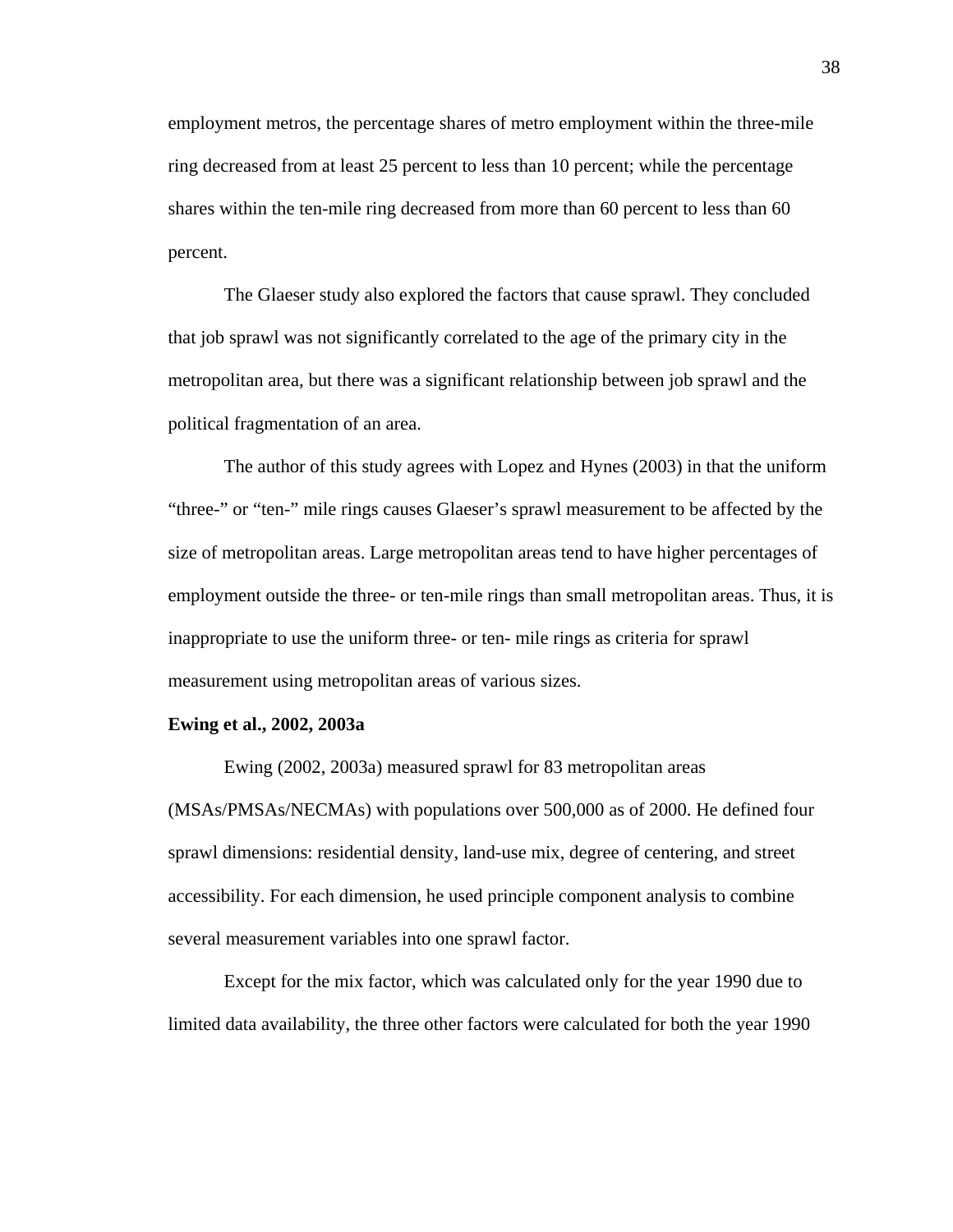and 2000, revealing the changes of sprawl on each dimension during the involved time period.

Ewing also investigated the associations between sprawl and its hypothesized transportation impacts such as vehicle ownership, commute mode choice, commute time, vehicle miles traveled per capita, traffic delay per capita, traffic fatalities per capita, and ultimate ozone levels. These association analyses were conducted using multiple regression, with the sprawl factors acting as independent variables and the various transportation impacts as dependent variables.

#### **Lopez and Hynes, 2003**

 $\overline{a}$ 

The Lopez and Hynes study measured sprawl for 330 out of all 331 US metropolitan areas<sup>18</sup> at two points of time: 1990 and 2000. The changes in degree of sprawl over time and across metropolitan areas were also examined. The authors concluded that metropolitan areas' population sizes are significantly associated with their sprawl degrees. That is, large metropolitan areas are much more likely to have lower degrees of sprawl, while small metropolitan areas are more likely to be characterized by higher degrees of sprawl.

The sprawl indicator in this study was computed as the percentage share of total population in an MA (i.e. metropolitan area) that live in low-density census tracts minus the percentage share of total population living in high-density census tracts. If all of a MA population lives in low-density tracts, then this MA has the highest degree of sprawl; in contrast, if all of a MA population lives in high-density tracts, then this MA has the lowest degree of sprawl.

<sup>&</sup>lt;sup>18</sup> "Metropolitan areas" in their study refers to MSAs and PMSAs (illustrated by the author of this study).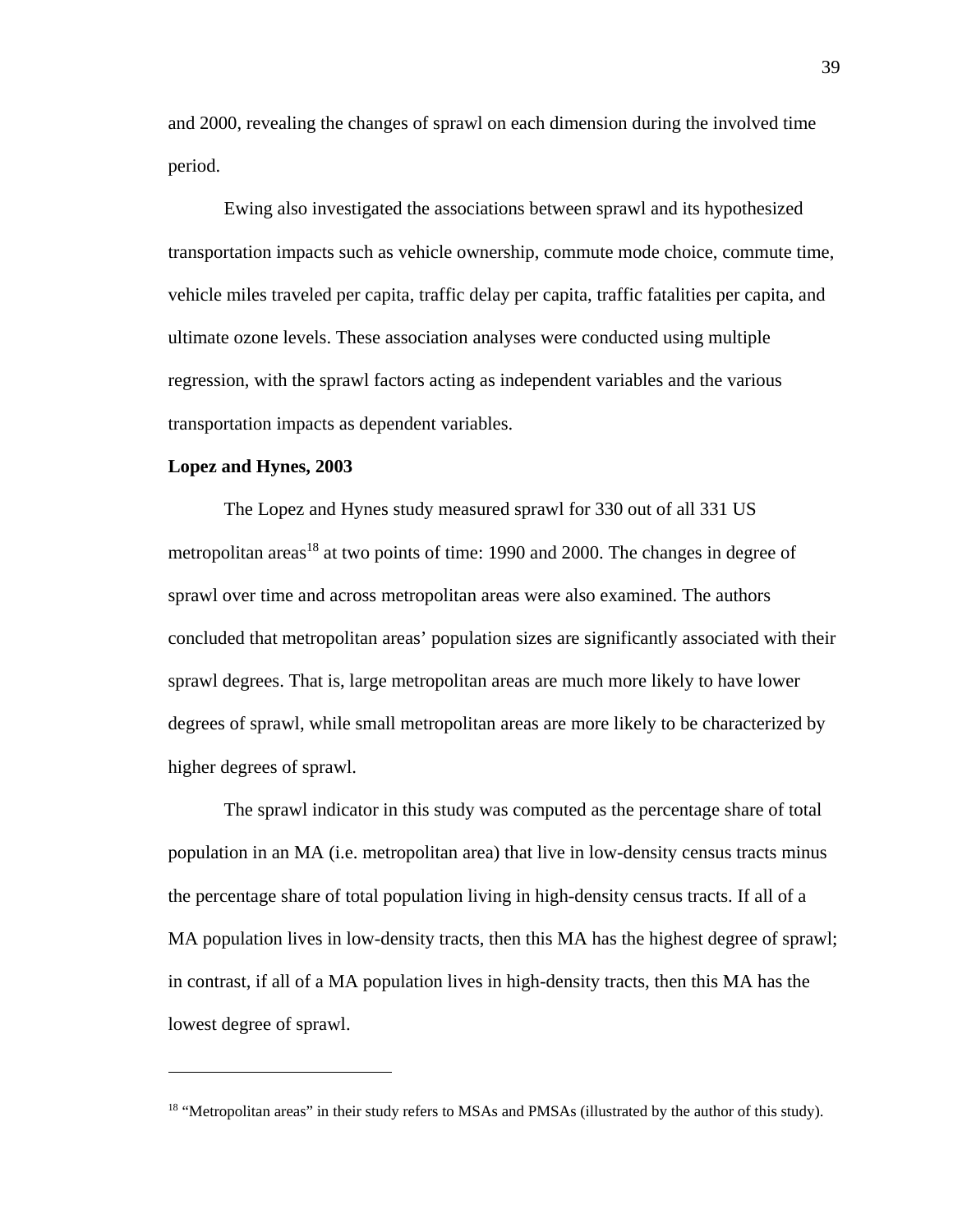They used uniform criteria to define low- and high- density census tracts across metropolitan areas. Census tracts with densities less than 200 persons per square mile, between 200 and 3,500, and greater than 3,500 persons square mile were classified as rural<sup>19</sup>, low-density, and high-density tracts, respectively. This is a kind of static-density approach which is not appropriate for a nationwide study.

### **Burchfield et al., 2006**

The Burchfield study measured the scatteredness dimension of sprawl (i.e., scateredness of residential development) for all 275 metropolitan areas<sup>20</sup> in the contiguous US. Their datasets included the 1992 National Land Cover Data<sup>21</sup> as well as the land cover data for the year 1976 from the US Geological Survey (USGS) and the US Environmental Protection Agency. The datasets were made up by 30×30 meters cells in image format. Each cell represented one of eight land cover categories (i.e. residential development; commercial and industrial development and transportation networks; water; bare rock and sand; forest; range and grassland; agricultural land; and wetlands). The first two categories were defined as developed lands and the other categories were defined as undeveloped lands.

In practice, their sprawl index measured "the percentage of undeveloped land in the square kilometer surrounding an *average* residential development in each metropolitan area" for two points of time, the year 1992 and the year 1976 (p. 605). In order to compute this sprawl index, first the percentage of undeveloped land in the immediate square kilometer was calculated for *each* 30×30 meter cell of residential

<sup>19</sup> Rural tracts were excluded from the analysis.

<sup>&</sup>lt;sup>20</sup> "Metropolitan areas" in their study refers to MSAs and CMSAs (illustrated by the author of this study).<br><sup>21</sup> The 1992 National Land Cover Data is based on the Landsat 5 Thematic Mapper satellite imagery.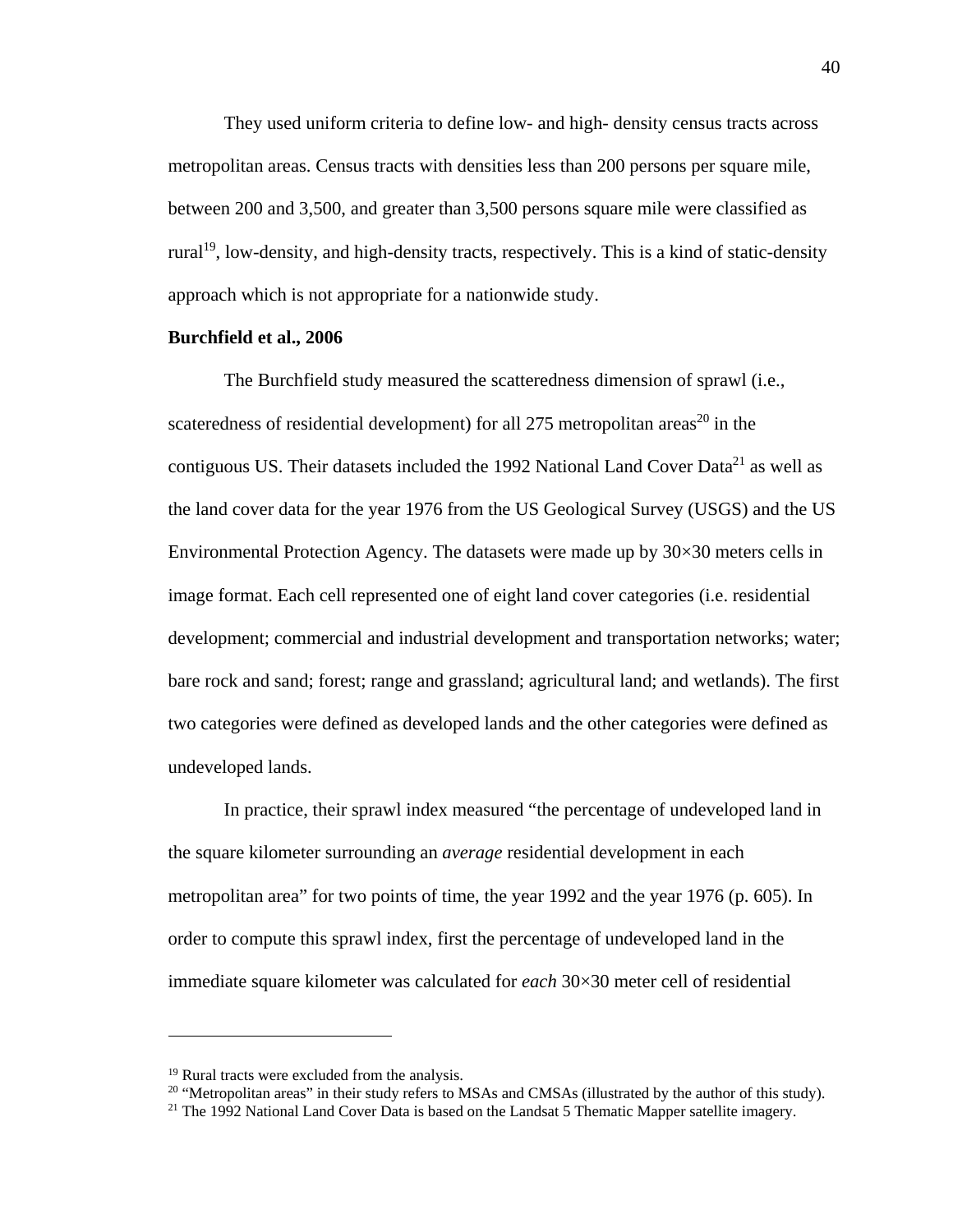development. Then the average percentage was computed among all cells of residential development in a metropolitan area, which was used as the sprawl index.

Further they explored the reasons that caused the dramatic variance in the degrees of sprawl across the metropolitan areas. They found that ground water availability, temperate climate, rugged terrain, decentralized employment, early public transport infrastructure, uncertainty about metropolitan growth, and unincorporated land at the urban fringe will increase the degree of sprawl.

#### **Yin and Sun, 2007**

 $\overline{a}$ 

They measured sprawl and explored the impacts of state growth management programs on sprawl. Sprawl was measured for the 294 metropolitan areas (MSAs and PMSAs) that have state growth management programs. Two dimensions of sprawl density and land-use mixture—were calculated for metropolitan areas at two points in time: 1990 and 2000. The set of density variables calculated for each metropolitan area included gross population density, the proportion of population living in low-density census tracts, and the proportion of population living in high-density tracts.

The method to calculate density and land-use mixture variables was borrowed from Ewing et al.'s study (2002) and improved by the authors. One important improvement was that they did not use a uniform density value to define "low-" or "high- " density census tracts as Ewing  $\text{did}^{22}$ . Instead, they used the first and third quartile of census tract densities in a metropolitan area as the threshold densities to identify "low-" or "high-" density census tracts, respectively. A census tract with a density below the first

<sup>&</sup>lt;sup>22</sup> Ewing et al. (2002) defined the census tracts with densities lower than 1,500, between 1,500 and 12,500, and higher than 12,500 persons per square mile as low-, medium-, and high- density census tracts, respectively.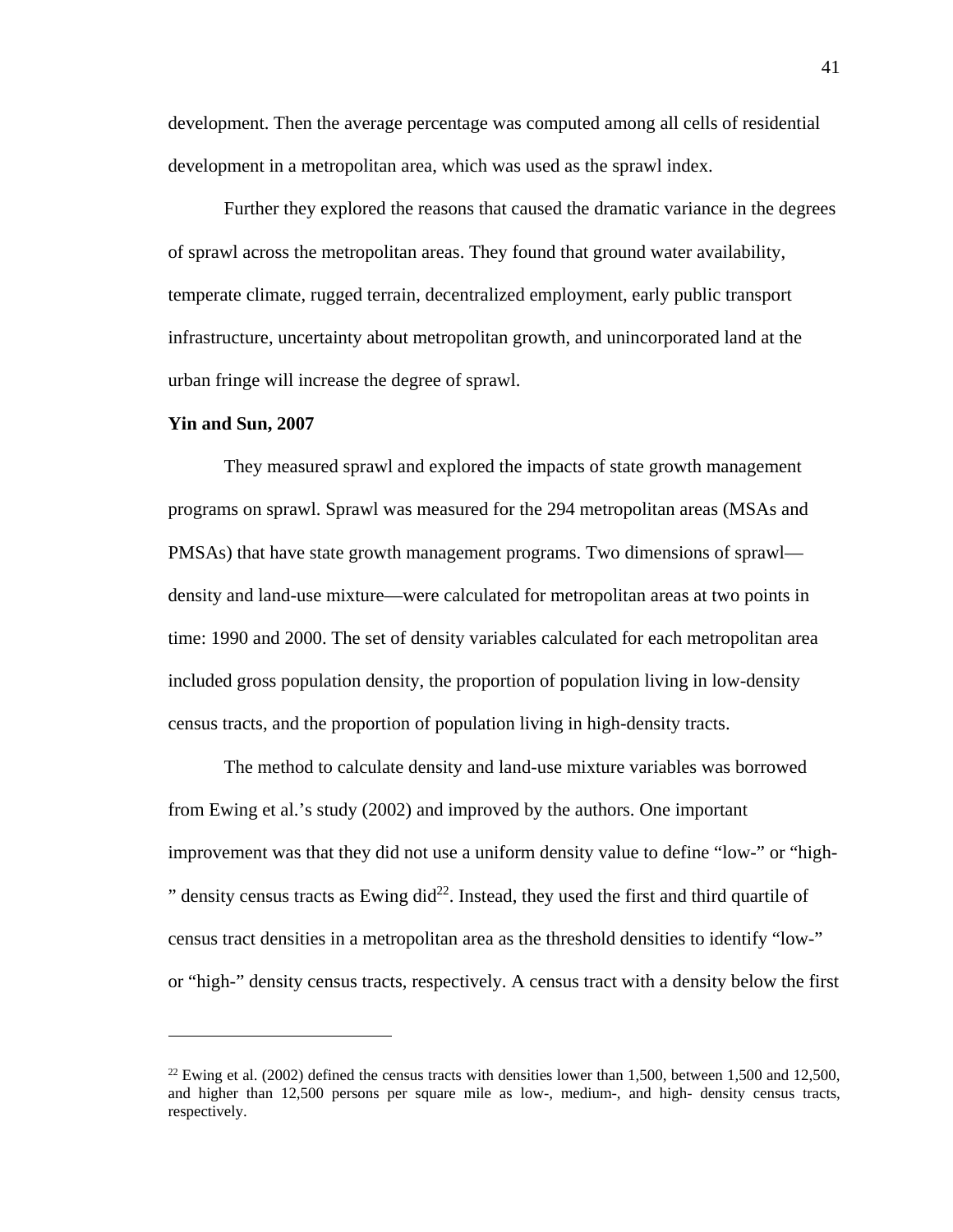quartile of all tract densities in *its own metropolitan area* was defined as a low-density tract; meanwhile, a tract with a density above the third quartile was identified as a highdensity tract in the metropolitan area. This improvement acknowledged that the thresholds for "low-" or "high-" density census tracts varied across metropolitan areas. This shares a common idea with the variable-density approach that was first developed by Burchell et al (2002).

#### **Weitz and Crawford 2012**

Weitz and Crawford's study measured job sprawl, using proximity of employment to residential locations, for all of 358 metropolitan areas (MSAs and PMSAs) in the conterminous US. The job sprawl index was defined as "the percentage of change in job accessibility from 2001 to 2006", with a negative value (i.e., decreasing job accessibility) representing job sprawl for a metropolitan area. Sprawl was described as a development process, rather than a static picture, in their study.

In order to calculate the job sprawl index, first zip code points (primarily using the centroid of an areal zip code) and points of populated places<sup>23</sup> are located on digital maps. The attributes for zip code points were total employment for the year 2001 and 2006; the attributes for populated places were total population in  $2000^{24}$ . Second, locational job accessibility (i.e., job accessibility for each zip code point) was calculated using a gravity model, based on the populations of surrounding populated places<sup>25</sup> and the straight line distances between the zip code and each of its surrounding populated places. Third, job accessibility at the metropolitan level was calculated by computing the

<u>.</u>

 $23$  The datasets of zip code points and points for populated places are from the Census.  $24$  Both the employment and population datasets are from the Census.

 $25$  Only those populated places within a 30-mile distance to the zip code are included in the calculation.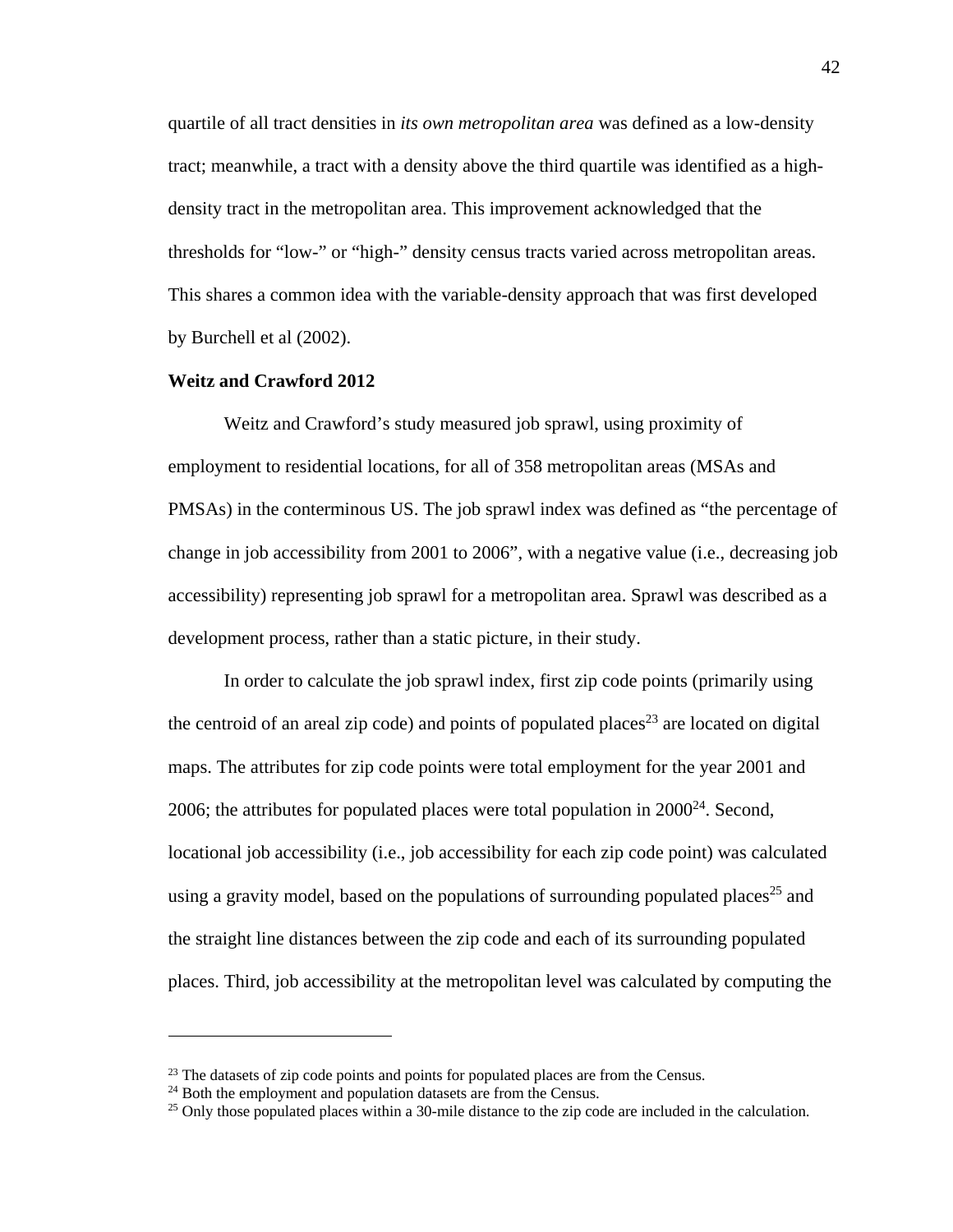weighted average of locational job accessibilities for all zip codes within the metropolitan area, using the employment at each zip code point as the weight. Finally, job sprawl index was calculated as the percentage of change in job accessibility for a metropolitan area over the time period 2001 to 2006. Their research results showed that 227 metropolitan areas experienced job sprawl (i.e., experienced a decrease in job accessibility) during this time period.

This study explicitly defined job sprawl and job non-sprawl for metropolitan areas nationwide, which is helpful for policy makers to identify sprawl locations and make policies accordingly. However, due to limitations of data availability, their research results were only exploratory. For example, admitted by the two authors, a finer resolution for job locations and population locations (such as census tracts, or block groups) could have made the measurement of job sprawl more accurate. Further, their employment dataset did not include government employment and self-employment, which made their research results less desirable.

Common shortcomings shared by the studies that measured sprawl at the metropolitan area level will be addressed in a later section, right after the studies measuring sprawl at the county level are presented.

## **2.2.2 Measuring Sprawl at the (Extended) Urbanized Area Level**

 $\overline{a}$ 

These studies measured sprawl at the urbanized area<sup>26</sup> (UA) level (Downs 1998; Galster et al. 2001; Kurban and Persky 2007), or at the self-defined extended urbanized

<sup>&</sup>lt;sup>26</sup> The Census Bureau's definition of urbanized areas (1990 census) is presented below: "The Census Bureau delineates urbanized areas (UA's) to provide a better separation of urban and rural territory, population, and housing in the vicinity of large places. A UA comprises one or more places ("central place") and the adjacent densely settled surrounding territory ("urban fringe") that together have a minimum of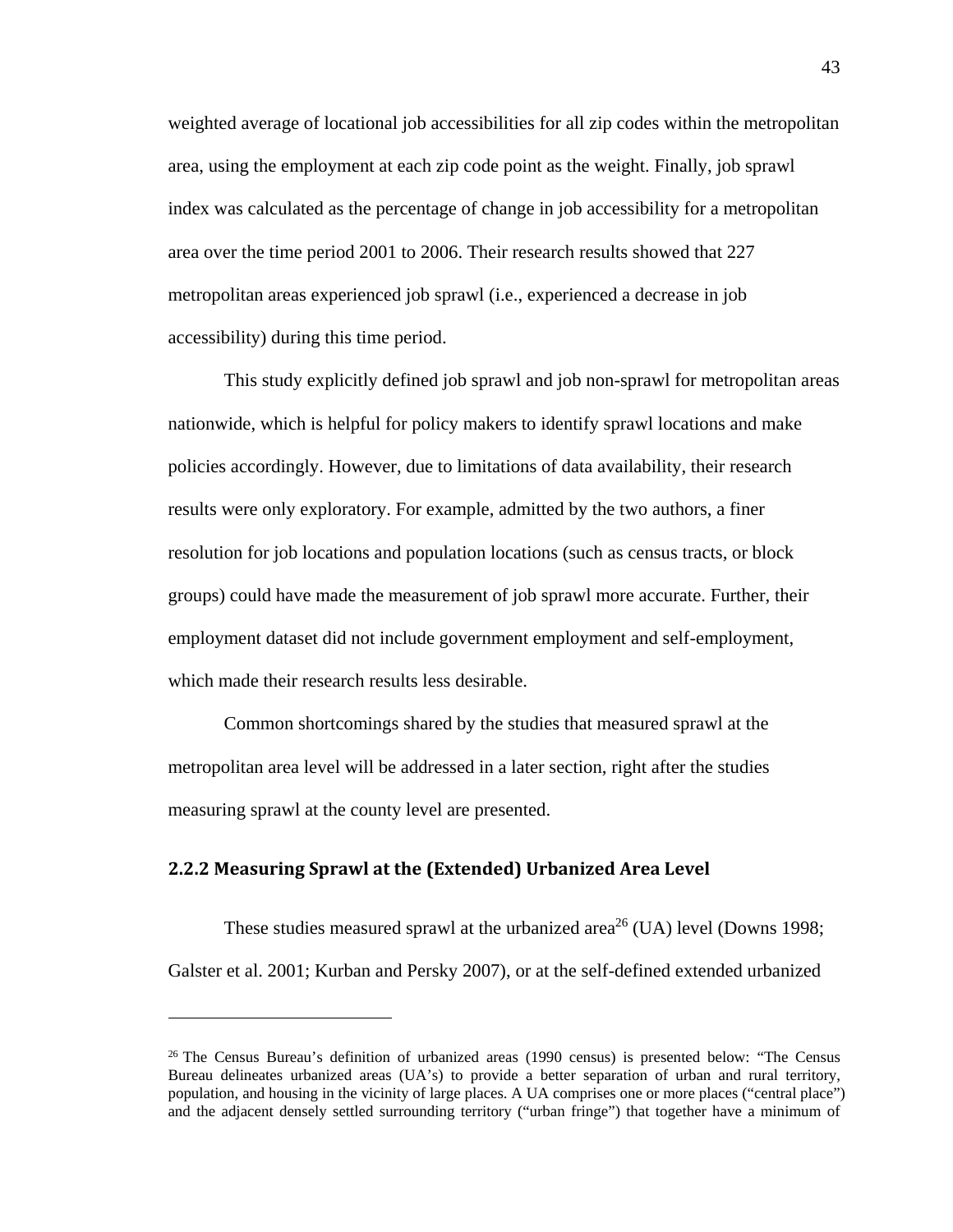area<sup>27</sup> level (Cutsinger et al. 2005). Among them, some simply measured sprawl (Galster et al. 2001); some measured sprawl and explored its various causes (Cutsinger et al. 2005; Kurban and Persky 2007) or its impacts (Downs, 1998b). These studies are introduced below.

#### **Downs, 1998b**

 $\overline{a}$ 

Downs measured eight sprawl indicators and their relationship to urban decline for 162 urbanized areas that had at least a population of  $150,000$  in  $1990^{28}$ . Based on data from the 1990 US census, these sprawl indicators included: (1) land area of the Census Bureau defined Urbanized Area; (2) population density of the urbanized area outside the central city/cities; (3) ratio of central city population density to urbanized fringe density; (4) percentage of the total metropolitan area population living outside the urbanized area; (5) percentage of the total metropolitan area population living within the central city/cities; (6) Percentage of urbanized area commuters who drive alone or in carpools; (7) number of separate jurisdictions that control land use per 100,000 metro area residents; and (8) ratio of poor central city residents to poor suburban residents.

<sup>50,000</sup> persons. The urban fringe generally consists of contiguous territory having a density of at least 1,000 persons per square mile. The urban fringe also includes outlying territory of such density if it was connected to the core of the contiguous area by road and is within  $1 \frac{1}{2}$  road miles of that core, or within five road miles of the core but separated by water or other undevelopable territory. Other territory with a population density of fewer than 1,000 people per square mile is included in the urban fringe if it eliminates an enclave or closes an indentation in the boundary of the urbanized area. The population density is determined by (1) outside of a place, one or more contiguous census blocks with a population density of at least 1,000 persons per square mile or (2) inclusion of a place containing census blocks that have at least 50 percent of the population of the place and a density of at least 1,000 persons per square mile." (http://www.census.gov/population /censusdata/urdef.txt)

<sup>&</sup>lt;sup>27</sup> The EUA is defined as "the Census Bureau-defined urbanized area, as well as each additional outlying square-mile cell comprising the metropolitan statistical area that has 60 or more dwelling units and from which at least 30% of its workers commute to the urbanized area." (Cutsinger et al. 2005, p. 237)

<sup>&</sup>lt;sup>28</sup> Since this article cannot be found online, the author summarizes the content of this article from Ewing et al.'s study (Ewing et al. 2002).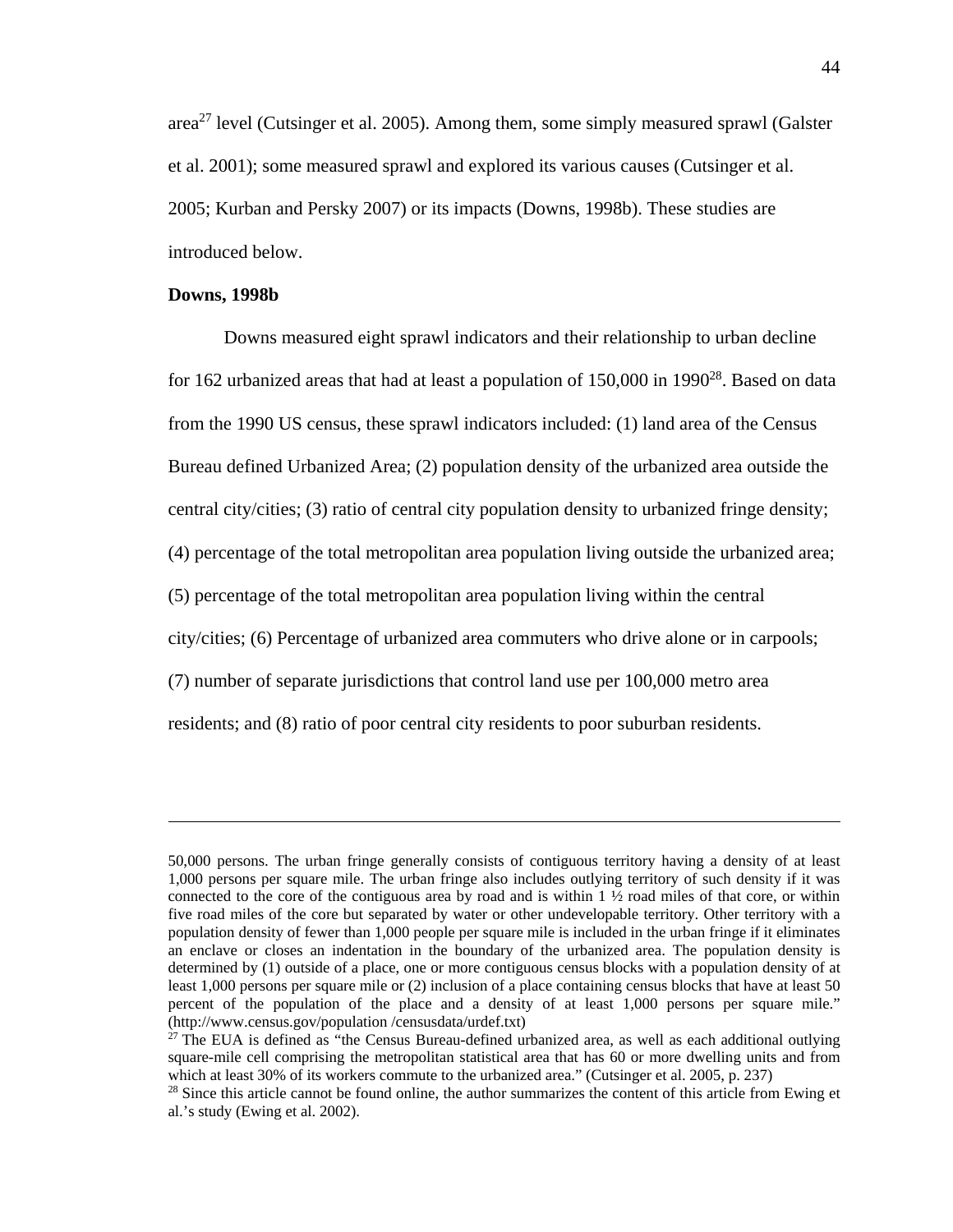According to his analysis, there was no statistically significant relationship between suburban sprawl and urban decline.

The author of this study agrees with Ewing (2002) in that Downs' sprawl indicator system mixed sprawl with its impacts and causes. The percentage of urbanized area commuters is an indicator of sprawl's transportation impact; the ratio of poor residents is one of sprawl's social impacts; while the number of separate jurisdictions represents a cause of sprawl.

#### **Cutsinger et al., 2005**

Cutsinger measured sprawl for the geographic units "Extended Urban Areas (EUA)" (defined by Cutsinger et al.). A EUA is defined as "the Census Bureau-defined urbanized area, as well as each additional outlying square-mile cell comprising the metropolitan statistical area that has 60 or more dwelling units and from which at least 30 percent of its workers commute to the urbanized area." (p. 237) The authors argued that EUAs are better geographic units for sprawl measurement than metropolitan areas or urbanized areas.

Based on Galster et al.'s (2001) conceptual and operational definitions of sprawl, Cutsinger defined and operationalized seven dimensions of land-use patterns: density, continuity, concentration, centrality, proximity, mixed-use, and nuclearity. Fourteen sprawl indicators measuring both residential and employment land use were developed to represent these seven sprawl dimensions. A principal components analysis of the fourteen indicators resulted in seven principal components (factors), which were independent of each other.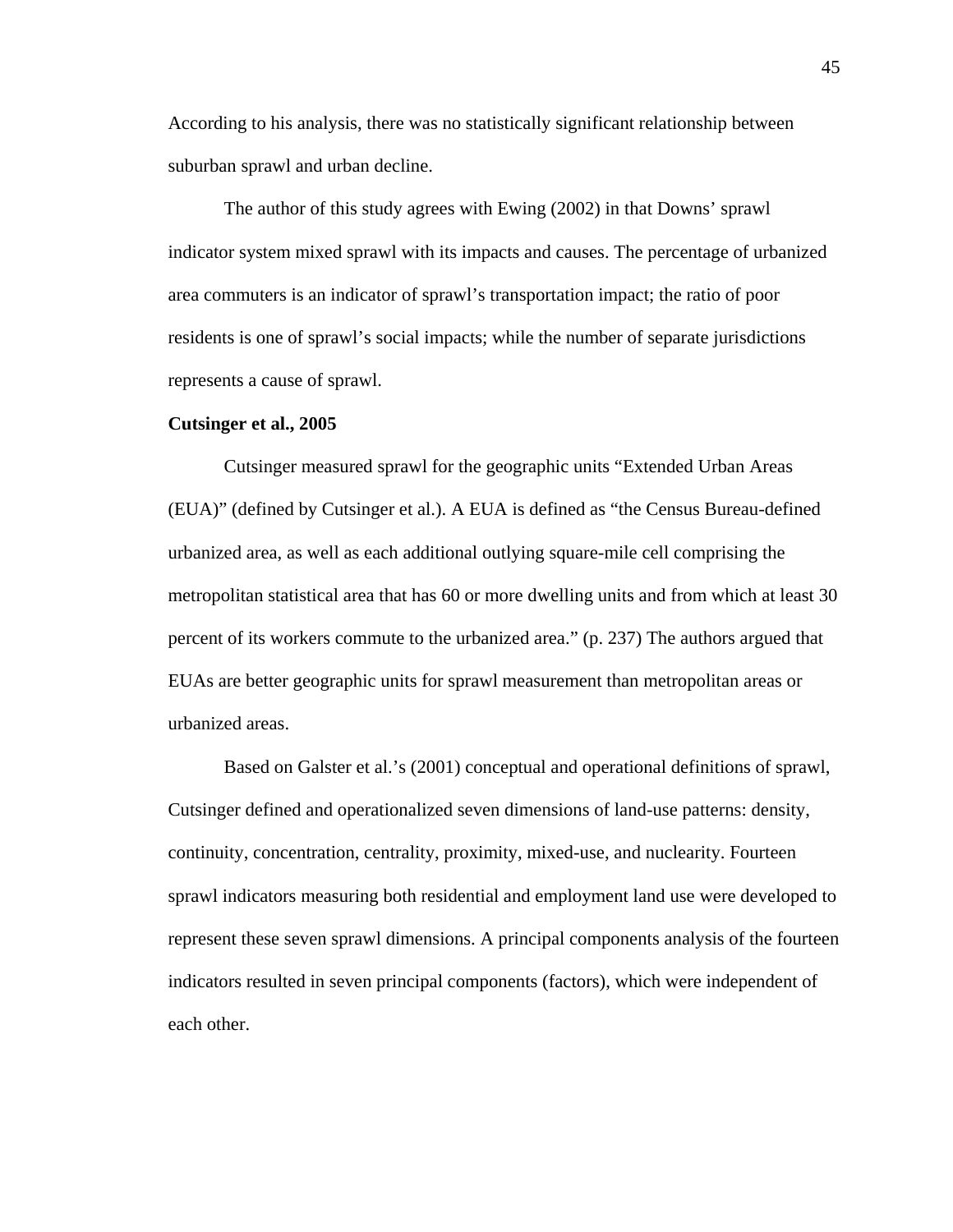These seven factors measured the seven sprawl dimensions for 50 EUAs within the 50 metropolitan areas that were sampled from the 100 largest metropolitan areas in 1990 in the US. Cutsinger's data was primarily from three data sources: the 1990 Census data on housing units, the 1992-93 National Land Cover Data (NLCD) on land-use types, and the 1990 Census Transportation Planning Package (CTPP) data on employment. They ranked the 50 EUAs by scores on each of the seven principal components.

Cutsinger finally employed regression analyses to explore the relationship between the seven principal factors of sprawl measurement and the hypothesized causes of sprawl, which included EUAs' geographic size, age, population, growth, and topographical constraints on development.

A significant contribution of their study was that it measured sprawl on the net available lands in EUAs, with an exclusion of the lands unavailable for development such as open water, perennial ice and snow, woody wetlands, and emergent herbaceous wetlands<sup>29</sup>. This method is borrowed by this study, which will be explained in detail in next chapter.

### **Kurban and Persky, 2007**

 $\overline{a}$ 

Kurban and Persky's study defined sprawl as the rapid growth in low-density suburbs in urbanized areas. Sprawl was measured for urbanized areas<sup>30</sup> in 83 large corebased statistical areas (CBSAs) for two time periods: from 1990 to 2000 and from 2000 to 2004.

 $29$  The data for these undevelopable lands were from the National Land Cover Data (NLCD) that was published by US Geological Survey (USGS).

<sup>&</sup>lt;sup>30</sup> Each of these large urban areas has a population greater than 250,000 people and 25 or more suburban places.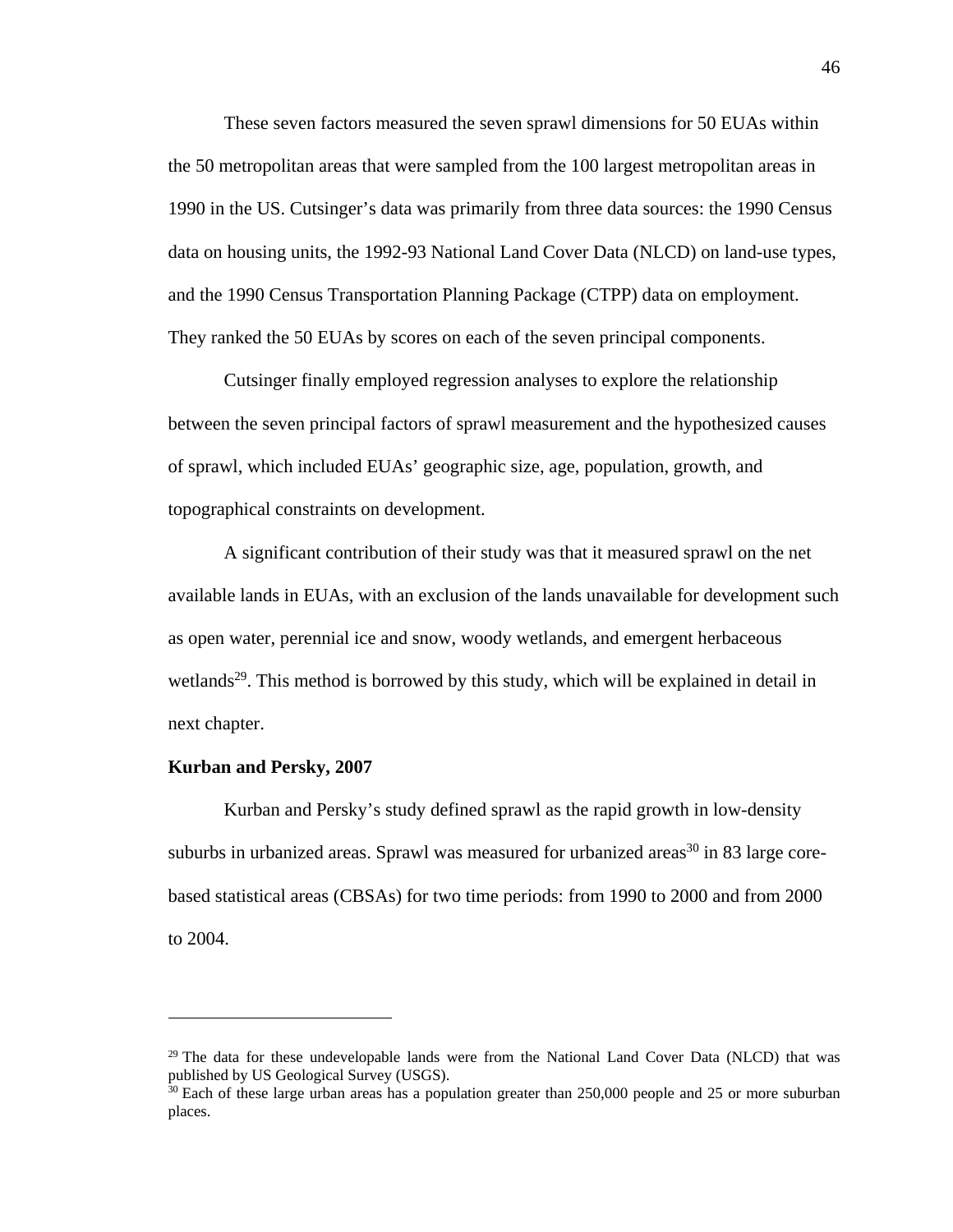The data was from the US Department of Housing and Urban Development's HUDUSER–States of Cities data set (2005). All places in urban areas in a CBSA were aggregated into four rings (three suburban rings and the primary, largest city), based on their population densities. The density of a place was calculated as the total population divided by land area for the year 1990 (both datasets are from the1990 Census). The suburban places with densities below the 33rd percentile of all suburban places in *their own CBSA* were grouped as Ring 1 (or low-density suburbs); the suburbs with densities above the 33rd percentile and below the 66th percentile were grouped as Ring 2 (or medium-density suburbs); and the remaining suburbs were grouped as Ring 3 (or highdensity suburbs). Then the average annual population growth (for both time periods) for all rings was calculated. Empirically, they defined sprawl as the rapid growth in lowdensity places in the metropolitan area. This was Burchell's definition (Burchell et al. 2002).

Further, based on regression analyses, the authors claimed that "although metropolitan areas with rich central cities sprawl somewhat less, the pace of suburban sprawl is primarily driven by metropolitan growth" (p. 179).

This study had the advantage that it defined low-, medium-, and high- density suburbs based on their own regional contexts. That is, the thresholds for these suburb classifications vary across metropolitan areas; this method also shares some common ideas with the variable-density approach (which was first developed by Burchell et al. in their 2002 study). However, the authors limit their sprawl identification to urbanized areas, thus neglecting a large portion of overall sprawl development that takes place outside urbanized areas.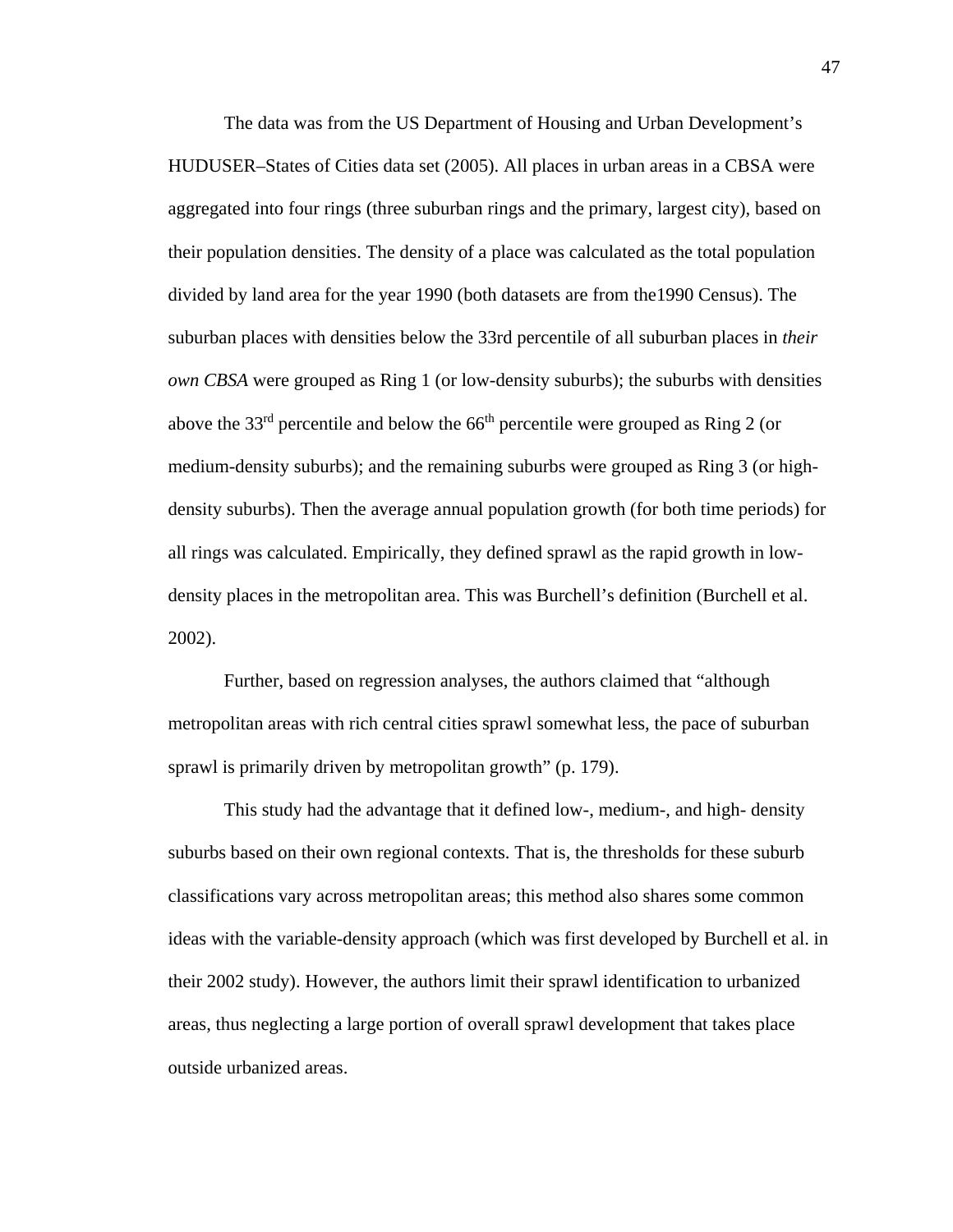#### **2.2.3 Measuring Sprawl at the County Level**

So far, three studies measured sprawl at the county level (Pendall 1999, Burchell et al. 2002, Ewing et al. 2003b). Extra emphasis will be placed on the review of these studies, because this study also measures sprawl at the county level. In this section, these three studies are compared from the aspects of study areas, definitions of sprawl, and analyses of sprawl's causes or impacts. For easier reading, Burchell et al.'s study (2002) and Ewing et al.'s study (2003b) will be referred to as "Burchell's study" and "Ewing's study", respectively, in the following sections.

#### *Study Areas*

Burchell's study (2002) has the largest study area thus far among all studies measuring sprawl in the US. It measured sprawl for all 3091 counties (and county equivalents) in the US. In contrast, both Pendall (1999) and Ewing (2003b) focused their studies on the counties in large metropolitan areas. Ewing's sample contained all the 448 counties in the 101 most populous metropolitan areas as of 1990 Census; while Pendall's sample covered 159 counties in the 25 largest metropolitan areas.

#### *Theoretical and Operational Definitions*

Pendall (1999) and Burchell (2002) measured sprawl for new development that happened during certain time periods. Different from those studies that measured sprawl for existing land use patterns at a particular point in time, this type of study empirically defined sprawl as a process of development. Pendall measured sprawl for new development that happened between 1982 and 1992. Burchell measured sprawl for two time periods: 1980 to 2000 and 2000 to 2025.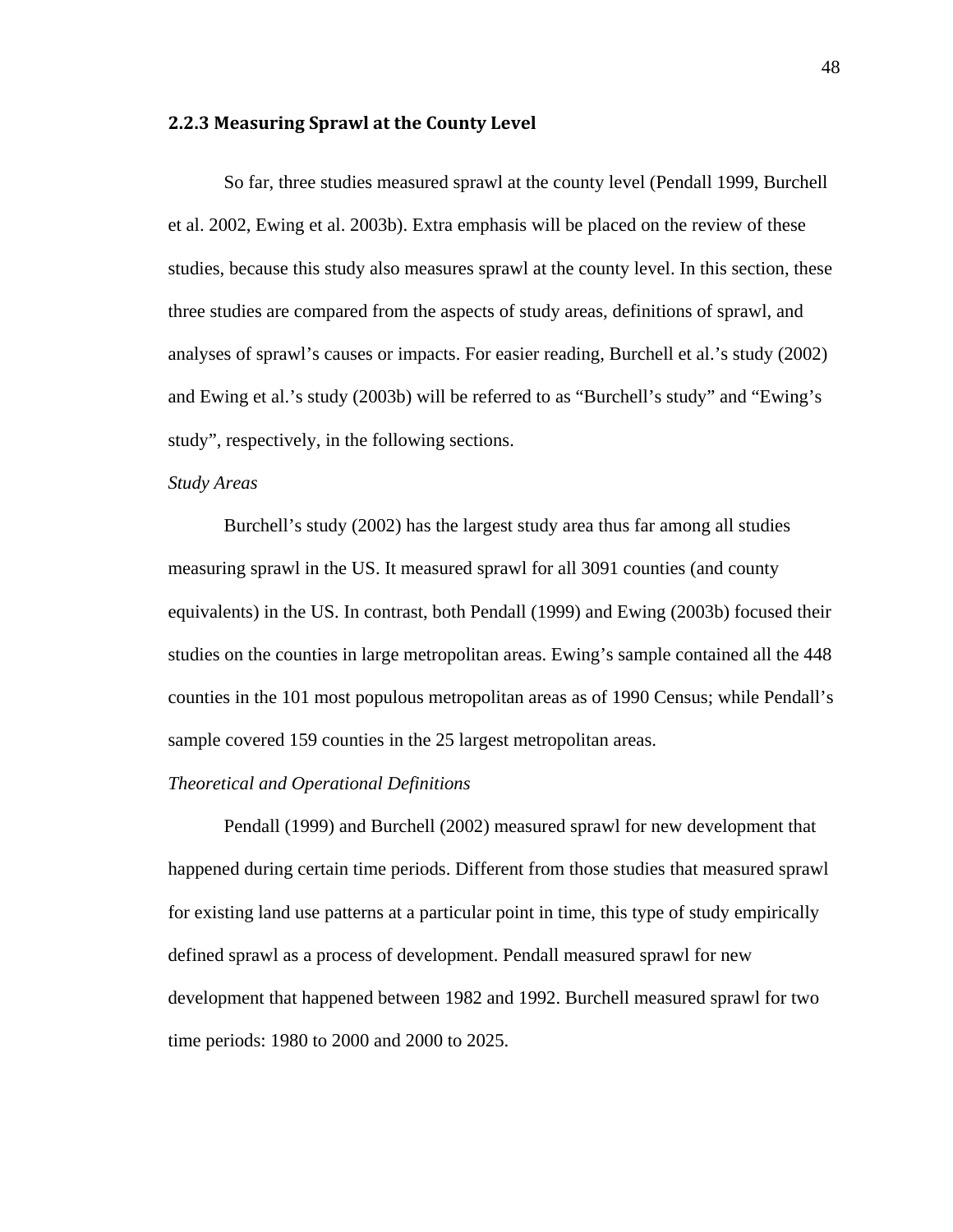Pendall did not develop a theoretical definition of sprawl. Rather, he developed an operational sprawl measurement which he admitted to be actually "a measure of density". This measurement was "the change in county population between 1982 and 1992, divided by the change in urbanized acres of land over the same period." (p. 558)

Among the 180 counties in the 25 largest US metropolitan areas (as of 1990), Pendall measured sprawl for the 159 counties that gained population between 1982 and 1992, with an exclusion from his sample of the 21 counties that lost population but gained urbanized area during this time period. However, the author of this study thinks that this exclusion is misleading, because these counties, which lost population but gained urbanized areas, may suggest an even higher degree of sprawl than the counties that gained both population and urbanized areas, as admitted by Pendall (1999).

Burchell (2002) developed a comprehensive theoretical and operational definition for sprawl. Theoretically, sprawl was defined as "low-density, leapfrog development that is characterized by unlimited outward extension.<sup>31</sup> $(p.2)$  Empirically, sprawl was defined as rapid and significant growth occurring in rural and undeveloped counties $32$ , where there is insufficient infrastructure to contain the significant growth. Sprawl or non-sprawl was explicitly defined for each of the 3091 counties in the US. Burchell's method of sprawl measurement included the following steps.

First, based on 1995 household densities of states, the 50 US states were categorized into four density groups (very low; low; moderate, and high density states).

1

<sup>&</sup>lt;sup>31</sup> "Sprawl is low-density, leapfrog development that is characterized by unlimited outward extension. In other words, sprawl is significant residential or nonresidential development in a relatively pristine setting. In nearly every instance, this development is low density, it has leapt over other development to become established in an outlying area, and its very location indicates that it is unbounded." (Burchell et al. 2002 p. 2)

 $32$  A small number of suburban and rural center counties were also classified as sprawl.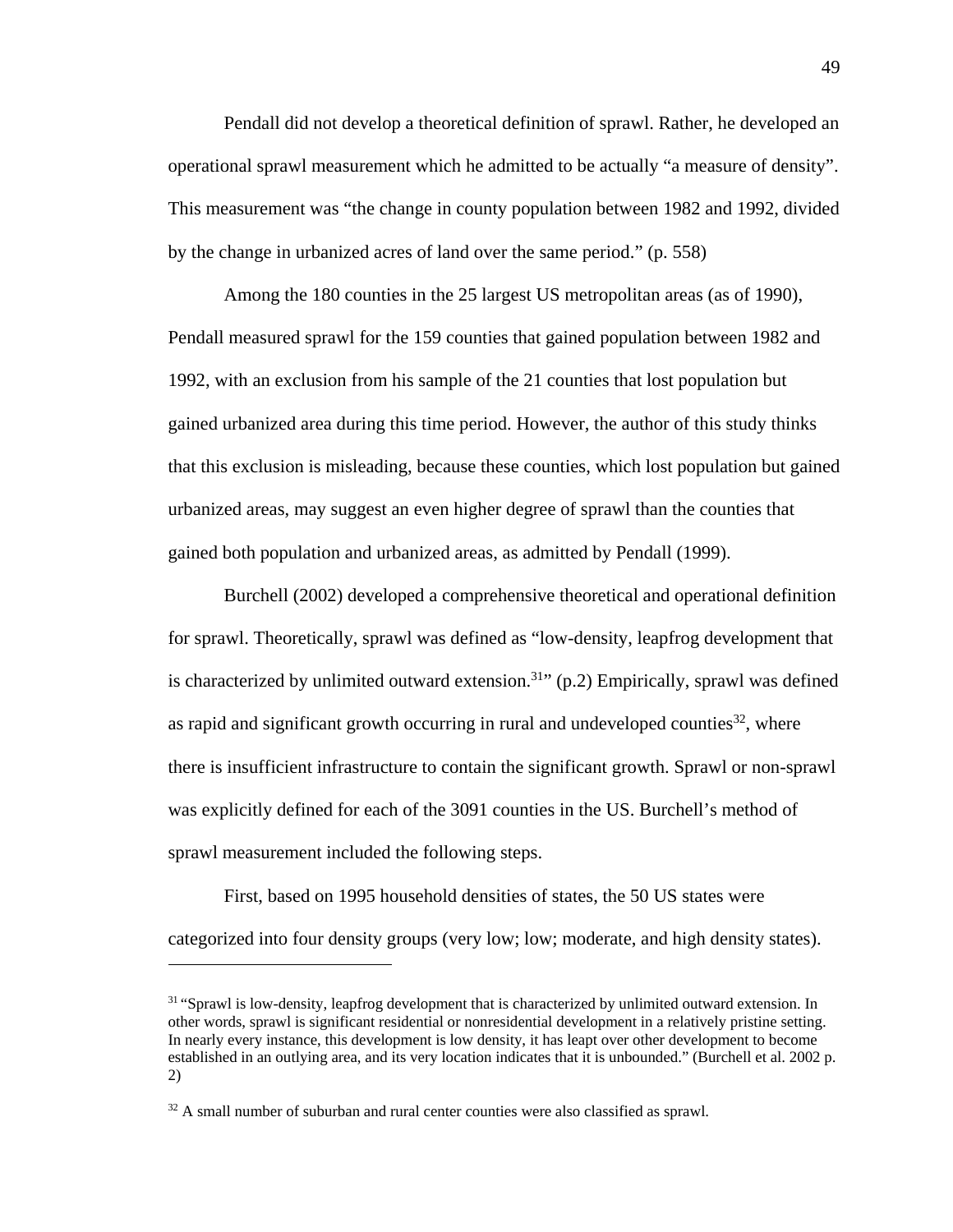By doing so, the regional differences in densities for counties (represented by the densities of their host states) are subsumed into the classification of county land use types.

Second, based on 1995 household densities for both the counties and their host states, one of six land use types (urban center, urban, suburban, rural center, rural, or undeveloped) was assigned to each of the 3091 US counties. "These development patterns reflect a county's existing land use, infrastructure capacity, and regional function."  $(p. 54)$ 

A notable feature of the classifications of county land use types is the application of the variable-density approach. First developed by Burchell (2002), this approach correctly acknowledges that the same density value may not be used for the same landuse pattern in different parts of the country. As a result, the threshold for a given county land use type *varies* across the United States. A rural county in Wyoming may be one tenth the density of a rural county in California or Florida; an urban county in New Jersey may be ten times the density of an urban county in South Dakota.

Finally, sprawl was defined as significant *residential or nonresidential* development that happens in rural or undeveloped counties. A rural or undeveloped county was identified as sprawl if either of the following sets of criteria was met:

1. (a) The county's annual growth rate (of households, employment, or both) was in the upper quartile of the  $EA's^{33}$  annual county growth rates (households, employment, or both); (b) the county's annual growth rate exceeded the average annual national county

<sup>33</sup> Totally there are 172 EAs (Economic Areas) in the U.S. as defined by BEA (Bureau of Economic Anlysis).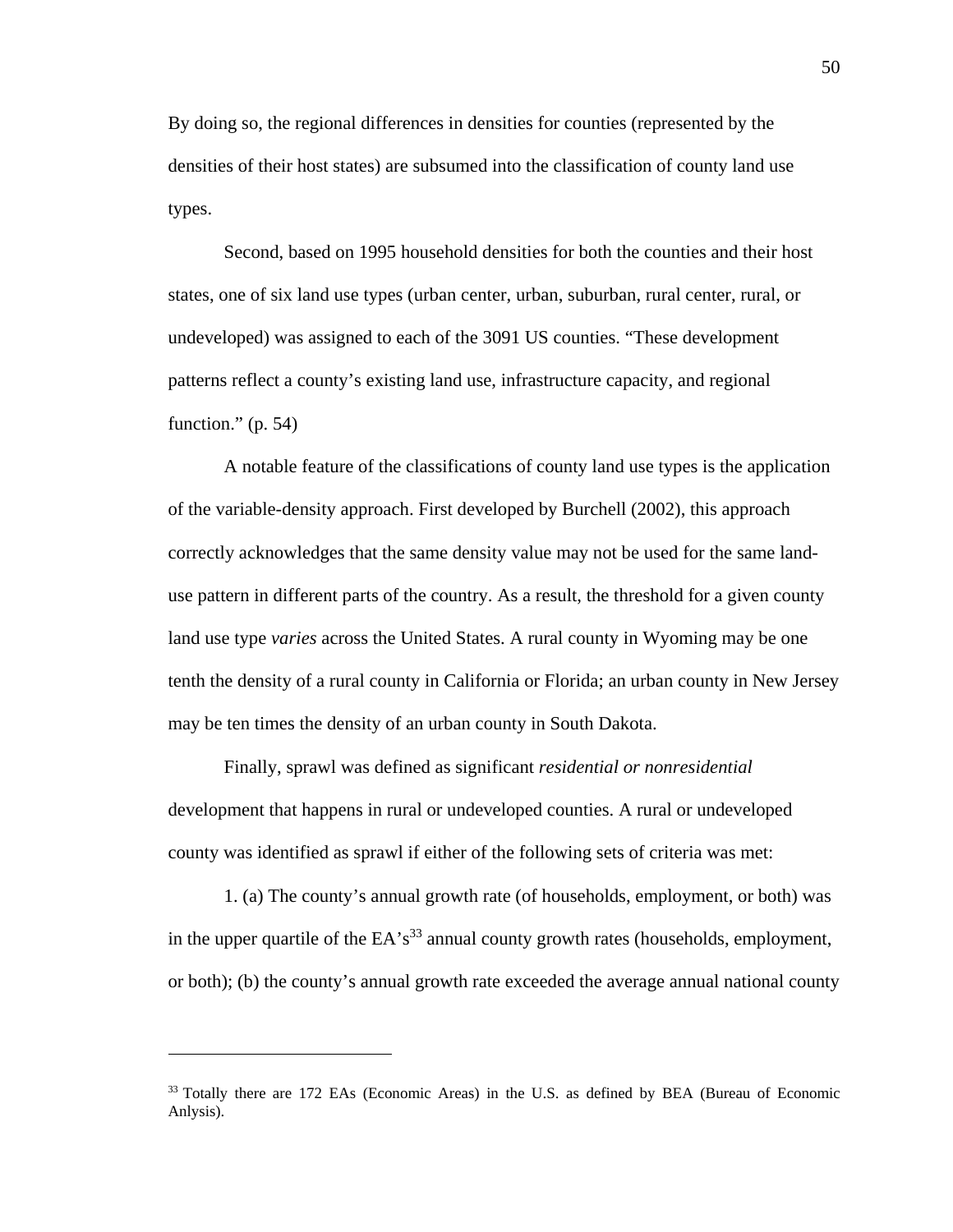growth rate; and (c) the county's absolute level of growth exceeded 40 percent of the average annual absolute national county growth.

*or* 

2. The county's absolute level of growth exceeded 160 percent of the average annual absolute national county growth." (Burchell et al. 2002, p. 3, p. 572)

The first criterion primarily identifies the relative pace of growth in a county, while the second criterion provides the threshold for "significant" absolute growth in counties. Based on these criteria, all 3091 US counties were classified as sprawl or nonsprawl for two time periods: 1980-2000 and 2000-2025.

Subsequently, for the counties that experienced sprawl during the time period 2000 to 2025, Burchell calculated the relative costs and benefits under two development scenarios: an uncontrolled-growth (i.e. sprawl) scenario and a controlled-growth scenario. The study concluded that sprawl had more costs than benefits even though there were significant instances of each.

Burchell's study provided important information for policy makers and researchers. First, it explicitly identified "which specific state and county locations were the sites of significant sprawl growth nationally". Second, it quantified impact differences between the uncontrolled- (i.e. sprawl) and the controlled- growth scenarios. Third, this study identified county candidates that could act as the receiver of future growth which is redirected from sprawl counties. These research results provided useful, ready-to-use information for policy makers to implement policies to control sprawl.

The simple but elegant sprawl measurement (i.e. density and growth variables) employed in the Burchell study makes it possible to measure sprawl for all US counties.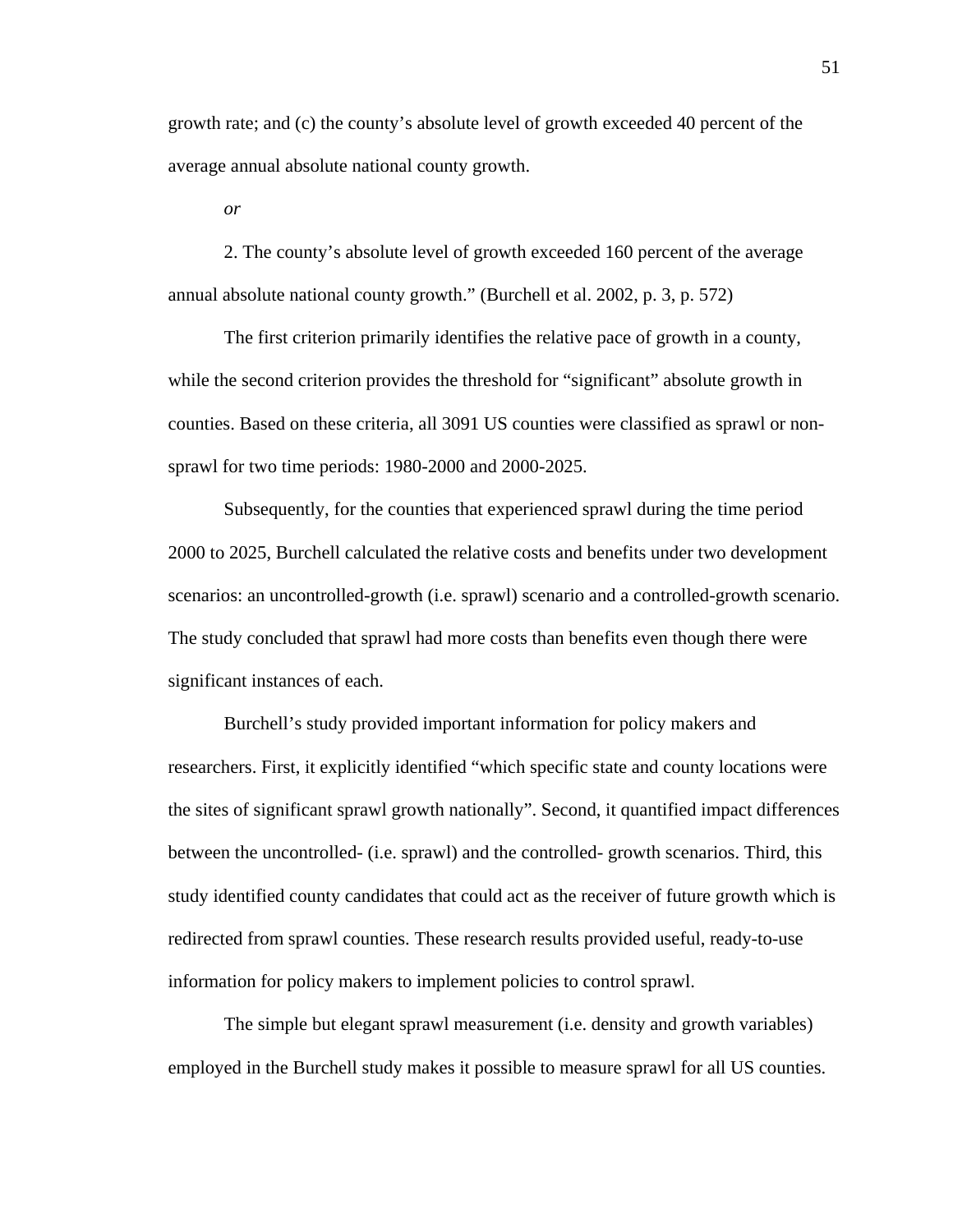However, while enjoying the attributes of a large study area, Burchell's study also suffers from the inability to capture the impacts of sprawl development at a local level. This type of local sprawl development includes strip commercial development, lack of mixed land use, and low-density development that happens in places smaller than a county. There is a trade-off between developing a multiple-dimension measurement for sprawl at a larger scale and measuring sprawl at the property or parcel level. Ewing et al. (2003b) measured sprawl for existing land-use patterns at one time point (the year  $2000^{34}$ ); their study is like taking a "snap-shot" picture of the existing land-use patterns. Their sample contains all 448 counties in the 101 most populous US metropolitan areas.

Ewing's operational definition of sprawl characterized sprawl in four dimensions: low residential density, low level of land-use mix, low degree of centering, and poor street accessibility. However, due to limited data availability, only two dimensions (i.e. low residential density and poor street accessibility) were measured at the county level.

The variables that made up the "low residential density" dimension included: (1) gross population density; (2) percentage of the county population living at low suburban densities; (3) percentage of the county population living at moderate to high urban densities; and (4) the net density in urban areas (county population divided by the amount of NRI urbanized land areas). Meanwhile, the "street accessibility" dimension was made up of two variables: (1) average block size and (2) percentage share of all blocks that had amounts of land less than 0.01 square miles. With principal components analysis, these six variables were then combined into one factor (i.e. sprawl index), which represented the overall degree of sprawl within a county.

<sup>&</sup>lt;sup>34</sup> Five of the six sprawl variables were for the year 2000 and one variable (urban areas) came from the 1997 NRI (national resource inventory) dataset.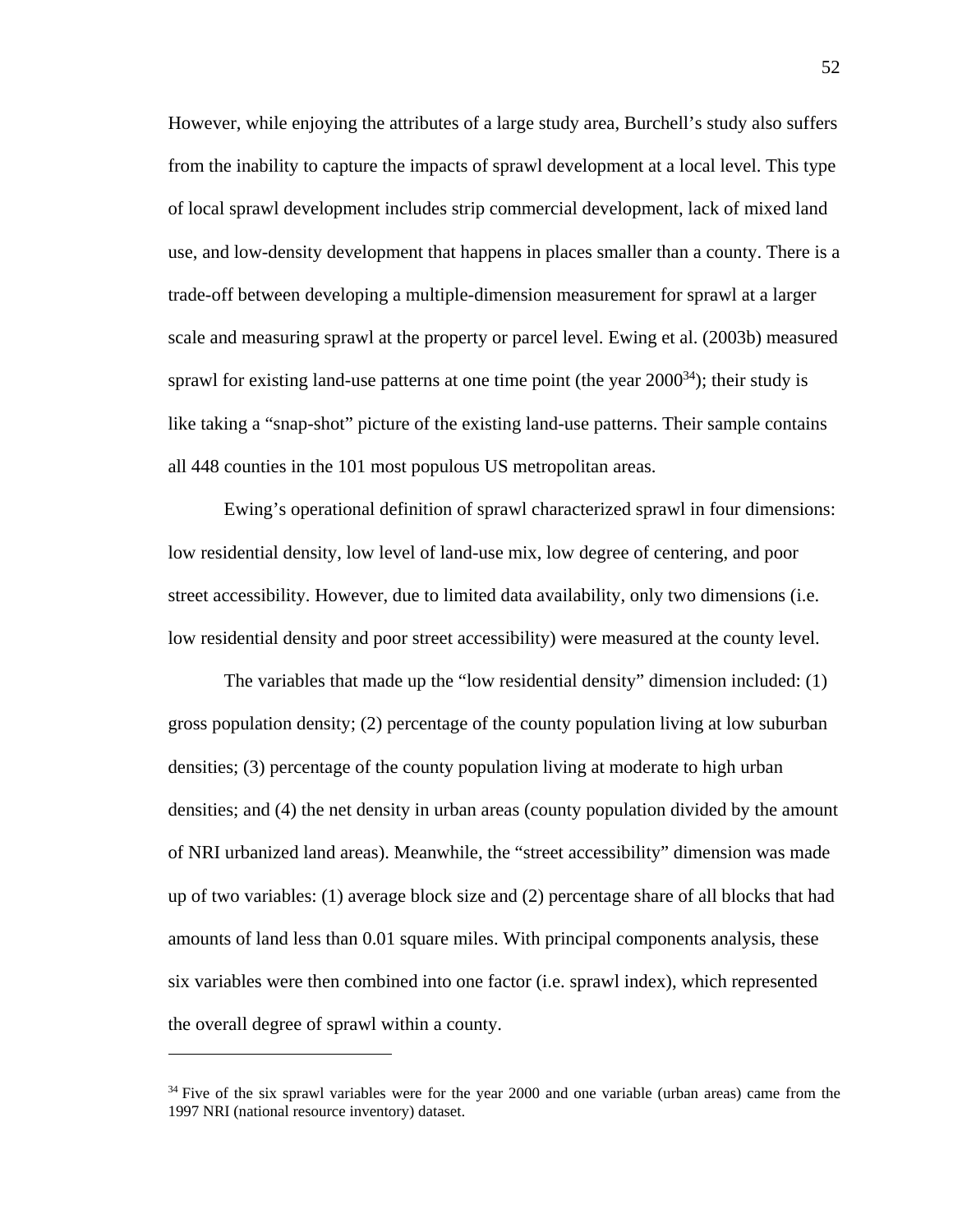Ewing used the amount of land data from the Census to calculate his first three density variables. Census lands include both developable lands and undevelopable lands<sup>35</sup>. Based on this land data, the computed residential density may be underestimated when compared to the land use pattern that exists in the real world. For example, a census tract which has a *low* density in Ewing's study may actually contain a *dense* residential development and a large area of undevelopable lands (say, wetlands). In other words, with undevelopable lands being included in the density calculation, the computed densities do not reflect the realities of residential density at the development level. *Regional Differences in the Density Variable* 

Neither Pendall (1999) nor Ewing (2003b) explicitly identified a county as sprawl or non-sprawl. Instead, they sorted counties by sprawl index score; the lower the sprawl index score, the higher degree of sprawl a county had. Both of these sprawl index scores were primarily determined by county densities. In general, in these two studies the lower the population density<sup>36</sup>, the higher degree of sprawl a county has.

When comparing counties located in different regions by county densities, they applied the "fixed-density" (or "static") approach in their studies. This approach assumed that the same density value could be used to represent the same land use type across the country. It used solely the densities of the studied geographic units as the measuring variable for land-use patterns, while neglecting regional differences in densities of these geographic units. It would be fine if this approach was applied only to the counties in the

<sup>&</sup>lt;sup>35</sup> These undevelopable lands include wetlands, deserts, small areas of inland water bodies, federal lands, state parks and forests, and local parks.

<sup>&</sup>lt;sup>36</sup> In Ewing's study (2003b), the population density was measured for existing land use patterns at a given point in time; while in Pendall's study (1999), it was computed for the new development that happened during a period of time.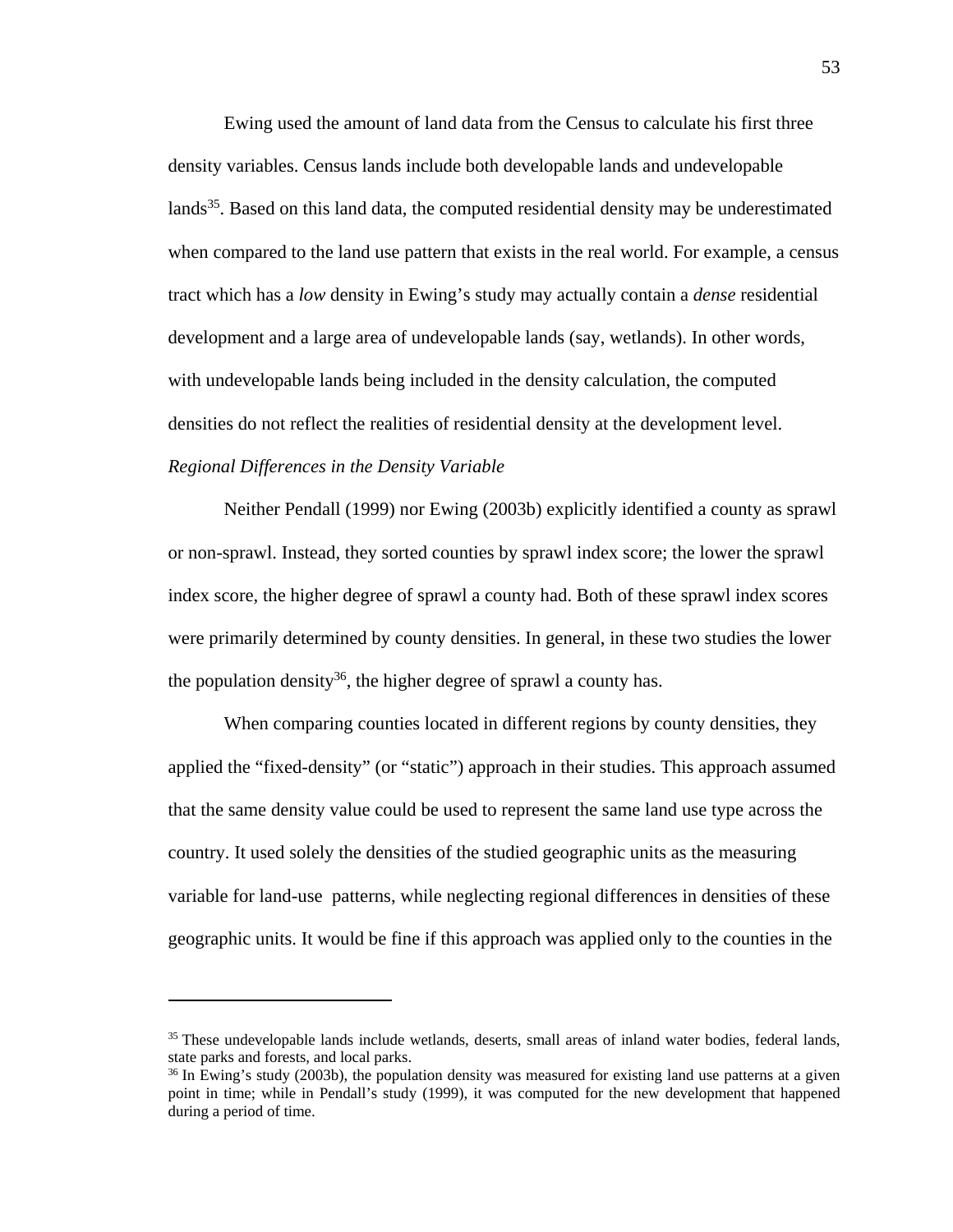same region, say, the counties within one state; but problems arise when it is employed in a national context, where the sample contains counties from the states with very different average densities. A same density of 140 households per square mile, for example, may represent both an urban county in Montana and a rural county in Massachusetts.

In Ewing's and Pendall's study, counties located in the states with relatively high densities were likely to have greater sprawl index scores and thus ranked toward the "compact" end of the sample list. This is because their densities were relatively high compared with the counties in the same sample that were located in low-density states. However, some of these "compact" counties actually were sprawl counties in the region<sup>37</sup>, due to their relatively low densities (or low sprawl index score) compared with their surrounding counties.

On the contrary, Burchell (2002) developed the "variable-density" approach, which took into account the regional differences in densities of counties (determined by the density of a county's host-state) in the classification of county land use types. Burchell argued, "[c]reating a uniform density to categorize the prevailing density in a county could easily ignore regional cultural differences and would employ either an "average" or "best practices" development density to classify the land-use pattern of a region in a particular state." (Burchell et al. 2002, p. 56-57) One of the six land use types (urban center, urban, suburban, rural center, rural, and undeveloped county), which was based on densities of *both* the county *and* its host-state, was assigned to each county. Based on this approach, the density threshold of a given county type *varied* with the hoststate density. For example, the density threshold for suburban counties in a very-low

<sup>&</sup>lt;sup>37</sup> Some examples are presented in Chapter 5.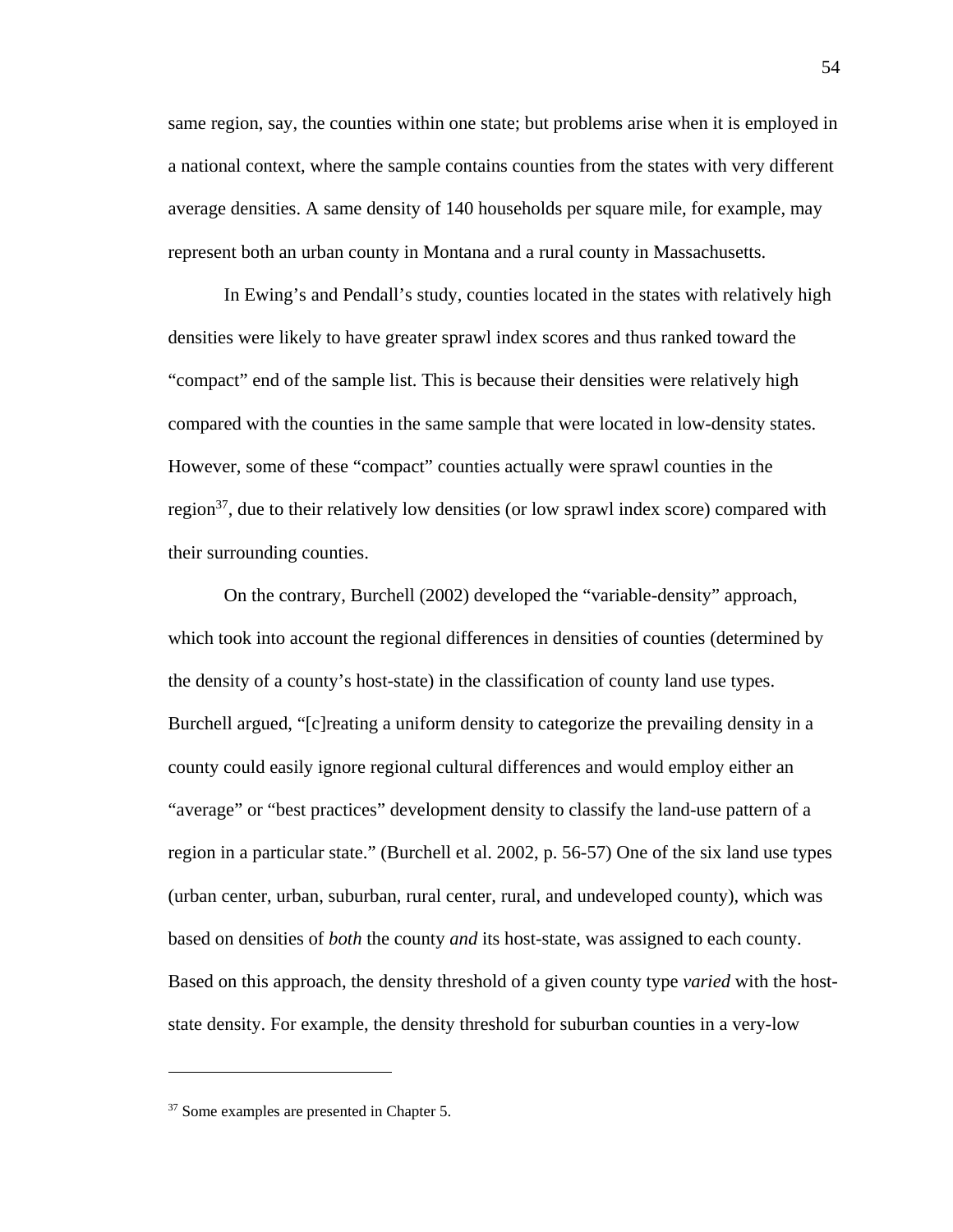density state ranged from 27 to 116 households per square mile while in a high density state it ranged from 267 to 658. In other words, the same density value cannot represent the same county land use type in states that have very different underlying densities.

With each county being assigned a land-use type, now it was possible to compare land-use types among the counties from different states. In other words, it made less sense to compare density values among counties nationwide (i.e., using the "fixed-density approach"), because in different states the same density value could not represent similar land use types. In contrast, the county type classification, which is based on the variabledensity approach, can be compared among counties across the country, because it takes into account the average density in the host state.

#### *Relationships between Sprawl and Its Reasons/Impacts*

In addition to measuring sprawl at the county level, these three studies also investigated relationships between sprawl and its possible causes (Pendall 1999), or assessed various impacts of sprawl (Burchell et al. 2002; Ewing et al. 2003b)

Pendall (1999) estimated the impacts of land-use controls on sprawl. He primarily investigated the relationships between sprawl and the following causal variables: percentage of land area under formal (legal) control, farm characteristics, metropolitan fragmentation, housing values, local government spending, transportation infrastructure, and minority population.

Burchell (2002) assessed impacts of sprawl both on resources (such as water and sewer infrastructure, local road infrastructure, local public-service costs, and real estate development costs) and on personal costs (such as travel miles and costs, quality of life, and urban decline). The impacts of sprawl were evaluated by comparing the costs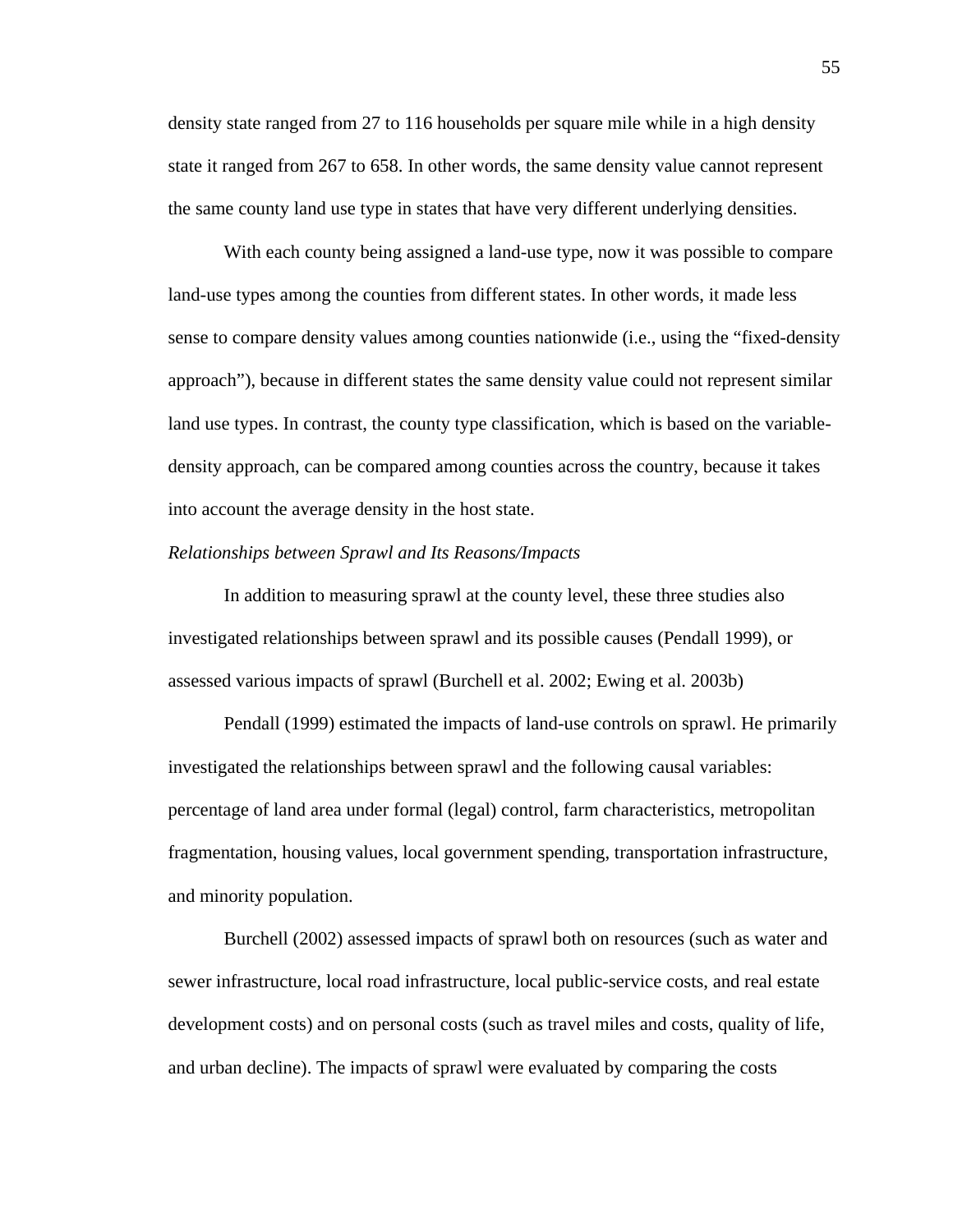between two scenarios: the uncontrolled-growth (sprawl) scenario and the controlledgrowth (compact development) scenario of the new development between 2000 and 2025.

Ewing (2003b) employed hierarchical linear and nonlinear models to estimate the impacts of sprawl on public health which included: leisure time physical activity levels, BMI (body mass index) and obesity, hypertension, diabetes, and CHD (coronary heart disease).

The three studies that measured sprawl at the county level have been summarized in this section. These were the classic sprawl measurement studies in the 1990's and early 2000's. The critique of existing literature measuring sprawl at various geographic levels is addressed in the following section.

## **2.3 Critique of the Sprawl Measurement Literature**

Studies measuring sprawl at various geographic levels are summarized in the previous section, where a few shortcomings specific to some of these studies have also been presented. In this section the common problems shared by most of these studies are addressed.

## **2.3.1 County Level versus Other Geographic Levels**

Which geographic level is appropriate for measuring sprawl? Is it metropolitan areas, urbanized areas (defined by the Census Bureau), extended urbanized areas (Cutsinger et al. 2005), or counties?

A major portion of previous empirical studies measured sprawl at the level of "metropolitan areas", which refer to metropolitan statistical areas (MSA), consolidated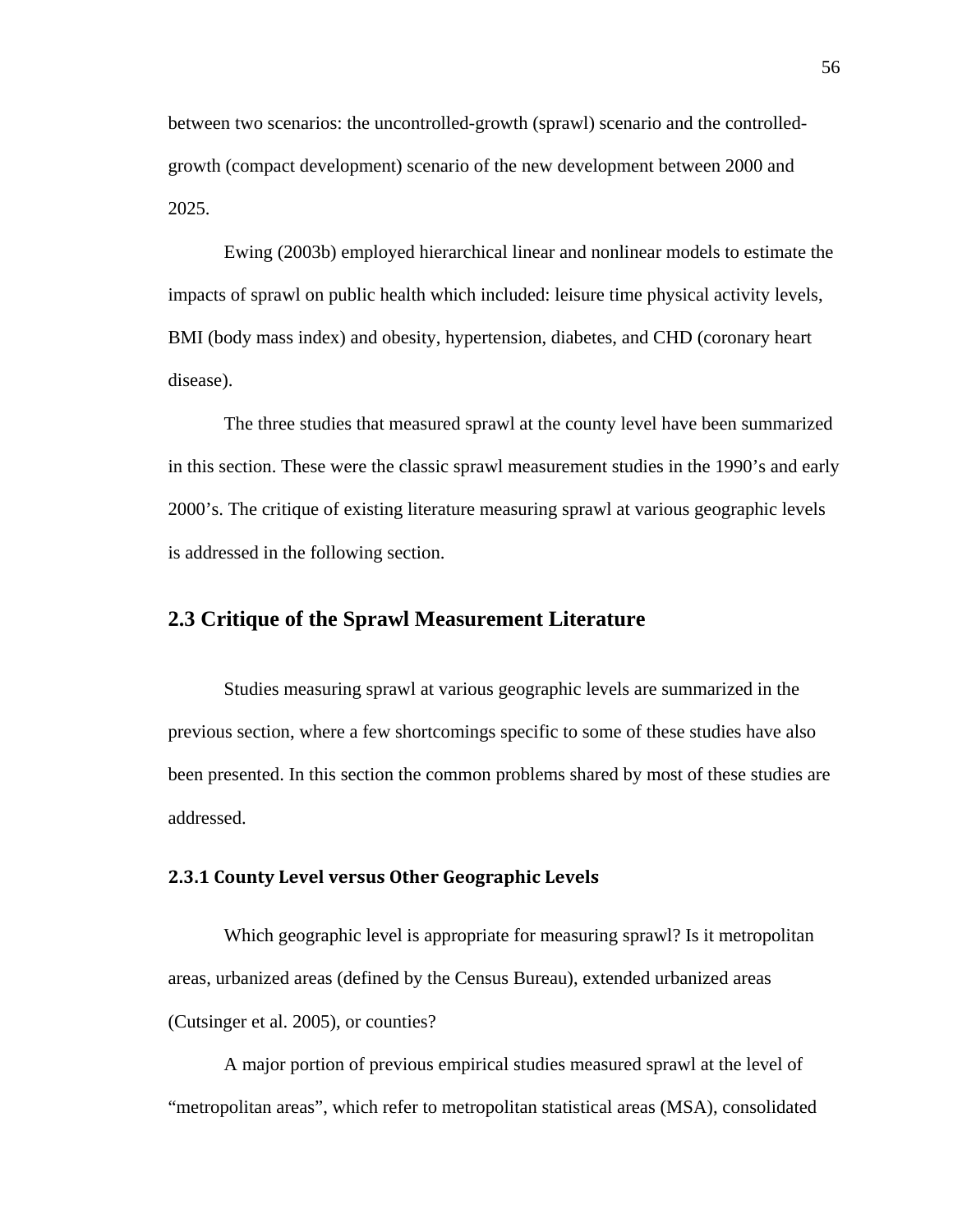metropolitan statistical areas (CMSAs), primary metropolitan statistical areas (PMSAs)<sup>38</sup>, and New England county metropolitan areas (NECMAs) (USA Today 2001; Sierra Club 1998; Fulton et al. 2001; Ewing et al. 2002, 2003a; Lopez and Hynes 2003; Burchfield et al. 2006; Yin and Sun 2007; Weitz and Crawford 2012). As correctly criticized by some researchers, the metropolitan area may not be an appropriate unit of analysis for sprawl measurement, because land use patterns usually vary substantially within a metropolitan area (Burchell et al. 1998; Cutsinger et al. 2005; Wolman et al. 2005). As argued by Burchell (1998), studies relating an *average* density of a metropolitan area with its certain characteristics like travel behavior may not be meaningful at all, because travel choices tend to be affected by the density of the *specific* places where people live and work, which may be significantly different from the metro average.

The author of this study agrees with these scholars on the idea that the metropolitan area is too big to be an appropriate geographic unit for measuring sprawl. Two metropolitan areas with very different development patterns might have similar gross densities: one may contain high-density urbanized areas surrounded by low-density rural areas (a compact development pattern) and the other may be characterized by lowdensity, spread-out development in multiple counties (a sprawl development pattern).

Having realized that the metropolitan area is a coarse analysis unit for sprawl analysis, some scholars employed relatively smaller geographic units as the unit of analysis, which include urbanized areas  $(UA)^{39}$  (Downs 1998; Galster et al. 2001; Glaeser

<sup>&</sup>lt;sup>38</sup> As illustrated in the foregoing section, for some studies, the "metropolitan areas" represents MSAs and CMSAs; while for other studies, it represents MSAs and PMSAs.

<sup>&</sup>lt;sup>39</sup> UA is defined by the Census Bureau.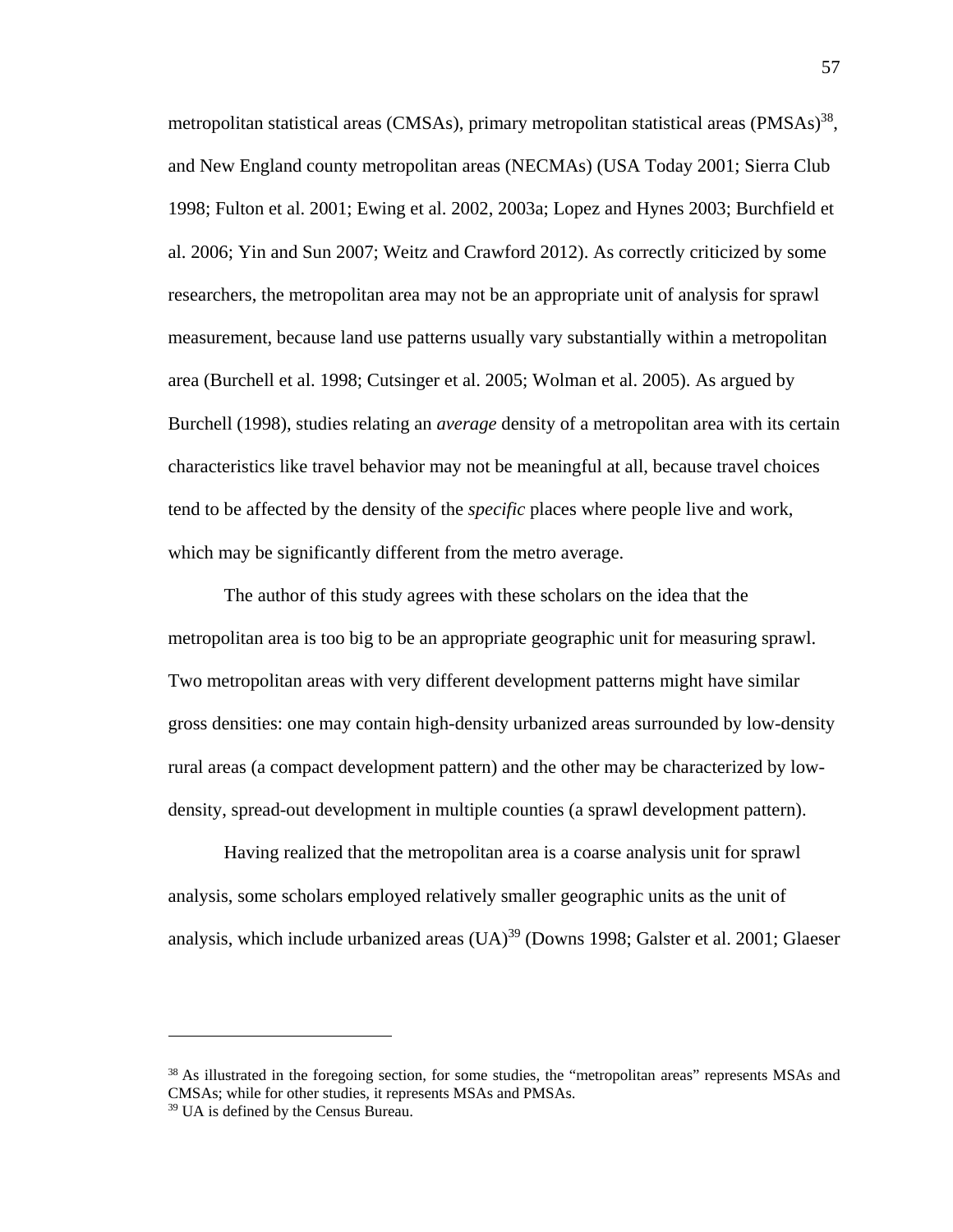et al. 2001; Kurban and Persky 2007) or extended urbanized areas  $(EUA)^{40}$  (Cutsinger et al. 2005). Another reason for employing UA/EUA as a unit of analysis, as declared by these scholars, is that it avoided including the outlying rural areas in sprawl measurement, thus avoiding the exaggeration (i.e. overestimation) of sprawl degree for an area.

A primary shortcoming for using UA/EUA as the unit of analysis for sprawl measurement is that they are not legally incorporated places and thus have no governmental management authority responsible for the growth planning within the territory. Therefore, the research results of these studies may offer less policy significance.

Further, a disadvantage specific to studies using *UA* as the analysis unit is that they cannot capture the development occurring at and beyond the urban fringe which might be the essence of sprawl (Galster et al. 2001; Cutsinger et al. 2005). This type of growth, which occurs at urban fringes or in rural areas, often develops at low densities that are far below the density thresholds for defining a UA and thus this type of growth is excluded from the analysis, although in reality it is indeed the essence of "sprawl" development.

In order to solve the aforementioned problems resulting from using metropolitan areas or UA/EUA as a unit of analysis, the county is selected as the unit of analysis for this study. There are several benefits of employing the county as the unit of analysis. First, because this study is aimed at measuring sprawl nationwide, the unit of analysis must consistently cover the whole country. Counties satisfy this requirement perfectly. In

<sup>40</sup> EUA is defined by Cutsinger et al. (2005).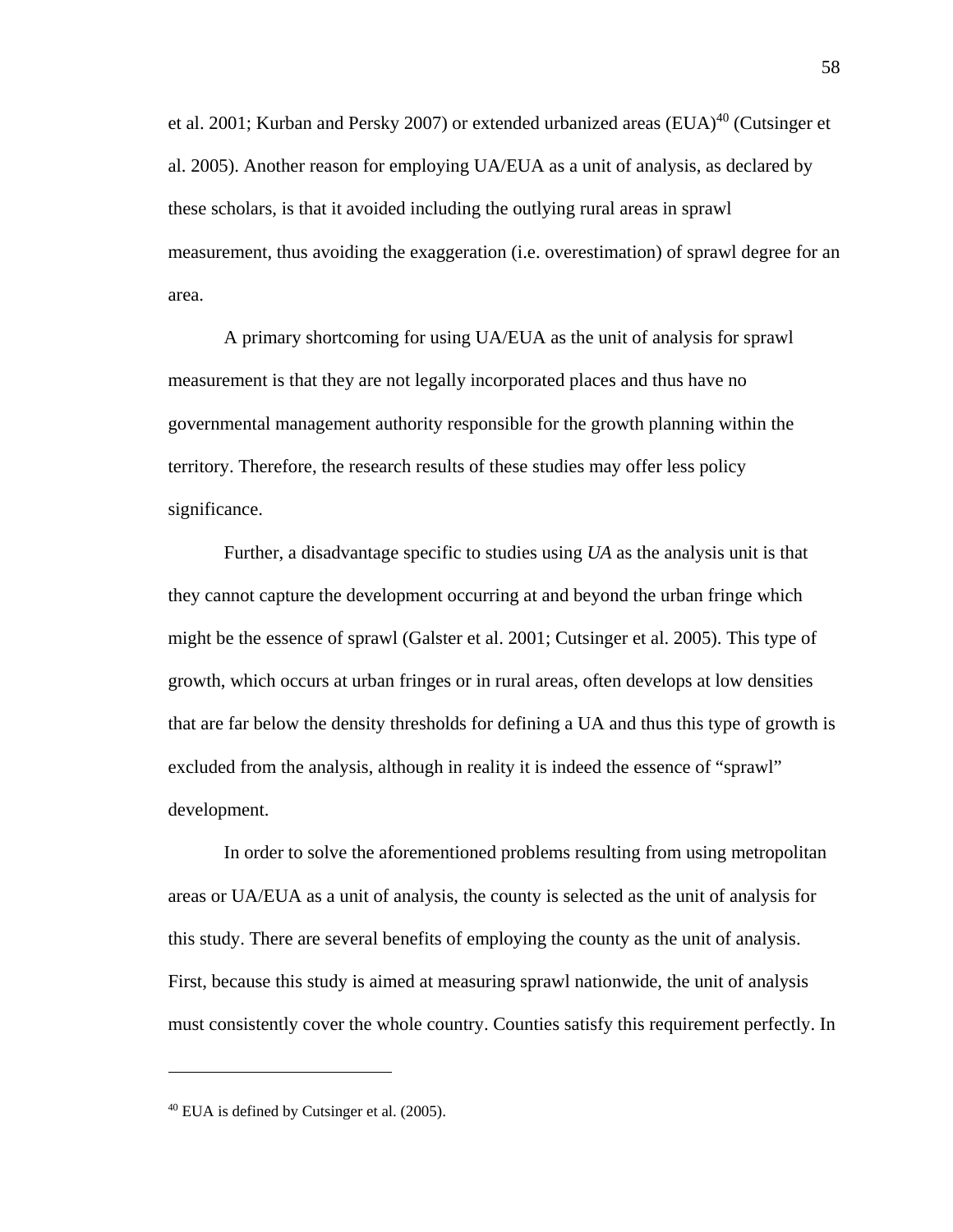contrast, none of the aforementioned areas (i.e. metropolitan area, UA, or EUA) can satisfy this requirement, because they only cover particular parts of the nation.

Second, a county is the smallest nationwide geographic unit that has noneducational government. Actually, only 12 of the 50 states have continuous local government entities subordinate to the county level (i.e. at the place level) (Burchell et al. 2002). It is important for the studies measuring sprawl that the unit of analysis has both land-use and political significance for the study findings to have a meaningful impact. County governments can make and implement anti-sprawl policies in their counties. As declared by Burchell (2002), "land-use issues such as sprawl are increasingly seeking solutions at this geographic level (i.e., county level- added by the author of this study) because most of these jurisdictions have both land-use and political power and can be assembled into larger units to form a region." (p. 43)

Third, a variety of historical and projection data is available at the county level (Burchell et al. 2002). For specific reasons such as confidentiality or costs, the smaller the geographic areas, the more limited the data for those areas. For most (if not all) of the national socioeconomic projection datasets, a county is the smallest geographic level. Specifically, for projection databases, the smaller the area, the higher risk of projection errors for these areas. In the Woods & Poole database (a major demographic projection dataset employed in this study), the county level is the lowest geographic level for projection.

Due to the above advantages relative to other geographic levels, the county is employed as the basic unit of analysis in this study.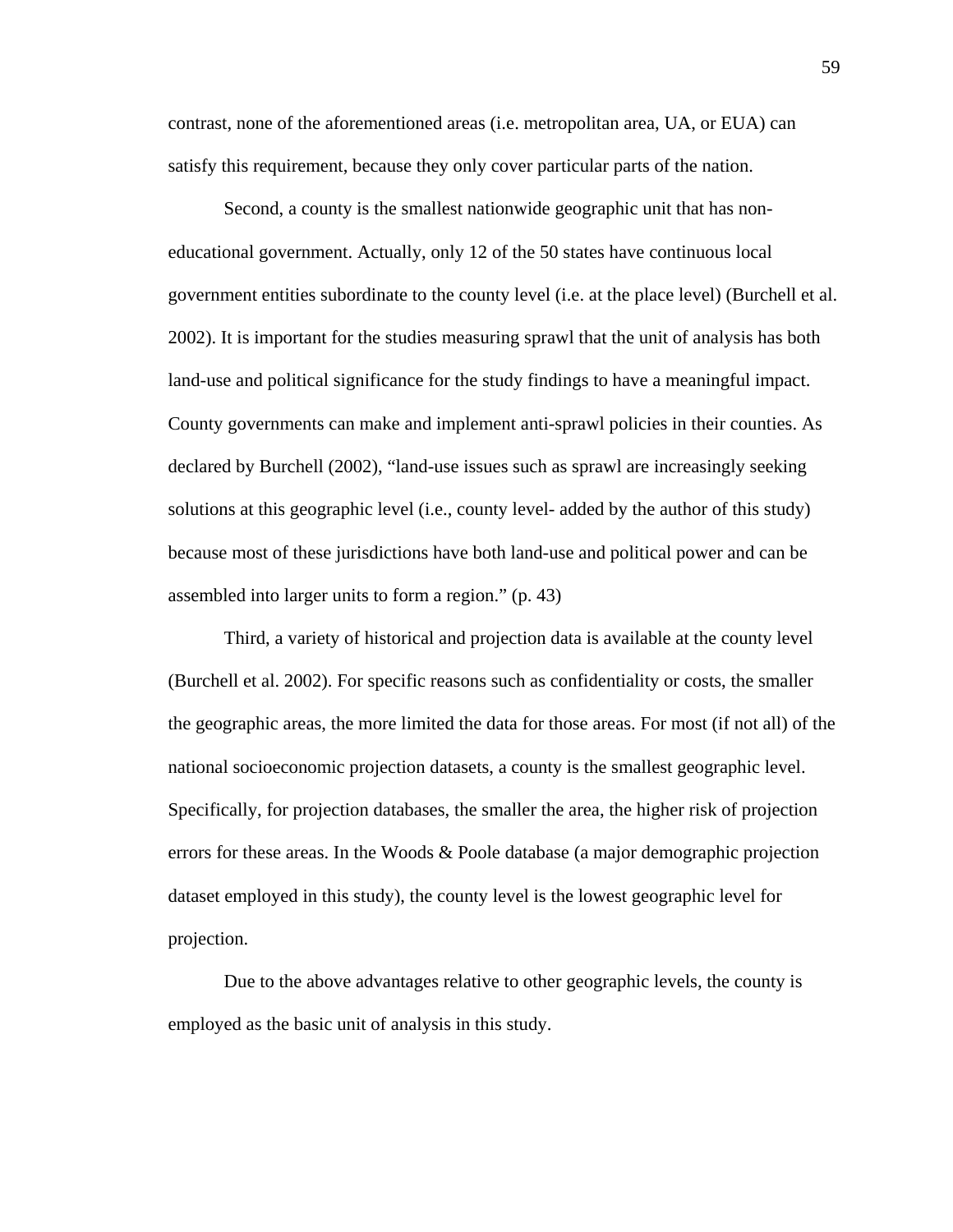#### **2.3.2 Incomplete Coverage**

To date, most of the prior empirical studies focused their study area on (the most populous) metropolitan areas, no matter if their studied objects were the metros themselves or UAs/EUAs/Counties within the largest metros. There are two primary reasons that the largest metros attract the most attention from empirical sprawl measurement studies. One is that sprawl is commonly thought to happen in suburban or urban fringes of metropolitan areas; the other is that metropolitan areas are more populous and thus thought to be of more importance than rural areas (Ewing et al. 2003b).

However, the assumption that sprawl primarily occurs in metropolitan areas should be tested. In order to do so, sprawl must be measured for both metropolitan and *non-metropolitan* areas. Further, it is interesting to investigate the extent and degree at which sprawl takes place outside metropolitan areas. To answer these questions, sprawl must be measured in *non-metropolitan* areas as well. In his earlier work, Ewing (1997) recognized that sprawl is the "spread-out, skipped-over development that characterizes the non-central city metropolitan areas and non-metropolitan areas of the United States" (Burchell 1998, p. 1). However, in his later empirical study measuring sprawl practically, he focused solely on the largest metropolitan areas because "two thirds of the American people live there" (Ewing et al. 2003b); non-metropolitan areas were excluded from his sample.

In response to the incomplete coverage of sampling, this study measures sprawl for all counties in the US, making it possible to discover the extent and degree to which sprawl takes place in non-metropolitan areas.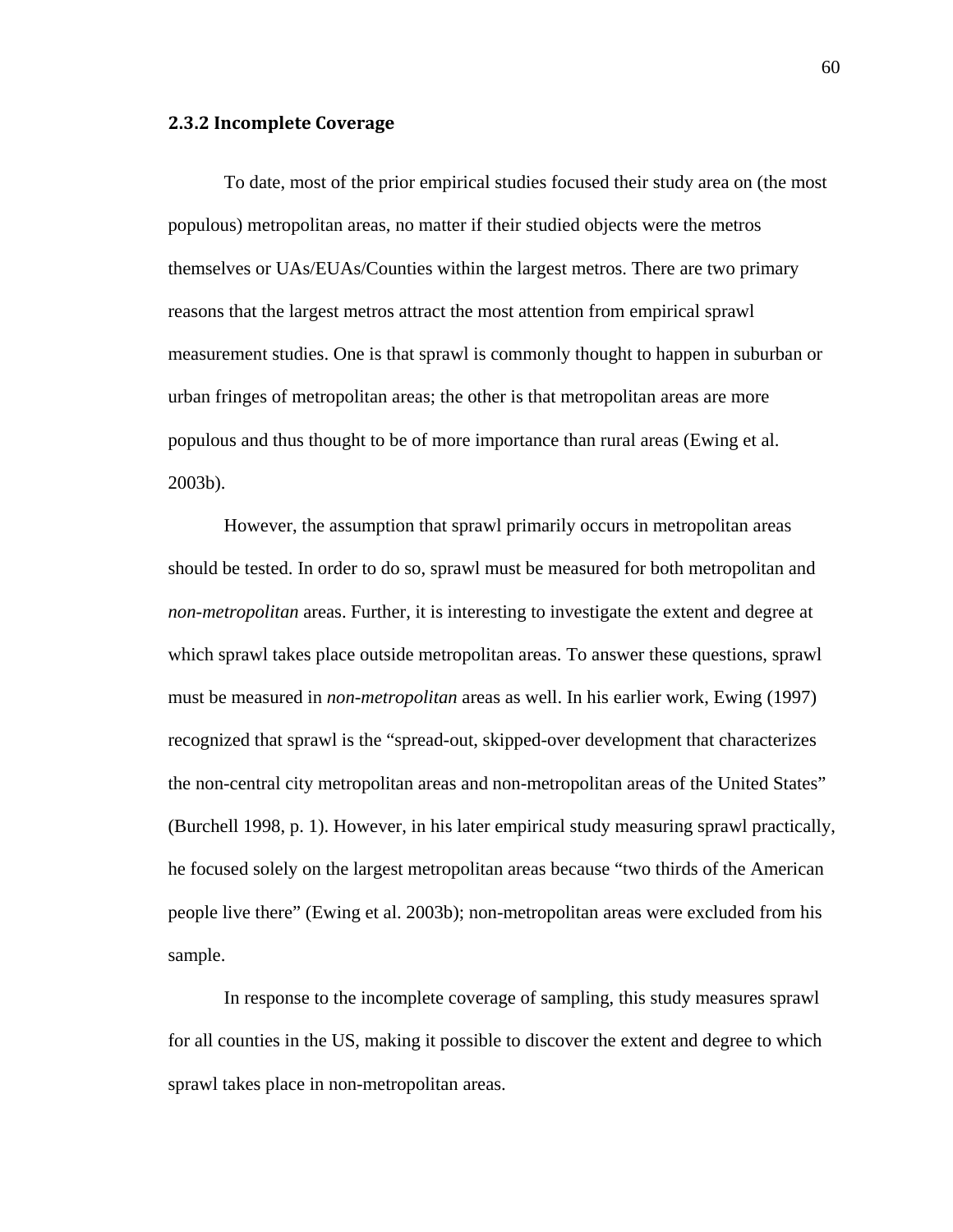#### **2.3.3 Lack of Explicit Classifications of Sprawl or Non‐sprawl**

Most of the prior studies quantifying sprawl did not explicitly identify their studied objects as sprawl or non-sprawl<sup>41</sup>. Rather, they calculated sprawl scores for areas and sorted these areas by their scores. The areas at one end of the list have the greatest degree of sprawl in the sample and those at the other end have the least degree of sprawl (i.e. the highest degree of compactness). A shortcoming of these studies is that it is hard for policy makers to tell whether the areas with midsized sprawl scores are sprawl or not. This study explicitly classifies counties as sprawl or non-sprawl, making the results more informative to policy makers and researchers.

#### **2.3.4 Lack of Exclusion of Undevelopable Lands**

 $\overline{a}$ 

Residential density is the most frequently employed sprawl measurement (Galster et al. 2001). By strict definition, it refers to the density of *residential lands*. However, in most (if not all) empirical studies measuring sprawl, it has been defined as the population (or households<sup>42</sup>) divided by all *urban lands* (which include residential, commercial, industrial, transportation, and other urbanized lands<sup>43</sup>). This enlargement of the denominator of density calculation from residential lands to overall urban lands might be due to the lack of data on the amount of residential lands that actually exist.

Two problems need to be addressed when measuring residential densities. The first is how to constrain the measurement of residential density solely to urban lands (i.e.

<sup>41</sup> Only two studies (Burchell et al. 2002; Weitz and Crawford 2012) explicitly defined an area as sprawl or not.

 $42$  Some researchers argued that residential units are a better indicator than population to measure density, because the former better represent the physical land use conditions (Galster et al. 2001). 43 Some scholars argued that only developable lands within an urban area should be used as the

denominator of the density calculation (Galster et al. 2001; Cutsinger et al. 2005; Wolman et al. 2005)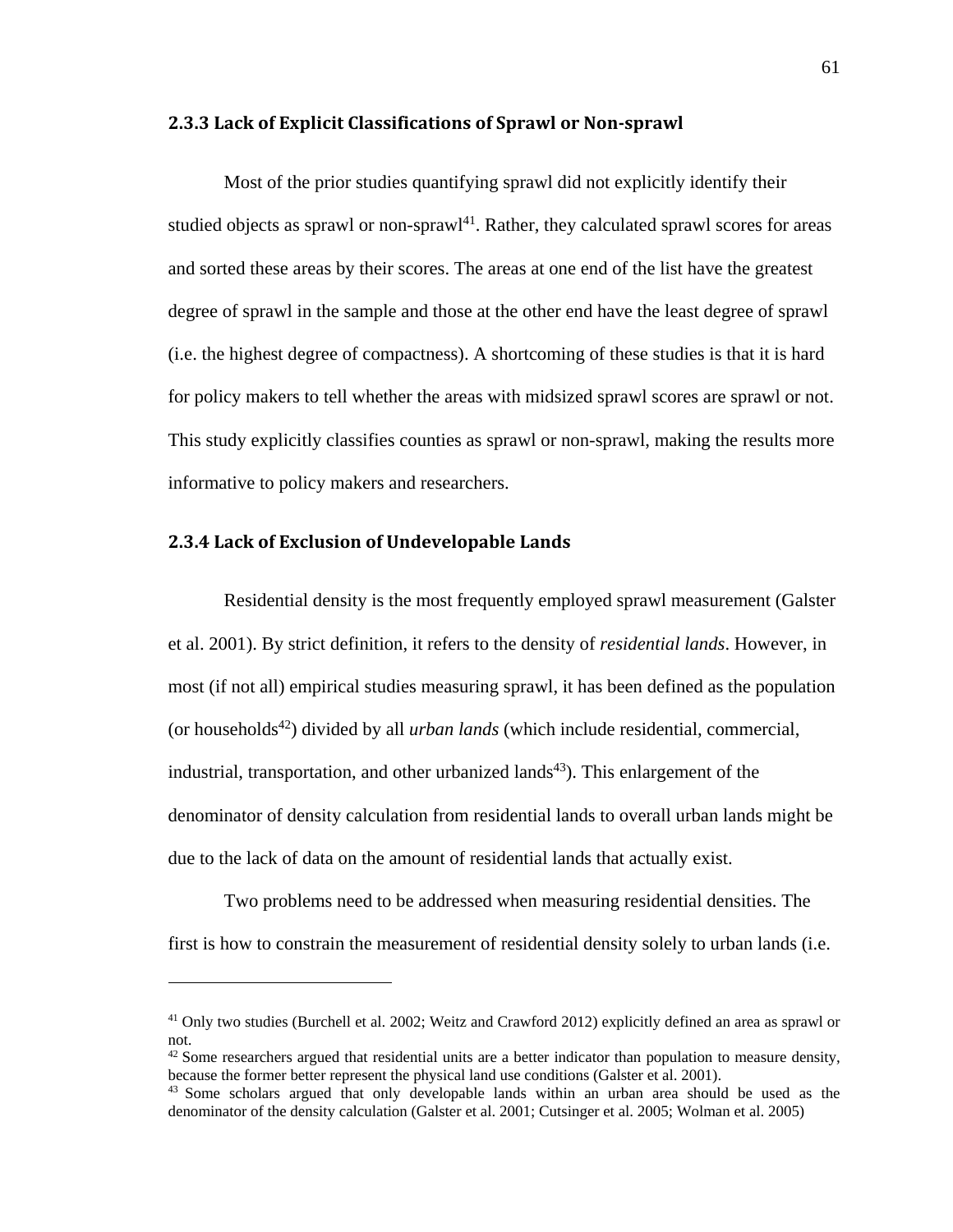how to exclude rural and undeveloped lands from the density calculation). This problem is especially significant when sprawl is measured as a type of land use pattern. The other problem is related to the exclusion of undevelopable land from the calculation of residential density. The methods that prior studies employed to deal with these two problems are addressed below.

The first problem (i.e. calculate residential density on the basis of urban lands) is especially relevant to studies that measured sprawl as a type of land use patterns. In these studies (Downs 1998; Pendall 1999<sup>44</sup>; Fulton et al. 2001; Ewing et al. 2002, 2003a, 2003b; Galster et al. 2001; Cutsingser et al. 2005), the calculation of residential density for an area (such as metropolitan areas or counties) was constrained to urban lands. That is, rural areas and large areas of continuous undeveloped lands were excluded from the density calculation. If these lands are included in the density calculation, the resulting residential density of the area will be underestimated, and the sprawl calculation for that area will be exaggerated (i.e. overestimated).

These studies primarily employed three methods to exclude the rural or undeveloped lands from the density calculation. The first method was to use the urbanized area (UA, defined by the Census) (Downs 1998; Galster et al. 2001; Glaeser et al. 2001) or extended urbanized area (EUA) (Cutsinger et al. 2005) as the denominator for density calculation. The second method employed urbanized lands<sup>45</sup> from the National Resources Inventory (NRI) as the denominator for density calculation (Pendall 1999; Fulton et al. 2001; Ewing et al. 2002, 2003a, 2003b). A shortcoming of the NRI

<sup>44</sup> Among these studies, Pendall's and Fulton's studies analyzed the change of land use patterns during a period of time; while other studies measured existing land use patterns at a given point in time.

<sup>&</sup>lt;sup>45</sup> The NRI urban and built up areas include residential, industrial, commercial, institutional land, roads and highways, small parks (less than ten acres), and so forth (Fulton et al. 2001).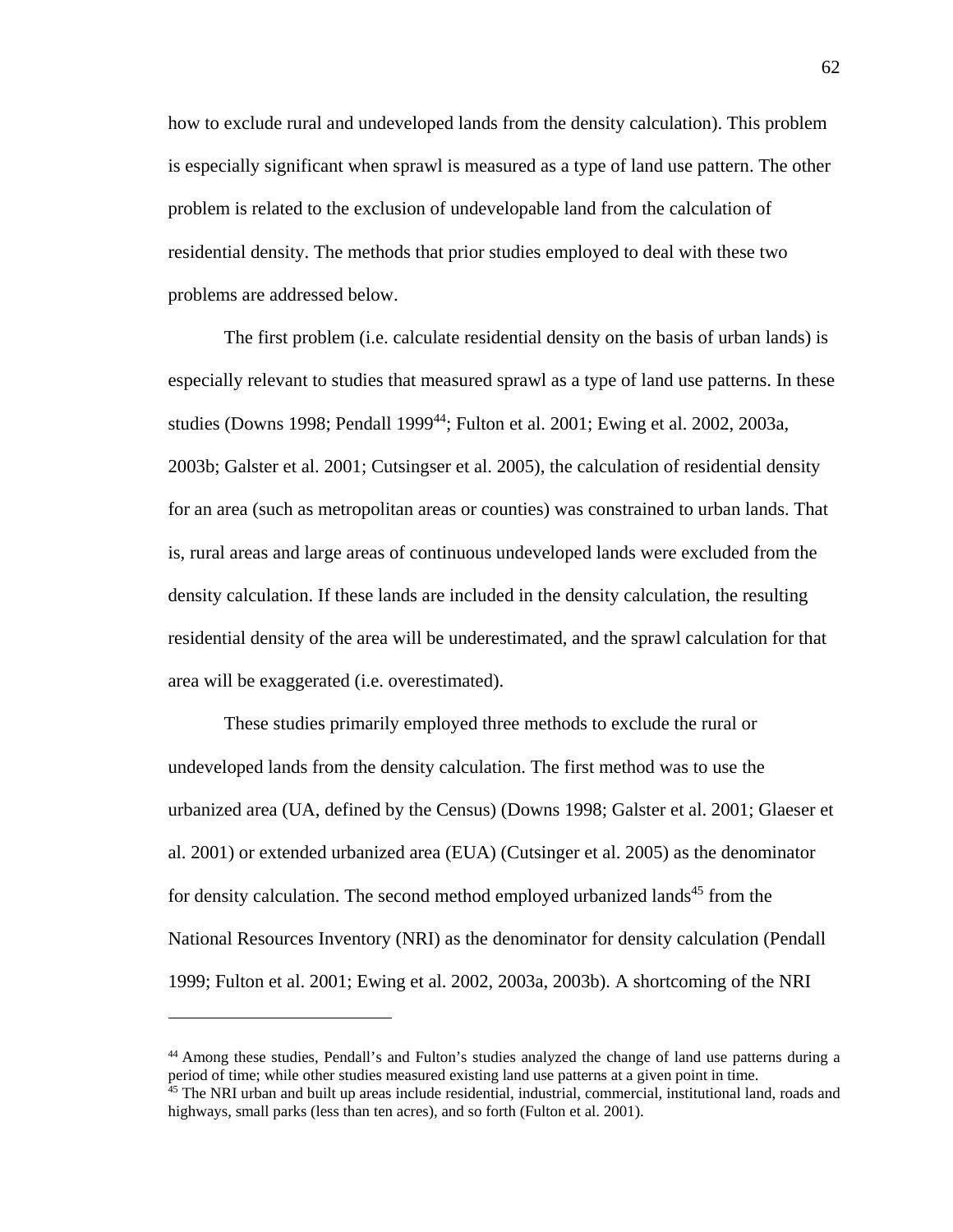data is that the amount of urbanized land is an estimate from surveying and thus is subject to all the typical errors of sampling. As recognized by the NRI website, the NRI data is statistically reliable for analysis at the national, state, and multi-county level, but may not be reliable for a county-level analysis. Finally, the third technique was to exclude lowdensity census tracts (for example, fewer than 100 residents per square mile) within the area, with an assumption that these census tracts represent rural, desert, and other undeveloped areas (Ewing et al. 2002, 2003a, 2003b; Lopez and Hynes 2003). The author of this study agrees with Yin and Sun (2007) that the threshold of low-density census tracts should vary across the country, rather than to apply a uniform threshold to all types of areas.

Density calculation does not need to be constrained to urban lands for the studies where density is not used as a *direct* sprawl indicator. In these kind of studies (Burchell et al. 2002), density is employed as a criterion for classifying the county land use types (i.e. urban center, urban, suburban, rural center, rural, or undeveloped); thus, it should not be constrained to urban lands but should be based on the overall developable lands within the area (i.e. rural and undeveloped lands should not be excluded from the density calculation). This study belongs to this school of study, and thus the density calculation is based on both urban lands and rural lands.

The second problem (i.e. the need to exclude undevelopable lands from the density calculation) is important to both aforementioned types of studies. No matter if residential density is employed as a direct measure variable for sprawl or as the criterion to classify county land use types, undevelopable lands should be excluded from the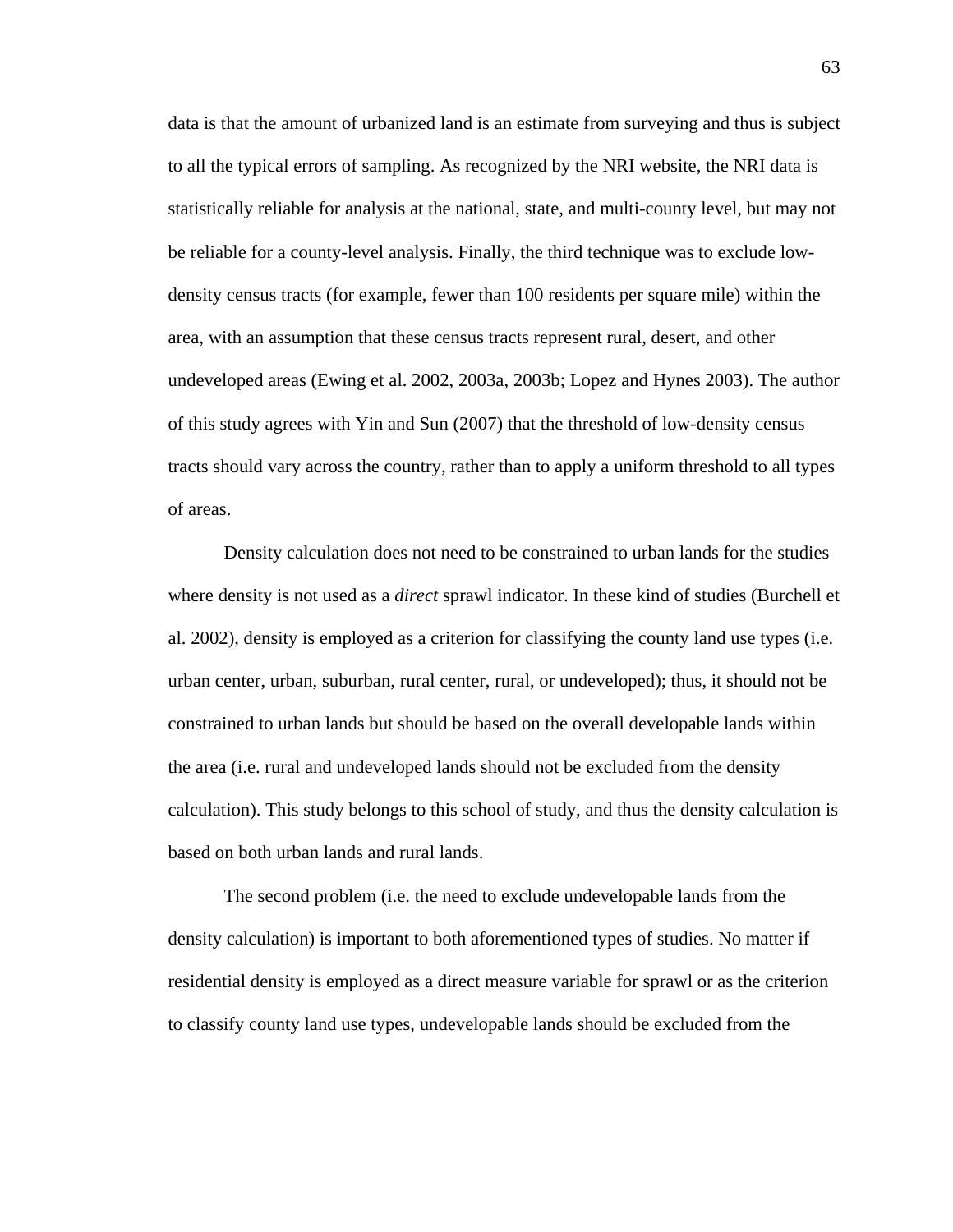density calculation. If undevelopable lands are not excluded, the resulting density may be underestimated (Galster et al. 2001; Cutsinger et al. 2005; Wolman et al. 2005).

Two methods have been developed to fulfill this task. The first method (Pendall 1999; Fulton et al. 2001; Ewing et al. 2002, 2003a, 2003b) used NRI urbanized lands as the denominator of density calculation. NRI urbanized land does not include federal lands<sup>46</sup> and large parks (larger than 10 acres), both of which are part of legally undevelopable lands. The second technique (Cutsinger et al. 2005) used USGS data to exclude naturally undevelopable lands such as open water, perennial ice and snow, woody wetlands, and emergent herbaceous wetlands from the density calculation. In order to calculate accurate densities, this study borrows and improves Cutsinger's method by excluding both naturally and legally undevelopable lands (i.e. national, state, and local forests and parks) from the density calculation.

#### **2.3.5 Regional Differences in the Density Variable**

 $\overline{a}$ 

Most of the existing studies measuring sprawl did not address the significant effects of regional differences in sprawl density measurement<sup>47</sup>. In these studies, areas across the country were sorted by their densities; the areas with higher densities were defined as more compact (i.e. less sprawl) than those with lower densities. Another example of this problem was that, a uniform density value was often used to represent low-density locations across the country (Ewing 2002, 2003a, 2003b; Lopez and Hynes 2003). By doing so, these studies assumed that a static density value represented the same

<sup>46</sup> However, Indian tribal and individual Indian trust lands are not defined as federal lands in NRI and thus may be included in urbanized lands.

 $47$  Three exceptions are the studies of Burchell et al. (2002), Yin and Sun (2007), and Kurban and Persky (2007).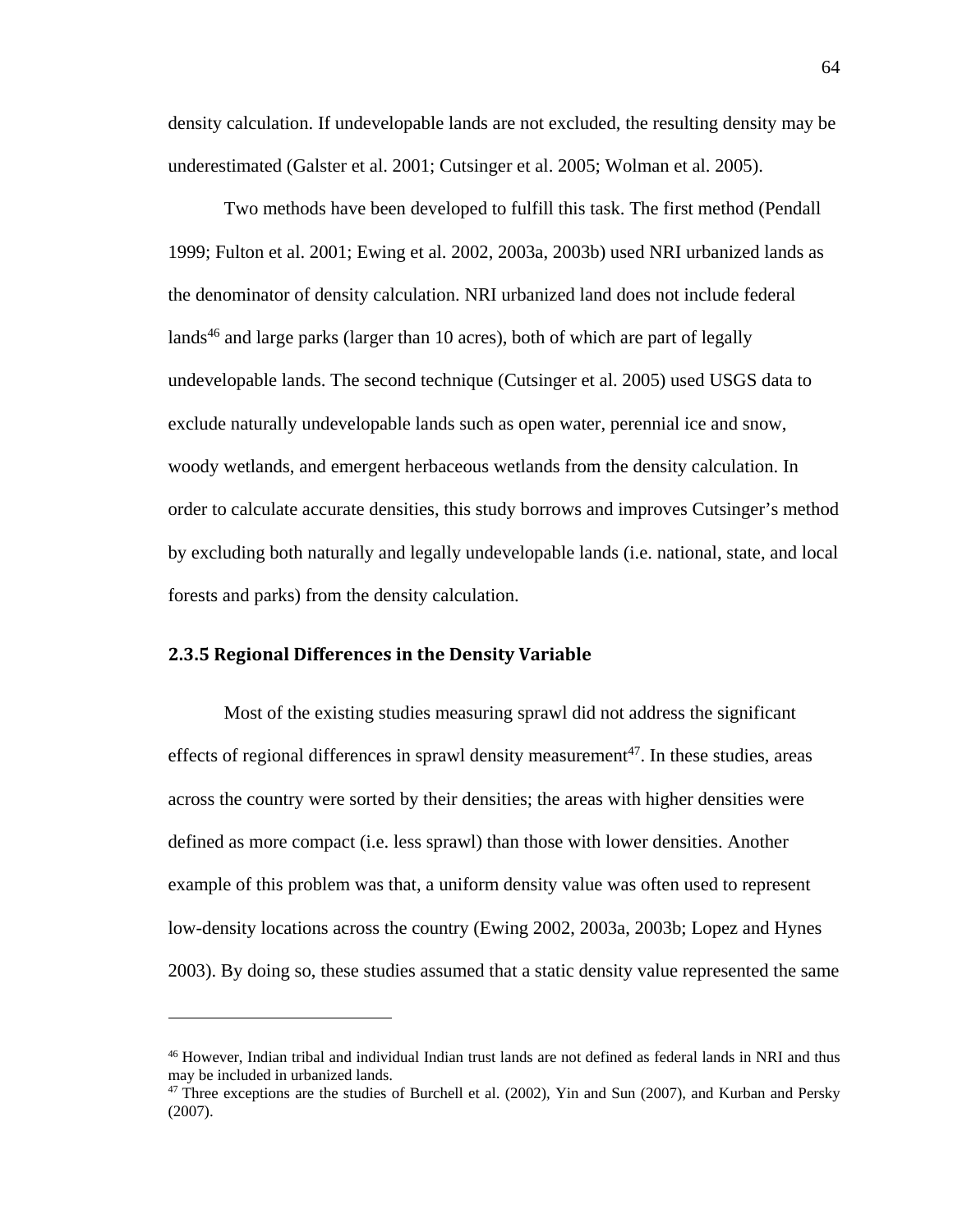land use type across the country. However, this assumption is not true, due to its neglecting the regional differences in densities for the studied geographic areas. As explained in chapter one, a density of 250 households per square mile may represent urban development in a low-density state like Montana, but a figure 10 times this amount would represent urban development in a high-density state such as New Jersey.

This study employs the method developed by Burchell et al. (2002) which addressed the impacts of regional density differences of counties in sprawl classification. In this method, regional differences of counties are determined by the residential density of the host state. As a result, the same density value cannot represent the same land use type in counties across the country; the resulting classifications of county types better reflect the actual land use patterns of the host state.

#### **2.3.6 Lack of Comparative Analysis**

Although quite a few empirical studies have been conducted to measure sprawl, no study has yet been done to compare their research results. Based upon different sprawl definitions, datasets, and methods, the research results of these studies sometimes are very different and even contradictory when compared with each other. The discrepancies among these results reveal the effects of different research methods on sprawl measurement results. Therefore, a study comparing the research results of these studies can provide useful information about how to improve methods for sprawl measurement. This study compares its results with the research results of three studies that measured sprawl at the county level (Pendall 1999; Burchell et al. 2002; Ewing et al. 2003b); further, the impacts of different sprawl measurement methods on research results is characterized.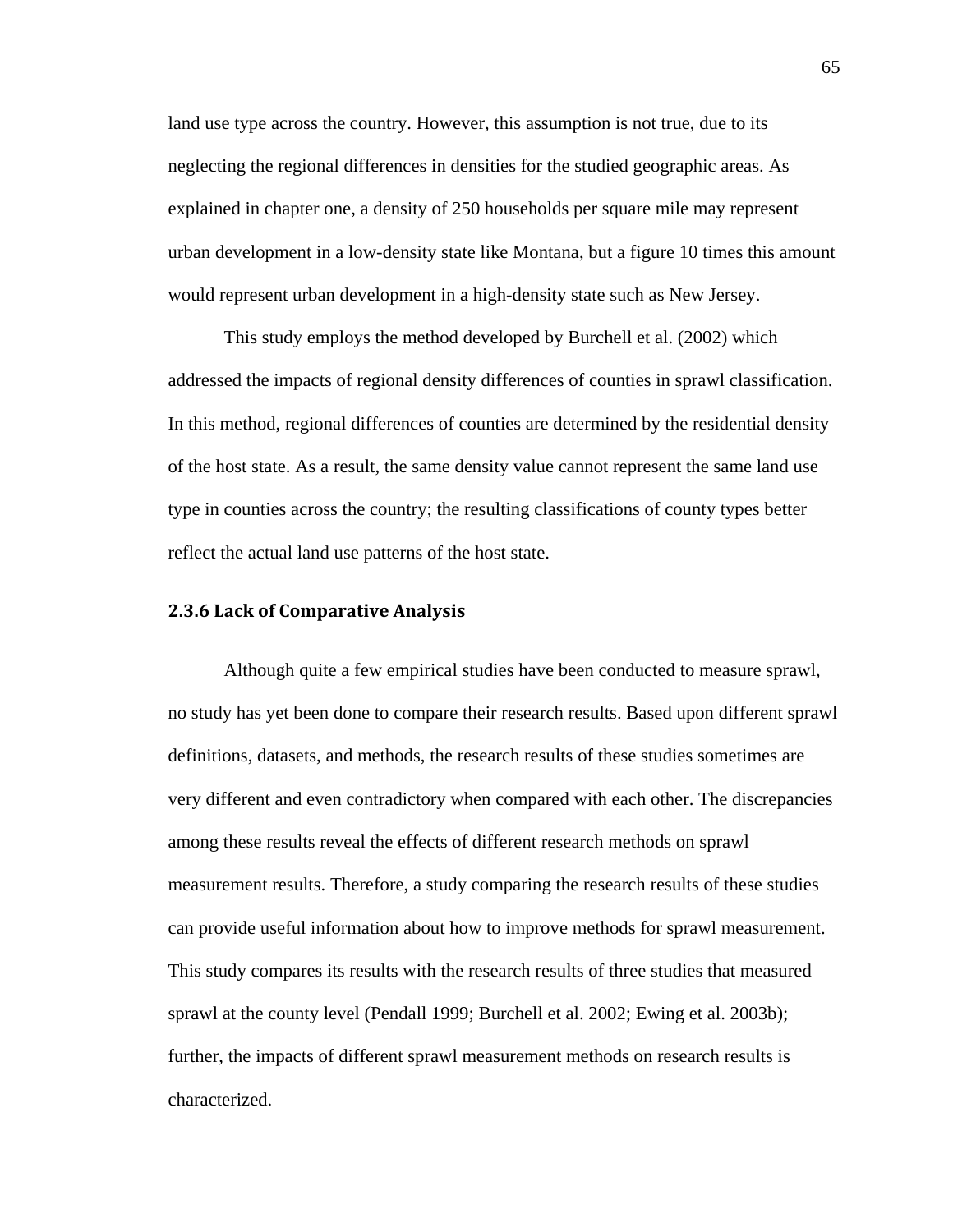# **2.4 Summary of the Sprawl Measurement Literature and Research Questions Restated**

Since the 1990s, multiple studies have empirically measured sprawl. Sprawl has been measured at the metropolitan level (USA Today 2001; Sierra Club 1998; Fulton et al. 2001; Ewing et al. 2002, 2003a; Lopez and Hynes 2003; Burchfield et al. 2006; Yin and Sun 2007; Weitz and Crawford 2012), at the urbanized area (UA) level (Downs 1998; Galster et al. 2001; Glaeser et al. 2001; Kurban and Persky 2007), at the selfdefined extended urbanized area (EUA) level (Cutingser et al. 2005), and at the county level (Pendall 1999, Burchell et al. 2002, Ewing et al. 2003b).

These empirical studies have five notable features: incomplete coverage, lack of explicit classifications of sprawl/non-sprawl, lack of exclusion of undevelopable lands, neglecting regional differences in the density variable, and a lack of comparative analysis.

With regard to these, this study takes the following steps to counteract these classic shortcomings. First, in response to the problem of incomplete coverage, this study measures sprawl for all the 3091 counties in the United States (i.e. not just for metropolitan counties). This study agrees with Burchell (2002) in that for a national study of sprawl measurement, the county is a better unit of analysis than a metropolitan area, an urbanized area, an extended urbanized area, or a census tract; thus the county is selected to be the unit of analysis in this study.

Second, in response to the lack of explicit classifications of sprawl/non-sprawl, each one of the 3091 US counties is explicitly defined as sprawl or non-sprawl.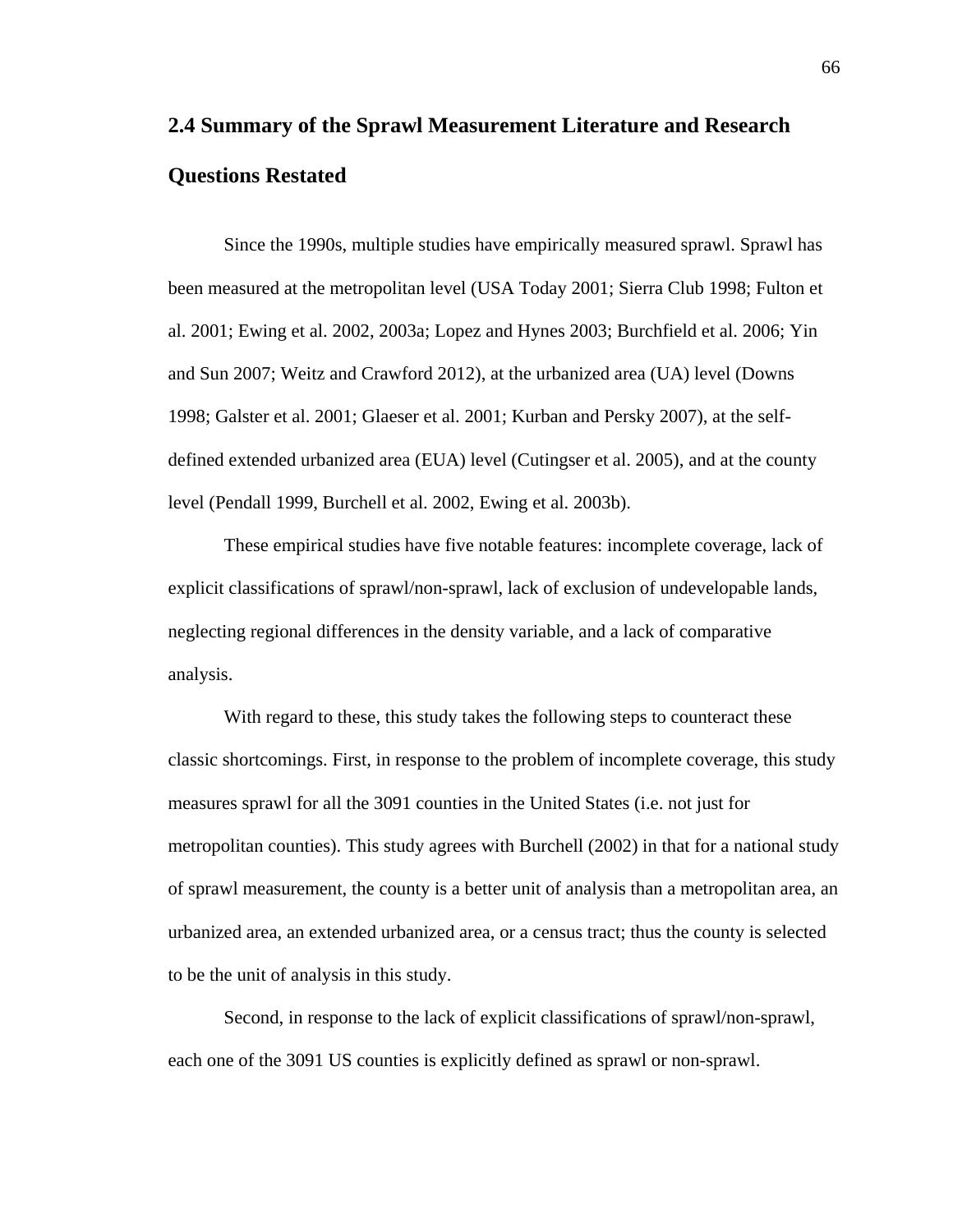Third, in response to the lack of exclusion of undevelopable lands, this analysis excludes all undevelopable lands from the household density calculation. Household densities are calculated for all counties and states nationwide, as criteria for classifying the existing county land use types. The NRI urbanized land area data is not used in this study, since it solely covers urbanized lands. A variety of GIS datasets are employed to exclude both naturally and legally undevelopable lands from the density calculation.

Fourth, in response to regional differences in the density variable, this analysis represents the regional context of a county with the density of the county's host state. Based on densities of both states and counties, the county land use types classified in this study better reflect the real world than the studies that use "fixed-density" (or "staticdensity") approach  $48$ .

Finally, in response to the lack of comparative analysis, the research results of this study are compared with the research results of Pendall (1999), Burchell et al. (2002), and Ewing (2003b). The discrepancies and overlaps of these research results are analyzed in order to discover the impacts of different measurement methods on sprawl measurement results.

The existing literature on sprawl definition and measurement is introduced and criticized in this chapter. The following major research questions will be addressed in the following chapters:

1) Why is the variable-density approach better than the fixed or static-density approach?

<sup>&</sup>lt;sup>48</sup> The fixed-density approach is defined in Chapter 1.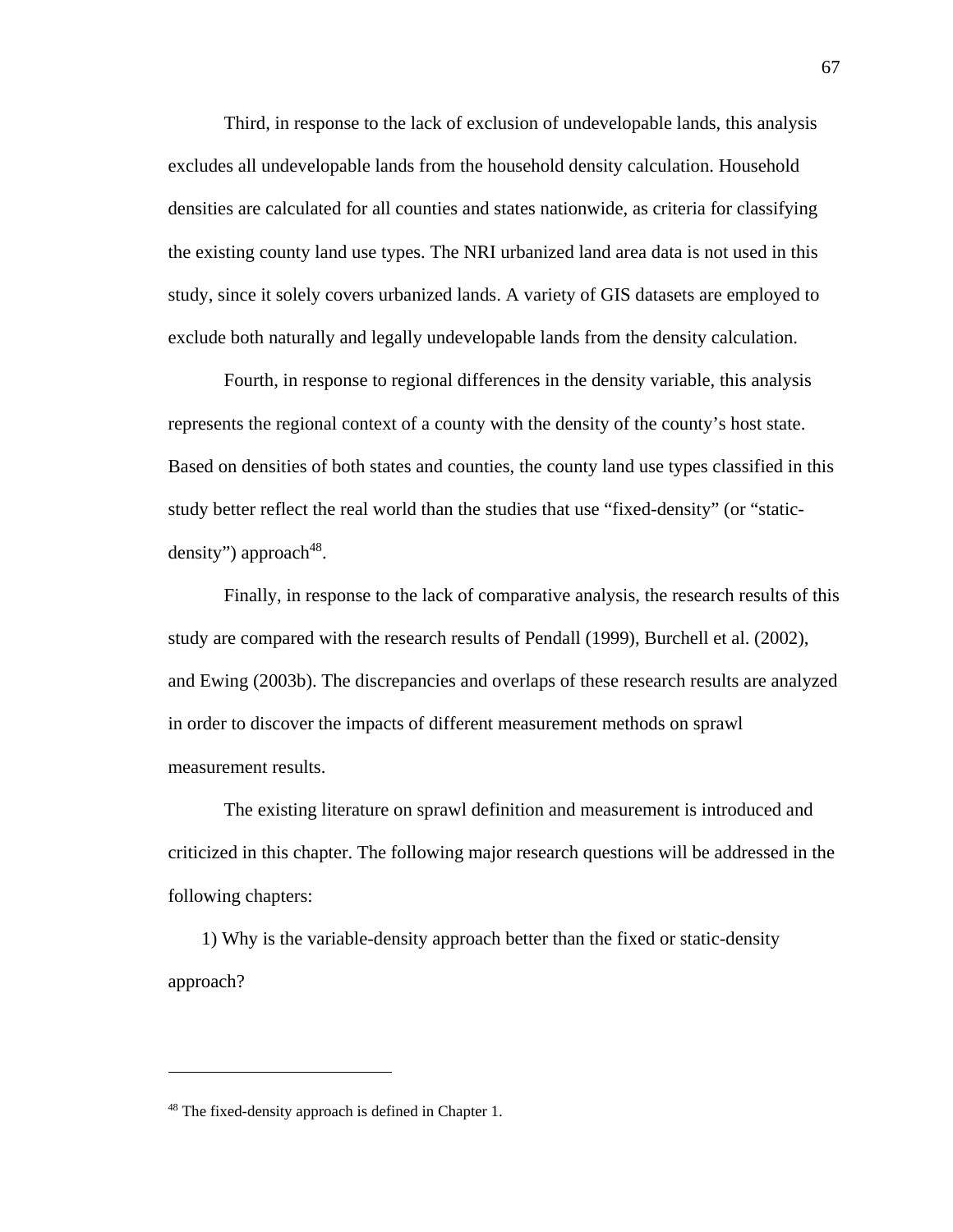2) Based on the variable-density approach, what is the existing land use type (urban center, urban, suburban, rural center, rural, or undeveloped) for a county?

3) Of the 3091 counties in the US, which will experience sprawl growth during the time period 2000 to 2020?

4) Does the exclusion of undevelopable lands from the density calculation make a significant difference in household density for a state or county?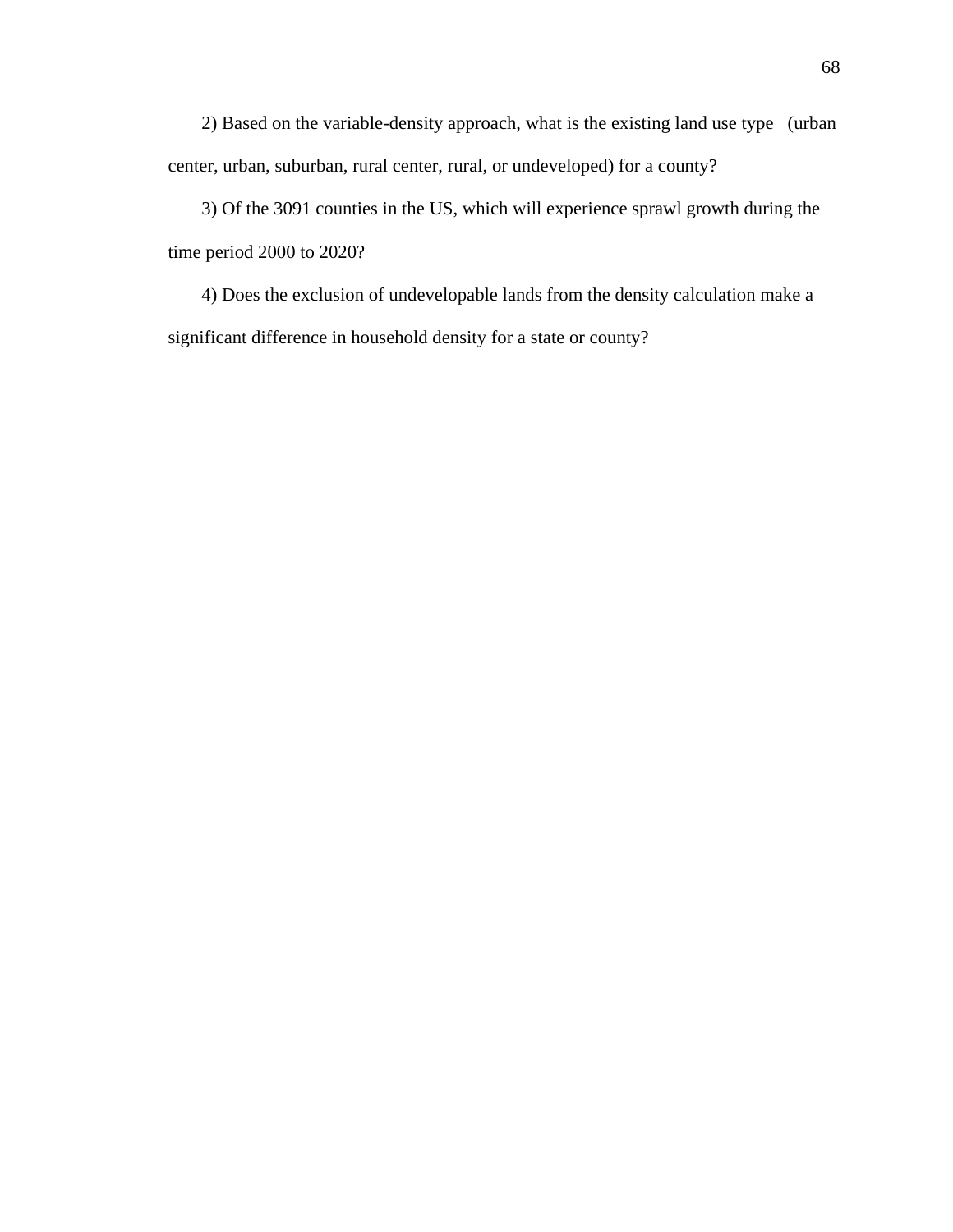## **Chapter 3**

### **Data and Methods**

 All counties experiencing sprawl growth during the period from 2000 to 2020 are identified in this study. Based on a review of the literature , this study will improve existing sprawl measurement by using more accurate densities, by embracing a superior variable-density approach in the process of measuring sprawl, and by measuring sprawl for a much larger area—all US counties.

Datasets and methods which are employed in order to fulfill this task are explained in this chapter. Of special note, however, is that most emphasis is put on the measurement of accurate density, because it is one of the most important tasks of this study. GIS and non-GIS datasets are processed to calculate densities, using both GIS and SAS software $49$ .

Based on calculating the accurate densities of states and counties, one of six existing land-use types (urban center, urban, suburban, rural center, rural, and undeveloped) is then assigned to each county by applying the variable-density approach. Finally, based on county land use types and the projected growth during the 2000 to 2020 period, counties are then carefully classified as sprawl or non-sprawl.

#### **3.1 Geographic Levels**

1

Major geographic levels that are involved in the analysis are explained in this section.

<sup>49</sup> SAS (Statistical Analysis System) is statistical software developed by SAS Institute Inc.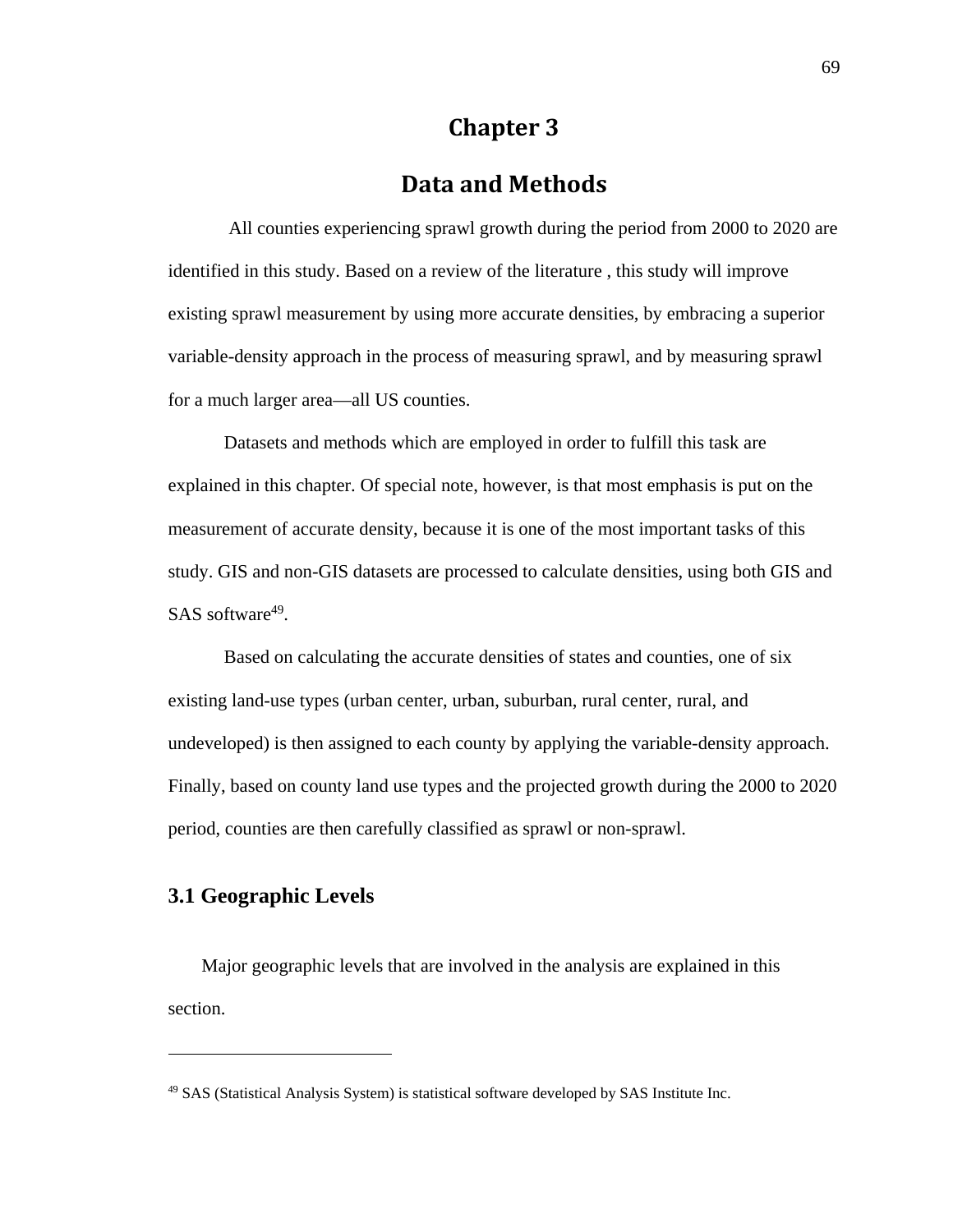#### *County and County Equivalents*

The reason for selecting the county as the basic geographic unit of analysis has been addressed in chapter 2. This section explains why 3091 counties and county groups are used as the basic unit of analysis in this study.

According to the Census Bureau, counties are "the primary legal division of every state except Alaska and Louisiana" (Census glossary documents<sup>50</sup>). County equivalents<sup>51</sup> are "geographic entities that are not legally designated as a county, but are treated by the  $BEA^{52}$  and the Census Bureau as equivalent to a county for data presentation purposes" (Census glossary documents).

 There are 3141 counties and county-equivalents in 2000. The estimated households and employment in the year 2000 and the projected households and employment in 2020 used in this study are from the Woods & Poole database. This database contains demographic and economic data (past and projected) for every US county for every year from 1970 to 2025. Because boundaries between counties (or between counties and independent cities) may have changed since 1969, in order to make historical data consistent over time, the Woods  $\&$  Poole data has grouped counties which have experienced boundary changes into new county groups that have consistent boundaries from 1970 to 2025. These 3141 counties and county equivalents are combined to create the 3091 counties and county groups that have consistent boundaries over time (Woods  $\&$ Poole 2003). These 3091 counties and county groups are the basic, constant geographic

<sup>50</sup> This definition is available on Census website http://www.census.gov/dmd/www/glossary.html#C (accessed September 2012).

<sup>&</sup>lt;sup>51</sup> These county equivalents include the boroughs, city and boroughs, municipality, and census areas in Alaska; parishes in Louisiana; and independent cities (independent of any county) in Maryland, Missouri, Nevada, and Virginia; and the District of Columbia (Census Glossary).

<sup>52</sup> The Bureau of Economic Analysis (BEA)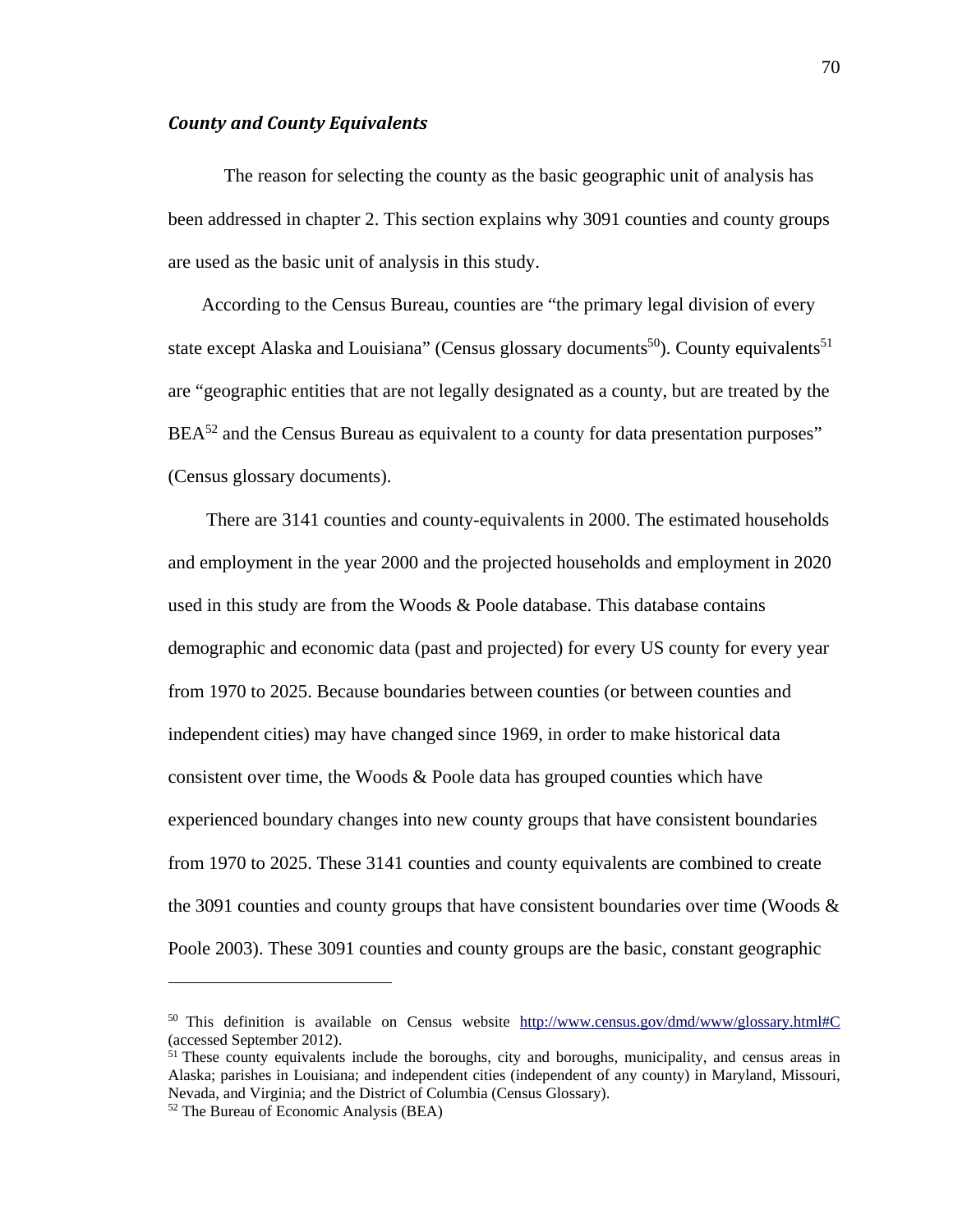units of analysis in this study and are hereafter referred to as 'counties' for the purposes of this study.

Further, in order to ensure that these geographic units of analysis are consistent among all the datasets, all datasets from any other data sources based on 3141 counties have been processed to fit into the same county groups as defined by the Woods & Poole database. This creates the ability for a more uniform and stable analysis over time.

#### *Economic Area (EA)*

 $\overline{a}$ 

EAs are relatively independent economic units. According to the Bureau of Economic Analysis' (BEA) 1995 redefinition of economic areas<sup>53</sup> (EA), "(e)ach economic area consists of one or more economic nodes—metropolitan areas or similar areas that serve as centers of economic activity—and the surrounding counties that are economically related to the nodes." In total, there are 172 EAs identified for the year 2000. Their boundaries are determined<sup>54</sup> so that " $(1)$  each economic area includes, as far as possible, the place of work and the place of residence of its labor force; and (2) each economic area is economically large enough to be part of BEA's local area economic projections program." (Johnson, 1995) The EA links rural and undeveloped counties to metropolitan areas.

<sup>53 &</sup>quot;BEA first defined economic areas in 1969, and then redefined them in 1974, 1977, 1983, 1995, and most recently, 2004. The major changes made by the 2004 redefinition include: (1) 179 economic areas in 2004 redefinition; (2) the redefinition used the OMB's (U.S. Office of Management and Budget) 2004 revised standards for MSAs and new standards that recognize, for the first time, micropolitan statistical areas." (Johnson, Kenneth P. and John R. Kort, 2004)

<sup>54</sup> The boundary of an EA is mainly determined by commuting patterns. In less populous EAs, the boundary is determined by newspaper circulation pattern.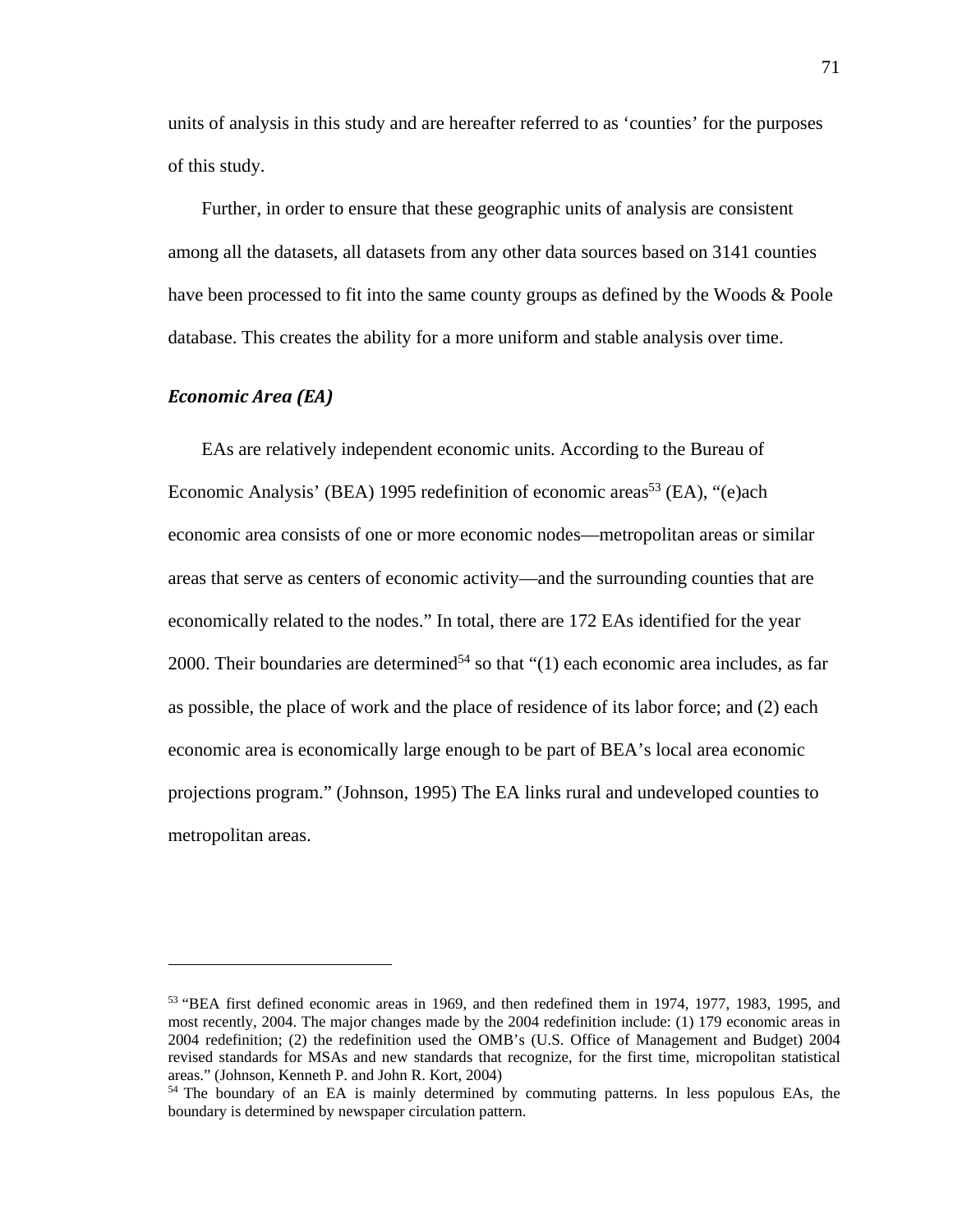Following Burchell et al.'s method (2002), this analysis uses Economic Area (EA), developed by the Bureau of Economic Analysis (BEA), as the host region<sup>55</sup> in the operational definition of sprawl. This is done for two reasons. First, in Burchell et al.'s study (2002), both the operational definition of sprawl and the concept of redirecting future sprawl growth require a relatively independent economic area as the host region of counties; that is, economic relationships are strong within the EA, but relatively weak across EAs. As relatively independent economic units, EAs function as a commuter shed or region.

Using EAs as host regions in the definition of sprawl, a county is defined as sprawl if it experiences significant growth relative to the growth rates of other counties in the EA and that growth takes place in an area likely to not have infrastructure, i.e. a rural or undeveloped county. Further, any possible redirection of future sprawl growth should be conducted within an EA (Burchell et al. 2002).

The second reason for using EAs as the host region of a county is that this study is aimed at measuring sprawl for all counties nationwide and thus EAs, which cover all counties nationwide, are able to be used for a complete analysis. The more generally used geographic level—the metropolitan area—cannot fulfill this task, because metropolitan areas only cover 836 of the 3091 US counties. Therefore, based on these two reasons, the economic area (EA) is used to delineate a host region of a county for the operational definition of sprawl.

#### **3.2 Dataset for Growth Projection**

<sup>&</sup>lt;sup>55</sup> The other kind of host region used in the sprawl classification analysis is the host state of a county.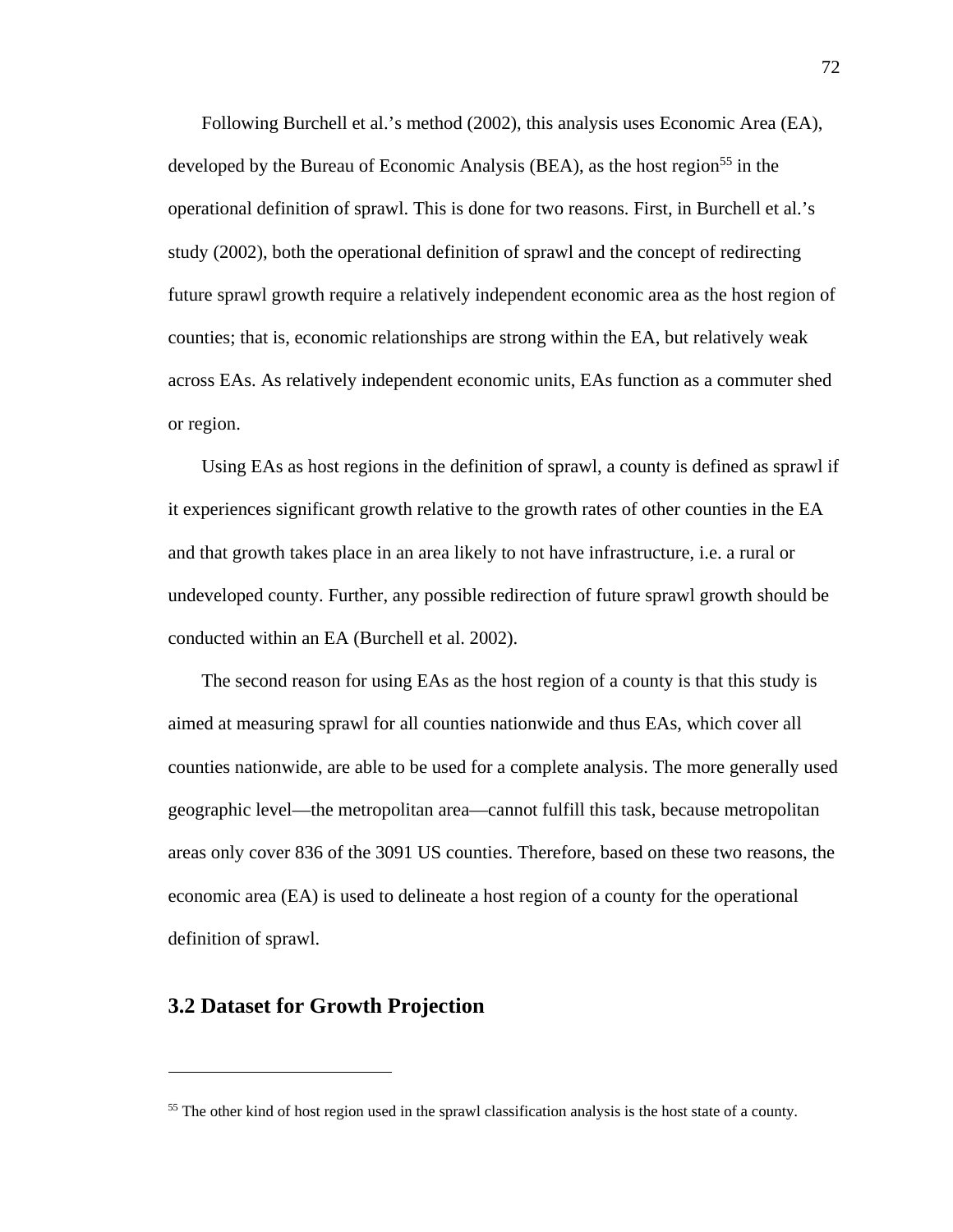The major dataset used in this project to measure the amount of growth is the "Woods & Poole 2003 Regional Projections and Database," which utilizes data sources of the 2000 US census and at the time, the most current datasets from the US Department of Commerce. It contains more than 900 demographic and economic variables for every county in the United States for each year, extending from 1970 to 2025.

From this database, two variables capturing two time points (total households and employment at county levels for the years 2000 and 2020, respectively) are used in for sprawl measurement. Specifically, they are used to measure both household and employment growth for each county during the 2000 to 2020 time period; in addition, the household figure in 2000 is used to calculate residential densities for counties and states.

The household data<sup>56</sup> in the Woods & Poole database is from both Census Bureau counts in 1970, 1980, 1990, and  $2000^{57}$  and projections from 2000 to 2030. In the Woods & Poole database, total employment data includes both full- and part-time jobs by place of work. Historical employment data for 1969-2000 is from the US Department of Commerce, Bureau of Economic Analysis. The projected households and employment data for the year 2020 in the Woods & Poole database is based on the projection model developed by Woods & Poole.

In addition to the households and employment data provided by the Woods & Poole database, the other primary datasets employed in this project are GIS datasets, which are

<sup>56</sup> Households are defined as occupied housing units. "A housing unit is a house, an apartment, a group of rooms, or a single room occupied as separate living quarters. The occupants of a housing unit may be a single family, one person living alone, two or more families living together, or any group of related or unrelated persons who share living quarters. All people are part of a household except those who reside in group quarters, which include living arrangements such as prisons, homes for the aged, rooming houses, college dormitories, and military barracks." (Woods & Poole 2003)

<sup>&</sup>lt;sup>57</sup> The household data from the decennial censuses are adjusted from April 1<sup>st</sup> to July 1<sup>st</sup> (Woods & Poole 2003).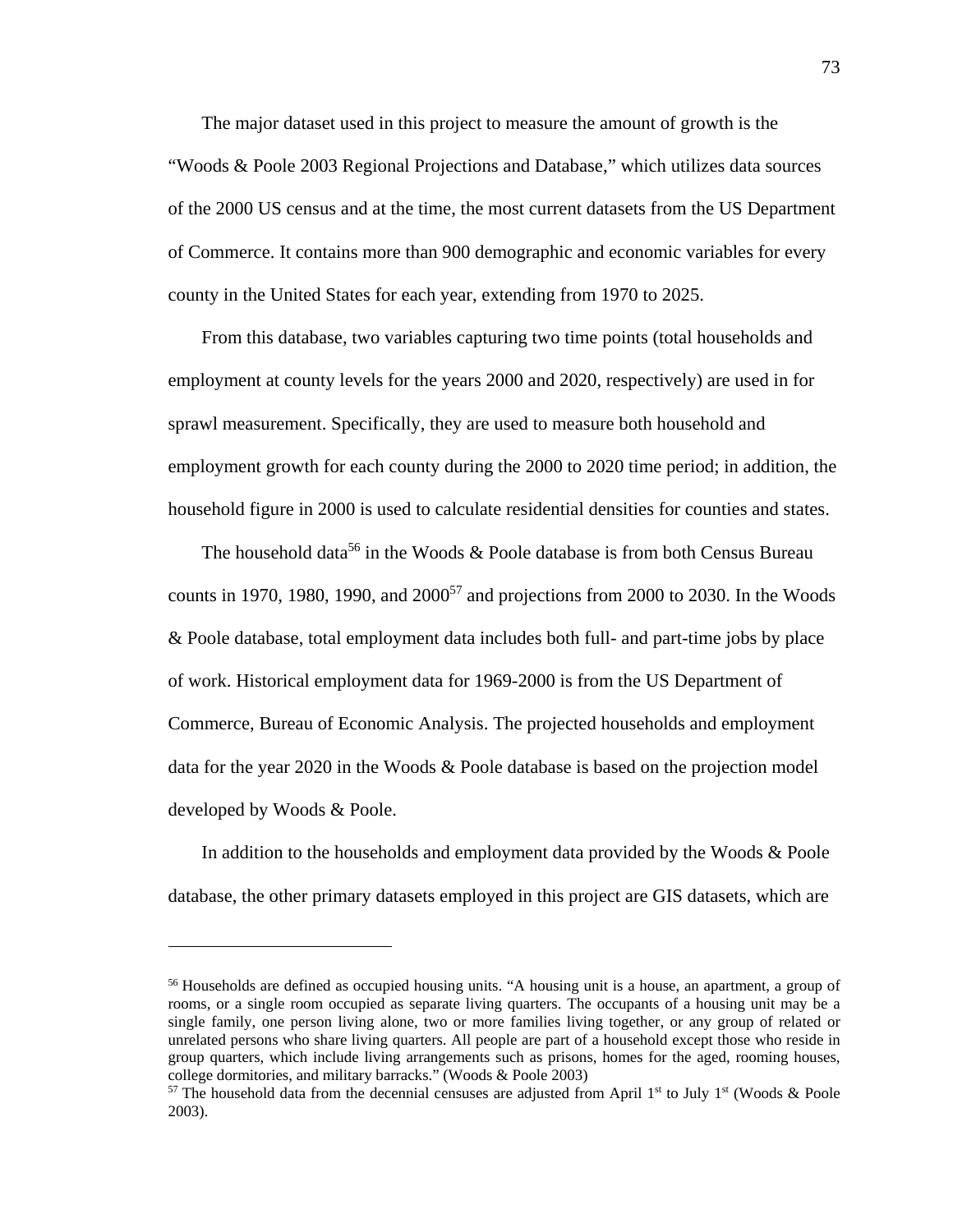used in the calculation of residential densities for counties and states. The detailed information about these GIS datasets is discussed in the following section.

#### **3.3 Calculating Household Density**

 $\overline{a}$ 

In order to measure sprawl for new developments over the period 2000 to 2020 in a given county, the first step is to measure household density at the state level and the county level for the base year 2000. Based on these densities, one of the six land use types (i.e., urban center, urban, suburban, rural center, rural, and undeveloped) is then assigned to each county. If a rural or undeveloped county<sup>58</sup> experiences significant growth during the 2000 to 2020 period, the county is classified as sprawl (i.e., the county will experience sprawl growth<sup>59</sup>).

The following section will describe the datasets and methods employed to calculate the household densities in 2000 for states and counties.

## **3.3.1 Datasets for Calculating Developable Land Areas; Other Ancillary Datasets**

As addressed in chapters 1 and 2, the household density should be based on the amount of "developable" land instead of "total" land area. In this study, a major task in calculating household density is to calculate its denominator—the amount of developable land. The datasets employed to calculate developable lands are described in this section.

<sup>&</sup>lt;sup>58</sup> For some developing suburban and rural center counties, their new developments may also be classified as sprawl. However, the number of such sprawl suburban and rural center counties is small.

 $59$  This concept could be presented in various ways: "the county's new developments will be classified as sprawl", "the county is classified as sprawl", "the county is identified as the location of sprawl growth", or "the county will experience sprawl growth". These narrations represent the same situation.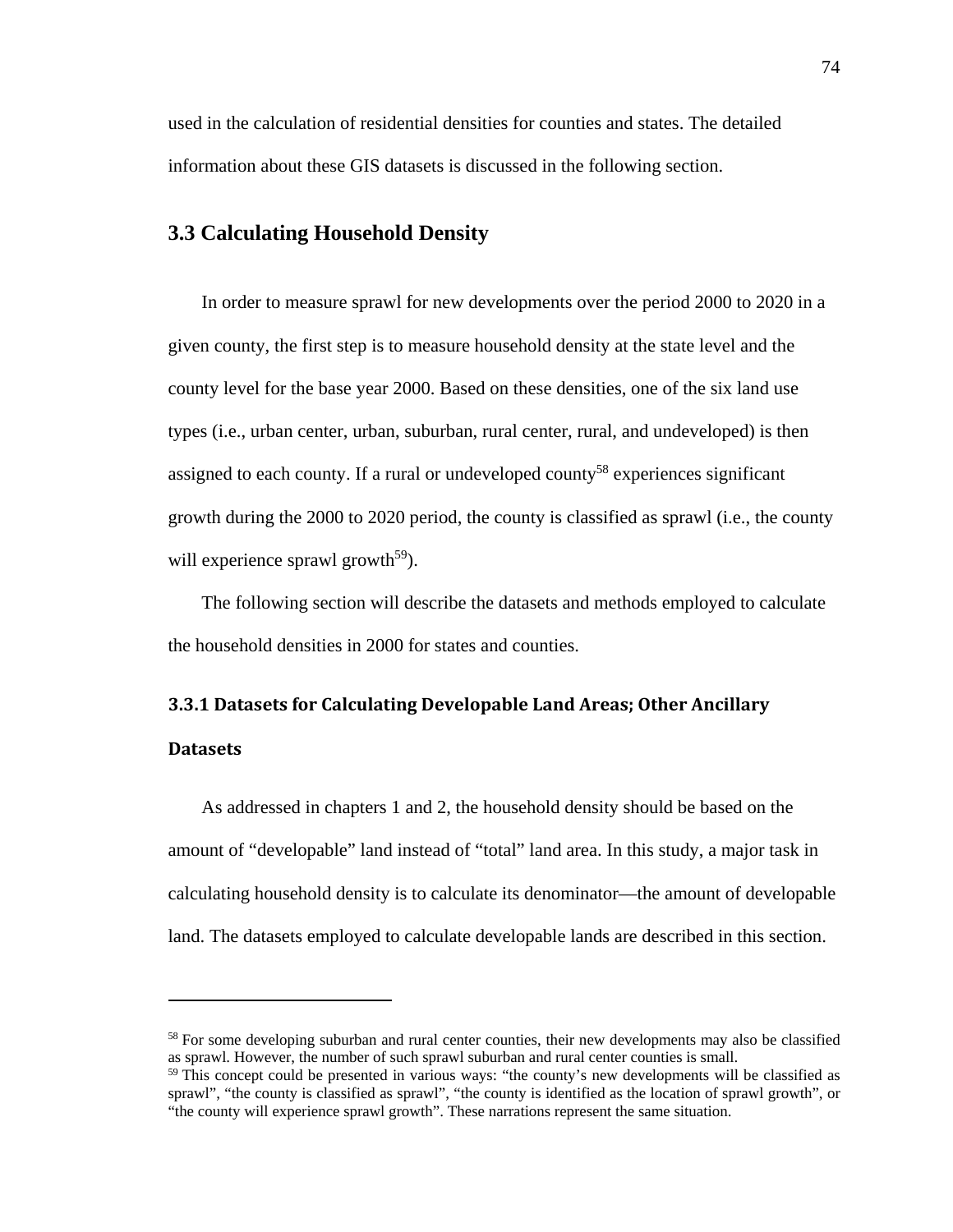#### *Definition of Developable vs. Undevelopable Lands*

In order to calculate more accurate household densities, lands that are undevelopable—that is, not appropriate for development—are excluded from the land area (in measurements of square miles) that is used as the denominator of the density calculation. If this step is not taken, the household density of a county (or state) will be underestimated and the comparison of densities among counties (or states) will not be as accurate. For example, lakes and state parks within a county should be excluded from the calculation of the county's household density. Otherwise, such a county may be calculated as having the same household density as a county that has the same total area (but no lakes nor state parks within it) when in actuality, relative to actual developable lands, the former county has a much higher household density than the latter.

In this study, "undevelopable area" is defined as the area that is not appropriate for residential or nonresidential development. There are two kinds of "undevelopable lands": "naturally undevelopable lands" and "legally undevelopable lands". The former refers to lands that are realistically unsuitable for development; the latter refers to lands that are reserved for public-purposes and thus unavailable for private development. More specifically, "naturally undevelopable lands" include open water, perennial ice/snow, barren land (rock/sand/clay), unconsolidated shore lands, and wetlands; while "legally undevelopable lands" refer to federal lands<sup>60</sup>, American Indian reservations<sup>61</sup>, state parks and forests, and local parks and recreational lands.

 $60$  Federal lands refer to the lands owned or administered by the Federal government. Some examples of federal lands include national parks, national wildlife refuges, military reservations, Federal prisons, and public-domain land. (U.S. National Atlas, http://nationalatlas.gov/printable/fedlands.html)<br><sup>61</sup> "An Indian Reservation is land reserved for a tribe when it relinquished its other land areas to the United

States through treaties. There are approximately 275 Indian land areas in the U.S. administered as Indian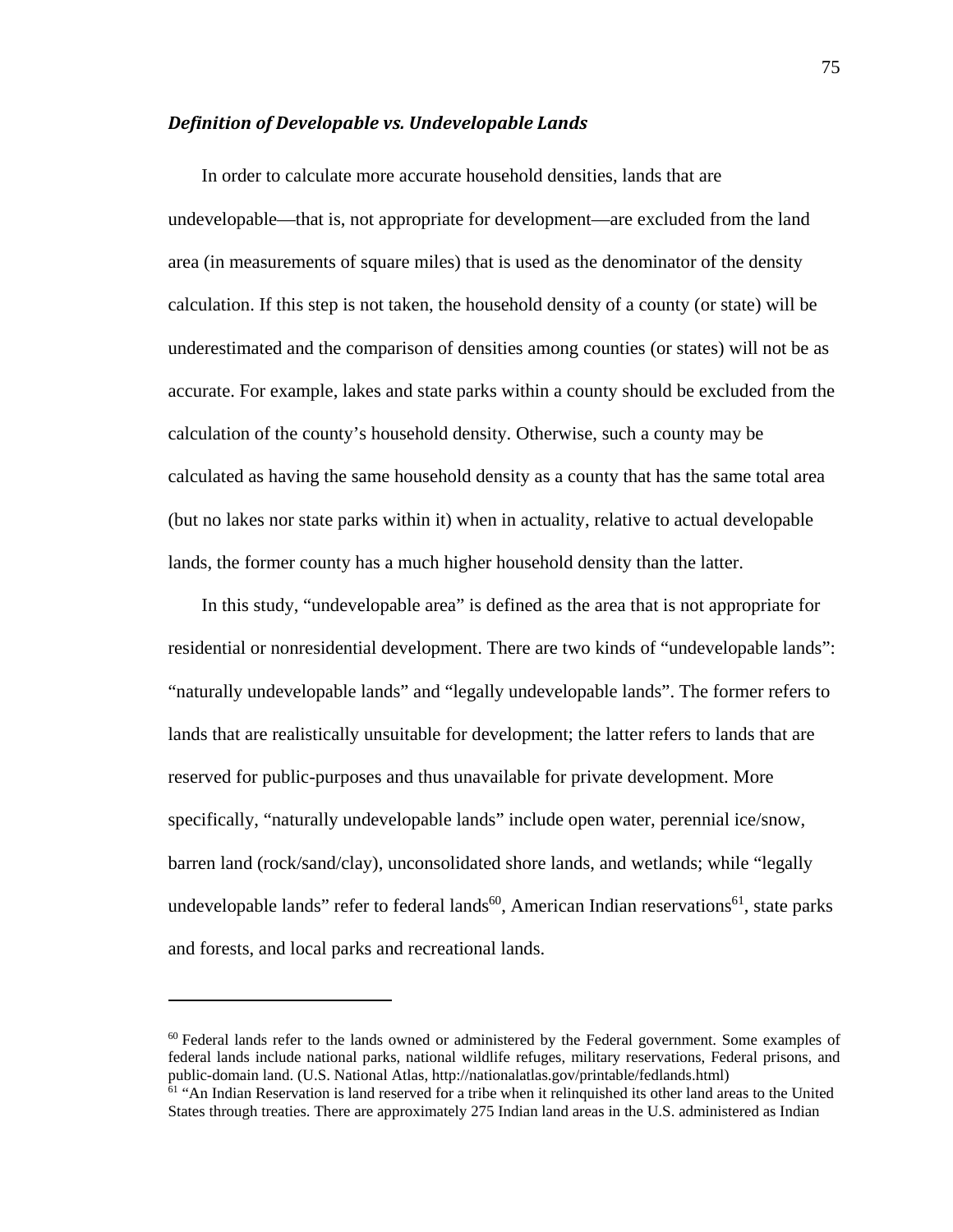Conversely, "developable land<sup>62</sup>" is land that is *both* naturally *and* legally developable. In practice, it refers to land that is not characterized in any way as undevelopable. The amount of developable land within a geographic unit is used as the denominator in the calculation of its residential density.

The exclusion of the aforementioned "undevelopable lands" will be determined via GIS (Geographic Information Science) processing. The datasets describing these undevelopable lands, which are mainly GIS overlays obtained from various data sources, will be described in the following section.

#### *Datasets of Naturally Undevelopable Lands*

<u>.</u>

The data of "naturally undevelopable lands" for the year 2000<sup>63</sup> is taken from the National Land Cover Database (NLCD) 2001 (data source: U.S. Geological Survey (USGS)). The definition and classification of "naturally undevelopable lands" in this study is mainly based upon the Cutsinger et al. study (2005), which classified as undevelopable areas the NLCD categories of open water, perennial ice and snow, woody wetlands and emergent herbaceous wetlands. In addition to Cutsinger et al.'s classification of undevelopable areas (all of the undevelopable lands defined by therein are actually *naturally* undevelopable lands), this study also defines the NLCD barren lands (rock/sand/clay) and unconsolidated shore areas as naturally undevelopable lands. Legally undevelopable lands are not addressed in Cutsinger et al.'s study but are analyzed

Reservations (reservations, pueblos, rancherias, communities, etc.)." (U.S. National Atlas, http://nationalatlas.gov/printable/fedlands.html)

 $62$  It can be named as "Developable Area" or "Developable Land". Since "developable area" must be land (i.e. not be water), here in this study the "Developable Land" is used more often.

<sup>&</sup>lt;sup>63</sup> The NLCD 2001 dataset are primarily for the year 2000, although individual dates may range from 1999 to 2006 (http://www.mrlc.gov/mrlc2k\_product\_desc.asp).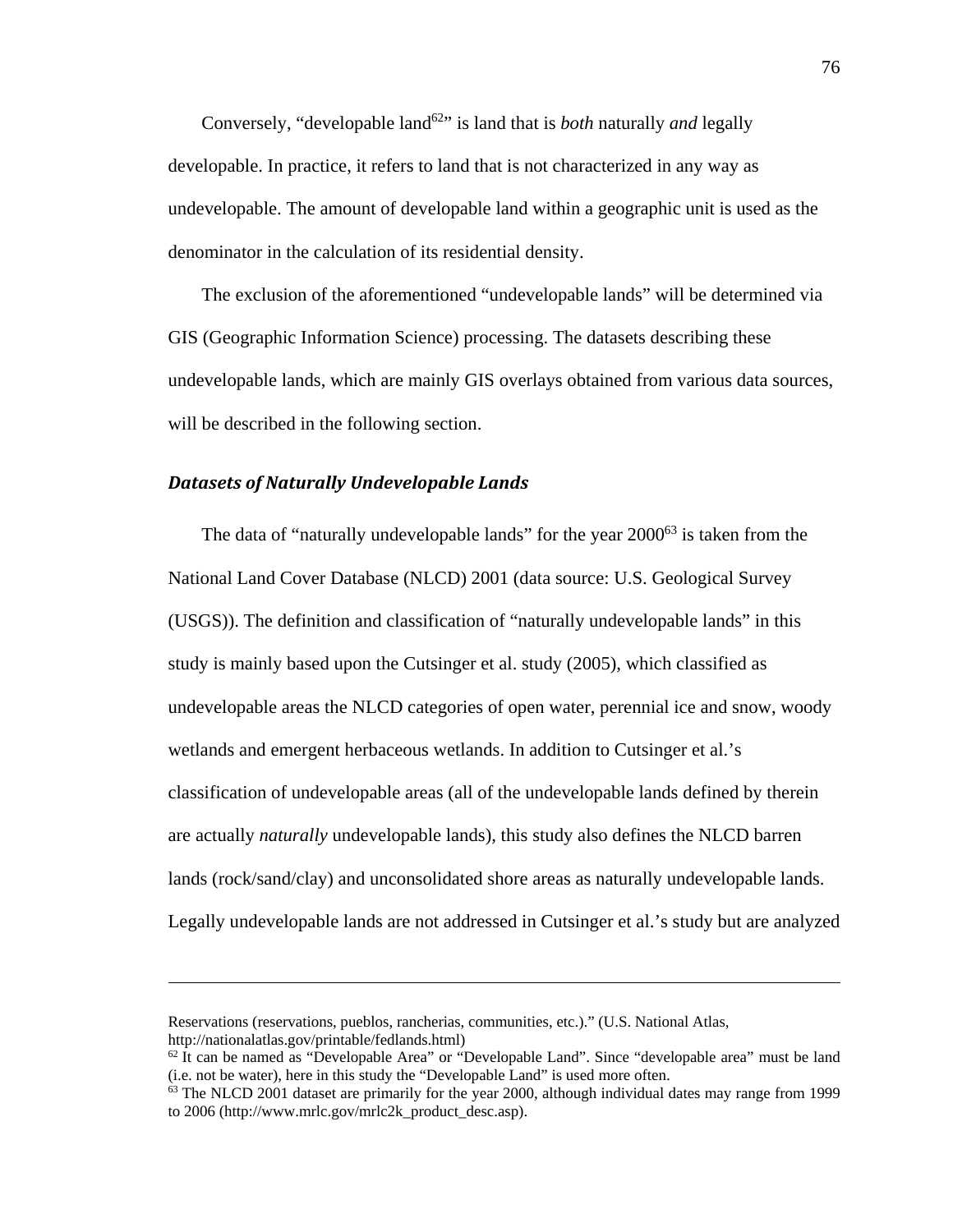in this study. The NLCD land cover classes, defined as naturally undevelopable lands in this study, accompanied by their USGS definitions, are listed in the following table.

| <b>NLCD Land Covers</b>     | <b>Definitions</b>                                                 |  |  |
|-----------------------------|--------------------------------------------------------------------|--|--|
| Open Water                  | All lands underneath open water, generally with less than 25%      |  |  |
|                             | cover of vegetation or soil.                                       |  |  |
| Perennial Ice/Snow          | All lands characterized by a perennial cover of ice and/or snow,   |  |  |
|                             | generally greater than 25% of total cover.                         |  |  |
| Barren Land                 | Barren lands of bedrock, desert pavement, scarps, talus, slides,   |  |  |
| (Rock/Sand/Clay)            | volcanic material, glacial debris, sand dunes, strip mines, gravel |  |  |
|                             | pits and other accumulations of earthen material. Generally,       |  |  |
|                             | vegetation accounts for less than 15% of total cover.              |  |  |
| <b>Unconsolidated Shore</b> | Unconsolidated lands such as silt, sand, or gravel that is subject |  |  |
|                             | to inundation and redistribution due to the action of water.       |  |  |
|                             | Characterized by substrates lacking vegetation except for          |  |  |
|                             | pioneering plants that become established during brief periods     |  |  |
|                             | when growing conditions are favorable. Erosion and deposition      |  |  |
|                             | by waves and currents produce a number of landforms                |  |  |
|                             | representing this class.                                           |  |  |
| <b>Woody Wetlands</b>       | Lands where forest or shrubland vegetation accounts for            |  |  |
|                             | greater than 20 percent of vegetative cover and the soil or        |  |  |
|                             | substrate is periodically saturated with or covered with water.    |  |  |
| <b>Emergent Herbaceous</b>  | Lands where perennial herbaceous vegetation accounts for           |  |  |

1Table 3.1 NLCD Land Covers Defined as Naturally Undevelopable Lands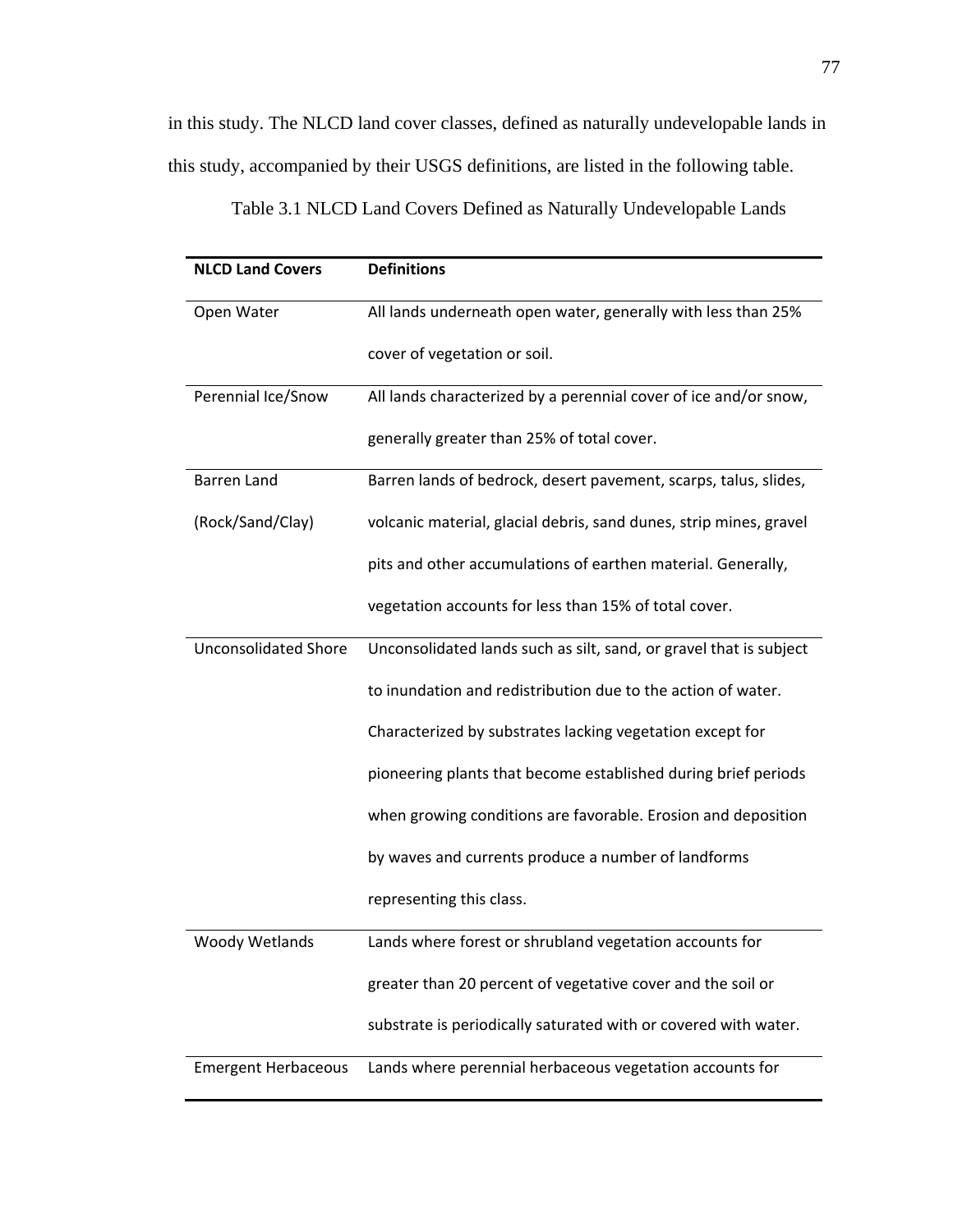| <b>NLCD Land Covers</b> | <b>Definitions</b>                                              |
|-------------------------|-----------------------------------------------------------------|
| Wetlands                | greater than 80 percent of vegetative cover and the soil or     |
|                         | substrate is periodically saturated with or covered with water. |

#### *Datasets of Legally Undevelopable Lands*

The datasets of "legally undevelopable areas" are primarily the compilation of GIS boundary data from various data sources. These datasets depict boundaries for federal and Indian lands, state forests and parks, and local parks and recreation lands. Usually, every feature of the dataset is a polygon that depicts the boundary of a legally undevelopable geographic unit such as a federal park, an Indian reservation, and so on. In addition to the GIS boundary data, an ancillary dataset for state forests and parks—the acreage of state-owned lands within a state forest or park—is obtained from the official websites of these state forests and parks. The datasets of these legally undevelopable lands are described in the following section.

The data of federal lands and Indian reservations for the year 2000<sup>64</sup> is from the GIS digital map "U.S. National Atlas Federal and Indian Land Areas" (data source: National Atlas, available from the U.S. ESRI Data & Maps 2003 CDs). Only areas equal to or greater than 640 acres (one square mile) are included in the dataset. At a scale of 1:2,000,000, this dataset is very appropriate for spatial analysis at a national or regional level, and also appropriate for this level of analysis, due to its unique nature. This is the only publically available spatial data of federal lands and Indian reservations and is used

<sup>64</sup> The dataset of "U.S. parks" is for the year 1997.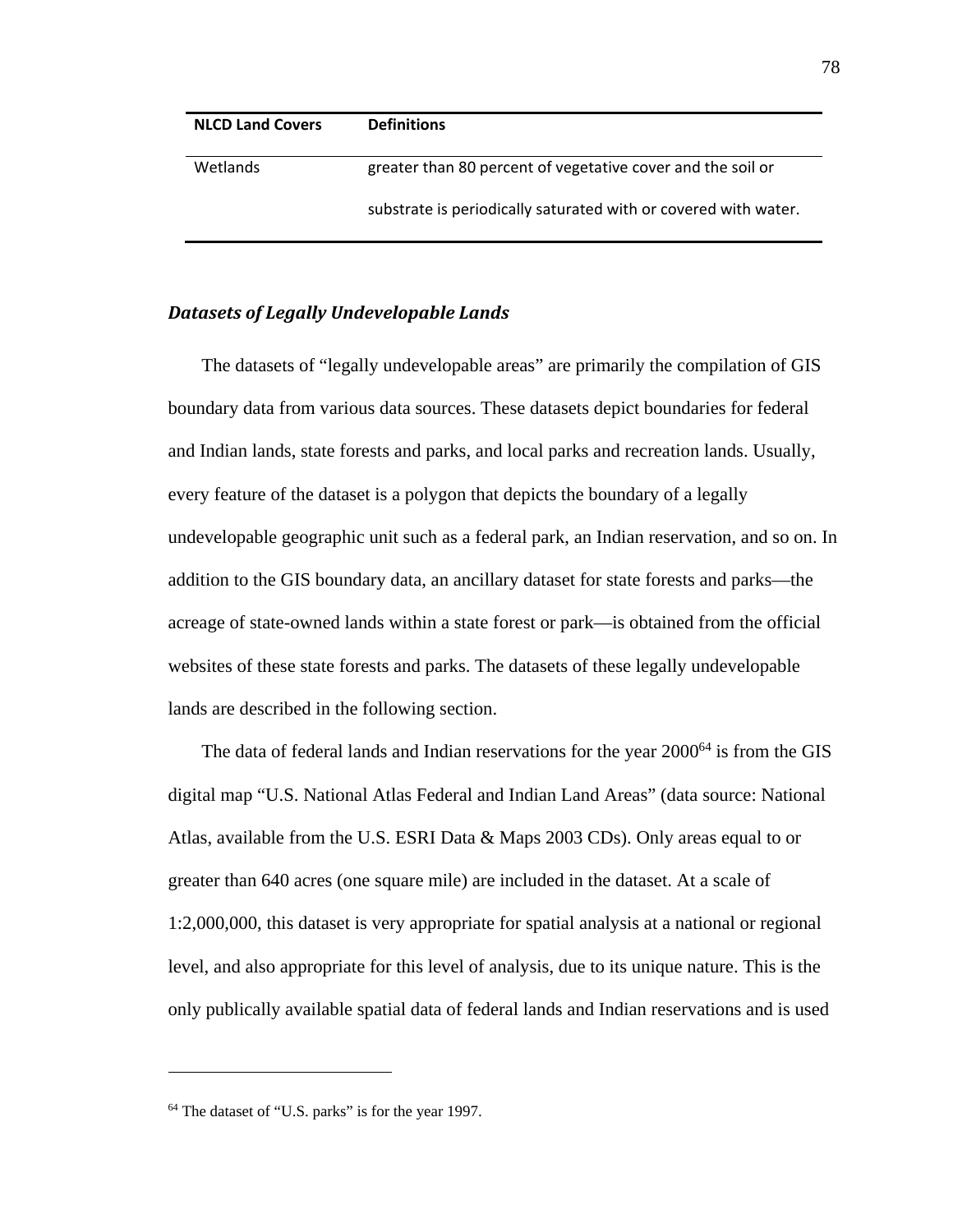in this study to exclude federal lands and Indian reservations from the calculation of household density.

The datasets of state parks and forests, and local parks and recreation areas for both 1997 and 2002 come from the digital map "U.S. Parks" (1997) and "U.S. GDT Park Landmarks" (2002) (data source: U.S. ESRI Data & Maps 2003 CDs). The "U.S. Parks" mainly focuses on state forests and parks; while the "U.S. GDT Park landmarks" focuses on local parks and recreation areas. At a large scale of  $1:500,000^{65}$  and  $1:100,000$ , respectively, these two datasets meet any accuracy requirements for spatial analysis at a county level.

For the aforementioned data of federal lands ("U.S. National Atlas Federal and Indian Land Areas"), the boundary data of national forests turns out to be somewhat less than desired. The data itself only depicts the boundaries of national forests, but does not delineate the boundaries of privately-owned lands that are located within these national forests. The total area within national forest boundaries is about 232 million acres<sup>66</sup>; of these 232 million acres, about 8 percent (or 18 million acres<sup>67</sup>) are privately owned lands. The ESRI boundary data of national forests was originally used to calculate household densities for counties but problems arise for a few counties which are fully contained by one or several national forests. For these counties, developable lands are calculated as zero because they are fully covered by national forests. Meanwhile, these counties show

<sup>&</sup>lt;sup>65</sup> The source data of the regional and local parks and forests in the "U.S. Parks" is at a scale of 1:100,000, but the overall scale of this dataset is reduced to 1:500,000 by other less accurate data sources (i.e. the data sources for national parks and forests). Therefore, the real scale of the regional and local park and forest boundary polygons (features) in the dataset "U.S. Parks" may be at an even better 1:100,000, instead of 1:500,000.

 $66$  This number is calculated from these GIS boundary data in U.S. ESRI Data & Maps 2003 CDs.

<sup>67</sup> This number is calculated from the "National Forest Land Ownership" GIS data from the United States Department of Agriculture (USDA) Forest Service, which will be explained in the following section.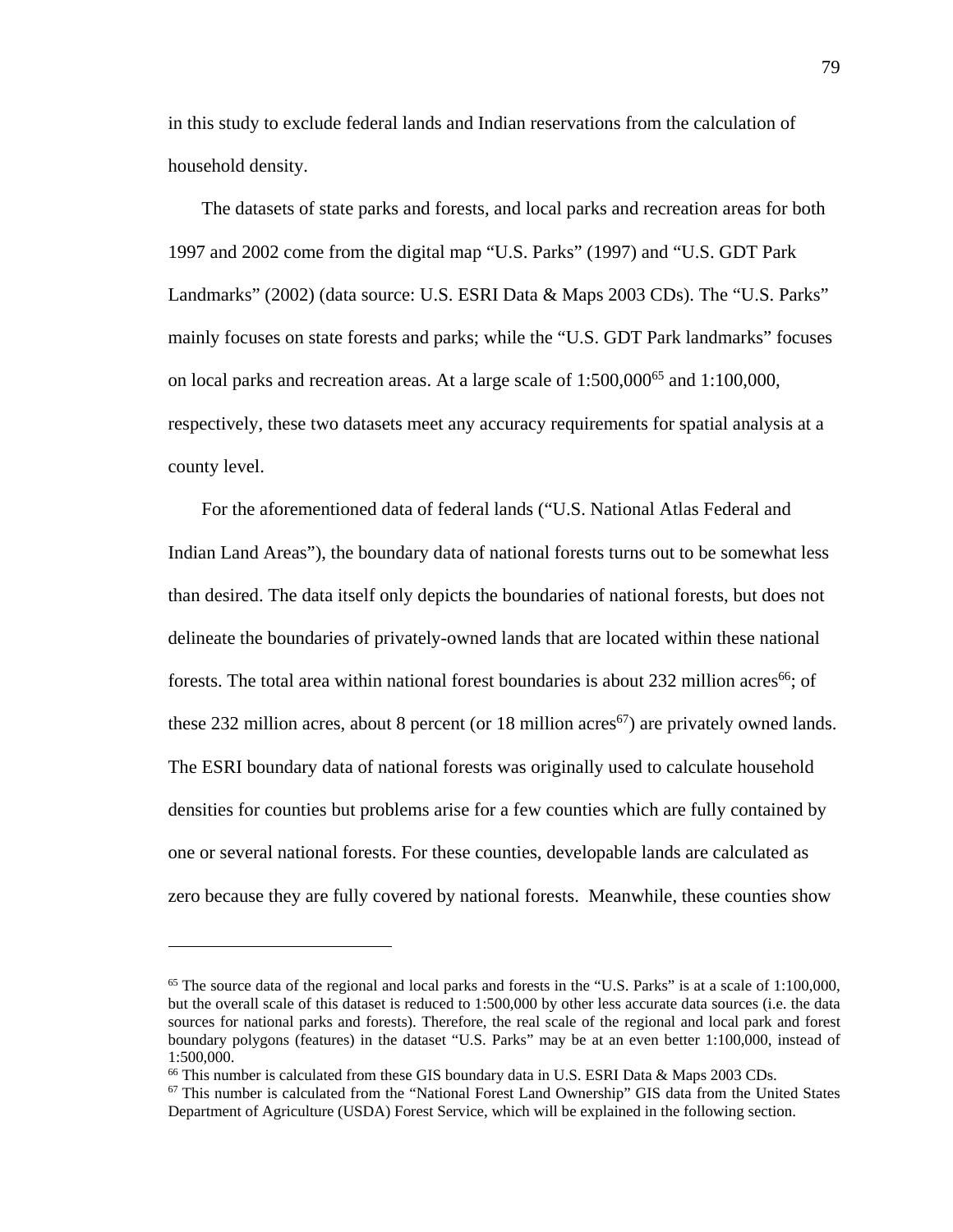reasonably large populations. Where do these people live? The fact is that these people live on those privately-owned lands that are located within the federal forest boundaries. However, these privately-owned lands, which are indeed developable lands, cannot be identified using the ESRI datasets.

In order to solve this problem, a GIS dataset that depicts the boundaries of both the national forest and the privately-owned lands located within the national forest is needed. Fortunately, the dataset that fulfills this requirement, the "National Forest Land Ownership" GIS data, is available from the United States Department of Agriculture (USDA) Forest Service. This data (in the form of a digital map) contains the basic ownership parcels of the surface estate within national forests in year 2000 for the 48 continental states, as well as for Alaska and Puerto Rico; polygons (every feature of the digital map is a polygon) in the map depict ownership parcels by organization type. The basic ownership types include USDA Forest Service, private ownership, and state agencies. By using this GIS dataset, privately-owned lands within national forest boundaries can now be readily identified.

Rather than using both this dataset and the ESRI "federal and Indian lands data" as the data input of national forests, this land ownership data is the only data input of national forests for the subsequent GIS analyses. This is due to three reasons. First, this land ownership data covers almost all (96.4%) of the national forest lands owned and managed by USDA Forest Service<sup>68</sup>. Secondly, this land ownership data includes all national forests and grasslands in the "federal and Indian lands data". The exception is a

<sup>&</sup>lt;sup>68</sup> The total acreage of national forest lands owned and managed by USDA Forest Service is 192,383,077 acres (This number is obtained from the official USDA Forest Service website.). This "National Forest Land Ownership" dataset covers 185,410,000.00 acres (96.4%) of lands owned and managed by USDA Forest Services.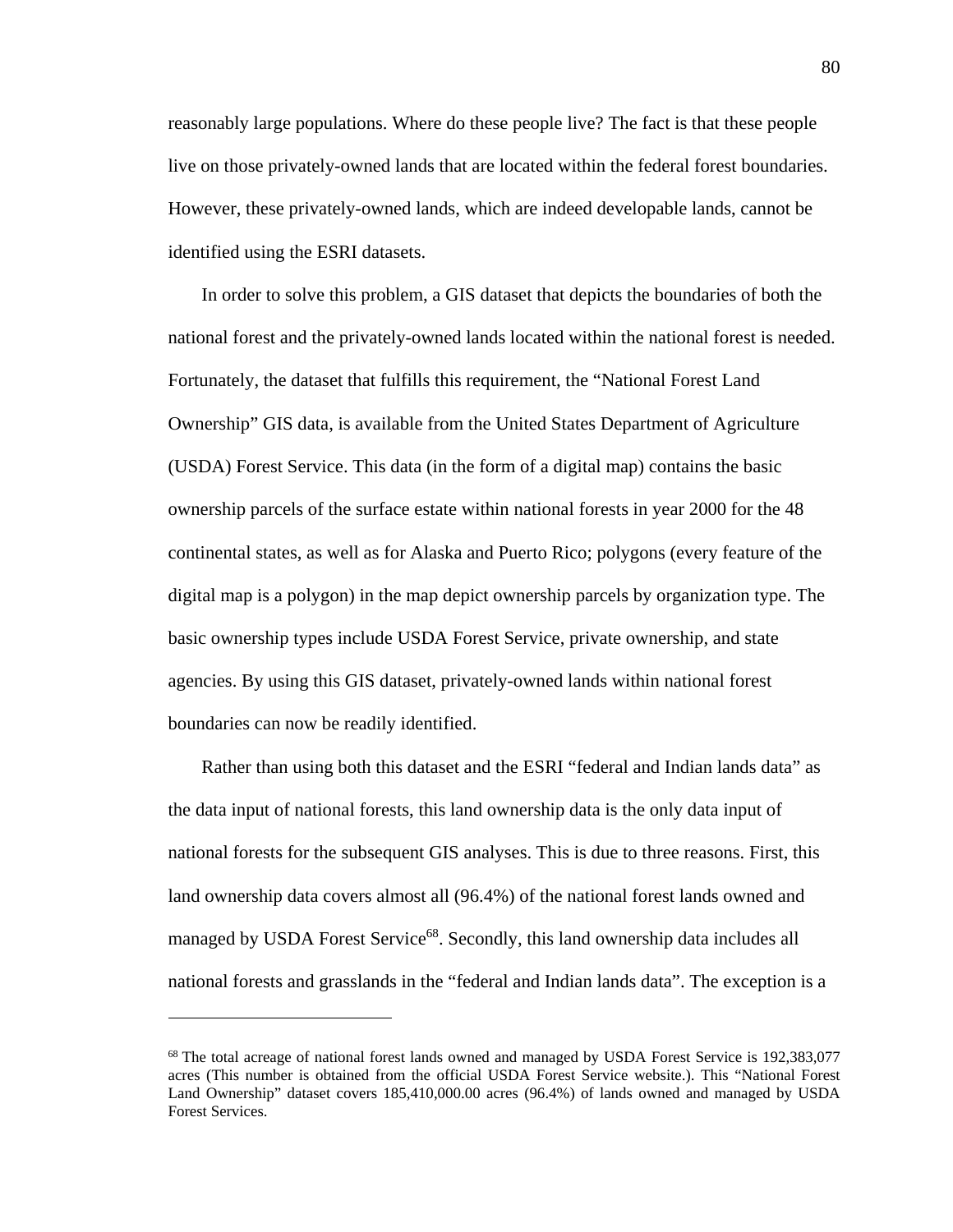national forest in the state of Utah, which has been manually added for later GIS data input processing. Finally, at a scale of 1:24000, this ownership data allows a much more accurate spatial analysis than the "federal and Indian lands" dataset which is at the 1:2,000,000 scale. Thus, only the land ownership data has been used as the data input of national forests for subsequent GIS analyses.

Table 3.1 presents the amount of lands within national forest boundaries by ownership types, summarized from the "National Forest Land Ownership" data. As shown in the table, eight percent (around 18 million acres) of the total area within national forest boundaries is privately owned, which is the second largest ownership type (to the USDA) for lands within national forest boundaries. The naturally developable portion of these privately-owned lands is used as developable lands in the household density calculations. The lands owned by all other agencies in this dataset, including the 185 million acres owned by USDA forest service, are legally undevelopable and therefore excluded from the calculation.

|                            | Area            | Percentage |
|----------------------------|-----------------|------------|
| Land Ownership             | (in 1000 Acres) | Share (%)  |
| <b>USDA Forest Service</b> | 185,410         | 83.3       |
| Private                    | 18,129          | 8.1        |
| State                      | 16,642          | 7.5        |
| Other                      | 2,313           | 1.0        |
| Total                      | 222.495         | 100        |

2 Table 3.2 Amount of Lands within National Forests by Ownership in 2000

Source: summarized from the GIS "National Forest Land Ownership" data by United

States Department of Agriculture (USDA) Forest Service.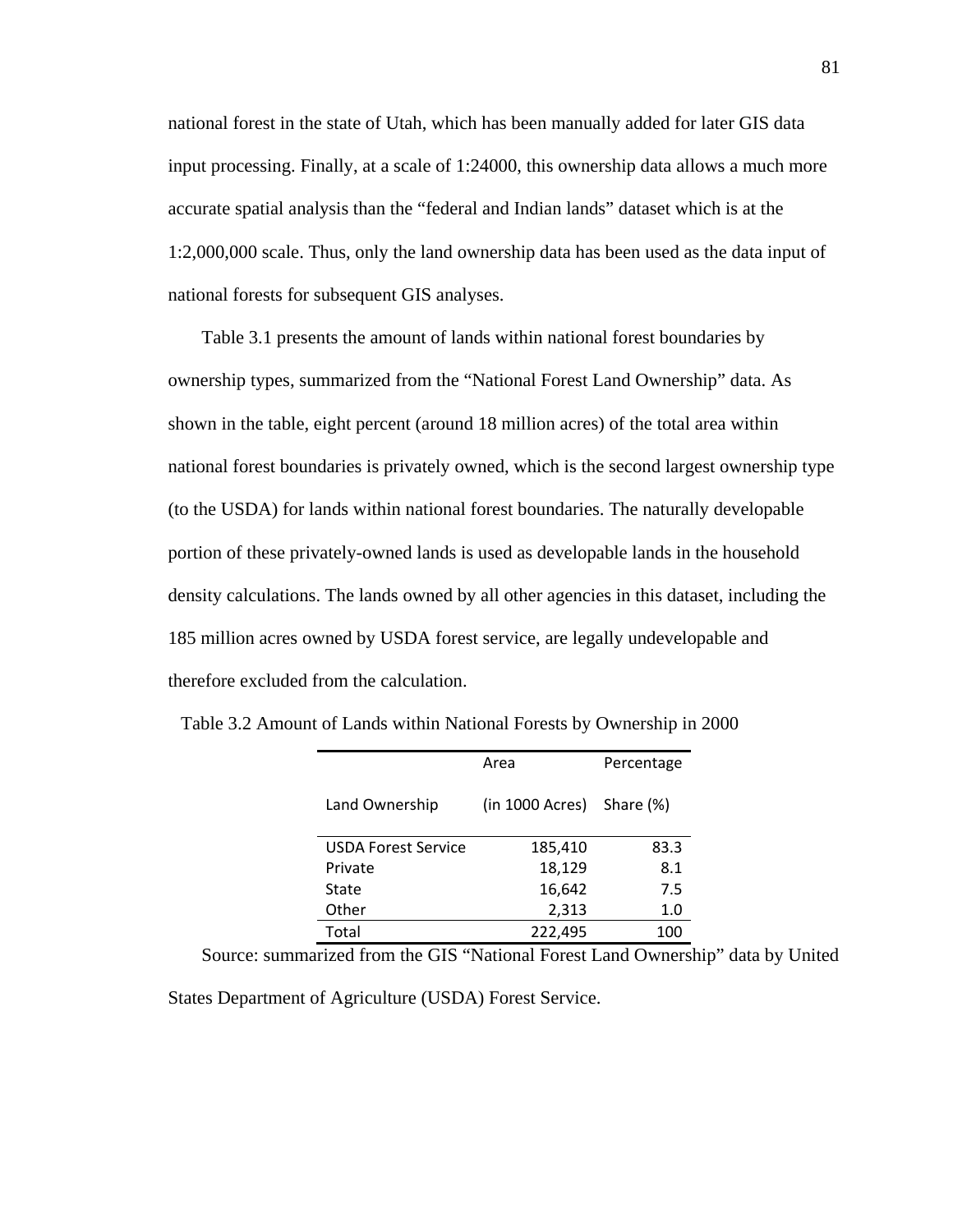#### *Other Datasets*

In addition to the aforementioned major datasets, various supplemental datasets from multiple sources are also used for sprawl measurement. These datasets include: the acreage of state forests and parks (obtained from the official websites of these state forests and parks); the GIS boundary data for census tracts, counties and states in 2000 (obtained from U.S. ESRI Data & Maps 2003 CDs); land areas of census tracts in 2000 (obtained from the Census 2000 website); and the number of American Indian households<sup>69</sup> by census tract in 2000 (obtained from the Census 2000 website). These datasets are described in detail in the following section.

#### *State Forests and Parks*

1

The data regarding the acreage of state forests and parks, obtained from the official websites of these state forests and parks, serves as supplementary data for calculating developable lands within state forest and park boundaries. This is the total acreage of lands within state forest/park boundaries that are "publicly owned", i.e., owned and managed by governmental agencies. The aforementioned problem of privately-owned lands being located within national forest boundaries also exists for some state forests and parks. Not all state forests and parks have such a problem, but for some, this is a particularly significant issue. Unfortunately, the GIS data of land ownership within forest (park) boundaries are unavailable for most state forests and parks. Therefore, the new dataset, the acreage of state forests and parks, is collected in order to calculate the areas of developable lands within the state forest (park) boundaries.

<sup>&</sup>lt;sup>69</sup> In this study, American Indian households are defined as the households with an American Indian householder.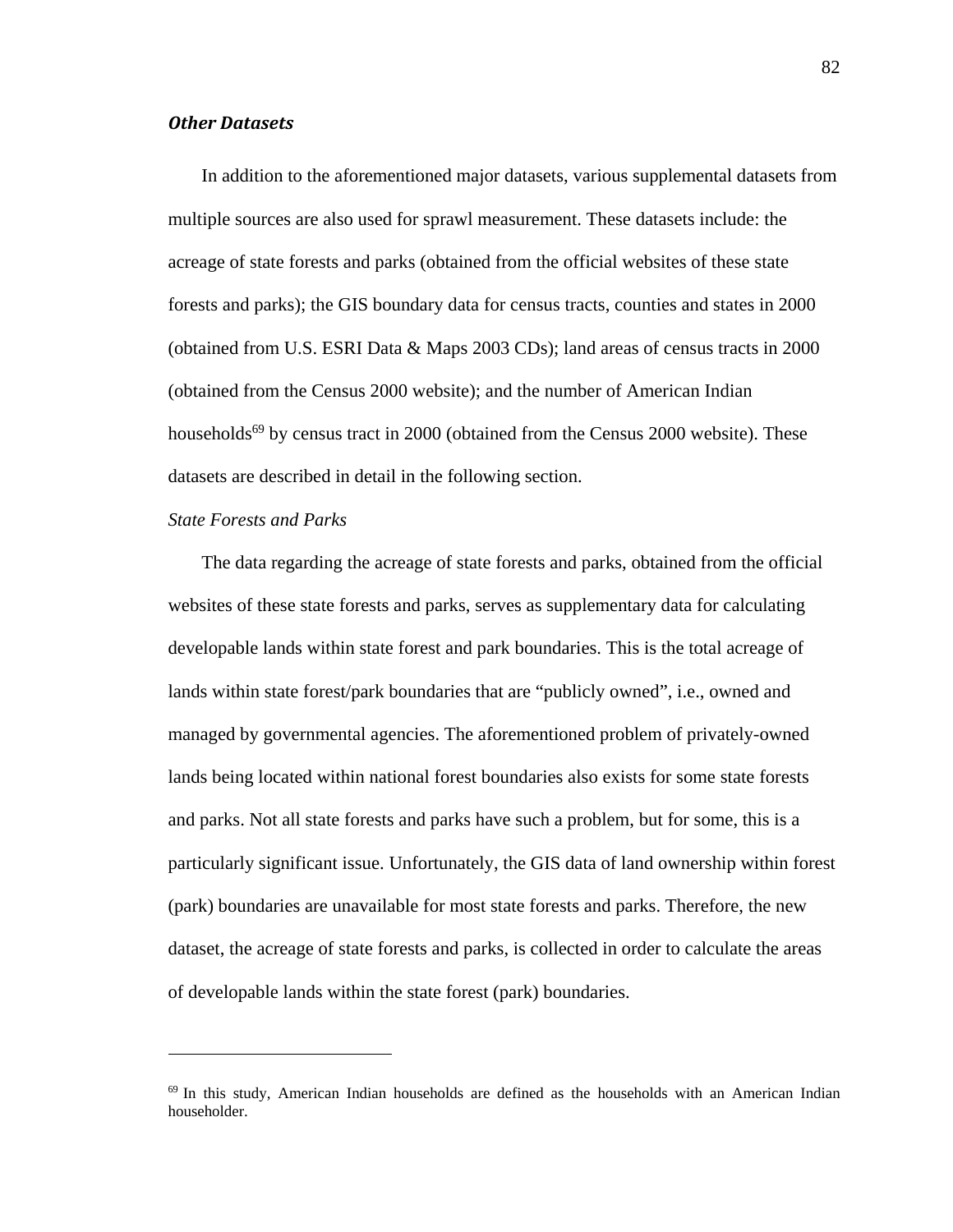#### *Census Tracts, Counties and States*

The GIS boundary data for census tracts, counties and states in 2000, extracted from the Census Tiger/line files, is available from the U.S. ESRI Data & Maps 2003 CDs. In this dataset, state and county boundaries have been created by merging census tract boundaries, which ensures the consistency of boundaries through these different levels of geographic units. The polygon features of this dataset are intersected (through GIS "union" analysis) with the polygons of the abovementioned various undevelopable areas, resulting in the polygons of developable lands with the census tract identification. Areas of these resulting polygons are summarized for census tracts, counties and states using this identification. In addition, this GIS boundary data of census tracts has been checked to ensure that it contains all of the census tracts that have developable lands<sup>70</sup>; thus it can be used as the basic GIS dataset in this study.

#### *Land Areas of Census Tracts*

 $\overline{a}$ 

The third ancillary dataset, the acreage of land areas for a census tract, obtained from the Census 2000 website, is employed to calculate the "gross household density" by using the gross density calculation<sup>71</sup>. This gross density is then compared with the new, refined density calculated in this study (which is based on the new density calculation),

 $70$  Except for one census tract with a small area of developable lands, all census tracts with a nonzero developable lands can be found in this ESRI census tract dataset. In detail, 106 census tracts are not included in the ESRI census tract dataset. However, of these 106 census tracts, 105 are totally covered by water body and have neither developable lands nor population; the only one that has a population only contain 3.1 square mile lands, which is occupied by five persons in one housing unit, according to Census 2000 data.

 $71$  As mentioned in chapter 1, this method uses the area of lands (with the water bodies being excluded from the total area) as the denominator of density calculation. In other words, only one kind of naturally undevelopable areas (the water body) is excluded from the density calculation, while other kinds of naturally undevelopable areas and all legally undevelopable areas are not excluded.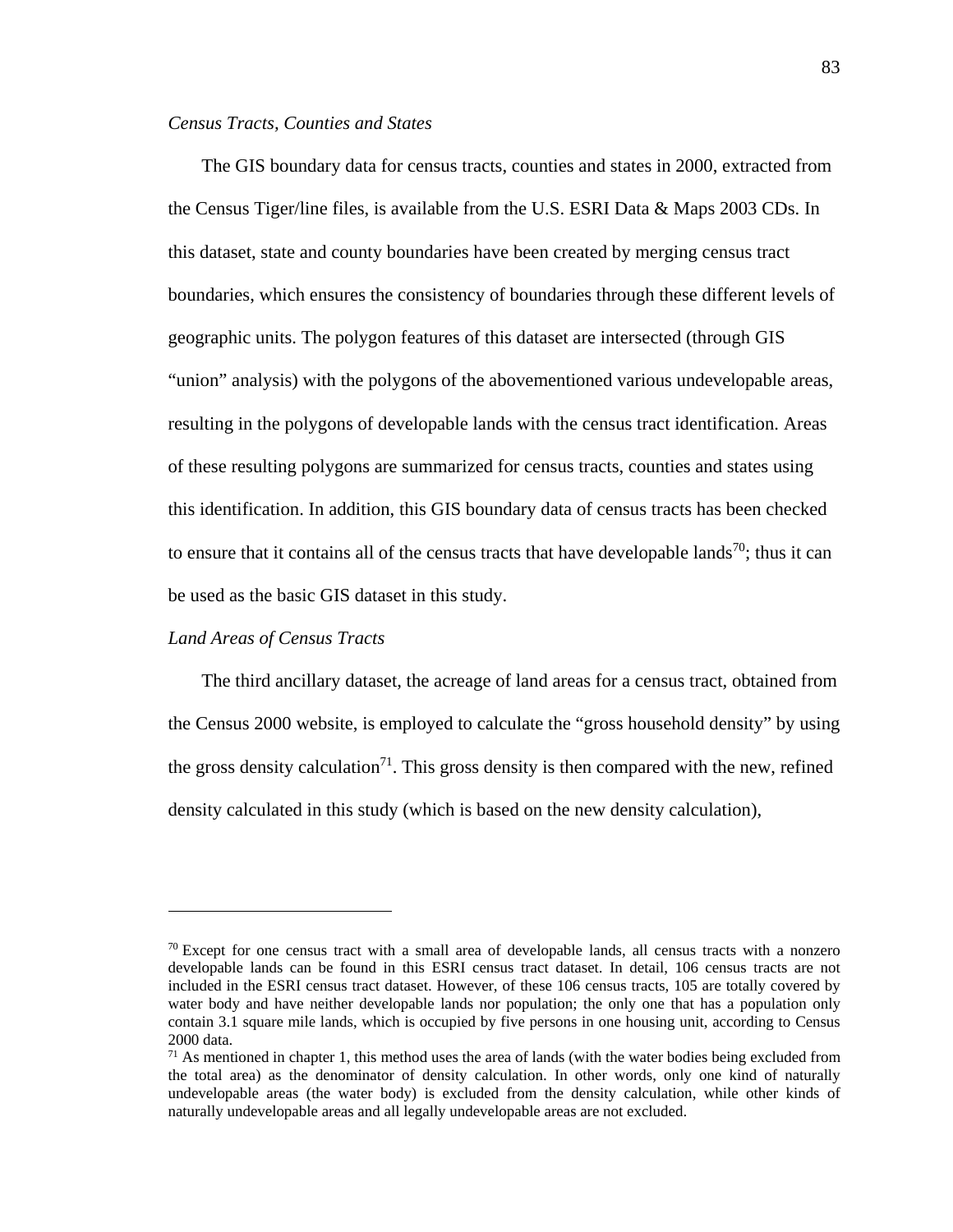highlighting the advantage of the new density calculation method over the gross density calculation.

#### *American Indian Households*

 $\overline{a}$ 

The data of total American Indian households<sup>72</sup> in a census tract, obtained from the Census 2000 website, is used to calculate the area of developable lands within an Indian reservation. It is also used to calculate the number of non- American Indian households for a county, the numerator of the county household density calculation.

The datasets employed to calculate the acreage of developable lands have been described in this section. The methods employed to calculate the amount of developable lands are addressed in the following section.

#### **3.3.2 Methods for Calculating Developable Land Areas**

As defined in the foregoing section, "developable lands" are those lands that are *both* naturally *and* legally developable. In practice, these lands refer to those that do not belong to any of the abovementioned "undevelopable areas". By definition, developable and undevelopable lands are mutually exclusive. The sum of the developable areas and undevelopable areas within a geographic area is equal to its total. For a geographic area, this study uses the amount (measured in square miles) of its developable lands as the denominator in the calculation of its density.

This section describes both the general method used to calculate the amount of developable lands and the specific methods used to solve problems caused by three kinds

 $<sup>72</sup>$  In this study, Indian households are defined as the households with an Indian householder.</sup>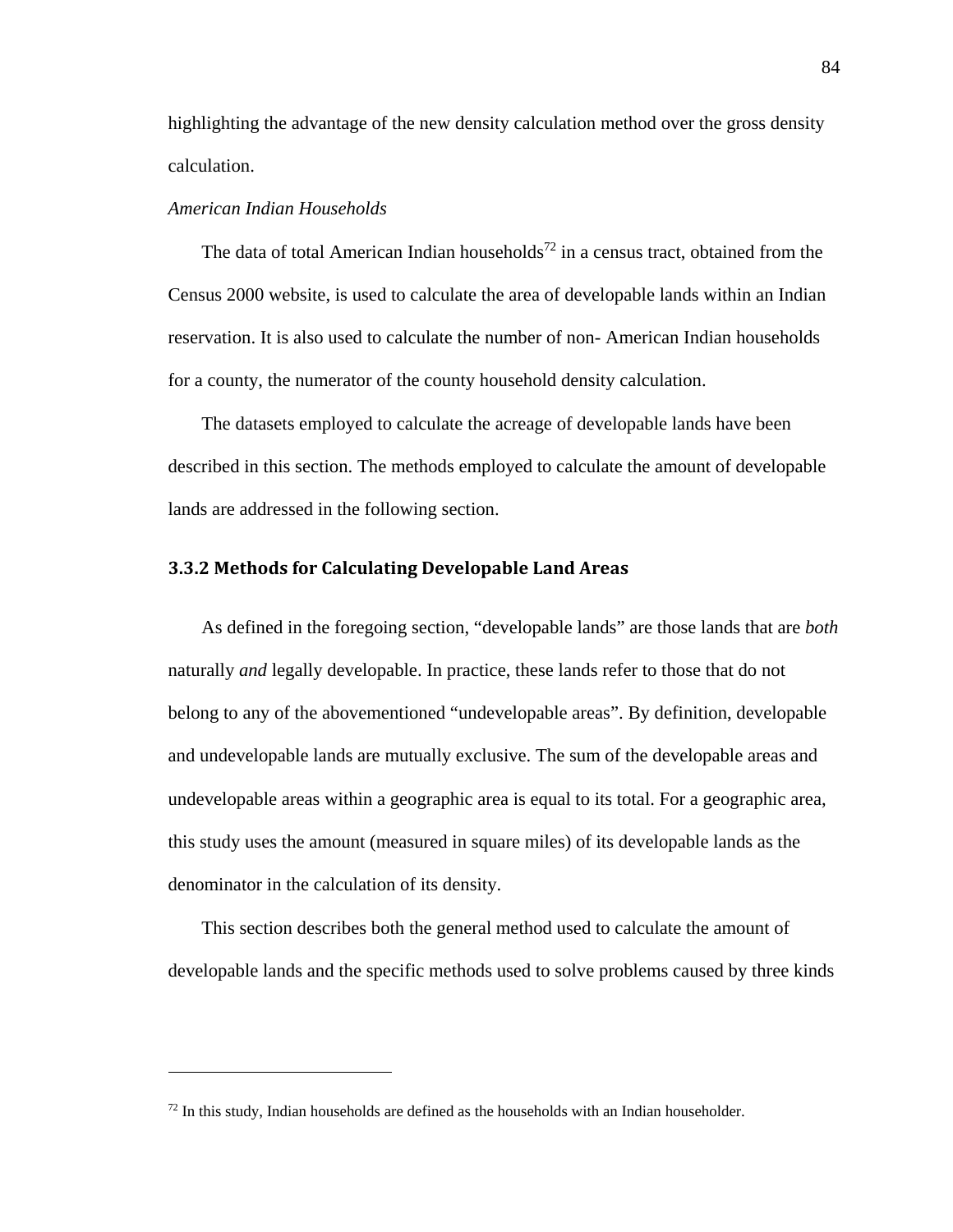of special cases. Obviously, checking is conducted to ensure that all GIS processing results are correct.

#### *Data processing*

 $\overline{a}$ 

As the first step in data processing, the Albers Equal-Area Conic Projection is used to project all the GIS datasets. A major goal of the GIS analysis in this study is to create polygons of developable lands in a digital map that have undistorted areas compared with their corresponding developable land parcels in the real world. Then the areas of these polygons will be summed to create the amount of developable lands in a county, which will then be used in the density calculation. Thus, one must ensure that the areas (in square miles) of these polygons in the digital map are exactly the same as the areas of their corresponding land parcels in the real world. The Albers Equal-Area Projection fulfills this requirement perfectly, and is selected as the projection method for this study.

For the lower 48 states, the USA contiguous Albers Equal-Area Conic Projection is applied to all input GIS datasets. For the states of Alaska and Hawaii, the Albers Alaska and Hawaii Projections are applied, respectively. The Geographic Coordinate System for all 50 states is GCS\_North\_American\_1983.

Once the input GIS data files have been projected into the Albers Equal-Area Projection, the second step of data processing is to clip out all the projected GIS data files by state, by using the GIS "clip" tool. All the above-mentioned GIS boundary data files encompass the whole country<sup>73</sup>; they are used as the input data files of the "clip" procedure. The "clip" procedure segregates boundary data for each individual state.

<sup>&</sup>lt;sup>73</sup> The NLCD 2001 data is the only exception. It contains 15 subordinate datasets, each of which covers several states. The details of processing NLCD 2001 datasets will be addressed in a later section "NLCD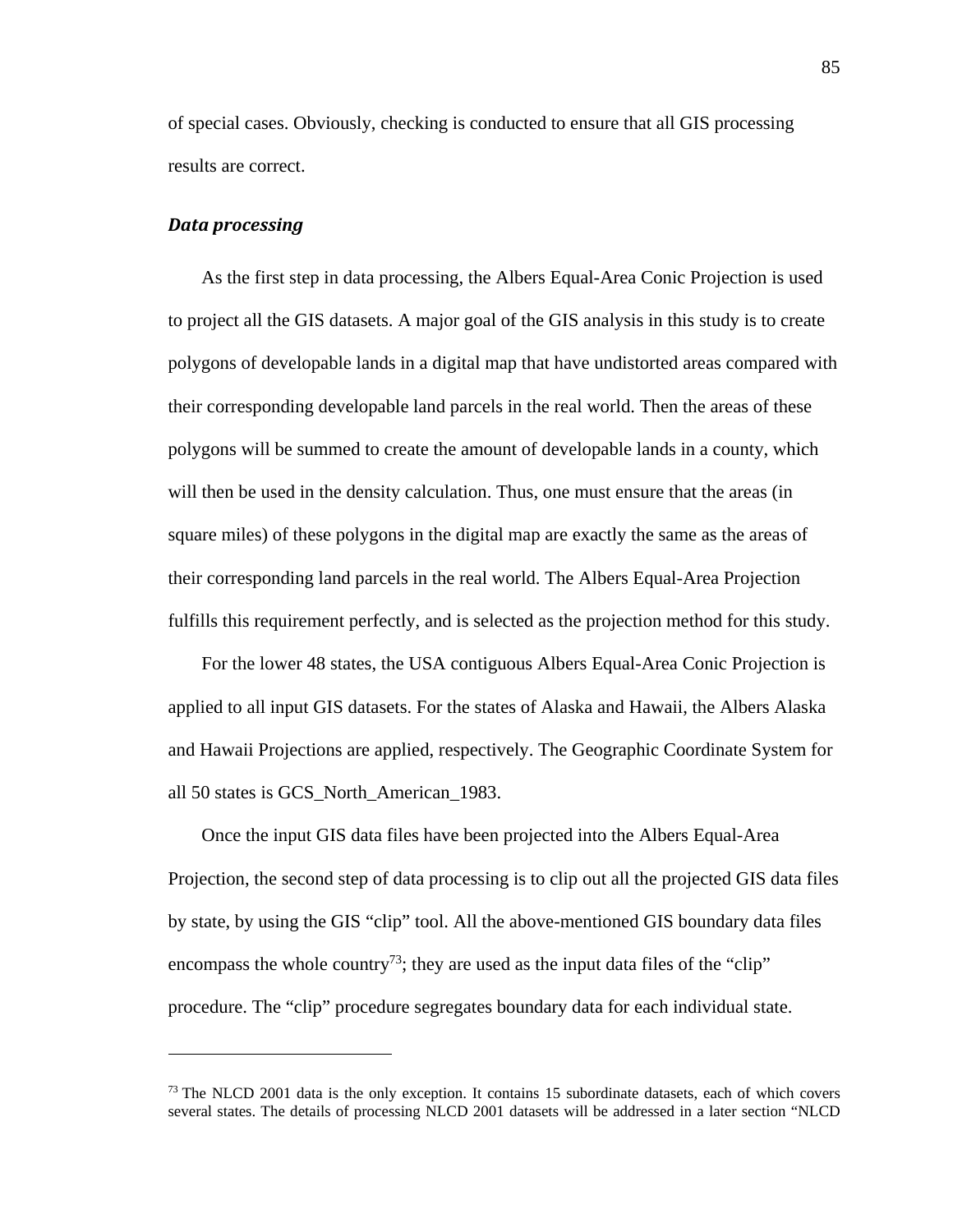The major reason for clipping out the GIS boundary data by state is to speed GIS processing. Some of these original datasets are of such a large size that it is highly impractical to conduct the subsequent "union" analysis (which is the most complicated and time-consuming GIS analysis of this study) for the country as a whole<sup>74</sup>. The more pragmatic and efficient method is to first clip out the original boundary data (by state) and then to conduct the "union" analysis (by state), by using the resulting data as the input data files for "union" analysis. Separating the components in this way, the GIS processing time can be dramatically reduced. The GIS "clip" processing is illustrated by the following figure.

Figure 3.1 GIS "Clip" Analysis



Figure source: ArcGIS Desktop Help file.

During this GIS "clip" processing, the national GIS boundary data files, i.e., the NLCD 2001 data file, the federal land and Indian reservation boundary file, various park boundary files, the national forest ownership boundary file, and the census tract boundary file, are used as the "input feature" data file. The state boundary file is used as the "clip feature" data file. For one "clip" procedure, only one input file can be used; thus, "clip"

Data Processing" in this chapter.

 $74$  The compute will run the "union" analysis for a long time and then crash.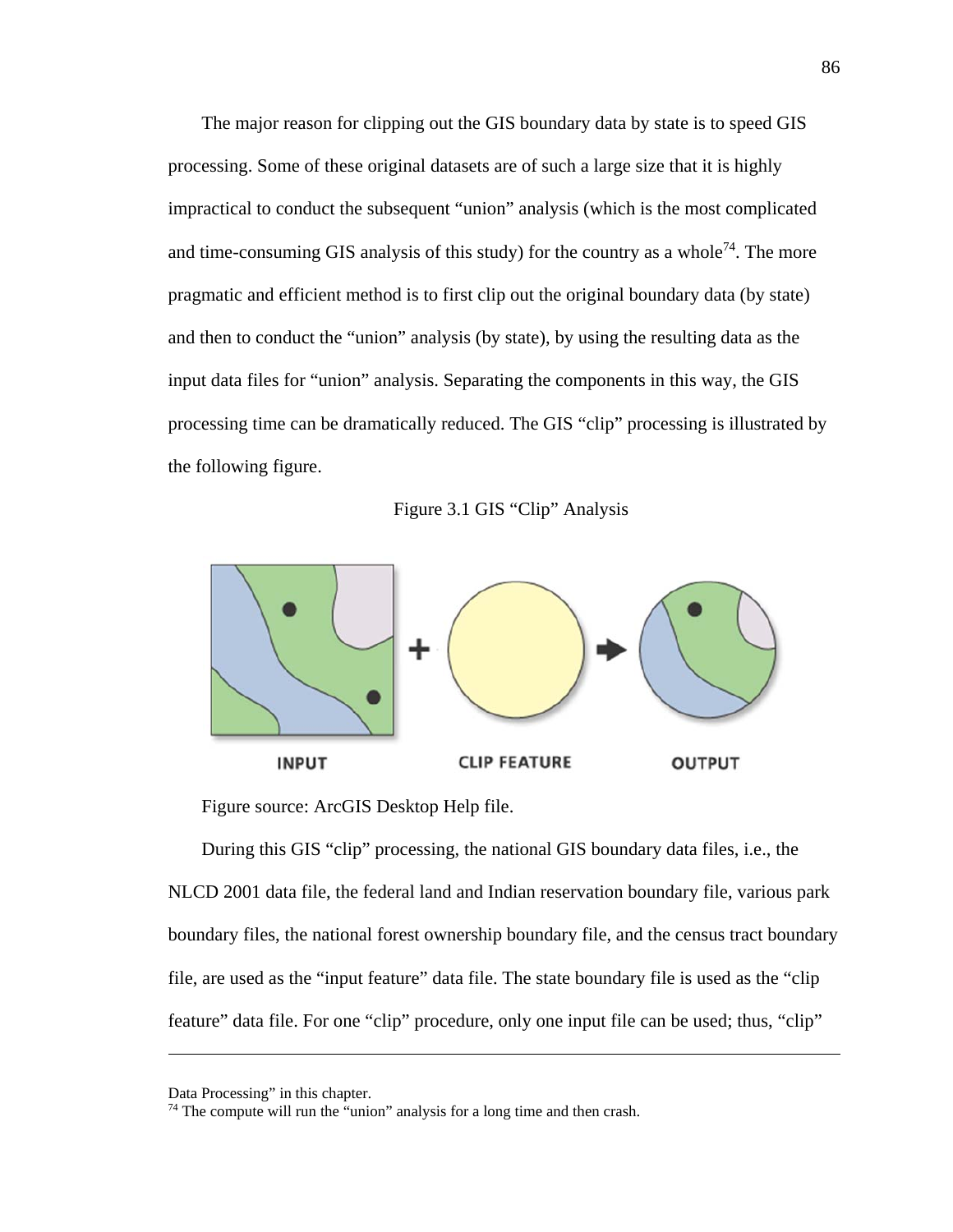procedures have been conducted for each of the input data files for each state. For any input data file, the "clip" analysis is conducted 50 times; each time for one state (that is, using the boundary file of that state as the "clip feature" data file), thus resulting in 50 output GIS files.

The state of California is used as an example to explain "clip" analysis. The NLCD 2001 data file (for the zone that contains CA), federal and Indian land boundary file for the US, two park boundary files for the  $US^{75}$ , the national forest ownership boundary file for the US, and the census tract boundary file for the US are all used as separate input features (i.e., each input file for one clip procedure). The state boundary file of California is used as the clip feature. When processed, the GIS "clip" analysis creates an output boundary file for California for each of the abovementioned input data files, producing six output boundary files, which include the NLCD 2001 data for California, federal and Indian land boundary file for California, two park boundary files for California, the national forest ownership boundary file for California, and the census tract boundary file for California. These six output boundary data files are used as the input data files for the GIS "union" analysis for California. These "clip" analyses are then repeated for all US states.

For the third step of data processing, the GIS spatial analysis tool "union"76 is used to combine together the properties from all input datasets. The NLCD 2001 data, federal and Indian land boundary file, two park boundary files, national forest ownership

<sup>75</sup> These two data files are "U.S. Parks" (1997) and "U.S. GDT Park landmarks" (2002) from U.S. ESRI Data & Maps 2003 CDs.

<sup>&</sup>lt;sup>76</sup> "The "union" tool computes a geometric intersection of the Input Features. All features will be written to the Output Feature Class with the attributes from the Input Features, which it overlaps." (ArcGIS 9.2 Desktop Help File)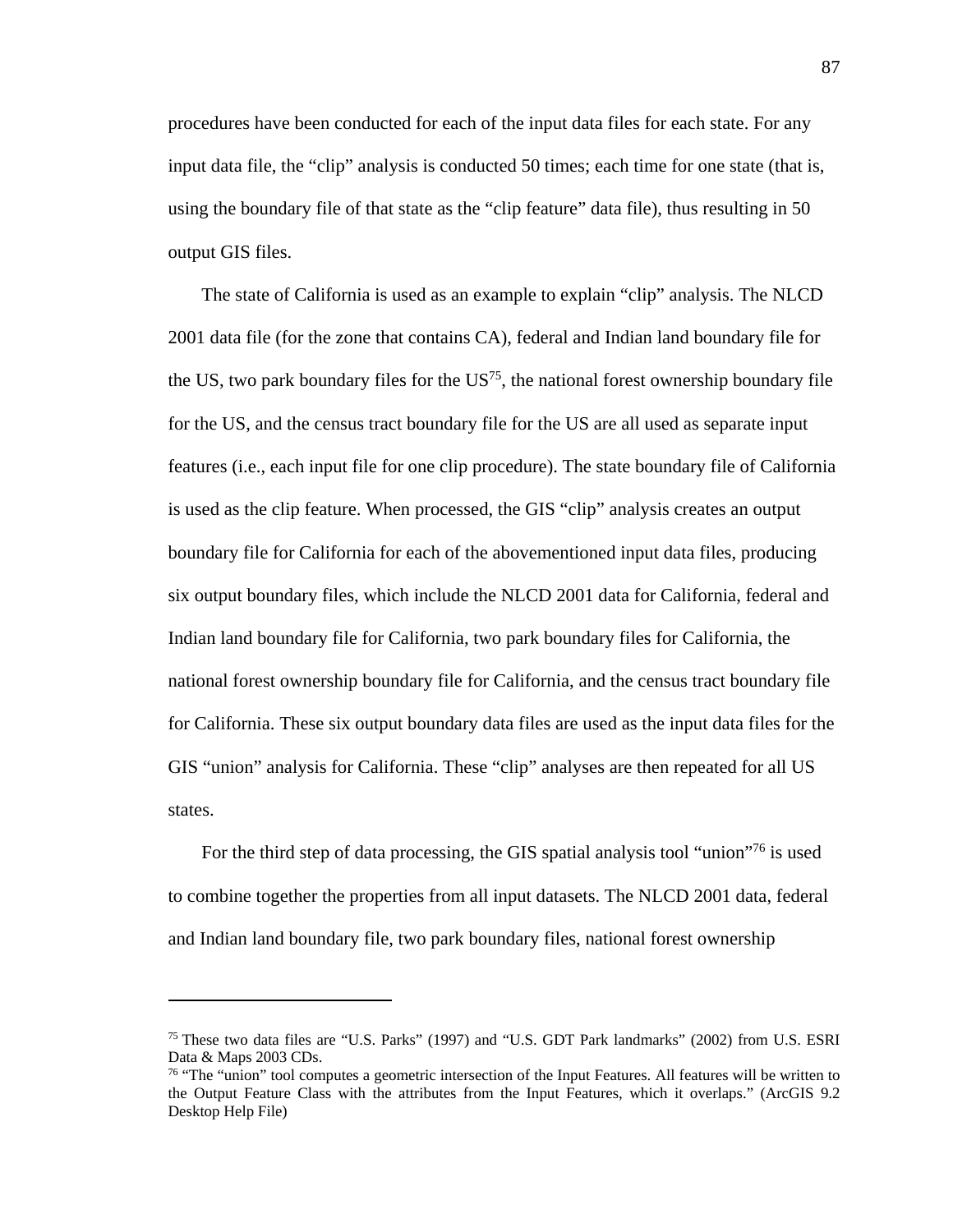boundary file, and census tract boundary file in combination constitute the input of the "union" tool. The resulting GIS data (one data file) contains many small polygons resulting from the geometric intersections of all input boundary polygons. The polygon features in the output data file are "small" relative to those polygons in the input data files (which are called "big" polygons). Every resulting small polygon can carry all variables from all its input features<sup>77</sup> (i.e. the input features that resulted in the small polygon through intersection). Figure 3.2 presents the input data files and output data file of the "union" spatial analysis.



2 Figure 3.2 Input and Output Data Files of Union Analysis

 $77$  The "Input features" refer to the features that are contained in the input data files. Each feature is a polygon with attributes (variables) that describe the characteristics of the polygon.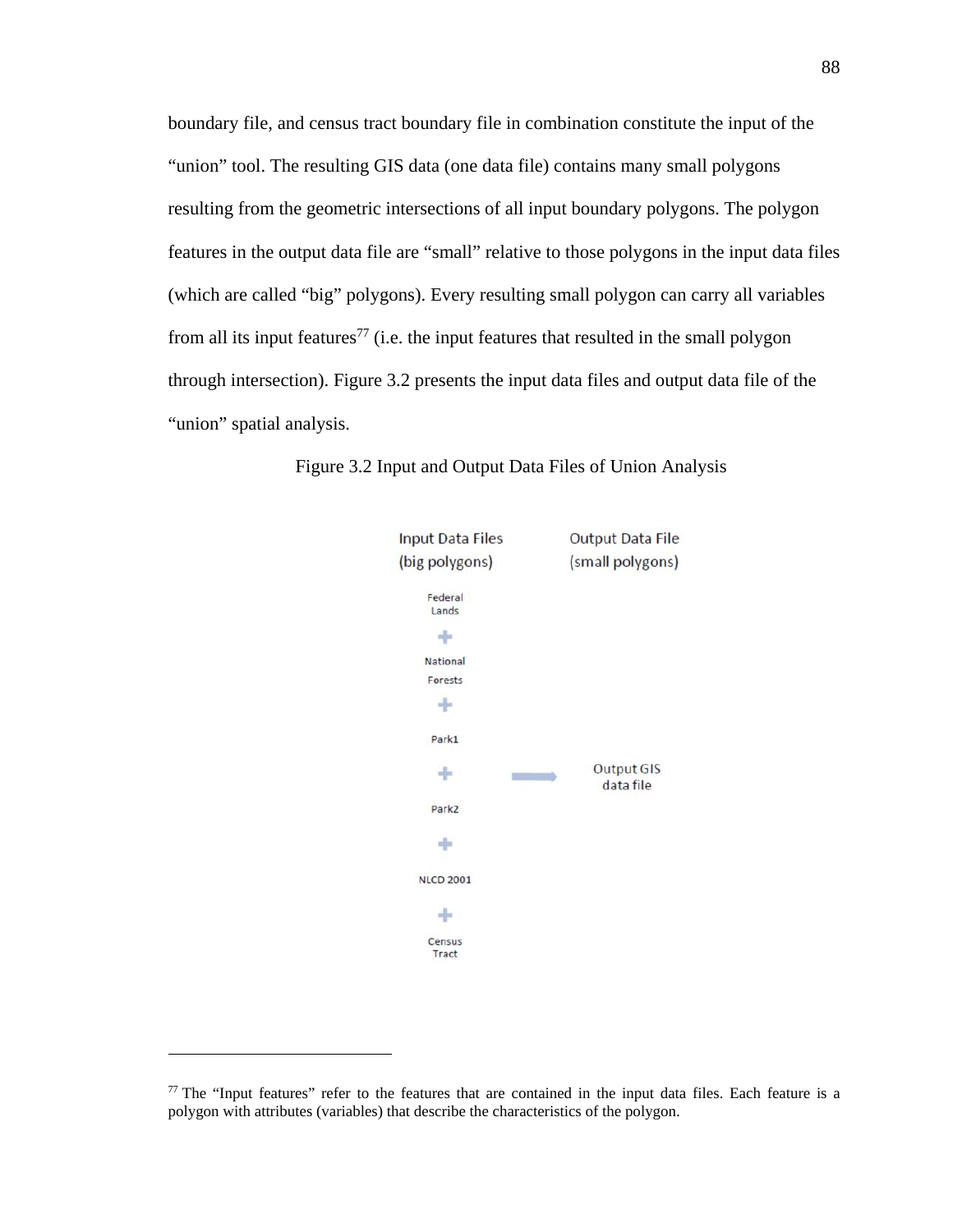The following figure illustrates the "union" processing. In this example, three big input features (polygons) result in five relatively small output features (polygons).



3 Figure 3.3 GIS Union Analysis

Figure source: ArcGIS 9.2 Desktop Help File. The original figure has been modified by the author.

A simplified example is used to explain the "union" analysis. This is shown in Figure 3.3. In this example, there are only two input GIS data files. One file, the NLCD 2001 file, contains only two polygon features, which have "water" and "wetlands" as the attributes<sup>78</sup>, respectively. The other input data, the state park file, contains only one polygon feature, with "Park A" as its value for the attribute variable "name". The polygon of "Park A" overlaps partially with the two polygons from the first data—the "water" and "wetlands" polygons. The "union" analysis computes "a geometric intersection of the input features" (ArcGIS 9.2 Desktop Help File) and thus produces an

 $78$  In ArcGIS 9.2 Desktop software, one digital map has only one attribute table, which contains all variables that describe the characteristics of the spatial features in the map. In an attribute table, a column (or a field) is also called a variable or an attribute. In this case, the values of the variable "type" for these two features are "water" and "wetlands", respectively.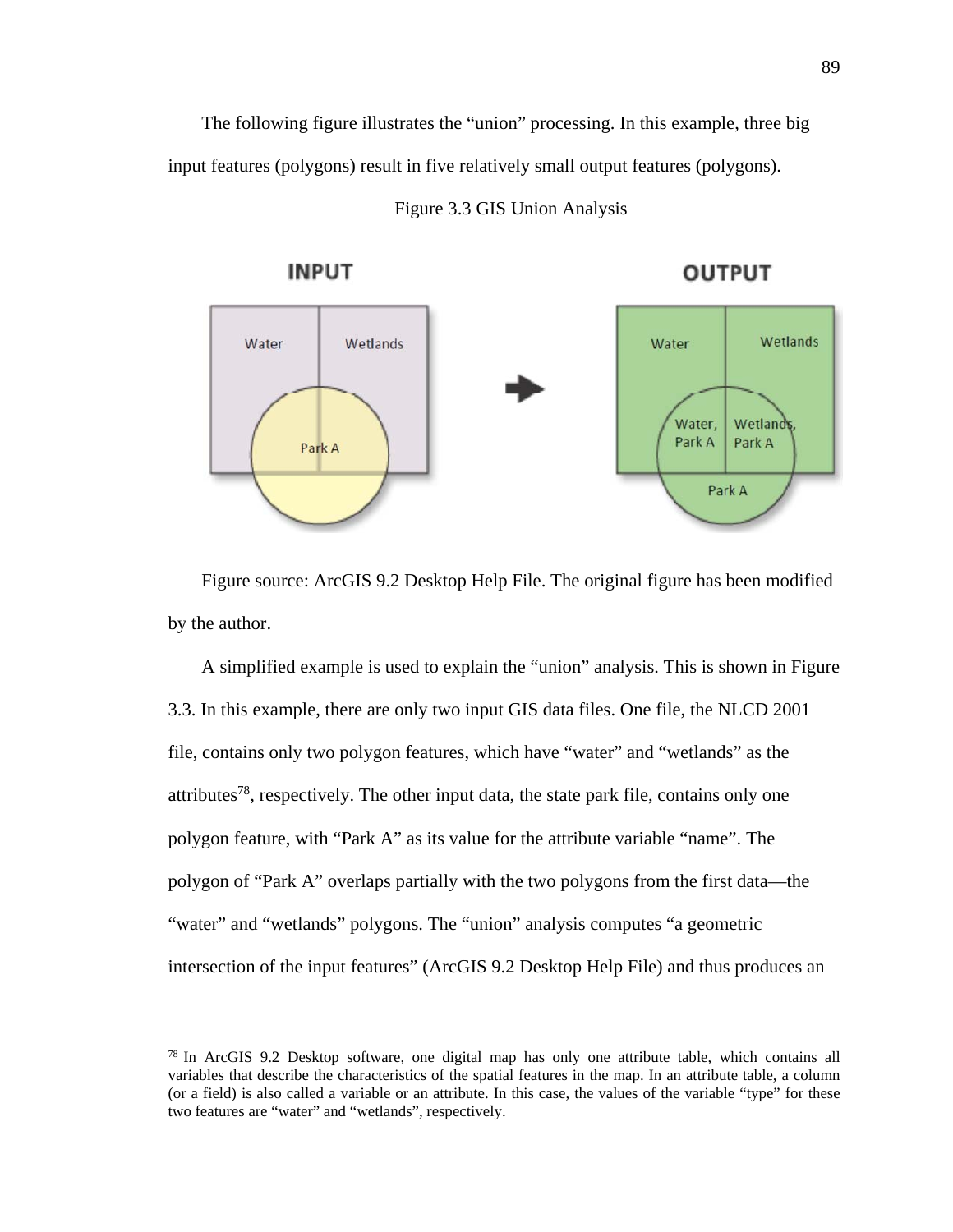output file containing five relatively small polygon features (compared to the relatively big polygons in the input data) that result from the intersection. The attributes of these output features are shown in Figure 3.3. Since the output features carry all the attributes of the input features, the two output features that represent the overlapped areas of input polygons have attributes "Water, Park A"79 and "Wetlands, Park A", respectively.

This "union" analysis is conducted for each of the 50 states, resulting in 50 output GIS data files (i.e. with one output data file for each state). For each output data file, amount of area (measured in square miles) is calculated for every polygon feature by using the GIS "calculate geometry" tool. These calculated land areas (measured in square miles), together with other attribute variables of the features, are stored in the attribute table of this output data file. This is the end of the GIS processing, with an output data file that contains relatively small polygons, the result of intersection (compared with the relatively big polygons in the input data files). These polygons represent corresponding land parcels in the real world. The attribute variables of this output data file describe the characteristic features of every polygon, such as whether or not a polygon is truly developable land; its area; the census tract to which it belongs; and so on. All portions of this resultant information are useful when calculating the amount of developable lands for counties.

The next step of data processing is to export the attribute tables of the aforementioned 50 GIS output data files to SAS software for area summarization and subsequent statistical analyses. These 50 attribute tables are first exported from ArcGIS

<sup>79</sup> In detail, for this polygon, its attribute variable "Type" has a value of "Water" and the variable "name" has a value of "Park A".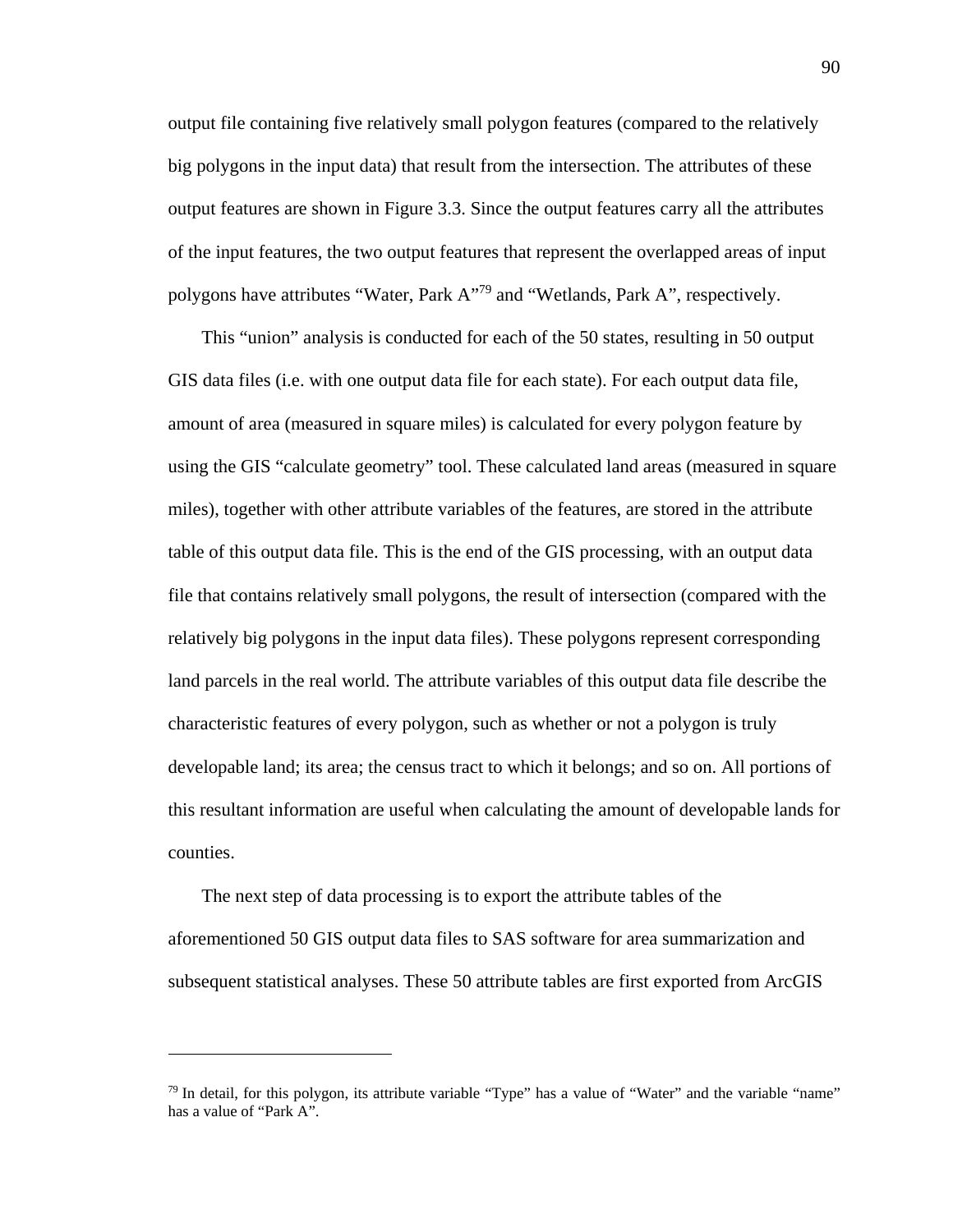9.2 software into ".dbf" tables; and then these ".dbf" tables are imported into SAS software and stored as SAS datasets<sup>80</sup>.

In the SAS environment, the imported attribute tables are processed to calculate the area of developable lands for counties and states. First, the polygons characterized as "developable lands" are queried out for each state data file. These polygons represent the lands that do not belong to any of the following kinds of areas: naturally undevelopable areas, federal lands, American Indian reservations, state parks and forests, and local parks and recreation areas. Second, the areas of these developable land polygons are summed up by county for each state. Third, the 50 attribute tables for states, containing the total area of developable lands for each county, are combined into one large table that contains the area of developable lands, as well as other attribute variables, for all 3091 US counties, with each record (or row) representing one county. Based on this table, the area of developable lands for all states is summarized.

In this section an explanation of the general, basic data processing steps to calculate areas of developable lands for counties/states has been undertaken. In addition to these basic steps, some specific data processing methods have been developed and employed to resolve problems due to special cases. These methods, as well as the special cases themselves, are addressed in the following section.

#### *Special Problems in Data Processing*

 $\overline{a}$ 

The previous steps describe the general process used in this study to calculate amounts of developable land. Some special cases make this process more complicated

<sup>80</sup> All SAS datasets have a name with a ".dat" file extension.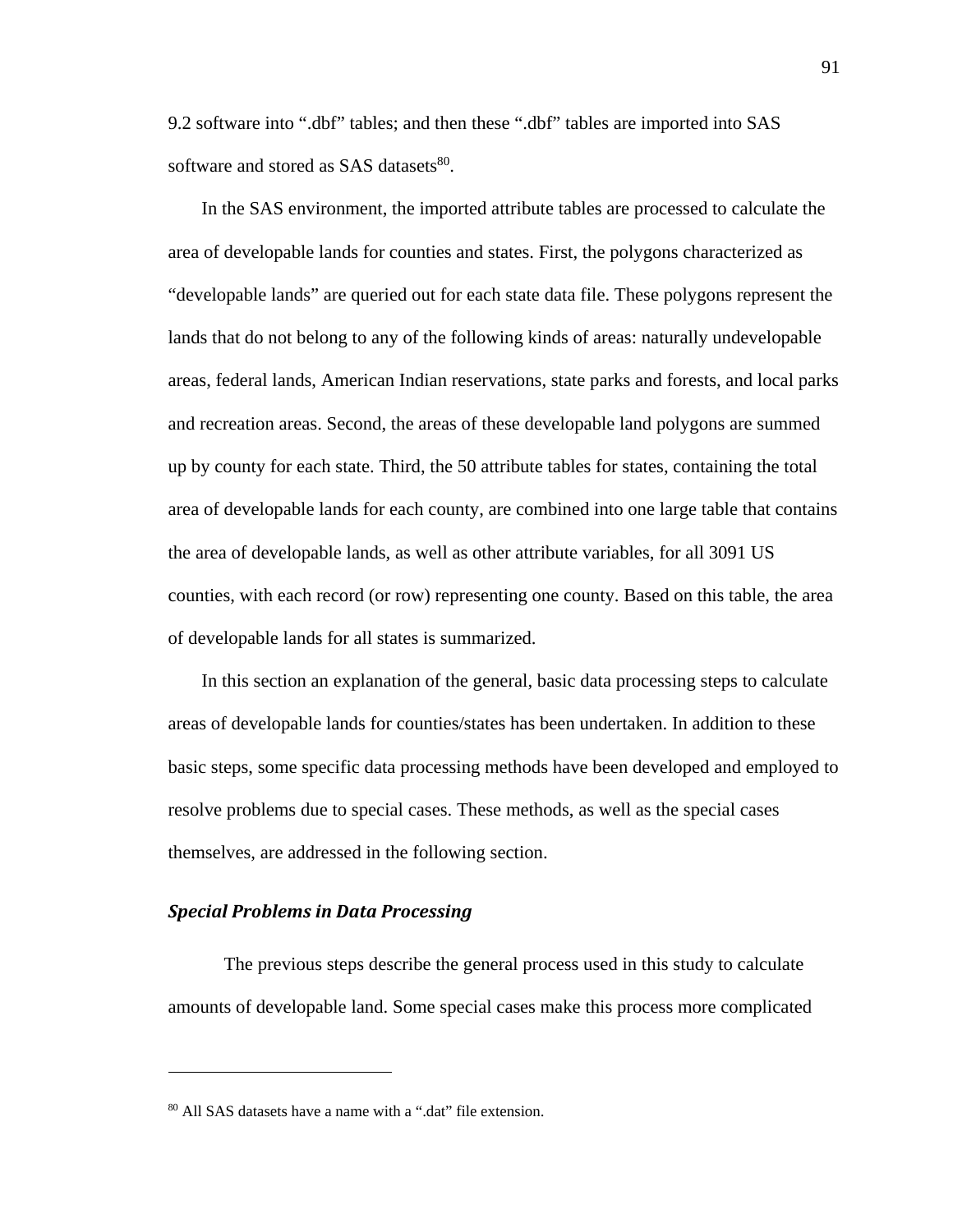and require special methods to be developed. There are mainly three kinds of special cases where this applies: 1) where NLCD data files have overlapping regions; 2) where some state forests and parks contain large areas of privately-owned lands; and 3) when non- American Indian households live on Indian reservations. These special cases, as well as the special methods used to resolve these problems, are addressed below.

#### **a. NLCD Data Processing**

 $\overline{a}$ 

The first special case is when the NLCD data files have regions that are overlapped, which makes the GIS data processing more complicated. As mentioned earlier, the vector data of NLCD undevelopable areas needs to be clipped out by state boundaries, because the subsequent GIS "union" spatial analysis is conducted by state. However, during this clip-out step, two problems arise due to the way that the NLCD datasets are organized. The NLCD datasets comprise 15 subordinate data files—the whole country territory<sup>81</sup> is divided into 15 geographic zones, with each zone being contained in a subordinate data file. The boundary of a zone may not be consistent with state boundaries. In other words, a zone may consist of several whole states and only portions of some other states. That is, a state may cross over two or more zones.

The problem occurs when a state crosses multiple NLCD data zones; it is compounded if these multiple zones overlap. For example, the State of Louisiana falls in two zones, zone 10 and 12; furthermore, these two zones (zone 10 and zone 12) overlap with each other. In order to solve this problem, first every portion of the state is clipped out from all NLCD zones that contain this state (in this case, zones 10 and 12), and then

<sup>&</sup>lt;sup>81</sup> During the time of my data processing, the NLCD land cover dataset for Hawaii is not yet available on their website.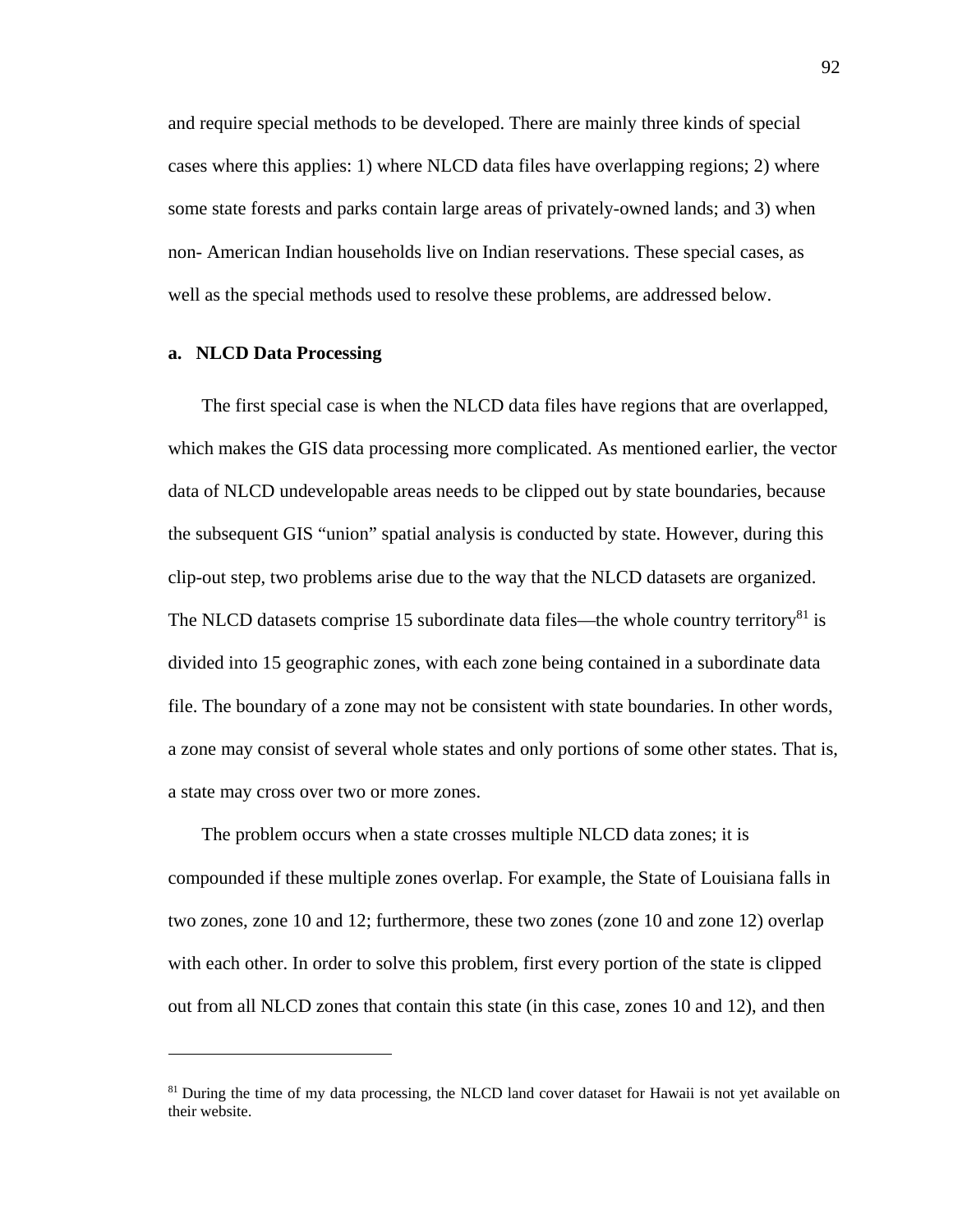the multiple clipped-out parts are merged together. After merging, the duplicate NLCD polygons, resulting from the overlapped parts between the two NLCD zones, are eliminated. If this is not done, the summed lands of all the NLCD polygons within the state will be larger than its total lands, due to the inclusion of duplicate NLCD polygons. In order to fulfill this task, the GIS spatial analysis "union" tool, instead of the "merge"  $\text{tool}^{\text{82}}$ , is used to combine together all NLCD data portions of a state that are located in multiple NLCD data zones. The output data of the "union" analysis carries all the features and attributes from the input data files, including the identification of NLCD zones (in this case, the identification "zone 10" and "zone 12"); and thus the duplicate polygons can be identified by zone and eliminated.

After this special processing, one complete NLCD data file for a state is used as one of the input data files for the GIS spatial analysis "union" to create the final dataset.

#### **b. State Forests/Parks**

1

Similar to the ESRI national forest boundary data, the ESRI state forest/park boundary data also does not any depict privately-owned lands located within a forest/park boundary, which makes it impossible to identify these privately-owned lands using this data. This problem is especially significant for certain states, Minnesota and New York being examples. In the state of Minnesota, The Richard J. Dorer Memorial Hardwood State Forest covers nearly two million acres of land, of which only 2.3 percent is stateowned and 97.7 percent is privately-owned. In the state of New York, nearly 52 percent of the 6 million acres that comprise Adirondack Park is privately owned. For these states,

 $82$  In "merge" tool, the output data does not carry the attributes from the input data; thus the duplicate polygons cannot be eliminated.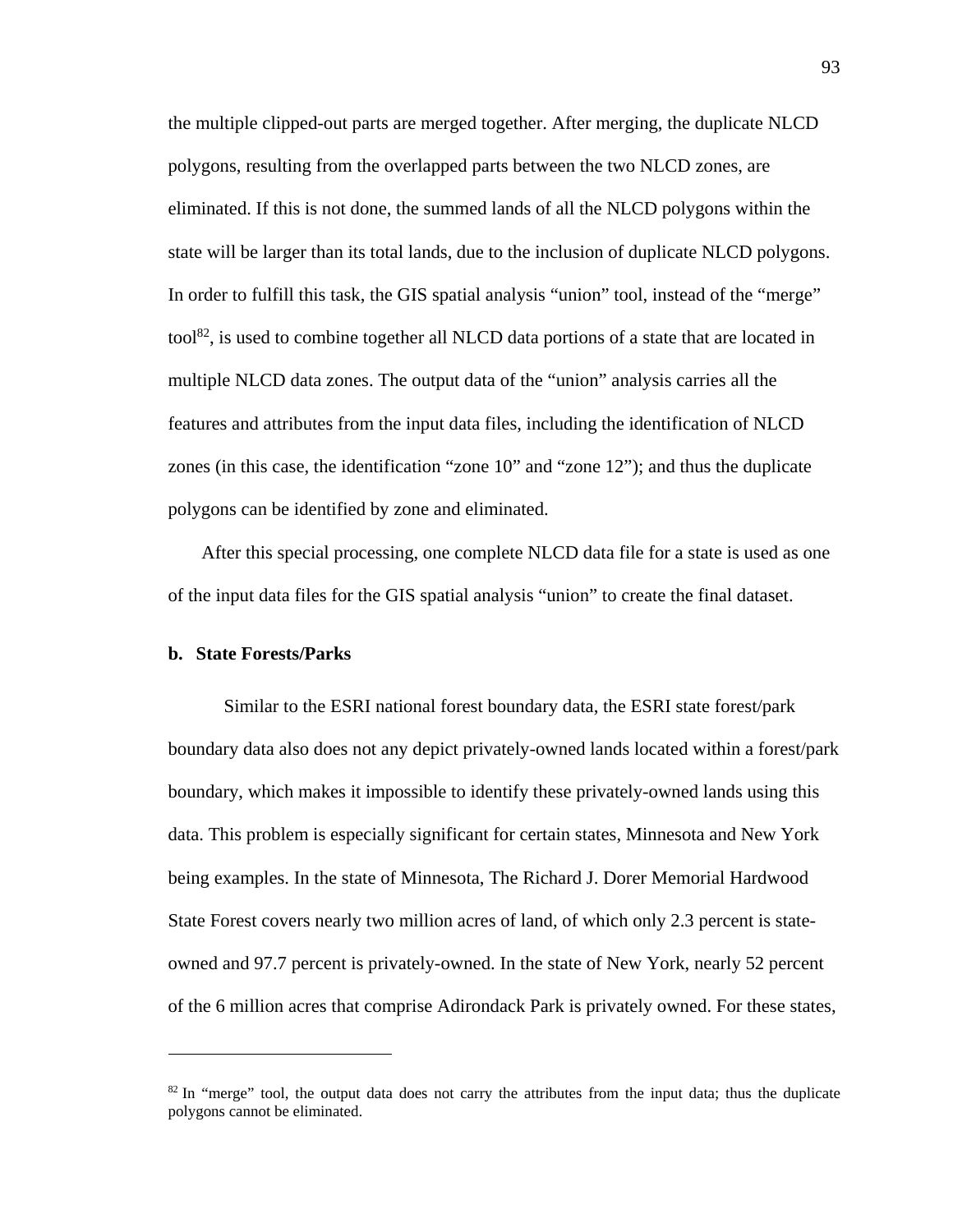if these whole state forests/parks are identified as undevelopable areas, then the privatelyowned areas within the forest/park boundaries, which are actually developable lands, would be incorrectly excluded from the density calculation.

In order to correctly calculate the household density for a county that contains state forests/parks, the amount of privately-owned lands within the state forests/parks needs to be calculated, and further, be categorized as developable lands in the density calculation. In order to fulfill this task, the amount (in acres) of state-owned lands within a state forest/park, obtained from the official website of these state forests/parks, is used. The method of using this supplemental data to calculate the developable lands within a state forest/park is described in Appendix 1.

After this special processing, the amount of developable lands within state forests/parks is calculated and further used as a component of the denominator for the density calculation.

#### **c. American Indian Reservations**

Indian reservations must be treated cautiously when calculating household density for states and counties because their residential densities are usually much lower than the densities of non-reservation regions. Therefore, in this study, Indian reservations are classified as "legally undevelopable lands" and excluded from household density calculation.

In addition, corresponding to the exclusion of Indian reservation areas from the denominator of density calculation, American Indian households living on these reservations are simultaneously excluded from the numerator of density calculation. That is, the Indian reservation lands, as well as the American Indian households living on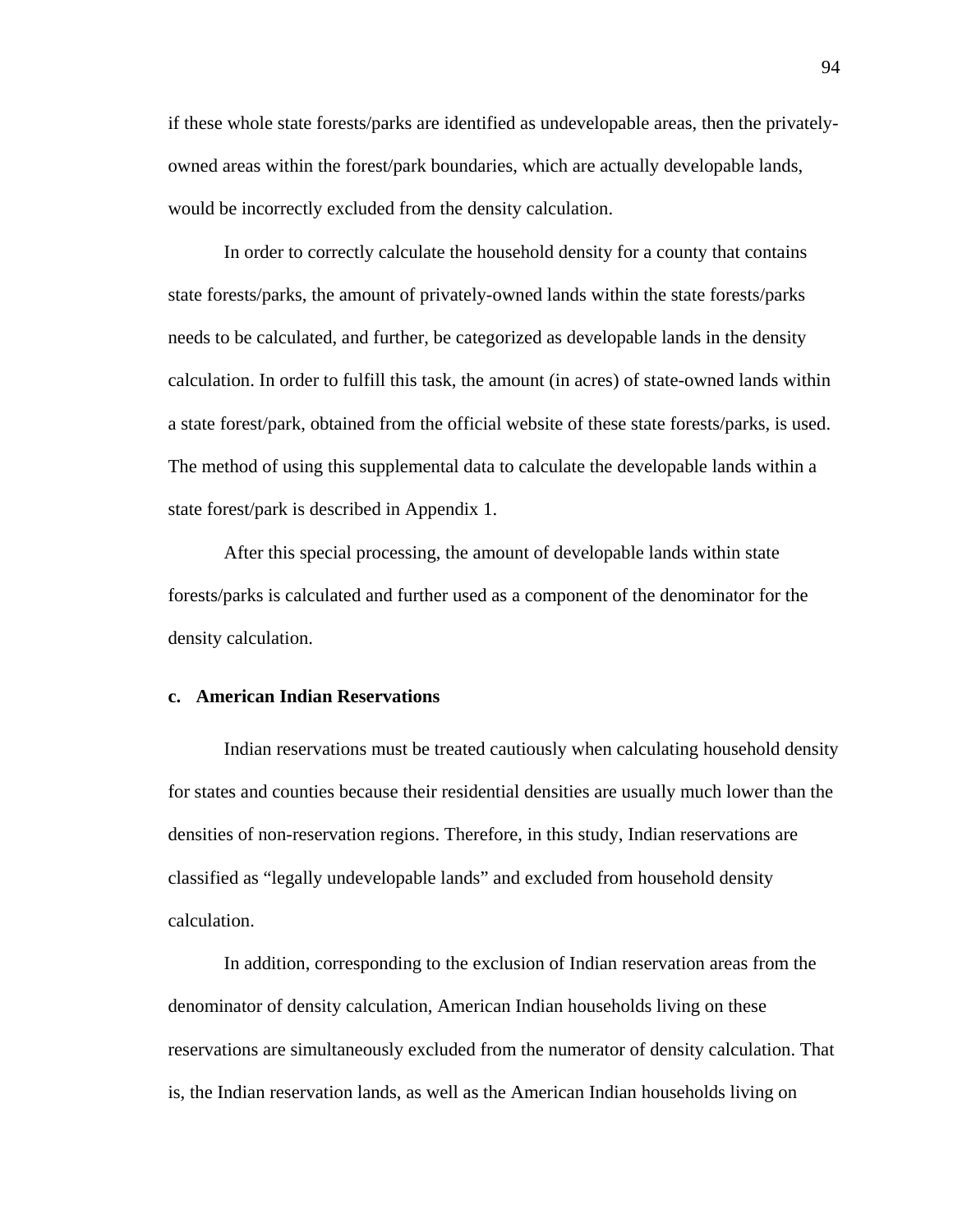them, are excluded from the density calculation. In this study, the "American Indian household" is defined as a household with an American Indian householder; the "non-American Indian household" is defined as a household with a non- American Indian householder<sup>83</sup>.

In order to calculate accurate densities, both the denominator (developable lands) and the numerator (non- American Indian households) are calculated first at the census tract level (rather than at the county level), and are summed for the whole county. The county density is then calculated as the sum of non- American Indian households of the county divided by the total undevelopable lands of the county.

In this study, there are two types of census tracts: the first does not contain Indian reservations. For these, the numerator of the density calculation is the total number of households living in the census tract; and the denominator is the amount of "developable lands" within the census tract. In other words, since no Indian reservation lands are excluded from the denominator, the corresponding American Indian households are also not excluded from the numerator.

The other type of census tract does contain Indian reservations. Corresponding to the exclusion of Indian reservation lands (as a type of legally undevelopable land) from the denominator of the density calculation, the number of "non-American Indian households" living in the census tract (calculated as total households minus the number of American Indian households) is used as the numerator of density calculation.

Using this method, all land within the Indian reservation boundaries were originally excluded from the denominator of density calculation, with an assumption that

<sup>83</sup> Such a household may have Indian American as a non-householder member.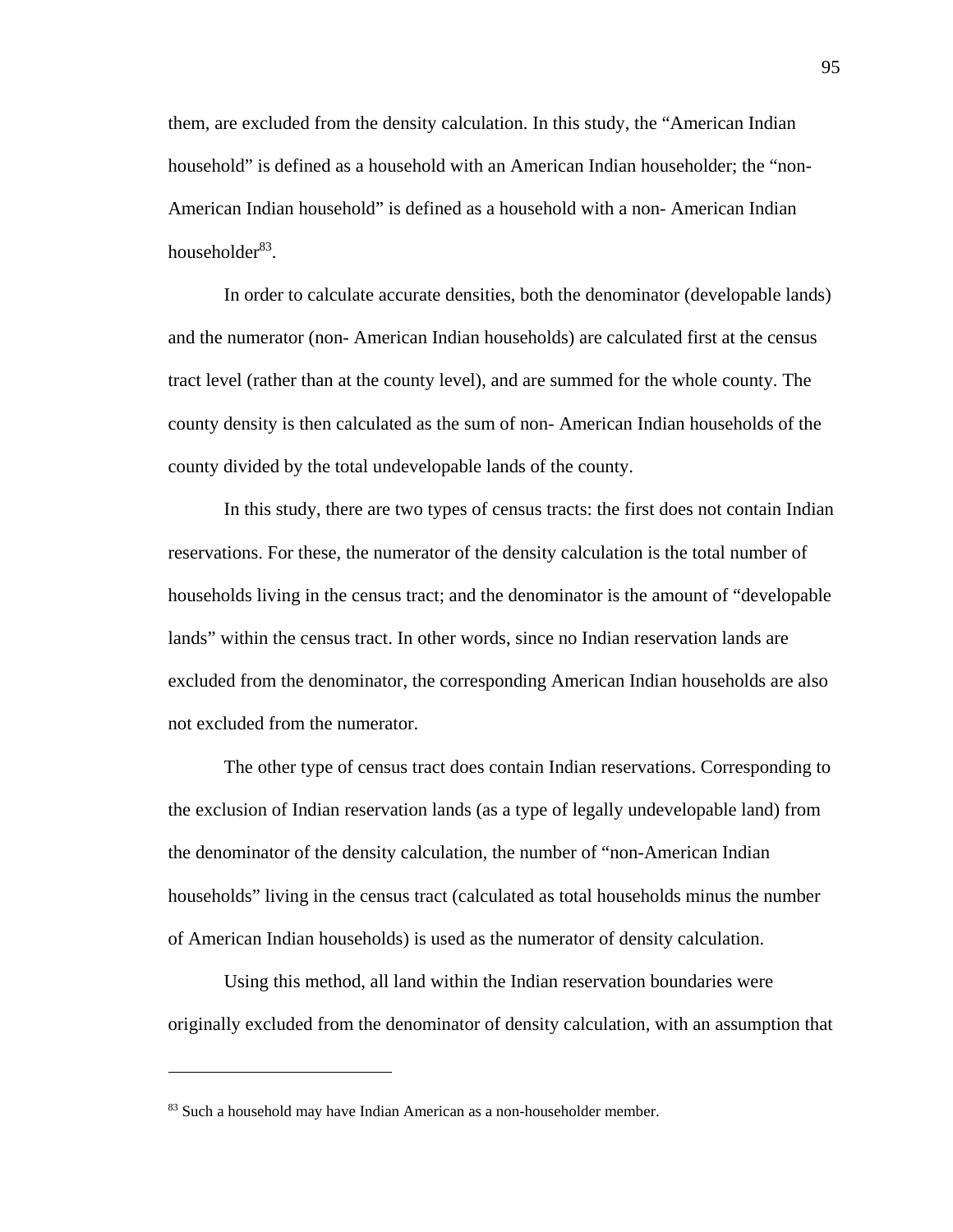all non- American Indian households would live outside Indian reservations. However, this assumption is not true in the real world. Therefore, the denominator "developable lands" in the density calculation is adjusted to include a portion of lands within Indian reservations. This adjustment is explained below.

Since some non- American Indian households live on Indian reservations, the exclusion of all areas within Indian reservation boundaries will result in an upward biased household density for some counties. For example, for Osage County, Oklahoma, 97.7 percent of its total county lands (2304 square miles) are occupied by within Indian reservations; there were 14,691 non- American Indian households and 2,028 American Indian households recorded living in the county in the year 2000. If all Indian reservation lands are excluded from the density calculation, then the resultant household density of Osage County is 9,508 households per square mile<sup>84</sup>, even denser than that of San Francisco County, CA (8,464 households per square mile). Clearly, the real household density in Osage County is not as high as 9,508 households per square mile. This density value is upwardly biased, due to the wrong assumption that all non- American Indian households live outside Indian reservations.

In order to solve this problem, not all Indian reservation lands are excluded from the denominator of the density calculation. Rather, because the numerator of the density calculation includes those non- American Indian households living on reservations, the denominator should accordingly include the amount of lands within Indian reservation boundaries on which these non- American Indian households reside. These lands are named as the "adjusted developable lands within Indian reservations" in this study and

<sup>&</sup>lt;sup>84</sup> This density is calculated as 14,691 households divided by the area of developable lands.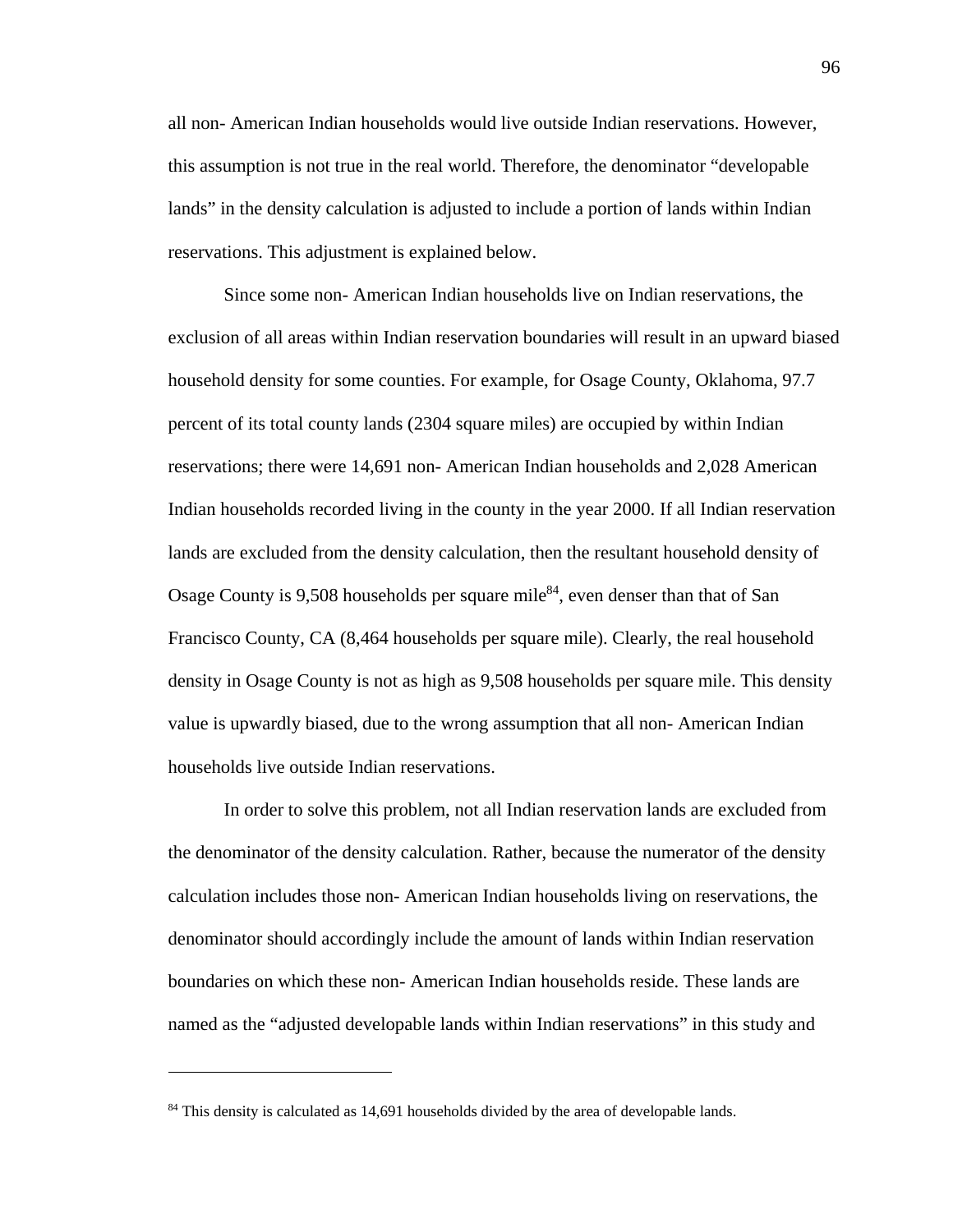used as a component of developable lands in the density calculation. In the case of Osage County, for instance, after this adjustment is taken, it has a much lower density of 7.7 households per square mile; and therefore, based on this low density, its existing land use type in 2000 classifies it as an "undeveloped" county. The detailed steps to calculate these "adjusted developable lands within Indian reservations" are described in Appendix 1.

To simplify, in the following sections household density is calculated as "non-American Indian households" divided by "developable lands". As explained in the foregoing section, "non- American Indian households" actually include two components: one is the non- American Indian households living in census tracts on Indian reservations; the other is total households living in census tracts off Indian reservations. In addition, "developable lands" include the abovementioned "adjusted developable lands within Indian Reservations".

## *Checking Process*

Some mistakes may occur during the GIS processing and the steps of transferring the output GIS data files from GIS software to SAS software. This is mainly due to the large size of the GIS data files and unstable software performance. For some states, the NLCD dataset has a size of two gigabytes, with more than 2 million records. Therefore, ongoing checks of the resulting SAS datasets are routine to ensure that no mistake occurs during the data processing.

The method used to check for any mistakes is to compare the input GIS data files of the GIS "union" analysis with the initial SAS datasets. If these two data files match each other, then it is determined that no mistakes occurred during the data processing. As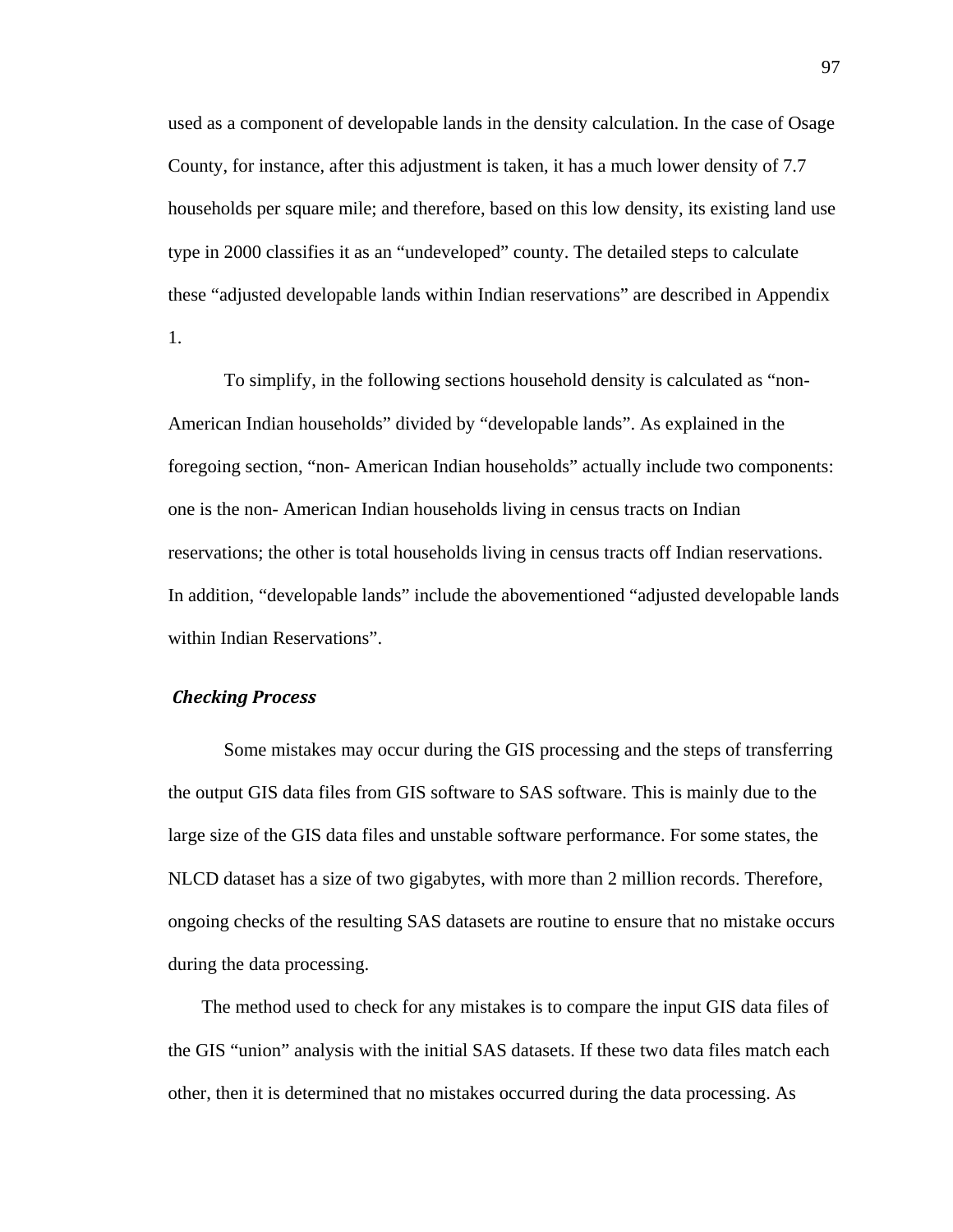explained before, the "initial SAS datasets" are attribute tables of the output GIS data files of the "union" spatial analysis. They are exported from GIS software to SAS software and become the "initial SAS datasets". Because all GIS processing is conducted by state, checking is also conducted by state for every input data file.

As illustrated in Figure 3.2, the features in the input GIS data files of "union" analysis are relatively big polygons, and the features in the output GIS data file are relatively small polygons carrying the attributes of all input features. In the checking process, the total land of the initial big polygons<sup>85</sup> in an input GIS data file is compared with the total land of the resulting, small polygons in the initial SAS dataset. If the values of these two areas match each other, no mistakes have been produced during data processing.

As an example, for the state of New Jersey, first the Indian reservation polygons are checked. The total area of Indian reservation polygons is calculated for the input data file, the "Federal and Indian Lands" GIS boundary data file. Then for the initial SAS table for the state of New Jersey, the lands are summed for all the records<sup>86</sup> (i.e., rows) that are characterized as Indian reservation. The checking shows that these two summarized areas are equal to each other—therefore it is concluded that, for Indian reservation polygons, no mistakes have been created during data processing.

Subsequently for the state of New Jersey, the same checking process is performed for all other input datasets, including federal lands, state forests, state and local parks, and

<sup>&</sup>lt;sup>85</sup> The polygons in an input dataset of "union" analysis are called "big" polygons; they are "big" relative to the polygons in the resulting output GIS datasets (which are called "small" polygons). Therefore, here "big polygons" and "small polygons" are used to describe the input polygons and the resulting output polygons of the "union" analysis, respectively.

<sup>&</sup>lt;sup>86</sup> Each record represents an abovementioned "small" polygon that carries all attributes of input features.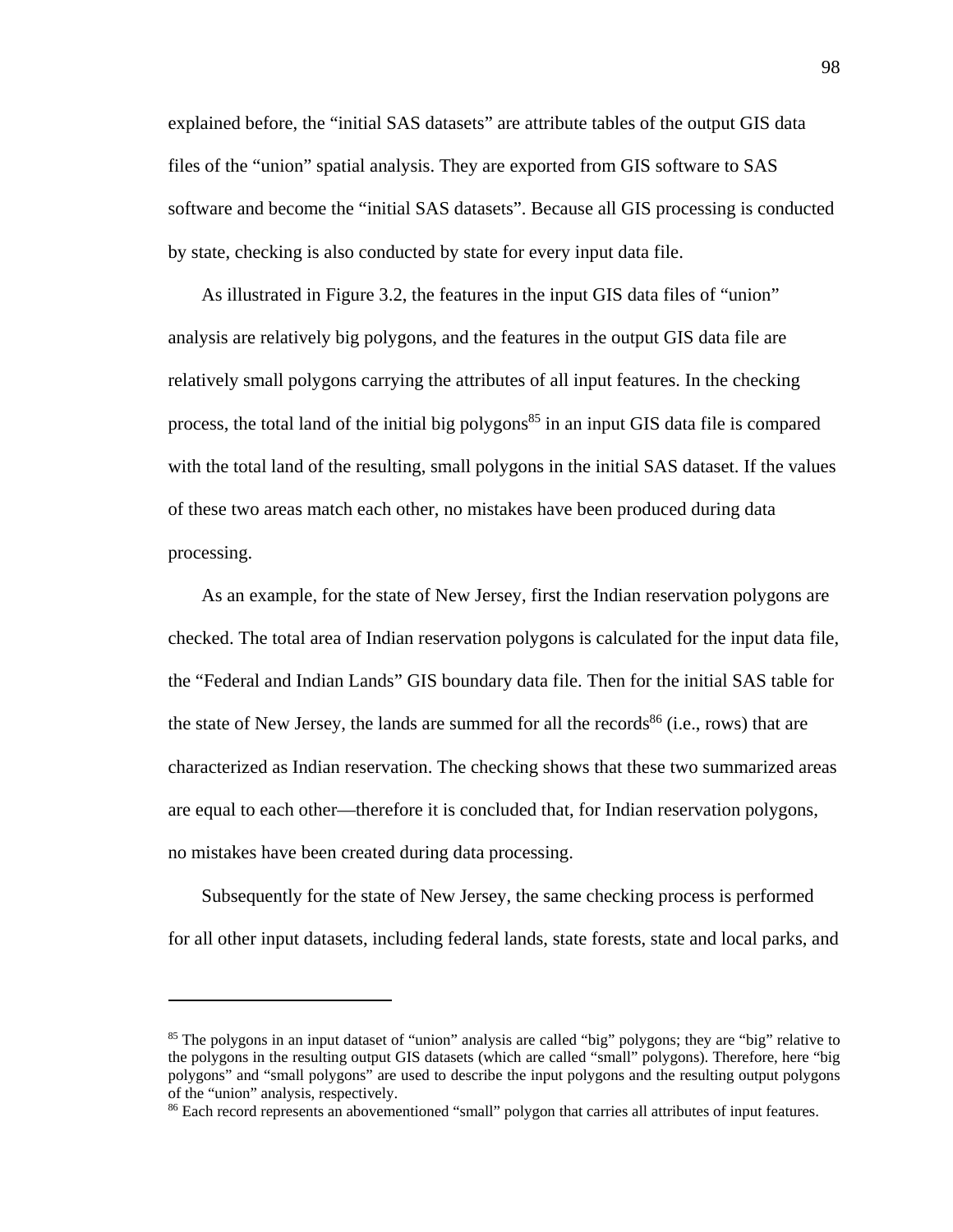census tract boundary files, the national forest ownership file, and NLCD 2001 naturally undevelopable area polygons. Then the same checking process is conducted for all 50 US states.

For all GIS input datasets, cross checking shows that they match the initial SAS datasets. This means that no mistakes have occurred either during the GIS processing or the process of transferring the output GIS data from GIS software to SAS. Therefore, the initial SAS datasets, which contain the area (in square miles) for every polygon of developable lands, are correct and ready for subsequent data analyses.

#### **3.3.3 Household Density Calculations**

Once the checking process ensures that the initial SAS datasets, which contain areas of polygons for developable lands, are correct, then the subsequent analyses can be conducted in an SAS environment. These analyses include the calculation of household density for states/counties, classification of the existing county land use types, and categorization of sprawl/non-sprawl for a county. This section describes the first substantive analysis, the calculation of household densities in 2000 for a county/state. The density is calculated for the year 2000 because this is the base year of the time period 2000 to 2020, for which sprawl is measured.

As the first step of the density calculation, the denominator for the density, i.e. the area (in square miles) of developable lands for a county/state, is calculated. This is achieved by summarizing the areas (in square miles) of all developable land polygons for a county/state. In sequence, first the areas of developable lands are summarized for each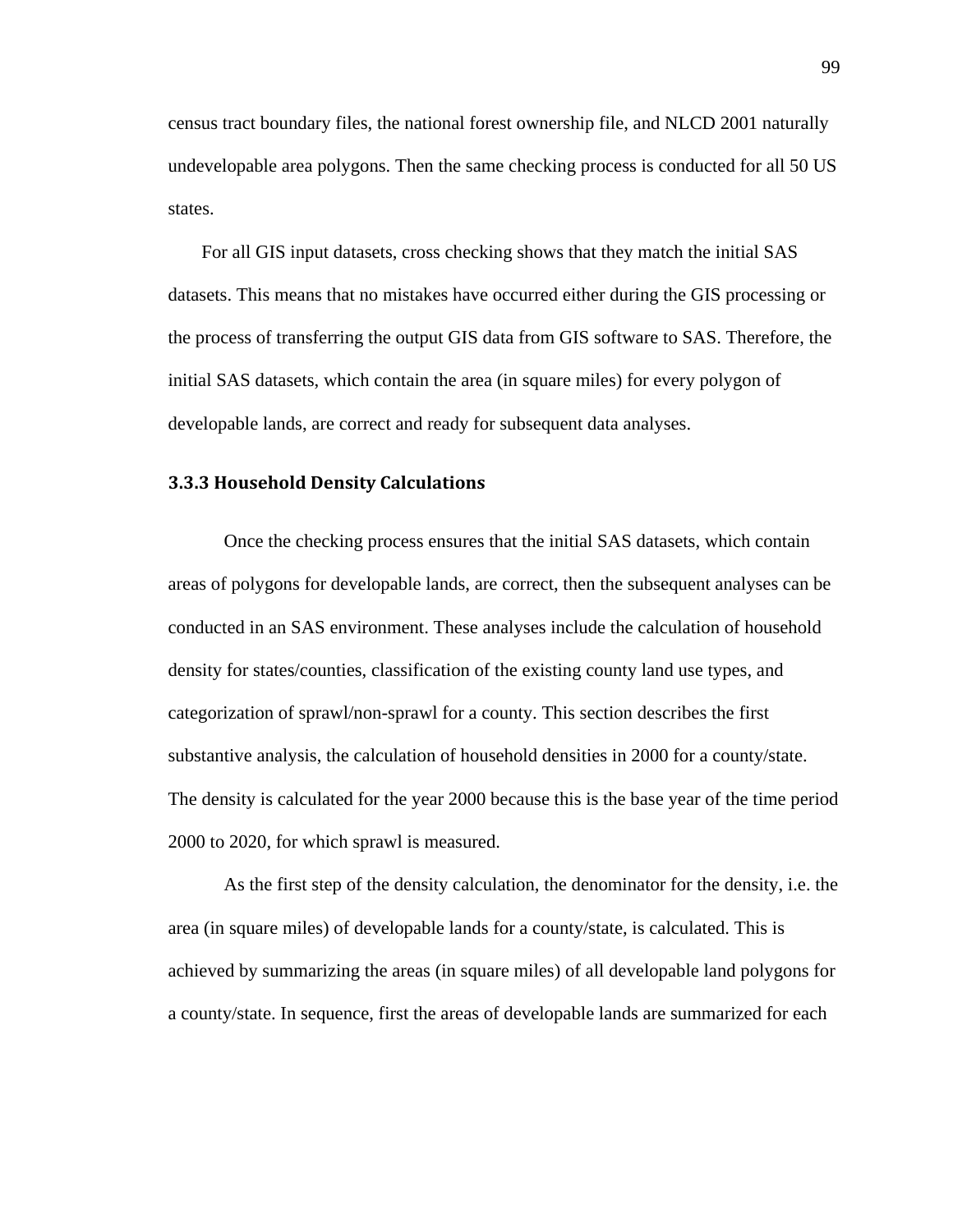census tract<sup>87</sup>, further summarized for a county, and then lastly, for a state. This aggregated area (in square miles) of developable lands for a county/state is used as the denominator of the county's/state's household density calculation.

Second, the numerator of the household density calculation, the number of Non-American Indian households living in a county/state, is calculated. The calculation is performed first at the census tract level. In sequence, for the census tracts that contain Indian reservations, the number of non- American Indian households (calculated as total households minus the number of American Indian households) is calculated, in response to the exclusion of Indian reservation areas<sup>88</sup> from density calculation. For census tracts that do not contain Indian reservations, total households are used as a component of the numerator. At this point, the numbers of households at the census tract level are summed for a county or state. For census tracts that contain Indian reservations, non-American Indian households are summed; for census tracts that do not contain Indian reservations, total households are summed for the county or state.

This aggregated number of households is used as the numerator of the county/state household density calculation. It is referred to as "non- American Indian households", with an emphasis on the exclusion of American Indian households from the numerator, although it is total households for most census tracts.

<sup>&</sup>lt;sup>87</sup> As explained in the foregoing section, for the census tracts that contain Indian Reservations, the "Adjusted Developable Lands", instead of the original developable lands, are used in this process of aggregation.

<sup>&</sup>lt;sup>88</sup> As stated in the foregoing section, only part of the Indian Reservation area is excluded from the denominator of the household density calculation; in other words, a portion of the Indian Reservation lands is included in the denominator, because it often happens that some non- American Indian households live within Indian Reservations.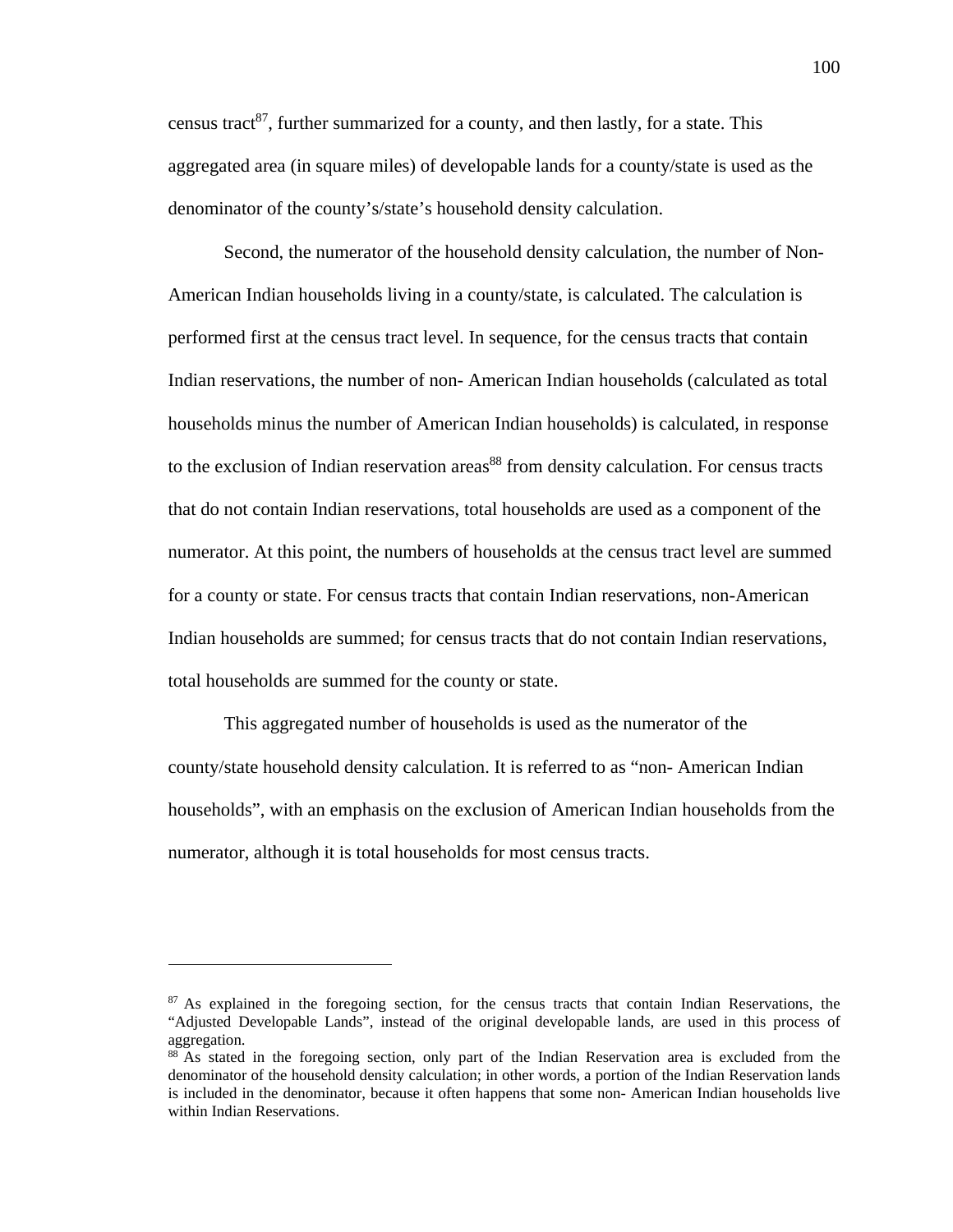Household density for a county is calculated as the number of non- American Indian households<sup>89</sup> divided by the total area (in square miles) of developable lands; the same calculation method is applied to a state for state household density calculation. In the subsequent analysis, one of six county land use types is assigned to each county, based on the county and state densities calculated in this section. The methods necessary to complete this task are described in the following section.

# **3.4 Classifying County Land Use Type**

Apart from most existing studies of sprawl measurement, residential density is not used as a direct measurement of sprawl. Rather, it is used as the criterion for classifying the existing county land use types, upon which the sprawl classifications are based. The method employed to classify the county land use types is described in this section. For some counties, the original county land use type is adjusted according to certain criteria in order to better reflect the land-use pattern of the county in the real world.

## **3.4.1 County Land Use Type Based on Density**

 $\overline{a}$ 

Based on the household densities of states and counties, one of six existing land use types (urban center, urban, suburban, rural center, rural, or undeveloped) is assigned to each county. This task is undertaken in several steps.

First, all 50 US states are categorized into four density groups (very low, low, moderate, and high density states) based on their density. All states are sorted by their

<sup>&</sup>lt;sup>89</sup> As defined in the foregoing section, for the census tracts that contain no Indian reservations, the "non-American Indian households" actually refer to the total households of the census tract. This concept is the same for all "non- American Indian households" used in the following sections.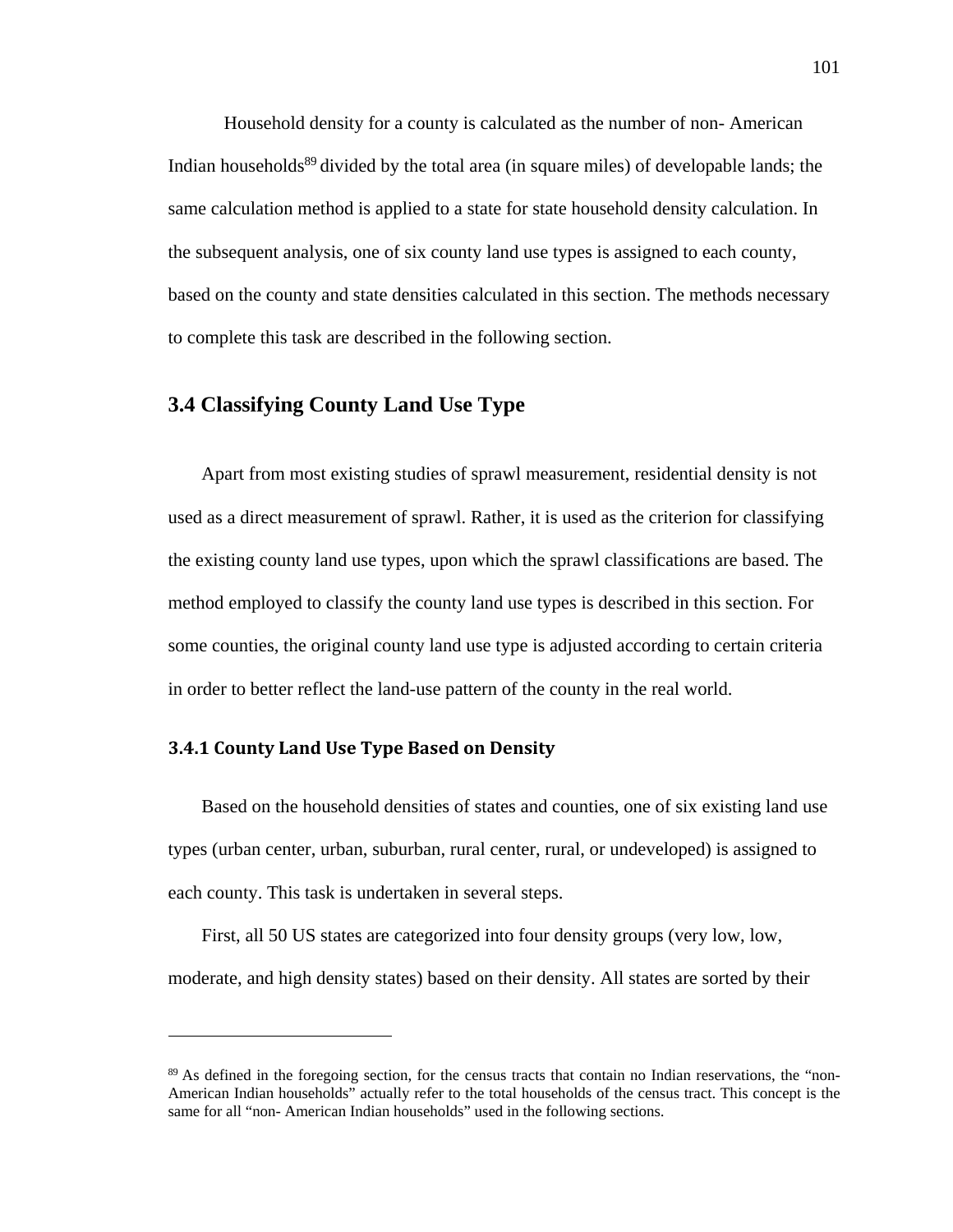residential density in 2000 in ascending order; then three obvious density gaps (i.e. density breaks) are observed for the sorted state densities. Based on these density gaps, the 50 states are classified into four density groupings, with significant density gaps between each density group. The names of states in each density group are presented in chapter 4.

The following table presents the density threshold ranges for the four density groups, as well as the number of states in each group. Column A and B present the observed minimum and maximum state density in each density group, respectively. Together, these two columns show the density range in each density group, as well as the density gap between each density group. Based on these two columns, Column C lists the designated density range for each density group.

| <b>Density Group</b> | Minimum<br>Density | Maximum<br>Density | Designated<br>Density | Number of  |            |
|----------------------|--------------------|--------------------|-----------------------|------------|------------|
| of States            | (A)                | 'B)                | Range (C)             | States (D) | Examples   |
| Very Low             | 1.2                | 15.9               | $1 - 18$              | 9          | AK, WY, MO |
| Low                  | 19.2               | 56.8               | 19-59                 | 19         | OR, CO, AZ |
| Moderate             | 60.3               | 121                | 60-149                | 13         | GA, NH, TE |
| High                 | 152.9              | 539.9              | $>=150$               | 9          | CA, FL, NJ |

3 Table 3.3 Density Thresholds for State Density Groups (in Households/Sq. Mile)

Second, within each state density group, all counties that make up those states are sorted in ascending order by their residential densities in 2000; then they are classified into six county land use categories by using density gaps among counties and known counties as references. The six county land use types are urban center, urban, suburban, rural center, rural, and undeveloped counties, which are in a descending order of development density (that is, urban center counties represent the highest density of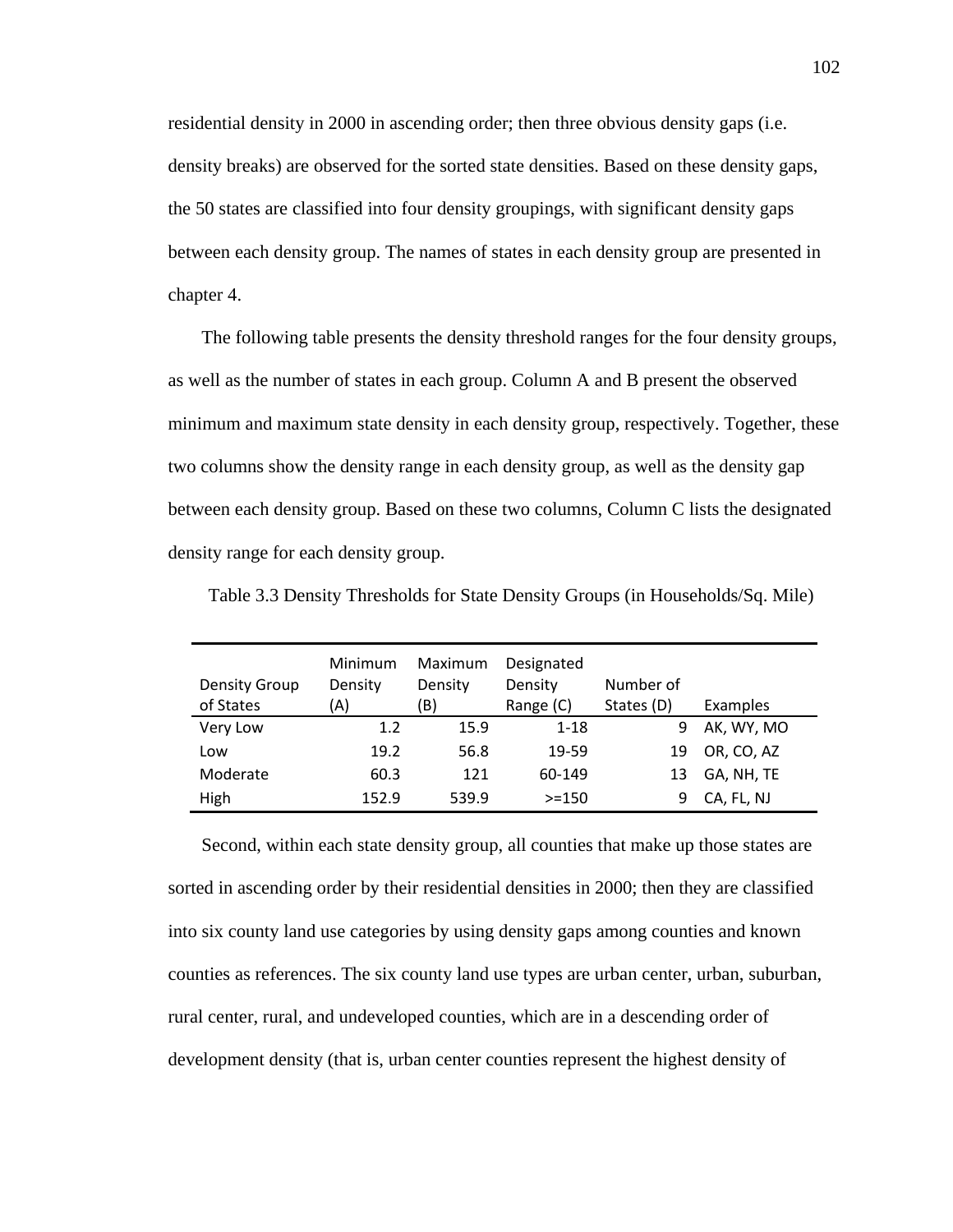development in the region, while undeveloped counties are the lowest density of development in the region).

Here, the aforementioned variable-density approach<sup>90</sup> is applied to the classification of county land use types. According to this approach, the same density value may represent different land-use types in states with very different densities; and regional context must be taken into account when establishing land-use types for counties based on their densities. In this study, regional context is represented by the host-state density. Under this approach, the density range of a particular county land use type varies with the host-state density. Thus four sets of density thresholds (rather than one set of density thresholds) are developed for the six existing county land use types according to the density of their state. This is shown in table 3.4.

 Table 3.4 presents the density thresholds of six county land use types for each state density group. Each column presents the six density ranges for counties within one of the four state density groups. Each row shows that the density range for a particular county land use type varies with the state density, based on the variable-density approach. For example, the density range for a rural county in a high-density state (from 34 to 158 households per square mile) is six times higher than that for a rural county in a very lowdensity state (from 6 to 20 households per square mile). For an urban county in a high density state, the density range  $(658 - 1240)$  may also be six times higher than the density range in a very low density state  $(116 – 300)$ .

<sup>&</sup>lt;sup>90</sup> This approach has been defined in Chapter 2 Literature Review.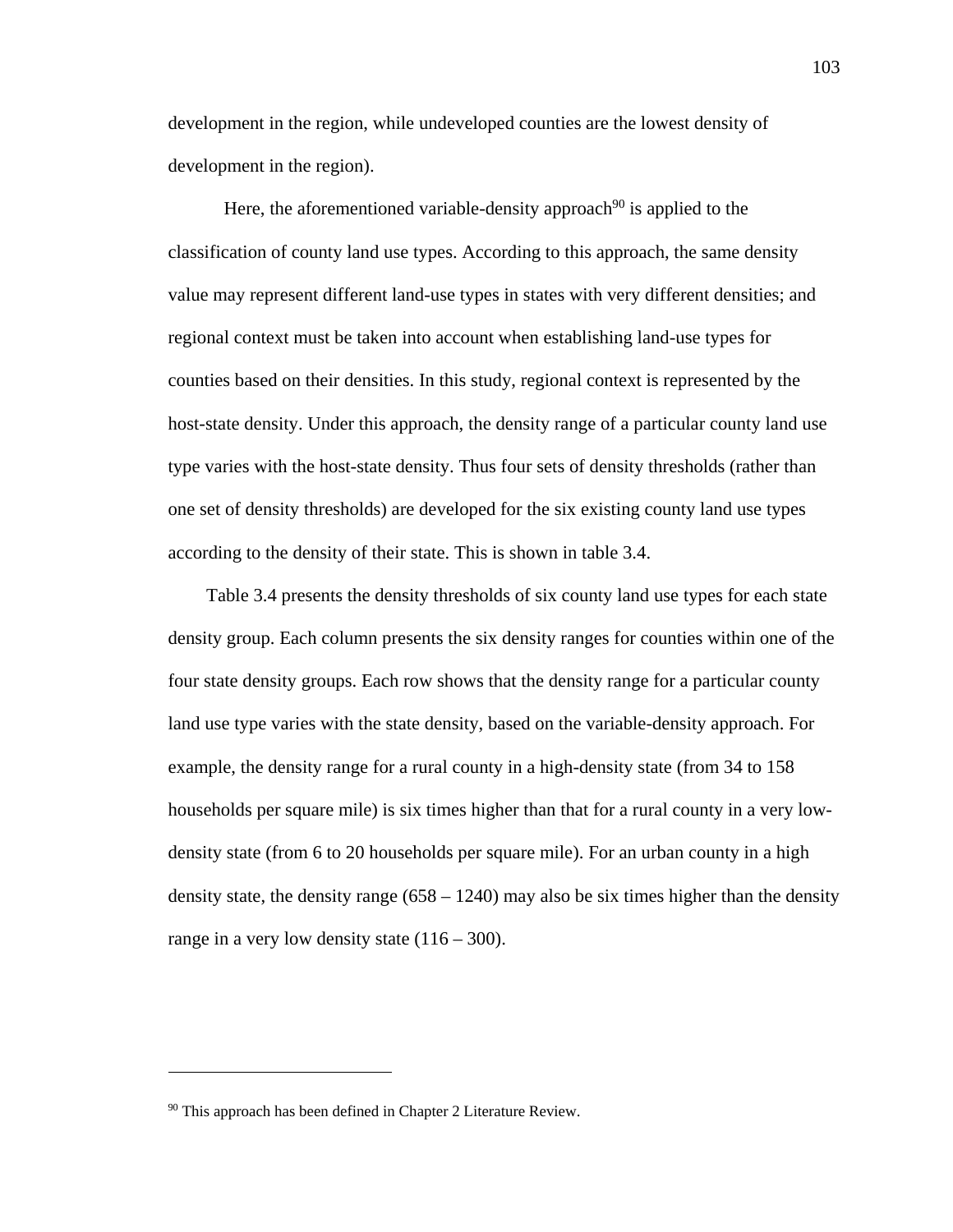| County Land-        | Very Low-<br>Density  | Low-<br>Density | Moderate-<br>Density | High-<br>Density |
|---------------------|-----------------------|-----------------|----------------------|------------------|
| Use Type            | <b>States</b>         | <b>States</b>   | <b>States</b>        | <b>States</b>    |
| Undeveloped         | $\leq 6$              | < 25.5          | $<$ 30.5             | < 34             |
| Rural               | $6 - 20$ <sup>a</sup> | $25 - 70$       | $30.5 - 115$         | 34 - 158         |
| <b>Rural Center</b> | $20 - 27$             | $70 - 90$       | $115 - 169$          | $158 - 267$      |
| Suburban            | $27 - 116$            | $90 - 363$      | $169 - 455$          | $267 - 658$      |
| Urban               | $116 - 300$           | $363 - 773$     | 455 - 1199           | 658 - 1240       |
| Urban Center        | $>= 300$              | $>= 773$        | $>= 1199$            | $>= 1240$        |

4 Table 3.4 Density Thresholds for County Land use Types in 2000 by State Density

Groups (in Households/Sq. Mile)

Note:

1

a. The range " $6 - 20$ " represents "equal or greater than 6 and less than  $20$ " households per square mile. This denotation is the same for other ranges in this table.

## **3.4.2 County Land Use Type Adjustment**

Thus far, six county existing land-use types have been assigned to counties based on county and state densities. This is the "original" county land use type, the one that exists before adjustment. In addition to residential densities, two other factors are taken into account when assigning a particular land use type to a county. According to these two factors, the original county land use types of some (not all) counties are adjusted to different land use types $91$ .

The first situation that requires adjustment of the land use type is the case where an EA only contains rural and/or undeveloped counties (that is, it has no urban features). Given this situation, then one or more counties in this EA that meet certain criteria will

<sup>&</sup>lt;sup>91</sup> For those counties to which the adjustments are not applied, their original county land use types are just the final ones.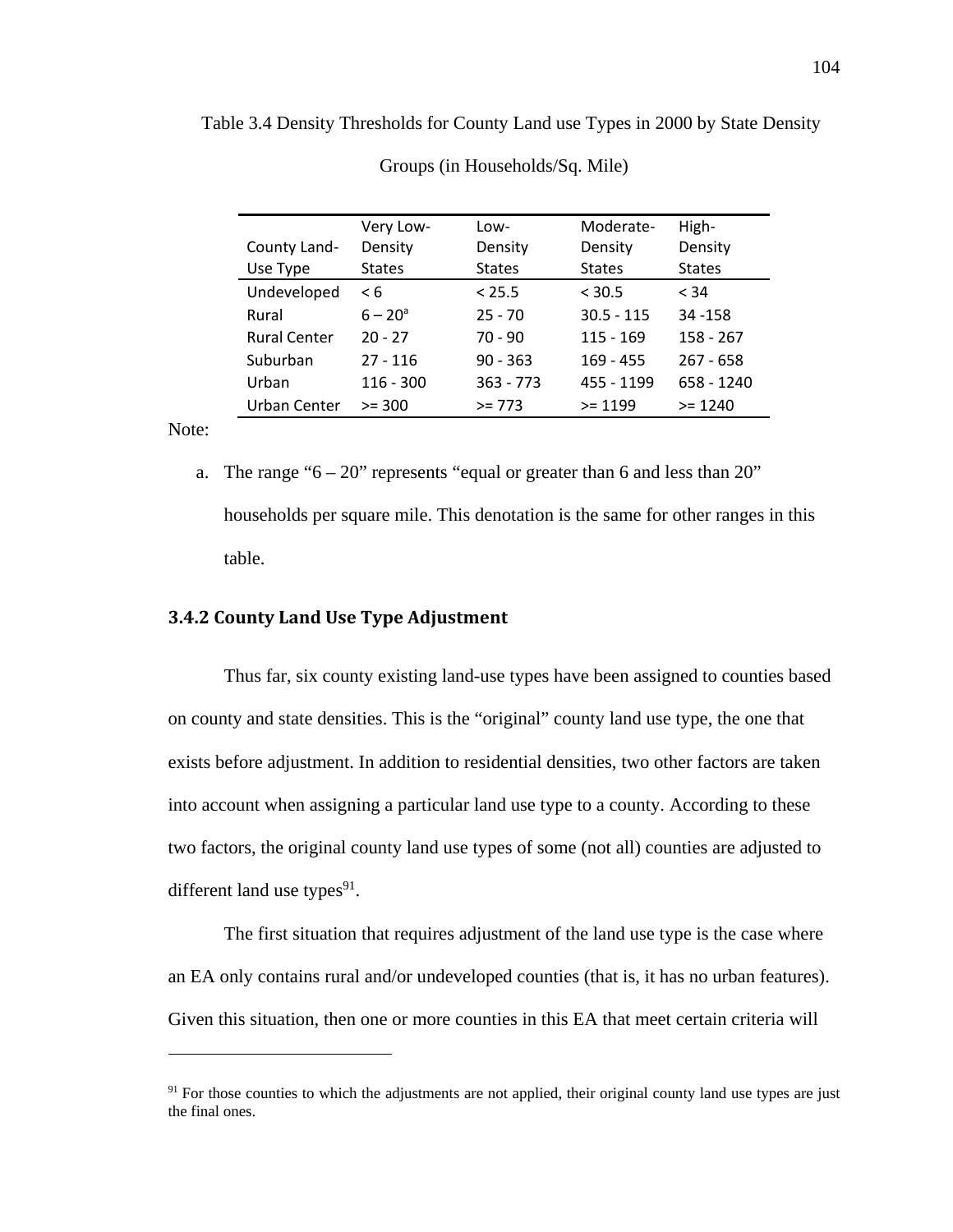be adjusted to rural center counties. To simplify, this kind of economic area is entitled as "Rural EA" in this study. Why must some rural counties in a "Rural EA" be adjusted to a rural center county? This study agrees with Burchell et al. (2002) that there must be at least one center county (either economic or residential) within each EA to which future growth in the EA could be directed. Future growth can be encouraged to take place in center-orientated counties, where there are already sufficient facilities to accommodate it. According to the definition of sprawl (Burchell et al. 2002), the rural center county is the lowest level of county type where the growth could be encouraged or reallocated to  $92$ . Therefore, at least one rural center county must be designated in each "Rural EA".

While this first factor mainly affects "Rural EAs", the second factor may affect all EAs. According to the definition of an economic area (by BEA), each EA must have one or more economic nodes (metropolitan areas or similar areas) that act as the economic activity centers of the EA. In this study, the counties that contain the center city (or cities) of these economic nodes are called "economic center counties". Some economic center counties may not have high residential densities—this could result in an under-classified county type. These economic center counties are adjusted to the highest level of land use types existing in that  $EA^{93}$ .

Aimed at resolving the problems caused by these two factors, three general rules are employed to adjust original to final county types. If a county meets either of the following two criteria and its original county type is not the highest level of development

 $92$  I agree with Burchell et al. (2002) that all of the urban center and urban counties, and some of the suburban and rural center counties are the counties to which future growth should be directed.

<sup>&</sup>lt;sup>93</sup> Here, the highest level of land use types refers to the particular highest level of original county land use types within that EA. For example, the original county land use types for counties in one particular EA are suburban, rural center, and rural counties; then the highest level of county types in this EA is "suburban".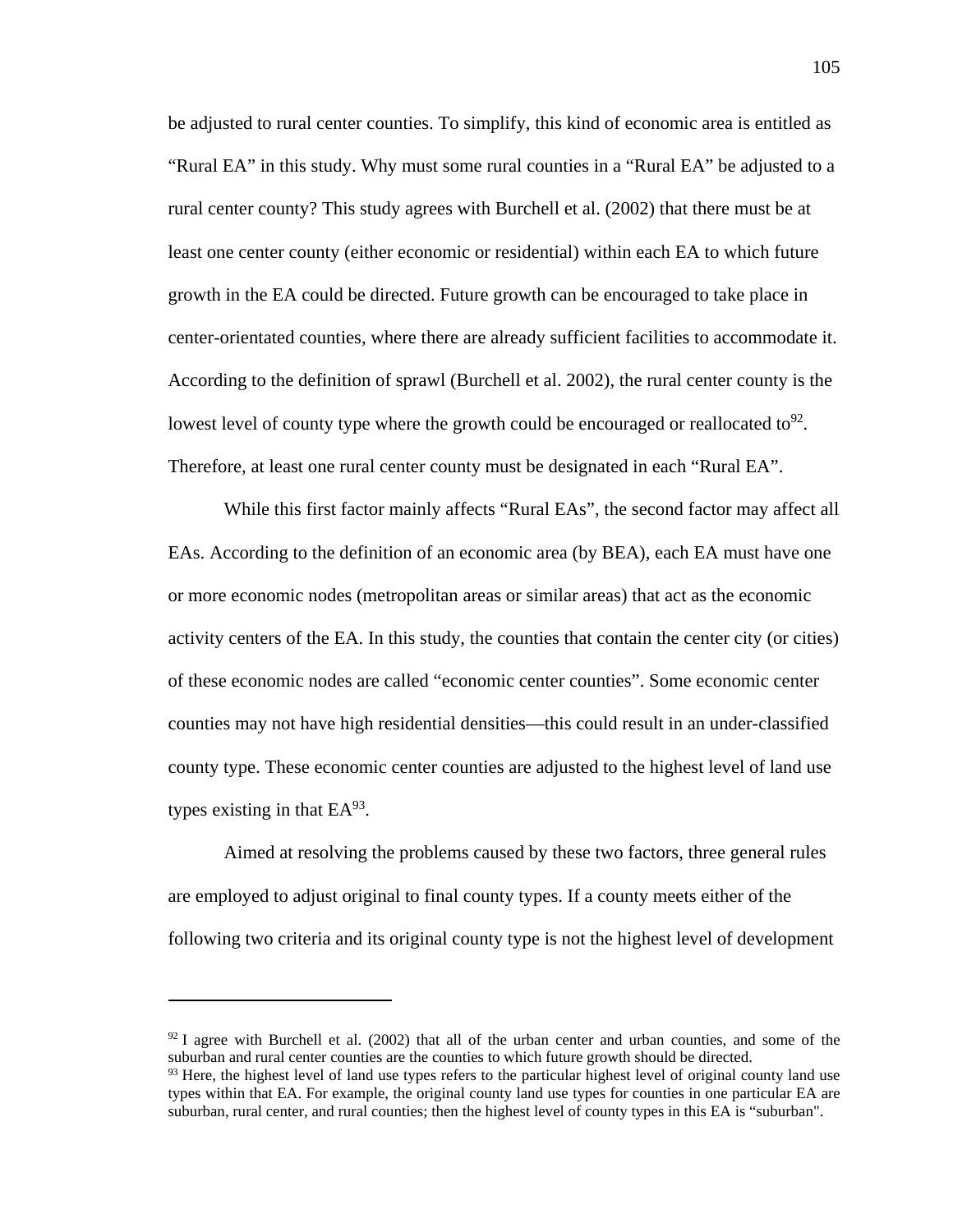type within the EA, then its original county type is adjusted to the highest level of the county type in the  $EA^{94}$ : 1) its density is above the county density gap<sup>95</sup> within the EA; and 2) the county is the "economic center county" of the EA. 3) In addition to these two rules, the third criterion is that the work team's practical knowledge of the counties validates the adjustment. A county may be adjusted to a higher or lower level of county land use type (relative to its original type) by using the third rule. An example explaining application of these rules is given in Appendix 1.

In total, the land use type of 75 counties in 53 EAs was adjusted and the adjusted types were used as the final land use types. For the other 3016 counties, their original types, which are density-based, are used as their final land use types. After this adjustment, of 3091 U.S. counties in the year 2000, 84 percent (2583 counties) are undeveloped and rural counties, 13 percent (395 counties) suburban and rural center counties, and less than 4 percent (113 counties) urban and urban center counties. The result of classification of county land use types is presented in detail in the following chapter.

With county land use type assigned to counties, the last step in sprawl measurement, sprawl/non-sprawl classification, can now be made. This procedure is addressed below.

# **3.5 Classifying Sprawl/Non-Sprawl for Counties**

<sup>&</sup>lt;sup>94</sup> The exception is for the counties in the 33 "Rural EAs". For these EAs, the highest level of original county land use type is rural or undeveloped county. Therefore, for these EAs, the rural center county, instead of the highest level of original county land use types, is assigned to counties that meet either of the first two criteria.

<sup>&</sup>lt;sup>95</sup> All the counties within an EA are sorted in descending order by density. The first density gap/break is called the "county density gap". The counties with a density higher than this density gap are the top-density counties in the EA, and usually, they are the most developed counties in the EA.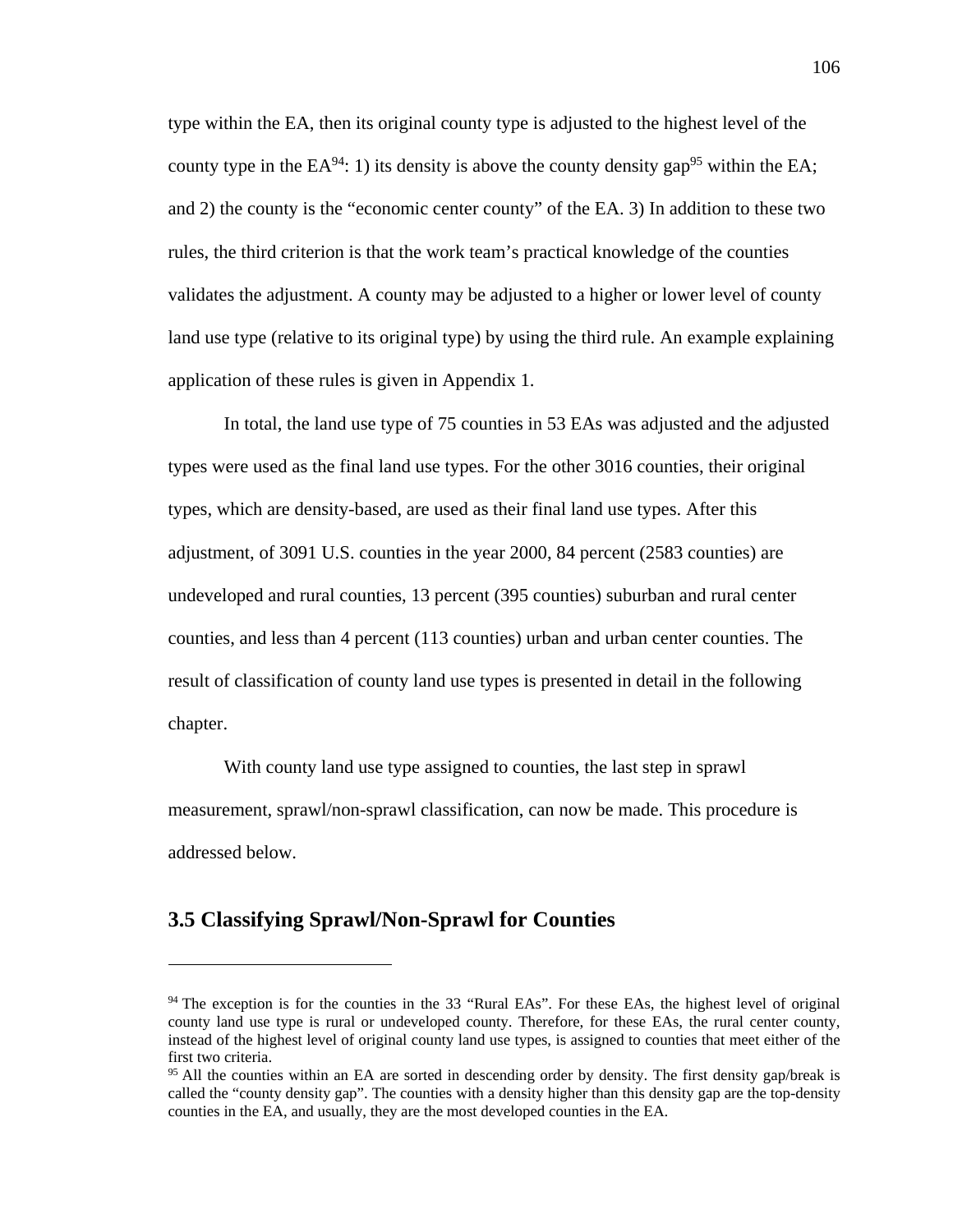With counties classified according to their development levels and growth during the 2000 to 2020 period calculated<sup>96</sup>, nationwide locations of sprawl at the county level can be determined. As mentioned in the previous section, this study borrows Burchell et al.'s empirical definition of sprawl and reinforces the statement that sprawl will predominantly happen in "nonurban" locations (Burchell et al. 2002, p. 3.). By definition, this study acknowledges that all urban center and urban counties in 2000 will not be subject to sprawl growth during the 2000 to 2020 period.

Sprawl development may only happen in sparsely developed areas without significant infrastructure. These are rural and undeveloped counties, and some developing suburban and developing rural center counties. In this study, the criteria for sprawl classification are somewhat different between these two groups of counties: the first group contains rural and undeveloped counties; and the second group, suburban and rural center counties. The classification criteria for the latter are "looser" than those for the former group. While all rural and undeveloped counties are potential locations of sprawl growth, only a portion of the suburban and rural center counties are candidates. Specifically, these looser criteria are used to screen out from sprawl categorization the developed suburban and developed rural center counties that have sufficient infrastructure to contain future growth. These counties are not candidates for sprawl designation; given their infrastructure, they are classified as non-sprawl even if they experience significant growth in the future, because these are the locations to which future growth is directed. Only those developing suburban and rural center counties, which are less established and have less infrastructure, are possible locations for future

<sup>&</sup>lt;sup>96</sup> As mentioned in the foregoing section, the households and employment growth of a county is calculated using the Woods and Poole dataset (the 2003 edition).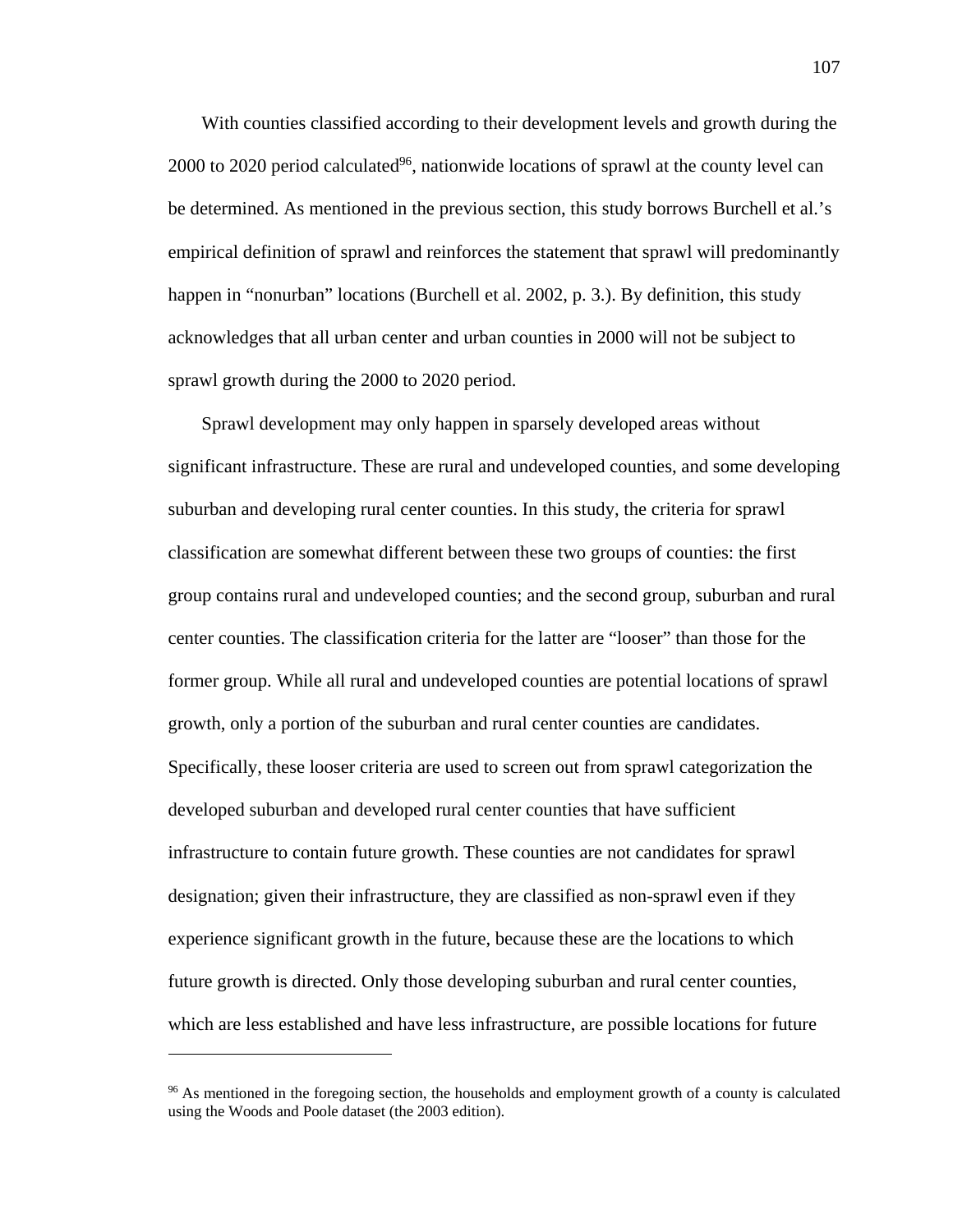sprawl growth. In the following section, the "tighter" criteria of sprawl classification for rural and undeveloped counties are addressed first, and then the "looser" criteria for suburban and rural center counties.

## **3.5.1 Classifying Sprawl/Non‐Sprawl for Rural and Undeveloped Counties**

In this study, a rural or undeveloped county will experience sprawl during the 2000 to 2020 time period if *either* of the following sets of criteria is met:

1. (a) The county's annual growth rate (of households, employment, or both) is in the upper quartile of the  $EA's<sup>97</sup>$  annual county growth rates (households, employment, or both)<sup>98</sup>; (b) the county's annual growth rate exceeds the average annual national county growth rate<sup>99</sup>; and (c) the county's absolute level of growth exceeds 40 percent of the average annual absolute national county growth<sup> $100$ </sup>.

*or* 

<u>.</u>

2. The county's absolute level of growth exceeds 160 percent of the average annual absolute national county growth. (Burchell et al. 2002, p. 3, p. 572)

In this definition, EAs, rather than metropolitan areas, are used as the host regions of counties because the 172 EAs bind urban, suburban, and rural counties and include all

<sup>97</sup> Totally there are 172 EAs (Economic Areas) in the U.S. as defined by BEA (Bureau of Economic Analysis).

<sup>&</sup>lt;sup>98</sup> Here, the annual growth rate is calculated by dividing a county's growth rate during the period 2000 to 2020 by 20 years. And the upper quartile value of the EA's annual county growth rates is calculated based on all the counties within the EA.

<sup>&</sup>lt;sup>99</sup> The average annual national county growth rate is calculated as the mean of all 3091 counties' annual growth rates, with both the positive and negative county annual growth rates being included in the mean calculation.

<sup>&</sup>lt;sup>100</sup> The average annual absolute national county growth is calculated as the mean of all 3091 counties' annual absolute growth, with both positive and negative county growth being included in the mean calculation. The annual absolute county growth is calculated by dividing the absolute growth of a county during the 2000 to 2020 period by 20 years.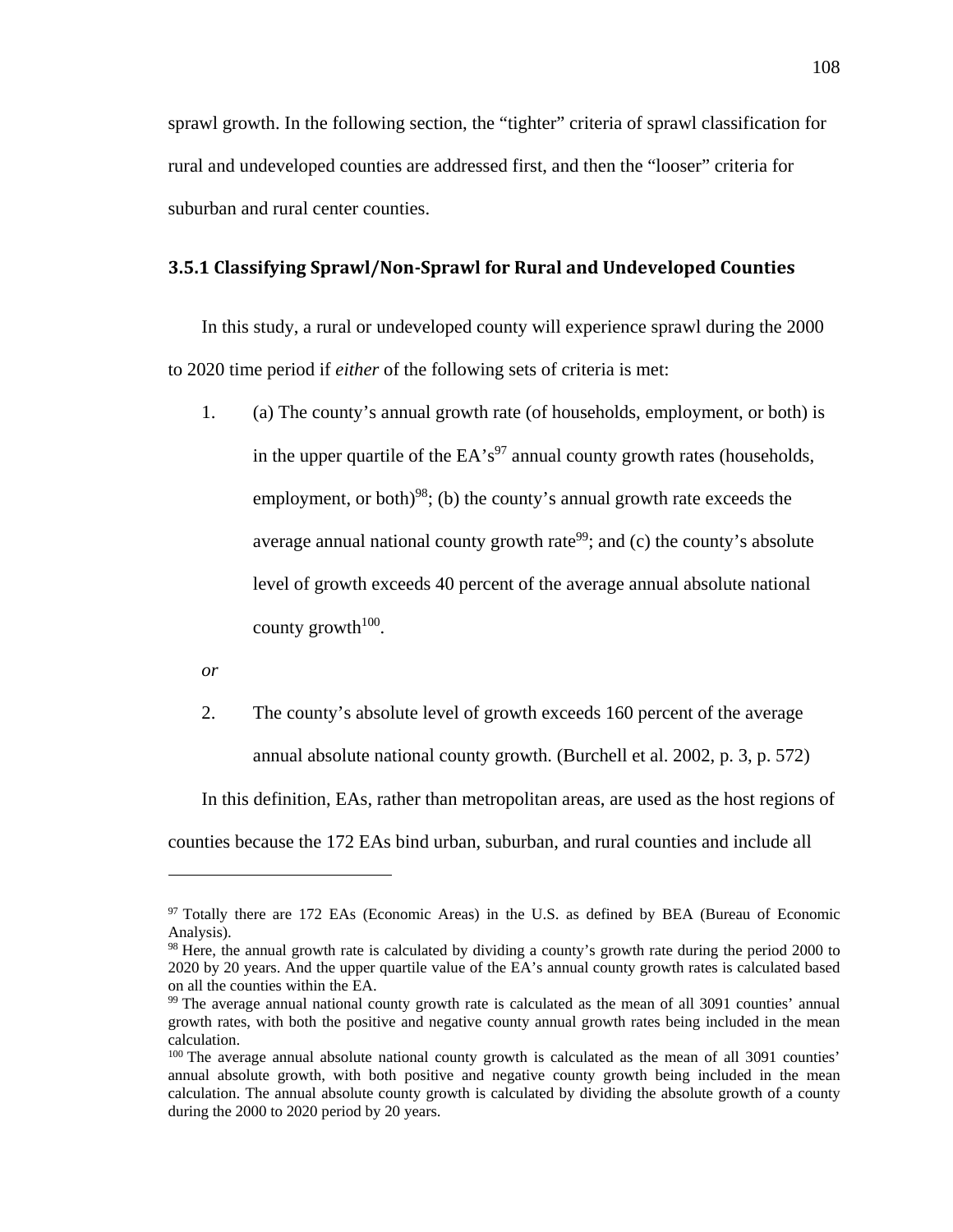counties in the country while metropolitan areas include no rural counties and only 836 of the 3091 counties.

The thresholds in this definition are borrowed from Burchell's work (Burchell 2002). Numerous analyses of the population growth rate define the 75 percentile as a separator between significantly rapid and average growth. The '40 percent of average absolute national county growth' acts to eliminate those counties whose rapid growth rates are due to large increases to a small base. The '160 percent of average absolute national county growth' acts to include those suburban and rural center counties where the growth rates would never exceed the thresholds due to their large base population. (Burchell 2002) Burchell's work team established these thresholds based on their considerable and exacting study of theoretical and practical knowledge.

A rural or undeveloped county that will experience significant household or employment growth in the future is defined as sprawling. The first criterion primarily captures the relative pace of growth in a county, while the second criterion captures the occurrence of "significant" absolute growth in counties. These two criteria are also used to define "significant growth". A county meeting either of these two criteria is said to experience "significant growth". If projected "significant growth" will take place in a *rural or undeveloped* county, then this county is defined as sprawling. If "significant" growth" will take place in a *suburban or rural center* county (assuming some infrastructure), then this county *may or may not* be defined as sprawl, which is explained in the next section.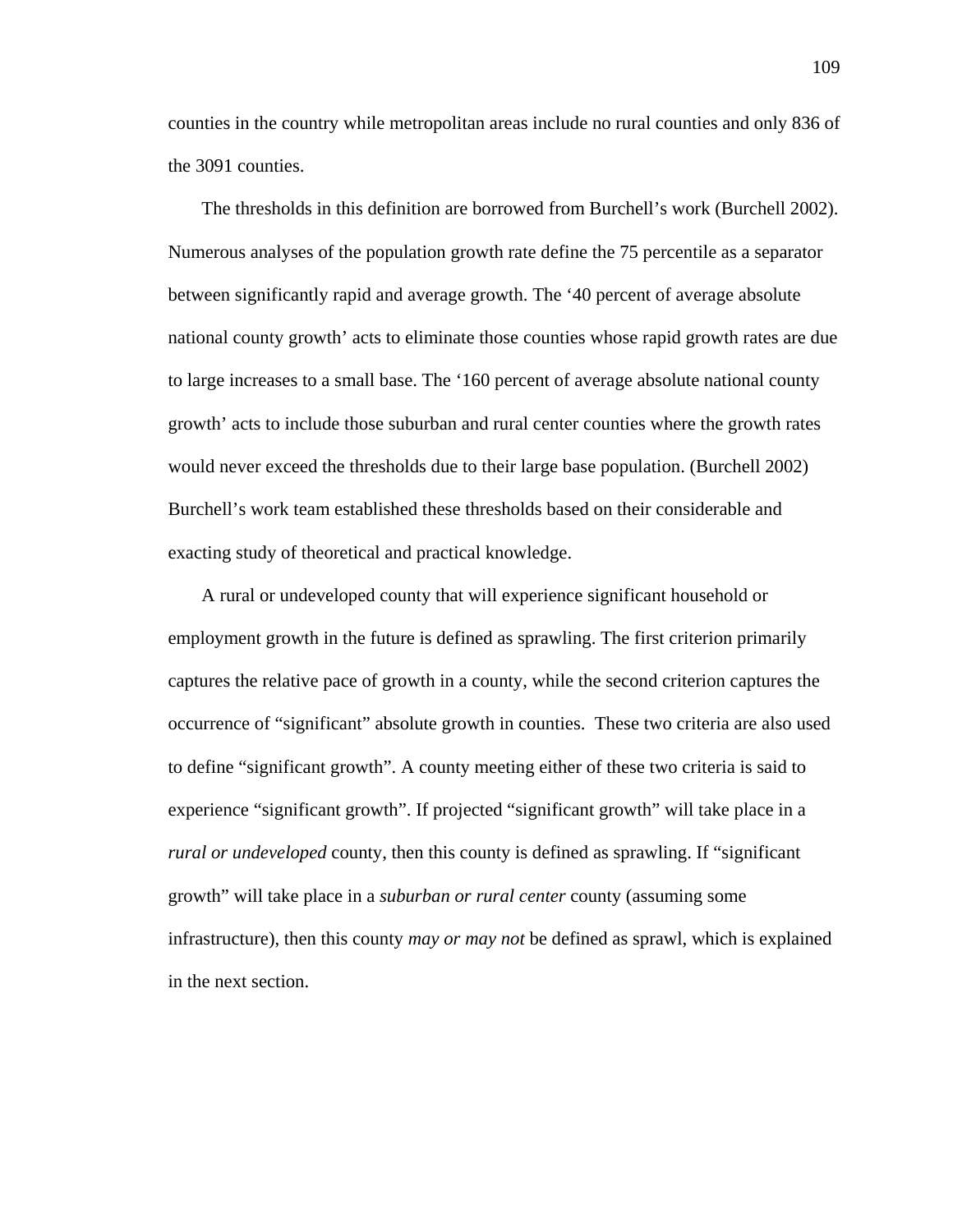## **3.5.2 Classifying Sprawl/Non‐Sprawl for Suburban and Rural Center Counties**

A suburban or rural center county is classified as sprawl if *both* of the following criteria are met:

1. It will experience "significant growth" during the 2000 to 2020 period (i.e., it meets either of the abovementioned two criteria of "significant growth"—upper quartile growth rate and above average absolute growth);

*and* 

 $\overline{a}$ 

2. Its urban population percentage share<sup>101</sup> is below 85% (applied to suburban counties) or 80% (applied to rural center counties) in 2000.

The second criterion makes the set of criteria "looser" when compared with the criteria for rural and undeveloped counties. In fact, here the high urban population percentage share is used as a criterion to identify the abovementioned developed suburban and rural center counties (with an urban percentage share above 85% and 80%, respectively), to which we want to direct future growth. Developed suburban or rural

center counties, which actually have land-use types close to those of urban counties, are

<sup>&</sup>lt;sup>101</sup> Urban population percentage is defined as the urban population of a county divided by its total population. The data of urban population and total population is from the Census 2000 data. "The U.S. Census Bureau classifies as urban all territory, population, and housing units located within urbanized areas (UAs) and urban clusters (UCs). It delineates UA and UC boundaries to encompass densely settled territory, which generally consists of:

<sup>•</sup> A cluster of one or more block groups or census blocks each of which has a population density of at least 1,000 people per square mile at the time, and

<sup>•</sup> Surrounding block groups and census blocks each of which has a population density of at least 500 people per square mile at the time, and

<sup>•</sup> Less densely settled blocks that form enclaves or indentations, or are used to connect discontiguous areas with qualifying densities.

Rural consists of all territory, population, and housing units located outside of UAs and UCs." (Summary File 1 2000 Census of Population and Housing Technical Documentation pp. A-22 – A-23)

Due to the limited time and resource, this study did not define urban and rural areas using the more accurate density calculation developed in this project. Instead, the Census 2000 definitions of urban and rural, which are based on less accurate density calculation, are used by necessity.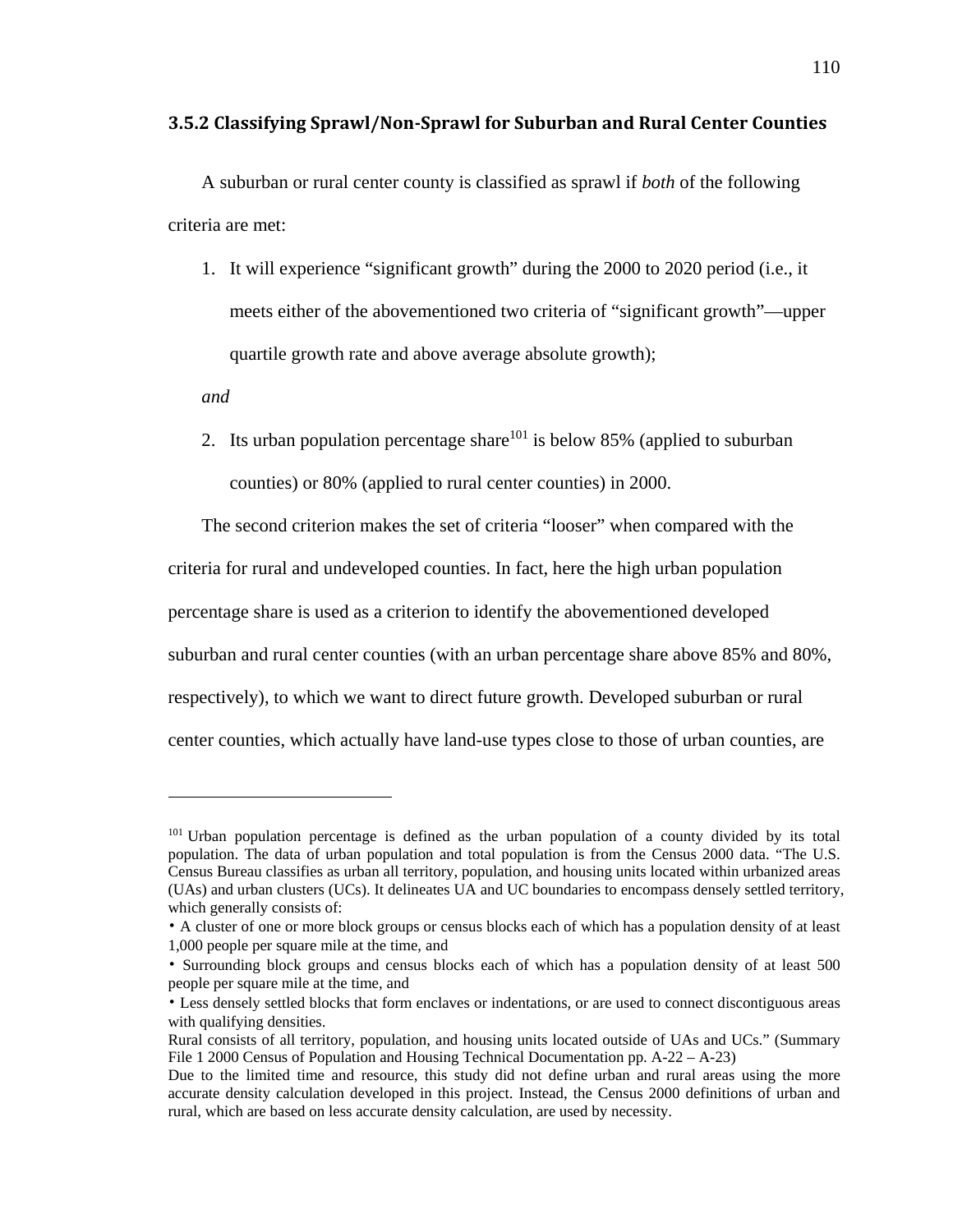classified as non-sprawl, even if they will experience significant growth during the 2000 to 2020 time period. Therefore, only developing suburban and rural center counties (with an urban percentage share below 85% and 80%, respectively) that will experience significant growth are classified as sprawl counties.

# **3.5.3 Sprawl Adjustments**

 $\overline{a}$ 

Finally, for some particular suburban and rural center counties that have been classified as sprawl by the listed criteria, the sprawl classification is further negated by applying the following rules of sprawl adjustment. Such a county will be adjusted from sprawl to non-sprawl if *any* of the following criteria<sup>102</sup> is met:

(1) It is one of the EA's highest-density counties (with a density higher than the abovementioned "county density gap" in the EA); *or*

(2) it is the county that contains the largest economic node in the  $EA^{103}$ ; *or* 

(3) according to practical knowledge of the counties in the EA, the county should be categorized as non-sprawl.

The reason to adjust these counties from sprawl to non-sprawl is due to the requirement that for each EA, there must be some appropriate location(s) where projected future growth is encouraged to take place. These locations are the most developed counties that have sufficient infrastructure to contain future growth. In this analysis, if the counties with the highest county land use type in the EA are urban center or urban

<sup>&</sup>lt;sup>102</sup> Actually, as mentioned in the foregoing section of classification of county land use types, the counties that meet either of the first two criteria have been classified as/adjusted to the highest level of the original county types in the EA.

<sup>&</sup>lt;sup>103</sup> Here, the "largest economic node" actually refers to the largest center city among economic nodes in the EA. For all the EAs in the sample, the suburban and rural center counties that contain the second largest node are originally classified as non-sprawl by the aforementioned two criteria and thus need not to be adjusted.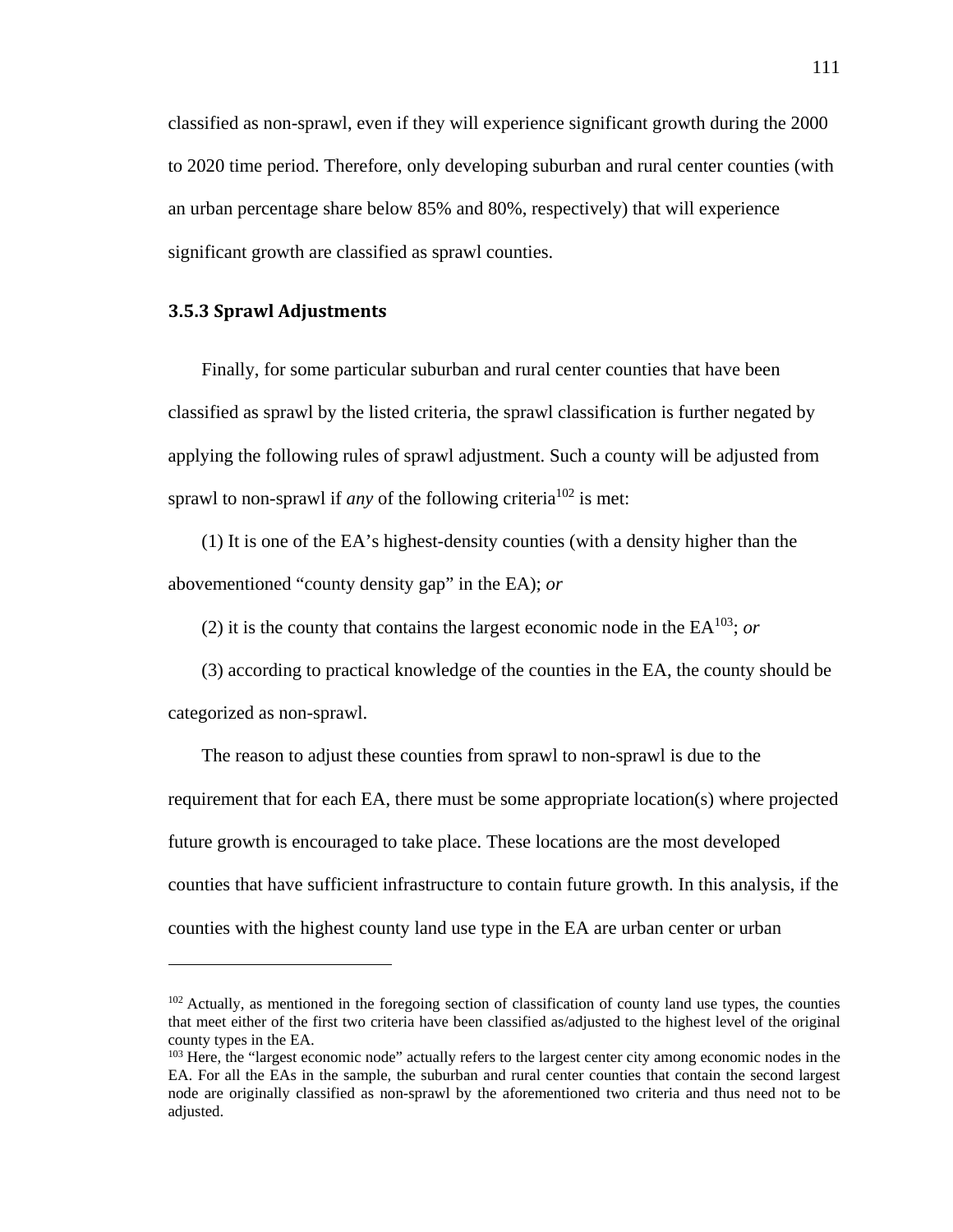counties, or, are suburban or rural center counties that were originally classified as nonsprawl, then the requirement is fulfilled (that is, these counties are defined as appropriate locations to which future growth can be directed) and there is no need to adjust their original "non-sprawl" classification. This is the case for most of the EAs in this study.

However, for some EAs, wherein the highest county type is the suburban or rural center county designation and these counties were originally classified as sprawl, then a problem exists. That is, being classified as sprawl means that these counties, which are the most developed counties in the EA, are identified as inappropriate locations to contain significant future growth. The question is then, to which location(s) should future growth for this EA be directed? In order to solve this problem, in these EAs, the most developed counties that have been originally classified as "sprawl" are adjusted to the classification of "non-sprawl" by using the abovementioned criteria of sprawl adjustments<sup>104</sup>. Being adjusted to non-sprawl defines these counties ( in the real world) as appropriate locations to which future growth in the EA can be directed. The examples that explain the sprawl adjustments are given in Appendix 1.

Sprawl adjustments are only applied to the suburban or rural center counties; that is, rural or undeveloped counties are not adjusted for sprawl classification, because they are never the most developed counties in the EA<sup>105</sup>. In total, 47 counties in 41 EAs have been adjusted from their original classification of "sprawl" to a final classification of "nonsprawl". Among these 47 counties, 26 meet both of the first two criteria; seven meet the

<sup>&</sup>lt;sup>104</sup> The counties that meet the third criterion may not be the most developed county in the EA (i.e., the county with the highest development type in the EA), but should be the locations to which future growth be directed.

<sup>&</sup>lt;sup>105</sup> The highest level of county types in an EA can only be rural center or above levels, according to the rules of county type adjustments.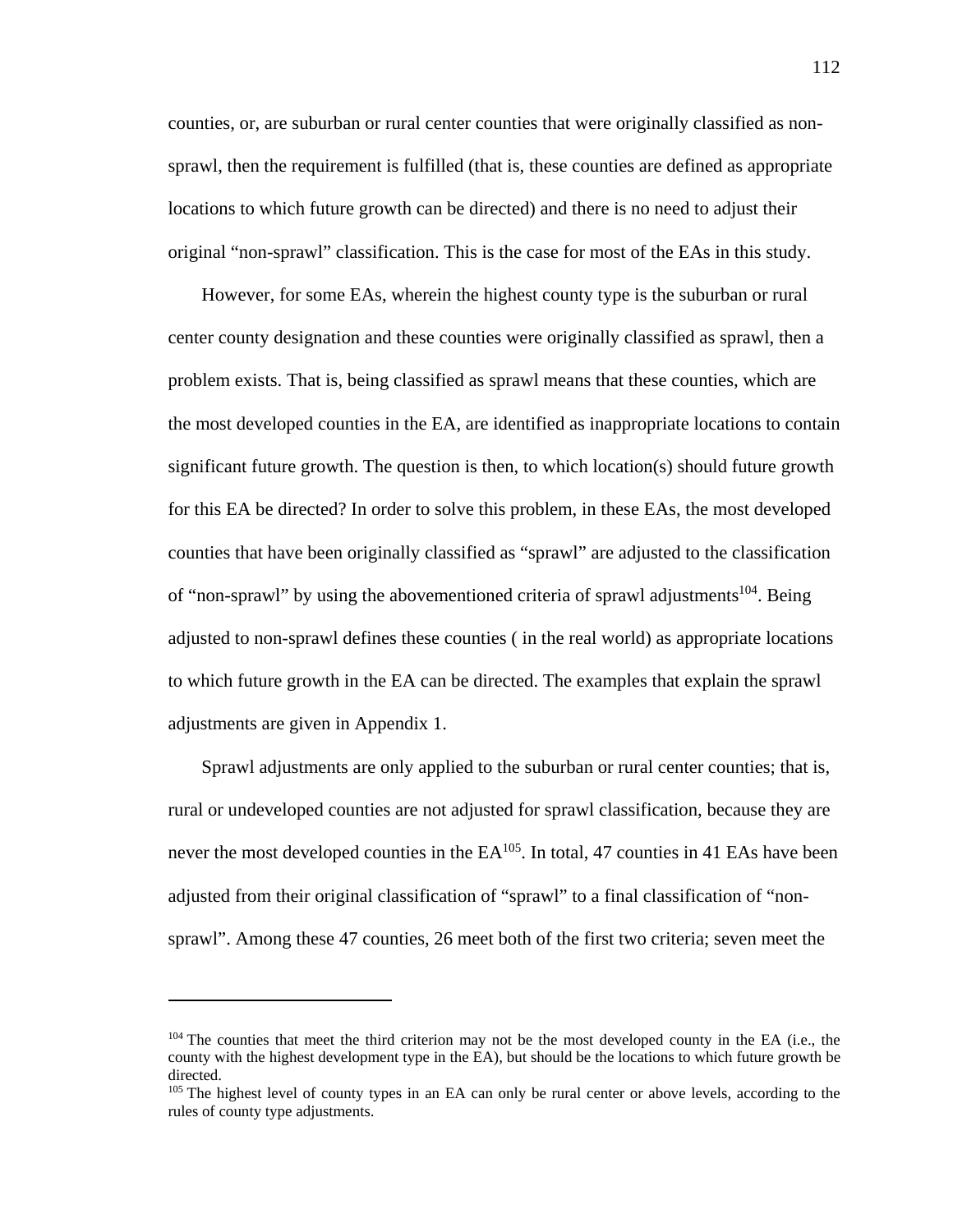first criterion only; 12 meet the second criterion only; and the remaining two counties satisfy the third criterion.

After processing this adjusted data, all 3091 U.S. counties are classified into two categories: sprawl and non-sprawl counties.16 percent (492 counties) of US counties will experience sprawl during the 2000 to 2020 time period. The results created during the sprawl measurements will be presented in the next chapter.

# **3.6 Summary**

The datasets and methods employed to classify counties as sprawl or non-sprawl are described in this chapter. Three major tasks have been fulfilled during the process of measuring sprawl for counties.

First, refined residential densities are calculated for all US counties and states. Various GIS boundary data files are used to calculate areas of developable lands for counties and states, through a series of GIS spatial analyses. These areas of developable lands are used as the denominator of density calculation. Then the numbers of total households (or non- American Indian households for tracts that contain Indian reservations) are summed by census tracts for counties and states; this becomes the numerator of the density calculation. Based on these denominators and numerators, refined household densities are calculated for counties and states.

Second, based on these refined densities, one of six existing land-use types (urban center, urban, suburban, rural center, rural, and undeveloped) is assigned to every county. The variable-density approach is the basis of this process, in that 50 US states are first categorized into four density groups (very low, low, moderate, and high density states)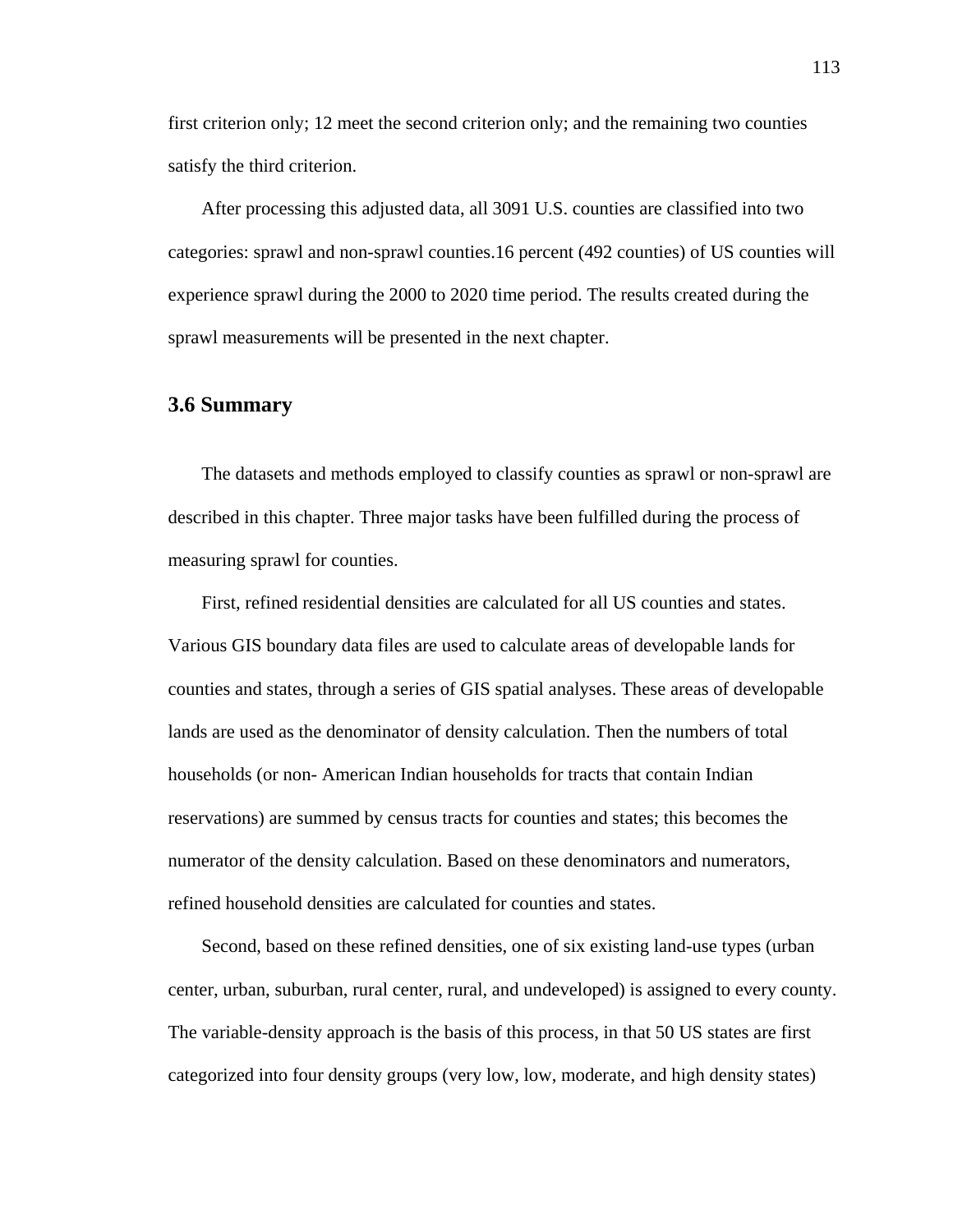and then one set of density thresholds of six county land use types is specified for each of the four state groups. In other words, the density range of county land use type varies with and parallels host-state densities. The original classifications of county land use types, which are density-based, have been adjusted for 75 counties. As a result, of the 3091 US counties: 84 percent (2583 counties) are undeveloped and rural counties; 13 percent (395 counties) are suburban and rural center counties; and less than 4 percent (113 counties) are urban and urban center counties.

Finally, the locations of sprawl are identified at the county level nationwide. Based on the county land use types and the projected growth of counties during the 2000 to 2020 time period, all US counties are classified as sprawl or non-sprawl. A rural or undeveloped county is identified as sprawl if it will experience significant household or employment growth during this time period. Some developing suburban or rural center counties that satisfy certain criteria have also been classified as sprawl. In order to ensure that the most developed counties in an EA are classified appropriately, 47 counties have been adjusted from their original classification of "sprawl" to "non-sprawl". As a result, 492 of the total 3091 US counties will experience sprawl development during the 2000 to 2020 time period.

The results created during the process of sprawl measurements are presented in the next chapter.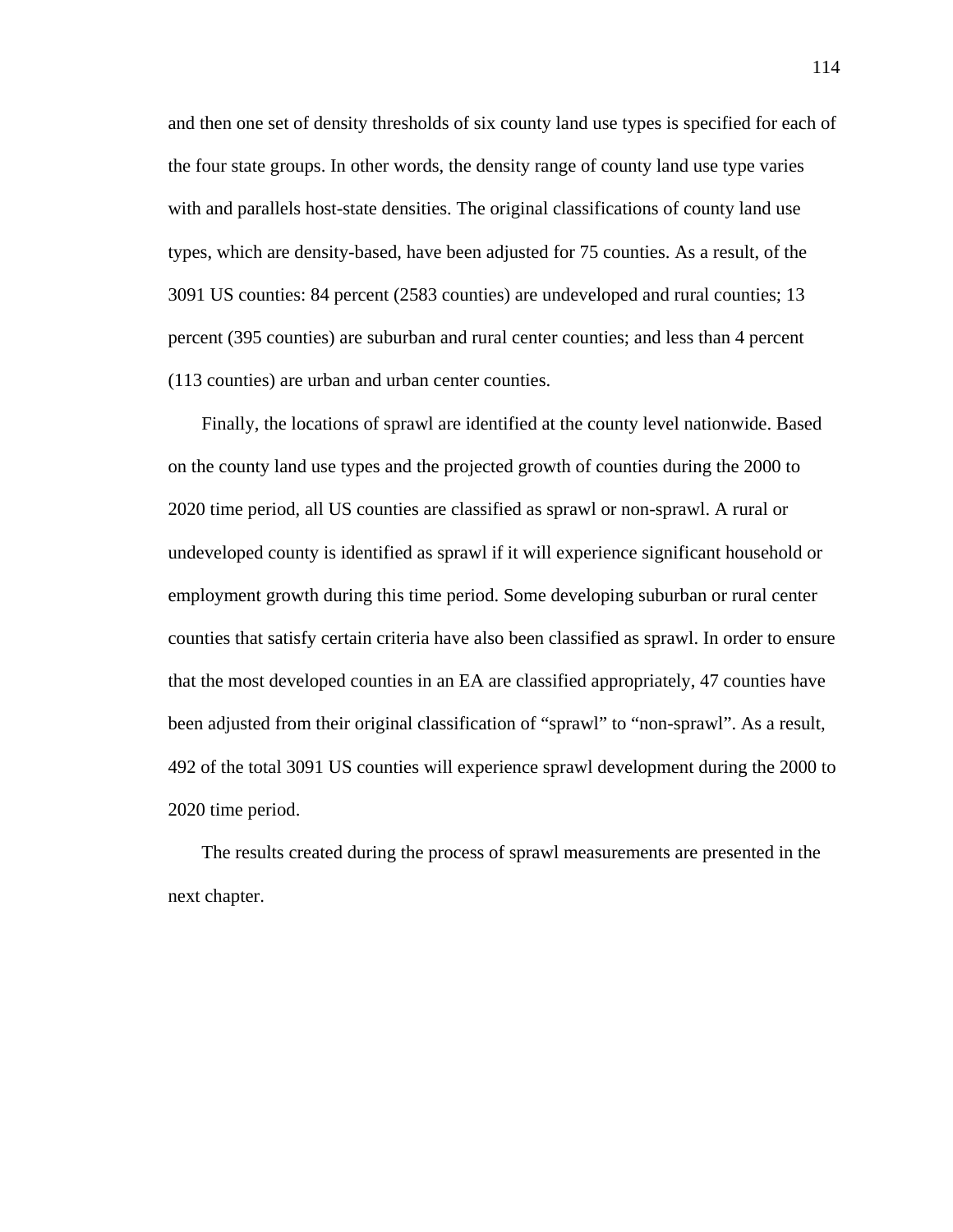# **Chapter 4**

# **Empirical Findings—Results of the Analysis**

The results collected and identified during the process of sprawl measurements are presented in this chapter. They have been categorized and placed into four main groupings: refined densities for states and counties; land use types (urban center, urban, suburban, rural center, rural, and undeveloped) assigned to each county; projected growth over the 2000 to 2020 period; and finally, sprawl growth at various geographic levels. These results are addressed in detail in this chapter.

# **4.1 State Density Groups**

According to the variable-density approach, regional density differences of counties must be taken into account when defining land use types for specific counties. In this study, regional differences of counties are represented by the residential density of the host state, which reflects the social, economical, and historical development of the state. States are classified into four density groups (very-low, low, moderate, and high), which represent the four kinds of regional density and are the basis for classifying county land use types.

Further, as addressed in Chapter 3, the densities calculated in this study are more accurate than the densities in previous studies, in that naturally and legally undevelopable areas have been excluded from the density calculation.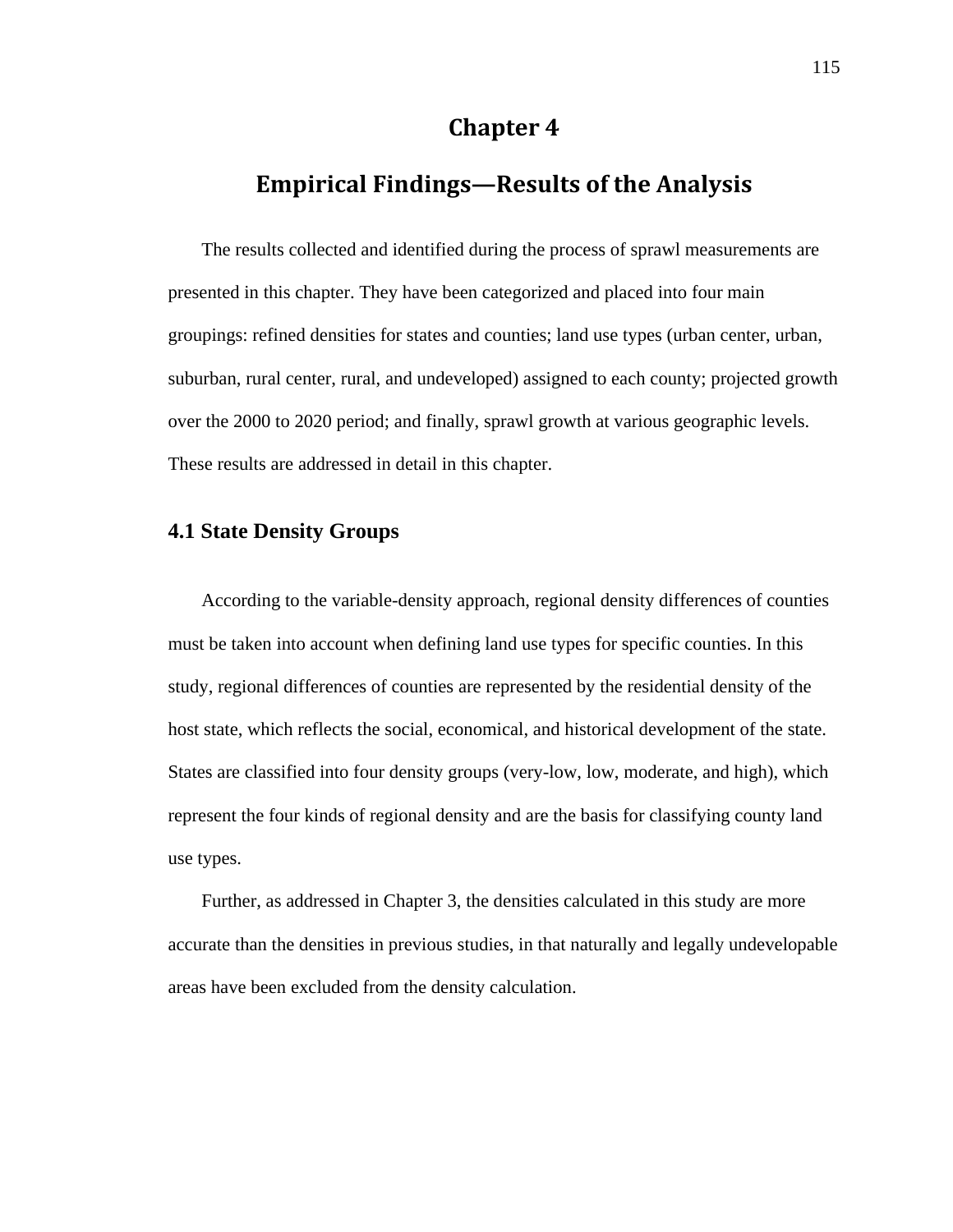#### *State Density Groups*

<u>.</u>

Overall, the density of the United States as a whole is 46.3 households per square mile<sup>106</sup> as determined for the year 2000. State densities vary considerably, from a minimum of 1.2 households per square mile in Alaska to a maximum of 540 households per square mile in New Jersey. The top five states, with a density higher than 200 households per square mile, are New Jersey, Rhode Island, Massachusetts, and Connecticut, and Maryland (in descending order). The median state density is about 48 households per square mile (the average densities of Wisconsin and Arizona), very close to the average density of the United States (46.3 households per square mile). The densities of the 50 US states are presented in Table 4.1.

As mentioned in chapter 3, the 50 US states are categorized into four natural density groups: very-low, low, moderate, and high. The density thresholds of these groups are shown in Table 3.3. Column D of Table 3.3 presents the number of states within each density group. Corresponding to the generally low density of the United States, 40 percent of US states (19 states) are in the low-density group, followed by one-quarter (13 states) in the moderate range.

The distribution of states among the four density groups for each census region is shown in Figure 4.1. Each 100% stack column represents the four state density classes' percentage share of all states in that region. At the regional level, the South has the most states (16), followed by the West (13), the Midwest (12), and the Northeast (9). Not surprisingly, as shown in Figure 4.1, the Northeast and the South have no "very low-

<sup>106</sup> This household density for the U.S. as a whole is calculated as the total households (with American Indian households living in the Indian reservations excluded) divided by the total developable lands within the country.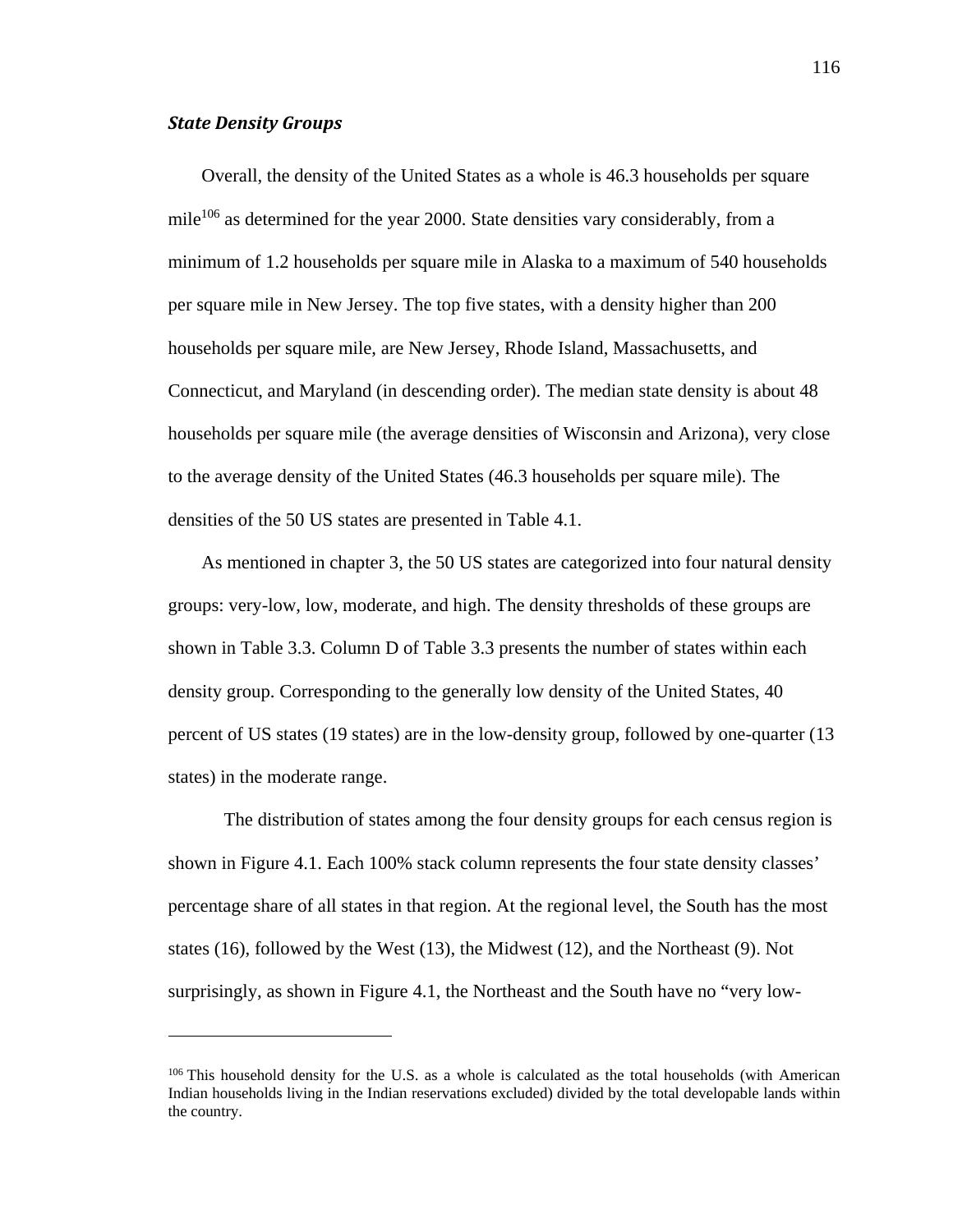density" states; in contrast, the Midwest has no high-density states. Most (nearly 80 percent) of the Northeastern states have high- or moderate- densities. In contrast, the West and Midwest are overall characterized by very low- and low- density states: nearly 85 percent of Western states and 70 percent of Midwestern states belong to these two density groups. For the South, most states (over 80 percent) have a moderate- or lowdensity.



4 Figure 4.1 Distributions of States among Density Groups by Region

#### *Differences between Refined and Gross Densities*

Is it really necessary to take a cautionary approach to calculate more refined densities, rather than simply calculating gross densities based on the ready-to-use land areas? This question is addressed in two parts. First, are the values of refined densities significantly different from those of gross densities? Second, will the differences between these two kinds of densities affect the assignment of county land use types? If the answer is "Yes" to both questions, then it is definitely necessary to calculate specific densities in a study whose task is determining accurate land-use types.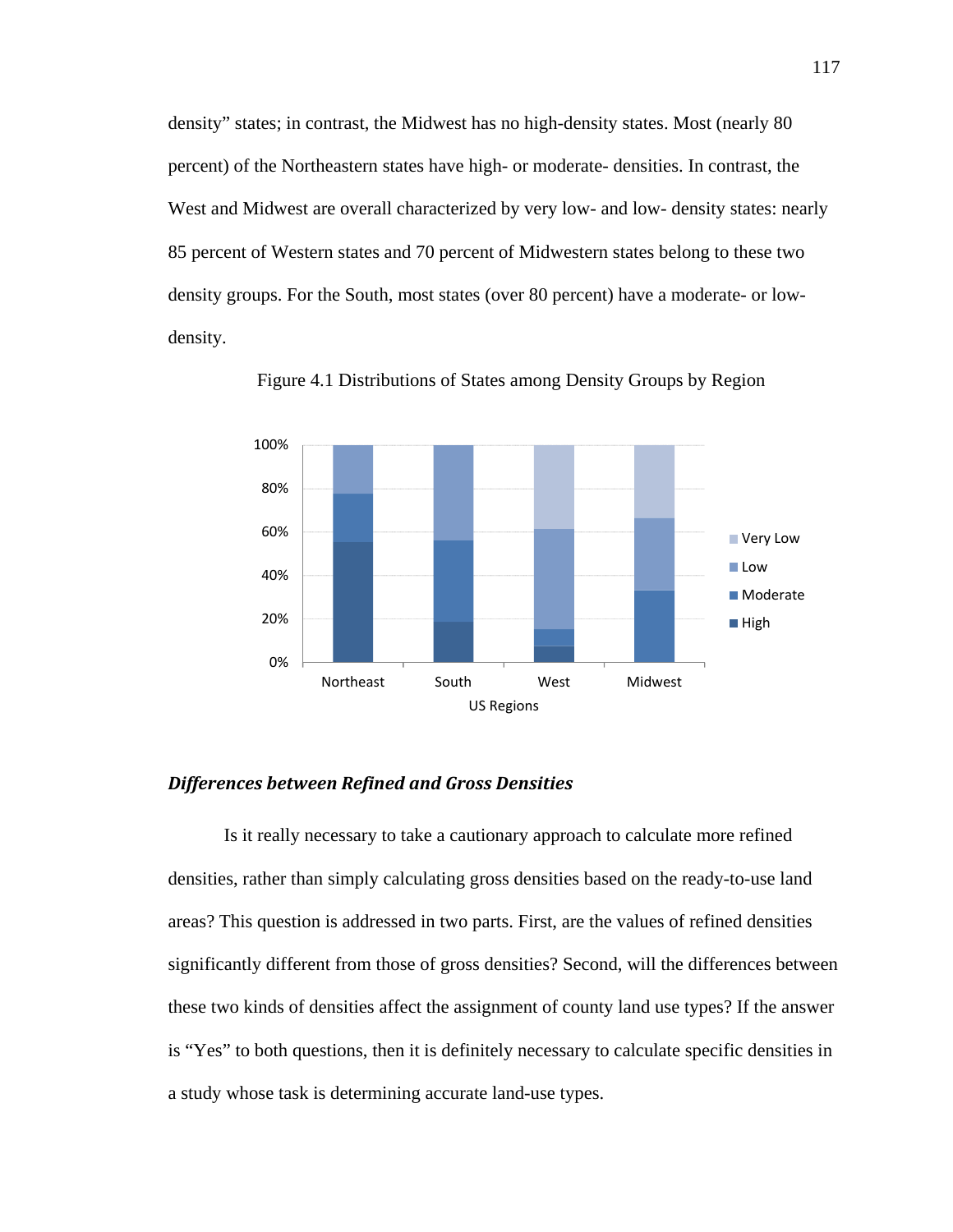The densities calculated in this study will be referred to as "refined density" or "developable lands density" (because its denominator is the developable land area in a geographic unit). Conversely, the denominator of gross density is the area of non-water lands (i.e., the total area minus the area of any water body) within a geographic unit; this gross density is the one generally used in most existing sprawl studies. Therefore, for the same geographic unit, the denominator of its refined density is always less than or equal to that of its gross density, because developable lands, as defined in this study, amount to a share of non-water lands. The answers to the two questions are presented below, supported by the empirical results developed in this study.

The analysis begins with why care is needed in determining densities: are the values of refined densities significantly different from those of gross densities? The answer is yes. With no exception, the "developable lands density" of an individual state is larger than its "gross density", because the former has a much smaller denominator than the latter. A substantial proportion of US states have "developable lands (or refined) densities" that are significantly larger than their gross densities. As shown in Table 4.1, about 65 percent (32 states) have "developable lands densities" (column D) that are at least 1.2 times their gross densities (column A). Further, nearly one-third (15 states) have refined densities that are at least 1.5 times their gross densities, due to the denominator of the former being only about 65 percent of the denominator of the latter (shown in column I), which means that the areas of developable lands are only around 65 percent of the non-water lands in these states. Table 4.1 presents the two kinds of densities for all 50 US states.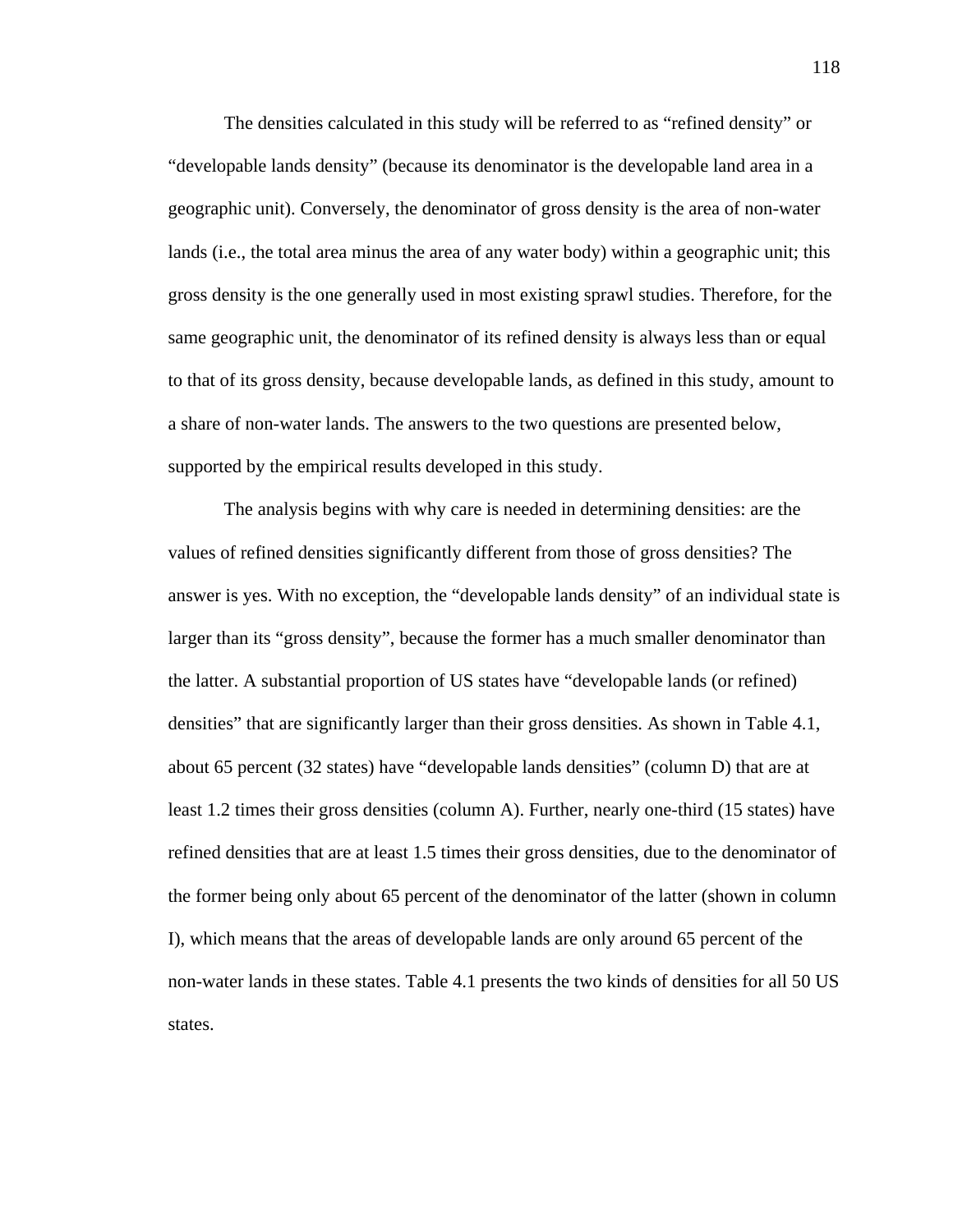# 5 Table 4.1 Comparison between Developable Lands Densities and Gross

|                |       |       |       |       |       |                |           | Area of   | Percent-     |
|----------------|-------|-------|-------|-------|-------|----------------|-----------|-----------|--------------|
|                |       | Rank  |       |       |       | Rank           | Develop   | non-      | age of       |
|                |       | of    | Old   |       | New   | of             | -able     | water     | non-water    |
|                | Old   | Old   | Dens. | New   | Dens. | New            | Lands     | Lands     | Lands that   |
|                | Dens. | Dens. | Group | Dens. | Group | Dens.          | (sq. mi.) | (sq. mi.) | is develop-  |
| Name           | (A)   | (B)   | (C)   | (D)   | (E)   | (F)            | (G)       | (H)       | able (%) (I) |
|                |       |       | Very  |       | Very  |                |           |           |              |
| Alaska         | 0.4   | 1     | Low   | 1.2   | Low   | 1              | 179,786   | 571,951   | 31.4         |
|                |       |       | Very  |       | Very  |                |           |           |              |
| Wyoming        | 2.0   | 2     | Low   | 4.1   | Low   | 3              | 47,346    | 97,100    | 48.8         |
|                |       |       | Very  |       | Very  |                |           |           |              |
| Montana        | 2.5   | 3     | Low   | 3.7   | Low   | $\overline{2}$ | 95,518    | 145,552   | 65.6         |
|                |       |       | Very  |       | Very  |                |           |           |              |
| North Dakota   | 3.7   | 4     | Low   | 4.1   | Low   | 4              | 60,847    | 68,976    | 88.2         |
|                |       |       | Very  |       | Very  |                |           |           |              |
| South Dakota   | 3.8   | 5     | Low   | 4.6   | Low   | 5              | 60,871    | 75,885    | 80.2         |
|                |       |       | Very  |       | Very  |                |           |           |              |
| New Mexico     | 5.6   | 6     | Low   | 8.9   | Low   | 6              | 72,880    | 121,356   | 60.1         |
|                |       |       | Very  |       | Very  |                |           |           |              |
| Idaho          | 5.7   | 7     | Low   | 15.9  | Low   | 9              | 29,517    | 82,747    | 35.7         |
|                |       |       | Very  |       |       |                |           |           |              |
| Nevada         | 6.9   | 8     | Low   | 56.8  | Low   | 28             | 13,320    | 109,826   | 12.1         |
|                |       |       | Very  |       |       |                |           |           |              |
| Utah           | 8.6   | 9     | Low   | 30.4  | Low   | 18             | 23,111    | 82,144    | 28.1         |
|                |       |       | Very  |       | Very  |                |           |           |              |
| Nebraska       | 8.7   | 10    | Low   | 9.1   | Low   | $\overline{7}$ | 73,479    | 76,872    | 95.6         |
|                |       |       |       |       | Very  |                |           |           |              |
| Kansas         | 12.7  | 11    | Low   | 13.0  | Low   | 8              | 79,987    | 81,815    | 97.8         |
| Oregon         | 14.0  | 12    | Low   | 31.0  | Low   | 19             | 43,192    | 95,997    | 45.0         |
| Colorado       | 16.1  | 13    | Low   | 26.1  | Low   | 14             | 64,023    | 103,718   | 61.7         |
| Maine          | 16.8  | 14    | Low   | 19.2  | Low   | 10             | 27,035    | 30,862    | 87.6         |
| Arizona        | 16.9  | 15    | Low   | 48.4  | Low   | 26             | 38,689    | 113,635   | 34.0         |
| Oklahoma       | 19.6  | 16    | Low   | 20.4  | Low   | 11             | 65,912    | 68,667    | 96.0         |
| Arkansas       | 20.1  | 17    | Low   | 24.5  | Low   | 13             | 42,691    | 52,068    | 82.0         |
| lowa           | 20.6  | 18    | Low   | 21.3  | Low   | 12             | 54,152    | 55,869    | 96.9         |
| Mississippi    | 22.4  | 19    | Low   | 27.6  | Low   | 15             | 37,971    | 46,907    | 80.9         |
| Minnesota      | 23.9  | 20    | Low   | 32.4  | Low   | 20             | 58,546    | 79,610    | 73.5         |
| Vermont        | 26.1  | 21    | Low   | 29.9  | Low   | 16             | 8,087     | 9,250     | 87.4         |
| Texas          | 28.4  | 22    | Low   | 30.3  | Low   | 17             | 244,957   | 261,797   | 93.6         |
| West Virginia  | 30.6  | 23    | Low   | 34.0  | Low   | 21             | 21,711    | 24,078    | 90.2         |
| Missouri       | 32.0  | 24    | Low   | 34.3  | Low   | 22             | 64,131    | 68,886    | 93.1         |
| Washington     | 34.3  | 25    | Low   | 52.7  | Low   | 27             | 43,121    | 66,544    | 64.8         |
| Alabama        | 34.3  | 26    | Low   | 38.8  | Low   | 23             | 44,905    | 50,744    | 88.5         |
| Louisiana      | 38.1  | 27    | Low   | 62.4  | Mod.  | 30             | 26,611    | 43,562    | 61.1         |
| Wisconsin      | 38.5  | 28    | Low   | 47.4  | Low   | 25             | 44,009    | 54,310    | 81.0         |
| Kentucky       | 40.2  | 29    | Low   | 42.8  | Low   | 24             | 37,260    | 39,728    | 93.8         |
| South Carolina | 51.2  | 30    | Mod.  | 67.7  | Mod.  | 33             | 22,750    | 30,109    | 75.6         |

Densities for States, 2000 (in households per square mile)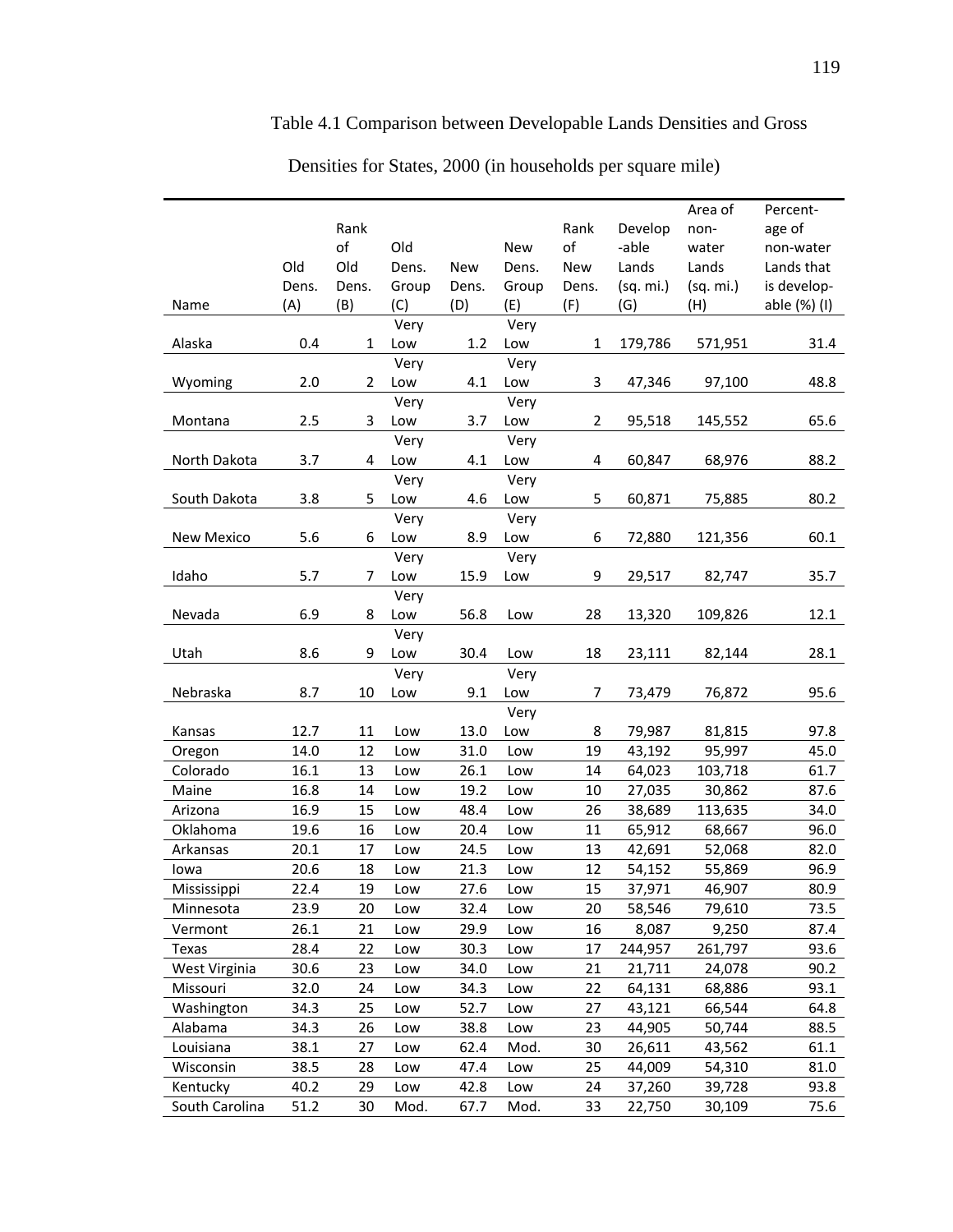|                 |       |       |       |            |            |            |           | Area of   | Percent-     |
|-----------------|-------|-------|-------|------------|------------|------------|-----------|-----------|--------------|
|                 |       | Rank  |       |            |            | Rank       | Develop   | non-      | age of       |
|                 |       | of    | Old   |            | <b>New</b> | of         | -able     | water     | non-water    |
|                 | Old   | Old   | Dens. | <b>New</b> | Dens.      | <b>New</b> | Lands     | Lands     | Lands that   |
|                 | Dens. | Dens. | Group | Dens.      | Group      | Dens.      | (sq. mi.) | (sq. mi.) | is develop-  |
| Name            | (A)   | (B)   | (C)   | (D)        | (E)        | (F)        | (G)       | (H)       | able (%) (I) |
| Georgia         | 52.2  | 31    | Mod.  | 62.7       | Mod.       | 31         | 48,230    | 57,906    | 83.3         |
| <b>New</b>      |       |       |       |            |            |            |           |           |              |
| Hampshire       | 53.1  | 32    | Mod.  | 66.1       | Mod.       | 32         | 7,207     | 8,968     | 80.4         |
| Tennessee       | 54.4  | 33    | Mod.  | 60.3       | Mod.       | 29         | 37,222    | 41,217    | 90.3         |
| Hawaii          | 63.0  | 34    | Mod.  | 74.2       | Mod.       | 35         | 5,451     | 6,420     | 84.9         |
| North Carolina  | 64.7  | 35    | Mod.  | 79.8       | Mod.       | 37         | 39,443    | 48,711    | 81.0         |
| Indiana         | 65.3  | 36    | Mod.  | 68.4       | Mod.       | 34         | 34,245    | 35,867    | 95.5         |
| Michigan        | 66.8  | 37    | Mod.  | 99.0       | Mod.       | 39         | 38,318    | 56,804    | 67.5         |
| Virginia        | 68.4  | 38    | Mod.  | 79.1       | Mod.       | 36         | 34,238    | 39,594    | 86.5         |
| California      | 74.0  | 39    | Mod.  | 152.9      | High       | 42         | 75,389    | 155,959   | 48.3         |
| Illinois        | 82.8  | 40    | Mod.  | 85.9       | Mod.       | 38         | 53,584    | 55,584    | 96.4         |
| Pennsylvania    | 106.8 | 41    | High  | 121.0      | Mod.       | 41         | 39,553    | 44,817    | 88.3         |
| Ohio            | 108.8 | 42    | High  | 113.3      | Mod.       | 40         | 39,332    | 40,948    | 96.1         |
| Florida         | 118.1 | 43    | High  | 183.2      | High       | 44         | 34,744    | 53,927    | 64.4         |
| <b>New York</b> | 149.8 | 44    | High  | 189.8      | High       | 45         | 37,244    | 47,214    | 78.9         |
| Delaware        | 153.6 | 45    | High  | 178.9      | High       | 43         | 1,678     | 1,954     | 85.9         |
| Maryland        | 203.3 | 46    | High  | 241.3      | High       | 46         | 8,235     | 9,774     | 84.3         |
| Connecticut     | 269.2 | 47    | High  | 305.8      | High       | 47         | 4,264     | 4,845     | 88.0         |
| Massachusetts   | 312.5 | 48    | High  | 370.7      | High       | 48         | 6,610     | 7,840     | 84.3         |
| Rhode Island    | 391.8 | 49    | High  | 486.1      | High       | 49         | 842       | 1,045     | 80.6         |
| New Jersey      | 414.3 | 50    | High  | 539.9      | High       | 50         | 5,691     | 7,417     | 76.7         |
|                 |       |       |       |            |            |            |           |           |              |

Note:

- 1. The "Dens." in column heading represents "Density". The "Old Dens." (in column A, B, and C) refer to the gross densities; while the "New Dens." (in column D, E, and F) refers to the refined densities (i.e. developable lands densities) calculated in this study.
- 2. The "Mod." In column C and E represents "Moderate".

Figure 4.2 is a scatter plot presenting the differences between these two kinds of densities. The horizontal "x" axis represents the rank in refined densities for states, with the "1<sup>st</sup>" representing the lowest state density and the "50<sup>th</sup>" the highest density. The vertical "y" axis represents the value of refined density minus gross density for a state. Each box in this figure represents one state. The biggest differences between these two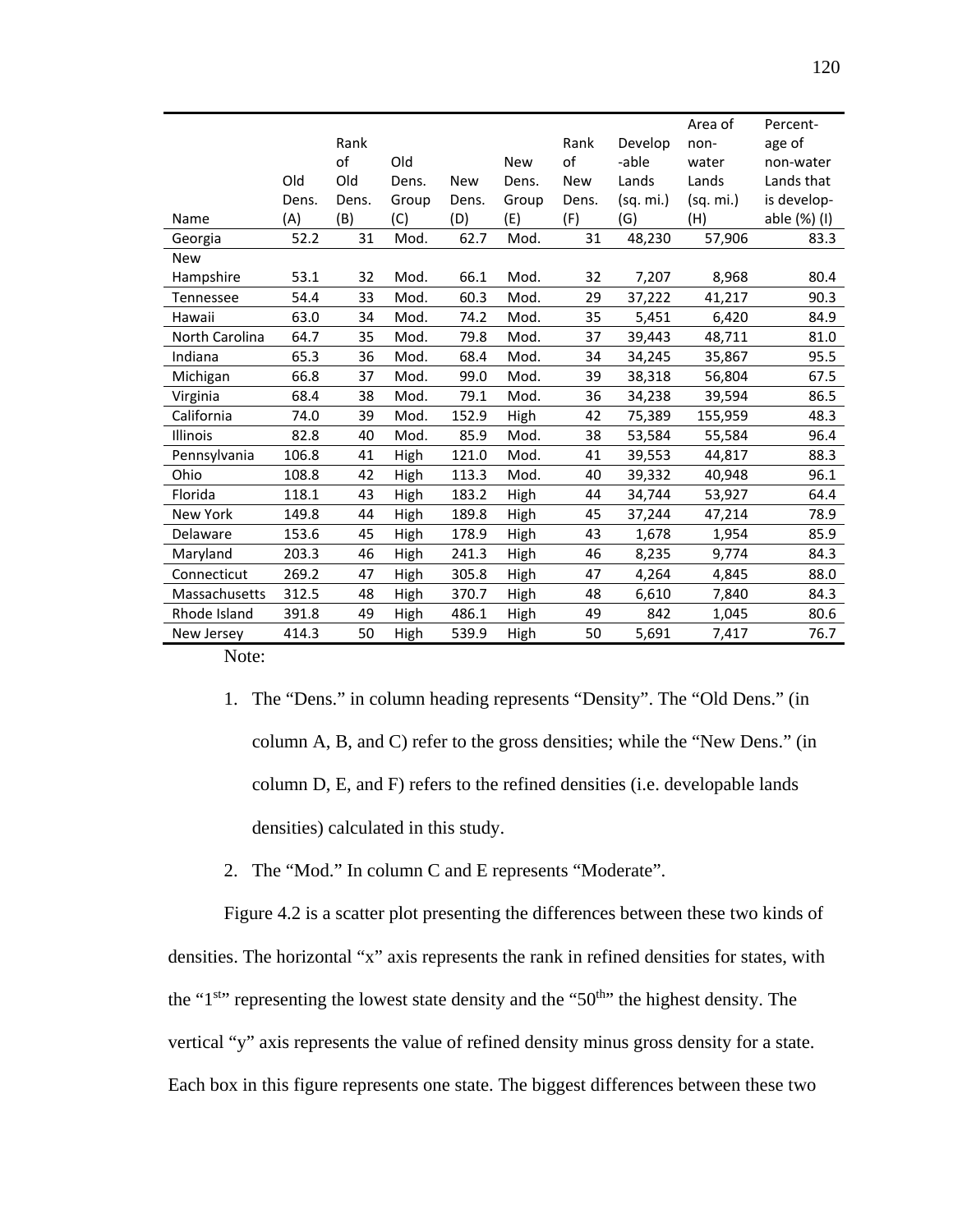types of densities occurs in several of the states in both the high-density  $(42<sup>nd</sup>$  to the  $50<sup>th</sup>$ ) and low-density ( $10^{th}$  to the  $28^{th}$ ) groups<sup>107</sup>.



5 Figure 4.2 Differences between Two Types of Densities (in households/square mile)

◆ Density Difference (accurate - contemp. Density)

For example, Nevada (the  $28<sup>th</sup>$  state in Figure 4.2), a state in the low-density group, has a "developable lands or refined density" of 56.8 households per square mile, more than 8 times its gross density (6.9 households per square mile). This significant difference is caused by large areas of federal lands in Nevada: 83 percent of its total area is in federal lands<sup>108</sup> and only 12 percent of its non-water lands are defined as developable in this study.

<sup>&</sup>lt;sup>107</sup> However, there is a strong positive linear correlation between the refined and the grow densities, with a correlation coefficient of 0.99. The correlation coefficient between the *ranks* in these two densities has a slightly smaller value of 0.95.

<sup>&</sup>lt;sup>108</sup> The total state area of Nevada (including open water) is 110,561 square miles, calculated from the ESRI GIS state boundary data. The federal lands cover more than 92,198 square miles—this number does not include the 1547 square miles of Indian Reservation lands, because part of the Indian Reservation lands had been adjusted as developable. If the other portion of Indian reservation lands that are defined as undevelopable is counted in the federal lands, then the federal lands will cover more than 83 percent of the total state area.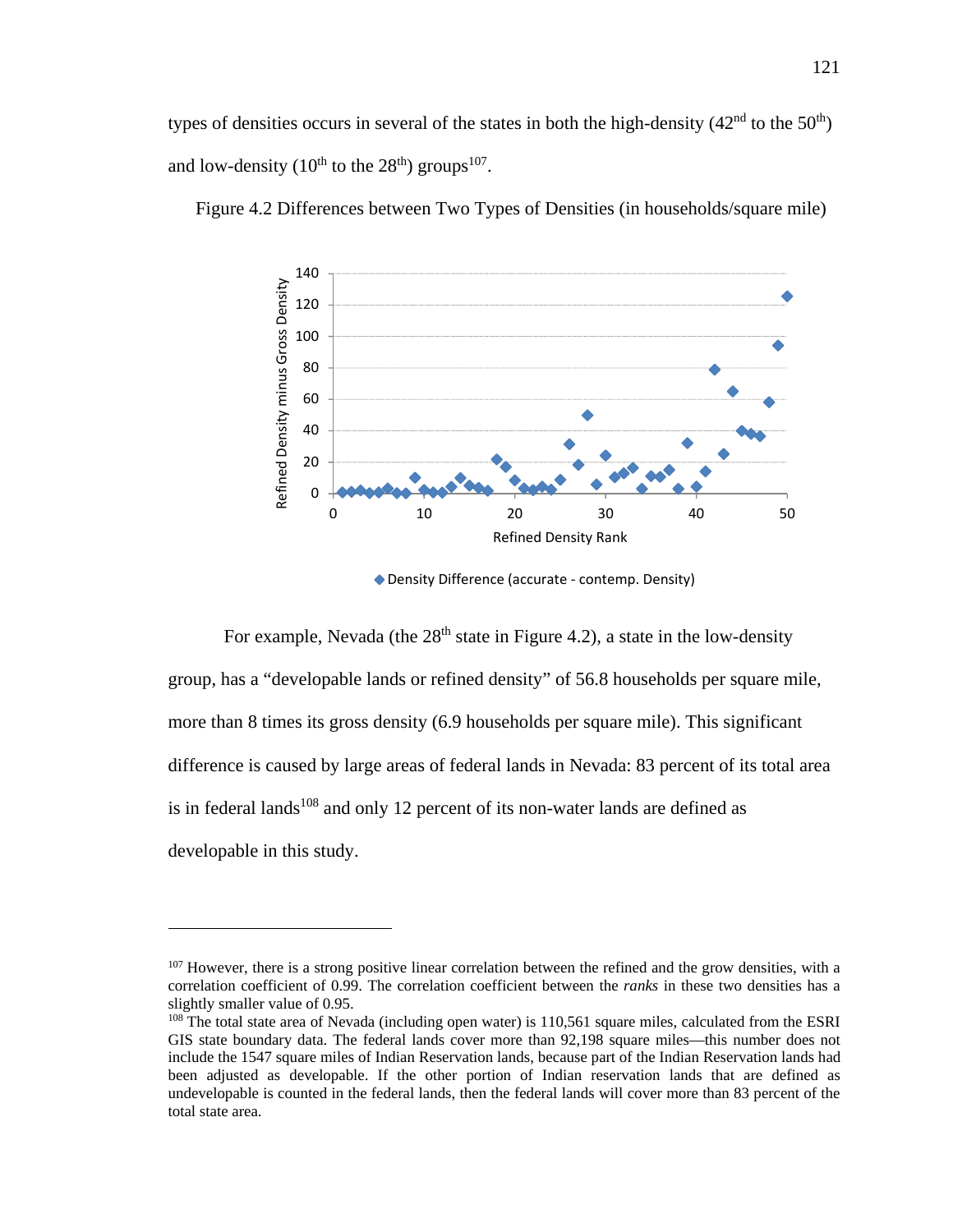Another example, New Jersey (the  $50<sup>th</sup>$  state in Figure 4.2), a state in the highdensity group, has a noteworthy difference of 126 households per square mile between the two kinds of densities, mainly due to the significantly different denominators between the two densities (resulting from the large amount of naturally undevelopable lands such as wetlands—in the state) and to the large number of households in the state.

 Now to the second part of the question: how will the differences in values between the refined densities and the gross densities affect the assignment of county land use types? As will be shown, the differences affect the assignment of county types in a compounding fashion. If gross densities were used to classify state density groups, seven states (Nevada, Utah, Kansas, Louisiana, California, Pennsylvania, and Ohio) would be placed into different density groups outside their current assignation (the one based on refined densities). This would result in different compositions of state density groups (that is, some of the counties in each state density group would be different) between these two kinds of density systems, which in turn would affect the classification of land use types for inclusive counties in two ways. First, density thresholds within county land use types of each state density group could be affected, due to the different composition of counties in that density group. Second, the counties in these seven states may be classified as very different land use types and further, in different sprawl/non-sprawl categories, in one or the other density system.

For example, Ohio is classified as a high-density state based on the gross density system, but as a moderate-density state based on the refined density system; many counties in Ohio have higher levels of county types in the refined density system than they would have in the gross density system. For example, Summit County, Ohio would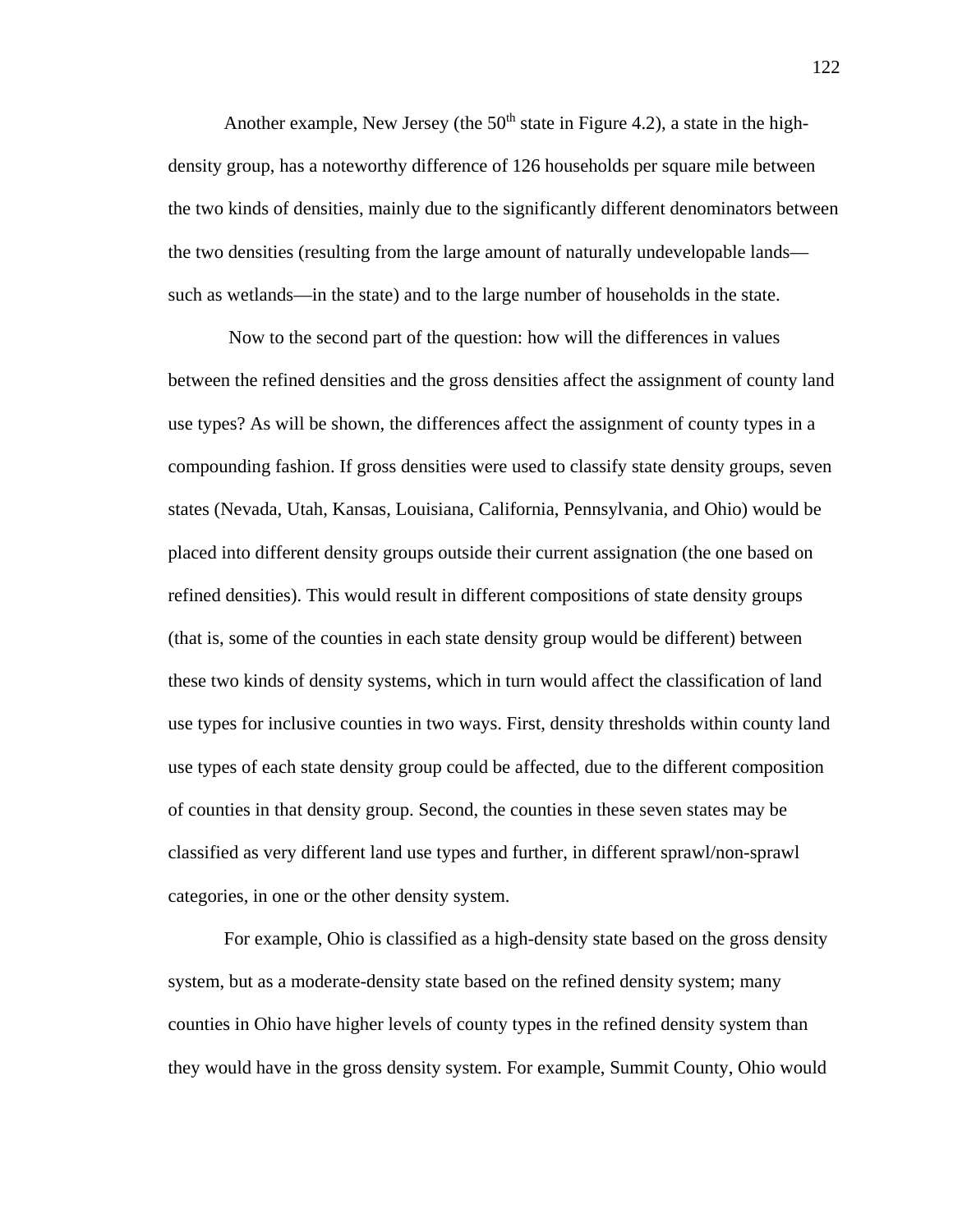be classified as a suburban county based on the gross density system<sup>109</sup>, but as an urban county based on the refined density system<sup>110</sup>. As an urban county, it is classified as nonsprawl over the 2000 to 2020 period in this study; however, it could have been classified as a sprawl suburban county under the gross density system if it experienced significant growth during this time period. Therefore, different county land use type classifications based on the two different levels of densities could result in different sprawl/non-sprawl classifications.

The reasons that these seven states have different state density classifications under the two different density systems are explained below.

 Four of the abovementioned seven states, Nevada, Utah, Louisiana, and California, belong to higher levels of density groups in the refined density system than they do in the gross density system. Containing large areas of undevelopable, non-water lands, these states have "developable lands or refined densities" that are much higher than gross densities. As a result, they increase in their levels of state density classification.

The situation which caused the great fluctuation in ranking for the state of Nevada was explained earlier. It is the state that changes most in ranking due to these two density systems, moving from the eighth lowest density state (in the very-low density group) as determined by the gross density system, to the  $28<sup>th</sup>$  lowest density state (in the low density group) as adjusted in the more refined density system.

<sup>&</sup>lt;sup>109</sup> This classification is borrowed from Burchell et al.'s study (2002).<br><sup>110</sup> The gross and "developable lands or refined density" for Summit County are 529 and 614 households per square, respectively.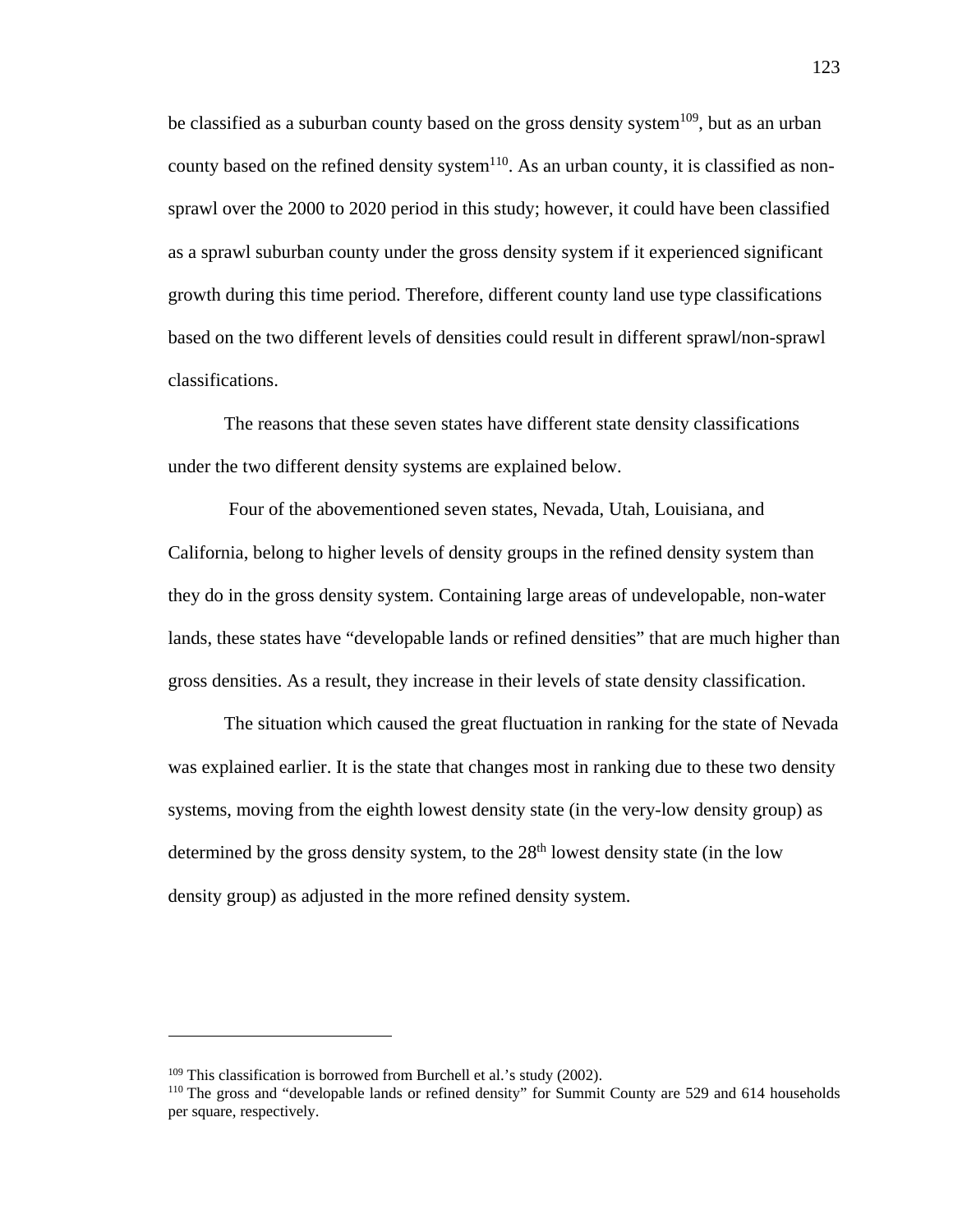In Utah, as in Nevada, nearly 60 percent of its total lands are federal lands<sup>111</sup>; thus only 28 percent of the non-water lands are developable (as shown in column I in table 4.1). Therefore, based on the gross density system, it would be classified as a "very-low" density state (with a gross density of 8.6 households per square mile); while based on the refined density system, it is defined as a "low" density state (with a refined density of 30.4 households per square mile, which is 3.5 times its gross density).

In Louisiana, 40 percent of the total area is naturally undevelopable, encompassing features such as open water and wetlands; only 60 percent of its non-water lands are developable. Based on the gross density system, it would be classified as a "low" density state (with a gross density of 38 households per square mile); while based on the refined density system, it is classified as a "moderate" density state (with a refined density of 62 households per square mile).

California contains large areas of naturally undevelopable lands, national forests and other federal lands, as well as state and local forests and parks. As a result, only 48 percent of its non-water lands are developable lands. In the gross density system, California would be classified as a "moderate" density state (with a gross density of 74 households per square mile); while in the refined density system, it is classified as a "high" density state (with a refined density of 153 households per square mile, twice its gross density).

The refined density calculation, with undevelopable land areas being excluded from the computation, better represent actual densities in the real world. This conclusion

<sup>111</sup> Indian Reservation lands are not counted in this area of federal lands. The federal lands (with Indian reservation lands excluded) and total area (including water) in Utah is 48,599 and 84,897 square miles, respectively.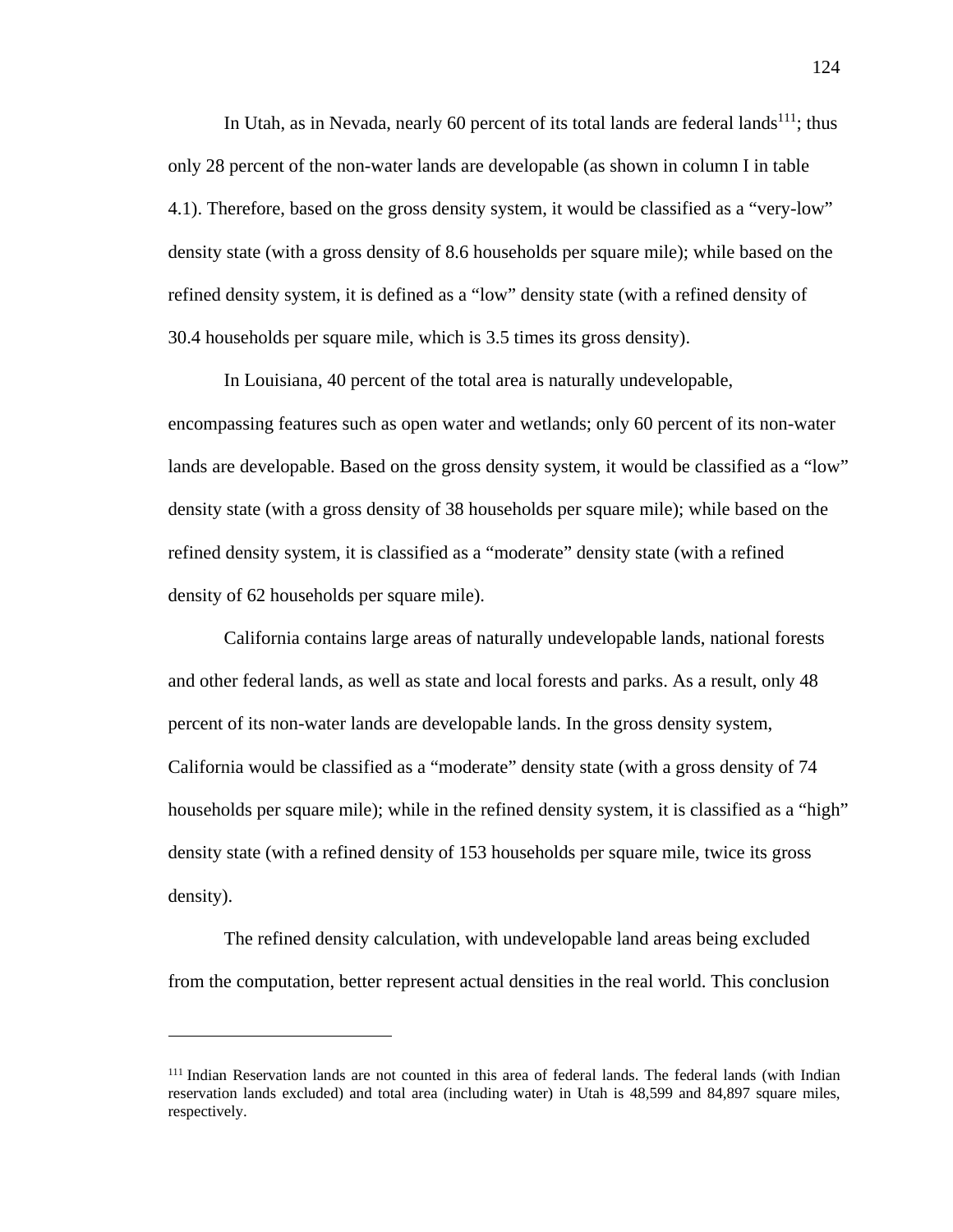can be supported by the cases of California and Louisiana. In this study, California and Louisiana are classified as high- and moderate-density states, respectively, based on the refined density calculation. However, based on gross densities, they would be classified as moderate- and low-density states, respectively. Based on realistic knowledge of these two states, Burchell et al. (2002) correctly adjusted California from a moderate- to a highdensity state, and also adjusted Louisiana from a low- to a moderate- density state. Their adjustments match the results developed in this study, which implies that the refined densities fittingly reflect the realities of these two states.

On the other hand, two of the abovementioned seven states, Pennsylvania and Ohio, experience a decrease in their level of state density classification (from highdensity states to moderate-density states), when changing from the gross density system to the refined density system. As shown in Table 4.1, based on gross densities, these two states would be classified as high density states, and California would be classified as a moderate density state. The "developable lands densities" of these two states are a bit higher than their gross densities. However, the significant increase in California's densities (from gross density to refined density) results in a big gap in refined densities between California and these two states; thus based on the refined density scheme, these two states are classified as moderate density states while California is classified as a high density state.

Based on these discussions, it is concluded that it is necessary to calculate refined densities in a study that measures land-use types, for two reasons. First, the refined density may be significantly different from the gross density for the same geographic unit. More importantly, the former better reflects the density of the real world. Second,

125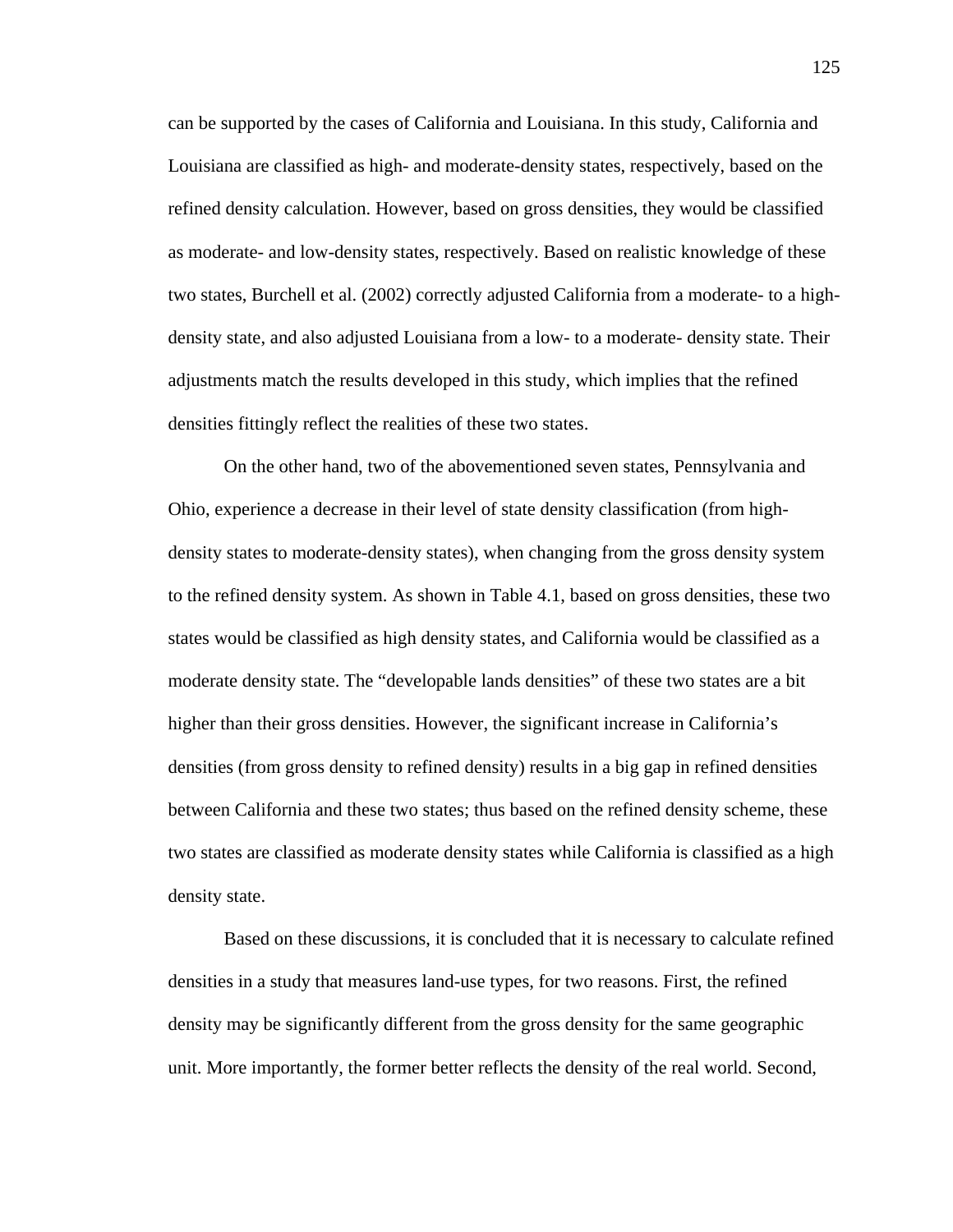the different compositions of state density groups between the refined and gross density systems will result in different classifications of land use types for some counties, which will further affect the sprawl classification for these counties.

# **4.2 County Land Use Type Classifications**

As described in Chapter 3, based on the densities of both counties and their host states, as well as the author's practical real world knowledge of counties in the United States, one of six existing land use types is assigned to each county. The classification results are described here.

Generally, the lower the level of county land use types, the more counties found in that classification group. As shown in Table 4.2, the largest county land use type is the undeveloped county (the lowest level of the land use types), containing nearly 60 percent of all US counties. This group contains many more counties than any of the other five classification groups. The second largest group is the rural classification, with approximately one-quarter of all counties. The suburban county category follows as the third largest group, consisting of about seven percent of all counties. Together, urban and urban center counties account for less than four percent of all US counties.

| Land use Type       | Number of<br>Counties | Percentage<br>Share (%) |
|---------------------|-----------------------|-------------------------|
| Undeveloped         | 1771                  | 57.3                    |
| Rural               | 812                   | 26.3                    |
| <b>Rural Center</b> | 173                   | 5.6                     |
| Suburban            | 222                   | 7.2                     |
| Urban               | 76                    | 2.5                     |
| Urban Center        | 37                    | 1.2                     |
| Total               | 3091                  | 100                     |

Table 4.2 Number of Counties by Land use Type Classification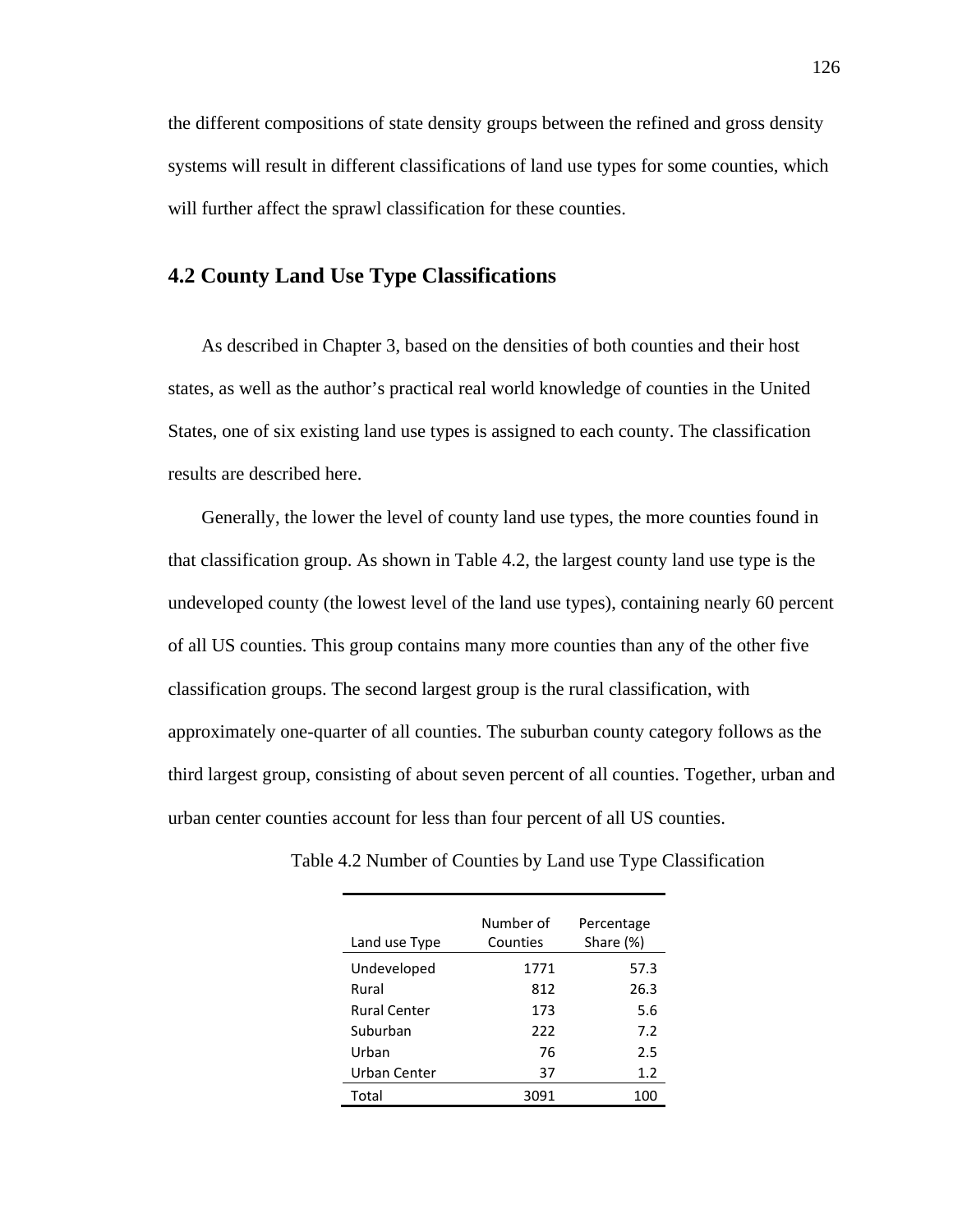Figure 4.3 shows the distribution of county land use types among the counties in each state density group. The corresponding table for this figure (Table 4.4) can be found in Appendix 2. Each 100% stacked column represents the six county land use types' percentage shares of all counties in an individual state density group. For example, the stacked column for the low-density states shows that of all 1330 counties in low-density states, 69 percent are undeveloped, and less than 2 percent are urban or urban center counties. Generally speaking, in the four state density groups, the largest percentage share is undeveloped counties and the smallest share is urban and urban center counties.







Certain patterns can also be observed when a given land use type's percentage shares are compared across state density groups (from very-low density states at one end of the spectrum to high-density states at the other end). Overall, the higher the density in a state group, the higher the percentage of all counties in that group categorized as developed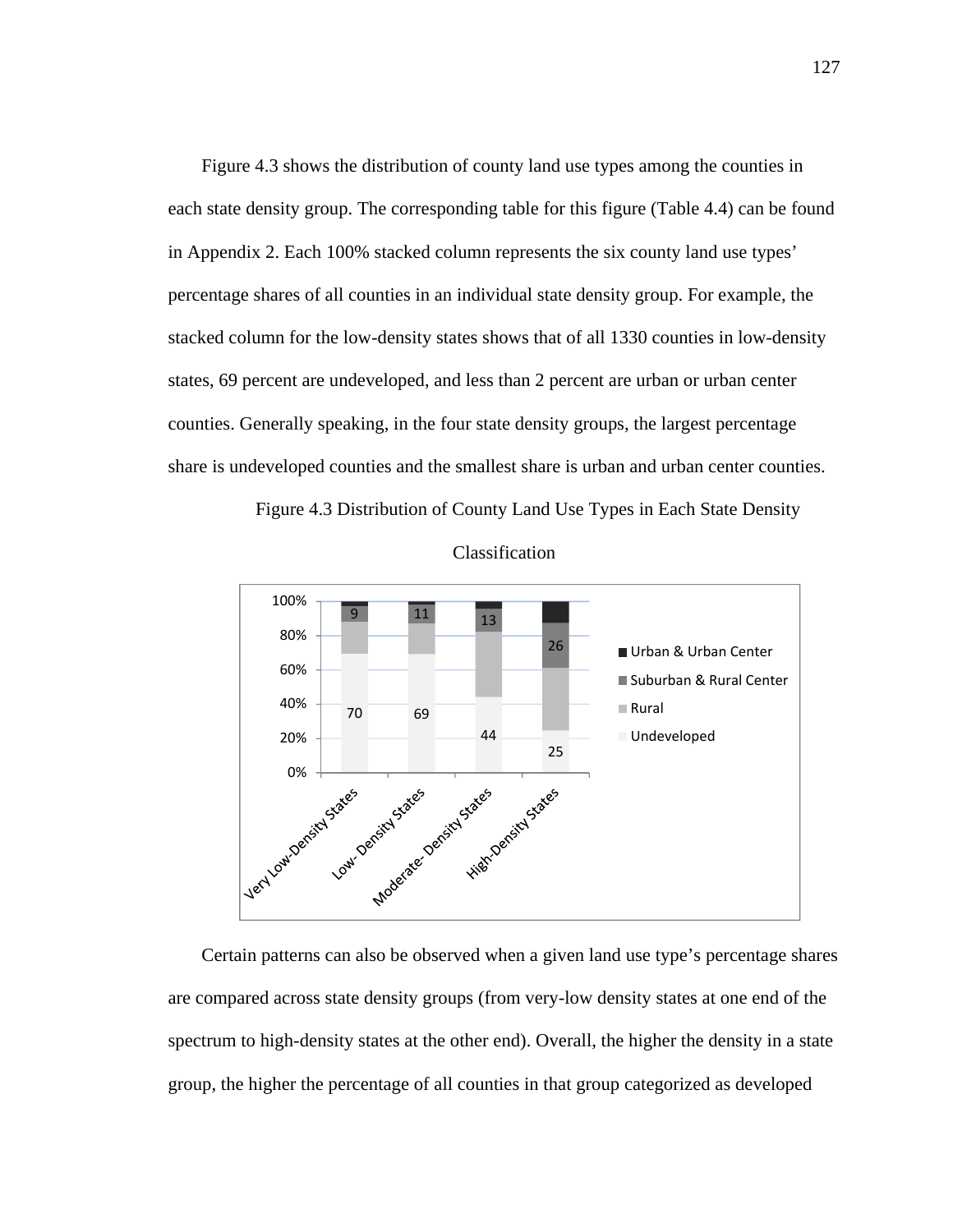(i.e. urban and urban center, or suburban and rural center). As shown in Figure 4.3, the suburban and rural center counties' percentage shares increase from the lowest at nine percent of all counties in very-low density states to the highest, at 26 percent in highdensity states. A similar pattern can be observed for urban and urban center counties. In contrast, the undeveloped counties' percentage share of all counties in density groups decreases from 70 percent in very-low density states to 25 percent in high-density states.

## **4.3 U.S. Growth, 2000-2020**

Projected growth in households and employment over the 2000 to 2020 period is employed to develop a series of criteria for classifying counties as sprawl/non-sprawl. These criteria have been presented in the basic definition of sprawl contained in Chapter 3. Overall growth at the national, state, and regional level is discussed in this section. Growth at the EA and county level will be addressed with sprawl growth in a later section.

From 2000 to 2020, households in the United States will increase by 25.3 million from 106 million to 131.2 million, a growth rate of about 24 percent over 20 years. Meanwhile, employment will grow by about 46.5 million to nearly 214 million jobs, a growth rate of nearly 28 percent.

Household and employment growth will not be evenly distributed across the country (Burchell et al. 2002). About one-third of projected national household growth from 2000 to 2020 will take place in only three states; more than one-half of all household growth will occur in ten states.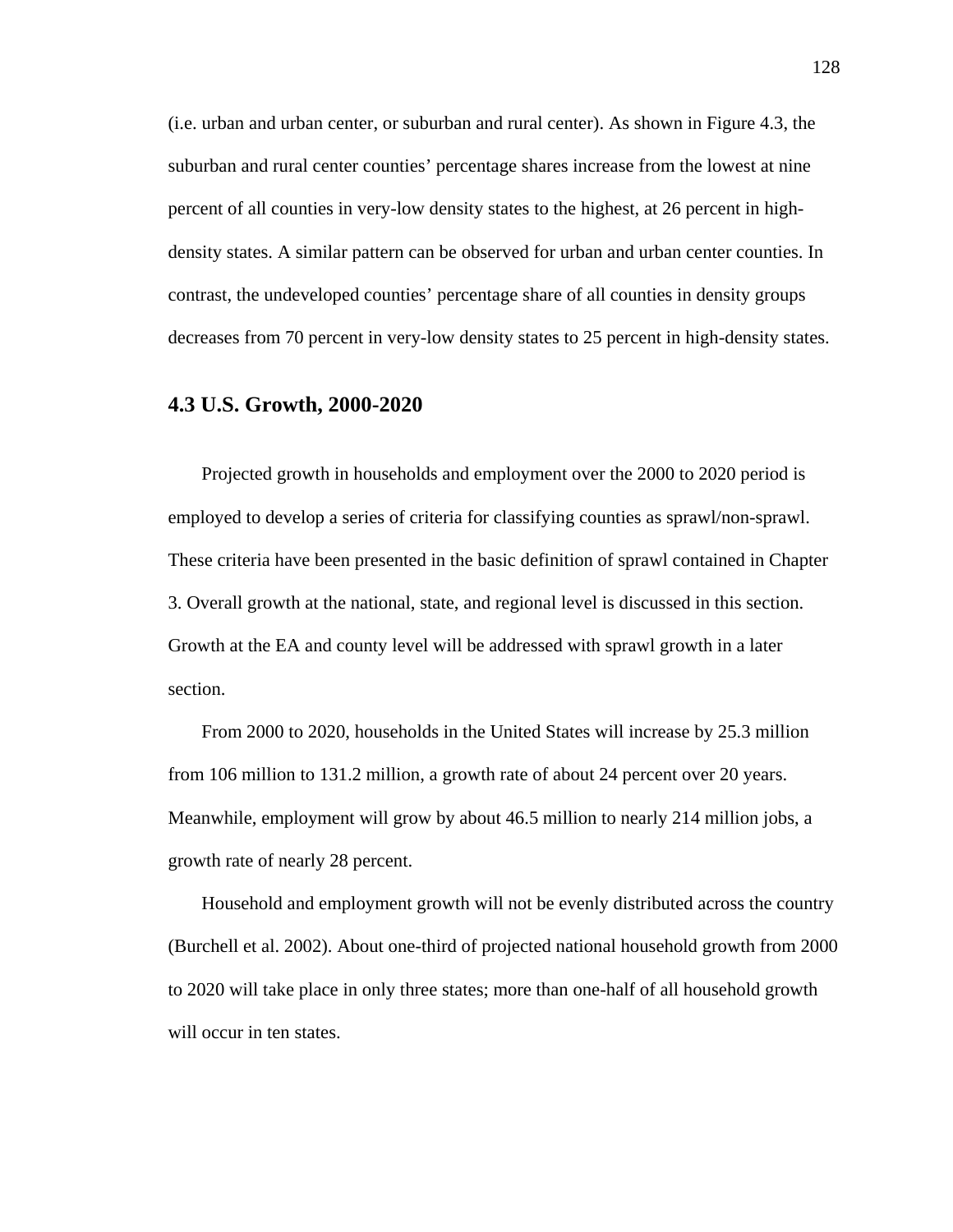Table 4.3 lists the variables describing household growth during the 2000 to 2020 period for the top 20 household growth states. The contributions of these 20 states to overall national household growth vary considerably, ranging from the highest, 13 percent, for California, to the lowest, or about 2 percent, for South Carolina. The top 3 growth states—California, Texas, and Florida (in descending order of absolute growth) account for one-third of national household growth, with each of them individually representing more than one-tenth of all national growth. The growth rates of these 20 states over the 20-year study period vary from the highest, 63 percent for Nevada, to the lowest, or close to 10 percent, for New York. Of these 20 states, eight are in the South; six are in the West, four are in the Midwest; and only two are in the Northeast.

|                 |                |                   |            |           | % Of           |        |
|-----------------|----------------|-------------------|------------|-----------|----------------|--------|
|                 |                |                   |            |           | National       | Growth |
|                 |                | <b>Households</b> | Households | Household | Household      | Rate   |
| State           | Rank           | In 2000           | In 2020    | Growth    | Growth         | $(\%)$ |
| California      | 1              | 11534             | 14800      | 3267      | 12.9           | 28.3   |
| Texas           | $\overline{2}$ | 7430              | 10159      | 2730      | 10.8           | 36.7   |
| Florida         | 3              | 6367              | 8936       | 2569      | 10.2           | 40.4   |
| Arizona         | 4              | 1916              | 2951       | 1035      | 4.1            | 54.1   |
| North           |                |                   |            |           |                |        |
| Carolina        | 5              | 3149              | 4162       | 1013      | 4              | 32.2   |
| Georgia         | 6              | 3024              | 3975       | 951       | 3.8            | 31.5   |
| Virginia        | 7              | 2710              | 3468       | 758       | 3              | 28     |
| Washington      | 8              | 2283              | 3018       | 735       | 2.9            | 32.2   |
| <b>New York</b> | 9              | 7071              | 7759       | 688       | 2.7            | 9.7    |
| Colorado        | 10             | 1669              | 2322       | 654       | 2.6            | 39.2   |
| <b>Illinois</b> | 11             | 4603              | 5243       | 640       | 2.5            | 13.9   |
| Tennessee       | 12             | 2243              | 2873       | 630       | 2.5            | 28.1   |
| Michigan        | 13             | 3796              | 4354       | 558       | 2.2            | 14.7   |
| Maryland        | 14             | 1987              | 2522       | 535       | 2.1            | 26.9   |
| New Jersey      | 15             | 3073              | 3596       | 523       | 2.1            | 17     |
| Ohio            | 16             | 4456              | 4955       | 499       | $\overline{2}$ | 11.2   |
| Nevada          | 17             | 758               | 1239       | 481       | 1.9            | 63.4   |
| Minnesota       | 18             | 1902              | 2377       | 475       | 1.9            | 24.9   |
| Oregon          | 19             | 1340              | 1790       | 450       | 1.8            | 33.6   |
| South           |                |                   |            |           |                |        |
| Carolina        | 20             | 1541              | 1989       | 448       | 1.8            | 29.1   |

7 Table 4.3 Household Growth for Top 20 States (in thousands), 2000-2020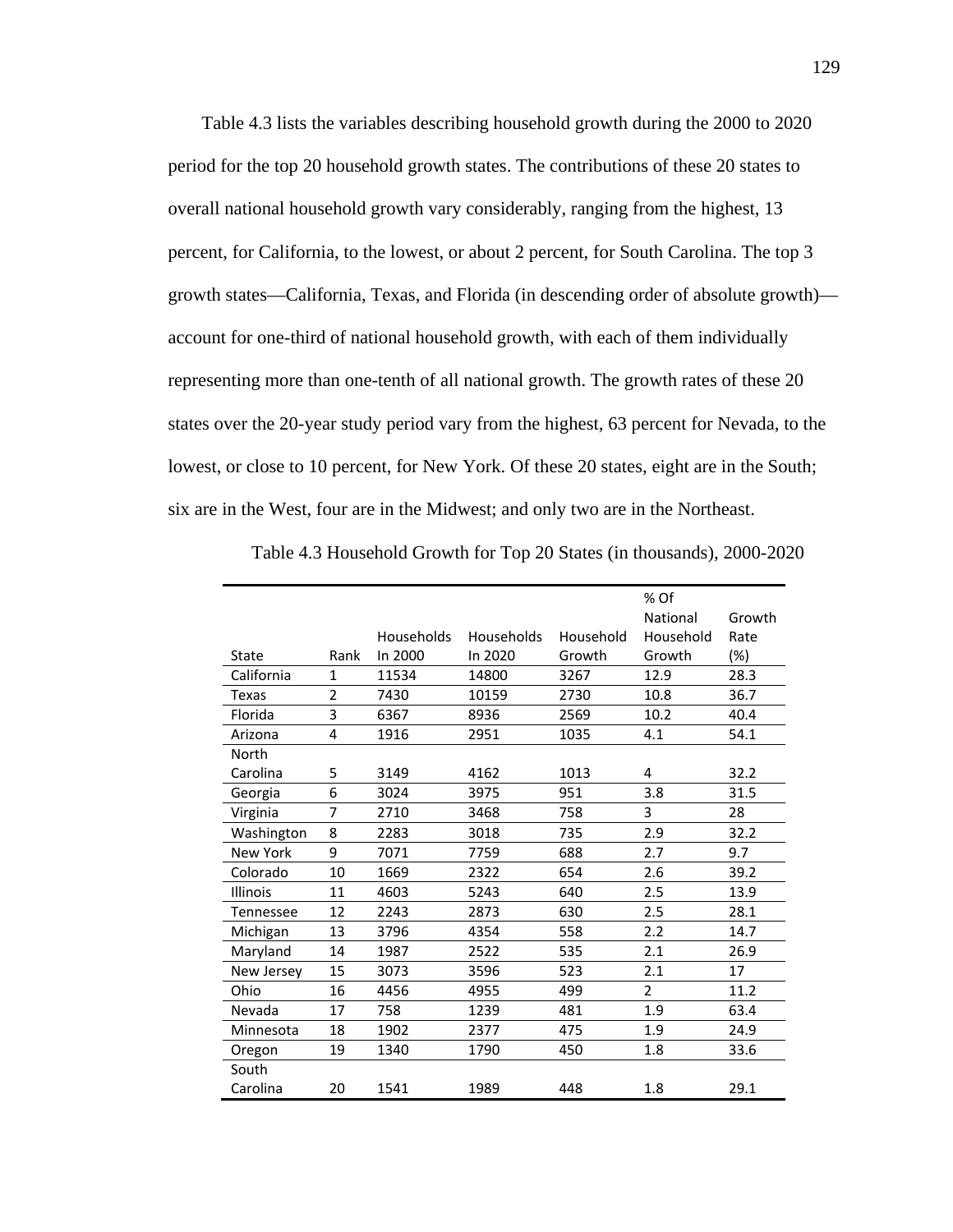Like household growth, projected employment growth over the 2000 to 2020 period is also not evenly distributed across the US. Table 4.4 presents the absolute growth and the growth rate of employment for the top 20 growth states. As shown in Table 4.5, three states will comprise about 30 percent of the projected national employment growth; ten states will account for more than one-half of national employment growth; and twenty states will comprise three-quarters of national employment growth over the 2000 to 2020 period. The top three employment growth states—California, Texas, and Florida (in descending order of absolute growth) are also the top three household growth states.

|                 |                |            |            |        | % of       |        |
|-----------------|----------------|------------|------------|--------|------------|--------|
|                 |                |            |            |        | National   | Growth |
|                 |                | Employment | Employment |        | Employment | Rate   |
| State           | Rank           | in 2000    | in 2020    | Growth | Growth     | $(\%)$ |
| California      | 1              | 19655      | 25267      | 5612   | 12.1       | 28.6   |
| <b>Texas</b>    | $\overline{2}$ | 12314      | 16878      | 4564   | 9.8        | 37.1   |
| Florida         | 3              | 8951       | 12667      | 3716   | 8.0        | 41.5   |
| Illinois        | 4              | 7442       | 9108       | 1666   | 3.6        | 22.4   |
| North Carolina  | 5              | 4943       | 6585       | 1642   | 3.5        | 33.2   |
| Georgia         | 6              | 4906       | 6512       | 1606   | 3.5        | 32.7   |
| Arizona         | 7              | 2822       | 4359       | 1537   | 3.3        | 54.5   |
| Ohio            | 8              | 6878       | 8411       | 1534   | 3.3        | 22.3   |
| Virginia        | 9              | 4432       | 5791       | 1360   | 2.9        | 30.7   |
| Michigan        | 10             | 5655       | 6964       | 1310   | 2.8        | 23.2   |
| Pennsylvania    | 11             | 7003       | 8273       | 1270   | 2.7        | 18.1   |
| <b>New York</b> | 12             | 10548      | 11771      | 1223   | 2.6        | 11.6   |
| Washington      | 13             | 3560       | 4703       | 1143   | 2.5        | 32.1   |
| Colorado        | 14             | 2961       | 4089       | 1128   | 2.4        | 38.1   |
| Tennessee       | 15             | 3507       | 4604       | 1097   | 2.4        | 31.3   |
| Minnesota       | 16             | 3357       | 4291       | 934    | 2.0        | 27.8   |
| Indiana         | 17             | 3692       | 4614       | 922    | 2.0        | 25.0   |
| New Jersey      | 18             | 4771       | 5692       | 921    | 2.0        | 19.3   |
| Wisconsin       | 19             | 3444       | 4309       | 865    | 1.9        | 25.1   |
| Maryland        | 20             | 3111       | 3941       | 831    | 1.8        | 26.7   |

8 Table 4.4 Employment Growth for Top 20 States (in thousands), 2000-2020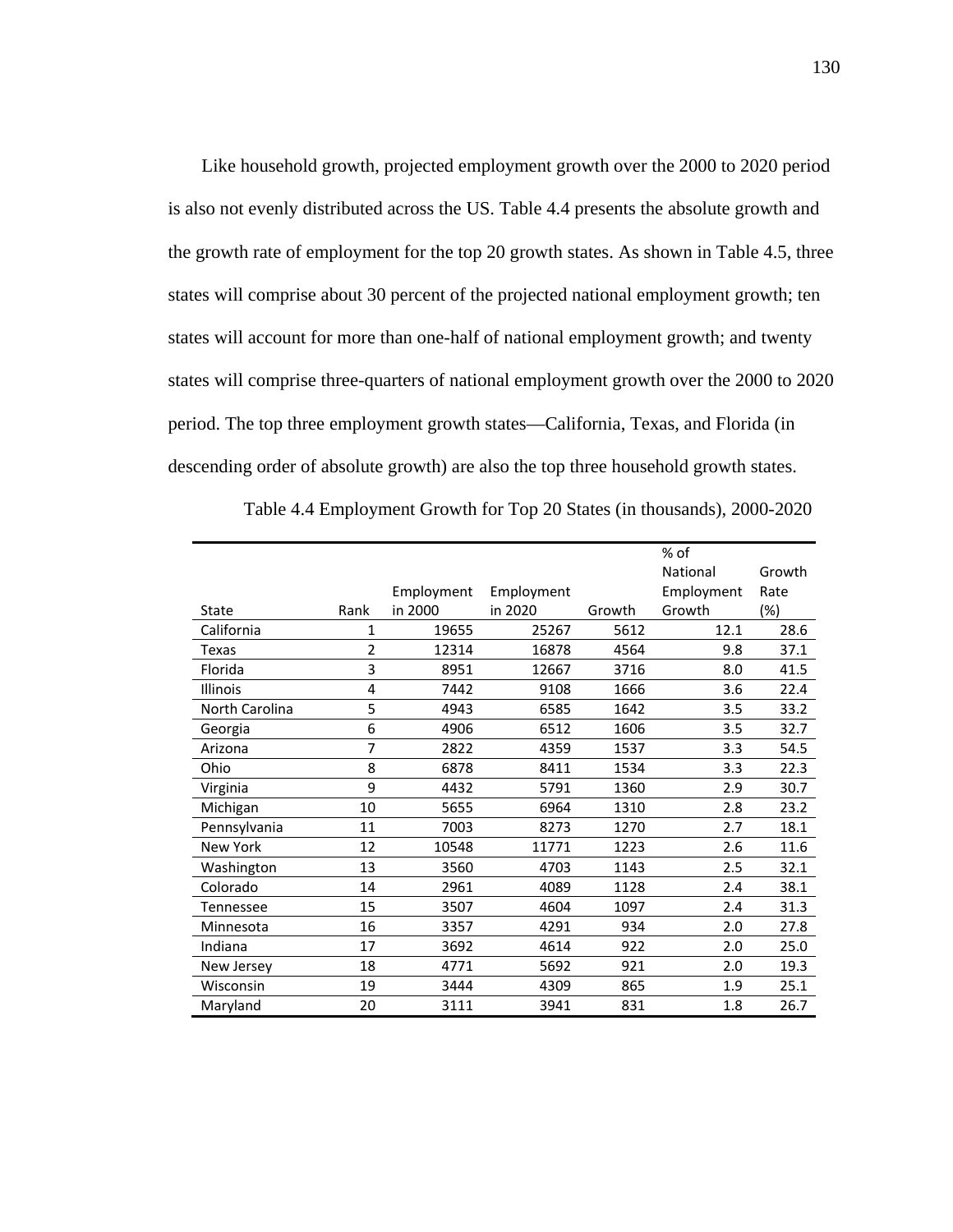Overall, states with the largest absolute employment growth are concentrated in the South and Midwest regions. Of the top twenty employment growth states, seven are in the South, six are in the Midwest, four are in the west, and three are in the northeast (the region for each state is listed in Table 4.4 in Appendix 2).

However, with respect to absolute growth, the South and West are still the regions where the largest amounts of growth, in both households and employment, will take place, as shown in Table 4.5.

Table 4.5 Household and Employment Growth by Regions (in thousands), 2000 to

|           |      | Household | Employment |
|-----------|------|-----------|------------|
| Region    | Rank | Growth    | Growth     |
| South     | 1    | 11370     | 19110      |
| West      | 2    | 7628      | 12758      |
| Midwest   | 3    | 3974      | 9440       |
| Northeast | 4    | 2338      | 5184       |

2020

The growth in households will also be analyzed in comparison with sprawl growth at the state, region, EA, and county levels.

#### **4.4 Sprawl Growth in the US, 2000-2020**

 $\overline{a}$ 

According to the definition of sprawl, a rural or undeveloped county<sup>112</sup> is classified as sprawl due to significant growth in either households, employment, or both. Overall, 492, or 16 percent, of US counties will experience sprawl growth during the 2000 to 2020 period. Of these 492 sprawl counties, 86 percent (424 counties) will experience sprawl

<sup>&</sup>lt;sup>112</sup> As defined in Chapter 3, some developing suburban and rural center counties are also classified as sprawl.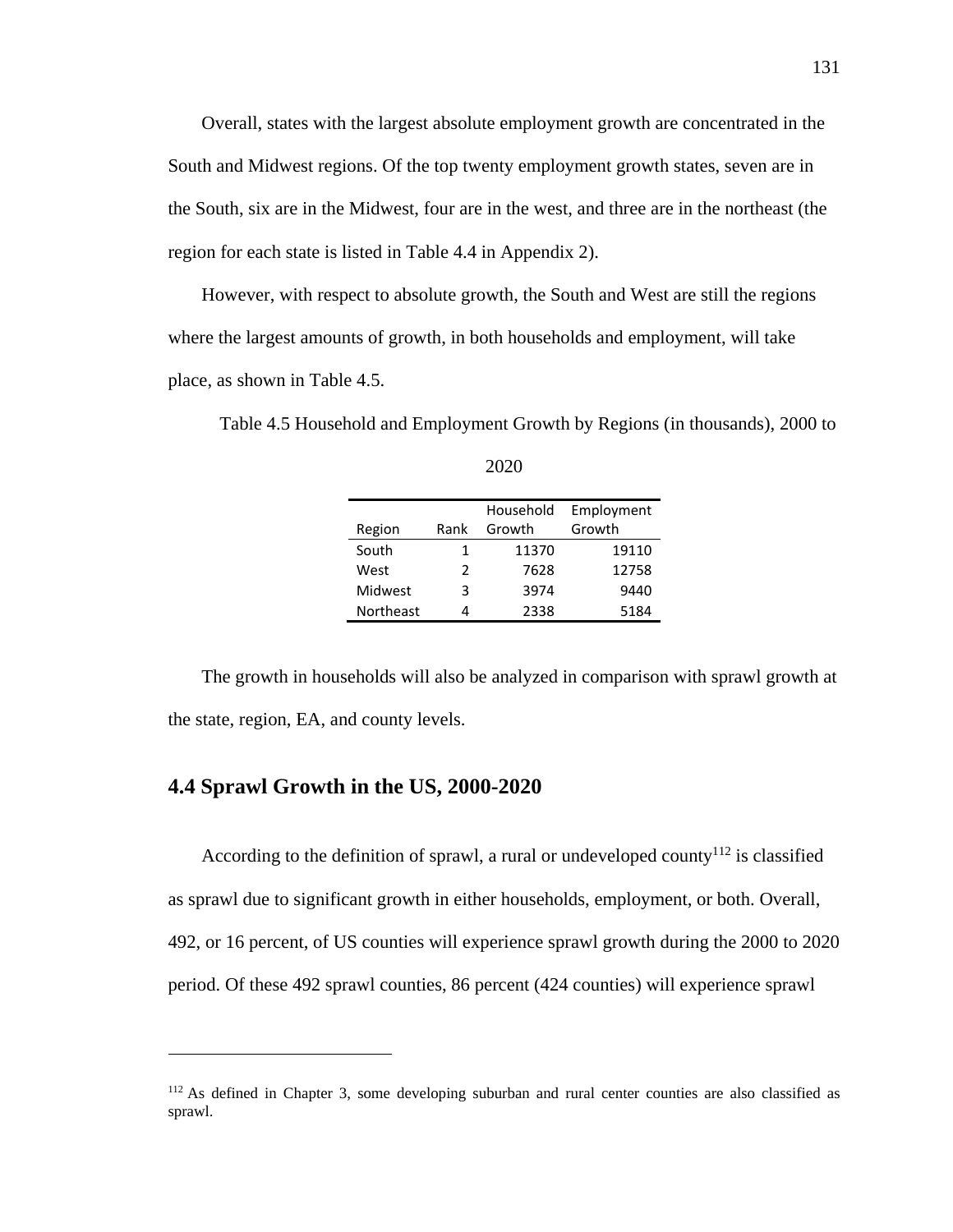household growth or sprawl household and employment growth<sup> $113$ </sup>; while only 14 percent (68) will experience sprawl employment growth.

Although significant sprawl will be found in 16 percent of all US counties, it will affect about one-third of new development nationally over the 2000 to 2020 period. Table 4.6 presents the distribution of national numeric growth that will take place in sprawl and non-sprawl counties. As shown in Table 4.6, of all national household growth (25 million households), nearly 30 percent will take place in *sprawling* counties; about 60 percent will occur in already developed urban and suburban, *non-sprawling* counties; and 10 percent will be found in very low-growth rural and undeveloped counties (these are *nonsprawling* counties, because the definition of a sprawling county is significant or fast growth in rural or undeveloped locations).

Table 4.6 Numeric Growth in Sprawl and Non-sprawl Counties (in thousands),

| 2000-2020 |
|-----------|
|-----------|

|            |          | Non-sprawl Counties |             |       |
|------------|----------|---------------------|-------------|-------|
|            | Sprawl   | Urban &             | Rural and   |       |
| Growth     | Counties | Suburban $1$        | Undeveloped | Total |
| Households | 7039     | 15605               | 2668        | 25312 |
| Employment | 9562     | 31538               | 5394        | 46494 |

Note:

 $\overline{a}$ 

<sup>1</sup>This column presents the growth in urban center, urban, suburban, and rural center counties. To save space, the column head is written as "Urban & Suburban".

Most of the counties that are sprawling in the United States are rural or undeveloped counties. Table 4.7 shows the number of sprawling counties aggregated by county land use type. As shown in Table 4.7, of the 492 counties that are sprawling, over 80 percent

<sup>113 302</sup> counties will experience sprawl growth in both households and employment.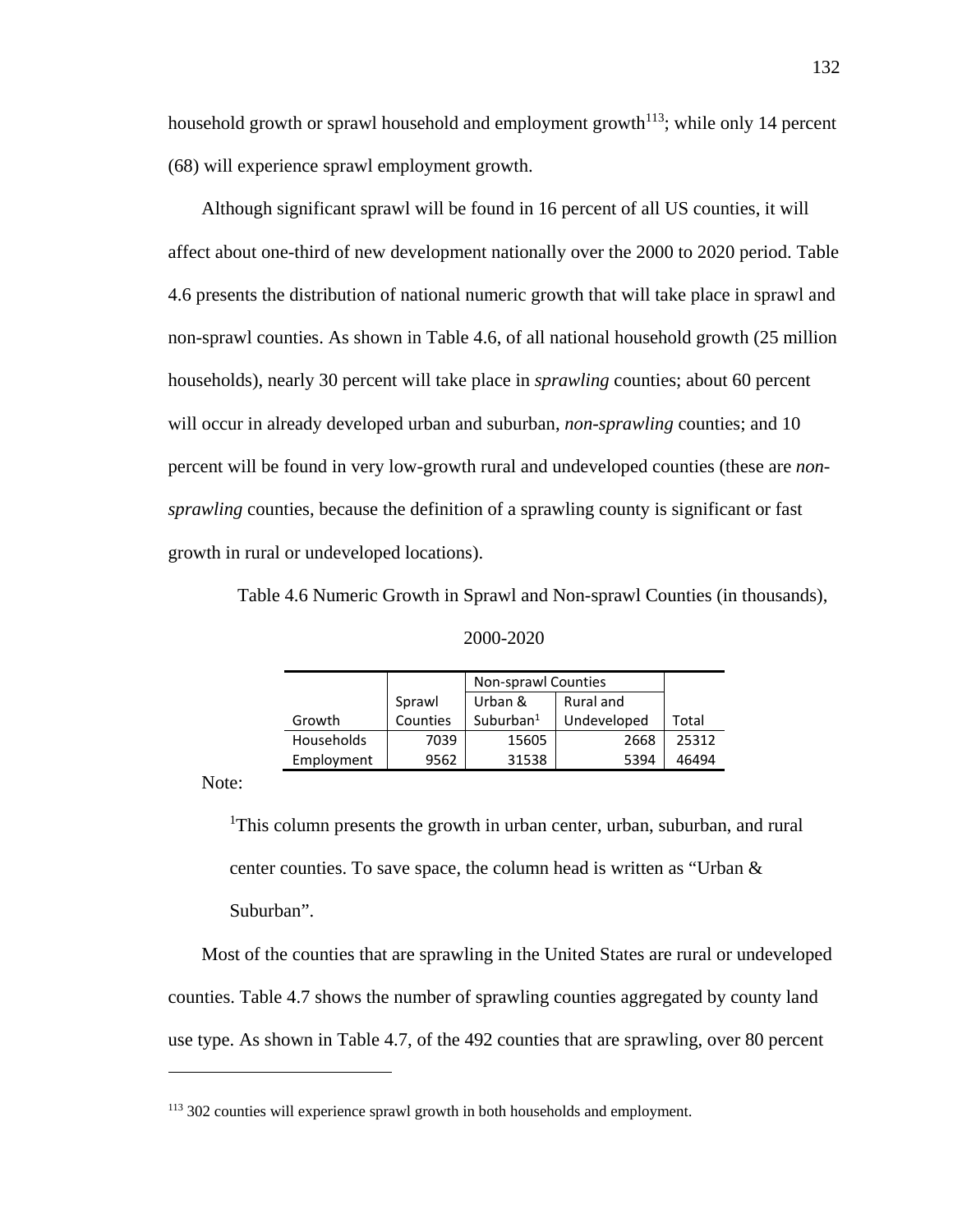(396 counties) are rural or undeveloped counties; the remainder are developing suburban or rural center counties. A more detailed table showing the number of sprawl counties by the six county land use types is found in Table 4.5 in Appendix 2.

| Rural &<br>Undeveloped | Suburban &<br><b>Rural Center</b> | Urban Center<br>& Urban | Total |
|------------------------|-----------------------------------|-------------------------|-------|
| 396                    | 96                                | 0                       | 492   |
| 2187                   | 299                               | 113                     | 2599  |
| 2583                   | 395                               | 113                     | 3091  |
|                        |                                   |                         |       |

Table 4.7 Number of Sprawl Counties by County Land Use Types

Note:

<u>.</u>

The numbers of sprawl counties are shown in bold.

Rural counties are more likely to experience sprawling growth than any other county type<sup>114</sup>. As shown in Table 4.5 (in Appendix 2) and Figure 4.4, 35 percent of the county type experiencing sprawl, rural counties will be most impacted by sprawl, followed by rural center counties (28 percent), and suburban counties (22 percent). Due to their large numbers (1771 undeveloped counties), only six percent of undeveloped counties will experience significant sprawl growth.

7 Figure 4.4 Sprawl Counties' Percentage Shares of all Counties by County Types

<sup>114</sup> Of the overall six current county land use types, four types (undeveloped, rural, rural center, suburban) may experience sprawl; while the other two types (urban and urban center) will not experience sprawl according to the sprawl definition employed in this study.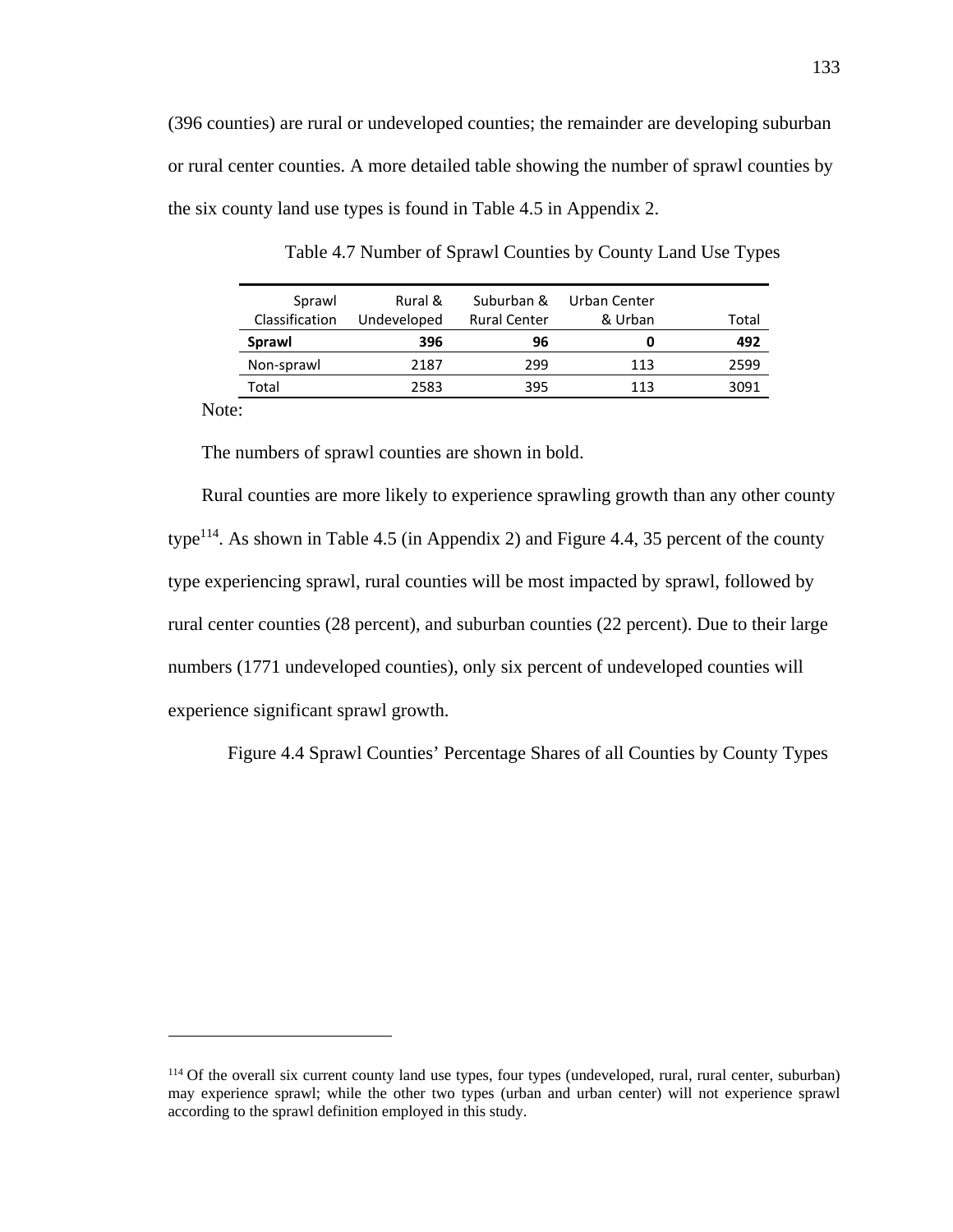

Note:

UND = "Undeveloped";  $R =$  "Rural";  $RC =$ "Rural Center"; and  $S =$  "Suburban". Sprawl growth will be analyzed at different geographic levels (states, census regions, EAs, and counties) in the following sections.

#### **4.4.1 Sprawl at the State Level**

Sprawling counties are primarily concentrated in a few states. As shown in Table 4.8, over half of the US counties experiencing sprawl are concentrated in twelve, or roughly one-quarter, of US states. Further, one-third of US counties experiencing sprawl are found in six states: Texas, Georgia, California, North Carolina, Tennessee, and Florida, in descending order of the number of sprawl counties in each state.

Conversely, three states will not experience much growth in sprawl form over this period. North Dakota and Vermont are relatively low growth, low density states. Massachusetts on the other hand, is a high density state that will experience a moderate amount of growth  $(27<sup>th</sup>$  of the 50 states in volume of growth over the period). The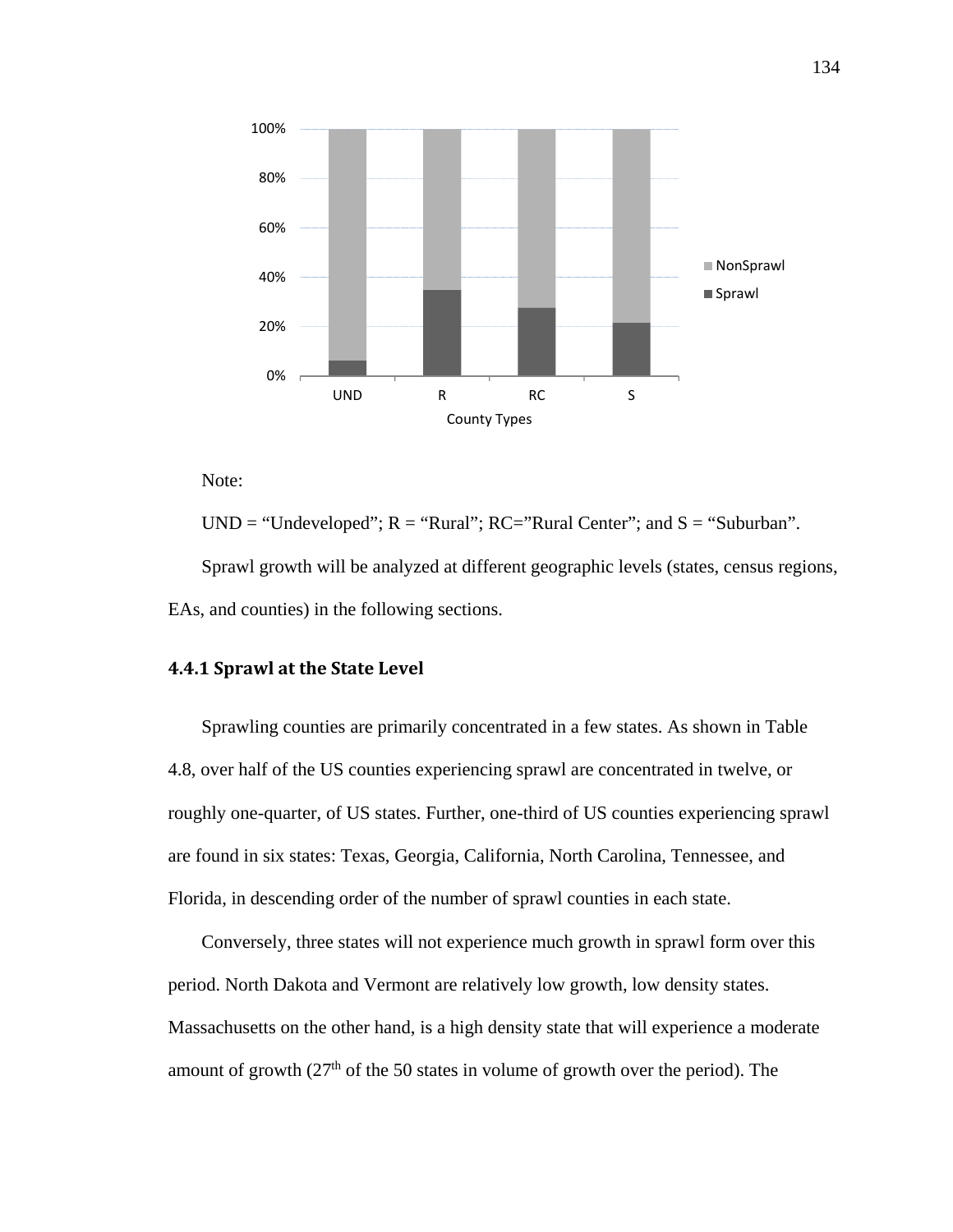counties in MA that will experience significant growth are the state's developed suburban and rural center counties, as well as urban and urban center counties. In addition, small amount of growth are happening in low-growth rural counties. Therefore, growth in all 14 counties in MA is happening in non-sprawling counties.

|                |      | Sprawl   | All      |
|----------------|------|----------|----------|
| State          | Rank | Counties | Counties |
| Texas          | 1    | 39       | 254      |
| Georgia        | 2    | 26       | 159      |
| California     | 3    | 23       | 58       |
| North Carolina | 4    | 23       | 100      |
| Tennessee      | 5    | 21       | 95       |
| Florida        | 6    | 20       | 67       |
| Indiana        | 7    | 19       | 92       |
| Ohio           | 8    | 18       | 88       |
| Michigan       | ٩    | 17       | 83       |
| Missouri       | 10   | 17       | 115      |
| Pennsylvania   | 11   | 16       | 67       |
| Oklahoma       | 12   | 16       | 77       |

12 Table 4.8 Top 12 States with the Greatest Number of Sprawl Counties, 2000-2020

Sprawl results for states are presented in Table 4.9. The table presents sprawl household growth and overall household growth<sup> $115$ </sup> in states for the period 2000 to 2020. In this table, states are listed in descending order of their contribution to national sprawl household growth (i.e. column  $E^{116}$ ). Column A is a numerical ranking of column E. The state with the largest amount of sprawl household growth (i.e., with the largest contribution to national sprawl household growth) ranks  $1<sup>st</sup>$ ; while the state with the least

<sup>&</sup>lt;sup>115</sup> The total household growth of a state is the "net growth", which is the sum of both the households increase and households decrease for all counties in the state. The sprawl household growth for a state is the sum of household growth between 2000 and 2020 for all the sprawl counties in the state. Generally, sprawl household growth is positive for a sprawl county (with only one exception—the county is an employment-sprawl county that will experience a household decrease).

<sup>&</sup>lt;sup>116</sup> Column E is calculated as (column  $C*100/7038865$ ). The national sprawl household growth during the 2000 to 2020 period is 7038865 households.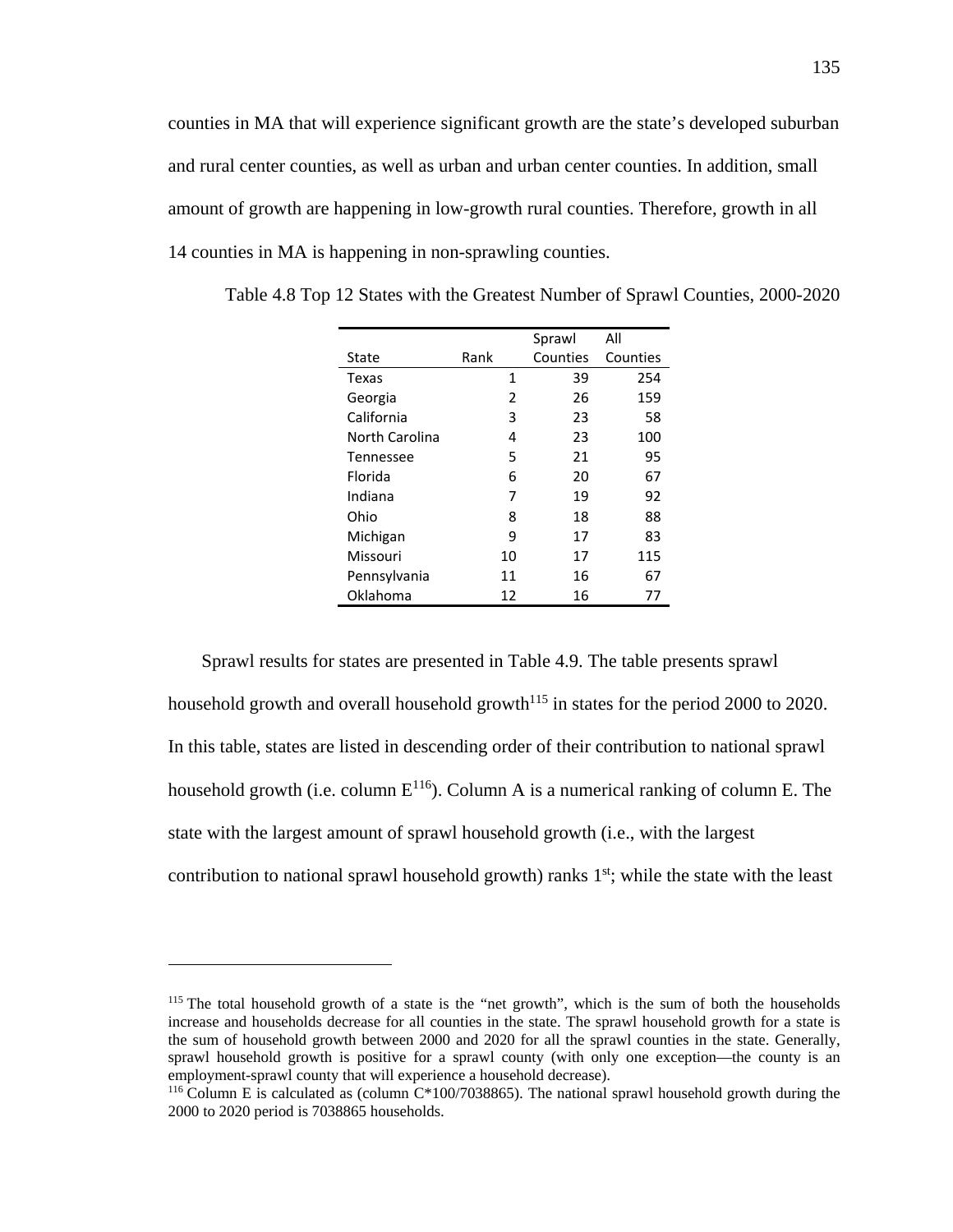amount of sprawl growth ranks  $48<sup>th117</sup>$ . Column  $F<sup>118</sup>$  scores an individual state's contribution to national overall household growth. Column B is a numerical ranking of Column F.

13 Table 4.9 Sprawl Growth Compared with Overall Growth in US States, 2000-2020 (in

|                |                |                |           |          | Sprawl      |             |           |
|----------------|----------------|----------------|-----------|----------|-------------|-------------|-----------|
|                |                |                |           |          | House-      | Overall     |           |
|                |                |                |           |          | hold        | Growth's    |           |
|                |                |                | House-    | House-   | Growth's    | Perc. Share | Perc. of  |
|                |                |                | hold      | hold     | Perc. Share | of all US   | State     |
|                | Sprawl         | Overall        | Growth    | Growth   | of all US   | House-      | Growth    |
|                | Growth         | Growth         | in Sprawl | in All   | Sprawl      | hold        | Desig. as |
|                | Rank           | Rank           | Counties  | Counties | Growth      | Growth      | Sprawl    |
| <b>State</b>   | (A)            | (B)            | (C)       | (D)      | (%) (E)     | (%) (F)     | (%) (G)   |
| California     | $\mathbf{1}$   | $\mathbf{1}$   | 950.7     | 3266.5   | 13.5        | 12.9        | 29.1      |
| <b>Texas</b>   | $\overline{2}$ | $\overline{2}$ | 537.6     | 2729.8   | 7.6         | 10.8        | 19.7      |
| Florida        | 3              | 3              | 528.2     | 2569.1   | 7.5         | 10.2        | 20.6      |
| Georgia        | 4              | 6              | 332.8     | 951.4    | 4.7         | 3.8         | 35.0      |
| Tennessee      | 5              | 12             | 284.6     | 630.1    | 4.0         | 2.5         | 45.2      |
| North Carolina | 6              | 5              | 269.8     | 1012.8   | 3.8         | 4.0         | 26.6      |
| Pennsylvania   | $\overline{7}$ | 24             | 258.2     | 400.0    | 3.7         | 1.6         | 64.6      |
| South Carolina | 8              | 20             | 229.8     | 447.9    | 3.3         | 1.8         | 51.3      |
| Washington     | 9              | 8              | 229.6     | 735.1    | 3.3         | 2.9         | 31.2      |
| Ohio           | 10             | 16             | 226.9     | 498.6    | 3.2         | 2.0         | 45.5      |
| Michigan       | 11             | 13             | 200.3     | 557.7    | 2.8         | 2.2         | 35.9      |
| Minnesota      | 12             | 18             | 186.4     | 474.6    | 2.6         | 1.9         | 39.3      |
| Maryland       | 13             | 14             | 181.8     | 534.6    | 2.6         | 2.1         | 34.0      |
| Oregon         | 14             | 19             | 180.5     | 450.0    | 2.6         | 1.8         | 40.1      |
| Alabama        | 15             | 25             | 171.4     | 342.7    | 2.4         | 1.4         | 50.0      |
| Virginia       | 16             | 7              | 160.8     | 758.3    | 2.3         | 3.0         | 21.2      |
| Indiana        | 17             | 21             | 159.9     | 446.5    | 2.3         | 1.8         | 35.8      |
| Missouri       | 18             | 22             | 153.7     | 437.0    | 2.2         | 1.7         | 35.2      |
| Arizona        | 19             | $\overline{4}$ | 149.6     | 1035.5   | 2.1         | 4.1         | 14.4      |
| Oklahoma       | 20             | 29             | 120.7     | 269.9    | 1.7         | $1.1\,$     | 44.7      |
| Wisconsin      | 21             | 23             | 119.1     | 406.5    | 1.7         | 1.6         | 29.3      |
| <b>New</b>     |                |                | 114.3     | 130.2    |             |             |           |
| Hampshire      | 22             | 37             |           |          | 1.6         | 0.5         | 87.8      |
| Colorado       | 23             | 10             | 109.2     | 653.6    | 1.6         | 2.6         | 16.7      |
|                |                |                |           |          |             |             |           |

|  | Thousands of Households) |
|--|--------------------------|
|--|--------------------------|

<sup>&</sup>lt;sup>117</sup> The three states (North Dakota, Vermont, and Massachusetts) that will not experience significant sprawl growth over the 2000 to 2020 period have the same ranking order of  $48<sup>th</sup>$ .<br><sup>118</sup> Column F is calculated as (Column D\*100/25311676). The overall household growth in the US during

the 2000 to 2020 period is 25311676 households.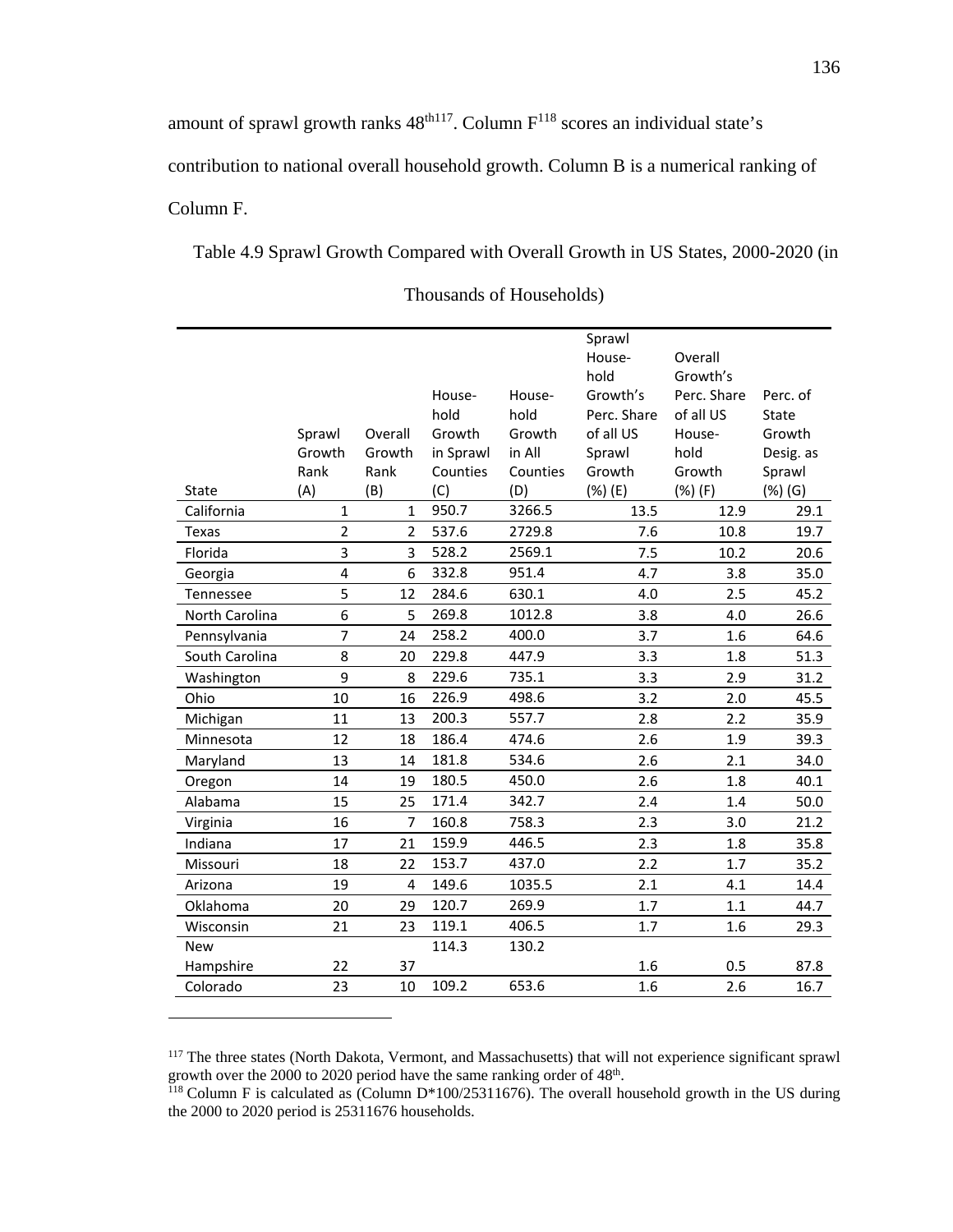|                   |        |         |           |          | Sprawl<br>House- | Overall     |           |
|-------------------|--------|---------|-----------|----------|------------------|-------------|-----------|
|                   |        |         |           |          | hold             | Growth's    |           |
|                   |        |         | House-    | House-   | Growth's         | Perc. Share | Perc. of  |
|                   |        |         | hold      | hold     | Perc. Share      | of all US   | State     |
|                   | Sprawl | Overall | Growth    | Growth   | of all US        | House-      | Growth    |
|                   | Growth | Growth  | in Sprawl | in All   | Sprawl           | hold        | Desig. as |
|                   | Rank   | Rank    | Counties  | Counties | Growth           | Growth      | Sprawl    |
| <b>State</b>      | (A)    | (B)     | (C)       | (D)      | (%) (E)          | (%) (F)     | (%) (G)   |
| Mississippi       | 24     | 33      | 108.6     | 196.9    | 1.5              | 0.8         | 55.2      |
| Kentucky          | 25     | 28      | 106.6     | 301.4    | 1.5              | 1.2         | 35.4      |
| New York          | 26     | 9       | 105.2     | 687.8    | 1.5              | 2.7         | 15.3      |
| Arkansas          | 27     | 30      | 102.4     | 260.8    | 1.5              | 1.0         | 39.3      |
| Louisiana         | 28     | 31      | 95.2      | 241.3    | 1.4              | 1.0         | 39.4      |
| <b>New Mexico</b> | 29     | 32      | 80.1      | 236.5    | 1.1              | 0.9         | 33.9      |
| Connecticut       | 30     | 38      | 61.0      | 125.3    | 0.9              | 0.5         | 48.7      |
| Utah              | 31     | 26      | 59.2      | 331.1    | 0.8              | 1.3         | 17.9      |
| Idaho             | 32     | 34      | 58.4      | 181.4    | 0.8              | 0.7         | 32.2      |
| Illinois          | 33     | 11      | 51.3      | 640.0    | 0.7              | 2.5         | 8.0       |
| New Jersey        | 34     | 15      | 44.8      | 522.7    | 0.6              | 2.1         | 8.6       |
| Montana           | 35     | 40      | 41.4      | 91.1     | 0.6              | 0.4         | 45.4      |
| lowa              | 36     | 36      | 39.3      | 132.6    | 0.6              | 0.5         | 29.6      |
| Delaware          | 37     | 41      | 38.2      | 77.6     | 0.5              | 0.3         | 49.2      |
| Hawaii            | 38     | 43      | 37.4      | 74.3     | 0.5              | 0.3         | 50.3      |
| Nevada            | 39     | 17      | 34.2      | 481.1    | 0.5              | 1.9         | 7.1       |
| Maine             | 40     | 42      | 32.0      | 74.8     | 0.5              | 0.3         | 42.8      |
| Alaska            | 41     | 44      | 23.9      | 60.7     | 0.3              | 0.2         | 39.3      |
| Kansas            | 42     | 35      | 14.3      | 180.3    | 0.2              | 0.7         | 7.9       |
| West Virginia     | 43     | 48      | 13.5      | 44.9     | 0.2              | 0.2         | 30.1      |
| South Dakota      | 44     | 45      | 13.4      | 53.3     | 0.2              | 0.2         | 25.2      |
| Rhode Island      | 45     | 46      | 12.7      | 51.1     | 0.2              | 0.2         | 24.9      |
| Nebraska          | 46     | 39      | 6.3       | 120.7    | 0.1              | 0.5         | 5.2       |
| Wyoming           | 47     | 49      | 3.7       | 31.3     | 0.1              | 0.1         | 11.8      |
| Massachusetts     | 48     | 27      | 0.0       | 301.7    | 0.0              | 1.2         | 0.0       |
| Vermont           | 48     | 47      | 0.0       | 45.2     | 0.0              | 0.2         | 0.0       |
| North Dakota      | 48     | 50      | 0.0       | 26.5     | 0.0              | 0.1         | 0.0       |

Note:

1. In the column headings, "Perc." and "Desig." represents "Percentage" and

"Designated", respectively.

As shown in Table 4.9, household growth in sprawl form is concentrated in a small number of states. The top three states in which sprawl growth found are California,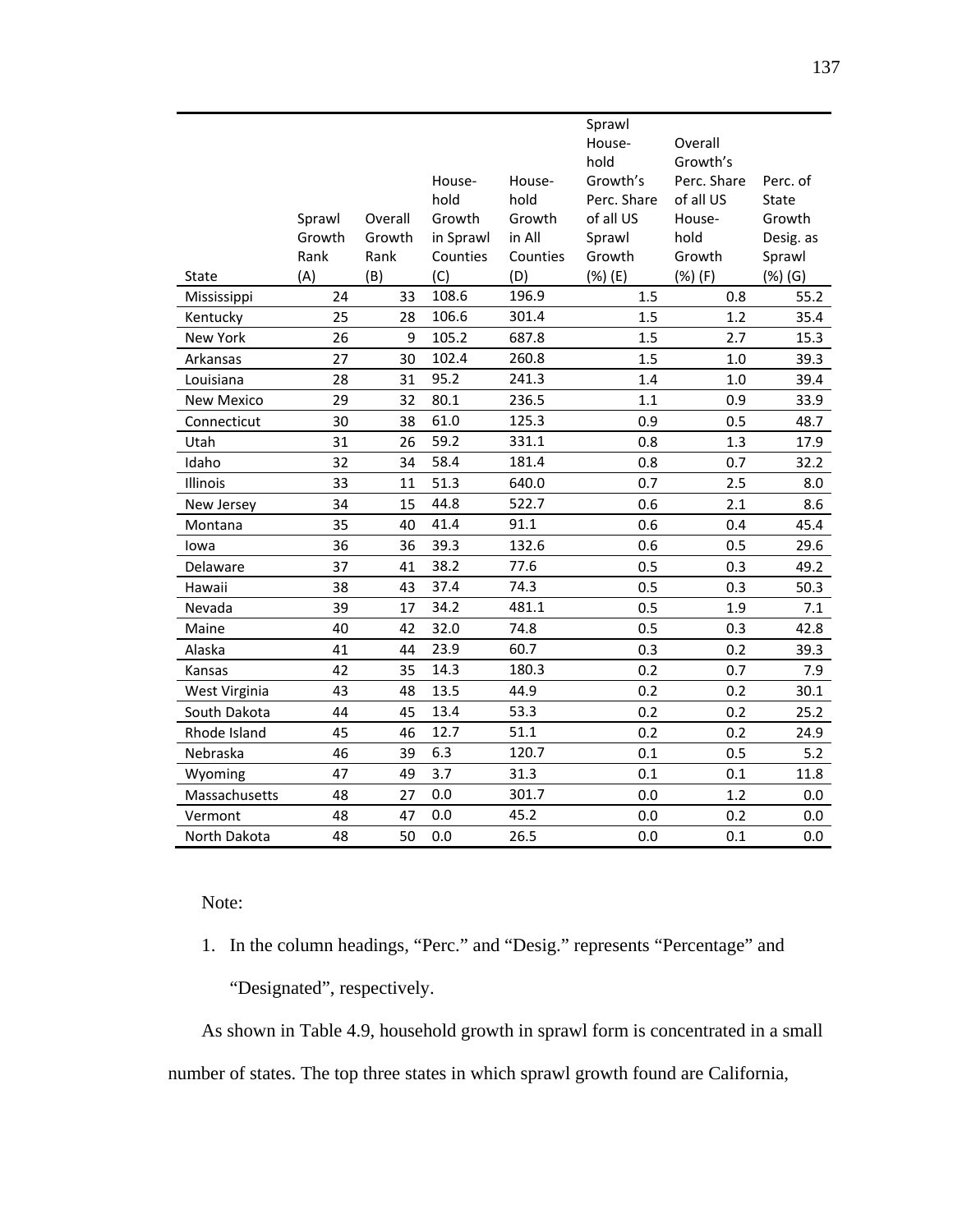Texas, and Florida; they account for nearly 30 percent of all national household growth in sprawl form. The top ten states having a sprawl development pattern contain more than one-half of national sprawl household growth; and the top 20 sprawl growth states contain nearly 80 percent of all national sprawl household growth.

As shown in Column E in Table 4.9, for the top ten sprawl growth states, their contributions to national sprawl household growth vary from a high of 13.5 percent for California to a low of 3.2 percent for Ohio, with the highest percentage share (13.5% for California) being much larger than the second largest share (7.6% for Texas). That is, nearly one-seventh of national sprawl household growth likely to take place over the 2000 to 2020 period is taking place in California.

States with the largest amount of sprawl growth are concentrated in the South and the West. Among the top 10 sprawl growth states, six are in the South and two are in the West. The remaining two are one each in the Northeast (Pennsylvania) and the Midwest (Ohio). For the top 20 sprawl growth states, ten are in the South, five are in the Midwest, four are in the West, and only one is in the Northeast.

Column G in Table 4.9 lists the percentage share of overall state growth designated as sprawl, which is calculated as "column C (i.e. sprawl growth in state)\*100/ column D (i.e. overall growth in state)". Among the top 20 sprawl growth states, the percentage shares of all growth designated as sprawl vary considerably, from a high of 65 percent for Pennsylvania to a low of 14 percent for Arizona. That is, 65 percent of all household growth during the 2000 to 2020 period in Pennsylvania will take place in sprawl counties and thus be designated as sprawl growth; in contrast, only 14 percent of future household growth in Arizona will occur in sprawl counties and so be designated as sprawl growth.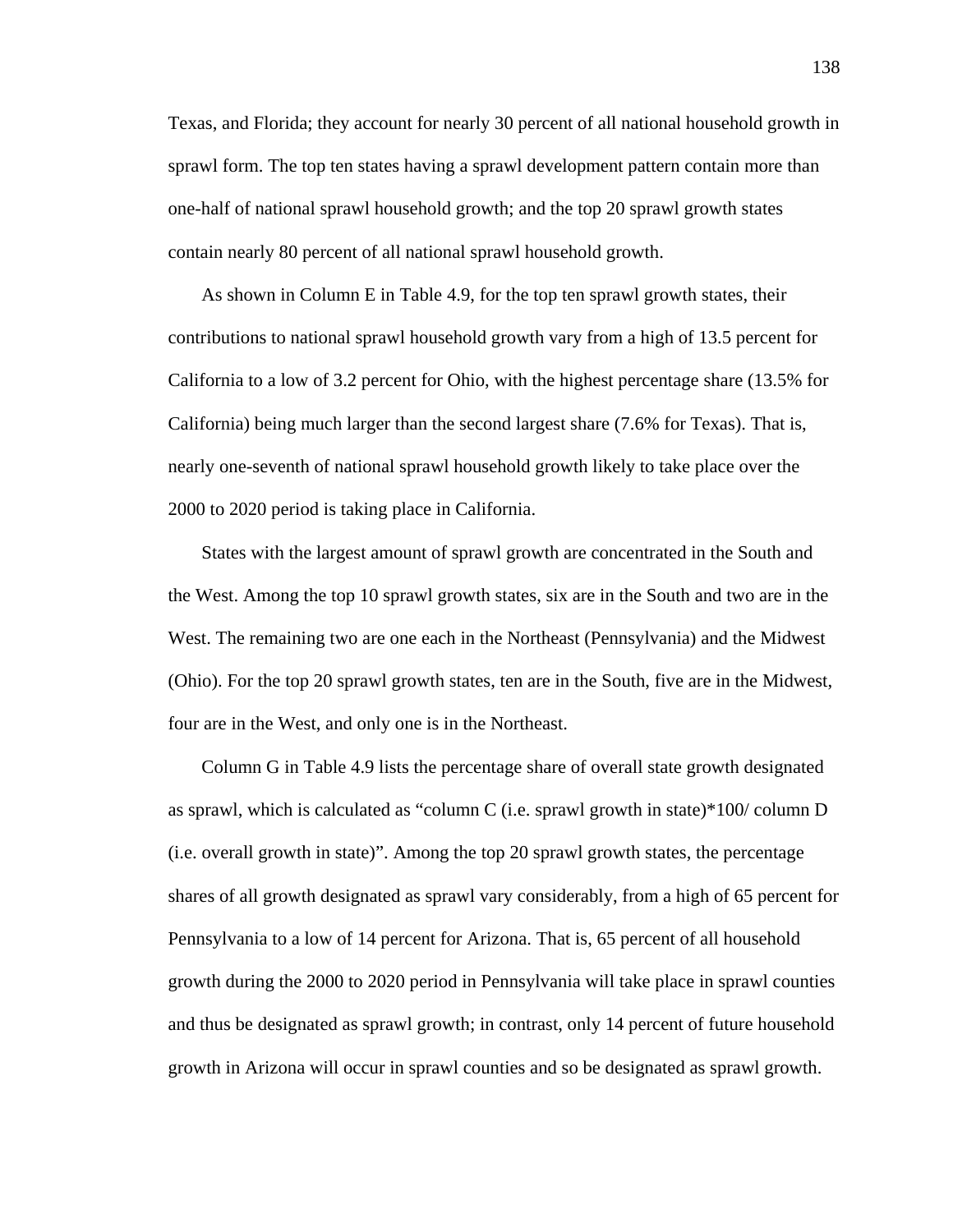This variable can explain to some extent the difference between an individual state's contribution to national *sprawl* growth and its contribution to national *overall* growth, which will be addressed in a later section.

As argued by Burchell el al. (2002), sprawl trends follow growth trends. States with the largest amount of overall growth are also those likely to have the largest amount of sprawl growth. Figure 4.5 is a scatter plot for the 50 US states that presents overall household growth (the vertical "y" axis) by sprawl household growth (the horizontal "x" axis). In this figure, each point represents one individual state. As shown in Figure 4.5, the points basically fall around a straight line with a positive slope, clearly demonstrating that there is a strong positive linear relationship between the amount of overall household growth in states and the amount of sprawl household growth in states. This is also confirmed by a high Pearson correlation coefficient value of  $0.91976^{119}$  between these two variables. Further, the correlation coefficient between a state's contributions to national sprawl growth (Column E in Table 4.9) and to national overall growth (Column F in Table 4.9) is also 0.91976. This is because the former is an exact linear function of a state's sprawl growth, while the latter is an exact linear function of a state's overall growth. Therefore, the correlation coefficients between these two pairs of variables have the same value of 0.91976.

8 Figure 4.5 All Growth by Sprawl Growth in Households for US States, 2000 to 2020 (in Thousands of Households)

<sup>&</sup>lt;sup>119</sup> The p-value of the test of null hypothesis "there is no linear relationship between the sprawl household growth and the overall household growth" is less than 0.0001), and thus the null hypothesis will be rejected.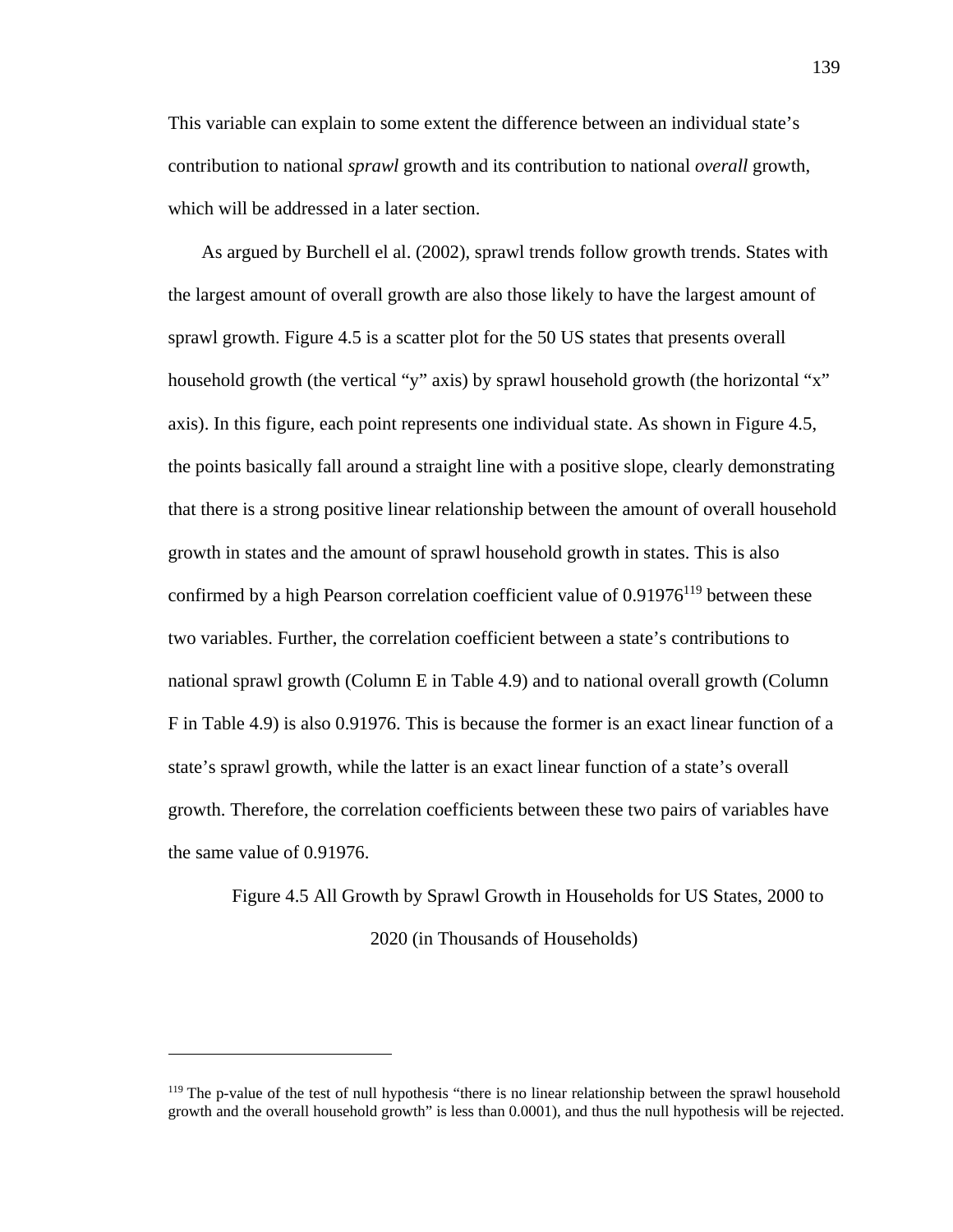

Although there is a strong linear relationship between the amount of sprawl growth and overall growth for states, very often the ranking orders of these two kinds of growth (i.e. column A and B in Table 4.9) for an individual state are different. The Spearman rank-order correlation coefficient between these two kinds of ranking orders is  $0.81634^{120}$ , implying a weaker positive linear association relative to the one between the amounts of these two kinds of growth (the abovementioned coefficient of 0.91976). The scatter plot Figure 4.6 displays the significant linear association between these two kinds of ranks (the "y" axis represents the overall growth rank-Column B in Table 4.9; the "x" axis represents the sprawl growth rank-Column A in Table 4.9), with each point representing one state.

Figure 4.6 Sprawl Growth Rank by Overall Growth Rank for US States

<sup>&</sup>lt;sup>120</sup> The p-value of the test for the null hypothesis "there is no linear relationship between the two rankorders" is less than 0.0001", and thus the null hypothesis will be rejected.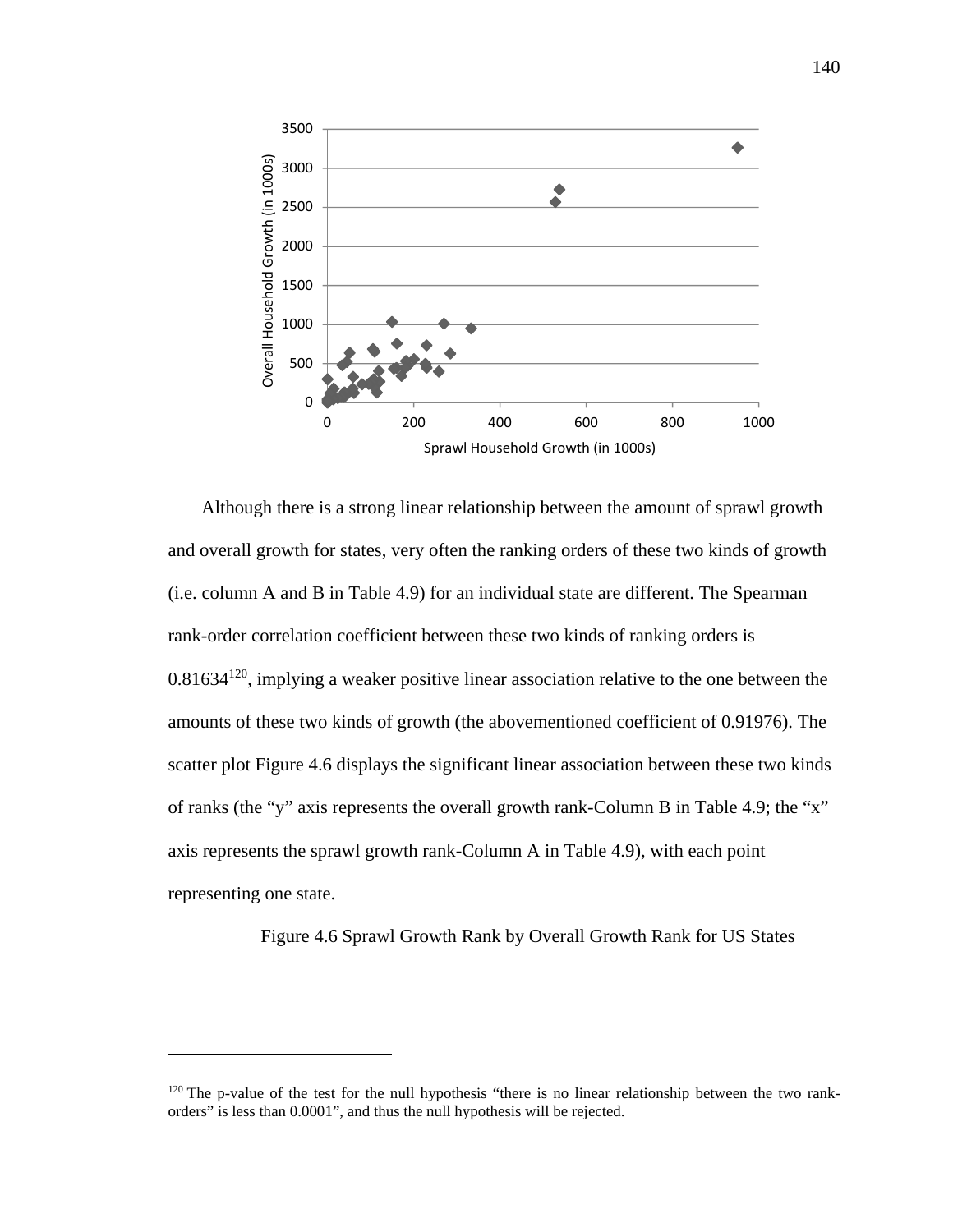

As mentioned above, the sprawl growth rank for a state may not be exactly the same as its overall growth rank. I agree with Burchell et al. (2002) that sprawl growth's percentage share of all growth in a state provides some explanation for this discrepancy. For states with a small sprawl growth percentage share of all growth (that is, a significant proportion of all growth in the state will take place in non-sprawl counties), their sprawl growth rank tends to be less significant than their overall growth rank; in other words, their contribution to national sprawl growth is likely to be less significant than their contribution to national overall growth. For example, Virginia and Arizona have low percentage shares of overall growth in their states that are categorized as sprawl (21 percent for Virginia and 14 percent for Arizona); as a result, they are only the  $16<sup>th</sup>$  and  $19<sup>th</sup>$  most significant states relative to sprawl growth, but are the  $7<sup>th</sup>$  and  $4<sup>th</sup>$  most significant overall growth states, respectively.

In contrast, for states with a large percentage share of overall growth designated as sprawl, their sprawl growth rank tends to be more significant than their overall growth rank. For example, among the top 10 sprawl growth states, Tennessee, Pennsylvania,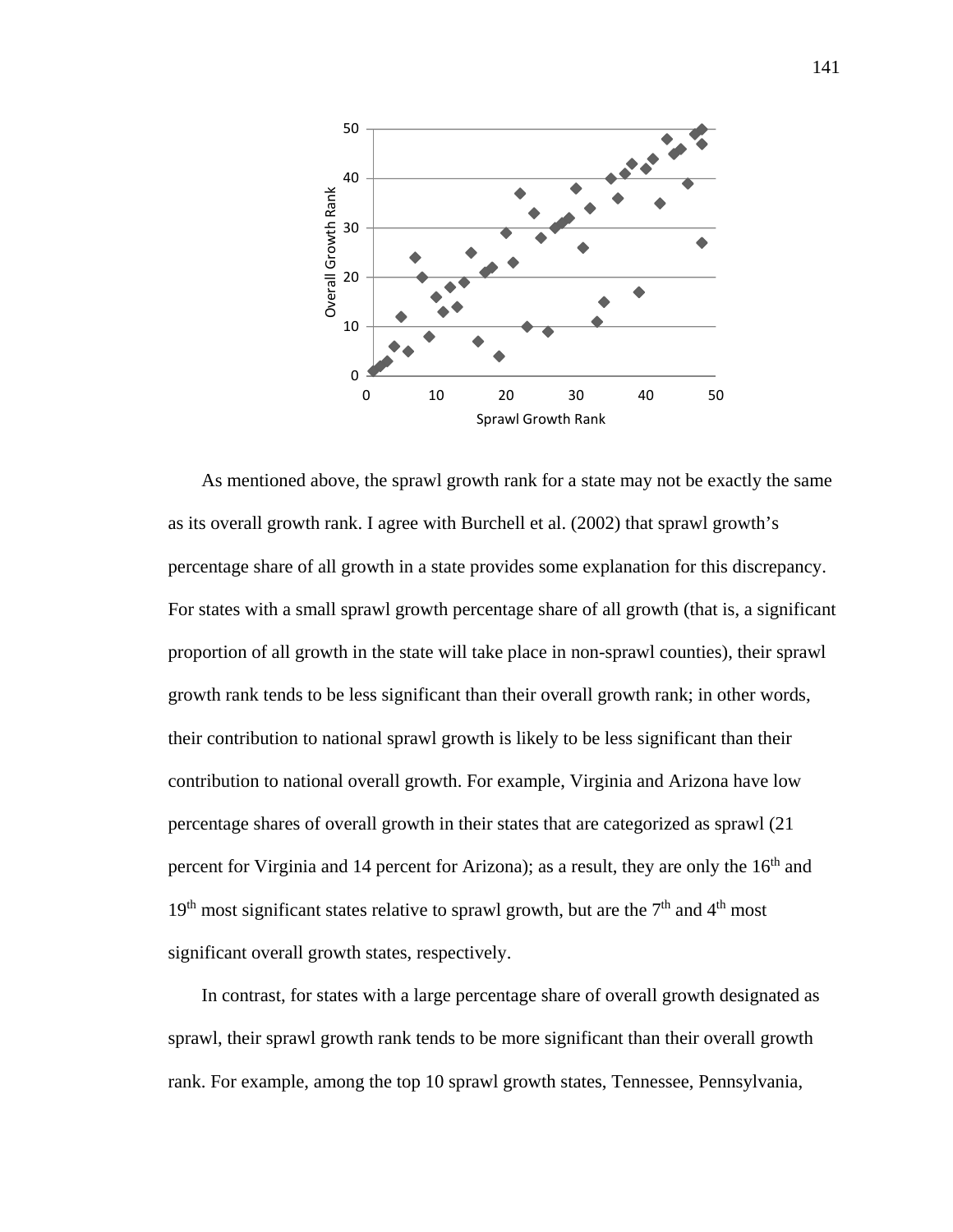South Carolina, and Ohio have sprawl growth ranks of  $5<sup>th</sup>$ ,  $7<sup>th</sup>$ ,  $8<sup>th</sup>$ , and  $10<sup>th</sup>$ , respectively, yet have overall growth ranks of  $12<sup>th</sup>$ ,  $24<sup>th</sup>$ ,  $20<sup>th</sup>$ , and  $16<sup>th</sup>$ , respectively, mainly due to their high percentage shares of all growth designated as sprawl growth (which range from 45 to 65 percent for these four states).

#### **4.4.2 Sprawl at the Region Level**

Not surprisingly, at the regional level, the South is home to the most sprawl counties and the Northeast is party to the least. As shown in Table 4.10, of the 492 sprawl counties nationwide, nearly one half (239 counties) are in the South; one quarter (124 counties) are in the Midwest; 18 percent (86 counties) are in the west; and only 9 percent (43 counties) are in the Northeast.

|                  | Sprawl   |                     |
|------------------|----------|---------------------|
| Region           | Counties | <b>All Counties</b> |
| South            | 239      | 1394                |
| Midwest          | 124      | 1054                |
| West             | 86       | 426                 |
| <b>Northeast</b> | 43       | 217                 |
| Total            | 492      | 3091                |

14 Table 4.10 Numbers of Sprawl Counties by Region, 2000-2020

Again, at the regional level, the greatest amounts of sprawl household growth are in those regions with the greatest amount of overall growth. As shown in Table 4.11, sprawl growth rank is the same as total growth rank for the four regions. The South is experiencing much more sprawl growth than any other region over the 2000 to 2020 period. Nearly half of all national sprawl household growth is taking place in the South, followed by the West (28 percent), the Midwest (17 percent), and the Northeast (9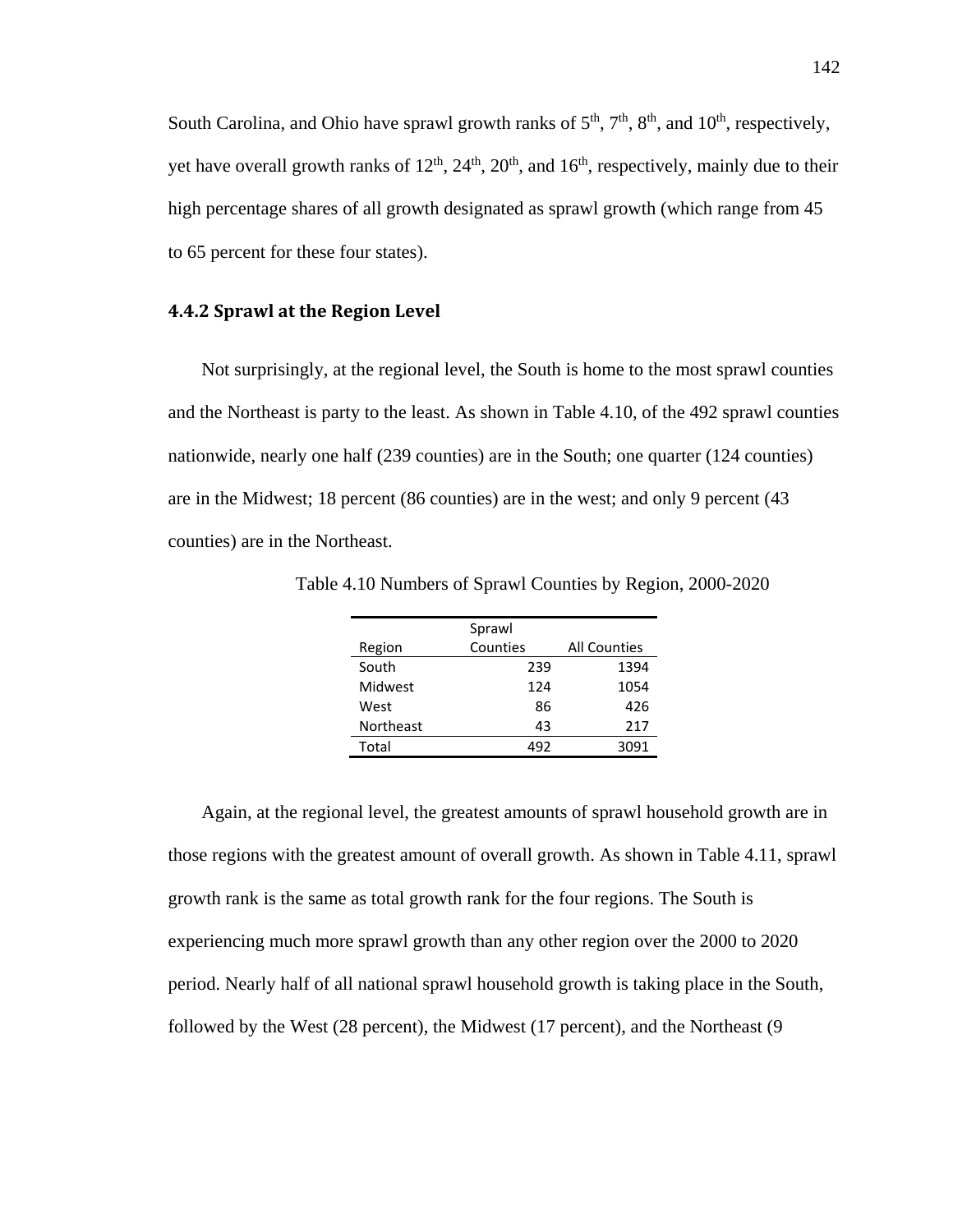percent). The amount of sprawl growth found in the South is nearly twice the amount as in the West, the second most significant sprawl region.

15 Table 4.11 Sprawl and Overall Household Growth by Region, 2000-2020 (in

|           |        |         |           |          | Perc. of US |              |            |
|-----------|--------|---------|-----------|----------|-------------|--------------|------------|
|           |        |         |           |          | House-      |              | Perc. of   |
|           |        |         | House-    | House-   | hold        | Perc. of All | All        |
|           |        |         | hold      | hold     | Growth      | US           | Regional   |
|           | Sprawl | Overall | Growth    | Growth   | Designated  | Household    | Growth     |
|           | Growth | Growth  | in Sprawl | in All   | as Sprawl   | Growth       | Desig. as  |
| Region    | Rank   | Rank    | Counties  | Counties | $(\%)$      | (%)          | Sprawl (%) |
| South     | 1      | 1       | 3282      | 11370    | 46.6        | 44.9         | 28.9       |
| West      | 2      | 2       | 1958      | 7628     | 27.8        | 30.1         | 25.7       |
| Midwest   | 3      | 3       | 1171      | 3974     | 16.6        | 15.7         | 29.5       |
| Northeast | 4      | 4       | 628       | 2339     | 8.9         | 9.2          | 26.9       |
| <b>NT</b> |        |         |           |          |             |              |            |

| thousands of households) |
|--------------------------|
|                          |

Note:

In column headings, "Perc." and "Desig." represent "Percentage" and "Designated", respectively.

In short, among the four regions, sprawl growth is most significant in the South, which contains half the future sprawl counties and half the projected sprawl household growth during the 2000 to 2020 period. The West has the second largest amount of sprawl growth, while the Midwest contains the second largest number of sprawl counties. An interesting note concerns the Northeast. Although the Northeast contributes the least to national sprawl household growth (only 9 percent), this is more than one-quarter of household growth in the Northeast region as a whole. In fact, the percentage share of sprawl growth in relation to all growth in a region is quite similar among the four regions, varying modestly from 26 percent to 30 percent.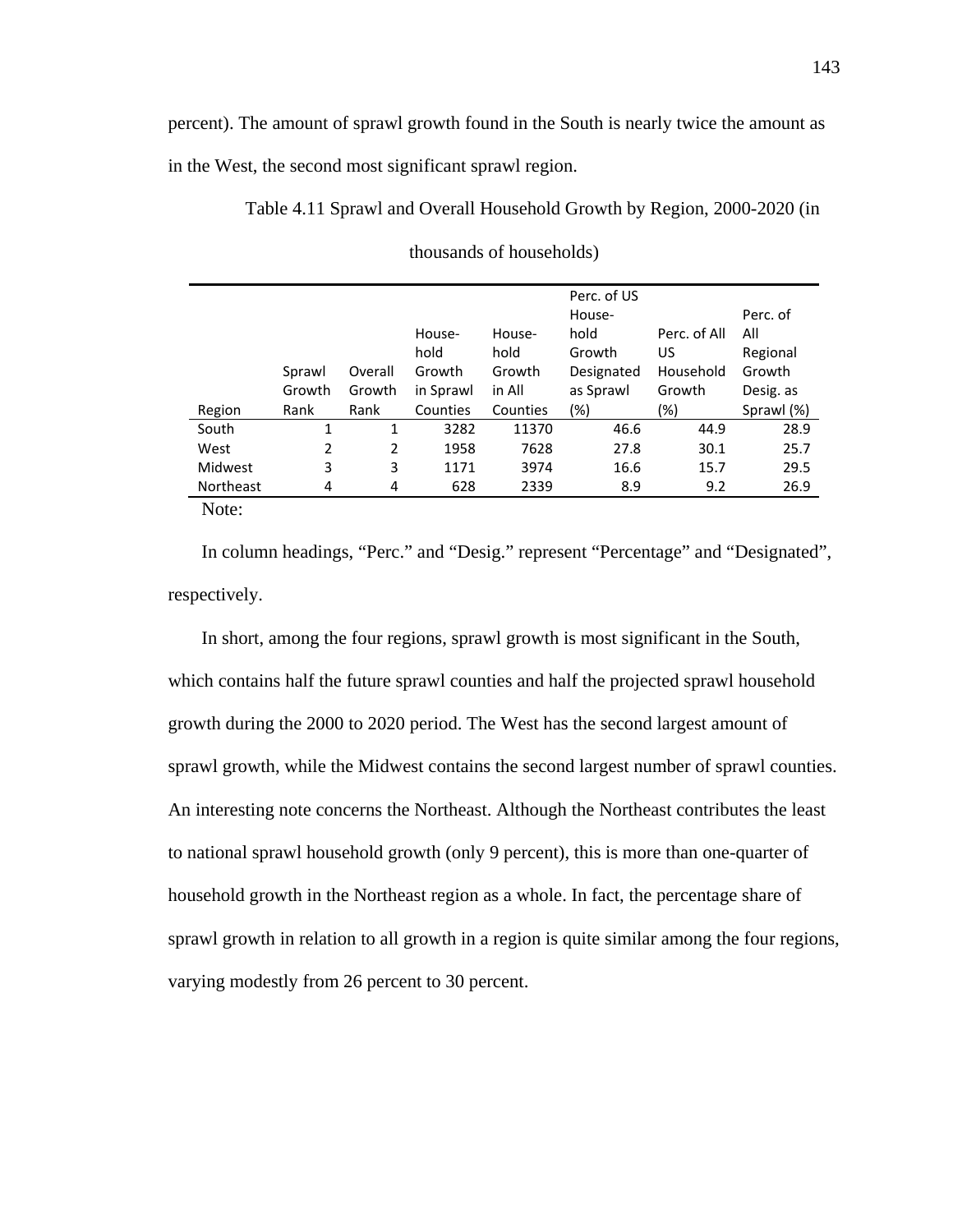#### **4.4.3 Sprawl at the EA Level**

Eighty percent, or 136, of the 172 EAs are experiencing sprawl growth over the 2000 to 2020 period. The top three EAs with the largest number of sprawl counties are the Dallas-Fort Worth, TX-AR-OK EA, the New York-Northern New Jersey-Long Island NY-NJ-CT-PA-MA EA, and the Minneapolis-St. Paul, MN-WI-IA EA, which contain 19, 17, and 16 sprawl counties, respectively.

At the other end of the spectrum, one-fifth, or 36, of the 172 EAs have no counties experiencing significant sprawl growth during this time period. Most of these non-sprawl EAs are very-low growth "Rural EAs" that contain only rural and undeveloped counties before county type adjustments. They do not meet the threshold that defines sprawl growth. Two examples of such non-sprawl "Rural EAs" are the Amarillo (TX-NM) EA and Springfield (IL-MO) EA. The EAs that will not experience significant sprawl growth are listed in Table 4.12 in Appendix 2.

As at the state and regional levels, sprawl growth tends to concentrate in a few EAs. As shown in Table 4.12, the top 10 sprawl growth EAs together account for more than one-third (36 percent) of national sprawl household growth; further, the top 20 sprawl growth EAs represent more than one-half (54 percent) of national sprawl household growth. Table 4.12 in Appendix 2 lists the same variables for all EAs.

Table 4.12 Sprawl Growth Compared with Overall Growth in EAs (Top 30 EAs),

|                 |        |         |           |           | Perc. of   |          |            |
|-----------------|--------|---------|-----------|-----------|------------|----------|------------|
|                 |        |         | House-    | House-    | U.S.       | Perc. of | Perc. of   |
|                 |        |         | hold      | hold      | Household  | All US   | County     |
|                 | Sprawl | Overall | Growth    | Growth in | Growth     | House-   | Growth     |
|                 | Growth | Growth  | in Sprawl | All       | Designated | hold     | Designated |
|                 | Rank   | Rank    | Counties  | Counties  | as Sprawl  | Growth   | as Sprawl  |
| <b>EA Names</b> | (A)    | (B)     | (C)       | (D)       | (%) (E)    | (%) (F)  | (%) (G)    |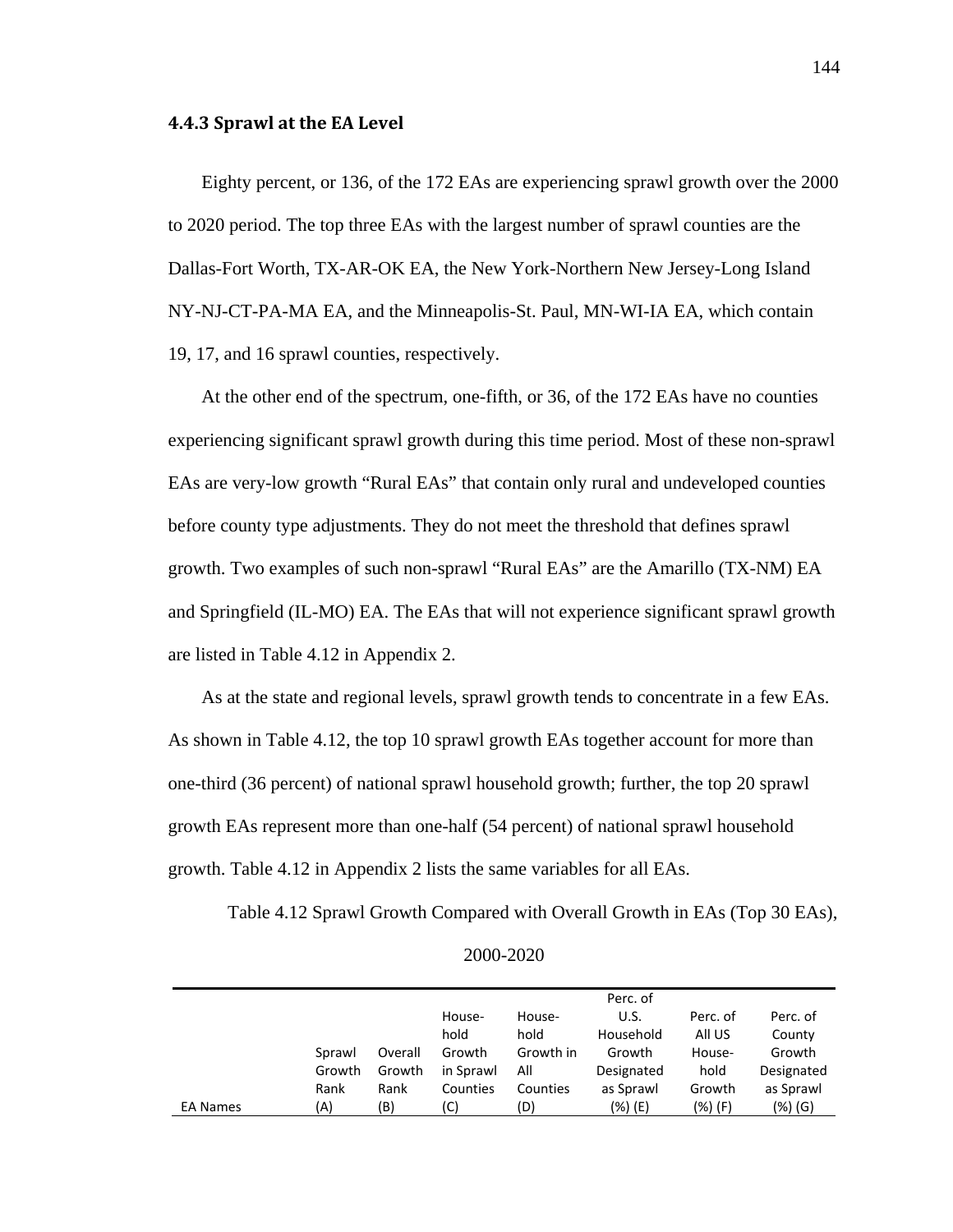|                           |                |                |           |           | Perc. of   |          |            |
|---------------------------|----------------|----------------|-----------|-----------|------------|----------|------------|
|                           |                |                | House-    | House-    | U.S.       | Perc. of | Perc. of   |
|                           |                |                | hold      | hold      | Household  | All US   | County     |
|                           | Sprawl         | Overall        | Growth    | Growth in | Growth     | House-   | Growth     |
|                           | Growth         | Growth         | in Sprawl | All       | Designated | hold     | Designated |
|                           | Rank           | Rank           | Counties  | Counties  | as Sprawl  | Growth   | as Sprawl  |
| <b>EA Names</b>           | (A)            | (B)            | (C)       | (D)       | (%) (E)    | (%) (F)  | (%) (G)    |
| Los Angeles-              |                |                |           |           |            |          |            |
| Riverside-Orange          |                |                |           |           |            |          |            |
| County, CA-AZ             | 1              | $\mathbf{1}$   | 404005    | 1436989   | 5.7        | 5.7      | 28.1       |
| San Francisco-            |                |                |           |           |            |          |            |
| Oakland-San Jose,         |                |                |           |           |            |          |            |
| CA                        | $\overline{2}$ | 5              | 327204    | 907694    | 4.6        | 3.6      | 36.0       |
| Atlanta, GA-AL-NC         | 3              | $\overline{7}$ | 252694    | 764981    | 3.6        | 3.0      | 33.0       |
| Washington-               |                |                |           |           |            |          |            |
| Baltimore, DC-MD-         |                |                |           |           |            |          |            |
| VA-WV-PA                  | 4              | 4              | 236559    | 937491    | 3.4        | 3.7      | 25.2       |
| Orlando, FL               | 5              | 12             | 232560    | 619015    | 3.3        | 2.4      | 37.6       |
| New York-Northern         |                |                |           |           |            |          |            |
| NJ-Long Island, NY-       |                |                |           |           |            |          |            |
| NJ-CT-PA-MA               | 6              | $\mathbf 2$    | 232398    | 1204837   | 3.3        | 4.8      | 19.3       |
| Dallas-Fort Worth,        |                |                |           |           |            |          |            |
| TX-AR-OK                  | 7              | $\mathsf 3$    | 224305    | 1052869   | 3.2        | 4.2      | 21.3       |
| Portland-Salem,           |                |                |           |           |            |          |            |
| OR-WA                     | 8              | 17             | 219368    | 418783    | 3.1        | 1.7      | 52.4       |
| Nashville, TN-KY          | 9              | 23             | 212588    | 326668    | 3.0        | 1.3      | 65.1       |
| Minneapolis-St.           |                |                |           |           |            |          |            |
| Paul, MN-WI-IA            | 10             | 14             | 206589    | 482443    | 2.9        | 1.9      | 42.8       |
| Sacramento-Yolo,          |                |                |           |           |            |          |            |
| CA                        | 11             | 18             | 184328    | 381686    | 2.6        | 1.5      | 48.3       |
| Houston-                  |                |                |           |           |            |          |            |
| Galveston-Brazoria,<br>ТX | 12             | 9              | 168511    | 719581    | 2.4        | 2.8      | 23.4       |
| Philadelphia-             |                |                |           |           |            |          |            |
| Wilmington-Atl.           |                |                |           |           |            |          |            |
| City, PA-NJ-DE-MD         | 13             | 21             | 135209    | 349099    | 1.9        | 1.4      | 38.7       |
| Jacksonville, FL-GA       | 14             | 30             | 132608    | 257093    | 1.9        | 1.0      | 51.6       |
| Boston-Worcester-         |                |                |           |           |            |          |            |
| Lawrence-Lowell-          |                |                |           |           |            |          |            |
| Brockton, MA-NH-          |                |                |           |           |            |          |            |
| RI                        | 15             | 15             | 127030    | 478513    | 1.8        | 1.9      | 26.5       |
| Seattle-Tacoma-           |                |                |           |           |            |          |            |
| Bremerton, WA             | 16             | 13             | 117505    | 518454    | 1.7        | 2.0      | 22.7       |
| Charlotte-                |                |                |           |           |            |          |            |
| Gastonia-Rock Hill,       |                |                |           |           |            |          |            |
| NC-SC                     | 17             | 24             | 115245    | 300699    | 1.6        | 1.2      | 38.3       |
| Detroit-Ann Arbor-        |                |                |           |           |            |          |            |
| Flint, MI                 | 18             | 27             | 112403    | 290172    | 1.6        | 1.1      | 38.7       |
| Denver-Boulder-           |                |                |           |           |            |          |            |
| Greeley, CO-KS-NE         | 19             | 11             | 95306     | 621111    | 1.4        | 2.5      | 15.3       |
| Indianapolis, IN-IL       | 20             | 29             | 94937     | 258180    | 1.3        | 1.0      | 36.8       |
| Little Rock-North         |                |                |           |           |            |          |            |
| Little Rock, AR           | 21             | 41             | 92219     | 148657    | 1.3        | 0.6      | 62.0       |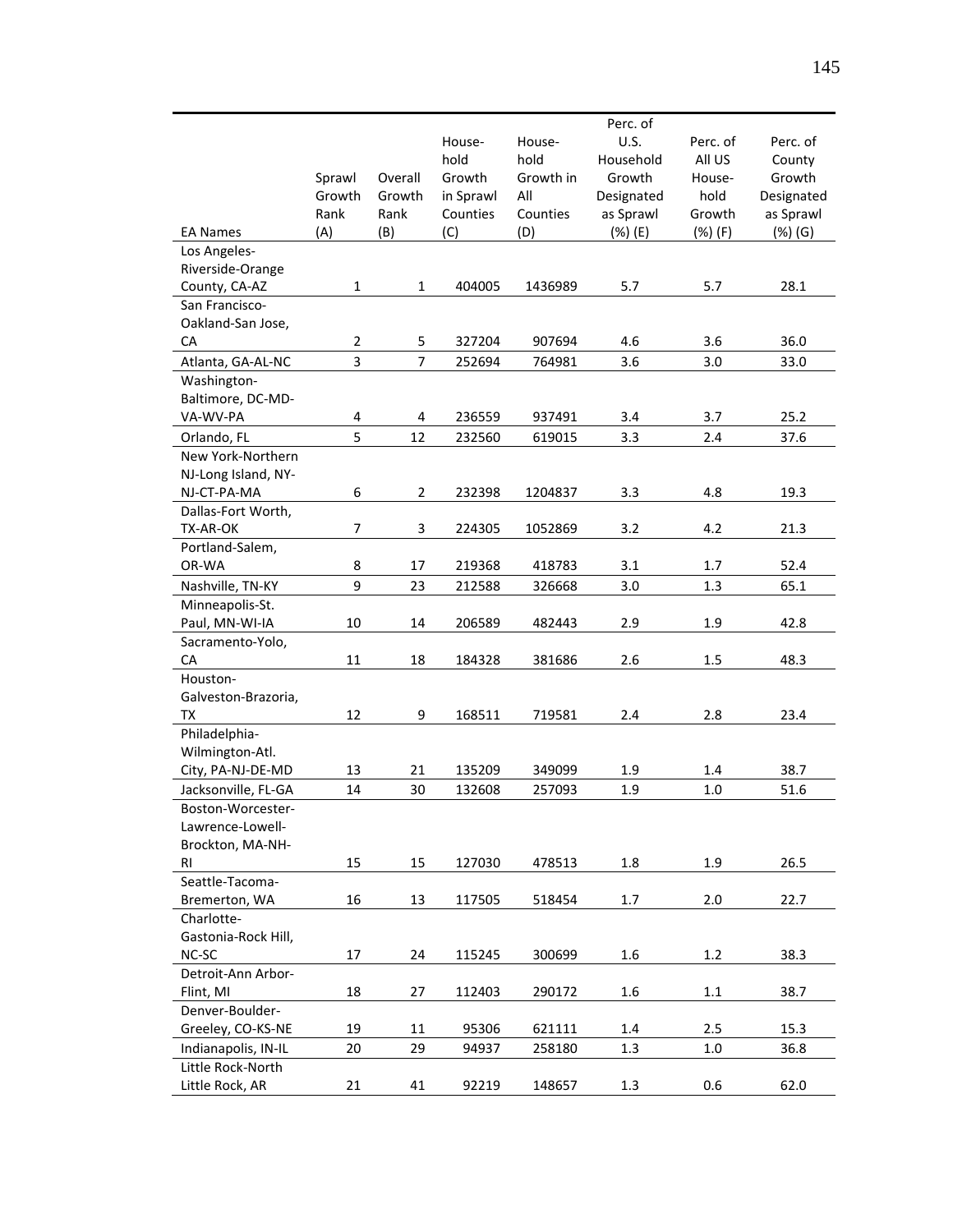|                      |        |         |           |           | Perc. of   |          |            |
|----------------------|--------|---------|-----------|-----------|------------|----------|------------|
|                      |        |         | House-    | House-    | U.S.       | Perc. of | Perc. of   |
|                      |        |         | hold      | hold      | Household  | All US   | County     |
|                      | Sprawl | Overall | Growth    | Growth in | Growth     | House-   | Growth     |
|                      | Growth | Growth  | in Sprawl | All       | Designated | hold     | Designated |
|                      | Rank   | Rank    | Counties  | Counties  | as Sprawl  | Growth   | as Sprawl  |
| <b>EA Names</b>      | (A)    | (B)     | (C)       | (D)       | (%) (E)    | (%) (F)  | (%) (G)    |
| Cincinnati-          |        |         |           |           |            |          |            |
| Hamilton, OH-KY-     |        |         |           |           |            |          |            |
| IN                   | 22     | 36      | 88484     | 175740    | 1.3        | 0.7      | 50.3       |
| Birmingham, AL       | 23     | 54      | 87570     | 120265    | 1.2        | 0.5      | 72.8       |
| Columbus, OH         | 24     | 31      | 84075     | 238227    | 1.2        | 0.9      | 35.3       |
| Wilmington, NC-SC    | 25     | 52      | 83270     | 123194    | 1.2        | 0.5      | 67.6       |
| Las Vegas, NV-AZ-    |        |         |           |           |            |          |            |
| UT                   | 26     | 16      | 77349     | 459379    | 1.1        | 1.8      | 16.8       |
| St. Louis, MO-IL     | 27     | 34      | 74376     | 181956    | 1.1        | 0.7      | 40.9       |
| San Antonio, TX      | 28     | 25      | 71961     | 297843    | 1.0        | 1.2      | 24.2       |
| <b>Grand Rapids-</b> |        |         |           |           |            |          |            |
| Muskegon-Holland,    |        |         |           |           |            |          |            |
| MI                   | 29     | 35      | 70695     | 175984    | 1.0        | 0.7      | 40.2       |
| Springfield, MO      | 30     | 50      | 65705     | 127547    | 0.9        | 0.5      | 51.5       |
| <b>NT</b>            |        |         |           |           |            |          |            |

Note:

"Perc." In column headings represents "Percentage".

The top 20 sprawl-growth EAs represent 54 percent of national sprawl household growth and 49 percent of national overall household growth. Their contributions to national sprawl growth range from a high of 5.7 percent for the Los Angeles-Riverside-Orange County EA to a low of 1.3 percent for the Indianapolis EA. For these twenty EAs, three quarters (15 EAs) are in the South or West: nearly one-half (9 EAs) are in the South, followed by those located in the West (6 EAs).

Sprawl growth as a percentage of overall growth in EAs varies widely, from zero to 92 percent among the 172 EAs. Among the top 20 sprawl-growth EAs, this variable ranges from a high of 65 percent for the Nashville, TN-KY EA to a low of 15 percent for the Denver-Boulder-Greeley, CO-KS-NE EA. That is, about 65 percent of overall household growth in the Nashville EA is taking place in sprawl counties.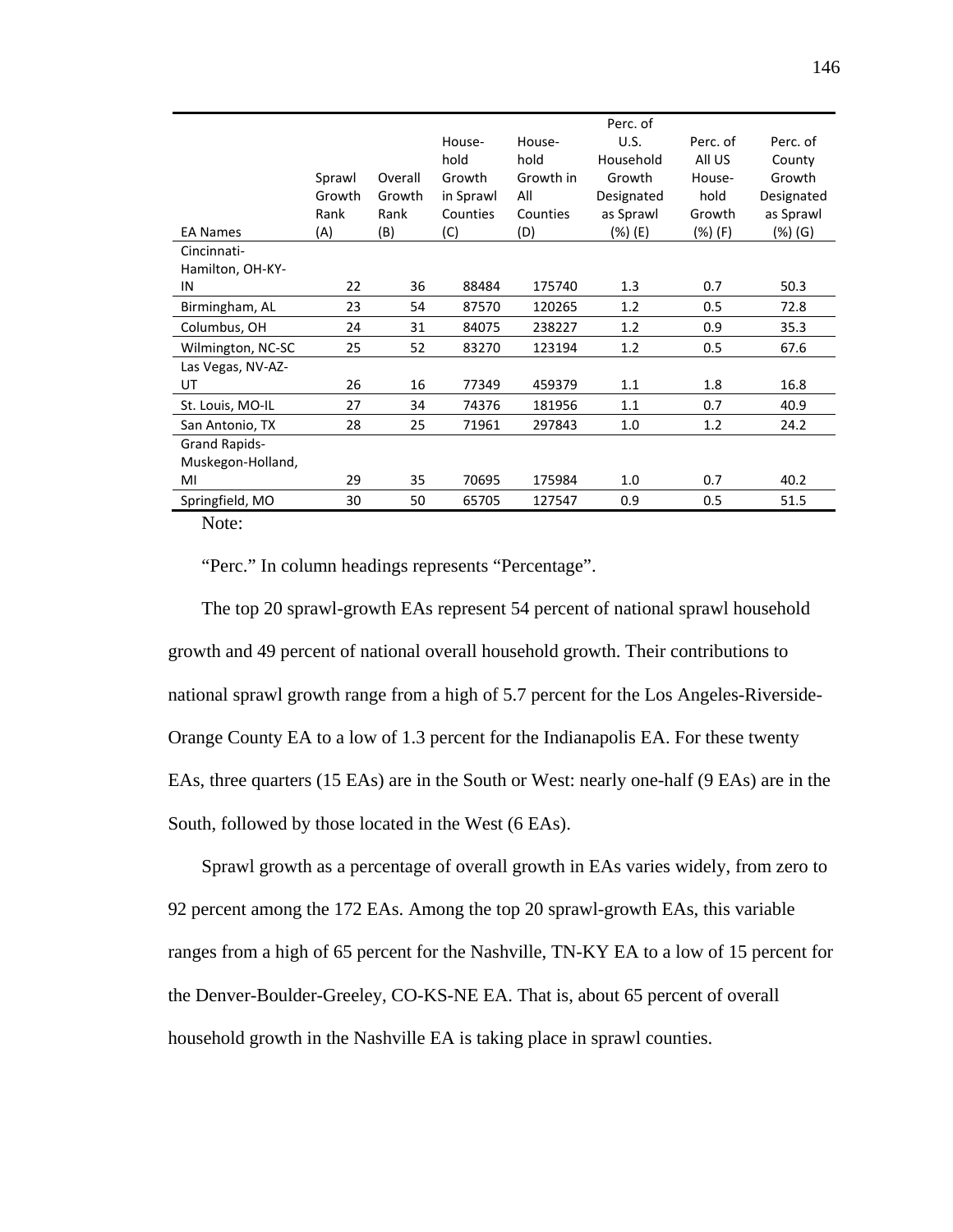As it occurs at the state level, there is a strong positive linear relationship between an EA's sprawl household growth and its overall household growth. Generally, large amounts of sprawl household growth take place in EAs with large amounts of overall household growth. The Pearson correlation coefficient between these two variables is  $0.85474^{121}$  for EAs, implying a strong positive linear association between these two variables.

Similarly, there is a strong positive linear association between an EA's rank on sprawl growth and its rank on overall growth, with a Spearman rank-order correlation coefficient of  $0.86513^{122}$ . Figure 4.7 presents the scatter plots of these two rank variables for EAs (with the "Y" axis representing the overall growth rank-Column B in Table 4.9 and the "X" axis representing the sprawl growth rank-Column A in Table 4.9). However, there are still significant differences between these two kinds of ranks for particular EAs. Again, if sprawl growth's percentage share of overall growth in an EA (Column G in Table 4.9) is high, the EA's sprawl growth rank (Column A) tends to be more significant than its overall growth rank (Column B). For example, the Orlando, FL EA, the Portland-Salem, OR-WA EA, and the Nashville, TN-KY EA rank as high as the 5th, 8th, and 9th most significant sprawl EAs, yet only the 12th, 17th, and 23rd most significant overallgrowth EAs, respectively, mainly due to their relatively high sprawl growth percentage shares in comparison to overall growth in EA (38 percent, 52 percent, and 65 percent, respectively). Conversely, the New York-Northern NJ-Long Island EA, the Dallas-Fort Worth EA, and the Denver-Boulder-Greeley EA rank low, as the  $6<sup>th</sup>$ ,  $7<sup>th</sup>$ , and  $19<sup>th</sup>$  most

1

 $121$  The p-value for testing the null hypothesis "there is no linear relationship between these two variables" is less than 0.0001, and thus the null hypothesis will be rejected.

<sup>&</sup>lt;sup>122</sup> The p-value for testing the null hypothesis "there is no linear relationship between these two rank variables" is less than 0.0001, and thus the null hypothesis will be rejected.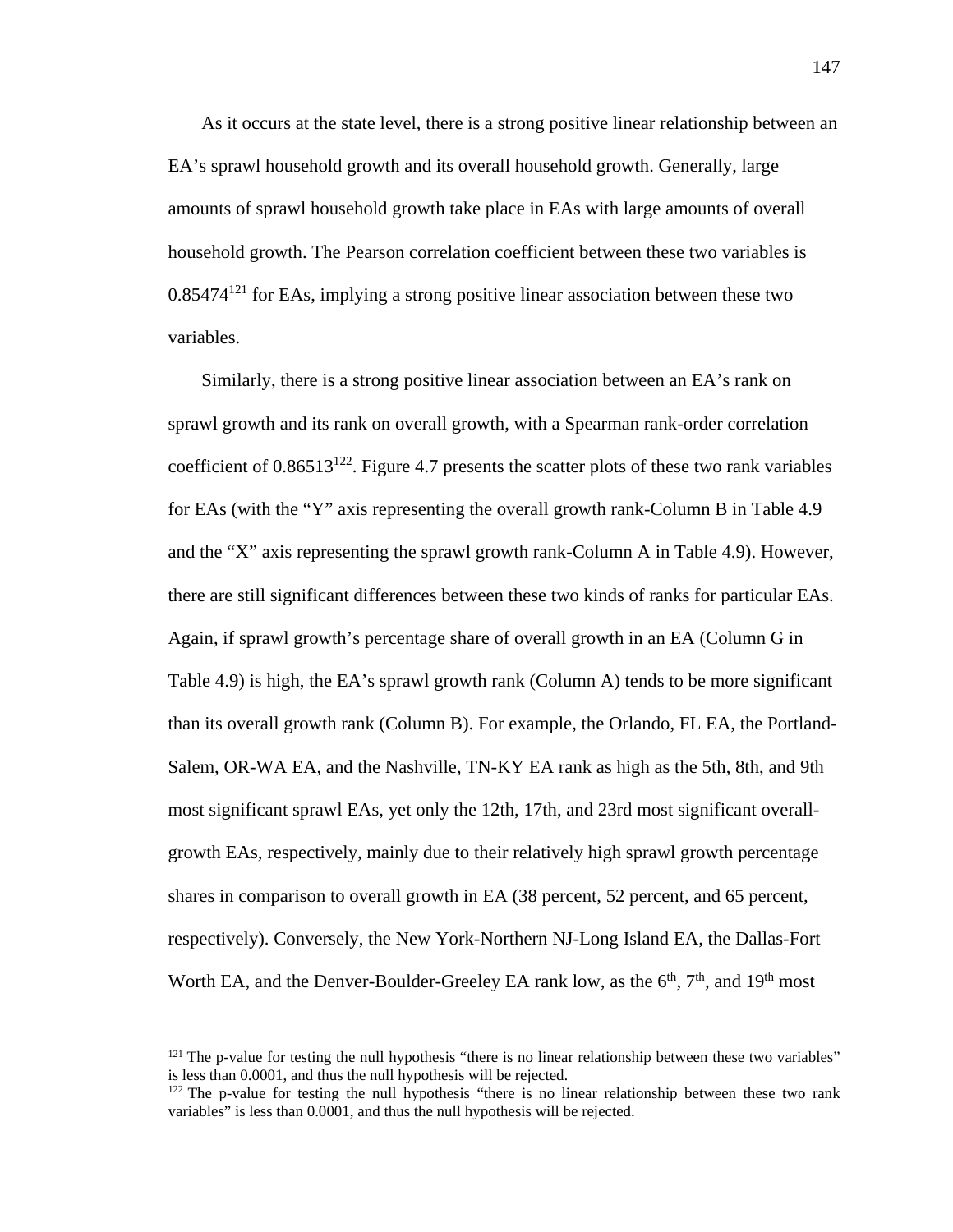significant sprawl growth EAs, but rank high as the  $2<sup>nd</sup>$ ,  $3<sup>rd</sup>$ , and  $11<sup>th</sup>$  most significant overall-growth EAs, mainly due to their relatively low percentage share of overall growth in EA that is sprawl (19 percent, 21 percent, and 15 percent, respectively).





### **4.4.4 Sprawl at the County Level**

Again, just as is seen at the state and EA levels, sprawl growth is also a phenomenon of concentration at the county level. The top 20 sprawl-growth counties (out of 3091 counties) represent nearly one-fifth of national sprawl household growth; the top 100 sprawl counties account for more than one-half (53 percent) of national sprawl growth; the top 200 sprawl counties contribute to three-quarters of national sprawl growth; and finally, the top 300 sprawl counties, or one-tenth of all US counties, comprise 88 percent of national sprawl growth.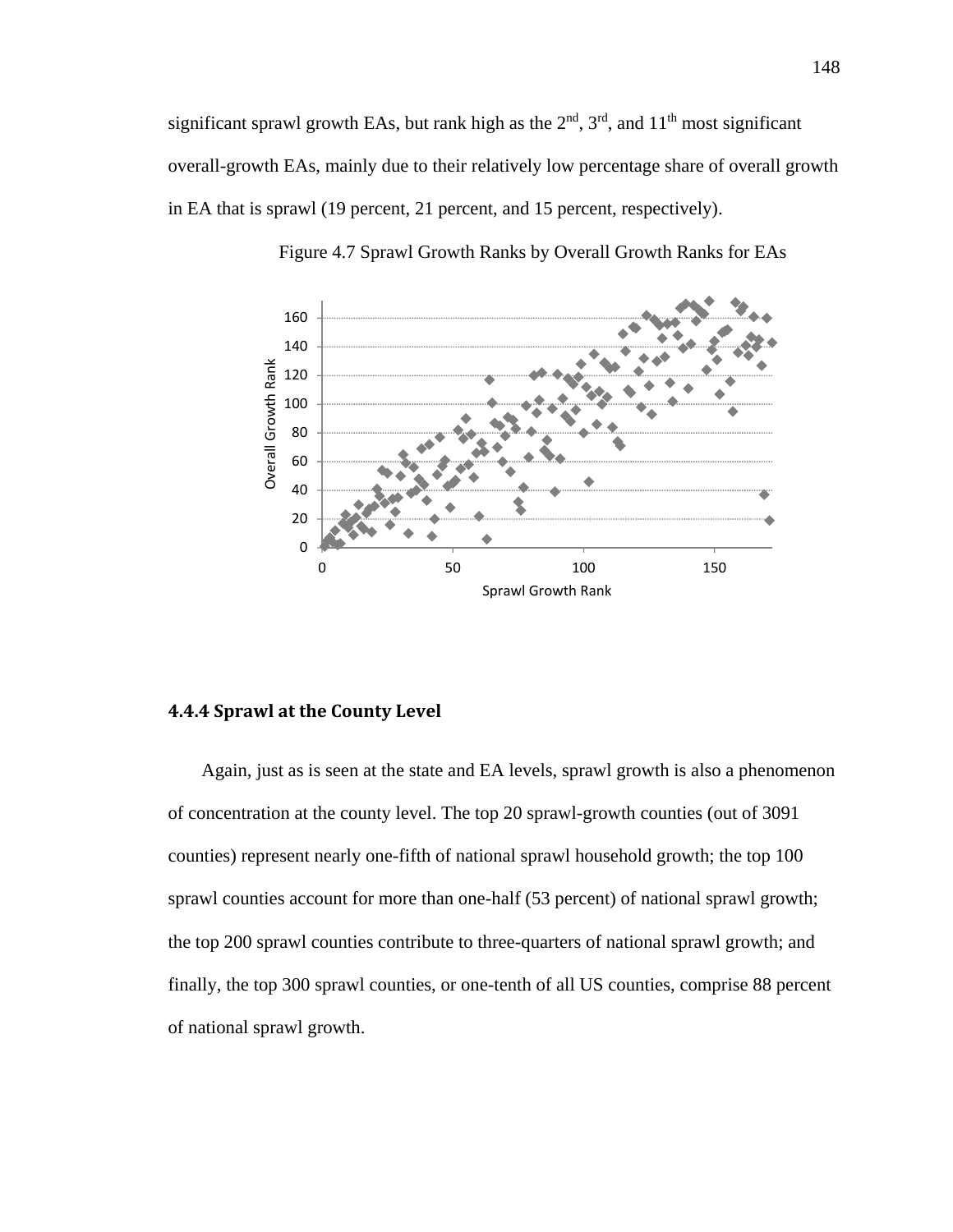Table 4.13 presents the top 30 sprawl growth counties. These 30 counties represent one-quarter of national sprawl growth, but only 7 percent of national overall growth. As shown in Table 4.13, their contributions to national sprawl household growth range from a high of 3.3 percent for San Bernardino County, CA to a low 0.5 percent for Pinal County, AZ. Among these 30 counties, 17 are rural and undeveloped counties and 13 are developing suburban and rural center counties.

Most of the top 30 sprawl growth counties are in the South and the West; 14 are in the South; 13 are in the West; only 2 are in the Northeast and one is in the Midwest. Nearly one-half of these 30 counties are concentrated in two states: eight counties are in California; and four are in Florida.

|                    |                |         |           | Percentage<br>of US<br>Household<br>Growth | Percentage<br>of All US |                     |
|--------------------|----------------|---------|-----------|--------------------------------------------|-------------------------|---------------------|
|                    | Sprawl         | Overall |           | Designated                                 | Household               |                     |
|                    | Growth         | Growth  | Household | as Sprawl                                  | Growth                  | Land use            |
| Name               | Rank           | Rank    | Growth    | $(\%)$                                     | $(\%)$                  | <b>Type</b>         |
| San Bernardino, CA | 1              | 11      | 235262    | 3.3                                        | 0.9                     | Rural               |
| Montgomery, TX     | $\overline{2}$ | 47      | 88134     | 1.3                                        | 0.3                     | Suburban            |
| Clark, WA          | 3              | 57      | 78109     | 1.1                                        | 0.3                     | Suburban            |
| Placer, CA         | 4              | 59      | 77734     | 1.1                                        | 0.3                     | Rural               |
| Kern, CA           | 5              | 64      | 72582     | 1.0                                        | 0.3                     | Rural               |
| Sonoma, CA         | 6              | 67      | 71954     | 1.0                                        | 0.3                     | Rural               |
| San Joaquin, CA    | 7              | 68      | 71676     | 1.0                                        | 0.3                     | Rural               |
| Clackamas, OR      | 8              | 73      | 67070     | 1.0                                        | 0.3                     | Suburban            |
| Stanislaus, CA     | 9              | 76      | 64501     | 0.9                                        | 0.3                     | Rural               |
| Polk, FL           | 10             | 87      | 60367     | 0.9                                        | 0.2                     | <b>Rural Center</b> |
| Washington, MN     | 11             | 96      | 56182     | 0.8                                        | 0.2                     | Suburban            |
| Chester, PA        | 12             | 103     | 51467     | 0.7                                        | 0.2                     | Suburban            |
| Charlotte, FL      | 13             | 106     | 49908     | 0.7                                        | 0.2                     | Rural               |
| Osceola, FL        | 14             | 112     | 47528     | 0.7                                        | 0.2                     | Rural               |
| Shelby, AL         | 15             | 114     | 46896     | 0.7                                        | 0.2                     | <b>Rural Center</b> |
| Rutherford, TN     | 16             | 115     | 46515     | 0.7                                        | 0.2                     | Rural               |
| Lexington, SC      | 17             | 123     | 43832     | 0.6                                        | 0.2                     | <b>Rural Center</b> |
| Frederick, MD      | 18             | 125     | 43617     | 0.6                                        | 0.2                     | Rural               |
|                    |                |         |           |                                            |                         |                     |

17 Table 4.13 Top 30 Sprawl Growth Counties, 2000-2020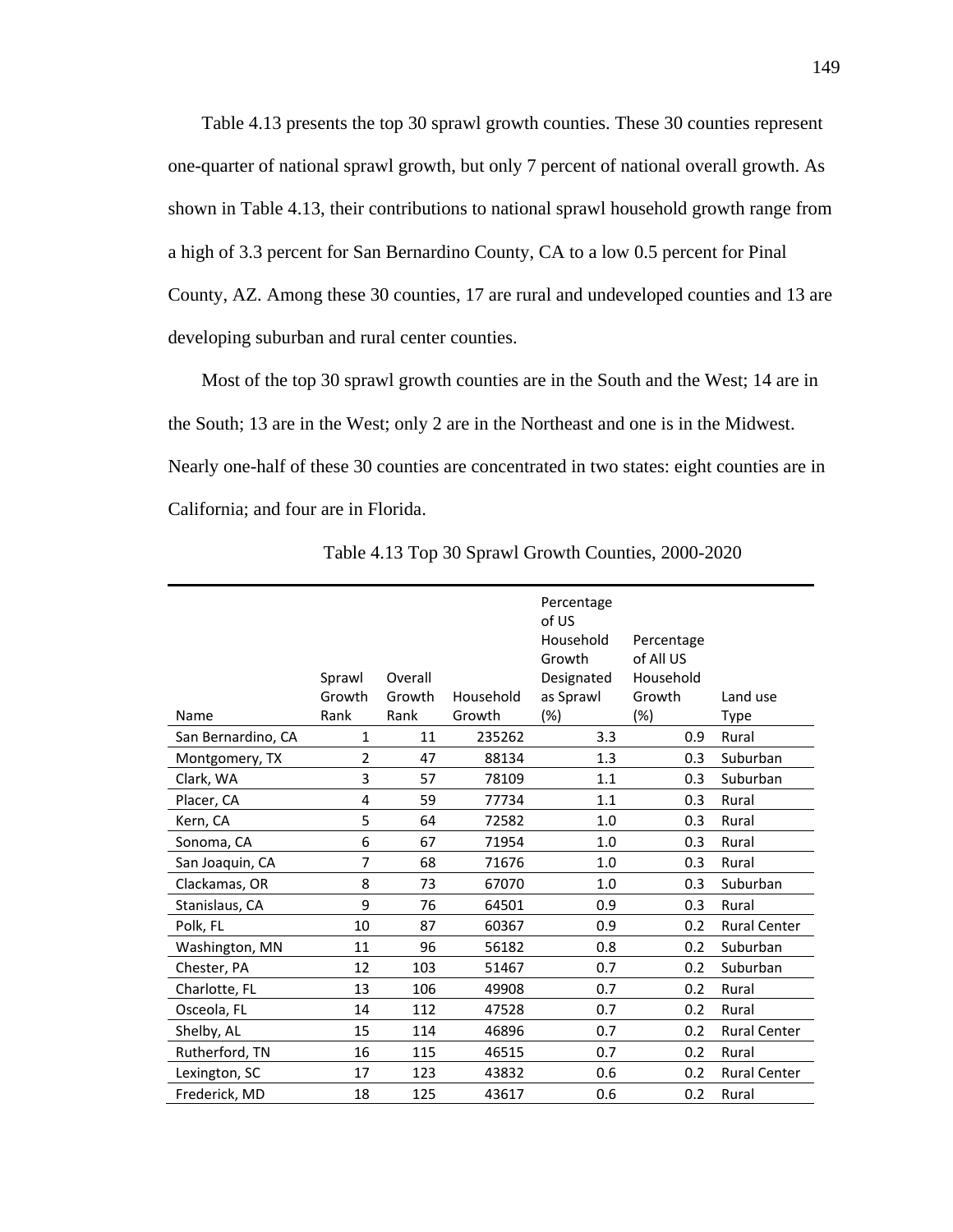| Name                | Sprawl<br>Growth<br>Rank | Overall<br>Growth<br>Rank | Household<br>Growth | Percentage<br>of US<br>Household<br>Growth<br>Designated<br>as Sprawl<br>(%) | Percentage<br>of All US<br>Household<br>Growth<br>(%) | Land use<br>Type    |
|---------------------|--------------------------|---------------------------|---------------------|------------------------------------------------------------------------------|-------------------------------------------------------|---------------------|
| San Luis Obispo, CA | 19                       | 129                       | 43000               | 0.6                                                                          | 0.2                                                   | Rural               |
| Monterey, CA        | 20                       | 131                       | 42774               | 0.6                                                                          | 0.2                                                   | Rural               |
| Horry, SC           | 21                       | 133                       | 42382               | 0.6                                                                          | 0.2                                                   | <b>Rural Center</b> |
| Harford, MD         | 22                       | 138                       | 41010               | 0.6                                                                          | 0.2                                                   | <b>Rural Center</b> |
| Cherokee, GA        | 23                       | 139                       | 40959               | 0.6                                                                          | 0.2                                                   | <b>Rural Center</b> |
| Lancaster, PA       | 24                       | 145                       | 39755               | 0.6                                                                          | 0.2                                                   | Suburban            |
| Mohave, AZ          | 25                       | 146                       | 39731               | 0.6                                                                          | 0.2                                                   | Undeveloped         |
| Lake, FL            | 26                       | 147                       | 39461               | 0.6                                                                          | 0.2                                                   | <b>Rural Center</b> |
| Baldwin, AL         | 27                       | 148                       | 39384               | 0.6                                                                          | 0.2                                                   | Rural               |
| Jackson, OR         | 28                       | 150                       | 39249               | 0.6                                                                          | 0.2                                                   | Rural               |
| Williamson, TN      | 29                       | 152                       | 38337               | 0.5                                                                          | 0.2                                                   | Rural               |
| Pinal, AZ           | 30                       | 153                       | 38283               | 0.5                                                                          | 0.2                                                   | Undeveloped         |

Since the county is the basic geographic unit in this study, the amount of overall growth in a sprawl county is used as the amount of its sprawl growth; thus the ranks of both sprawl-growth and overall-growth are based on the amounts of overall growth in counties.

While sprawl growth ranks and overall growth ranks are close to each other for states and EAs, they are significantly different for counties<sup>123</sup> (as shown in Table 4.13). Actually, all 492 sprawl counties have much more significant sprawl growth ranks than their overall growth ranks. This is because 84 percent of counties are non-sprawl and a substantial number of the non-sprawl, urban and suburban counties have greater amounts of growth than the sprawl, rural, and undeveloped counties  $d\sigma^{124}$ . With these non-sprawl, big-growth developed counties getting involved in the overall growth ranking, the sprawl

<sup>&</sup>lt;sup>123</sup> Therefore, the ranks of the sprawl growth counties are based on the 492 sprawl counties; while the ranks for the overall growth counties are based on all  $3091$  counties. For both ranks, the rank order of  $1<sup>st</sup>$ represents the largest amount of growth.

<sup>&</sup>lt;sup>124</sup> In contrast, only 6 percent of all states and 21 percent of all EAs are non-sprawl; further, most of these non-sprawl states or EAs have much lower growth than sprawl states or EAs do.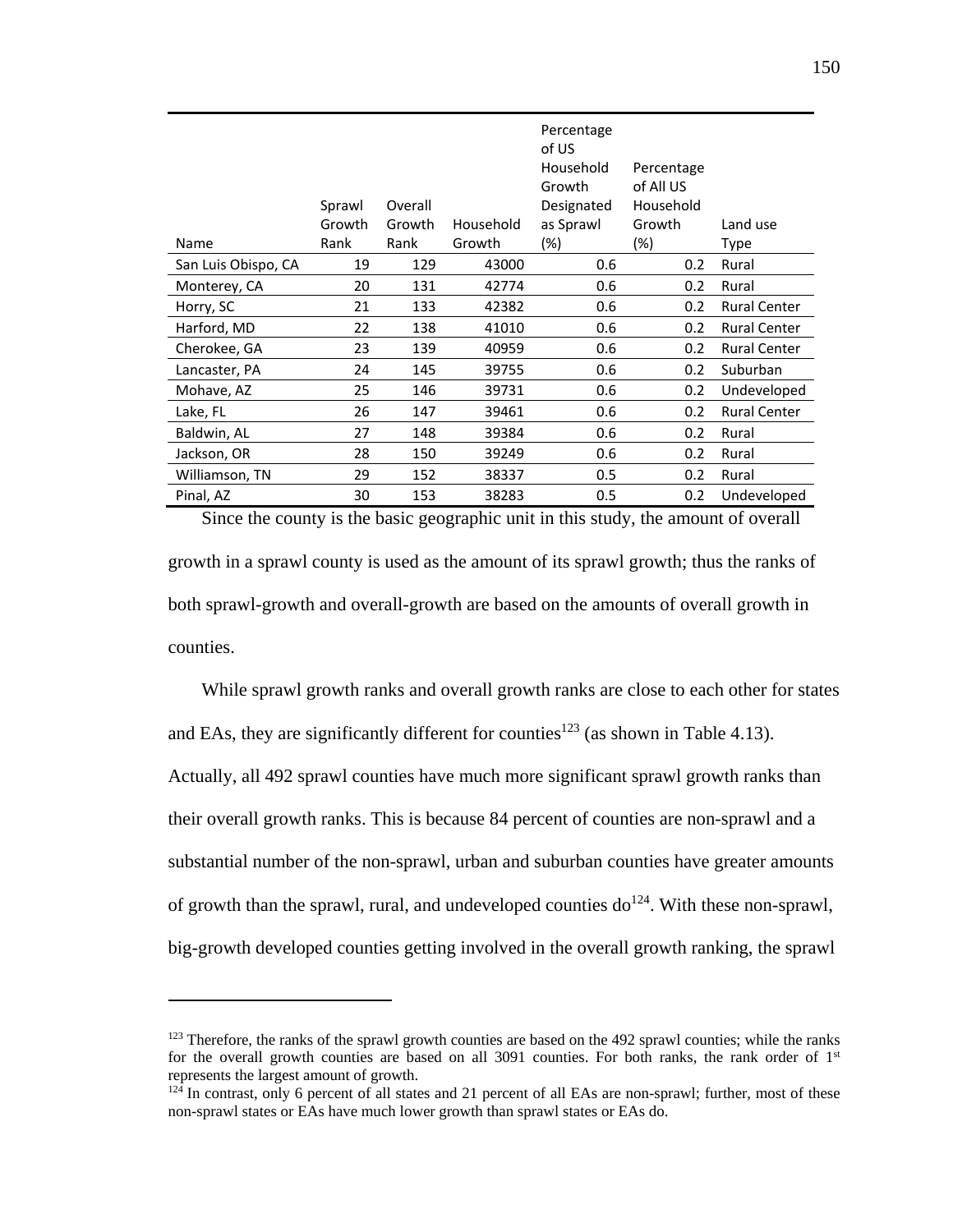counties' overall growth ranks are much less significant than their sprawl growth ranks. For example, San Bernardino, CA ranks as the  $1<sup>st</sup>$  most significant sprawl growth county, but only the  $11<sup>th</sup>$  most significant overall growth county. Montgomery, TX, is the  $2<sup>nd</sup>$ most significant sprawl growth county, but only the  $47<sup>th</sup>$  most significant overall growth county. In other words, among the top 40 overall growth counties, San Bernardino is the only one that will experience significant sprawl; the other 39 counties are urban center, urban, and developed suburban counties, with large amounts of growth that are defined as non-sprawl.

Therefore, the top 30 sprawl growth counties are very different from the top 30 overall growth counties. As a comparison to the top 30 sprawl growth counties, Table 4.14 in Appendix 2 lists the top 30 overall-growth counties. These 30 counties (out of 3091 counties) account for one-quarter of national overall household growth, a much higher percentage than the contribution of the top 30 sprawl growth counties (7 percent). As shown in Table 4.14 (in Appendix 4), their contributions to national overall household growth vary from a high of 2.6 percent for Maricopa County, AZ, to a low of 0.5 percent for Denton County, TX. Of these 30 counties, thirteen, or nearly half, are urban counties; ten are developed suburban counties; five are urban center counties; one is rural center and one is a purely rural county. The only rural county among these 30 is the abovementioned San Bernardino County.

## **4.5 Sprawl Classifications in Five Selected EAs**

The purpose of this case analysis is to present in detail the sprawl and non-sprawl classifications for individual counties in the selected EAs. Do the sprawl classifications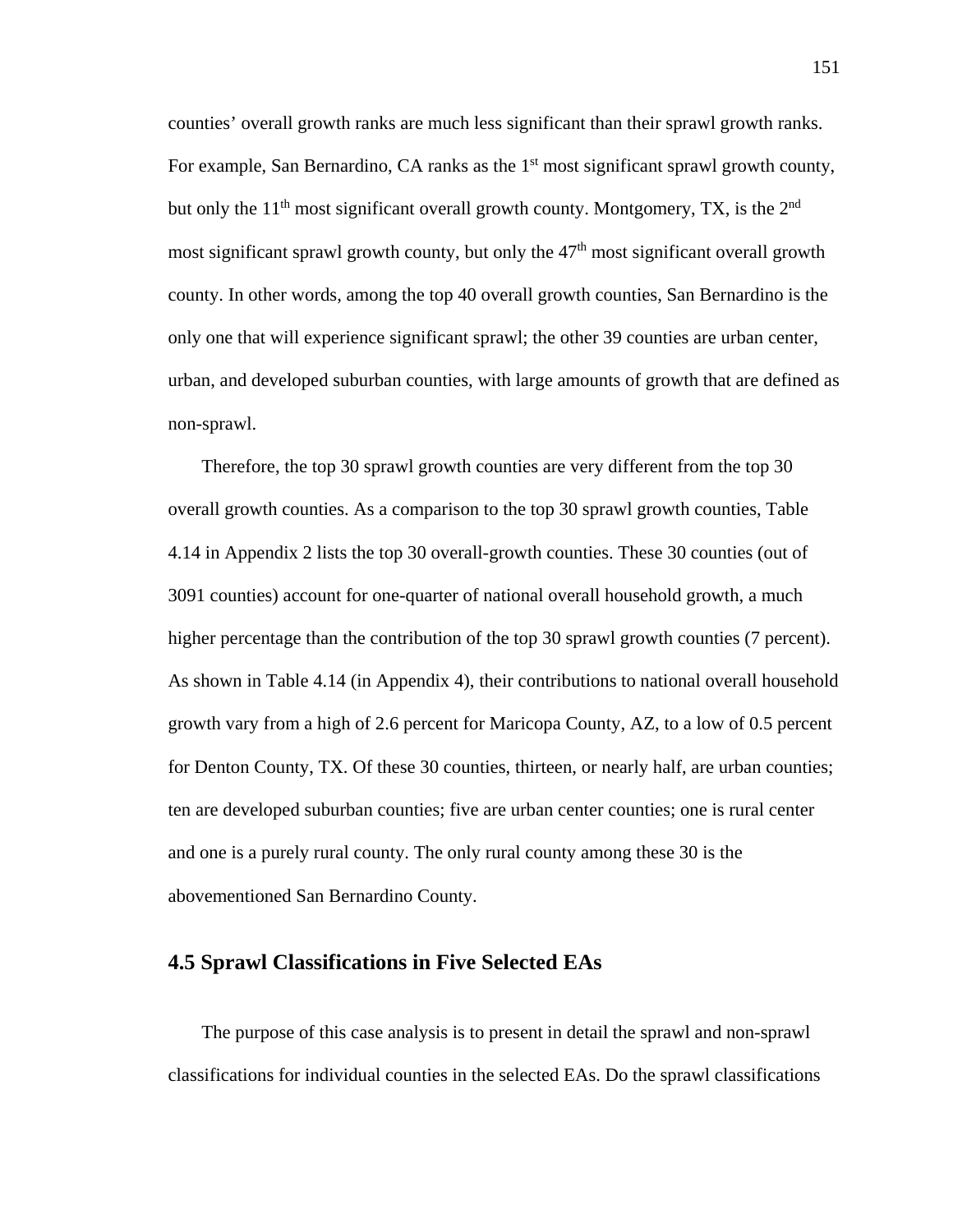make sense, given the situations in the real world? If the answer to this question is yes, then it implies that the data and method employed in this study are appropriate for classifying counties as sprawl or non-sprawl.

Five example EAs are selected for this analysis, based on two major selection criteria—their general recognizability and their contribution to national sprawl household growth. These five EAs are recognizable nationwide (or even worldwide) and represent significant components of national sprawl growth. The five selected EAs are listed below:

Atlanta, GA-AL-NC

 $\overline{a}$ 

- Los Angeles-Riverside-Orange, CA-AZ
- New York-North New Jersey-Long Island, NY-NJ-CT-PA-MA
- San Francisco-Oakland-San Jose, CA
- Washington-Baltimore, DC-MD-VA-WV-PA

In order to control sprawl growth in an EA, part of future growth in the sprawl counties (i.e. "sending" locations) should be redirected to non-sprawl urban and suburban counties<sup>125</sup> (i.e. receiving locations) within the same EA (Burchell et al. 2002). Further, the non-sprawl, low-growth rural or undeveloped counties are not appropriate candidates for the "receiving" locations. These concepts are borrowed and employed in this study. In the following analysis, the "sending" and "receiving" locations are indicated for individual counties.

In each of the following case analyses, first both the *overall* and the *sprawl* household growth in EA are presented; then the sprawl counties as well as the non-sprawl

<sup>&</sup>lt;sup>125</sup> In detail, the receiving locations include urban center, urban, suburban, and some rural center counties.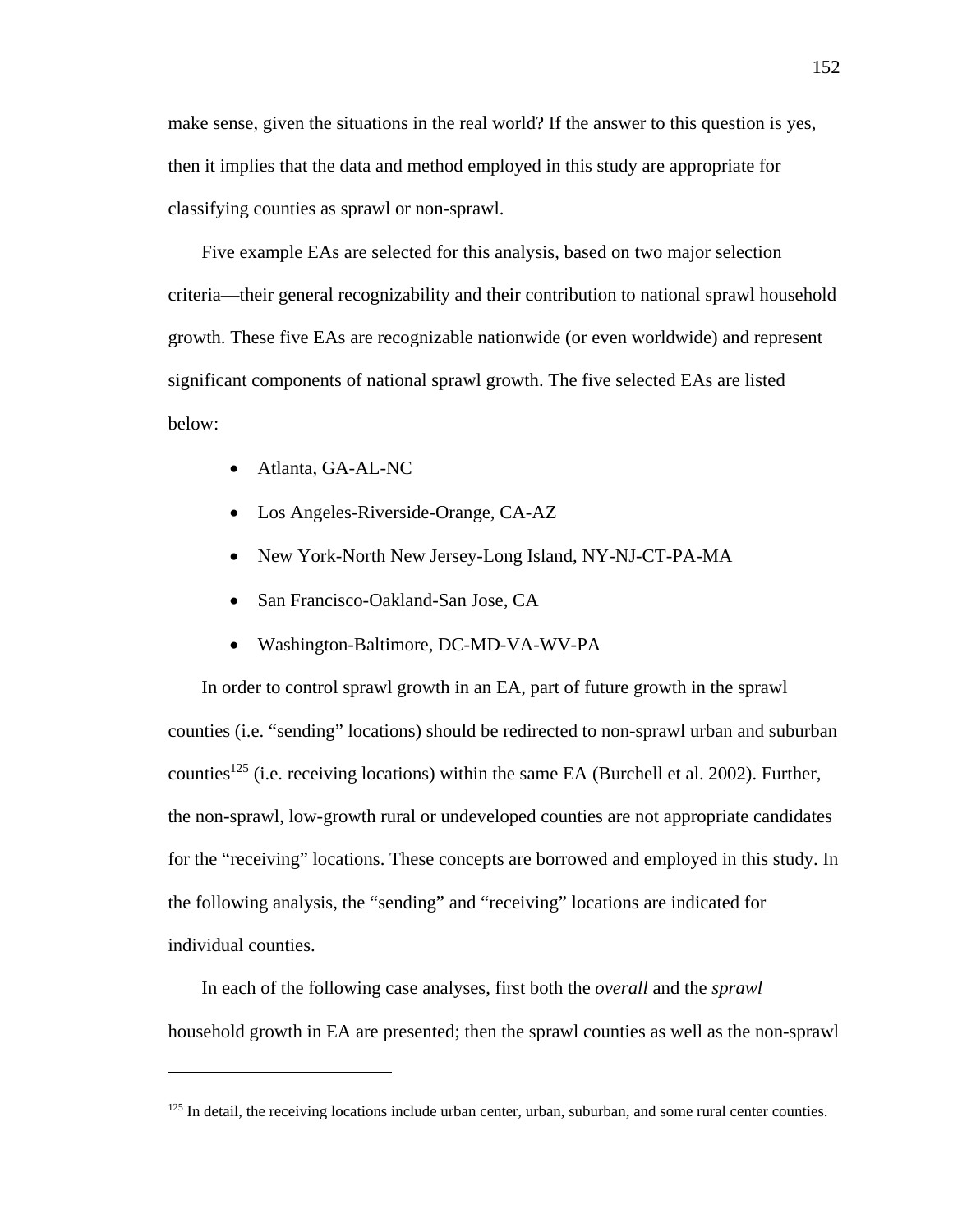urban and suburban counties are listed. Due to their insignificant sprawl growth, the nonsprawling, low-growth rural and undeveloped counties are not listed in these analyses.

#### **ATLANTA, GA-AL-NC EA (EA 40)**

The Atlanta, GA-AL-NC EA will experience the seventh greatest *overall* household growth and the third largest *sprawl* household growth nationwide during the 2000 to 2020 time period. Households in this area will increase by 38 percent (or 764,981 households) to 2,795,619 in 2020; jobs will grow by 37 percent (or 1,257,383 jobs) to 4,702,282 in 2020. One third (or 252,694) of the overall household growth is sprawl household growth.

This South Region EA contains 67 counties. Of these 67 counties, 15 are sprawling rural, suburban, or rural center counties<sup>126</sup>, representing sending locations; seven are nonsprawling urban and suburban counties, representing receiving locations<sup>127</sup>; and the remaining 45 are non-sprawling, low-growth rural or undeveloped counties. Under the sprawl or uncontrolled-growth scenario, sprawl counties increase by an average of 16,846 households; while non-sprawl urban and suburban counties increase by an average of 53,844 households.

The 15 sprawl counties<sup>128</sup> include Cherokee, Henry, Forsyth, Paulding, Fayette, Coweta, Douglas, Hall, Rockdale, Oconee, Dawson, White, Madison, Union, and Lumpkin County, in order of descending sprawl household growth. Among these 15 counties, Cherokee County will experience the largest sprawl household growth, or

1

<sup>&</sup>lt;sup>126</sup> Of these 15 sprawling counties, eight are rural counties, four are suburban counties, and the remaining three are rural center counties.

<sup>&</sup>lt;sup>127</sup> Of these seven counties, five are urban counties; one is a suburban county, and the remaining county is a rural center.

<sup>128</sup> All of these 15 counties are located in GA.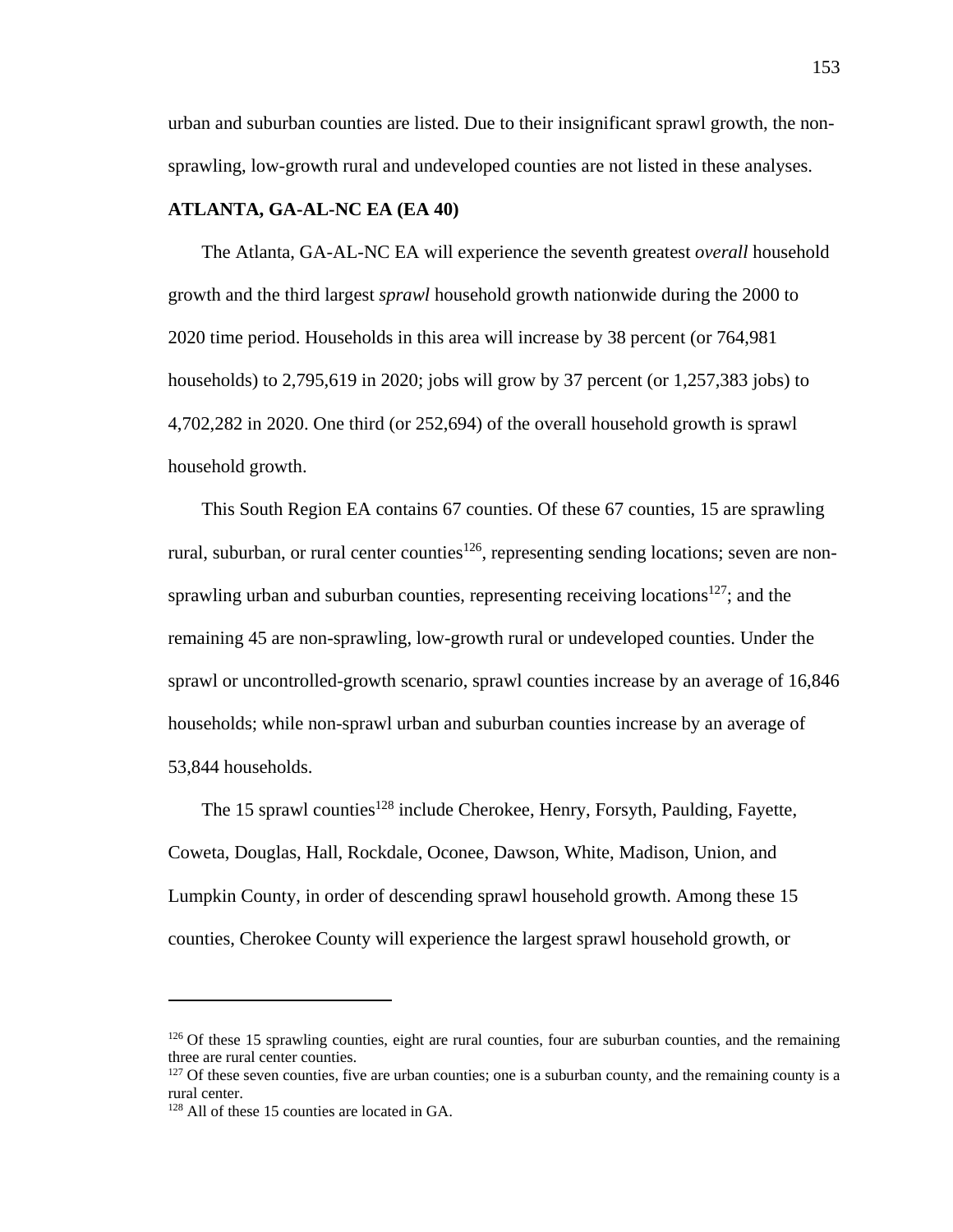40,959 households, followed by Henry County, which will increase by 33,373 households. The four sprawl suburban counties are Forsyth, Fayette, Douglas, and Rockdale. These developing suburban counties will experience significant growth during this time period; meanwhile, their urban population percentage shares of total county population are less than 85 percent<sup>129</sup>. Therefore, they are classified as sprawl counties. The three sprawling rural center counties are Cherokee, Henry, and Hall. With significant growth between 2000 and 2020, as well as urban population percentage shares that are below 80 percent, they are classified as sprawl in this study.

The seven non-sprawling urban and suburban counties<sup>130</sup> consist of Gwinnett, Cobb, Fulton, De Kalb, Clayton, Clarke, and Spalding County, in order of descending sprawl household growth. Among these seven counties, Gwinnett County will experience the largest sprawl growth of 128,431 households, followed by Cobb County, which will increase by 127,612 households.

#### **LOS ANGELES-RIVERSIDE-ORANGE COUNTY, CA-AZ (EA 160)**

The Los Angeles-Riverside-Orange, CA-AZ EA will experience both the largest *overall* household growth and the largest *sprawl* household growth among all EAs during the 2000 to 2020 time period. Households in the EA will increase by 24 percent (or 1,436,989 households) to 7,339,730 households in 2020; jobs will increase by 26 percent (or 2,573,292 jobs) to 12,583,868 in 2020. Twenty-eight percent (or 404,005) of the overall household growth in this EA is sprawl household growth<sup>131</sup>.

<sup>&</sup>lt;sup>129</sup> As defined in Chapter 3, the 85 percent of county population as urban population is one of the thresholds defining developed counties.

 $130$  All of these seven counties are located in GA.<br> $131$  As defined in this study, the 404,005 households is the total household growth that will take place in the sprawl counties.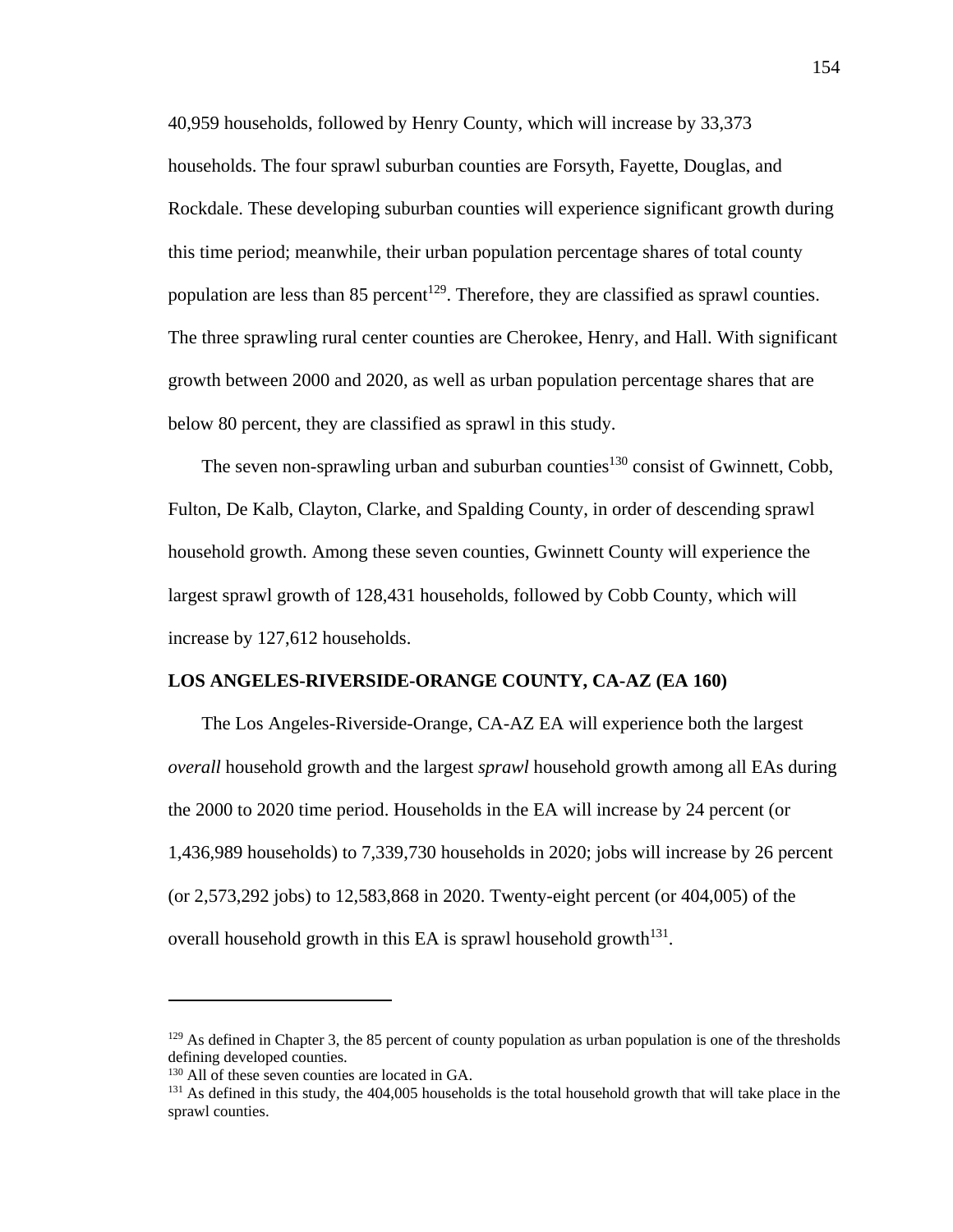This West Region EA comprises ten counties. Of these ten counties, five are sprawling rural counties, representing sending locations; four are non-sprawling urbancenter and suburban counties, representing receiving locations; and the remaining one is a low-growth undeveloped county<sup>132</sup>. Under the sprawl or uncontrolled-growth scenario, sprawl counties increase by an average of 80,801 households; urban center and suburban counties increase by an average of 255,154 households.

The five sprawling counties<sup>133</sup> include San Bernardino, Kern, San Luis Obispo, Santa Barbara, and Yuma and La Paz (AZ) County, in order of descending sprawl household growth. Among these five counties, San Bernardino boasts the greatest sprawl growth of 235,262 households, followed by Kern with a growth of 72,582 households.

The four non-sprawling urban-center and suburban counties consist of Los Angeles (urban center), Riverside (rural center), Orange (urban center), and Ventura (suburban), in the descending order of sprawl household growth. Among these four counties, Los Angeles will experience the largest growth of 334,478 households, followed by Riverside with a growth of 307,587 households.

#### **NEW YORK-NO. NEW JER.-LONG ISLAND, NY-NJ-CT-PA-MA (EA 10)**

The New York-North New Jersey-Long Island, NY-NJ-CT-PA-MA EA will experience the second largest *overall* household growth and the sixth largest *sprawl* household growth nationwide between 2000 and 2020. The households in this EA will increase by 13 percent (or 1,204,837 households) during this time period, reaching a total of 10,715,476 households in 2020; jobs will increase by 15 percent (or 2,117,470 jobs)

 $132$  This undeveloped county is Imperial County.<br>  $133$  Except for Yuma and La Paz County which are located in AZ, the other four counties sit in CA.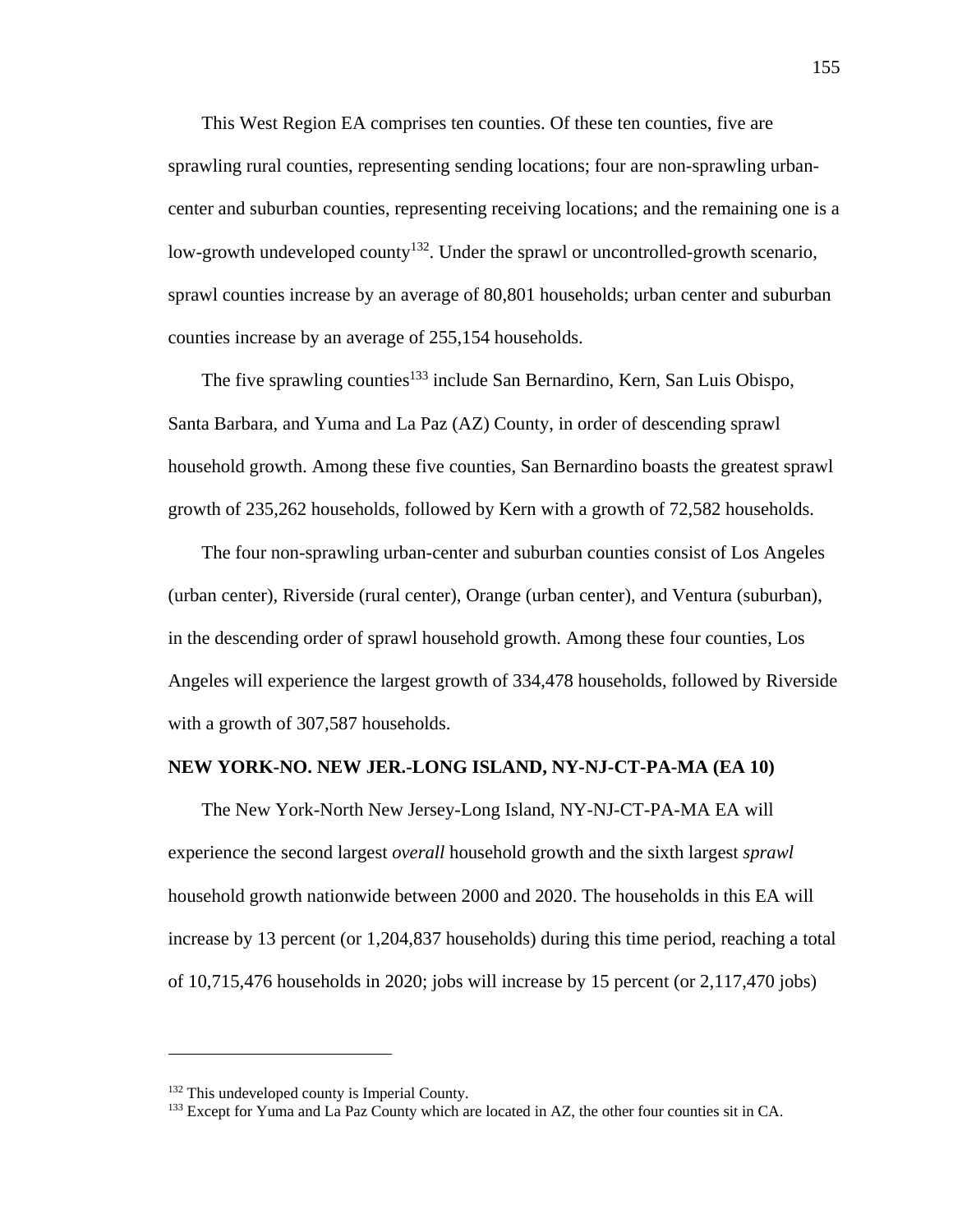for a total of 16,667,585 in 2020. Around 19 percent (or 232,398 households) of this EA's overall household growth is sprawl growth.

This Northeast Region EA comprises 58 counties. Of these 58 counties, 17 counties are sprawling rural and rural center counties<sup>134</sup>, representing sending locations; 26 are non-sprawling urban/urban center and suburban counties, representing receiving locations<sup>135</sup>; and the remaining 15 are non-sprawling, slow- or no-growth rural and undeveloped counties. Under the sprawl or uncontrolled-growth scenario, sprawl counties increase by an average of 13,670 households; non-sprawl urban center, urban, and suburban counties increase by an average of 35,886 households.

The 17 sprawling counties include Orange, NY; Monroe, PA; Dutchess, NY;

Northampton, PA; Hunterdon, NJ; Sussex, NJ; Middlesex, CT; Litchfield, CT; Tolland,

CT; Putnam, NY; Warren, NJ; New London, CT; Pike, PA; Windham, CT; Wayne, PA;

Union, PA; and Luzerne, PA<sup>136</sup> (in order of descending sprawl household growth).

Orange, NY will experience the greatest sprawl growth of 37,152 households, followed

by Monroe, PA with a growth of 22,366 households.

 $\overline{a}$ 

The 26 non-sprawling urban and suburban areas consist of the counties of Queens, NY; Suffolk, NY; Kings, NY; Ocean, NJ; Middlesex, NJ; Monmouth, NJ; Bronx, NY; Richmond, NY; Somerset, NJ; Morris, NJ; Westchester, NY; Fairfield, CT; Nassau, NY; New Haven, CT; New York, NY; Lehigh, PA; Mercer, NJ; Rockland, NY; Bergen, NJ; Hartford, CT; Passaic, NJ; Hudson, NJ; Union, NJ; Essex, NJ; Hampden, MA; and

<sup>&</sup>lt;sup>134</sup> Of these 17 sprawling counties, ten are rural counties; five are rural center counties; one is a suburban county, and the final is an undeveloped county.

<sup>&</sup>lt;sup>135</sup> Of these 26 non-sprawling urban and suburban counties, 12 are suburban counties; seven are urban counties; and the remaining seven are urban center counties.

<sup>136</sup> Luzerne, PA, a rural center county, will lose 3311 households between 2000 and 2020. It is classified as a sprawl county due to its significant employment growth. Jobs in this EA will increase by 17 percent (or 29,218 jobs) during this time period.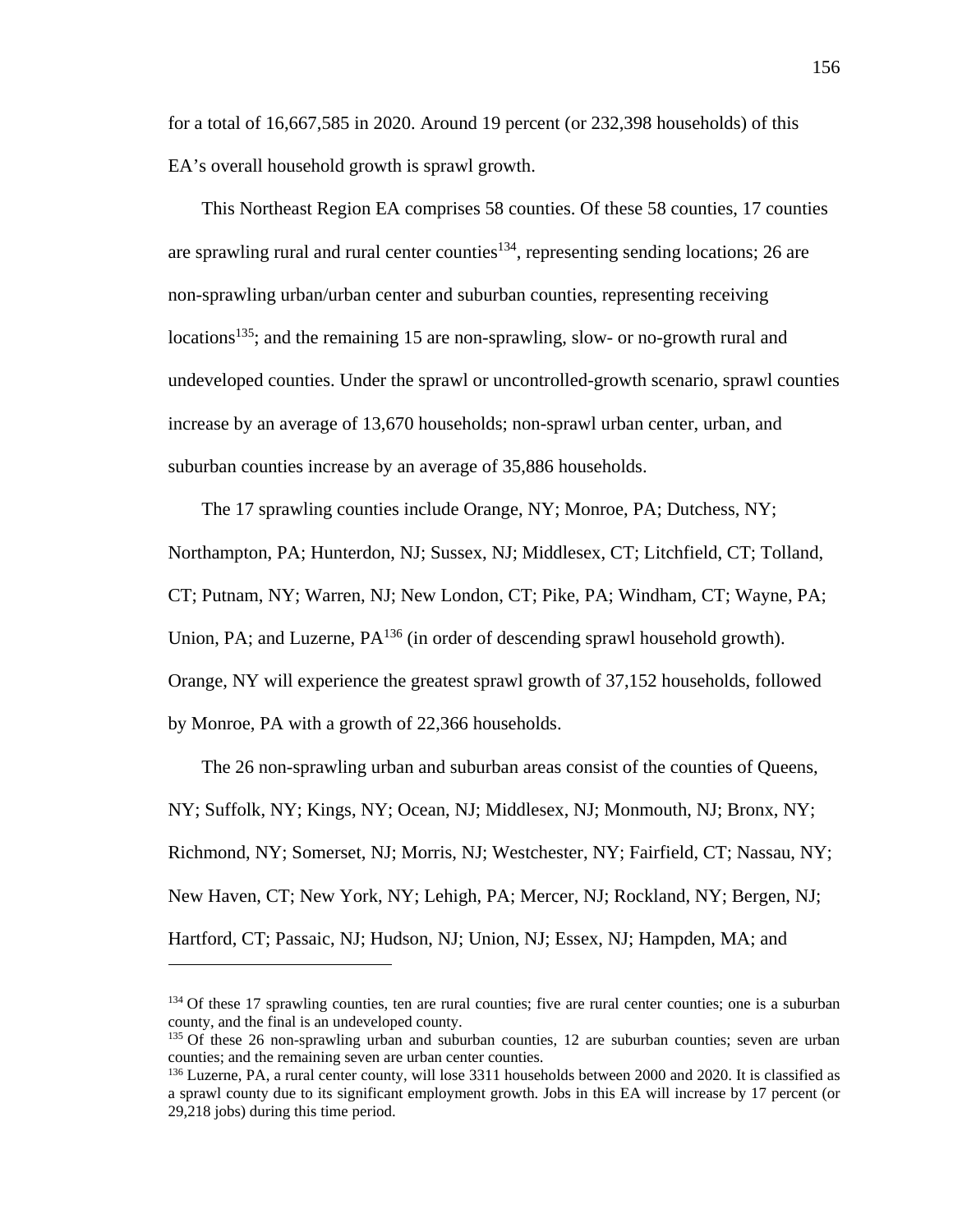Lackawanna, PA (in the order of descending sprawl household growth). Among these 26 counties, Queens, NY will experience the largest growth of 94,693 households, followed by Suffolk, NY with a growth of 89,453 households.

#### **SAN FRANCISCO-OAKLAND-SAN JOSE, CA (EA 163)**

The San Francisco-Oakland-San Jose, CA EA will experience the fifth greatest *overall* household growth and the second largest *sprawl* household growth nationwide during this time period. The households in this EA will increase by 28 percent (or 907,694 households) to 4,157,174 in 2020; jobs will increase by 27 percent (or 1,568,180 jobs) to 7,348,983 in 2020. Thirty-six percent (or 327,204 households) of this EA's overall household growth is sprawl household growth.

This West Region EA consists of 22 counties. Of these 22 counties, nine are sprawling rural and undeveloped counties, representing sending locations; eight are nonsprawling urban or suburban counties<sup>137</sup>, representing receiving locations; and the remaining five are non-sprawling, slow-growth undeveloped and rural counties. Under the sprawl or uncontrolled-growth scenario, sprawl counties increase by an average of 36,356 households; non-sprawl urban and suburban counties increase by an average of 69,318 households.

The nine sprawling counties<sup>138</sup> include Sonoma, San Joaquin, Stanislaus, Monterey, Merced, Napa, Lake, Calaveras, and San Benito, in order of descending sprawl household growth. Among these nine counties, Sonoma County will experience the largest sprawl

<sup>&</sup>lt;sup>137</sup> Of these eight counties, three are urban/urban center counties; three are suburban counties; and two are rural center counties.

<sup>138</sup> All of these nine counties are located in CA.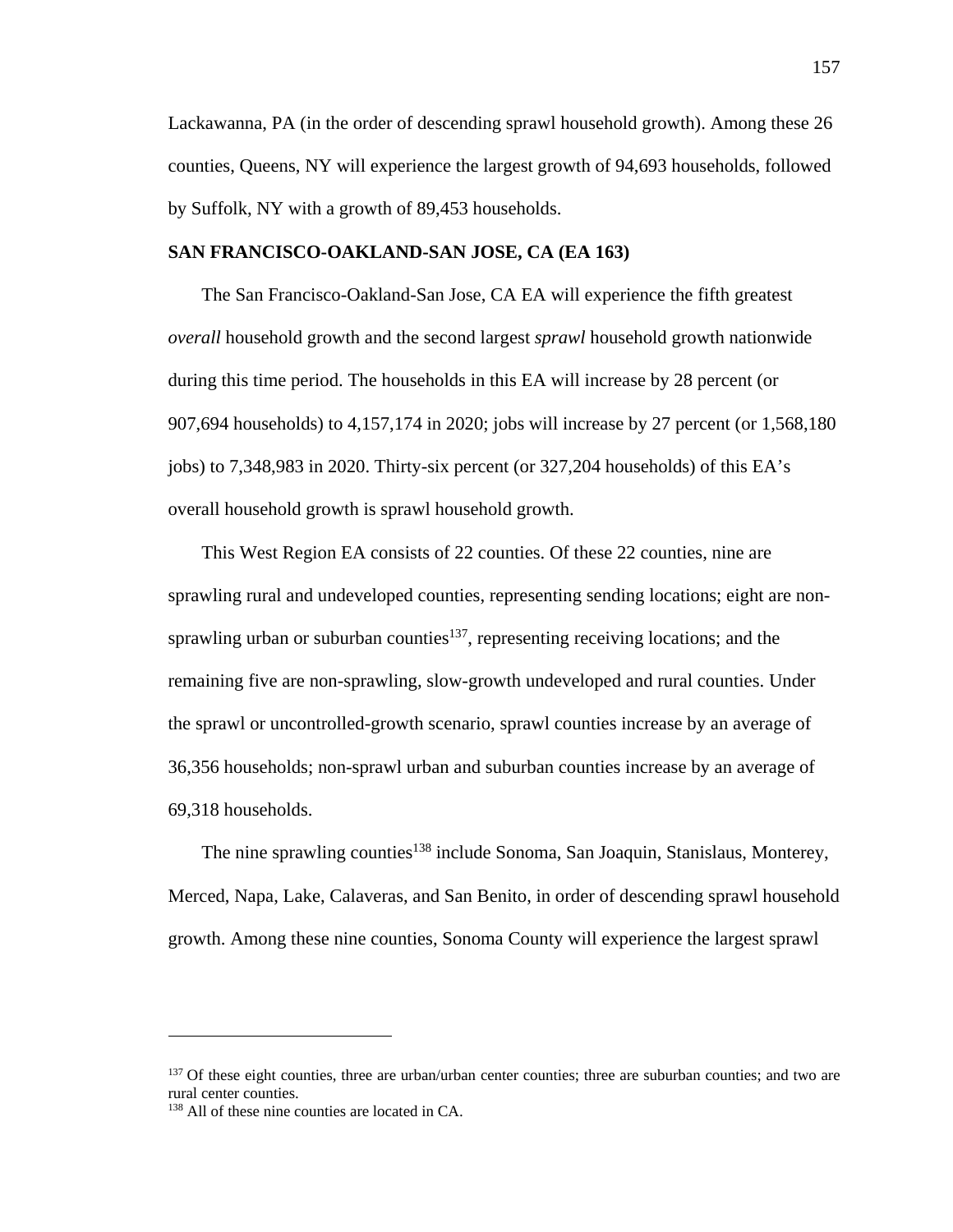growth of 71,954 households, followed by San Joaquin County with a growth of 71,676 households.

The eight non-sprawling urban and suburban counties<sup>139</sup> comprises Contra Costa, Alameda, Santa Clara, Solano, San Mateo, Santa Cruz, San Francisco, and Marin, in order of descending sprawl household growth. Among these eight counties, the suburban county Contra Costa will experience the largest growth of 137,986 households, followed by the urban county Alameda which will increase by 132,219 households.

#### **WASHINGTON-BALTIMORE, DC-MD-VA-WV-PA (EA 13)**

The Washington-Baltimore, DC-MD-VA-WV-PA EA will experience the fourth greatest *overall* household growth and also the fourth greatest *sprawl* household growth nationwide. Households in this EA will increase by 29 percent (or 937,491 households) to 4,133,000 in 2020; jobs will increase by 28 percent (1,564,919 jobs) to 7,116,892 in 2020. One quarter (or 236,559) of the overall household growth of this EA is sprawl household growth.

This South Region EA comprises 52 counties. Of these 52 counties, ten are sprawling rural or rural center counties<sup>140</sup>, representing sending locations; 14 are nonsprawling urban and suburban counties $141$ , representing receiving locations; and the remaining 28 are non-sprawling, low-growth rural and undeveloped counties. Under the sprawl or uncontrolled-growth scenario, sprawl counties will increase by an average of 23,656 households; non-sprawl urban and suburban counties will increase by an average of 44,721 households.

 $^{139}$  All of these eight counties are located in CA.<br><sup>140</sup> Of these ten sprawl counties, eight are rural counties; and two are rural center counties.<br><sup>141</sup> Of these 14 non-sprawling core counties, four are urban center are suburban counties; and the remaining two are rural center counties.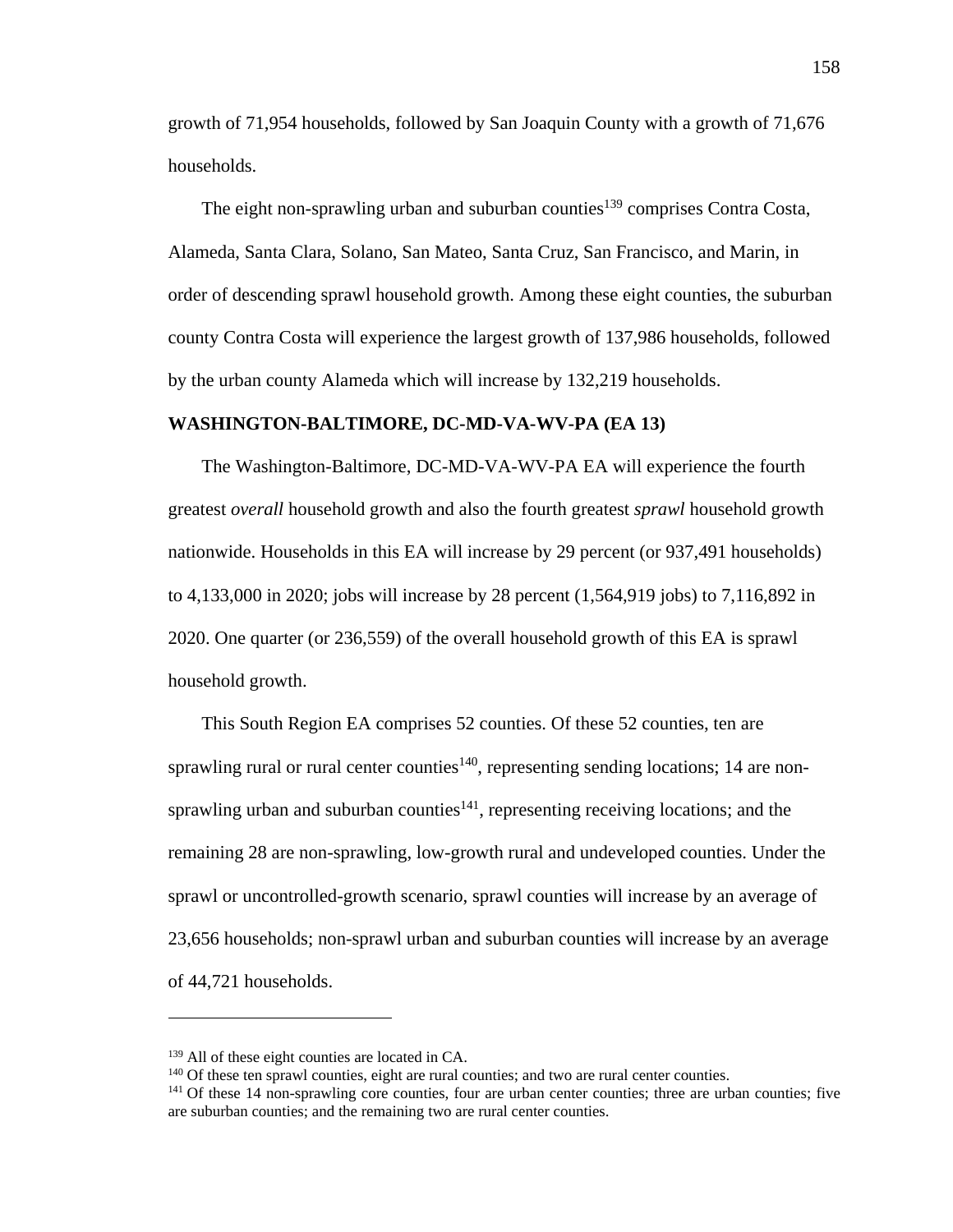The ten sprawling counties, in order of descending sprawl household growth, are Frederick, MD; Harford, MD; Spotsylvania, VA<sup>142</sup>; Carroll, MD; Charles, MD; Stafford, VA; Calvert, MD; Frederick, VA<sup>143</sup>; St. Marys, MD; And Fauquier, VA. Among these ten counties, Frederick, MD will experience the greatest sprawl growth of 43,617 households, followed by Harford, MD, which will increase by 41,010 households.

The 14 non-sprawling urban and suburban counties, in order of descending sprawl household growth, are Fairfax, VA<sup>144</sup>; Montgomery, MD; Prince William, VA<sup>145</sup>; Anne Arundel, MD; Howard, MD; Baltimore, MD; Prince Georges, MD; Loudoun, VA; Berkeley, WV; Alexandria (Independent City), VA; Jefferson, WV; Arlington, VA; District Of Columbia; and Baltimore (Independent City), MD. Among these 14 counties, Fairfax County, VA will experience the largest sprawl household growth of 146,031 households, followed by Montgomery, MD with a growth of 84,885 households.

According to the author's practical knowledge of the counties in these EAs, the sprawl/non-sprawl classifications for these counties conform to their situations in the real world. This conformability practically supports that the method of sprawl measurements employed in this study is appropriate.

## **4.6 Summary**

 $\overline{a}$ 

This chapter presents five groupings of results developed during the process of sprawl measurements, which are summarized below.

<sup>&</sup>lt;sup>142</sup> It is the county group that consists of Spotsylvania and Fredericksburg, VA.<br><sup>143</sup> It is the county group that comprises Frederick and Winchester, VA.<br><sup>143</sup> It is the county group that consists of Fairfax, Fairfax C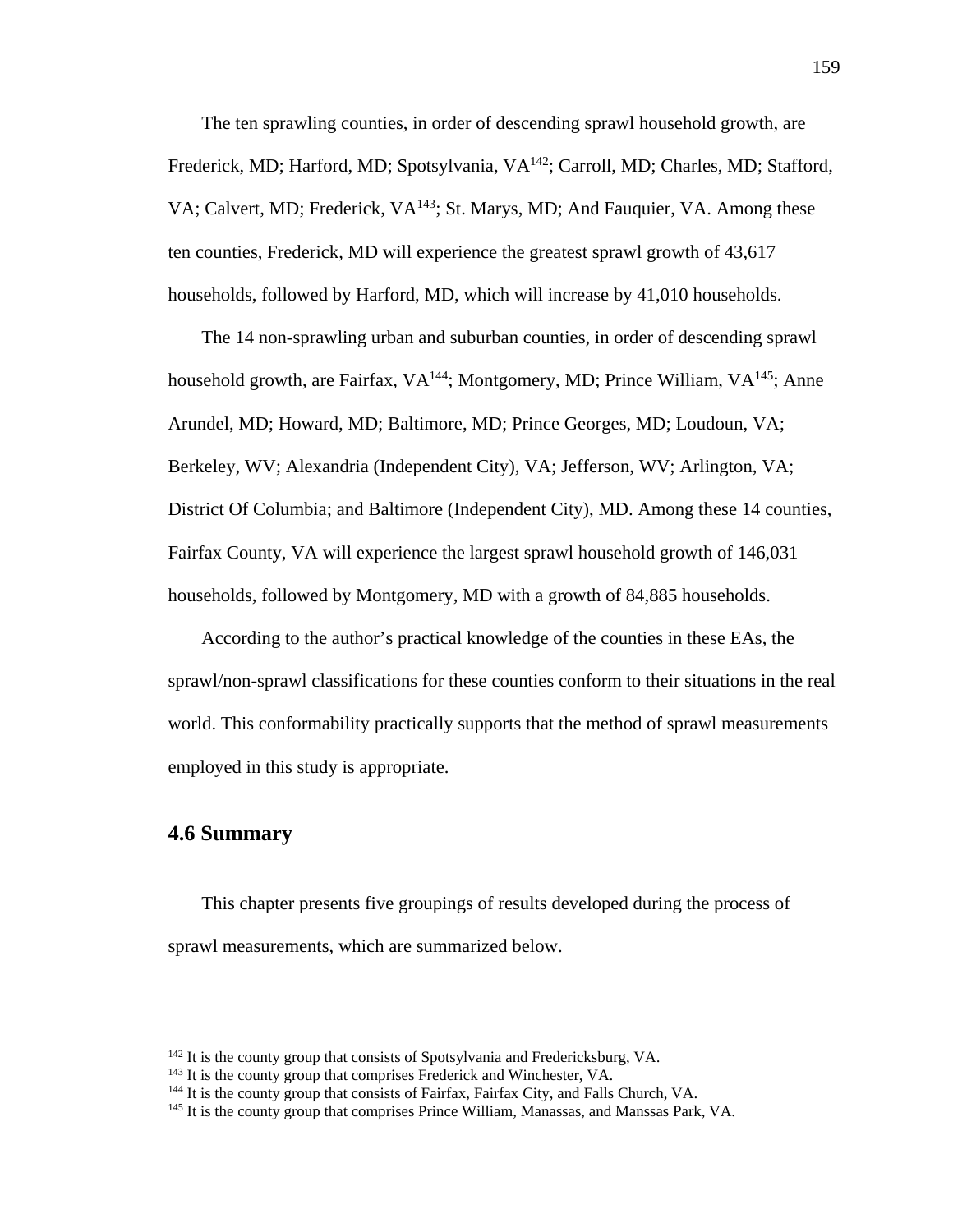First, the four state density groups are presented and analyzed. Refined densities are calculated for each of the 50 US states. These states are then categorized into four density groups: very-low, low, moderate, and high. Corresponding to the overall low density of the country146, 40 percent of US states (or 19 states) are in the low-density group, followed by one-quarter (13 states) in the moderate range. Of the remaining 18 states, nine are in each of the very low- and high- density groups.

Further, the differences between refined densities and gross densities for states are investigated. Both the *refined* and the *gross* densities are presented for each of the 50 states. With no exception, the "refined density" (i.e. the "developable lands density") of an individual state is larger than its "gross density". About 65 percent (or 32) of the US states have "refined densities" that are at least 1.2 times their gross densities.

The analysis of the differences in values between these two kinds of densities shows that the differences considerably affect the assignment of county development types. If gross densities were used to classify state density groups, seven states (Nevada, Utah, Kansas, Louisiana, California, Pennsylvania, and Ohio) would be placed into different density groups outside their current assignation (the one based on refined densities). This would affect the classifications of land use types and further affect the sprawl/non-sprawl classifications for some particular counties.

Second, the land use types of US counties are analyzed. Based on the variabledensity approach and refined densities, one of six land use types (urban center, urban, suburban, rural center, rural, or undeveloped) is assigned to each county. Generally, the lower the level of county type, the more counties are in that classification group. Of the

1

<sup>&</sup>lt;sup>146</sup> Overall, the density of the country as a whole is 46.3 households per square mile in the year 2000.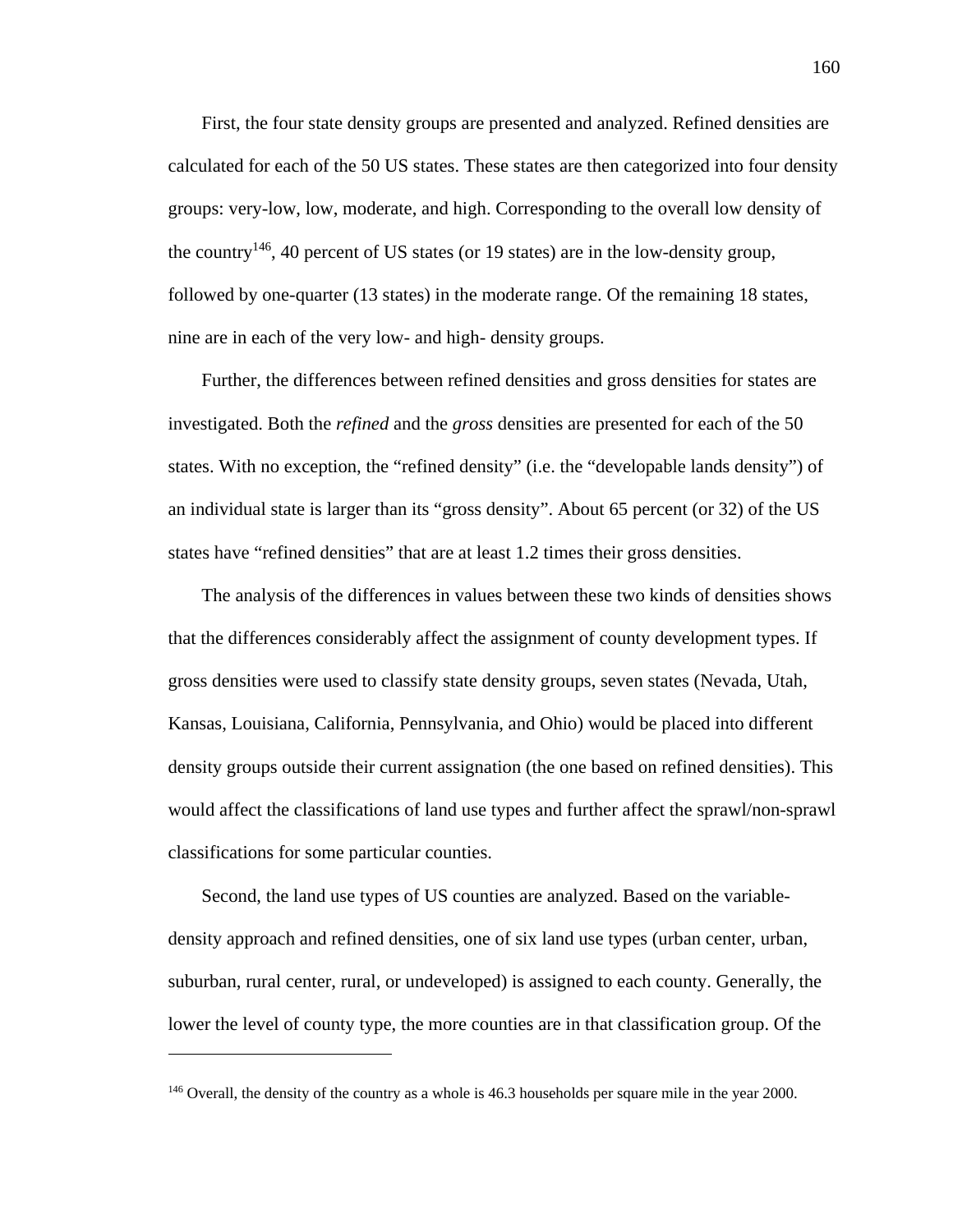3091 US counties, nearly 60 percent are undeveloped counties; approximately onequarter are rural counties; seven percent are suburban counties; and the remaining four percent are urban and urban center counties.

Third, projected household growth during the 2000 to 2020 time period is analyzed at the national, state, regional, EA, and county  $level<sup>147</sup>$ . Household and employment growth will not be evenly distributed across the country (Burchell et al. 2002). More than one-half of the projected national household growth from 2000 to 2020 will occur in only ten states.

Fourth, incidences of sprawl are analyzed at the state, regional, EA, and county level. Sixteen percent, or 492 of all US counties, will experience sprawl growth during the 2000 to 2020 time period. Although significant sprawl will be found in only16 percent of all US counties, it will affect about one-third of new development nationally. Of the 492 sprawl counties, over 80 percent (or 396 counties) are rural or undeveloped counties; only one-fifth are developing suburban and rural center counties.

At the state level, national sprawl household growth will concentrate in a small number of states. The top three sprawl growth states, California, Texas, and Florida, account for nearly 30 percent of all national sprawl household growth; the top ten sprawl growth states represent more than one-half of national sprawl growth.

Sprawl trends follow growth trends (Burchell et al. 2002). The states with the largest amount of overall growth are also those with the largest amount of sprawl growth. Although there is a strong linear relationship between the amount of sprawl growth and

1

 $147$  Growth at the EA and county levels are addressed together with sprawl growth in section 4.4.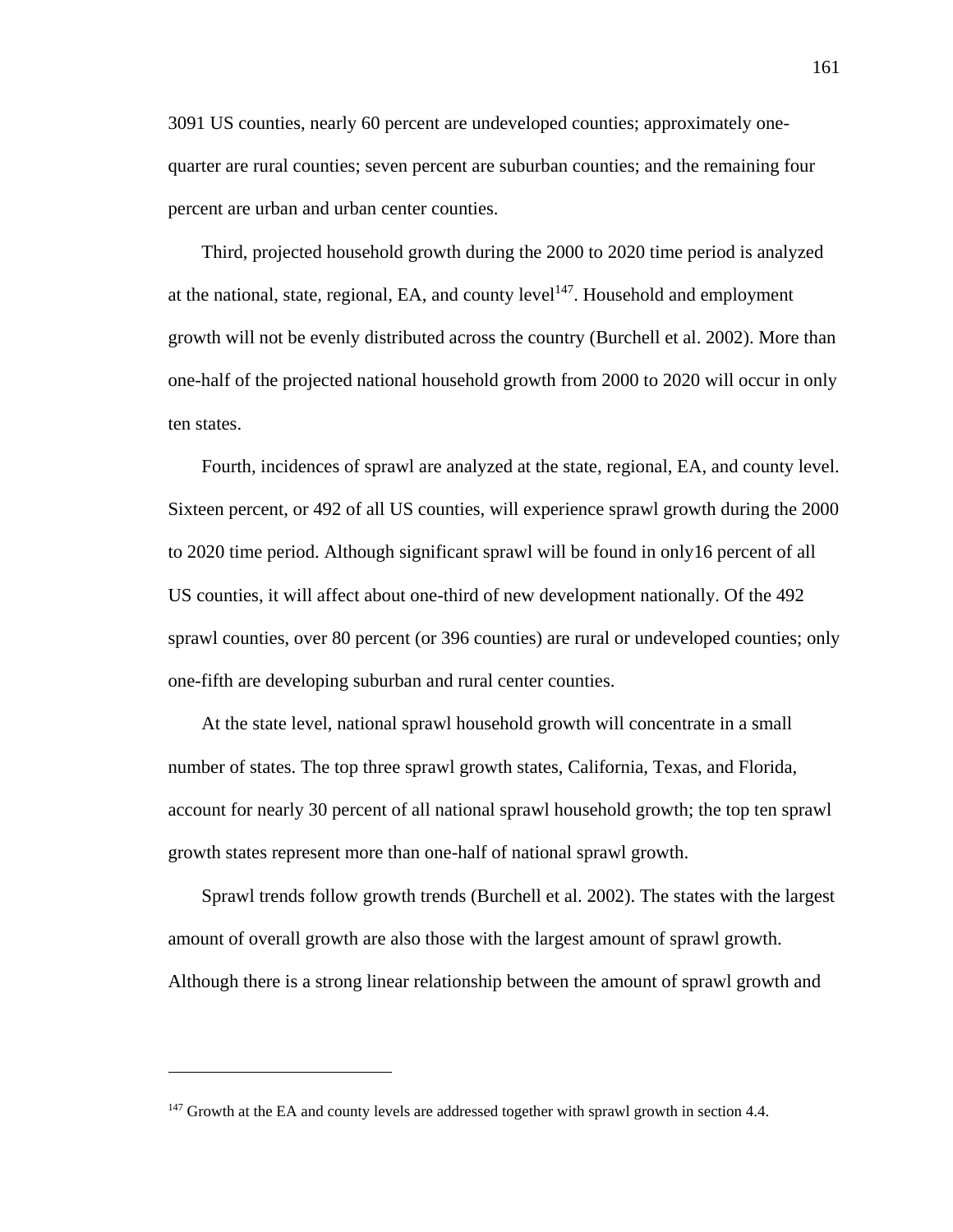overall growth for states, very often the ranking orders of these two kinds of growth for an individual state are different.

At the regional level, sprawl growth will be most significant in the South Region, which will contain half the future sprawl counties and half the projected sprawl household growth during the 2000 to 2020 time period. The West will have the second largest amount of sprawl growth; the Midwest will contain the second largest number of sprawl counties.

At the EA level, eighty percent (or 136) of the 172 EAs will experience sprawl growth over this time period. As at the state and regional levels, sprawl growth tends to concentrate in a few EAs. The top 10 sprawl growth EAs together account for more than one-third (36 percent) of national sprawl household growth; further, the top 20 sprawl growth EAs represent more than one-half (54 percent) of national sprawl household growth.

At the county level, sprawl growth is also a phenomenon of concentration. The top 20 sprawl-growth counties represent nearly one-fifth of national sprawl household growth; the top 100 sprawl counties account for more than one-half (53 percent) of national sprawl growth; and the top 200 sprawl counties contribute to three-quarters of national sprawl growth. Most of the top 30 sprawl growth counties are in the South and the West. Nearly one-half of these 30 counties are concentrated in only two states: California and Florida.

While sprawl growth ranks and overall growth ranks are close to each other for states and EAs, they are significantly different for counties. In fact, all 492 sprawl counties have much more significant sprawl growth ranks than their overall growth ranks. This is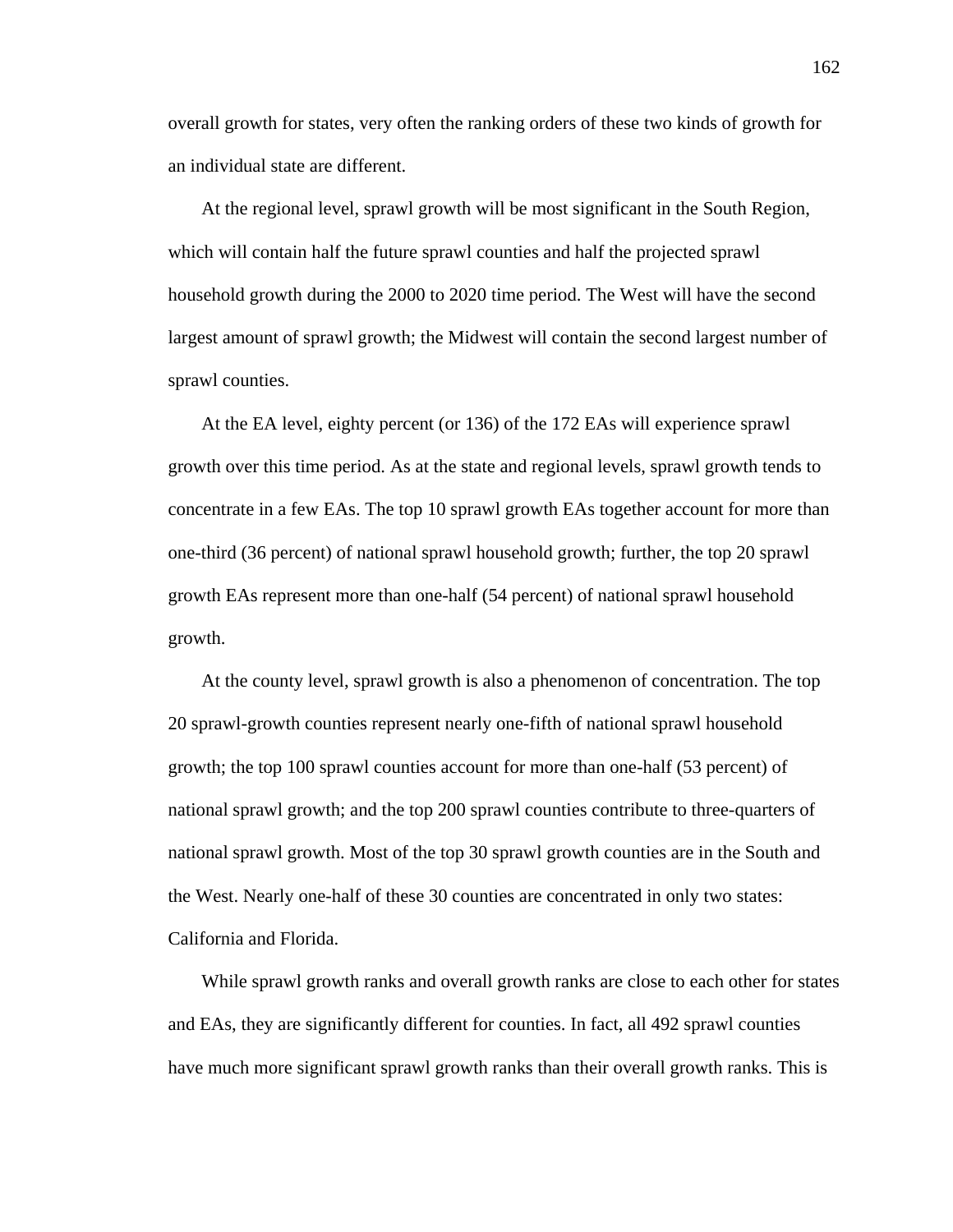because a substantial number of the non-sprawl, urban and suburban counties have greater amounts of growth than the sprawl, rural, and undeveloped counties do. With these non-sprawl, big-growth developed counties getting involved in the overall growth ranking, the sprawl counties' overall growth ranks are much less significant than their sprawl growth ranks.

Finally, the sprawl/non-sprawl classifications for individual counties are investigated for five selected EAs. These example EAs are nationally recognizable and contribute significantly to national sprawl household growth. The conformability of sprawl/nonsprawl classifications to the real world situation for the counties in these EAs implies that the method employed in this study is appropriate.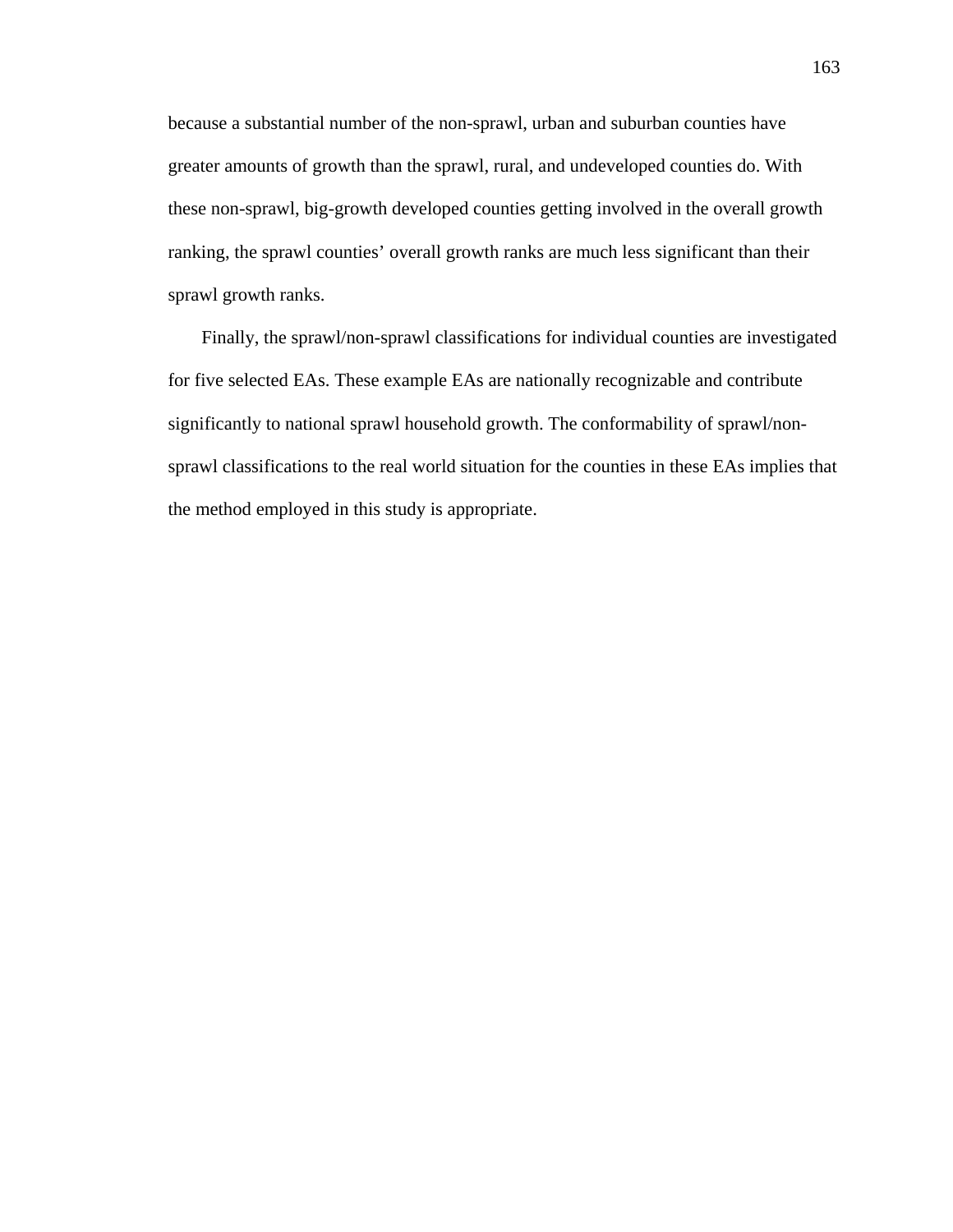# **Chapter 5**

# **Comparing Three Research Results with the Research Result of this Study**

The research results contained here will be compared with the research results of three existing studies (Pendall 1999; Ewing et al. 2003b; Burchell et al. 2002). As described in Chapter 2, the basic definition of sprawl may be more or less different in these studies. Ewing et al. (2003b) defined sprawl as places with low population densities at a given time point (the year 2000); Pendall (1999) defined sprawl as low population densities encompassing newly developed urban lands over the time period 1982 to 1992. If a rural/undeveloped county (i.e. a place likely to not have infrastructure) will experience significant growth<sup>148</sup> (i.e. significant demands on infrastructure) over the time period 2000 to 2025 or over the period 2000 to 2020, it is defined as sprawl by Burchell et al. (2002) and this study, respectively.

The sampling methods, land use types (if applicable), and sprawl classifications will be compared between these three studies and the research contained here. Through comparison, the following questions will be answered: 1) Is an accurate density calculation necessary for sprawl measurement? 2) Is a sample solely focused on metropolitan areas large enough for a study measuring sprawl nationwide? 3) What are the overlaps and discrepancies of sprawl classifications between the three studies and this study and why do these discrepancies exist? and 4) Why is a variable-density approach

<sup>&</sup>lt;sup>148</sup> Compared with other counties in the EA or with the average national growth level.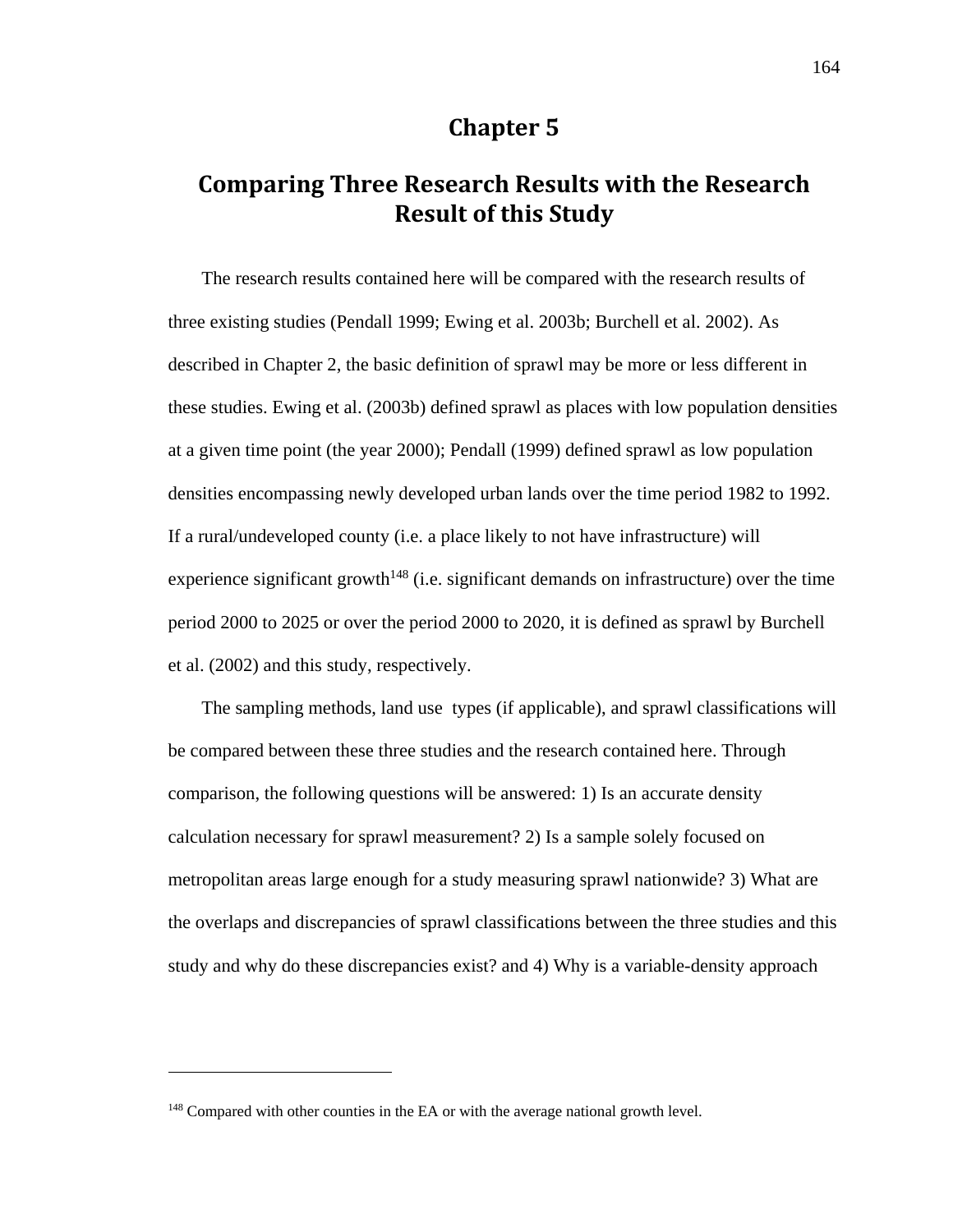potentially better than a static-density approach? These questions will be addressed in the following sections.

# **5.1 Comparing Research Results between Burchell et al.'s Study and this Study**

The classifications of state density groups are different between Burchell et al.'s study and this study, primarily due to the different density calculation methods employed in these two studies. The differences in classifications of state density groups between these two studies have been addressed in Chapter  $4^{149}$ , with a conclusion that the accurate densities developed in this study better reflect the true density of any given county in real world analyses. Therefore, in the following sections, emphasis will be placed on the comparisons of county land use types and sprawl classifications between these two studies.

#### **5.1.1 Difference in County Land Use Type Classifications**

 $\overline{a}$ 

Several reasons contribute to the differences in classifications of county land use types between these two studies (Burchell's versus this study). These reasons include the different density calculation methods utilized, the varying classifications placed upon state density groups, complex classification criterion for rural centers, and multiple methods for adjusting county land use types between these two studies. For efficiency purpose, in the following sections, the Burchell et al.'s study (2002) will be also referred

<sup>&</sup>lt;sup>149</sup> The classifications of state density groups based on the gross densities employed in Chapter 4 represent the classifications developed in Burchell et al.'s study (2002).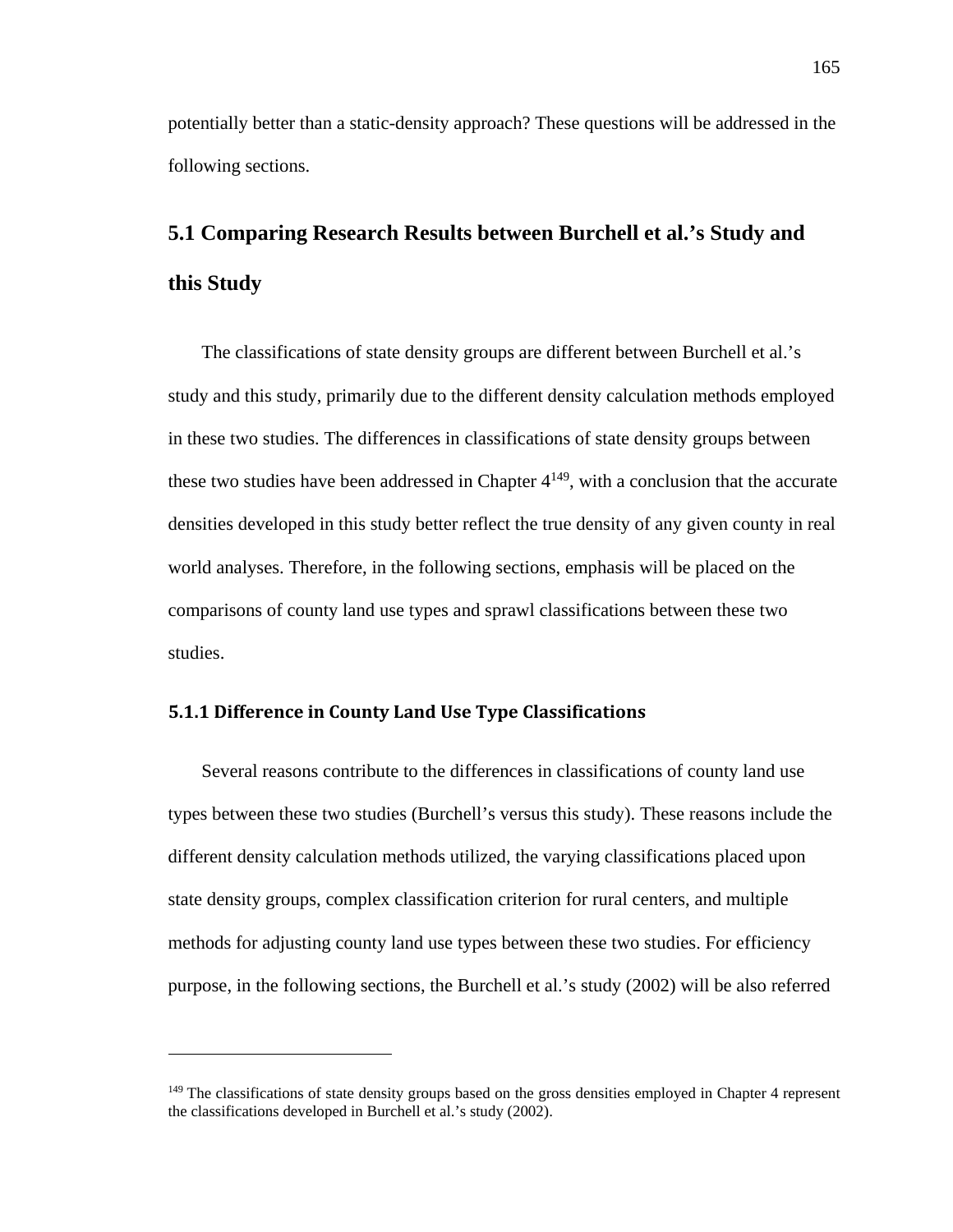to as the "Report", an abbreviation for the name of their published work (Costs of Sprawl—2000).

Both Table 5.1 and Figure 5.1 compare the numbers of counties in each county land use type between the Report and this study. There are only slight differences between these two studies in the number of counties for three of the six land use type categories: suburban, urban, and urban center. However, significant differences exist for the other three land use categories: this study has less undeveloped counties but more rural and rural center counties than Burchell et al.'s study. The reasons for these differences are addressed below.

|                     | In the |                   |                    |
|---------------------|--------|-------------------|--------------------|
|                     | Report |                   | <b>Differences</b> |
| County Type         | (A)    | In This Study (B) | (C)                |
| Undeveloped         | 2083   | 1771              | $-312$             |
| Rural               | 643    | 812               | 169                |
| <b>Rural Center</b> | 46     | 173               | 127                |
| Suburban            | 219    | 222               | 3                  |
| Urban               | 71     | 76                | 5                  |
| Urban Center        | 29     | 37                | 8                  |
| Total               | 3091   | 3091              |                    |

Table 5.1 Numbers of Counties by County Types in the Two Studies

Note:

Difference (Column C) is calculated as Column B minus Column A.

Figure 5.1 Differences in Numbers of Counties by County Types between the two

studies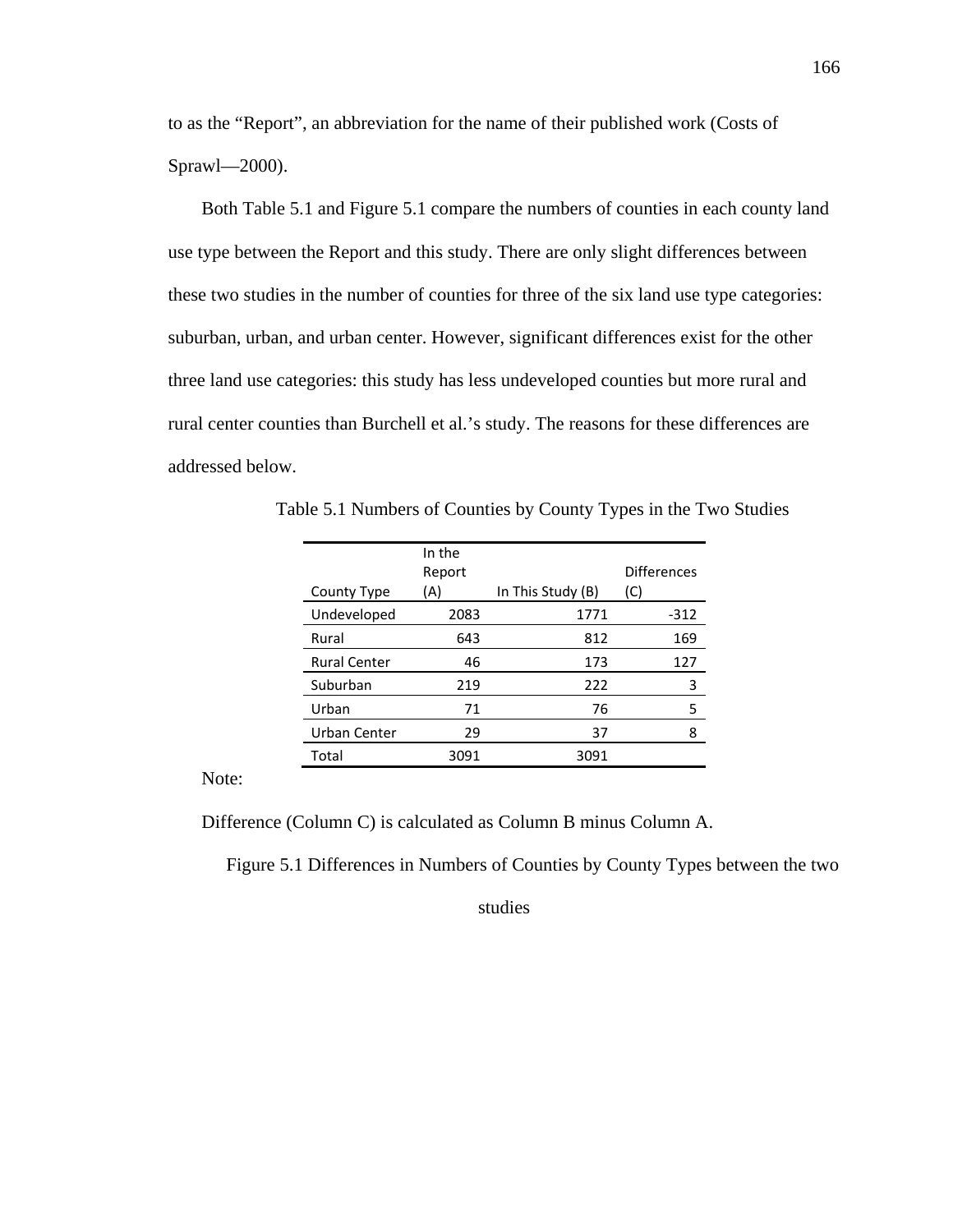

There are more counties classified as undeveloped in the Report than in this study, mainly because 317 of the 2083 undeveloped counties in the Report are classified not as undeveloped, but as rural in this study. Further, gaining these 317 counties, the rural county group in this study (which contains 812 rural counties) is much larger than that in the Report (which contains 643 rural counties).

The difference in the number of rural center counties between these two studies is mainly caused by the different classification criteria for this type of county. In the Report, rural center counties are exclusively defined for the "Rural EAs"150; that is, the economic center counties of these "Rural EAs", which contain the largest economic node in EA, are classified as rural centers. Overall, 46 rural center counties are defined for the 45 "Rural EAs" in the Report<sup>151</sup>.

<sup>&</sup>lt;sup>150</sup> "Rural EAs" is defined in Chapter 3.<br><sup>151</sup> One rural center county is assigned to each of the 44 "Rural EAs"; while two rural centers are defined for the Casper, WY-ID-UT EA.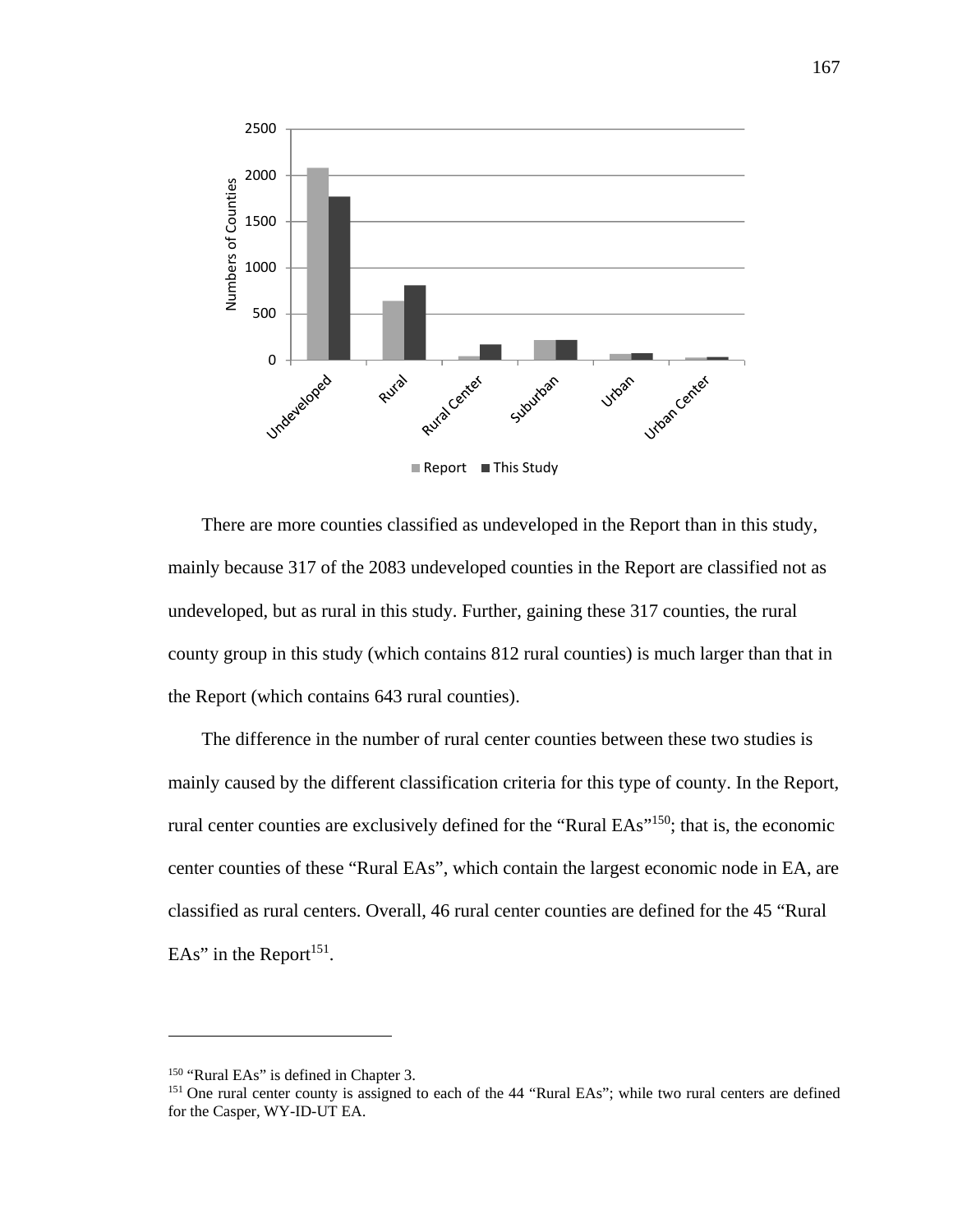However, in this study rural centers are defined by two criteria: 1) the county household densities and 2) the economic center counties in an EA. As described in Chapter 3, rural center counties are first defined based on their densities; thus all EAs, including those non-Rural EAs that already have suburban and higher levels of county types, may have rural center counties. Secondly, for the 43 "Rural EAs" in this study, certain rural/undeveloped counties are adjusted upwards to rural center counties if they have the highest densities in, *or* contain the economic nodes of, the EA. Due to these differences in criteria, 105 counties that were previously classified as rural/undeveloped<sup>152</sup> in the Report are now classified as rural centers in this study; thus there are many more rural center counties in this study (in total 173) than in the Report (46). Significant development in a rural center county in the "Rural EAs" does not count as sprawl because it is development in the densest portion of the EA.

The abovementioned variance between the two studies in the number of counties for each land use type is a rather significant difference. A further underlying, deep-level difference that plays into the equation would be the divergent sprawl/non-sprawl classifications between the two studies for the *same* individual county. A closer examination of the reasoning behind any deep-level differences here could reveal the impact of different sprawl measurement methods on sprawl measurement results.

These deep-level differences will be addressed in the following sections. First, different land use type classifications for the same individual county and the impacts of such differences on sprawl classification for the county will be addressed. Then, sprawl classifications of the same individual county will be addressed for both studies (including

<sup>&</sup>lt;sup>152</sup> Of these 105 counties, 91 are classified as rural and 14 are classified as undeveloped in Burchell et al.'s study.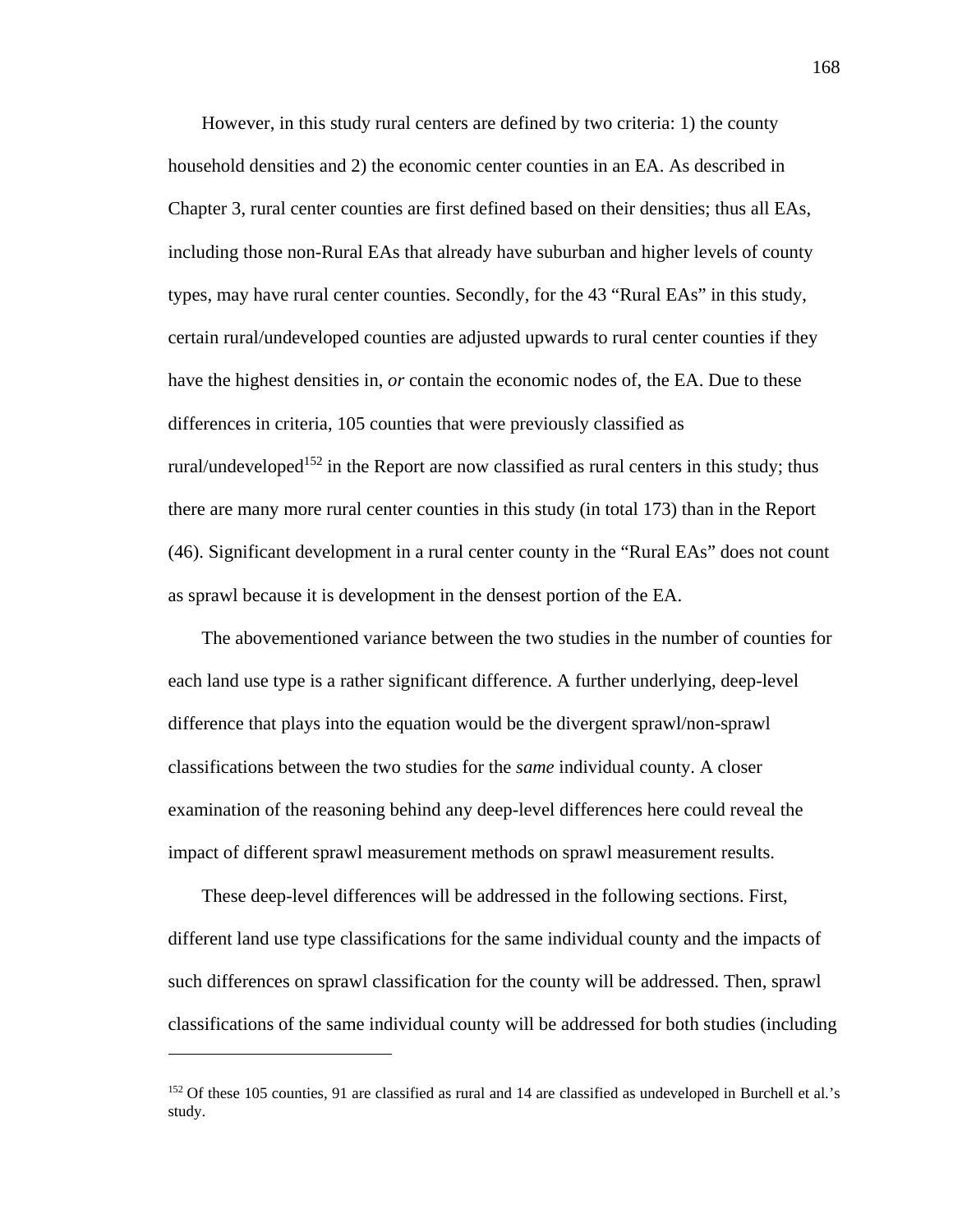both same and different classifications) and the reasons behind that classification will be investigated in the subsequent section.

The classification of the current land use type for an individual county may affect its sprawl classification. Specifically, two kinds of changes in county type classifications may affect the sprawl classification of an individual county. One is the change from the rural/undeveloped county group to the suburban/rural center county group, or vice versa; the other is the change from the urban/urban center county group to any other county group, or vice versa. The second kind of change will affect the sprawl classification for an individual county because as long as it is classified as an urban/urban center county, it will be classified as non-sprawl.

The first kind of change may affect sprawl classification because the criteria are different between these two development classification groups. That is, as explained in Chapter 3 and noted above, the sprawl classification criteria for suburban/rural center counties are looser than those for rural/undeveloped counties. For example, if two counties (one rural and the other suburban) will experience significant growth during the period 2000 to 2020, then growth in the rural county will be defined as sprawl growth. However, growth in the suburban county may be classified as non-sprawl if the county has a high percentage of all population as urban population, or if the county meets the sprawl adjustment criteria<sup>153</sup>.

Therefore, the six county land use types are combined into the abovementioned three land use type groups when analyzing the impact of different land use types between the two studies for sprawl classifications of counties. Table 5.2 compares the number of

<sup>&</sup>lt;sup>153</sup> As explained in Chapter 3, only suburban and rural center counties can be adjusted from sprawl to nonsprawl; that is, sprawl adjustments are not applied to the rural/undeveloped counties in this study.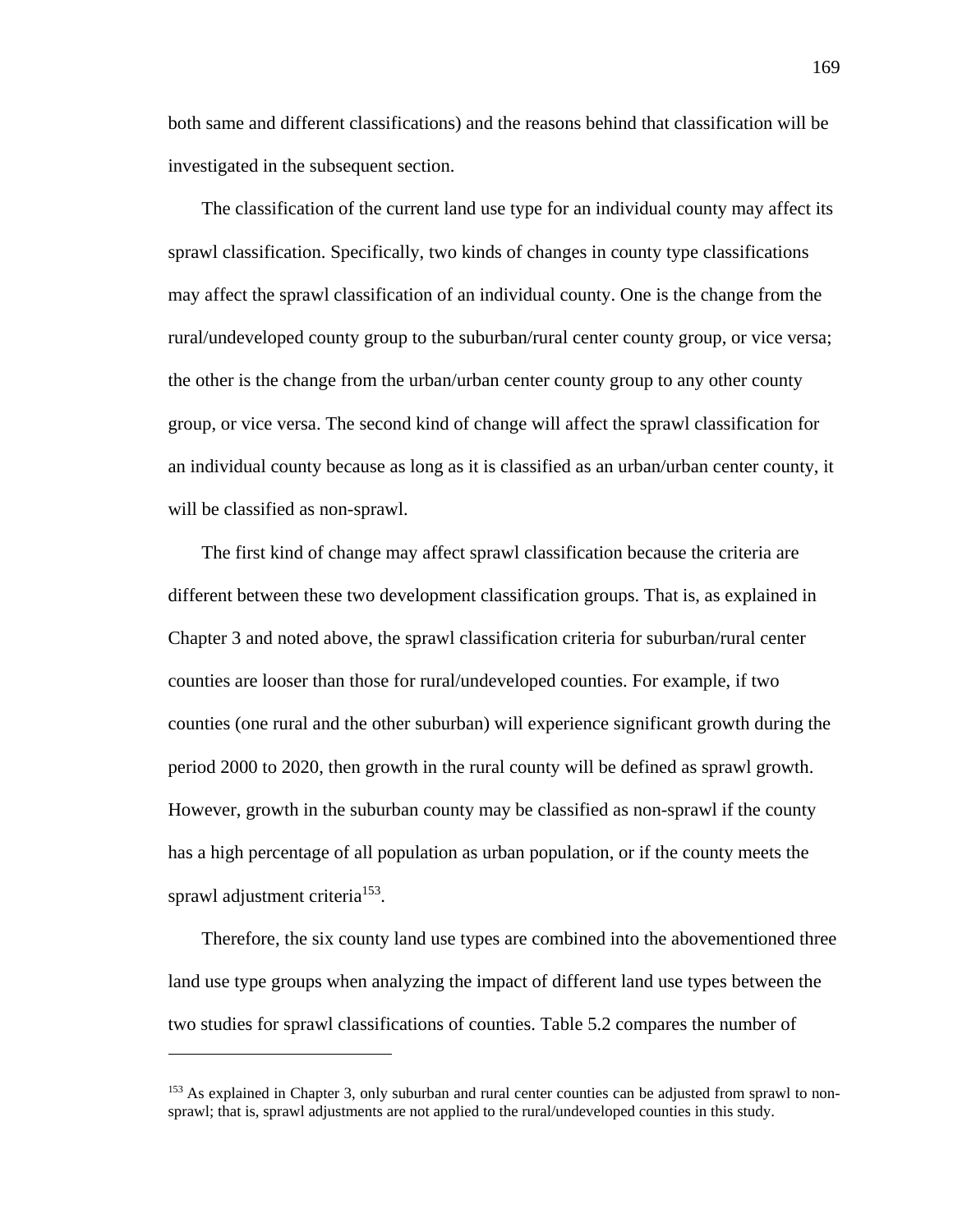counties by county land use types between the Report and this study. In Table 5.2, cells in the diagonal line running from the upper left to lower right store the counties that have the same county type in both studies; other cells store the counties that have been assigned different county types by the two studies. For example, 2573 counties are classified as undeveloped/rural counties in both studies; 151 counties are classified as suburban/rural center in this study but as rural/undeveloped in Burchell et al.'s study. The first row in Table 5.2 shows that of the 2583 counties classified as rural/undeveloped in this study, 2573 are also classified as rural/ undeveloped in the Report, but 10 are classified as suburban/ rural center in the Report.

Table 5.2 Number of Counties by Land Use Type Classifications in the Two

|                      | County Types in the Report |      |                  |     |               |    |
|----------------------|----------------------------|------|------------------|-----|---------------|----|
| County Types in this | Rural &                    |      | Suburban & Rural |     | Urban & Urban |    |
| Study                | Undeveloped                |      | Center           |     | Center        |    |
| Rural & Undeveloped  |                            | 2573 |                  | 10  |               |    |
| Suburban & Rural     |                            |      |                  |     |               |    |
| Center               |                            | 151  |                  | 232 |               | 12 |
| Urban & Urban Center |                            |      |                  | 23  |               | 88 |

Note:

- 1. The Report represents Burchell et al's study (2002).
- 2. Counties that fall in different combined land use type groups between the two studies are shown in bold.

How will the abovementioned two kinds of changes in county land use types

between the two studies affect sprawl classification? For the first type of change, as

shown in Table 5.2, 151 counties are defined as rural/undeveloped in the Report but as

suburban/rural center in this study. Of these 151 counties, 38 are classified as sprawl in

the Report but as non-sprawl in this study, due to the different county type classifications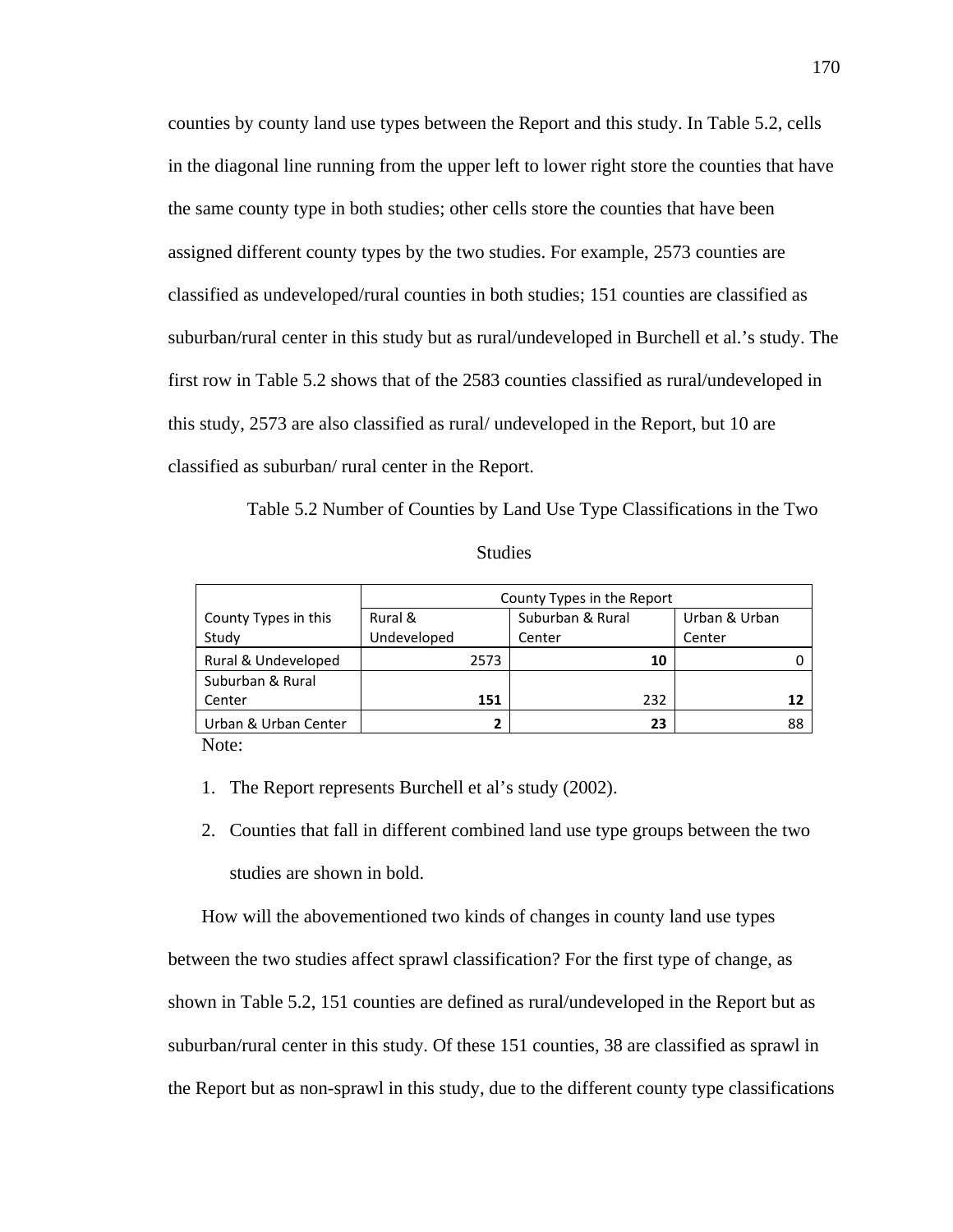for these counties. These 38 counties will experience significant growth in both studies. In the Report, they are classified as sprawl because they are rural/undeveloped counties. In this study, they are classified as non-sprawl because they are suburban/rural center counties that either have high percentages of all population as urban population (26 counties) or meet the sprawl adjustment criteria (12 counties).

For the sample used in this study, the impact of the abovementioned second type of change in county land use types between the two studies for sprawl classification is not significant. As shown in Table 5.2, of the 37 counties that are classified as urban/urban center counties in one study but as other county types in the other, only eight have different sprawl classifications between the two studies<sup>154</sup> (these eight counties are different because they have significant growth).

The impacts of two kinds of changes in an individual county's land use type classification between the two studies regarding sprawl classification have been addressed in this section. Overall, at least 46 counties' sprawl classifications are affected by these two changes155. In detail, 38 counties are classified as *sprawling* rural/undeveloped counties in Burchell's study but as *non-sprawling* suburban/rural center counties in this study; 8 counties are classified as *sprawling* suburban/rural center counties in the Burchell study but as *non-sprawling* urban/urban center counties in this study.

<sup>154</sup> Six of these eight counties are classified as *sprawling* suburban/rural center counties in the Report but as *non-sprawling* urban/urban center counties in this study.<br><sup>155</sup> Four counties are classified as *non-sprawling* suburban/urban center counties in the Report but as

*sprawling* rural/undeveloped counties in this study. However, the reasons they are classified as nonsprawling in the Report are complicated. Due to limited information, it is hard to decide whether differences in sprawl classifications for these four counties are exclusively due to their different development type classifications between the two studies. Therefore, these four counties are *not* counted in the abovementioned 46 counties.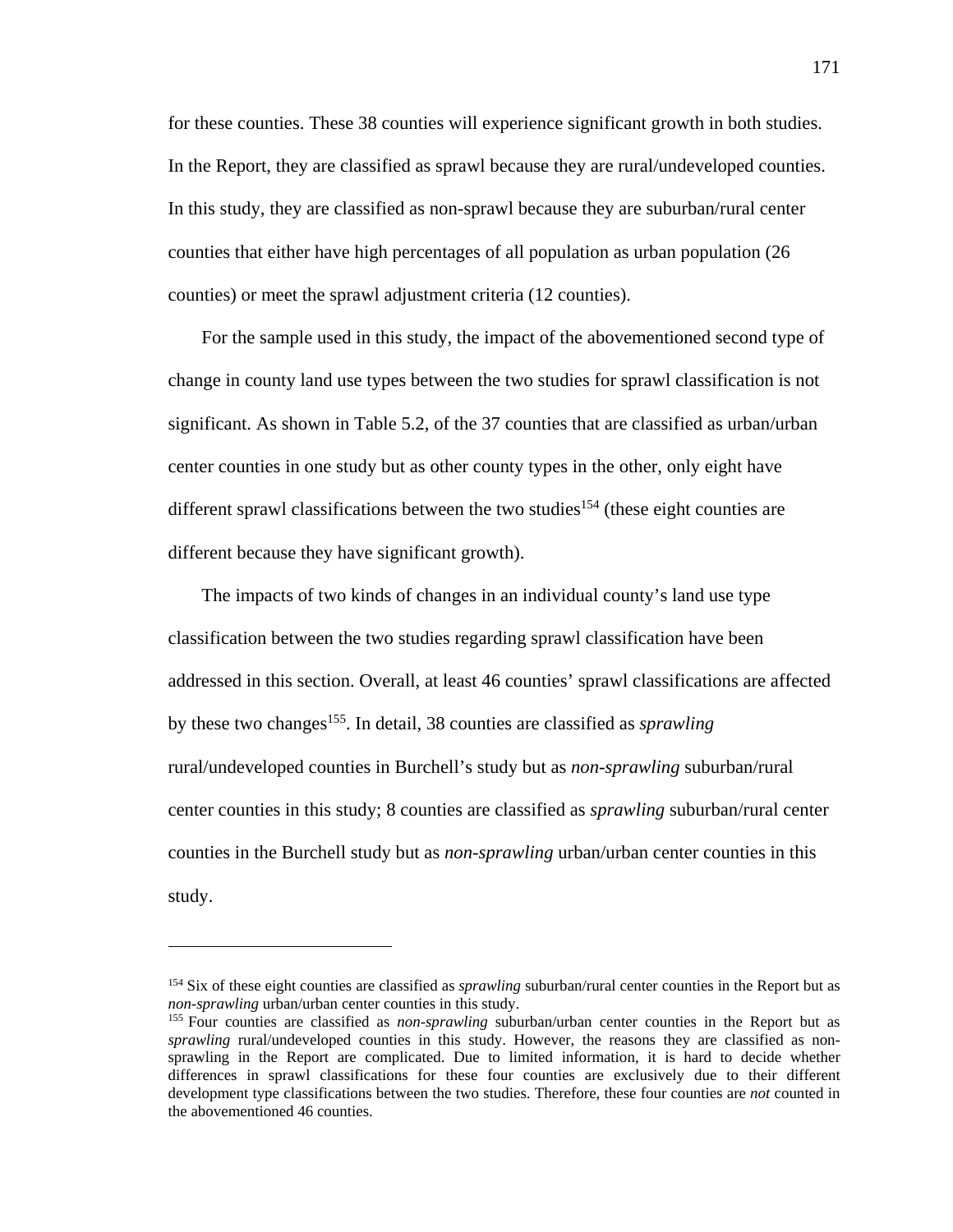In addition to the change in a county's land use classification (which results from the different density calculations between these two studies), other factors may also result in different sprawl classifications for the same individual counties between these two studies. These factors will be addressed in the next section.

## **5.1.2 Difference in Sprawl Classifications**

Two kinds of differences in sprawl classifications between the Report and this study will be addressed in this section. First, the difference in the number of sprawl counties between the two studies will be investigated; then the difference in the amounts of sprawl household growth between the two studies will be analyzed.

## *Difference in Numbers of Sprawl Counties*

1

The differences in sprawl measurement methods between this study and Burchell et al.'s study mainly exist in the following aspects: household density calculation, the classification criteria for rural center counties, adjustments of county types, the sprawl classification criteria for suburban/rural center counties<sup>156</sup>, and sprawl adjustments<sup>157</sup>. Further, different versions of the Woods & Poole datasets are employed in these two studies. These differences may affect the sprawl/non-sprawl classifications of counties. In this section, first the differences of sprawl classification results between these two studies will be described, and then the reasons causing these differences will be investigated.

<sup>&</sup>lt;sup>156</sup> Burchell et al. (2002) used GIS datasets and population data to adjust the suburban counties that satisfied certain criteria from sprawl to non-sprawl.

<sup>&</sup>lt;sup>157</sup> Burchell et al. also adjust sprawl classification for some counties (from sprawl to non-sprawl), but not in as grand a scale as this study does.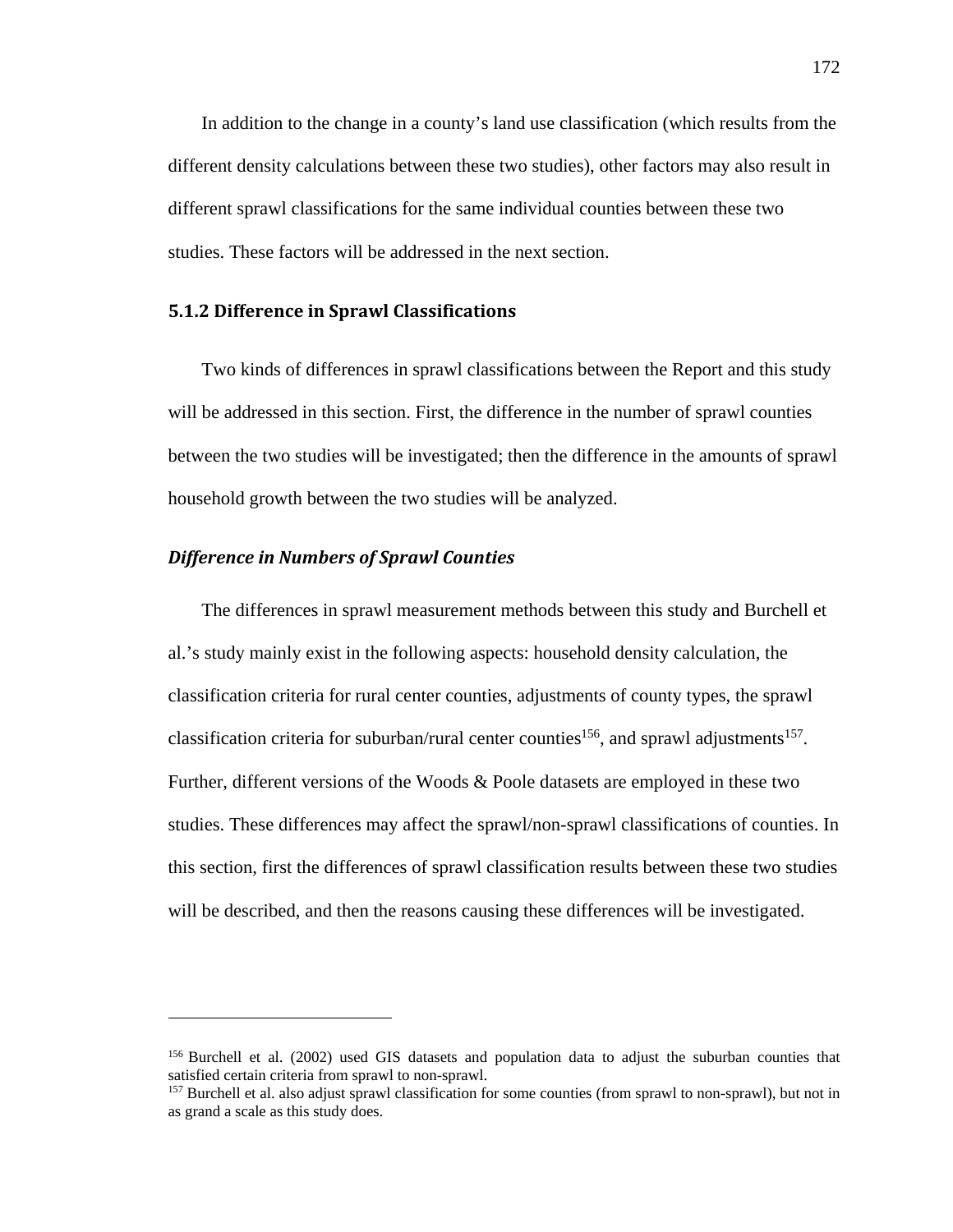Overall, the number of sprawl counties in this study is 73 less than that in the Report; 492 counties will experience sprawl during the 2000 to 2020 period in this study; 565 counties will experience sprawl during the 2000 to 2025 period in Burchell et al.'s study.

Table 5.3 compares sprawl classification results between these two studies. The cells in the diagonal line running from the upper left to lower right store counties that have the same sprawl/non-sprawl classification in both studies; the remaining cells contain counties that have different sprawl classifications between these two studies. For example, 145 counties are classified as sprawl in this study but non-sprawl in Burchell et al.'s study.

|            | The Report |        |       |
|------------|------------|--------|-------|
|            | Non-       |        |       |
| This Study | Sprawl     | sprawl | Total |
| Sprawl     | 347        | 145    | 492   |
| Non-sprawl | 218        | 2381   | 2599  |
| Total      | 565        | 2526   | 3091  |

Table 5.3 Number of Counties by Sprawl Classifications between the Two Studies

Note:

- 1. The numbers of sprawl counties in both studies are shown in bold (i.e. 565 sprawl counties in the Report and 492 sprawl counties in this study).
- 2. The numbers of counties that have different sprawl/non-sprawl classifications between the two studies are shown in bold.

As shown in Table 5.3, nearly 90 percent (88 percent or 2728) of the 3091 US counties have the same sprawl/non-sprawl classification in both studies: 2381 counties are classified as non-sprawl in both studies; and 347 counties are classified as sprawl in both studies. However, 363 counties in total have different sprawl/non-sprawl classifications between the two studies: 218 counties are classified as non-sprawl in this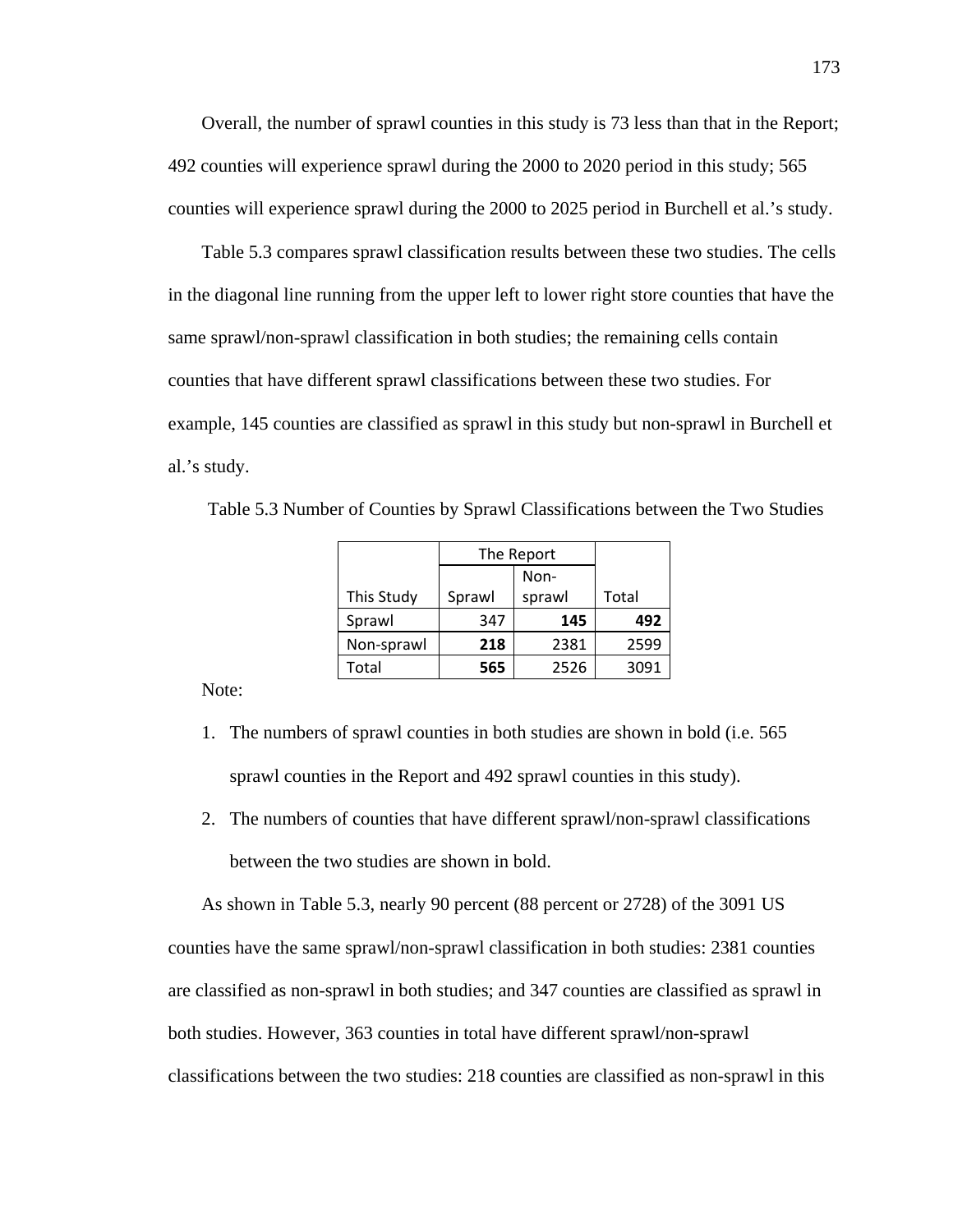study but as sprawl in the Report; 145 counties are classified as sprawl in this study but as non-sprawl in the Report. These overlaps and differences in sprawl results between the two studies, as well as their reasons, are addressed below.

Of the 2381 counties that are classified as non-sprawl in both studies, 88 percent (or 2094 counties) are very-low growth rural/undeveloped counties in both studies; 5 percent are developed suburban/rural center counties in both studies; and nearly 4 percent (or 88 counties) are urban/urban center counties in both studies. Land use types of these 2381 counties largely overlap between the two studies. If these 2381 counties are grouped into the abovementioned three county type groups that will not affect sprawl classifications<sup>158</sup>, then nearly 97 percent of the 2381 counties fall in the same county type group in both studies.

All of the 347 counties that are classified as sprawl in both studies will experience significant growth in the future. Of these 347 counties, 76 percent (or 265 counties) are rural/undeveloped counties in both studies; and 8 percent (or 28 counties) are developing suburban/rural center counties in both studies. The other 16 percent (or 54 counties) are assigned different county types by these two studies. 51 of these 54 counties are classified as rural/undeveloped counties in the Report but as suburban/rural center counties in this study.

County land use types of the 2728 counties that have the same sprawl/non-sprawl classification between the two studies have been addressed. The 363 counties with different sprawl classifications will be investigated in the following section.

1

<sup>158</sup> These three county type groups are: rural/undeveloped county group, suburban/rural center group, and urban/urban center group.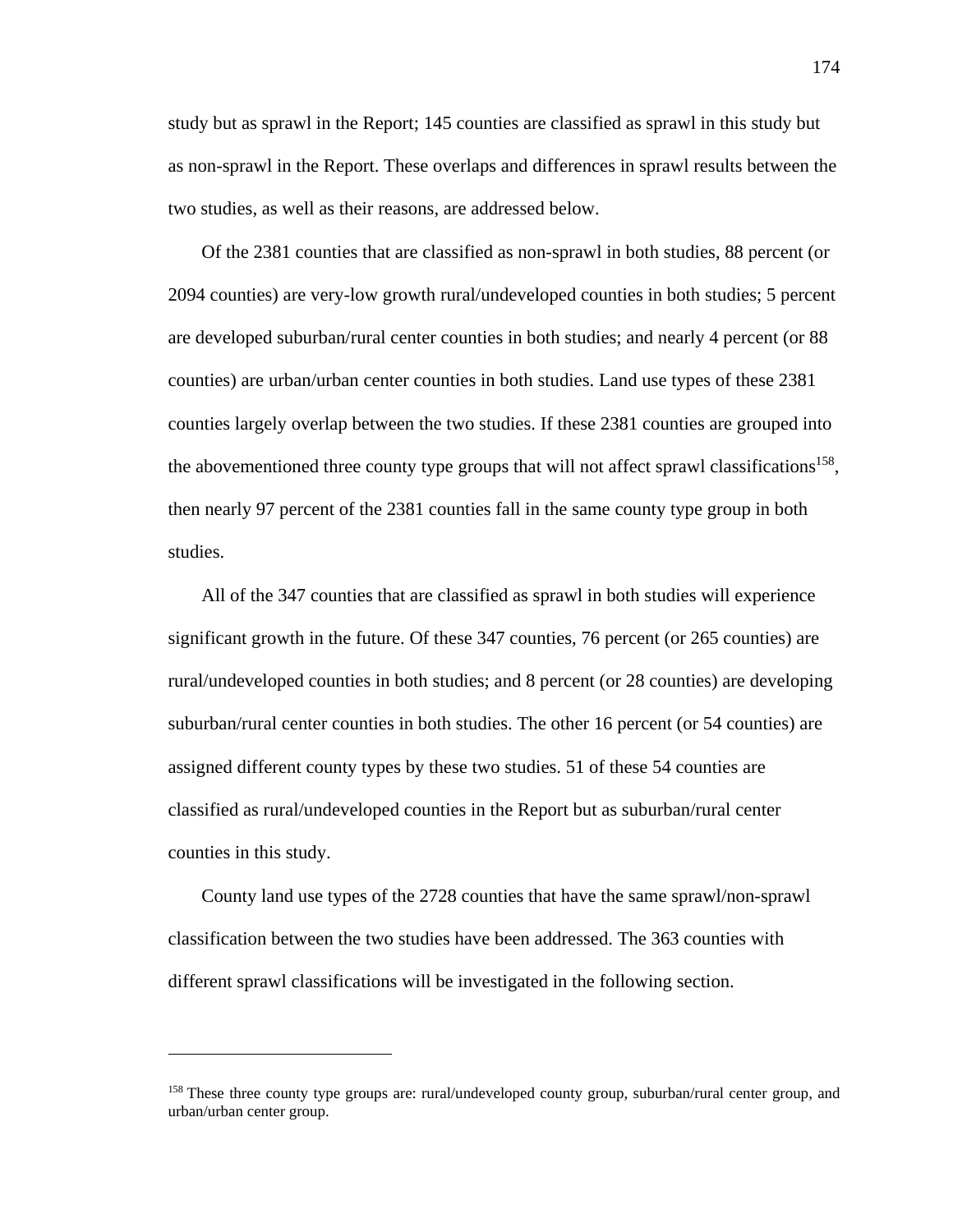218 counties are classified as sprawl in the Report but as non-sprawl in this study. 113 of these 218 counties will not experience significant household or employment growth during the 2000 to 2020 period in this study, but will experience significant growth during the 2000 to 2025 period in the Report, mainly due to the different versions of Woods & Poole datasets employed in these two studies, but also due to the different time periods for which projected growth is analyzed in these two studies. Of these 113 very-low growth counties, 80 percent are rural/undeveloped counties in this study; 14 percent are suburban/ rural center counties; and 6 percent are urban/ urban center counties in this study<sup>159</sup>.

In addition, 105 of the abovementioned 218 counties will experience significant growth during the period 2000 to 2020 in this study. All of these 105 counties are suburban/rural center counties in this study<sup>160</sup>. Of these 105 counties, 71 are classified as non-sprawl in this study because they are developed suburban/ rural center counties<sup>161</sup>; the other 34 counties satisfy the sprawl adjustment criteria and thus are adjusted from sprawl to non-sprawl.

In summary, several reasons result in these 218 counties being classified as sprawl in the Report but as non-sprawl in this study. For 113 of these 218 counties, the major reasons include the different datasets used and different growth periods measured in the two studies (this study has better and more current information); for the other 105 counties, the major reasons for differences between the two studies can be attributed to

<sup>159</sup> In Burchell et al.'s study, 88 percent of these 113 counties are rural/undeveloped counties; 12 percent are suburban/rural center counties.

<sup>160</sup> In Burchell et al.'s study, of these 105 counties, 64 percent are suburban/rural center counties, and 33 percent are rural counties.

<sup>&</sup>lt;sup>161</sup> The urban population percentage shares of all population in these counties range from 85.1 percent to 98.3 percent for the suburban counties and from 80.1 percent to 95.8 percent for the rural center counties.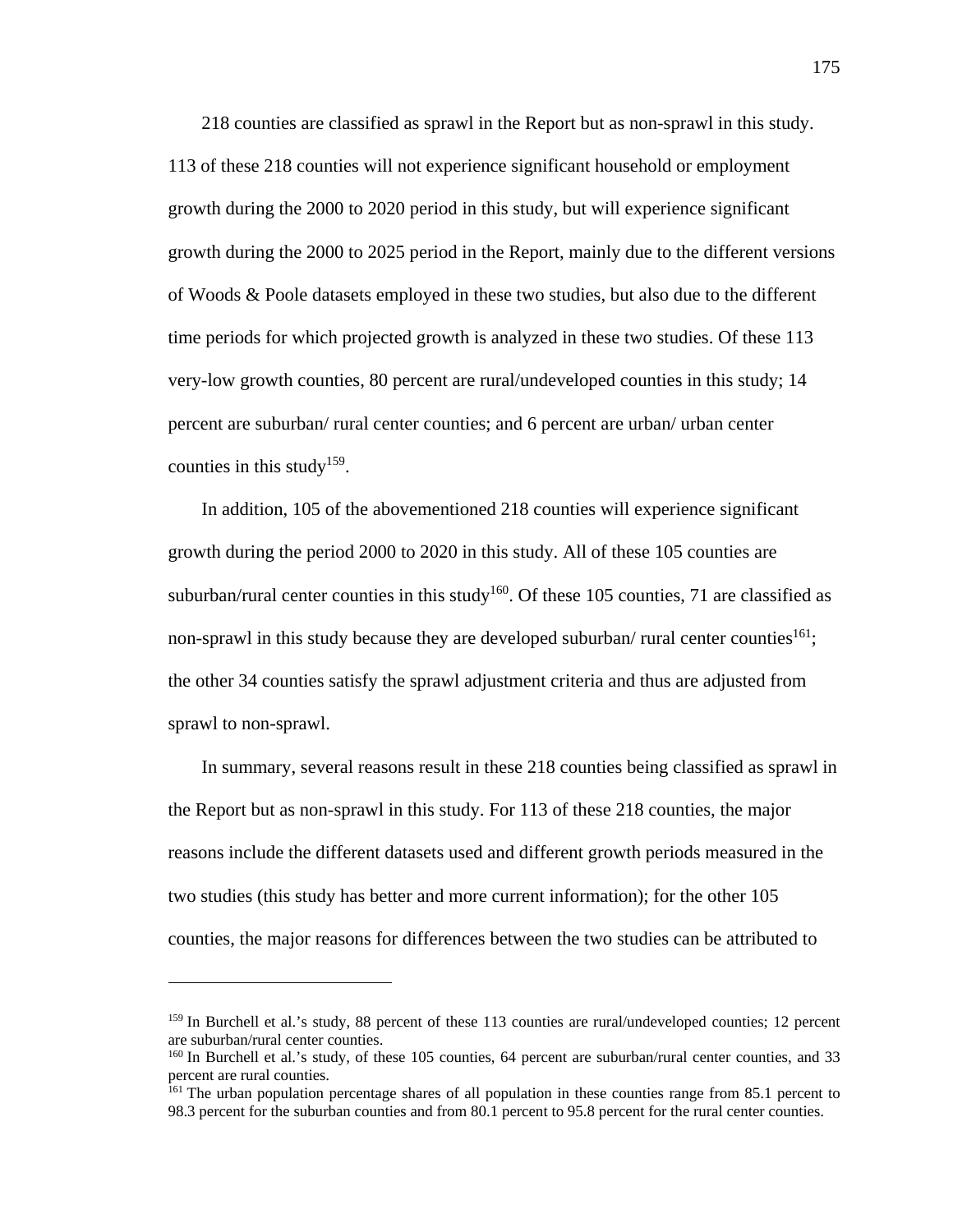the different classifications of land use types (caused by different density calculations<sup>162</sup>), the different sprawl classification criteria for suburban/ rural center counties, and the different sprawl adjustment methods (again, this study contains improved methods for county designation).

Conversely, the other difference in sprawl classification between these two studies is that 145 counties are classified as non-sprawl in the Report but as sprawl in this study. In the Report, 90 percent of these 145 counties are very-low growth rural/undeveloped counties; and nearly 10 percent are suburban counties. However, in this study, 88 percent are classified as rural/undeveloped counties with significant growth; and the other 12 percent are developing suburban/ rural center counties with significant growth in the future. In both cases they are counted as sprawl locations.

The major reasons for the difference in sprawl classifications of these 145 counties might well be the different datasets employed and the variance in time periods for which sprawl is measured in these two studies. While these counties would not experience significant growth during the 2000 to 2025 period based on the 1995 Woods & Poole dataset (which is employed in Burchell et al.'s study, the Report); they will do so during the 2000 to 2020 period based on the 2003 Woods & Poole dataset (which is used in this study). These counties are developing suburban/rural center counties in this study whose percentage shares of all population in said counties defined as urban population are not high enough to consider them being classified as non-sprawl. Further, they do not satisfy the criteria for any sprawl adjustment. Thus these counties are classified as sprawl locations in this study.

1

<sup>&</sup>lt;sup>162</sup> The major difference is higher density in this study due to lands classified as undevelopable. This leads to locations, due to their higher density, that are not classified as sprawl.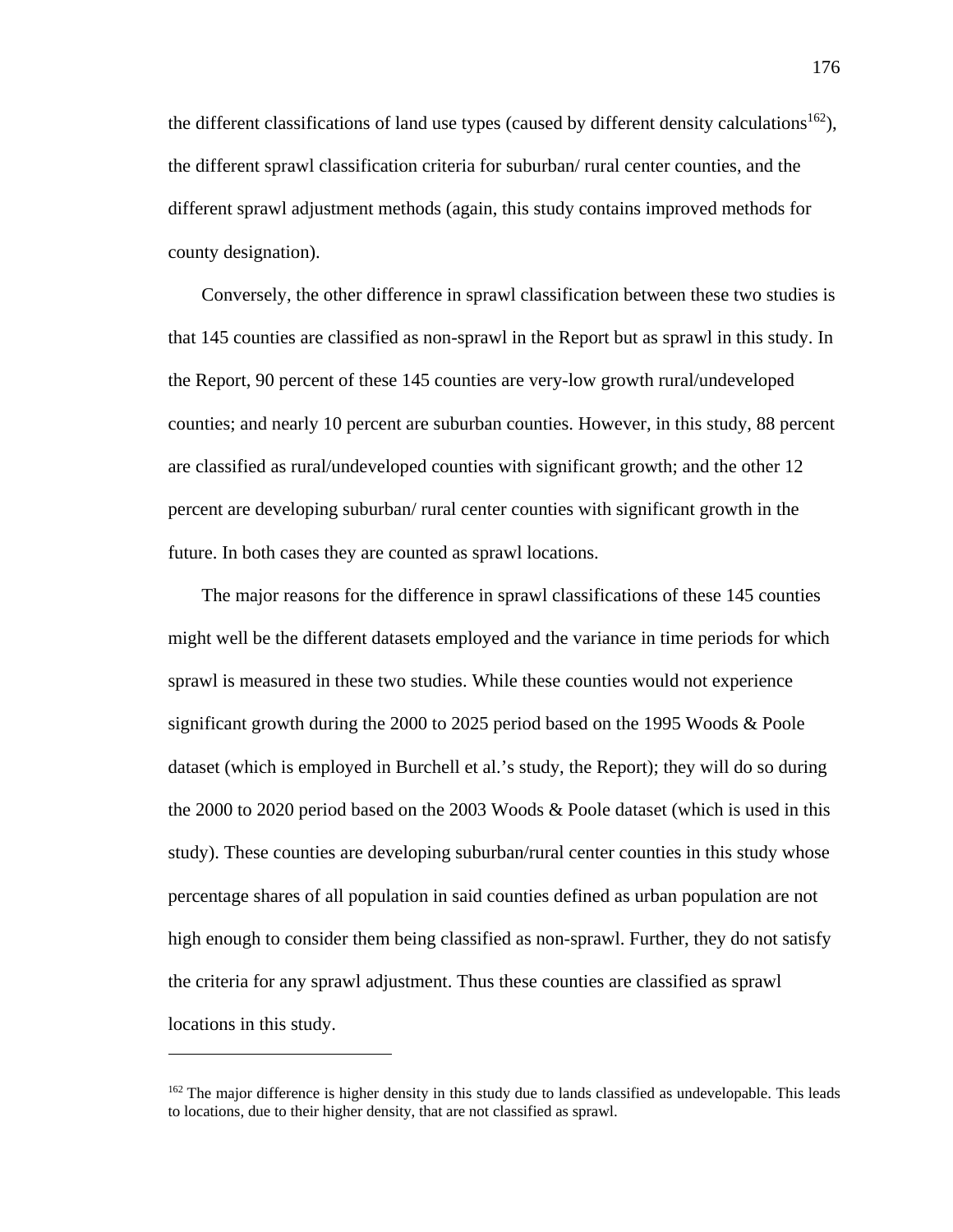The difference in county type classifications between these two studies is not a significant reason for the different sprawl classifications of these 145 counties between the two studies. Of these 145 counties, 74.5 percent have the same county type classifications in both studies; 17 percent are classified as rural in this study but as undeveloped in the Report (as explained in the foregoing section, this kind of difference in county type classifications does not affect their sprawl growth definitions).

The difference in the numbers of sprawl counties between the two studies has been addressed in this section; the difference in the amounts of sprawl household growth between the two studies will be discussed in the next section.

## *Difference in Amounts of Sprawl Household Growth*

 $\overline{a}$ 

The difference in the amounts of national sprawl household growth between the two studies is reasonably large. The sprawl household growth is 11,079,960 households in the Report<sup>163</sup> but only 7,038,865<sup>164</sup> households in this study; that is, sprawl household growth would decrease by 36 percent (or 4,041,095 households) by moving from Burchell et al.'s research definitions to the research definitions in this study.

There are two primary reasons for the 36 percent (or 4,041,095) decrease in households in this study when compared to the Report. First, there are simply more counties defined as sprawl in the Report than in this study. There are 565 sprawl counties in the Report but only 492 sprawl counties in this study. With the additional 73 sprawl

<sup>&</sup>lt;sup>163</sup> As stated in the foregoing section, the two studies used different datasets. As a reference, the overall national household growth is 25,311,676 during the *2000 to 2020* time period in the Woods & Poole 2003 dataset (which is used in this study); while it is 23,454,410 during the *2000 to 2025* period in the Woods & Poole 1995 dataset (which is employed in Burchell et al.'s study).

<sup>164 &</sup>quot;Sprawl growth households" is defined as the total household growth for the counties that are classified as sprawl for the 2000 to 2020 period (or for the 2000 to 2025 period in the Report). These "sprawl" counties include both household sprawl counties and employment sprawl counties.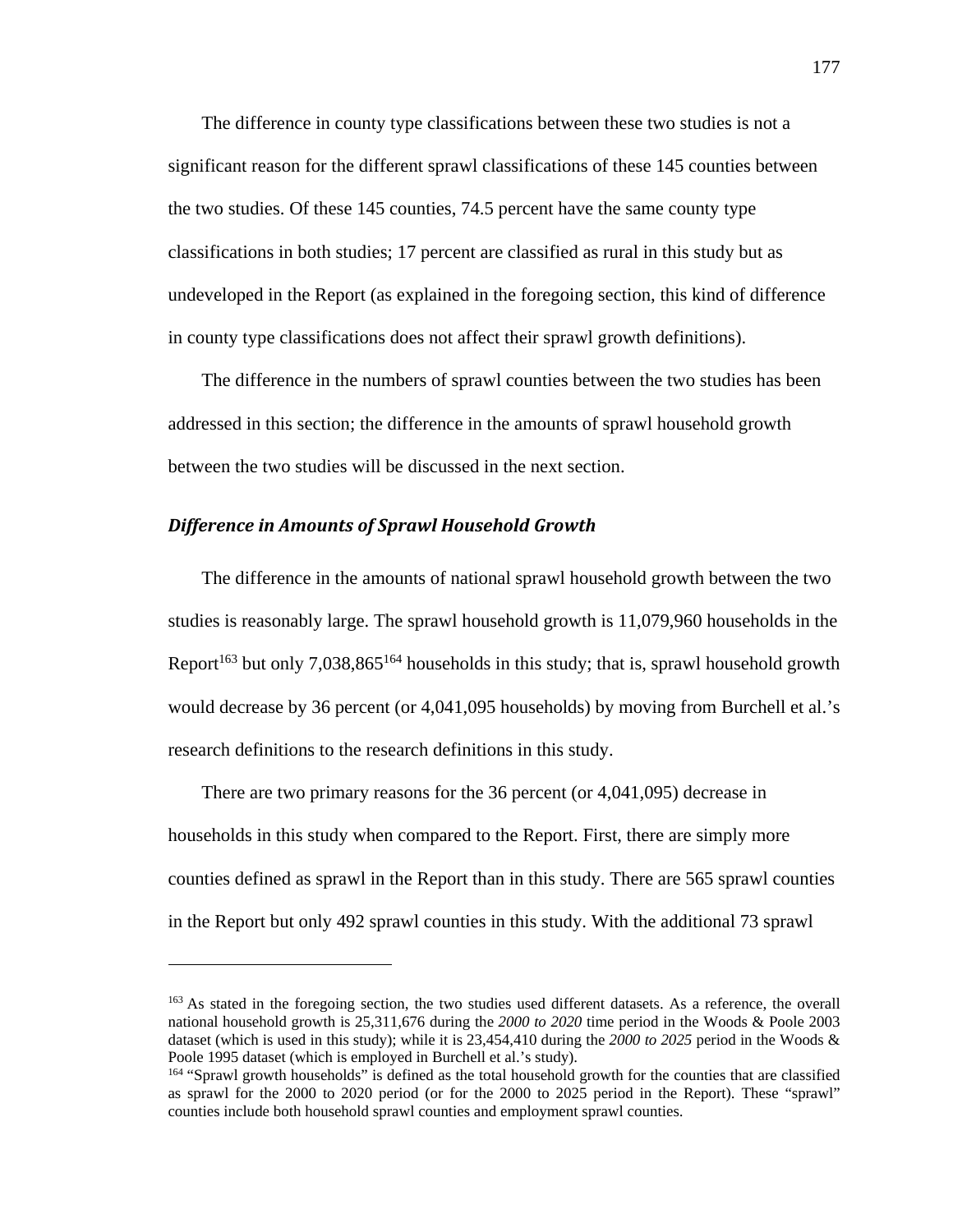counties, the Report would clearly have a larger amount of the total sprawl household growth than found in this study.

The second reason for the decrease plays a more important role than the first reason. Among the counties that are classified as sprawl in the Report but as non-sprawl in this study, are some suburban/rural center counties<sup>165</sup> with large amounts of projected household growth in the future; while in contrast, many of the counties that are classified as sprawl in this study but as non-sprawl in the Report will experience a relatively small amount of household growth in the future (i.e. more sprawl counties and more growth in the Report versus less sprawl counties and less growth in this study).

For example, of the top 12 most significant sprawl counties<sup>166</sup> in the Report, only one (San Bernardino, CA) is also classified as sprawl in this study; the other 11 counties are classified as non-sprawl in this study (due to the fact that they are no longer designated as rural/undeveloped counties). Now classified as urban/urban center, and developed suburban/ rural center counties in this study, these 11 counties will experience large amounts of household growth from 2000 to  $2020^{167}$ , ranking as the 3<sup>rd</sup> to 45<sup>th</sup> most significant household growth counties among all US counties in this study. The total sprawl household growth<sup>168</sup> of these 11 counties  $(2,009,385)$  households) represents half of the sprawl household difference between these two studies. Specifically, two of these 11 counties, Clark, NV and Broward, FL, which are classified as *sprawling suburban* 

<sup>165</sup> With high percentages of all population as urban population, these counties are identified as *non-sprawl, developed* suburban/rural center counties in this study.<br><sup>166</sup> As mentioned in the foregoing section, the "Most Significant Sprawl Counties" refers to the sprawl

counties that will experience the largest amount of overall growth among all sprawl counties. 167 Burchell et al. used the overall growth between 2000 and 2025, which has no significant difference with

the overall growth between 2000 and 2020.

<sup>&</sup>lt;sup>168</sup> As mentioned in the foregoing section, for a sprawl county, its sprawl household growth is equal to its overall household growth.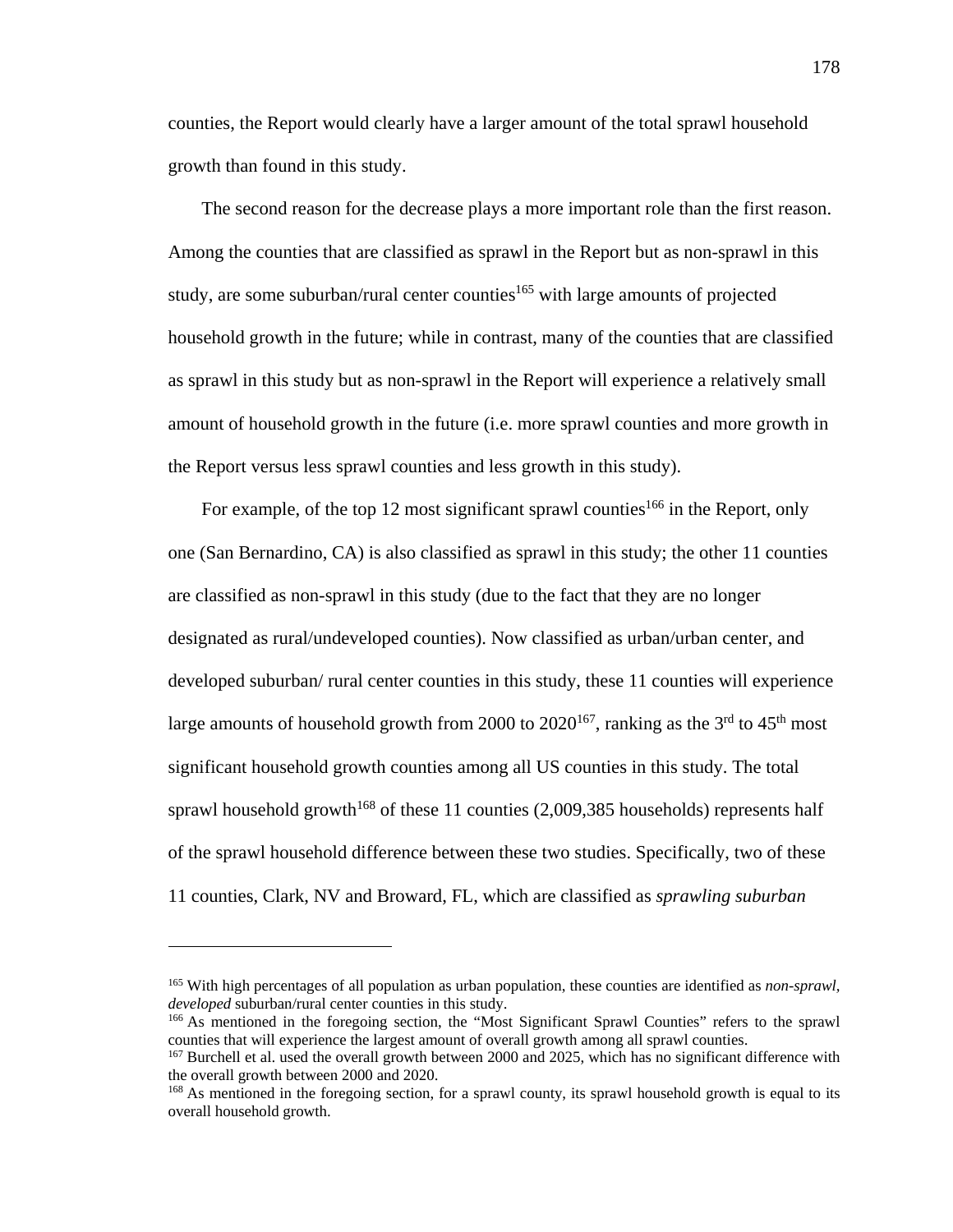counties in the Report but as *non-sprawling urban center and urban* counties<sup>169</sup>, respectively, in this study contribute 16 percent of the sprawl household difference between these two studies.

In contrast to these eleven counties, the 145 counties that are classified as sprawl in this study but as non-sprawl in the Report will experience small amounts of household growth from 2000 to 2020—their overall household growth ranks from  $96<sup>th</sup>$  to 1780<sup>th</sup> among all US counties. As a result of the reasons brought to light here, total sprawl household growth in this study is much less than the sprawl growth found in the Burchell's study.

# **5.2 Comparing Research Results between Ewing's Study and this Study**

The research results of Ewing et al.'s study (2003a) and this study will be compared in this section. Through the comparison, four questions will be addressed: 1) Is a sample solely focusing on metropolitan areas large enough for a study measuring sprawl nationwide? 2) What are overlaps and discrepancies of sprawl classifications between these two studies? 3) What are overlaps and discrepancies of county type classifications between these two studies? and 4) Why is the variable-density approach<sup>170</sup> potentially better than the static-density approach? For consistency purposes, Ewing et al.'s study (2003a) will be referred to as "Ewing's study" in the following sections.

<sup>&</sup>lt;sup>169</sup> Even though there is a lot of growth, it is not happening where there is a lack of infrastructure.<br><sup>170</sup> The static-density approach and variable-density approach have been defined in Chapter 3 Data and Method.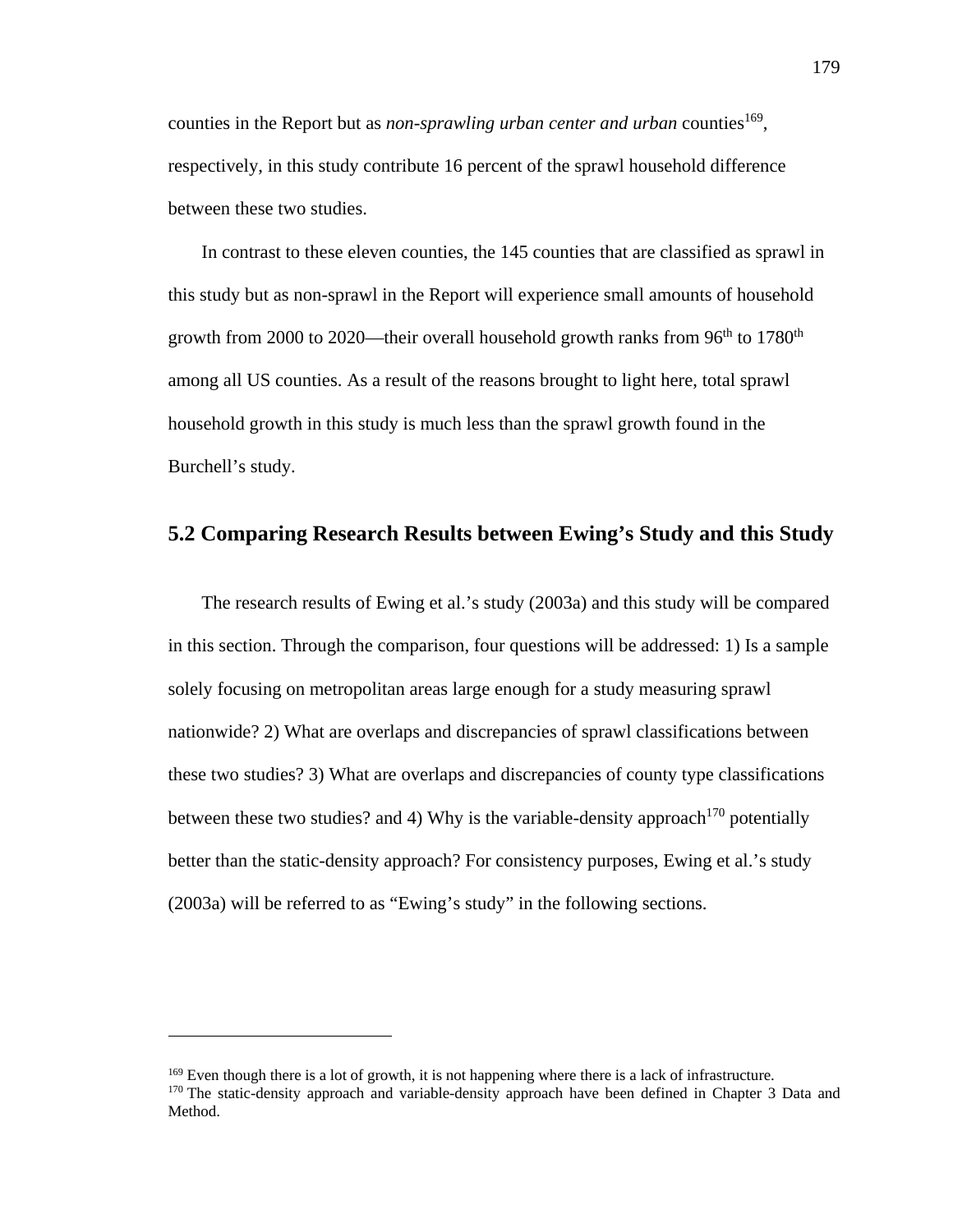#### **5.2.1 Comparing Sampling Method**

 $\overline{a}$ 

The sample in this study includes all 3091 counties/county groups in the US; while Ewing's sample contains all 448 counties in the 101 most populous US metropolitan areas (as of the 2000 census). Most existing studies measuring sprawl focus their samples solely on metropolitan areas. Both Ewing's sampling method, which focuses on a part of metropolitan areas, and a hypothesis method, which focuses on all metropolitan areas, will be addressed in this section.

There are 276 metropolitan areas (including 259 MSAs and 17 CMSAs) which contain 831 counties/county groups in the US in  $2000^{171}$ . Table 5.4 compares the distribution of county land use types between the metropolitan and non-metropolitan areas. As shown in Table 5.4, the percentage share of all counties as urban/urban centers or suburban/rural centers is much higher in metropolitan areas than in non-metropolitan areas. However, metropolitan areas still contain a significant number of rural/undeveloped counties: 46 percent of the 831 metropolitan counties are classified as rural/undeveloped in this study. From another perspective, 98 percent of the 113 urban/urban center counties nationwide, as well as 85 percent of all 395 suburban/rural center counties in the country are located in metropolitan areas.

Table 5.4 Number of Counties by Land use Types in Metropolitan and Non-

|  |  | <b>Metropolitan Areas</b> |  |
|--|--|---------------------------|--|
|--|--|---------------------------|--|

| Land use Type           | Non-metro, Areas Metro, Areas |     |
|-------------------------|-------------------------------|-----|
| Rural & Undeveloped     | 2198                          | 385 |
| Suburban & Rural Center | 60                            | 335 |
| Urban & Urban Center    |                               | 111 |

<sup>&</sup>lt;sup>171</sup> These summary numbers are based on Woods & Poole 2003 dataset. As explained in the foregoing section, Woods & Poole team combined the 3141 US counties into 3091 counties/county groups.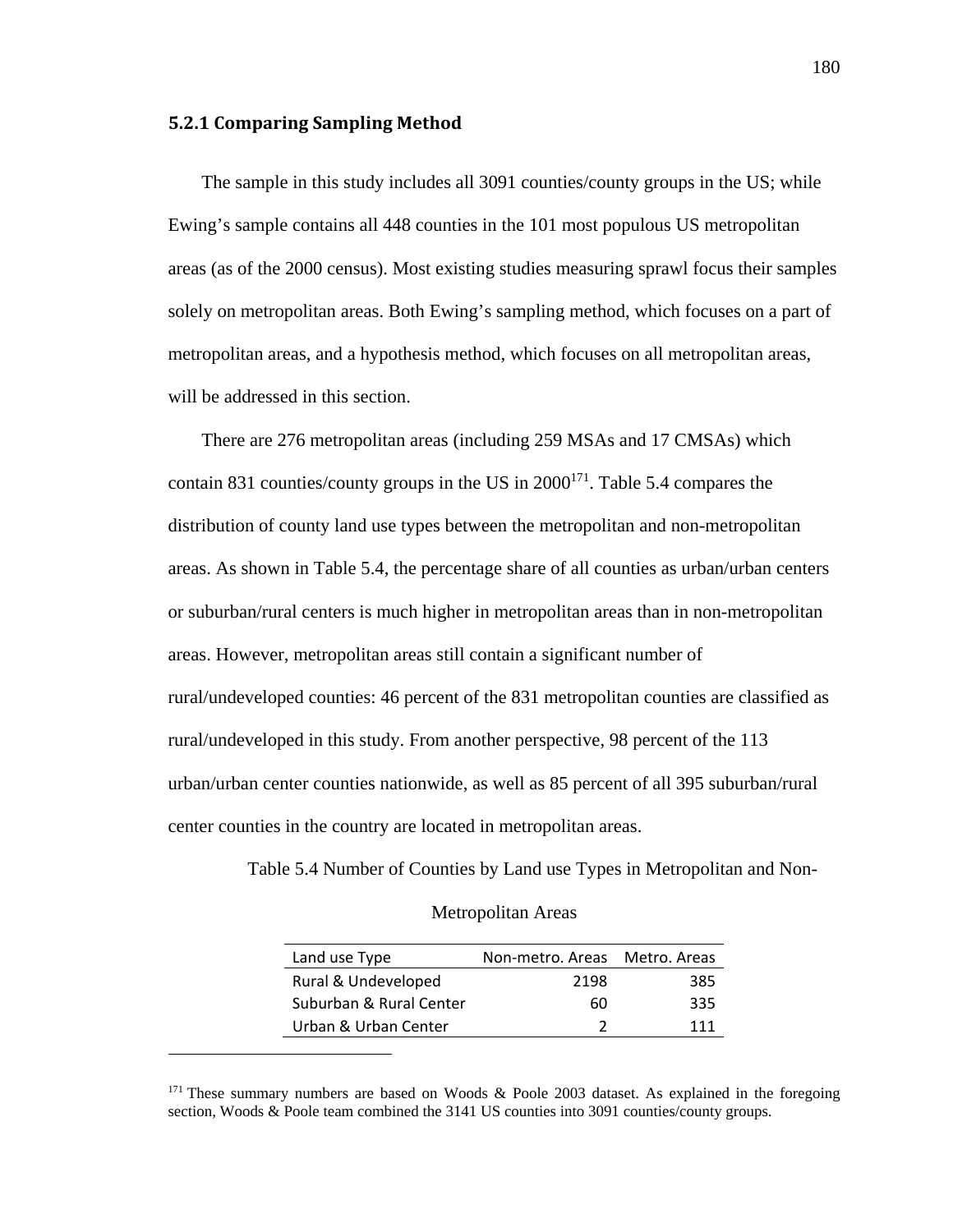| otal <sup>-</sup> | con<br>◡ |  |
|-------------------|----------|--|
|                   |          |  |

Focusing on the most populous metropolitan areas, Ewing's sample<sup>172</sup> has a much lower percentage share labeled as rural/undeveloped counties and a much higher percentage share labeled as urban/urban center counties than all of the metropolitan areas in the United States. Of Ewing's 448 counties, 38 percent are rural/undeveloped counties; 41 percent are suburban/rural center counties; and 20 percent are urban/urban center counties. The percentage shares of these three land use-type groups for metropolitan areas as a whole are 46, 40, and 13 percent, respectively.

More than 70 percent of sprawl counties are rural/undeveloped counties in both the metropolitan and non-metropolitan areas. Of the 216 sprawl counties in this study that are located in non-metropolitan areas, 94 percent (or 204 counties) are rural/undeveloped counties; and less than 6 percent (or 12 counties) are suburban/rural center counties. For the other 276 sprawl counties that are located within metropolitan areas, nearly 70 percent are rural/undeveloped counties; and approximately 30 percent (or 84 counties) are suburban/rural center counties.

Ewing's sample represents 37 percent of the 276 metropolitan areas and 54 percent of all 831 metropolitan counties/county groups. Does this sample include most of the sprawl counties in the US? Further, does a sampling method that focuses on all metropolitan areas contain most of the sprawl counties nationwide? These questions will be addressed below.

<sup>172</sup> As explained in the foregoing section, "Ewing's sample" actually refers to "Ewing et al.'s (2003a) sample".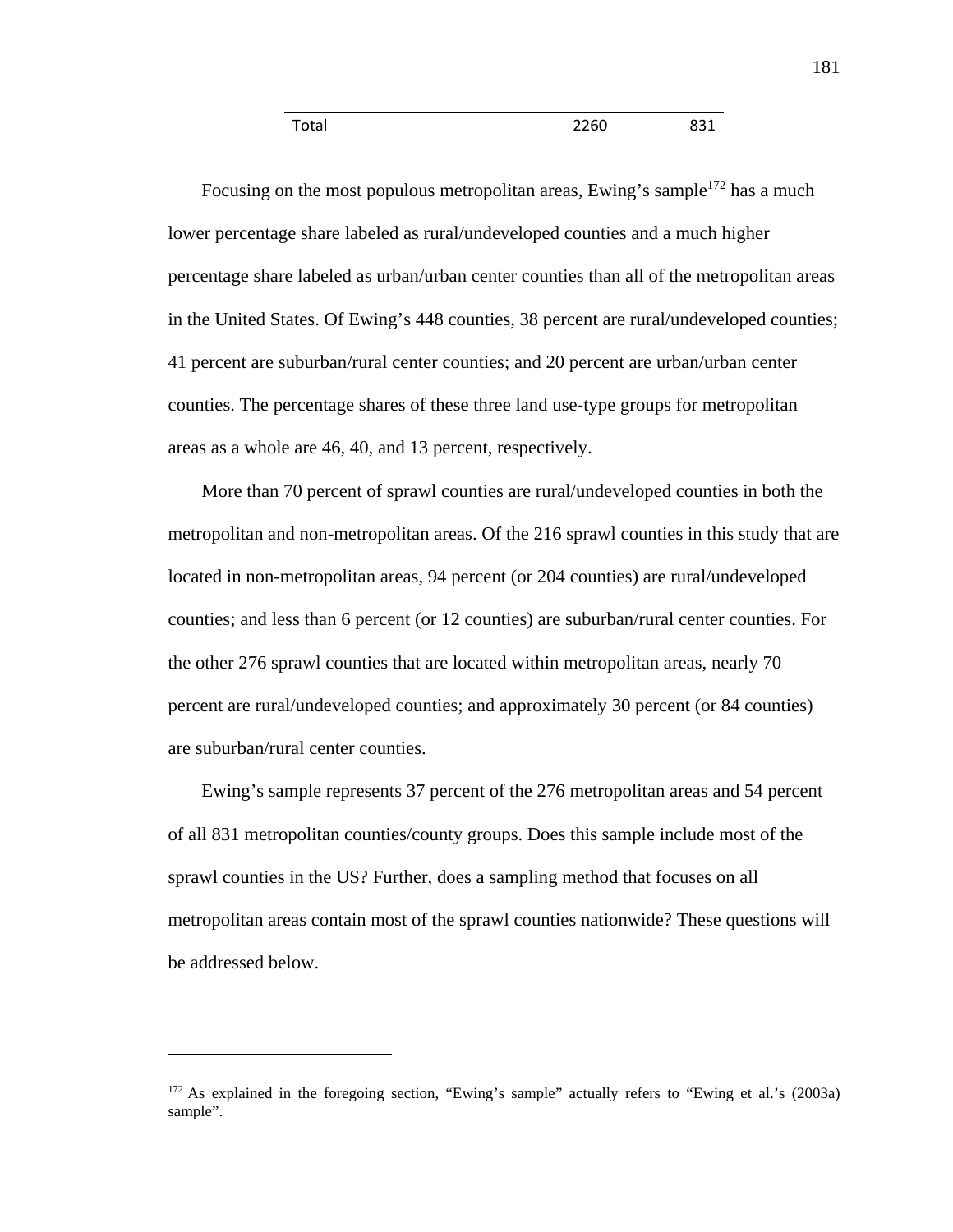In order to answer the first question, it is necessary to calculate how many sprawl counties Ewing's sample has missed. Of the 492 sprawl counties in this study, only 168 counties are included in Ewing's sample. That is, with the sprawl classification results from this study being used as a reference, Ewing's sample not only misses 66 percent (or 324 sprawl counties) of all sprawl counties nationwide, but he also misses 40 percent of the 276 sprawl metropolitan counties.

In order to answer the second question, we need to know how many sprawl counties are located outside metropolitan areas. Of the 492 sprawl counties in this study, only 56 percent are located in metropolitan areas; and the other 44 percent (or 216 counties) are located outside metropolitan areas. Thus it may be inappropriate to only select metropolitan areas and counties as research subjects when measuring sprawl nationwide, since this would neglect nearly one-half of the sprawl counties in the country that are found in rural areas.

Based on the answers to the above two questions<sup>173</sup>, it can be concluded that a sample solely focusing on the most populous metropolitan areas, or even on all metropolitan areas, indeed misses a significantly large portion of sprawl counties nationwide.

<sup>&</sup>lt;sup>173</sup> As an interesting reference, a metropolitan sample would miss a less significant proportion of national sprawl growth than it would miss for number of sprawl counties. Of the (7,038,865) sprawl household growth nationwide during the 2000 to 2020 time period, 78 percent (or 5,460,346 households) will take place in metropolitan counties, while 22 percent will occur in non-metropolitan areas. Ewing's sample contains sprawl growth of 3,696,368 households and misses 47 percent of national sprawl household growth.

However, in this case the incidences of sprawl are of more policy significance than the amount of sprawl growth. Therefore, it is still concluded that a sample solely focusing on metropolitan areas is not enough for a study measuring sprawl nationwide.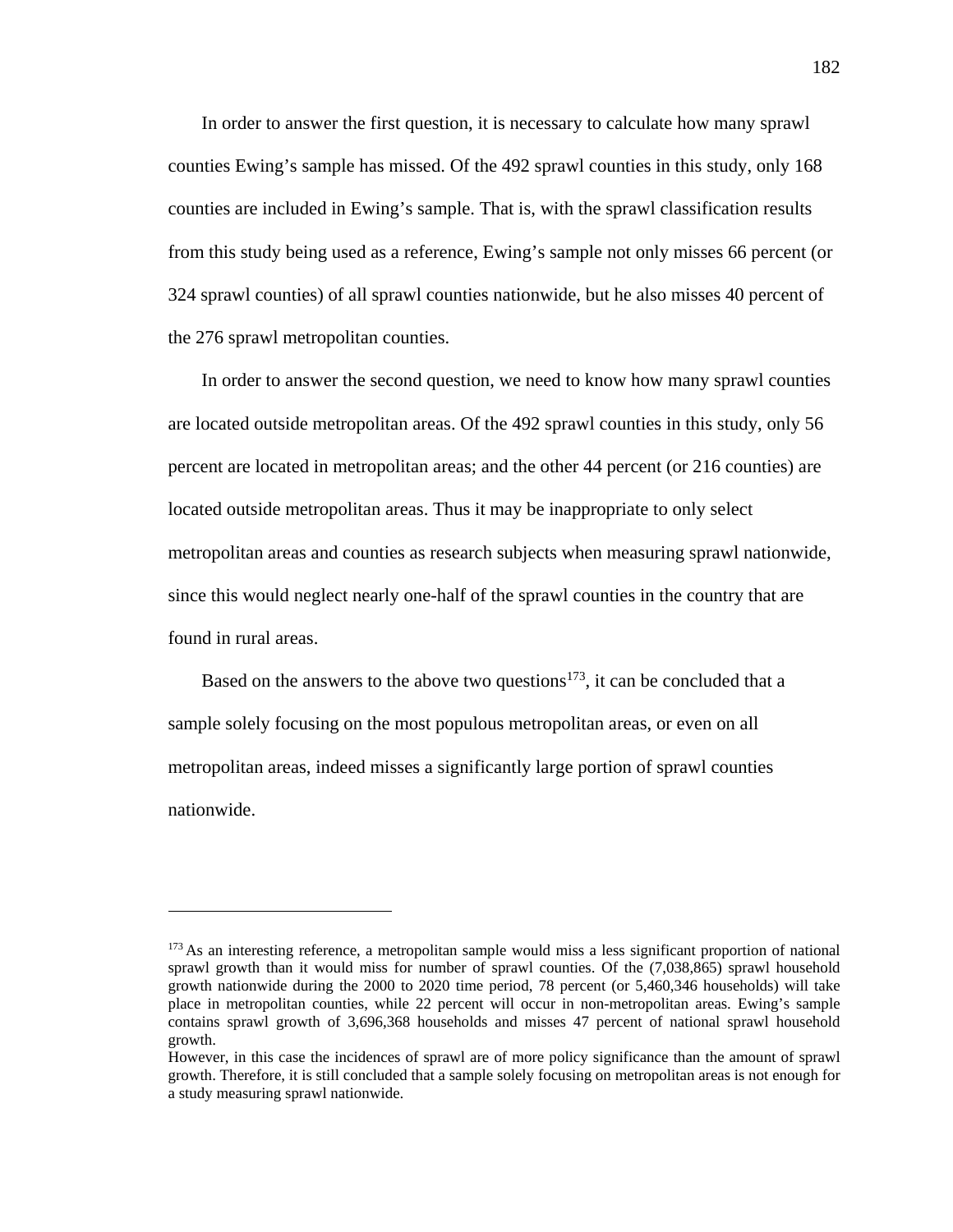#### **5.2.2 Background to Comparing Sprawl Classifications**

Two points must be clarified before any comparison of sprawl results is conducted between these two studies (Ewing versus this study). The first point involves the different time periods for which sprawl is measured in these two studies. As explained in Chapter 2, the sprawl index in Ewing's study is based on county densities in 2000, and thus is a static sprawl measurement at a particular point in time. However, the sprawl measurement in this study is based on county growth during the time period from 2000 to 2020. Therefore, great caution is required in interpreting the comparison results between these two studies. For example, if a county is classified as sprawl in both studies, then this means that: 1) it would be classified as sprawl for the year 2000, based on Ewing's research results; and 2) it will also experience sprawl growth during the time period from 2000 to 2020, based on the research results of this study.

Secondly, Ewing did not explicitly classify the 448 counties into binary sprawl/nonsprawl categories. Rather, these counties were sorted by their sprawl index scores in ascending order. The lower the sprawl index score for a given county, the higher the degree of sprawl for that county. Conversely, this study classifies all US counties into binary sprawl/non-sprawl categories, but does not calculate "sprawl index scores" for counties. Therefore, in order to compare the sprawl results between these two studies, a specific criterion has been developed in this study to first classify Ewing's sample into binary sprawl/non-sprawl categories; and then the sprawl/non-sprawl classifications can be compared between the two studies.

Based on Ewing's concept that "the lower the sprawl index score for a given county, the higher the degree of sprawl for that county", it is reasonable to find a particular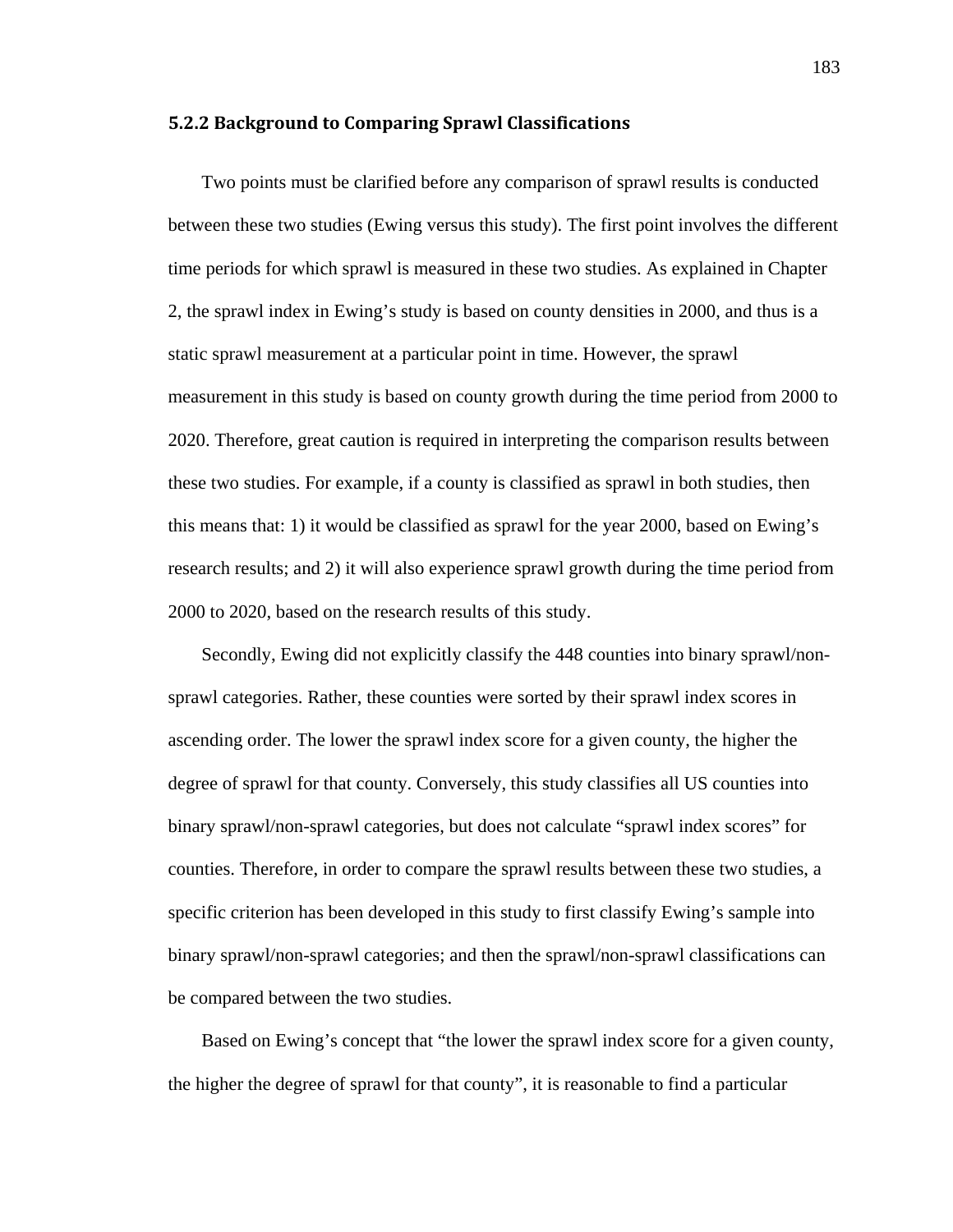sprawl index value which serves as the cut-off value between his sprawl and non-sprawl categories. After investigating the relationship between the sprawl index values in Ewing's study and the sprawl/non-sprawl classifications in this study, the  $50<sup>th</sup>$  percentile of sprawl index values is used as the threshold cut-off between the sprawl and non-sprawl classification for Ewing's sample. Counties with sprawl index scores lower than the  $50<sup>th</sup>$ percentile would be defined as sprawl for Ewing's study. To simplify for clarity, these counties will be referred to as "being classified as sprawl *in Ewing's study*" in the following sections. Based on this criterion, all 448 counties in Ewing et al.'s study are classified into binary sprawl/non-sprawl categories.

Why is the 50<sup>th</sup> percentile of Ewing's sprawl index value selected as the threshold cut-off? Table 5.5 presents the number of counties that are classified as sprawl/nonsprawl for each of the ten percentile groups in Ewing's study. Each percentile group contains 44 or 45 counties, with the  $1<sup>st</sup>$  group having the lowest sprawl scores (i.e. most sprawl counties) and the  $10<sup>th</sup>$  group having the highest sprawl scores (i.e. most compact development counties). As shown in Table 5.5, more than 70 percent of the counties in the  $2<sup>nd</sup>$ ,  $3<sup>rd</sup>$ , and  $4<sup>th</sup>$  percentile groups are classified as sprawl in this study; while in the  $6<sup>th</sup>$ through  $10<sup>th</sup>$  percentile groups, more than 80 percent of the counties are classified as nonsprawl in this study. Because there is an obvious gap for the percentage shares of all counties in groups that are classified as sprawl in this study between the  $5<sup>th</sup>$  percentile group (50 percent) and the  $6<sup>th</sup>$  percentile group (20 percent), the counties in the  $5<sup>th</sup>$ percentile group are ascribed to Ewing's sprawl category. That is, the  $50<sup>th</sup>$  percentile of sprawl index value is used as the threshold to identify sprawl counties in Ewing's sample.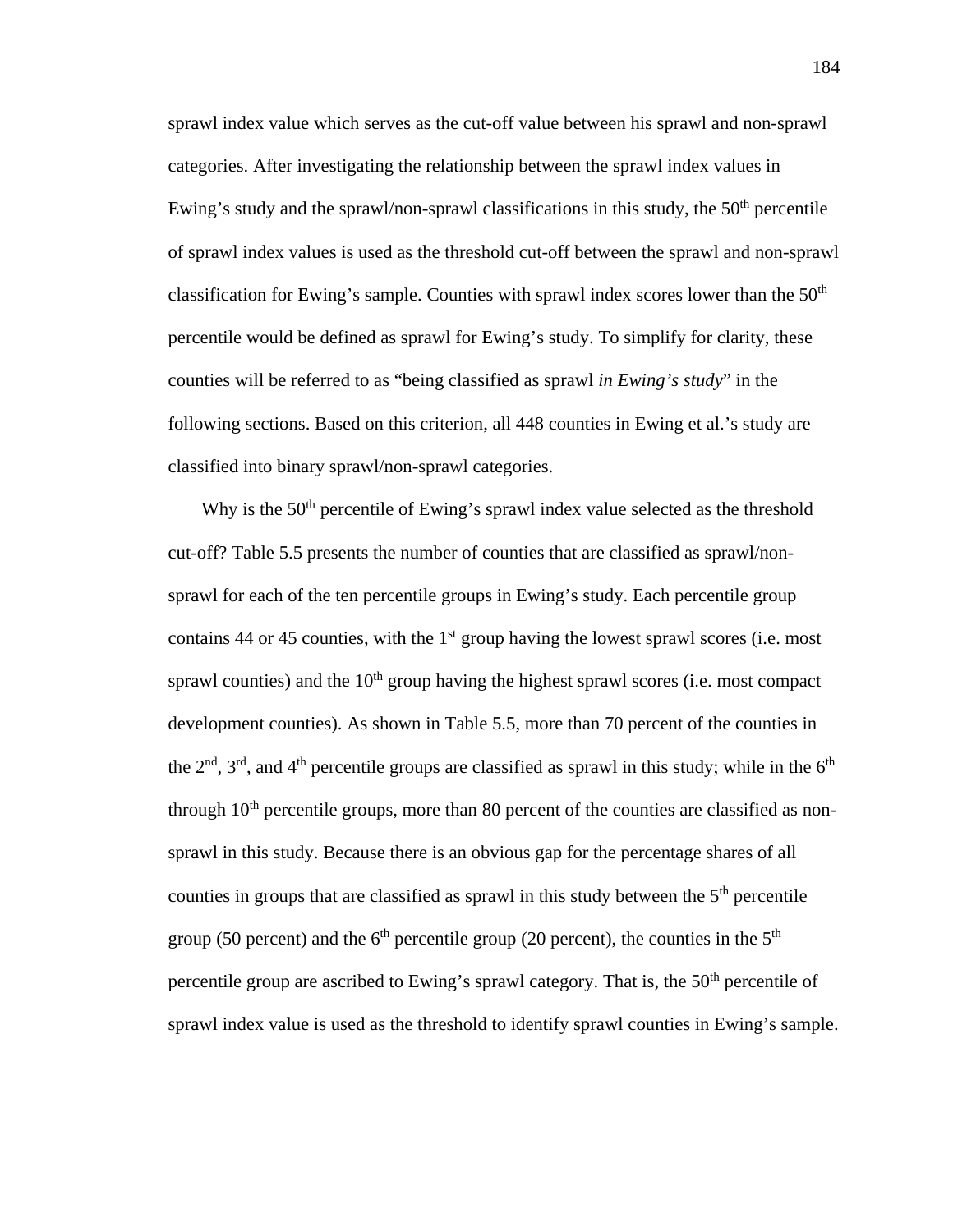This threshold ensures the maximum overlap of sprawl classifications between these two studies.

Some interesting facts are presented by Table 5.5. Significant discrepancies in sprawl classifications between the two studies exist in the  $1<sup>st</sup>$  percentile group, which have the lowest sprawl index scores. The counties in this percentile group are the greatest sprawl counties in Ewing's study (i.e., their degrees of sprawl are higher than other counties). However, nearly one-half of the counties in this percentile group (22 counties) are classified as non-sprawl in this study, because they are very-low growth rural/undeveloped counties during the time period from 2000 to 2020. In other words, these 22 greatest *sprawling* counties in Ewing's study are classified as *non-sprawling* in this study, because there is actually no growth taking place in these counties. The argument "the lower the density for a given county, the higher the degree of sprawl for that county" is true in Ewing's study but it does not mean much because no growth is taking place in these locations.

| Percentile       | In this Study |          |          |
|------------------|---------------|----------|----------|
| Group in         | Non-          |          |          |
| Ewing's          | Sprawl        | Sprawl   | Total    |
| Study            | Counties      | Counties | Counties |
| 1 <sup>st</sup>  | 22            | 23       | 45       |
| 2 <sub>nd</sub>  | 9             | 37       | 46       |
| 3 <sup>rd</sup>  | 10            | 34       | 44       |
| 4 <sup>th</sup>  | 13            | 32       | 45       |
| ις th            | 22            | 22       | 44       |
| 6 <sup>th</sup>  | 36            | 9        | 45       |
| 7 <sup>th</sup>  | 40            | 5        | 45       |
| 8 <sup>th</sup>  | 40            | 5        | 45       |
| qth              | 44            | 1        | 45       |
| $10^{\text{th}}$ | 44            | 0        | 44       |
| Total            | 280           | 168      | 448      |

Table 5.5 Sprawl Classifications in this Study for Counties in Ewing's Percentile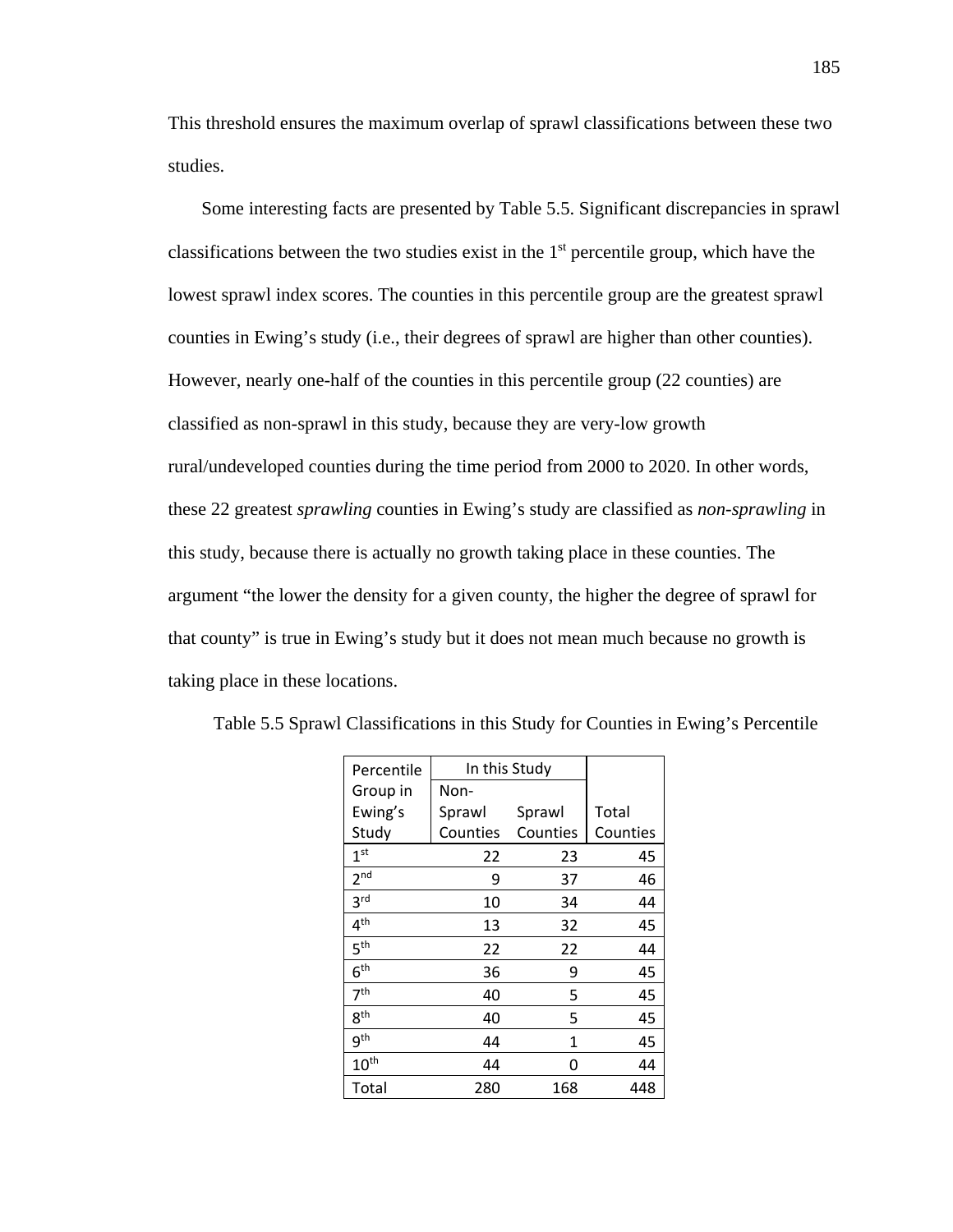Note:

The percentile groups are based on the percentiles of Ewing's sprawl index values. The counties in the  $1<sup>st</sup>$  percentile group have sprawl scores (in Ewing's study) lower than the  $10<sup>th</sup>$  percentile; and those in the  $10<sup>th</sup>$  percentile groups have sprawl scores higher than the 90<sup>th</sup> percentile.

# **5.2.3 Comparing Sprawl Classifications**

After employing the abovementioned method to classify Ewing's 448 counties into binary sprawl/ non-sprawl categories, the sprawl classifications can now be more readily compared between these two studies. As shown in Table 5.6, one-half of the 448 counties (i.e. 224 counties) would be classified as sprawl and the other half as non-sprawl in Ewing's study. Conversely, of these 448 counties, 38 percent (or 168 counties) and 62 percent (or 280 counties) are classified in this study as sprawl and non-sprawl, respectively.

Table 5.6 presents the sprawl classifications for the same individual county between the two studies. Again, the cells on the upper left to lower right diagonal line illustrate the number of counties that have the same sprawl classifications between the two studies. Because the method classifying Ewing's sample into sprawl/non-sprawl categories is geared to ensure the maximum overlap between the two sprawl classifications (in the two studies), as a result, the two sprawl classifications indeed have a lot of sprawl/non-sprawl counties in common. As shown in Table 5.6, almost 80 percent (or 352 counties) of the 448 counties have the same sprawl/non-sprawl classifications in both studies: 148 counties and 204 counties are classified in both studies as sprawl and non-sprawl, respectively. The other 21 percent (or 96 counties) of the 448 counties have different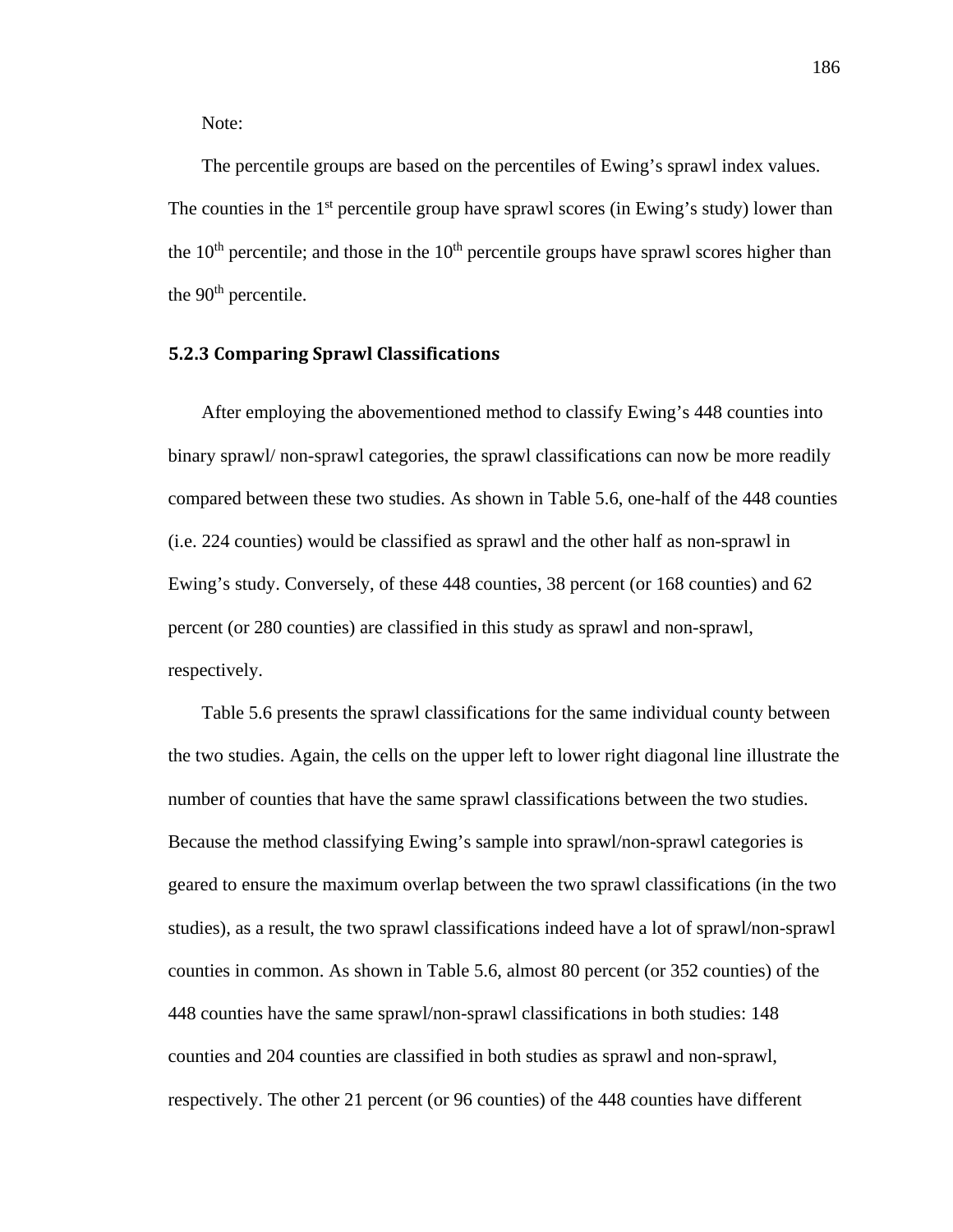sprawl/non-sprawl classifications between the two studies: 76 counties would be classified as sprawl in Ewing's study but as non-sprawl in this study; while in contrast, 20 counties would be classified as non-sprawl in Ewing's study but as sprawl in this study.

| In      | In This Study |        |       |
|---------|---------------|--------|-------|
| Ewing's | non-          |        |       |
| Study   | sprawl        | sprawl | total |
| sprawl  | 148<br>76     |        | 224   |
| non-    |               |        |       |
| sprawl  | 20            | 204    | 224   |
| total   | 168           | 280    | 448   |

Table 5.6 Number of Counties by sprawl classifications in the Two Studies

Note:

The sprawl classifications in Ewing's study, which are based on Ewing's sprawl index scores, are developed by the author of this study.

In the following sections, overlaps of sprawl classifications between the two studies will be identified and the reasons for those overlaps will be addressed. Then the counties with discrepant sprawl classifications between the two studies will be investigated.

First, 204 counties are classified as non-sprawl in both studies. In other words, these 204 counties have relatively high densities in 2000 in Ewing's study, and will not experience sprawl growth during the time period 2000 to 2020 in this study. Three major reasons lead to this result. First, 112 of these 204 counties will not experience significant growth in the future. Of these 112 counties, most (83 percent) are urban/urban center counties; 11 percent are suburban/ rural center counties; and only 6 percent are rural/undeveloped counties in this study. Secondly, 88 of these 204 counties that will experience significant growth in the future are *developed suburban/rural center* counties (80 suburban counties and 8 rural center counties) and thus satisfy the criteria of nonsprawl classification (i.e. growth going into a developed area). Finally, 4 suburban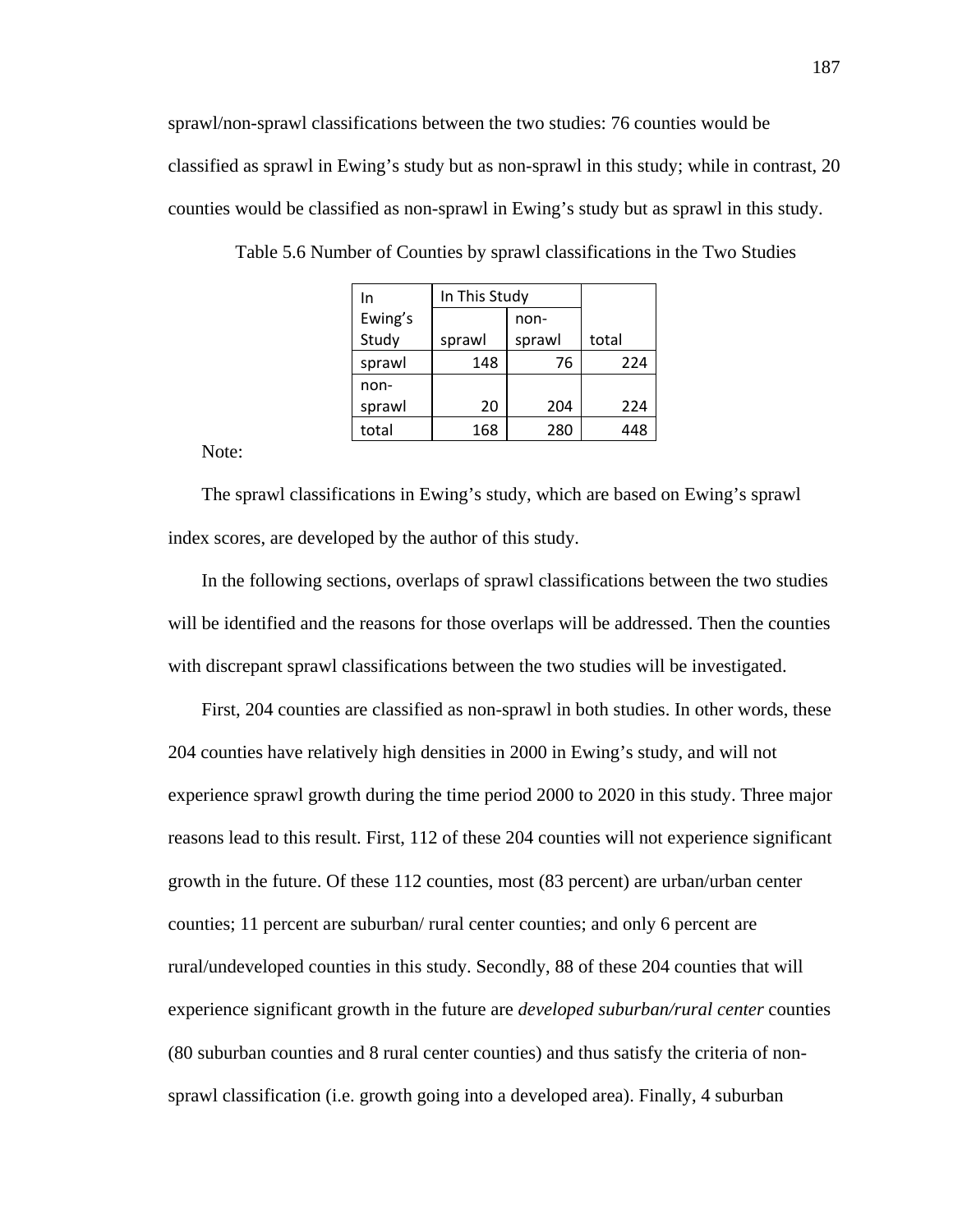counties meet the sprawl adjustment criteria and are adjusted from sprawl to non-sprawl in this study.

Secondly, 148 counties are classified as sprawl in both studies. The 224 counties with relatively low densities in 2000 are classified as sprawl in Ewing's study. Of these 224 counties, 148 will experience sprawl growth during the time period 2000 to 2020 in this study. In this study, all of these 148 counties will experience significant growth in the future. Of them, 68 percent (or 101 counties) are rural/undeveloped counties; and 32 percent (or 47 counties) are developing suburban/rural center counties.

The counties with the same sprawl classification in the two studies have been analyzed. The counties with different sprawl classifications between the two studies will be addressed in the following sections.

On one hand, 76 counties are classified as *sprawling* based on Ewing's sprawl scores but are classified as *non-sprawling* in this study. The different sprawl results of these 76 counties result from the two different sprawl measurement methods: Ewing measures sprawl based on density and this analysis measures sprawl based on growth and density. One (Ewing) has a static density applying to all places; the other (this study) has a variable definition of density denoting type of development according to the density group of the state. The 76 counties are classified as sprawl for the year 2000 in Ewing's study based on their relatively low densities. In this study, however, they are defined as non-sprawl for the time period 2000 to 2020, because most of these counties will not experience significant growth during this time period. In detail, of these 76 counties, 59 will not experience significant growth in the future (90 percent of these 59 counties are low-growth rural/undeveloped counties); 13 counties will experience significant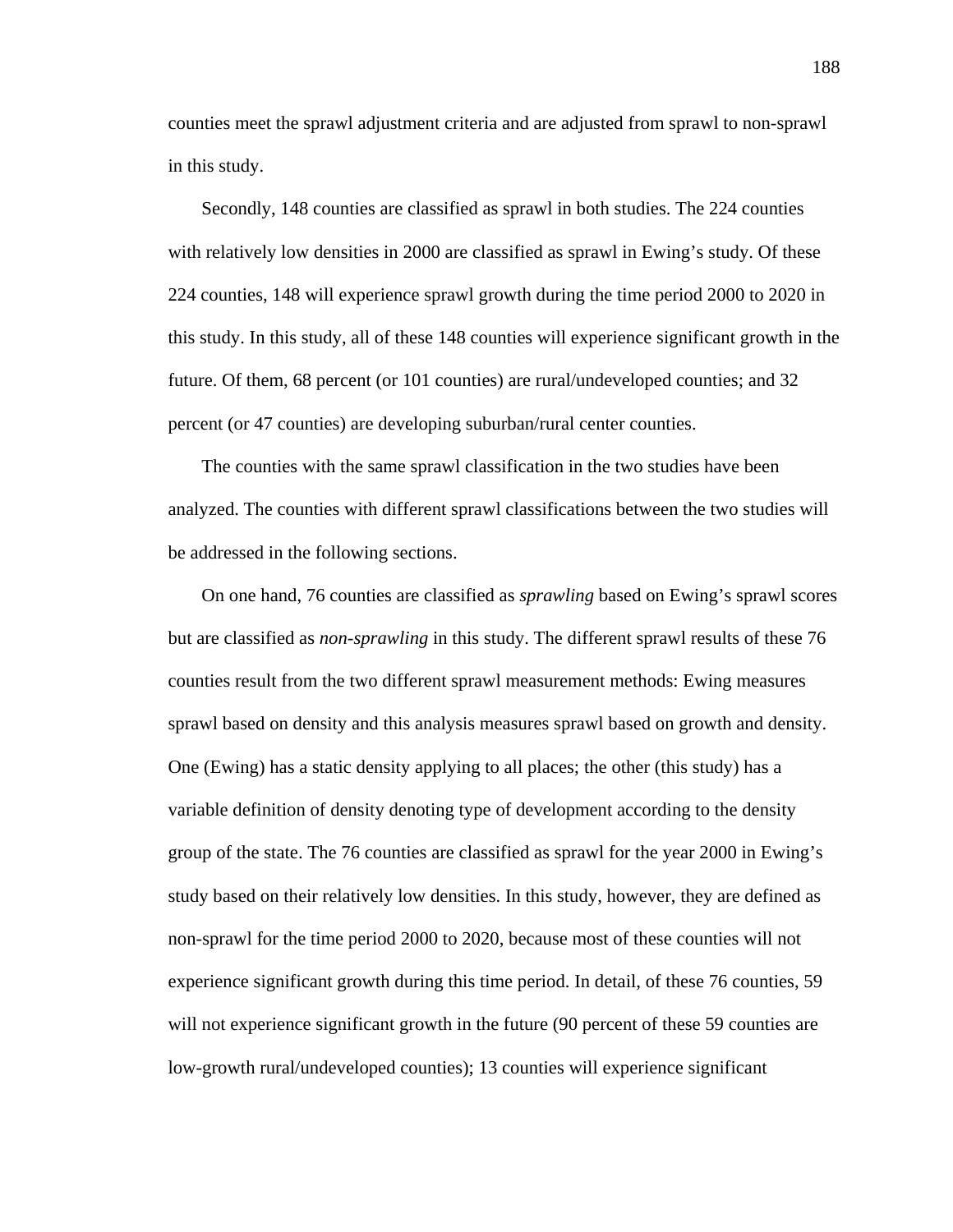projected growth and are developed suburban/ rural center counties that satisfy nonsprawl classification criteria; and 4 suburban/rural center counties are adjusted from sprawl to non-sprawl because they satisfy the sprawl adjustment criteria.

On the other hand, 20 counties are classified as *non-sprawling* based on Ewing's sprawl scores but are classified as *sprawling* in this study. These counties have relatively high densities in Ewing's sample and thus are defined as non-sprawl based on their sprawl index scores. However, they are classified as sprawling in this study, mainly due to two reasons. First, 9 of these 20 counties are located in high-density states and thus have relatively high sprawl index scores (which represent compact counties) due to Ewing's density-based sprawl measurement<sup>174</sup>. However, these nine counties are classified as rural counties in this study because their densities are relatively low compared with all counties in the high-density state group. In fact, most of these counties are tourist or agricultural communities; that is, they are indeed rural counties in the real world. In other words, these nine counties have relatively "high" densities if compared to some counties located in low- and moderate- density states in Ewing's sample, and thus are classified as *non-sprawl urban/suburban* counties in their study<sup>175</sup>. However, they have a relatively "low" density if compared with their surrounding counties in the region and with the counties in the same high-density state group and thus are classified as *sprawl rural* counties in this study. The same density value represents different land use types for a county between the two studies, mainly due to the different density

<sup>174</sup> These nine counties are St. Johns, FL, San Bernardino, CA, Sonoma, CA, Osceola, FL, Yolo, CA, Napa, CA, Stanislaus, CA, San Joaquin, CA, and Santa Barbara, CA (in the order of ascending sprawl index scores).

<sup>&</sup>lt;sup>175</sup> Of the 9 counties, 3 are in each of the  $6<sup>th</sup>$ ,  $7<sup>th</sup>$ , and  $8<sup>th</sup>$  percentile groups of sprawl index scores. The  $6<sup>th</sup>$ and  $7<sup>th</sup>$  percentile groups represent suburban/rural center counties; while the  $8<sup>th</sup>$  percentile group contains suburban and urban counties in Ewing's study.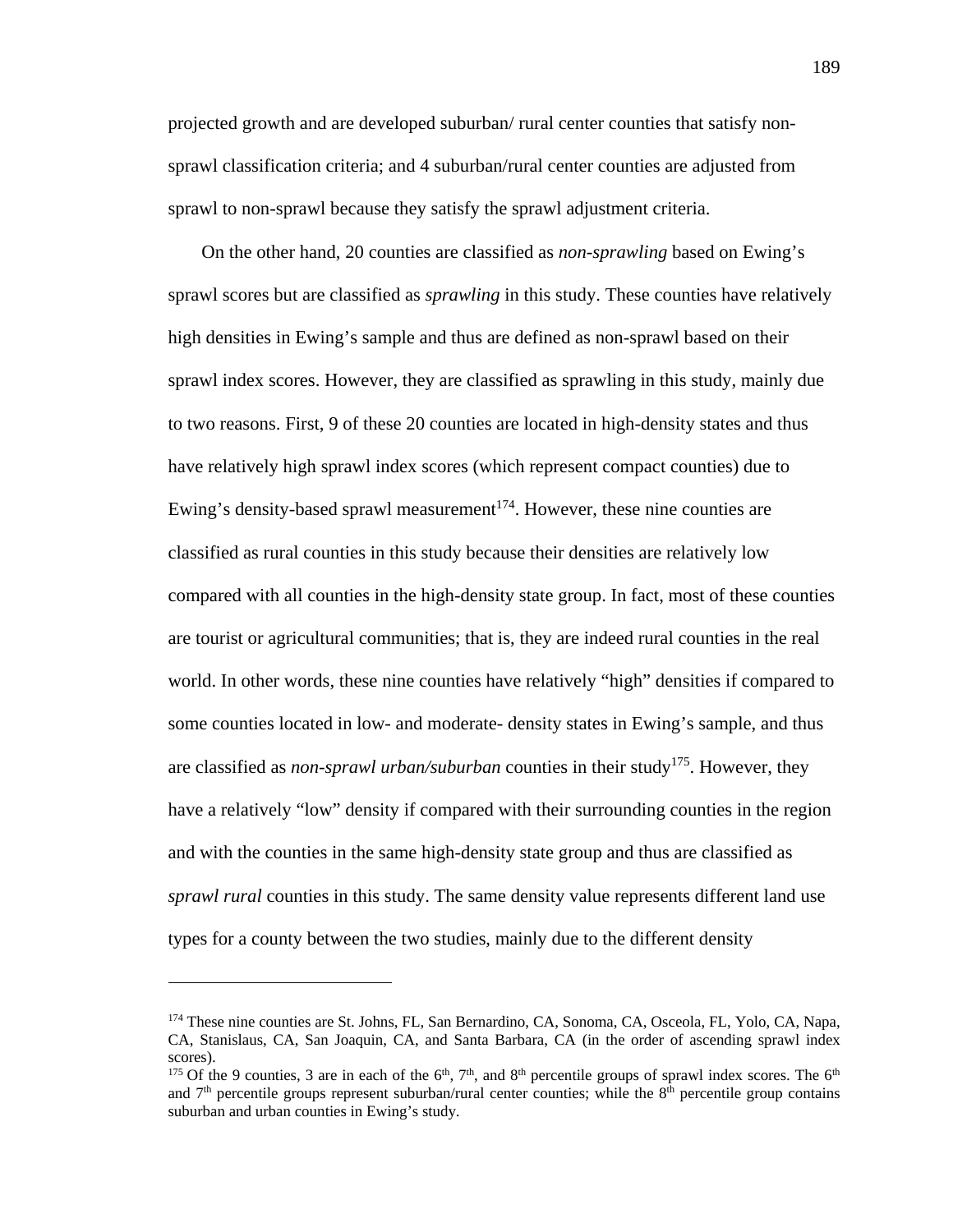approaches employed in the two studies: the static-density approach used in Ewing's study and the variable-density approach employed in this study.

Further, 11 of the abovementioned 20 counties are developing suburban/rural center counties that will experience significant growth in the future and thus are classified as sprawl in this study. Because these counties have similar land use type classifications in both studies<sup>176</sup>, their different sprawl classifications mainly result from the different sprawl definitions employed in the two studies. In other words, these counties are classified as *non-sprawl* for the year 2000 in Ewing's study based on their relatively high one-type density; however, they are classified as *sprawl* in this study because they will experience significant growth during the time period 2000 to 2020 and this growth will take place in a developing context.

# **5.2.4 Comparing County Land Use Type Classifications**

 $\overline{a}$ 

Ewing's sprawl measurements for counties for the year 2000 are relatively comparable to the county land use types in 2000 classified in this study. However, Ewing did not explicitly classify their counties into 6-category county land use types as this study does. Fortunately, concepts developed in Ewing's study make the comparison possible. As claimed by Ewing, the counties with low sprawl index scores in their study are low-density, rural-like counties; while counties with high sprawl scores are highdensity urban counties. Based on this concept, this study can reasonably extrapolate that counties with medium-size sprawl scores in Ewing's study have suburban/rural center land use types.

<sup>176 7</sup> of the 11 counties are in the 6<sup>th</sup> percentile group of sprawl scores in Ewing et al.'s study; the other 4 are evenly distributed in the  $7<sup>th</sup>$  and  $8<sup>th</sup>$  percentile groups.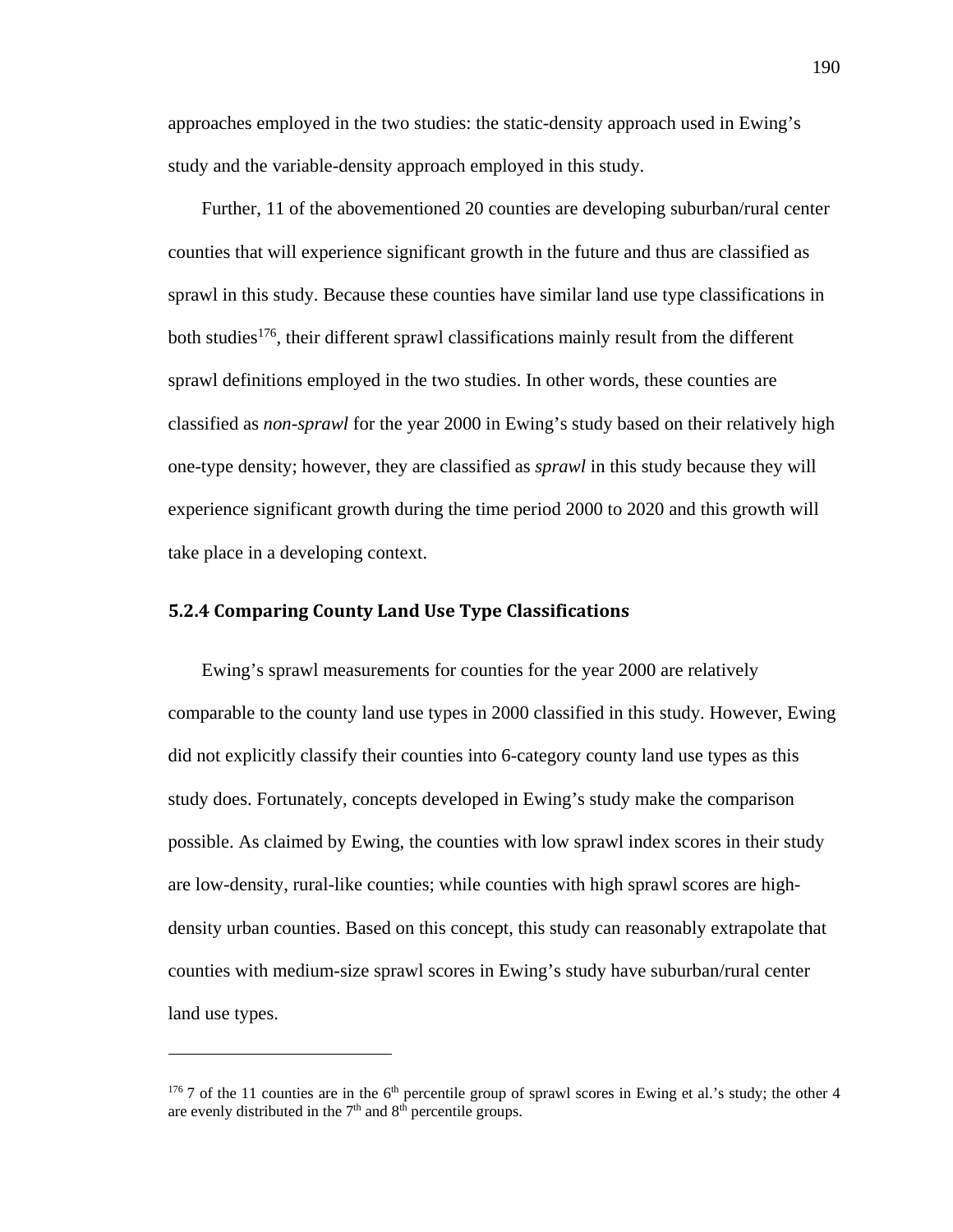In order to compare county land use types between these two studies, first the 448 counties are divided into four quartile groups based on their sprawl index scores. According to Ewing's concept, most of the counties in the first quartile group and a large proportion of the  $2<sup>nd</sup>$  quartile group should be rural/undeveloped counties; most of the counties in the  $4<sup>th</sup>$  quartile group should be urban/urban center counties; while the middle two quartile groups mainly contain suburban/rural center counties. Then, within each quartile group, the land use types classified by this study are examined to determine whether they are consistent or discrepant with the land use types based on Ewing's concepts.

Table 5.7 presents the number of counties by land use types (which are classified in this study) for each quartile group of sprawl index scores (which are developed in Ewing's study). Each quartile group contains 112 counties. The first quartile group represents the counties with the lowest sprawl scores and densities; while the  $4<sup>th</sup>$  quartile group represents the counties with the highest sprawl scores and densities. As shown in Table 5.7 and Figure 5.2, there is a high degree of overlap in the land use types for counties between the two studies. Most of the counties in the  $1<sup>st</sup>$  quartile group are also classified in this study as rural/undeveloped; a major proportion of the  $4<sup>th</sup>$  quartile group are also classified as urban/urban center counties in this study; a major proportion of the  $2<sup>nd</sup>$  quartile group and most of the  $3<sup>rd</sup>$  group are also classified as suburban/rural center counties in this study.

Table 5.7 Number of Counties by Land Use Types in Each Quartile Group of

Sprawl Index Values

| Land use | Quartile Group in Ewing's Study |     |     |     |  |
|----------|---------------------------------|-----|-----|-----|--|
| Types in | 1st                             | 2nd | 3rd | 4th |  |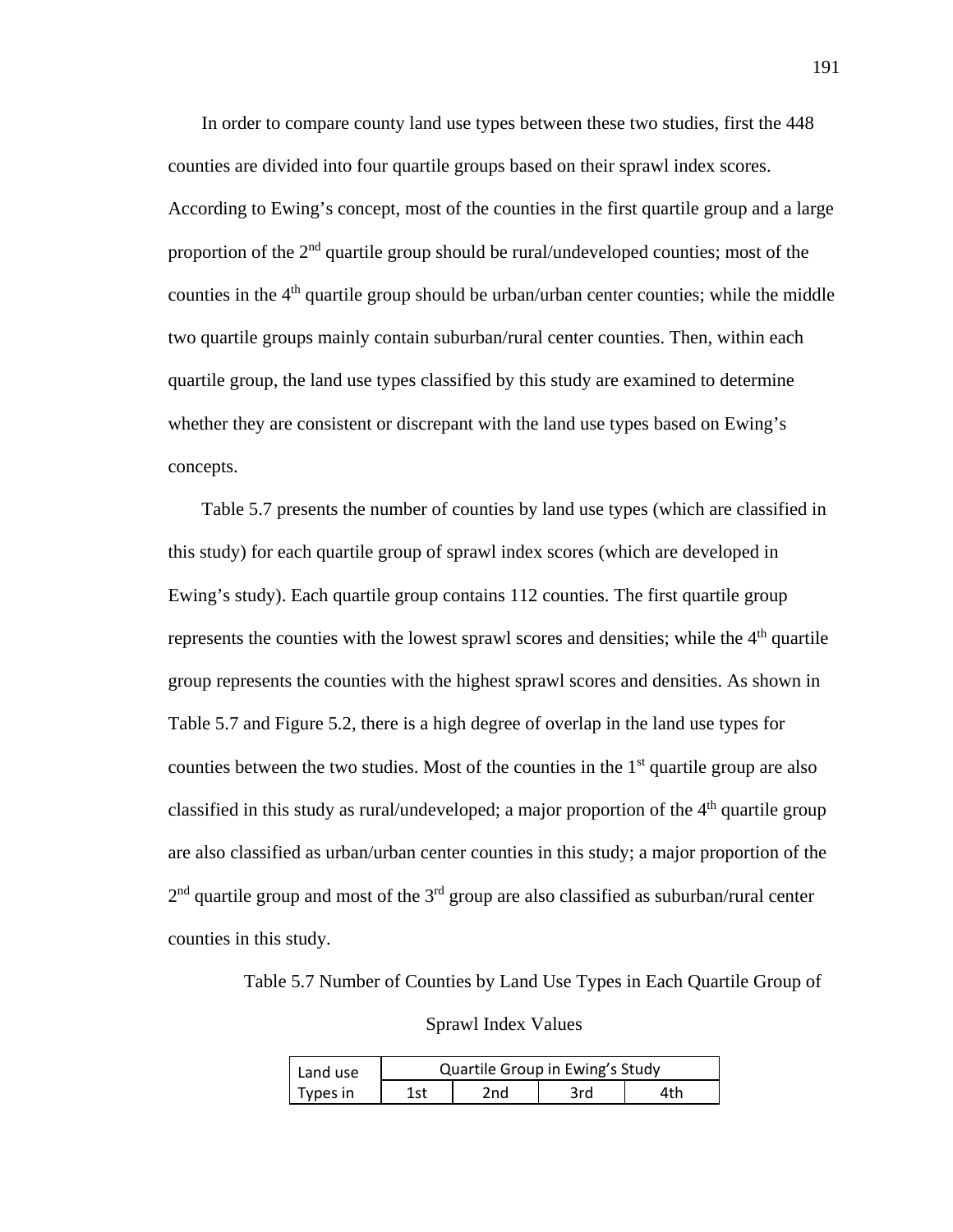| this Study  |     |     |     |     |
|-------------|-----|-----|-----|-----|
| UND & $R^1$ | 98  | 56  | 13  |     |
| RC & S      | 14  | 55  | 79  | 36  |
| U & UC      |     |     | 20  | 73  |
| Total       | 112 | 112 | 112 | 112 |

Note:

1. To save space, abbreviations for land use types are used in this table.

Specifically,  $UND = Undeveloped; R = Rural; RC = Rural Center; S = Suburban;$  $U =$  Urban; and  $UC =$  Urban Center.

12 Figure 5.2 Percentage Shares of County Land use Types for Each Quartile Group



of Sprawl Index Values

# Note:

The county land use types are developed in this study; while the quartile groups are based on the sprawl index scores developed in Ewing's study.

It is interesting to investigate the differences in county land use types between these two studies. On one hand, five counties in the 4<sup>th</sup> quartile group are classified in this study as rural or rural center counties. However, based on Ewing's theory, the 4<sup>th</sup> quartile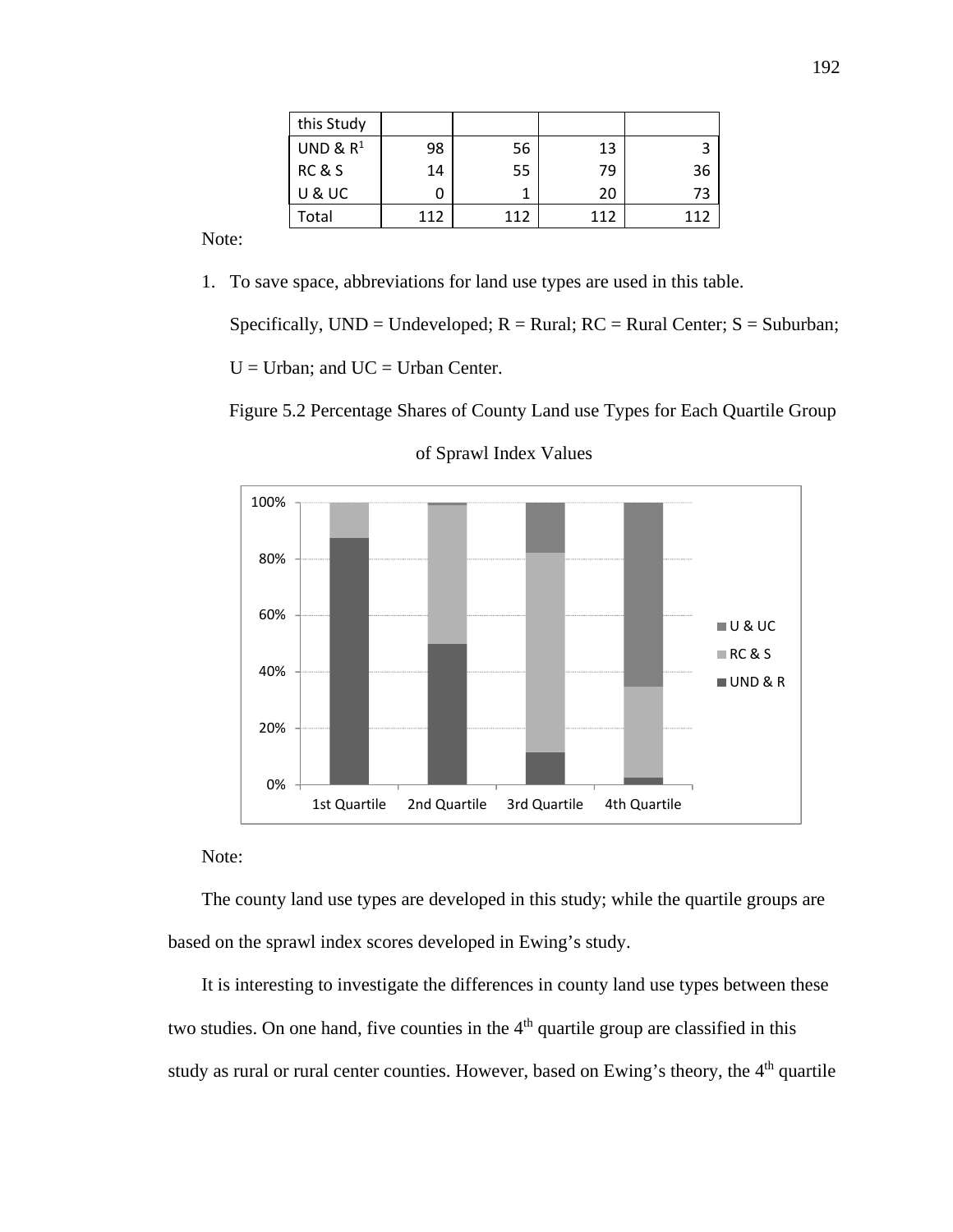group should only contain urban/urban center and suburban counties, because the counties in this group have the highest densities in their sample. These five counties are Stanislaus, CA, San Joaquin, CA, Santa Barbara, CA, Solano, CA, and Santa Cruz, CA. The first three counties are classified as rural counties and the latter two are classified as rural center counties in this study. These five counties have relatively high densities in Ewing's study, with the ranking orders of their sprawl index scores ranging from the  $344<sup>th</sup>$  to  $392<sup>nd</sup>$ , and thus are assumed to be suburban or urban counties by Ewing. They rank toward the most compact county end in Ewing's study because they are located in the high-density state of California, and thus have relatively high densities compared with most of the counties in Ewing's sample. However, these high-density counties function as rural or rural center counties in the region, due to their relatively low densities compared with surrounding counties. Therefore, they would be classified as urban/suburban in Ewing's study but are classified as rural/rural center counties in this study.

On the other hand, based on Ewing's theory, all of the  $1<sup>st</sup>$  quartile group and part of the  $2<sup>nd</sup>$  quartile group should be classified as rural/undeveloped counties, due to their relatively low densities. However, some of the counties in the  $1<sup>st</sup>$  quartile group are classified as suburban/rural center counties in this study. For example, Washington, WI and De Soto, MS rank as the  $61<sup>st</sup>$  and  $77<sup>th</sup>$  greatest sprawl counties (or lowest density counties) in Ewing's study, respectively. They would also be defined as rural/undeveloped counties in Ewing's study, based on their relatively low densities. These two counties are located in low-density states and thus have relatively low densities compared with counties located in high- or moderate- density states in the sample. However, they function as suburban counties in the region, due to their relatively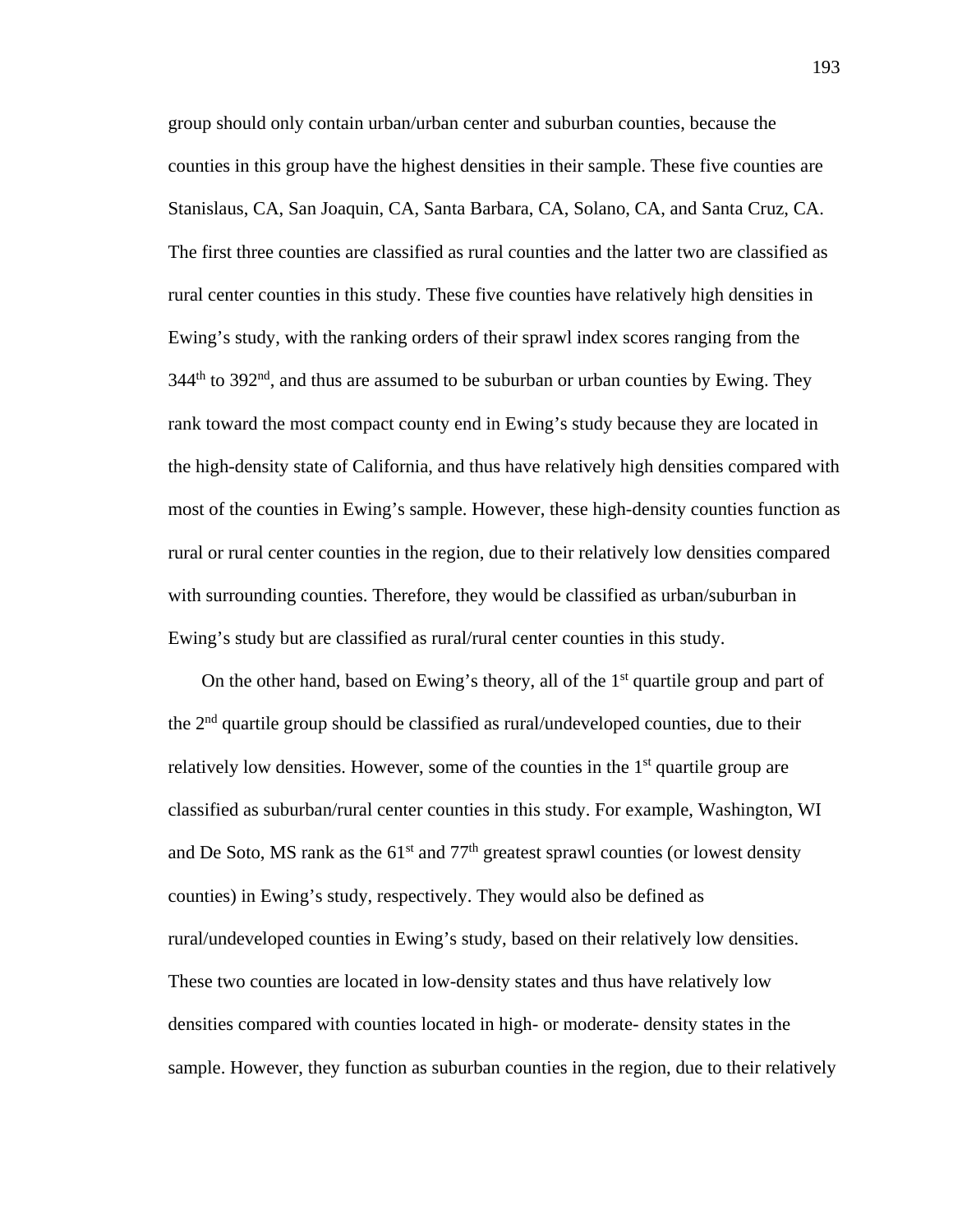high densities compared with their surrounding counties in the region; thus they are classified as suburban counties in this study.

#### **5.2.5 Summaries**

Several conclusions can be drawn from the comparison analysis of research results between Ewing's study and this study. First, for studies aimed at measuring sprawl, a sample solely focusing on the most populous metropolitan areas is not large enough. Actually, even a sample solely focusing on metropolitan areas is not large enough, because it will miss a substantial proportion of locations where significant sprawl growth will take place. For example, 44 percent of the 492 sprawl counties in this study are located in non-metropolitan areas.

Secondly, the same individual county may have different sprawl classifications between the two studies, primarily due to two reasons. The first reason is that different sprawl definitions are employed in these two studies. The second reason is that the staticdensity approach is used in Ewing's study while the variable-density approach is employed in this study to measure sprawl. Some counties located in high-density states are classified as non-sprawl in Ewing's study, due to their relatively *high* densities in the *sample*. However, they are classified as rural counties in this study, due to their relatively *low* densities in the *region*. Further, these counties would be classified as sprawl in this study if they will experience significant growth in the future.

Thirdly, the differences between the static- and variable- density approaches also result in different classifications of land use types between these two studies for some particular counties. For example, some counties located in low-density states may be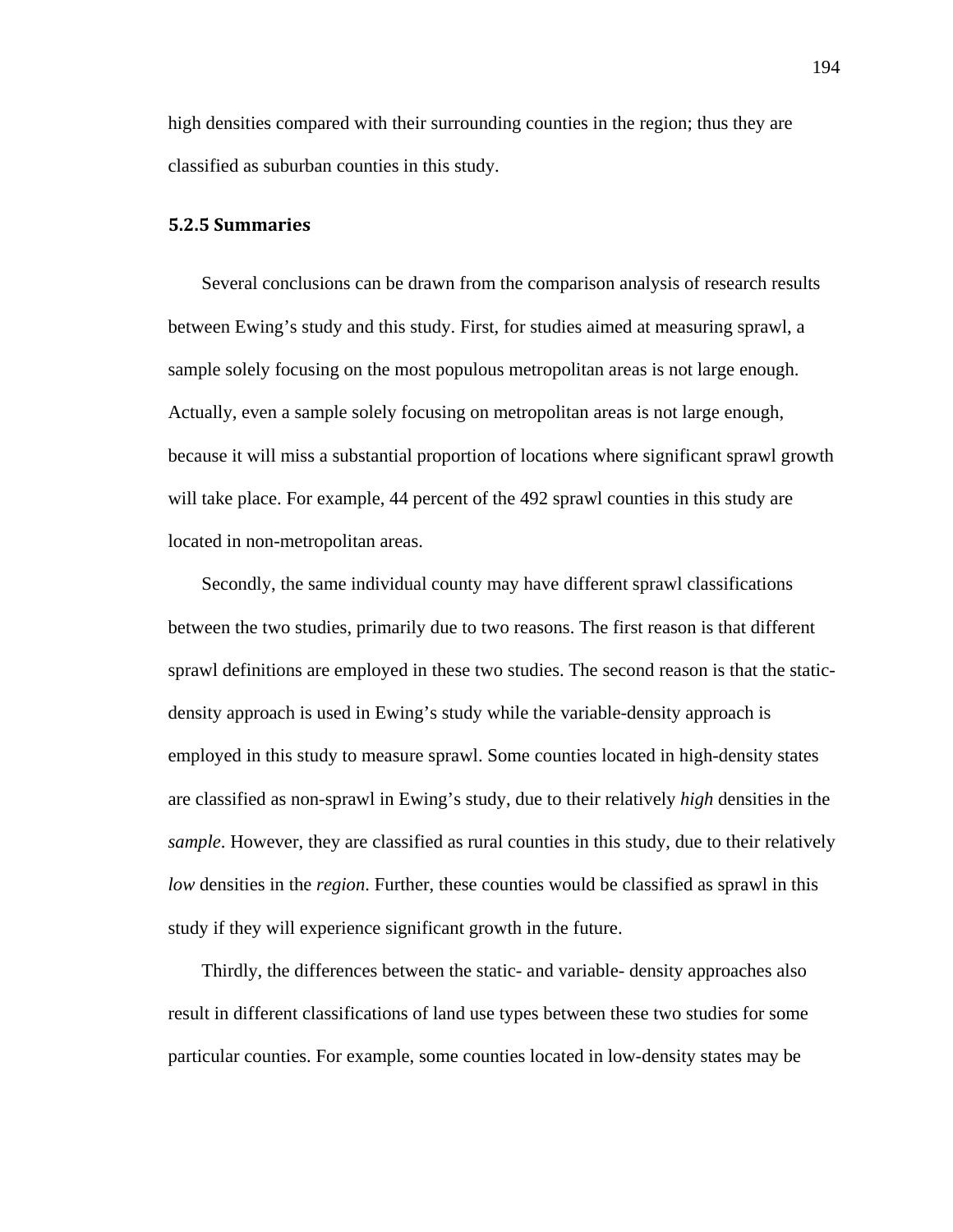classified as rural counties in Ewing's study, based on the static-density approach; but are classified as suburban counties in this study, based on the variable-density approach.

Finally, it can be concluded that the variable-density approach is a better instrument than the static-density approach for measuring sprawl across the country. This is true because the former takes into account the regional density differences of counties, which is vital in a national study of sprawl measurements, while the latter fails to do so. In Ewing's sample, the regional contexts of counties (which are characterized by densities of their host states) vary significantly. Of the 448 counties, 27 percent are from highdensity states; 46 percent are from moderate-density states; 24 percent are from lowdensity states; and 3 percent are from very-low density states. In order to more accurately classify land use types and sprawl/non-sprawl for such a sample, the variable-density approach, rather than the static density approach, should be employed. The comparison analysis between these two studies provides practical examples that support this conclusion. Further, the variable-density approach indeed is a better reflection of the land use types and functions of counties in the real world than is the static-density approach.

# **5.3 Comparing Research Results between Pendall's Study and this Study**

The research results of Pendall's study (1999) and this study are compared in this section. Through the comparison, three questions will be addressed: 1) Is Pendall's sample large enough for a study measuring sprawl nationwide? 2) What are the overlaps and discrepancies of sprawl classifications between these two studies? and 3) Why is the variable-density approach better than the static-density approach?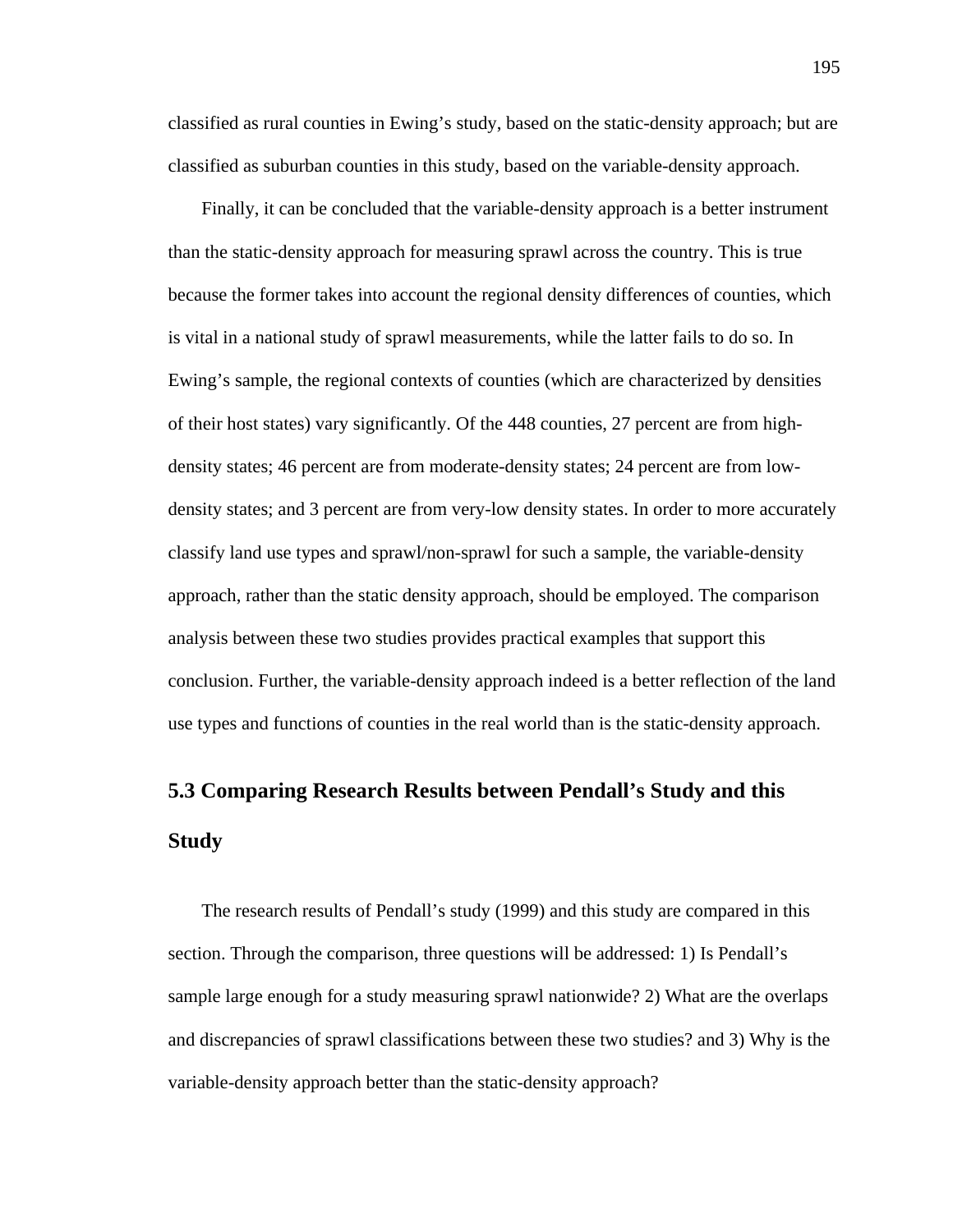### **5.3.1 Comparing Sampling Method**

<u>.</u>

Pendall's sample (1999) includes the 159 counties that gained population between 1982 and 1992 in the 25 most populous metropolitan areas<sup>177</sup>. Based on the description of data and method in his published work, this study replicates his study results. However, even strictly following his method, the sample re-created by this study includes 181 counties, which is 22 counties more than in Pendall's published work. There are two primary reasons for this sample discrepancy. First, the Census website has updated their population estimates for the years 1982 and 1992, which may result in more counties gaining population during this time period than the older version used by Pendall. Second, following Pendall's method, this study selects counties from the 25 most populous CMSAs and MSAs. However, for some CMSAs, Pendall might have actually used the component PMSAs instead of the whole CMSAs to select the counties, although it is claimed that the "metropolitan areas" in his study refer to CMSAs and  $MSAs<sup>178</sup>$ .

According to the census data, 208 counties constituted the 25 metropolitan areas in Pendall's study. Based on county groups in the Woods & Poole 2003 and the NRI 1997 datasets<sup>179</sup>, these 208 counties are combined into  $200^{180}$  counties/county groups. With

<sup>&</sup>lt;sup>177</sup> In Pendall's article, totally there are 180 counties in the 25 most populous metropolitan areas (as of the 1990 census); with an exclusion of the 21 counties that had lost population during this time period, eventually his sample contains 159 counties.

<sup>&</sup>lt;sup>178</sup> For example, the Boston CMSA contains 8 gaining-population counties in this replicated sample but only 4 gaining-population counties in his sample. Another example is the New York-Northern New Jersey-Long Island CMSA: there are 21 gaining-population counties in this study but only 15 gaining-population counties in Pendall's article.

<sup>&</sup>lt;sup>179</sup> Both Woods & Poole and NRI datasets have their specific county groups. First, a list of county groups is created that contain all county groups from these two datasets; then based on this list, the census counties are combined into county groups.

<sup>180</sup> Washington D.C. is included in this 200-county list. However, it was excluded from the final 181 county sample because it has missing urban acre data in the NRI dataset.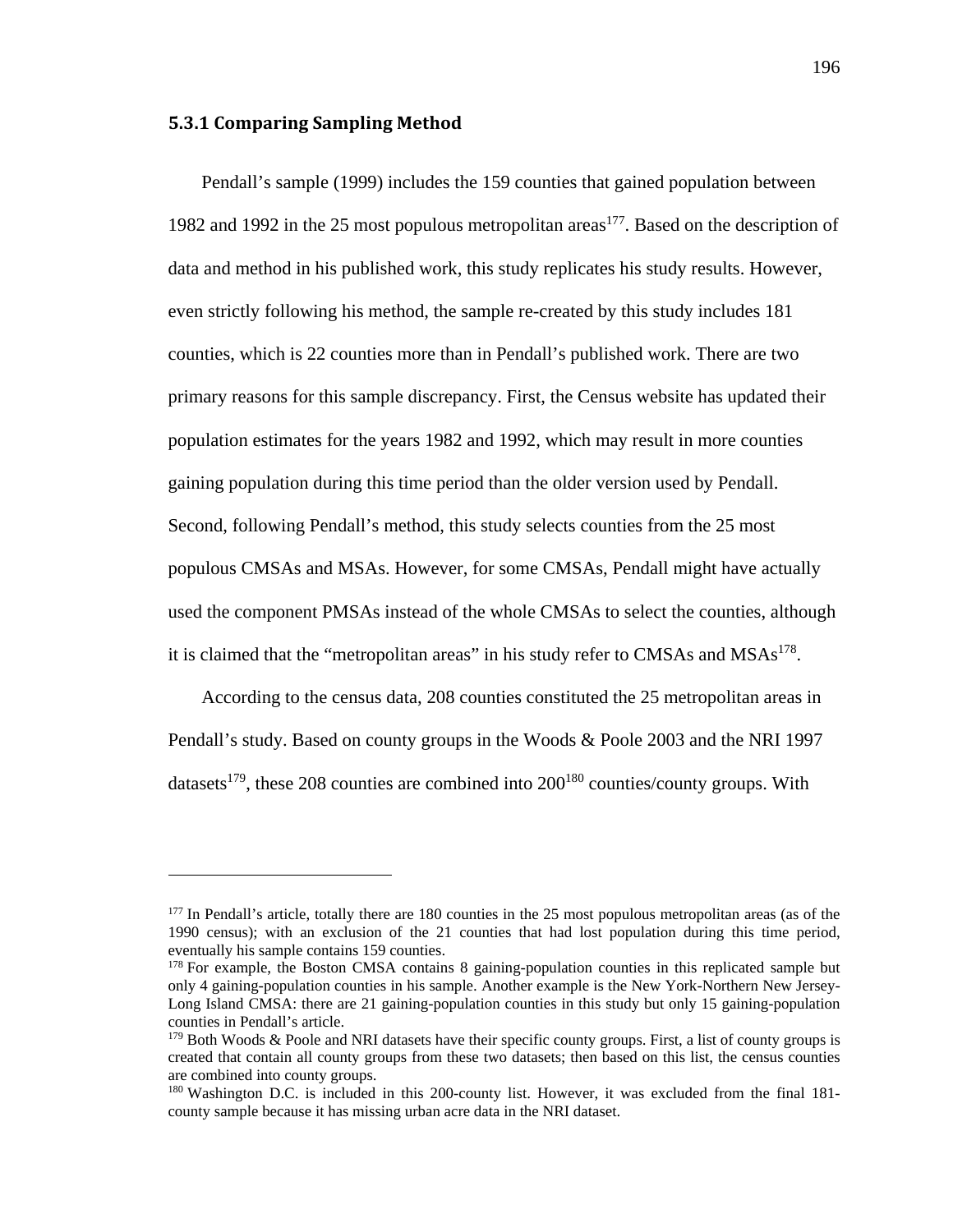counties that had lost population during the period 1982 to 1992 being excluded, there are a final  $181^{181}$  counties in the sample for replicating Pendall's sprawl measurements.

In spite of the abovementioned discrepancy between the two samples, this study has followed Pendall's method in order to most accurately replicate his sprawl measurements. The research results replicated by this study, which reflect both his theory and method, can be used as a substitution for his research results. For simplification, the replicated sample and sprawl measurement results created by this study will be referred to as "Pendall's sample" and "Pendall's research results", respectively, in the following sections.

Containing only one-quarter of the 831 metropolitan counties, Pendall's sample covers even fewer metropolitan counties than does Ewing's sample. As a result, of the 492 counties classified as sprawl in this study, only 65 counties (or 13 percent) are contained by Pendall's sample. That is, his sample misses 76 percent of all *sprawl metropolitan* counties and 87 percent of all *sprawl* counties in the US.

Table 5.8 presents the land use types for the counties in Pendall's sample. As shown in Table 5.8, his sample presents a much higher percentage share as urban counties and a much lower share as undeveloped counties than the nation as a whole. Of the 200 counties/county groups in his sample, 31 percent are urban/ urban center counties; 47 percent are suburban/rural center counties; and only 23 percent are rural/undeveloped counties.

<sup>&</sup>lt;sup>181</sup> The 181 counties include 179 counties that gained both population and urban acres and two counties that only gained population between 1982 and 1992. These two counties, Bronx, NY and Queens, NY, had not gained urban acres but gained population during this time period. The sprawl score of their neighbor county—the county of New York, NY (which has the highest sprawl score)—is used as the scores for these two counties.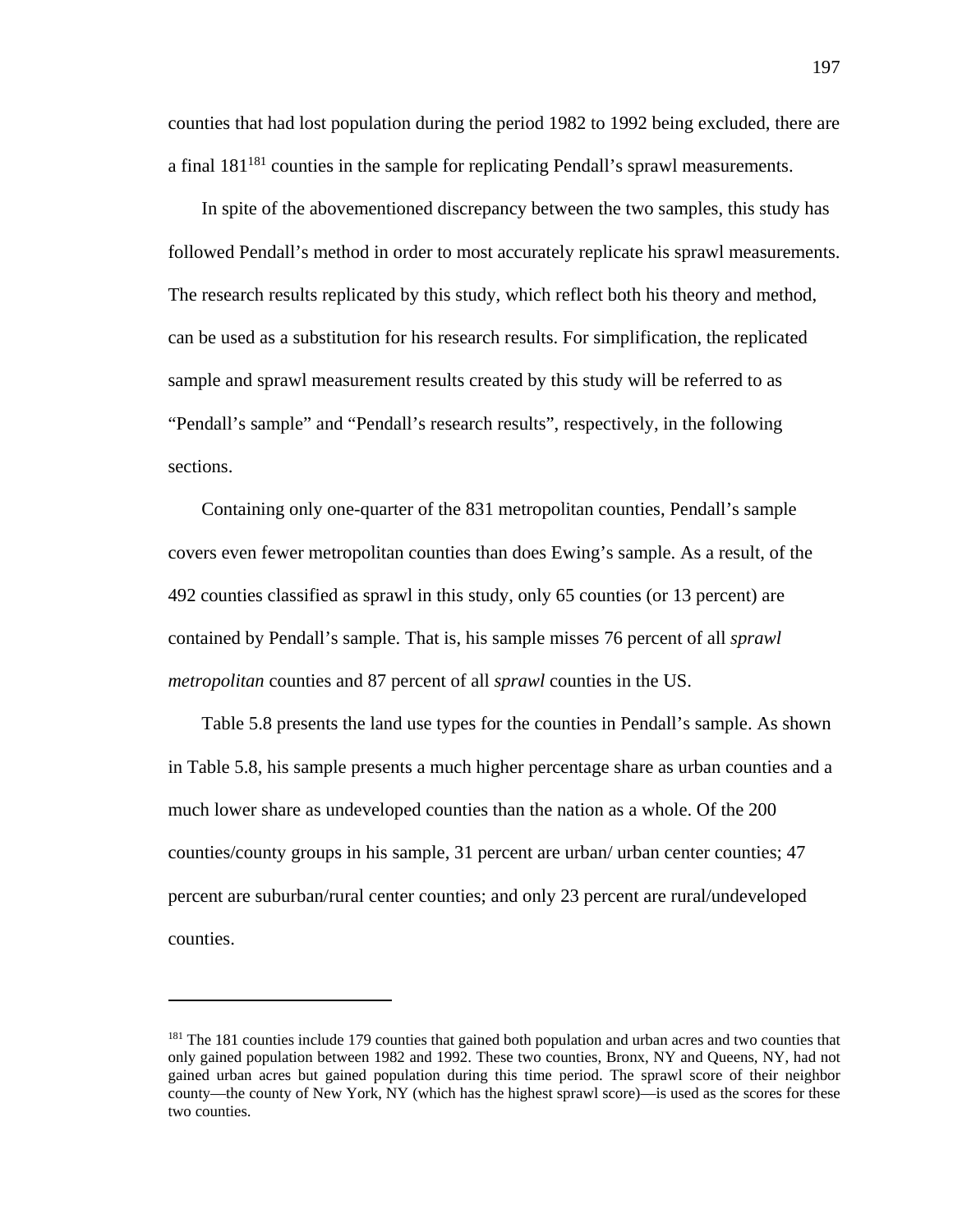|                  | # of Counties in |               | $%$ in    |          |
|------------------|------------------|---------------|-----------|----------|
|                  | Pendall's        | # of Counties | Pendall's | % in the |
|                  | Sample           | in the U.S.   | Sample    | U.S.     |
| Rural &          |                  |               |           |          |
| Undeveloped      | 46               | 2583          | 23        | 83.6     |
| Suburban & Rural |                  |               |           |          |
| Center           | 93               | 395           | 46.5      | 12.8     |
| Urban & Urban    |                  |               |           |          |
| Center           | 61               | 113           | 30.5      | 3.7      |
| Total            | 200              | 3091          | 100       | 100      |
| $N_{0}$ to       |                  |               |           |          |

25 Table 5.8 County Land use Types for Pendall's Sample and for all US Counties

Note:

All of the 200 counties in Pendall's sample (which include the counties that lost population between 1982 and 1992) are presented in this table.

## **5.3.2 Background to Comparing Sprawl Classifications**

Two points need to be clarified before any comparisons of sprawl results are to be made between Pendall's study and this study. First, one should be cautious when interpreting any comparison of sprawl results, due to the different sprawl definitions employed in these two studies. Pendall defines his sprawl measurement as the change of population divided by the change of urban lands during the period 1982 to 1992, with an assumption that all the increased population would live on the newly developed urban lands. If a county has experienced low-density developments on the newly developed urban lands, then it would be defined as sprawl in his study. This study does not measure densities for *newly developed* urban lands as Pendall did; rather, it measures densities on *developable* lands in 2000 as well as the growth rate and absolute amount of new growth during the period from 2000 to 2020. Therefore, if a county is defined as sprawl in both studies, it experienced low-density growth on newly developed urban lands during the period 1982 to 1992, based on Pendall's sprawl definition; and also will experience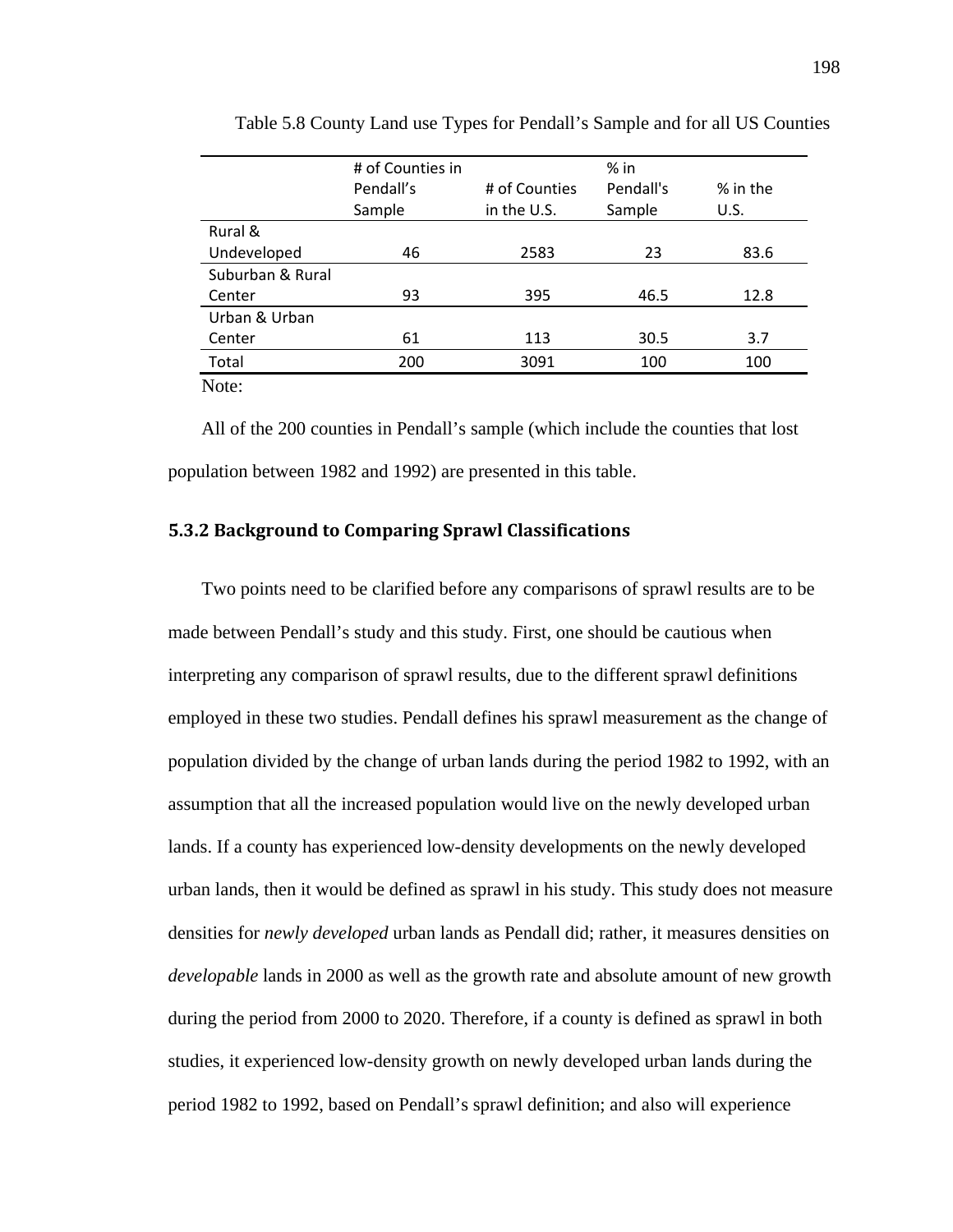significant household or employment growth during the time period 2000 to 2020, based on the definition in this study.

Second, similar to Ewing's study, Pendall did not explicitly classify his 159 counties into binary sprawl/non-sprawl categories. Rather, he calculated sprawl indicator scores for counties and sorted the counties by their sprawl scores in ascending order; the lower the sprawl score value for a given county, the higher the degree of sprawl for that county. In order to compare the research results between Pendall's study and this study, first a method needs to be adopted to classify the counties in his sample into binary sprawl/nonsprawl categories. The method used is similar to the one that has been applied to Ewing's sprawl results; the 30<sup>th</sup> percentile of Pendall's sprawl scores is used as the threshold cutoff to distinguish between sprawl and non-sprawl counties in his sample.

Why does the  $30<sup>th</sup>$  percentile figure as an appropriate cut-off? In order to answer this query appropriately, the research results in this study are used as a reference. The cut-off value should maximize the overlap of sprawl classifications between these two studies. First, based on their sprawl scores, all of the 181 counties in Pendall's sample are classified into ten percentile groups, with the  $1<sup>st</sup>$  group having sprawl scores below the  $10<sup>th</sup>$  percentile and the  $10<sup>th</sup>$  group having sprawl scores above the  $90<sup>th</sup>$  percentile. Then within each percentile group, the numbers of sprawl and non-sprawl counties, based on the research results of this study, are summarized as shown in Table 5.9. For example, for the  $3<sup>rd</sup>$  percentile group, 10 of the 17 counties are classified as sprawl in this study; while for the  $4<sup>th</sup>$  group, 8 of the 18 counties are classified as sprawl in this study.

> Table 5.9 Number of Counties by Sprawl Classifications (Developed in this Study) for Counties in Pendall's Percentile Groups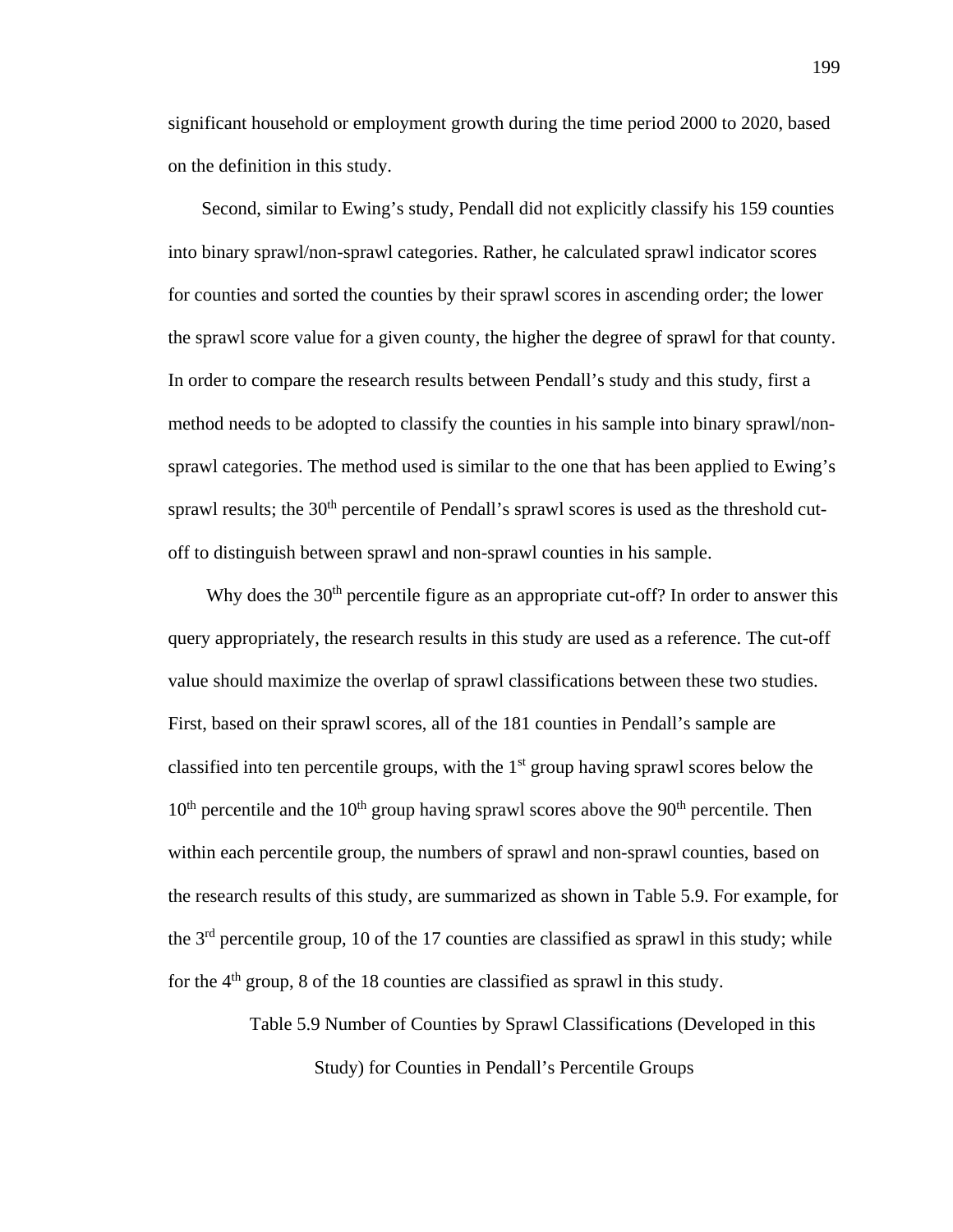|                    |        | <b>Number of Counties</b> |       |            |  |
|--------------------|--------|---------------------------|-------|------------|--|
| Percentile         |        | Non-                      |       | Designated |  |
| Group <sup>1</sup> | Sprawl | sprawl                    | Total | as Sprawl  |  |
| 1                  | 5      | 12                        | 17    | 29.4       |  |
| 2                  | 10     | 9                         | 19    | 52.6       |  |
| 3                  | 10     | 7                         | 17    | 58.8       |  |
| 4                  | 8      | 10                        | 18    | 44.4       |  |
| 5                  | 7      | 10                        | 17    | 41.2       |  |
| 6                  | 1      | 17                        | 18    | 5.6        |  |
| 7                  | 6      | 11                        | 17    | 35.3       |  |
| 8                  | 9      | 9                         | 18    | 50.0       |  |
| 9                  | 8      | 9                         | 17    | 47.1       |  |
| 10                 | 1      | 22                        | 23    | 4.3        |  |
| Total              | 65     | 116                       | 181   |            |  |

Note:

- 1. The 10 percentile groups are based on Pendall's sprawl scores.
- 2. The numbers of sprawl and non-sprawl counties are based on the sprawl classifications developed in this study.

As shown in Table 5.9, more than one-half of the counties in the 2nd and 3rd groups are defined as sprawl in this study; while less than one-half of the counties in the 4th through 10th groups are sprawl in this study. Therefore, the  $30<sup>th</sup>$  percentile of Pendall's sprawl scores is used as the cut-off value, which maximizes the overlaps of the sprawl classifications between these two studies. Based on this cut-off value, the 53 counties with a sprawl score below this value are defined as sprawl; and the other 128 counties with sprawl scores above it are defined as non-sprawl for Pendall's study. These sprawl/non-sprawl classifications, although developed by this study, are based on the concepts and associated with the sprawl results developed in Pendall's study. Therefore , these sprawl (or non-sprawl) counties will be referred to as "being classified as sprawl (or non-sprawl) *in Pendall's study*" in the following sections.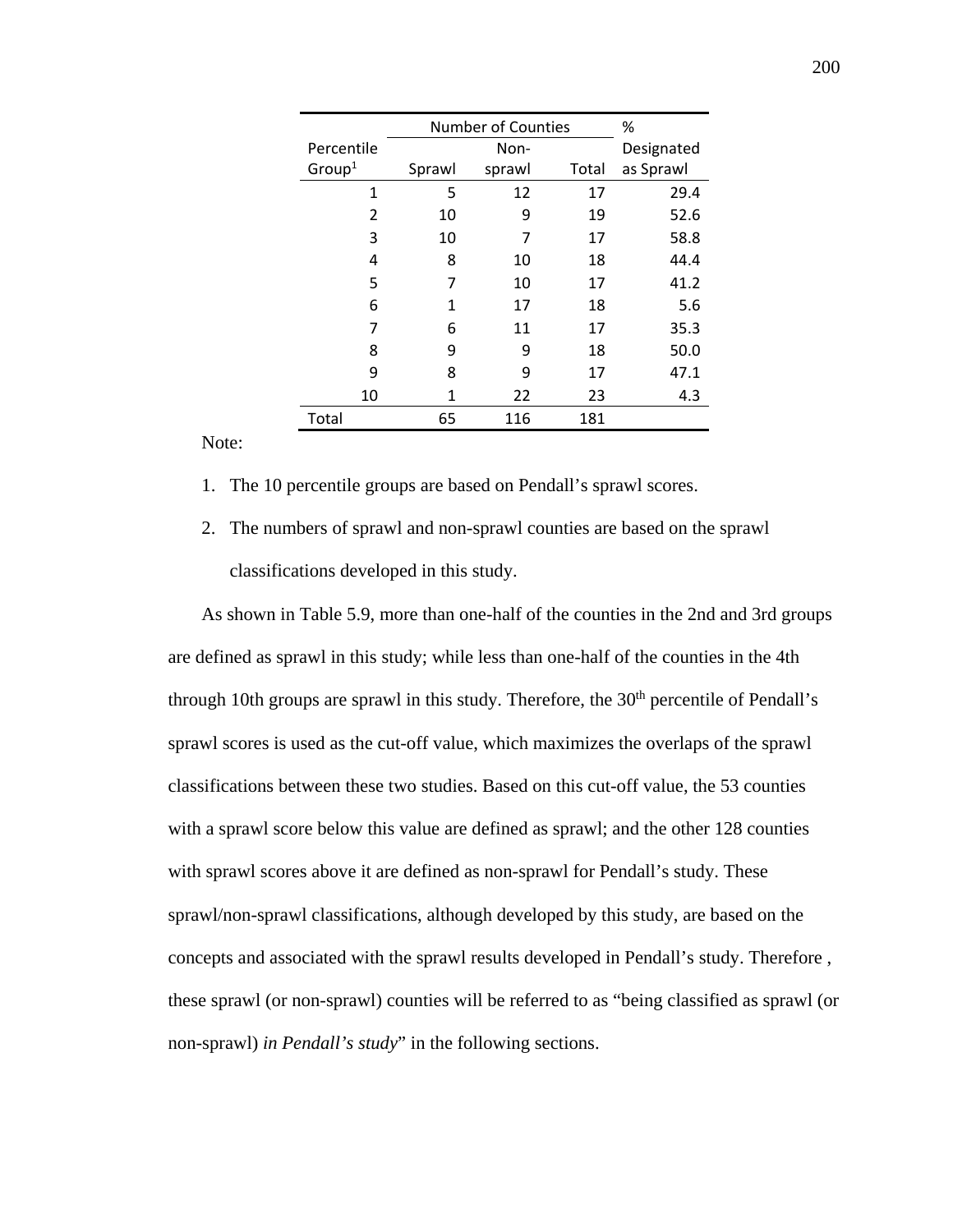Differing from all other percentile groups, a significant discrepancy in sprawl classifications between the two studies exists in the first percentile group. This percentile group contains the most *sprawl* counties in Pendall's sample, but 70 percent of its counties are classified as *non-sprawl* in this study. This discrepancy is mainly due to the different sprawl definitions employed in these two studies. These 17 counties had the lowest densities on their newly developed urban lands during the period 1982 to 1992, compared with other counties in the sample; thus they would be classified as sprawl in Pendall's study. However, 12 of these 17 counties are classified as non-sprawl in this study, primarily due to two reasons. First, nine counties will not experience significant growth during the period 2000 to 2020; second, 3 counties that will experience significant growth in the future are developed suburban counties and thus are classified as nonsprawl.

## **5.3.3 Comparing Sprawl Classifications**

After using the abovementioned method to classify Pendall's sample into binary sprawl/non-sprawl categories, the sprawl classifications can now be compared between the two studies.

Table 5.10 presents the sprawl classifications for the same individual county between the two studies. Again, the cells on the upper left to lower right diagonal line illustrate the number of counties that have the same sprawl classifications between the two studies. As shown in Table 5.10, 62 percent (or 113 counties) of the 181 counties have the same sprawl/non-sprawl classifications in both studies: For instance, 25 and 88 counties are classified in both studies as sprawl and non-sprawl, respectively. The other 38 percent (or 68 counties) of the 181 counties have different sprawl classifications between the two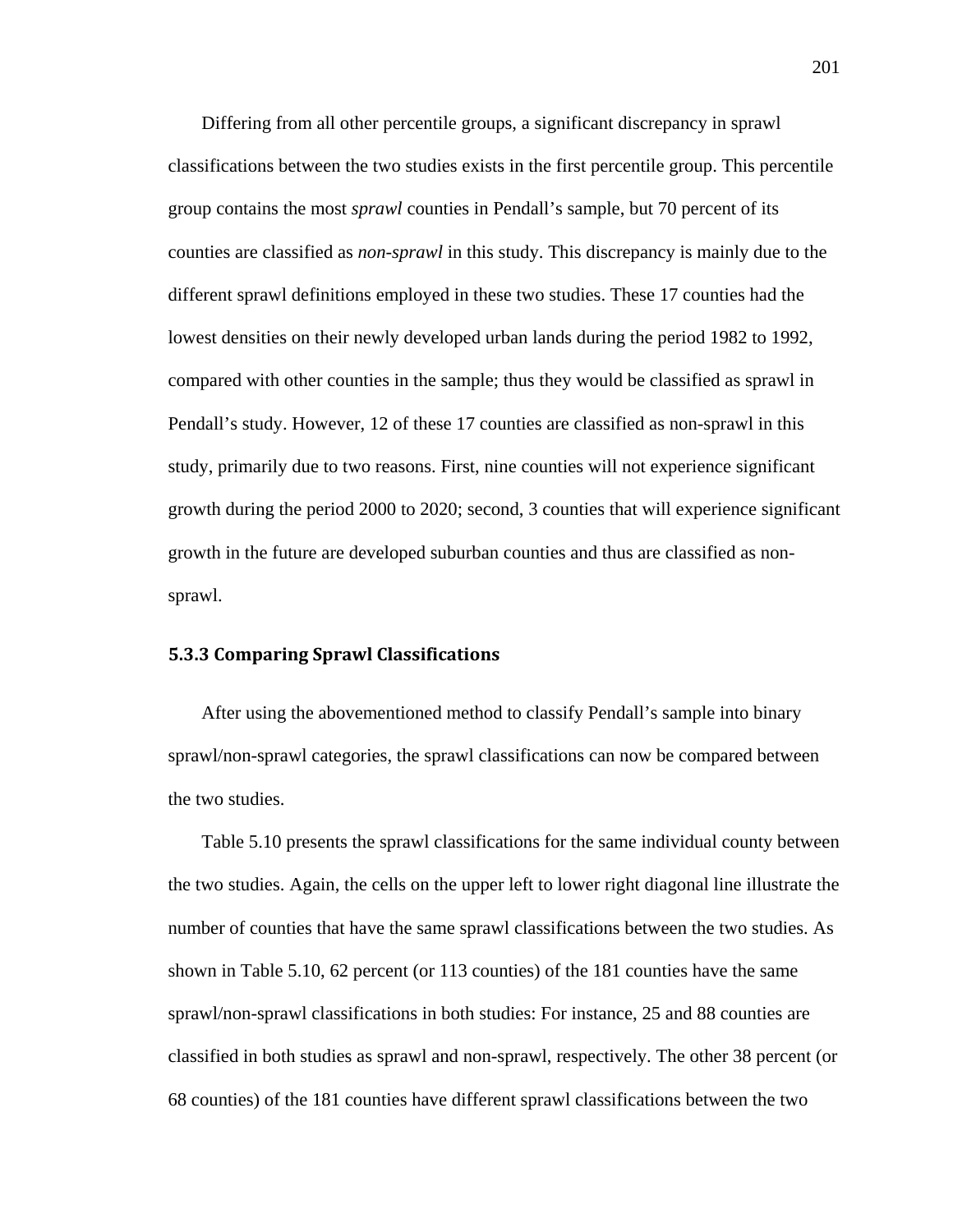studies: 28 counties are classified as *sprawl* in Pendall's study but as *non-sprawl* in this study; conversely, 40 counties are classified as *non-sprawl* in Pendall's study but as *sprawl* in this study.

|                    | In This Study |            |       |
|--------------------|---------------|------------|-------|
| In Pendall's Study | Sprawl        | Non-sprawl | Total |
| Sprawl             | 25            | 28         | 53    |
| Non-sprawl         | 40            | 88         | 128   |
| Total              | 65            | 116        | 181   |

Table 5.10 Numbers of Counties by sprawl classifications in the Two Studies

Note:

1

The sprawl classifications in Pendall's study, which are based on Pendall's sprawl indicator scores, are developed by the author of this study.

In the following sections, first the overlap of sprawl classifications between the two studies will be addressed. Then the counties with discrepant sprawl classifications between the two studies will be investigated.

First, 88 counties are classified as *non-sprawl* in both studies. These counties have relatively high densities on newly developed urban lands during the time period 1982 to 1992 (in Pendall's study), mainly because most (72 percent) of these counties are located in high- or moderate- density states<sup>182</sup> (47 percent in high-density states and 25 percent in moderate-density states). These counties will also not experience sprawl growth during the time period 2000 to 2020 (in this study), mainly due to two reasons. First, just over one-half of the 88 counties (or 45 counties) will not experience significant growth in the future. They do not count as sprawl if they are not growing very fast. Of these 45 counties, most (38 counties) are developed urban/urban center counties; only one-tenth

<sup>&</sup>lt;sup>182</sup> Only 27 percent of these 88 counties are from low-density states and 1 percent is from a very-low density state.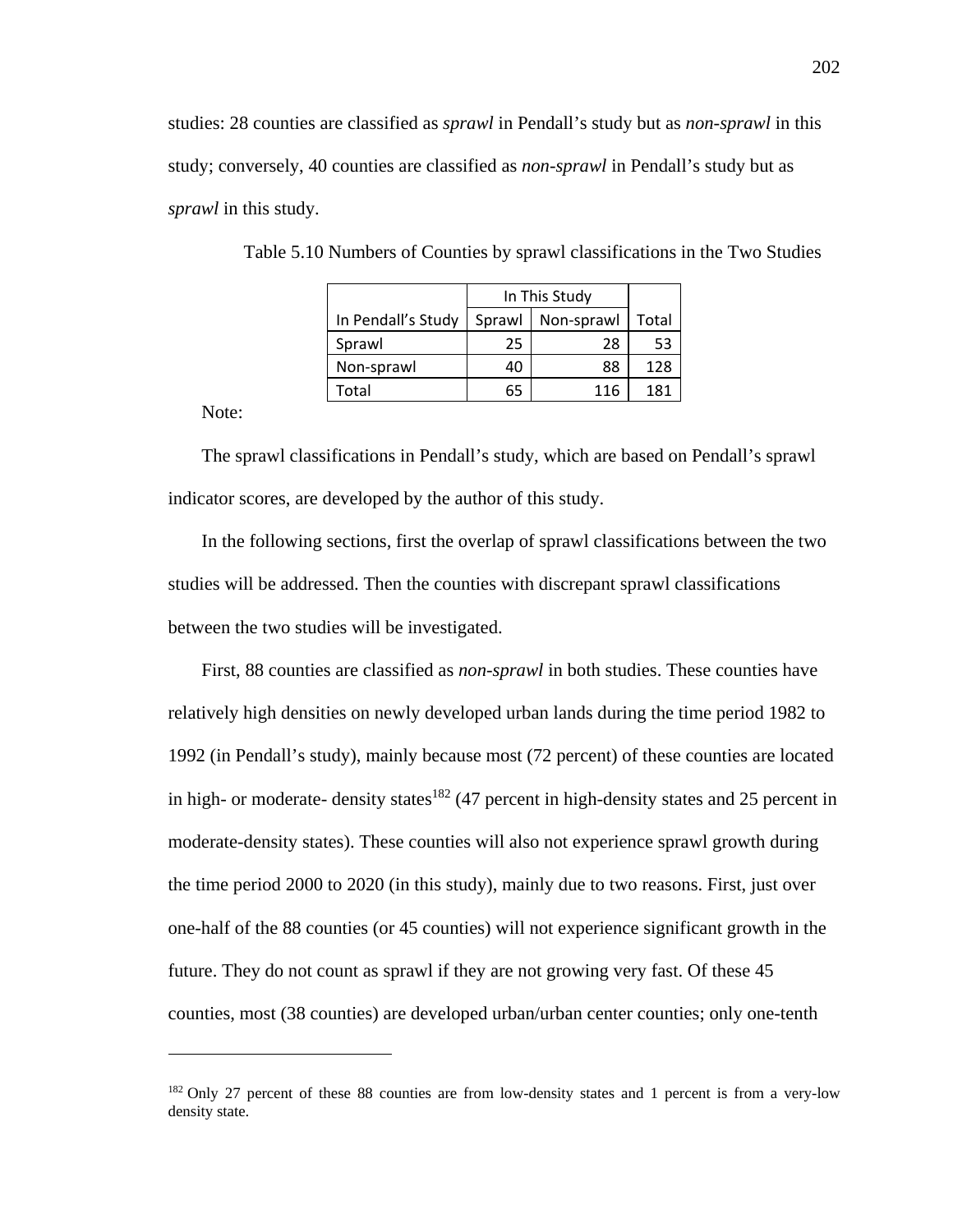(or 5 counties) are low-growth rural/undeveloped counties. Second, the other one-half of these 88 counties (43 counties) that will experience significant growth in the future are *developed* suburban/ rural center counties (36 suburban counties and 7 rural center counties), thus satisfying the criteria for non-sprawl classification in this study (i.e. significant growth that takes place in already reasonably developed suburban or rural center counties does not count as sprawl growth).

Second, 25 counties are classified as sprawl in both studies. These counties are defined as sprawl in Pendall's study because they experienced relatively low-density new developments during the time period 1982 to 1992. Most of these counties are located in low- or moderate-density states<sup>183</sup> and thus have relatively low densities on newly developed urban lands. In this study, they are rural/ undeveloped counties (13 counties) and developing suburban/ rural center counties (12 counties) that will experience significant growth during the time period 2000 to 2020, and thus are classified as sprawl.

Counties with the same sprawl classification in the two studies have now been presented and analyzed. The counties with different sprawl classifications between the two studies will be addressed in the following sections.

On one hand, it is observed that 28 counties are classified as *sprawl* based on Pendall's sprawl scores, yet are classified as *non-sprawl* in this study. Although a large portion of these 28 counties are located in high- and moderate- density states $184$ , they experienced low-density growth during the period 1982 to 1992; and thus would be classified as sprawl in Pendall's study. The rationale which leads to the different sprawl

<sup>183</sup> Of these 25 counties, 12, 9, and 4 counties are located in low-, moderate-, and high- density states, respectively.

<sup>184</sup> Almost one-half (or 12 counties) of these 28 counties are located in high-density states; 7 are in moderate-density states, 8 are in low-density states, and 1 is in a very-low density state.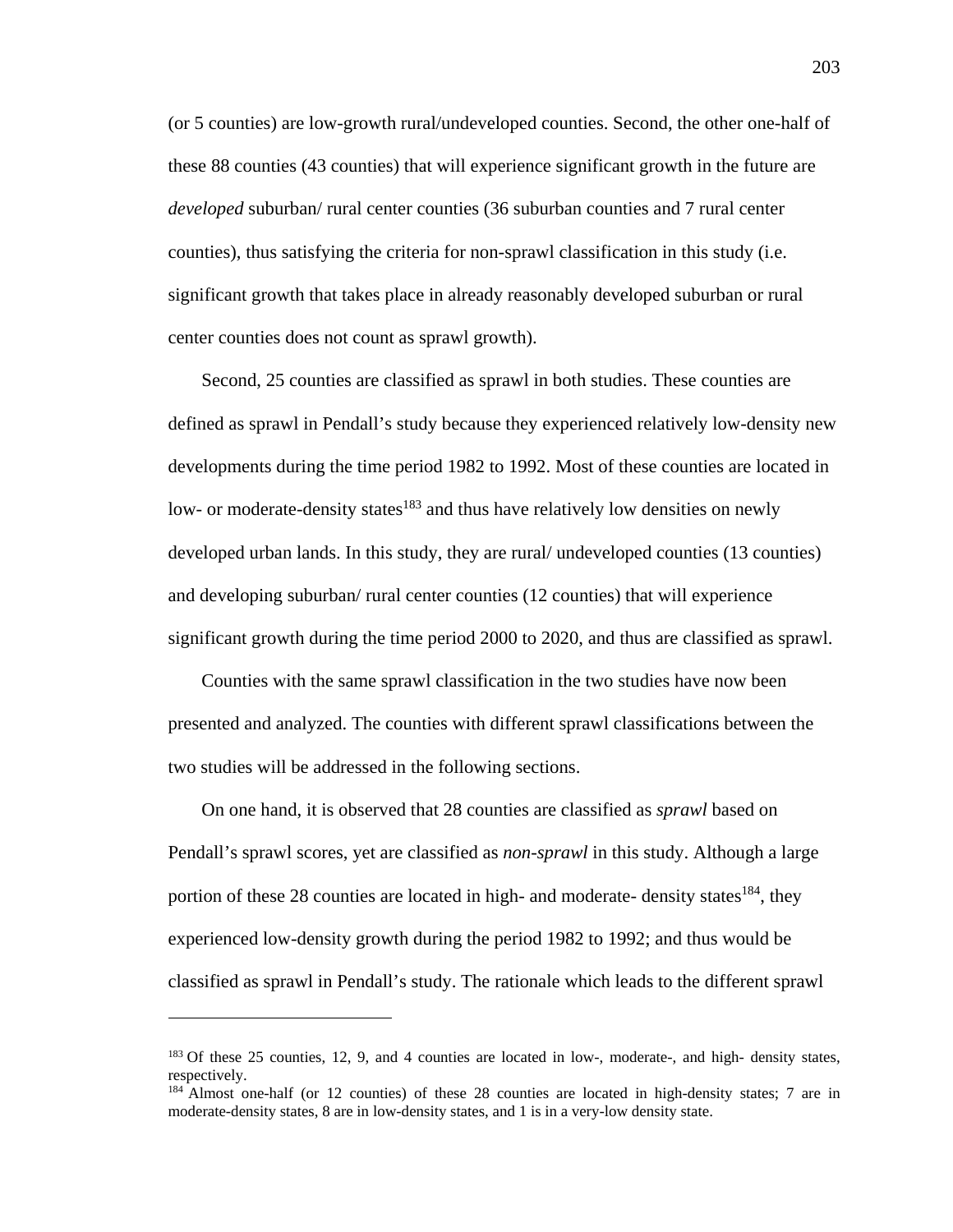classifications between these two studies can be found in the difference in sprawl definitions. These 28 counties are classified as non-sprawl in this study, mainly due to two reasons. First, 17 of these 28 counties will not experience significant growth during the time period 2000 to 2020. These are low-growth rural/ undeveloped counties (9 counties) and developed urban/ suburban counties (8 counties), which are mainly located in low- and moderate- density states<sup>185</sup>. Secondly, the other 11 of these 28 counties that will experience significant growth in the future are *developed suburban counties*, and thus are classified as non-sprawl in this study. Eight of these 11 counties are located in high-density states. It is interesting to note that these 11 counties, which are located in high-density states and classified as suburban counties in 2000, experienced relatively low-density development on the newly developed urban lands during the period 1982 to 1992.

In contrast, 40 counties would be classified as *non-sprawling* in Pendall's study but are classified as *sprawling* in this study. These 40 counties have experienced relatively high-density developments on newly developed urban lands during the period 1982 to 1992. Almost three-quarters (or 29 counties) of these 40 counties are from high- or moderate- density states. The existing high-density development in these counties resulted in the high-density development in the new urban areas.

However, these 40 counties are classified as sprawling in this study, again primarily for two reasons. First, nearly one-half (or 19 counties) of these 40 counties are rural counties that will experience significant growth during the period 2000 to 2020 and thus are classified as sprawl in this study. Fourteen of these 19 counties are located in high- or

<sup>&</sup>lt;sup>185</sup> Of these 17 counties, 6 are from low-density states; 6 are from moderate-density states; 4 are from high density states; and 1 is from a very-low density state.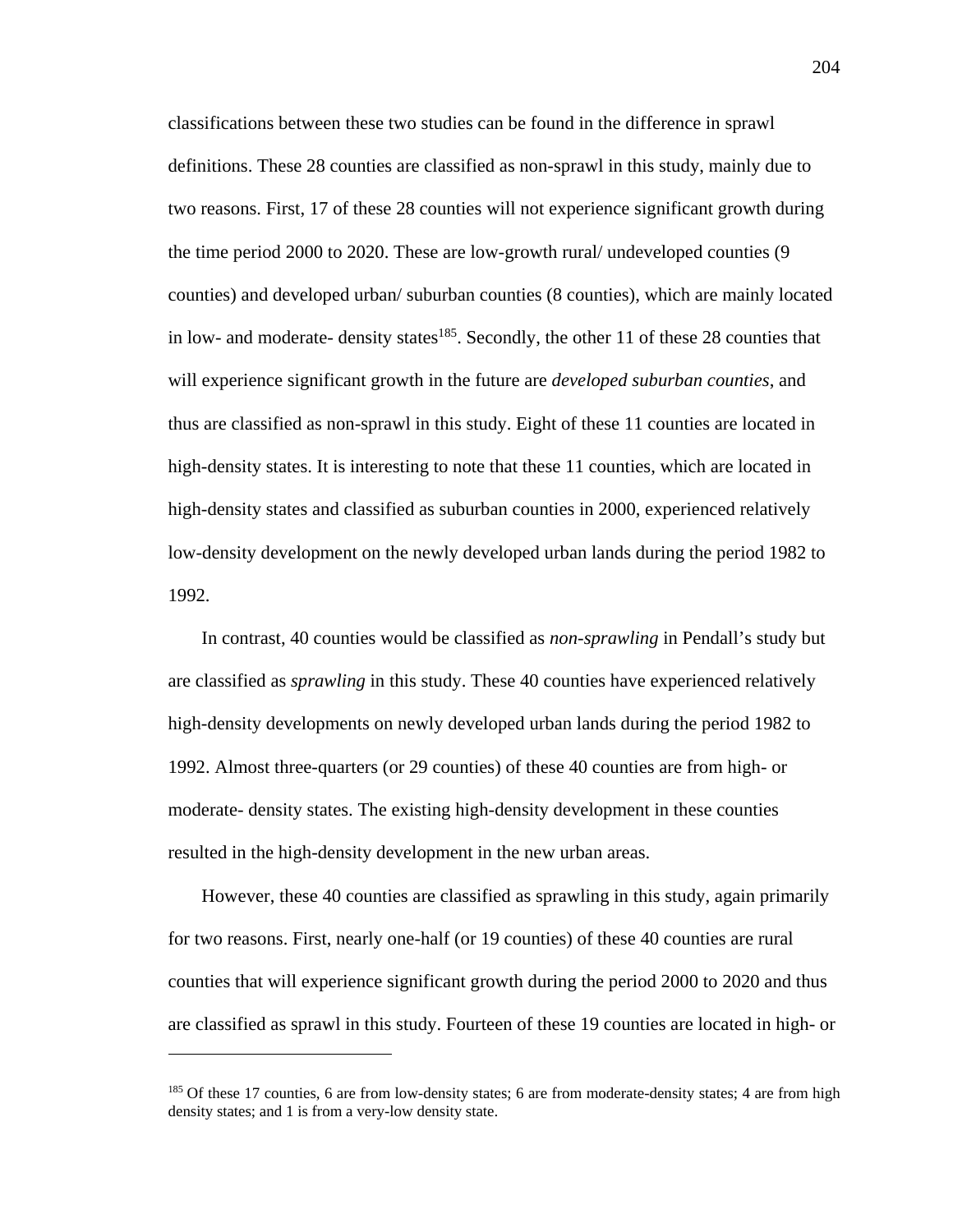moderate density states and thus had experienced relatively high-density developments in new urban areas, compared with the new developments of counties in the sample that are located in low- or very low-density states—therefore they would be classified as nonsprawl in Pendall's study<sup>186</sup>. However, the new urban areas in these counties may have been developed at relatively *low* densities compared with the new developments in their surrounding counties. Although this study does not measure densities for new developments, the densities of these counties in 2000, which include the land-use results of developments during the period 1982 to 1992, are relatively low compared with their surrounding counties. These 14 counties are classified as rural/undeveloped in this study. In other words, these 14 counties may have been classified as *sprawling* counties if the variable-density approach, instead of the static density approach, had been employed in Pendall's study. Further, these 14 counties will experience significant growth during the period 2000 to 2020 and thus are classified as sprawl in this study.

The other one-half (or 21 counties) of these 40 counties are developing suburban/rural center counties which, by definition, will experience significant growth in the future and thus are classified as sprawl in this study<sup>187</sup>. The different sprawl classifications between these two studies mainly result from the different sprawl definitions employed in the two studies.

Why would the variable-density approach be better than the static-density approach for Pendall's sample? The regional contexts of counties in Pendall's sample vary

<u>.</u>

<sup>186</sup> Ten of these 14 counties, by descending sprawl scores, are San Bernardino, CA, Sonoma, CA, Napa, CA, Coweta, GA, Carroll, MD, Monroe, IL, Charles, MD, Frederick, MD, Calvert, MD, and Dearborn, IN. They rank from 157th (San Bernardino) to 129th (Dearborn, IN) in Pendall's sample.

<sup>&</sup>lt;sup>187</sup> Of these 21 counties, four are located in high-density states; eleven are in moderate-density states; five are in low-density sates; and one is in very-low density state.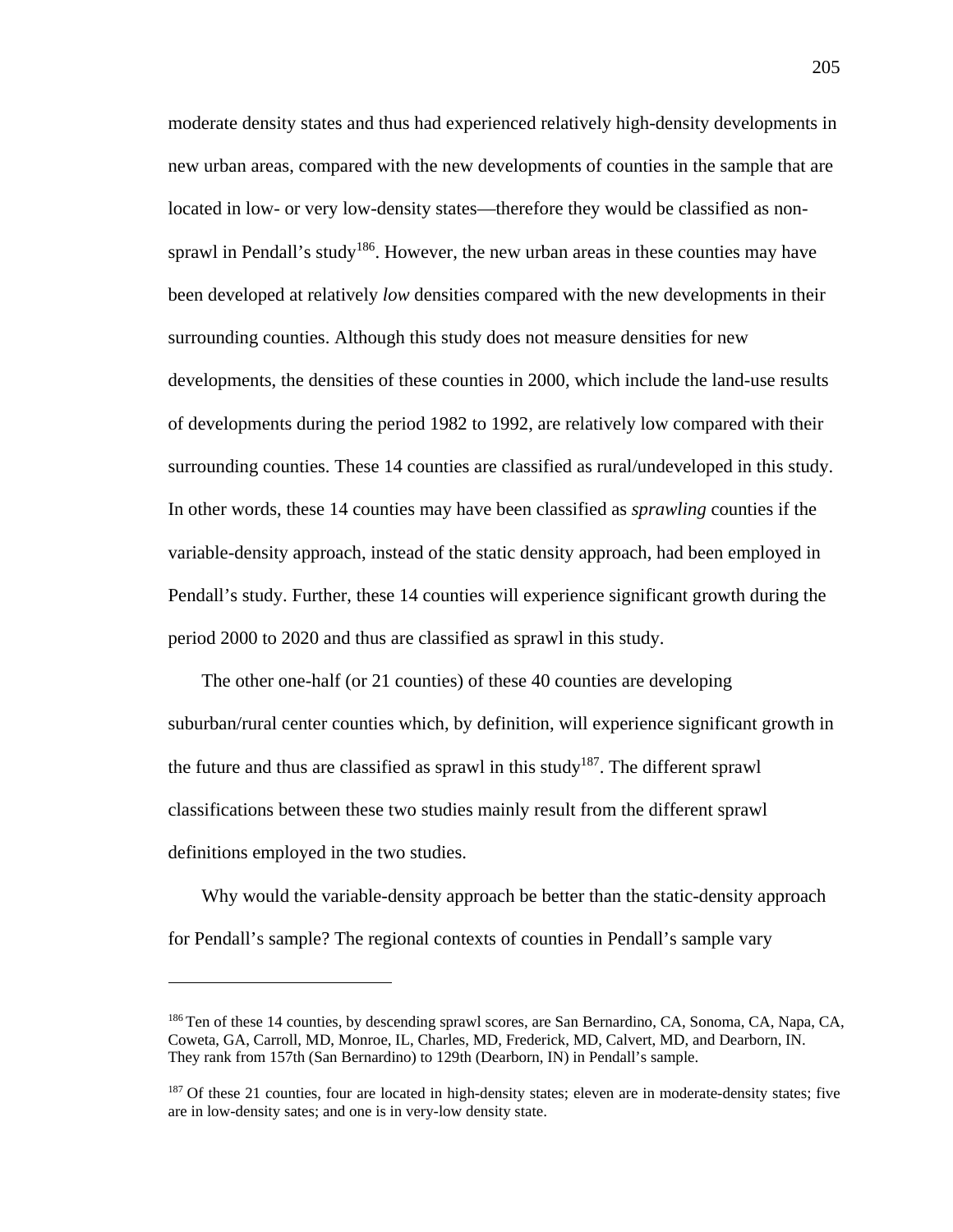significantly. Of the 200 counties in his sample, nearly 40 percent (or 76 counties) are located in high-density states, 32 percent (or 64 counties) are in moderate-density states; 28 percent (or 54 counties) are in low-density states; and 2 percent are in very-low density states. In each of these cases Pendall uses the same density to classify sprawl development. In order for such a sample to be a more accurate and logical representation, the variable-density approach, instead of the static-density approach, should be applied, because the former takes into account the different contexts of counties. This argument will be addressed in detail in the next section.

## **5.4 Summary**

Through the comparison of research results between the existing three studies (Burchell et al.'s, Ewing et al.'s, and Pendall's studies) and this study, the following conclusions can be derived.

First, it is necessary to calculate more accurate densities in a study that measures sprawl. Between the Report (i.e. Burchell's study) and this study, different density calculations result in somewhat different classifications of land use types and, further, in different sprawl classifications for counties. At least 46 counties' sprawl classifications are affected by these calculations. Among these 46 counties, 38 counties are classified as *sprawl* rural/undeveloped counties in the Report but as *non-sprawl* suburban/rural center counties in this study; 8 counties are classified as *sprawl* suburban/rural center counties in one study but as *non-sprawl* urban/urban center counties in the other study.

Second, the Report has 73 more sprawl counties than does this study. Nearly ninety percent (88 percent or 2728 counties) of the 3091 US counties have the same sprawl/non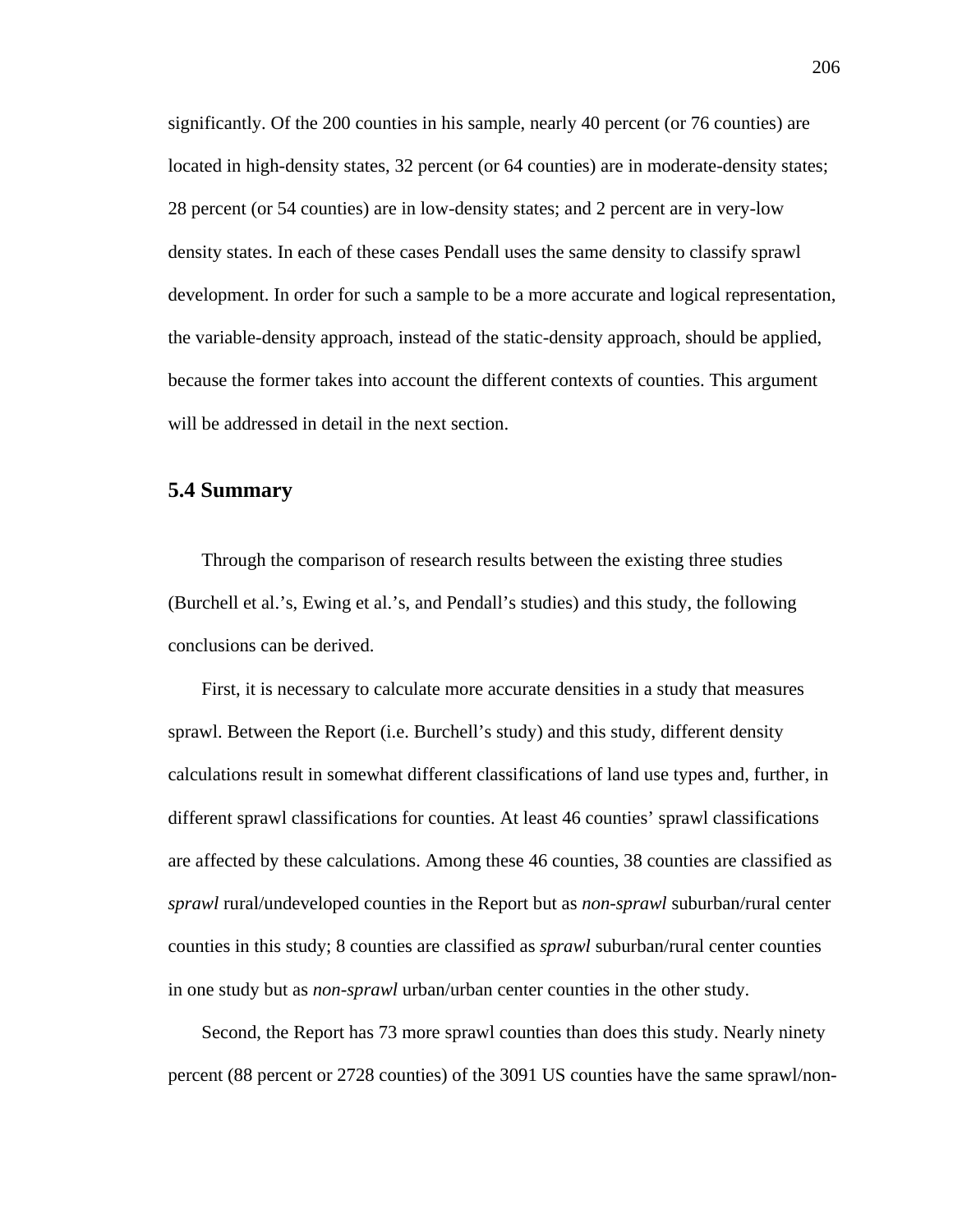sprawl classification in both studies<sup>188</sup>; while the other 12 percent or 363 counties have different sprawl/non-sprawl classifications. In detail, 218 counties are classified as *nonsprawl* in this study but as *sprawl* in the Report; while the other 145 counties are classified as *sprawl* in this study but as *non-sprawl* in the Report. The major reasons for these different sprawl classifications include: 1) the different versions of Woods & Poole datasets employed in these two studies (i.e. different amounts of growth for same individual counties), 2) the different classifications of county types (caused by different density calculations—better information leading to better classifications), and 3) the different sprawl classification criteria (i.e. an improved definition) for suburban/ rural center counties between these two studies.

Third, the difference in the amount of national sprawl household growth between the Report and this study is considerably large. Sprawl household growth would decrease by 36 percent (or 4,041,095 households) by moving from the Report to this study, chiefly attributed to two reasons. First, more counties are defined as sprawl in the Report than in this study. Second, and more importantly, among the counties that are classified as *sprawl* in the Report but as *non-sprawl* in this study, some are developed suburban/rural center counties with large amounts of projected household growth in the future, which are counted as sprawl growth in the Report; while in contrast, all of the counties that are classified as *sprawl* in this study but as *non-sprawl* in the Report will experience relatively small amounts of household growth during the same time period.

Fourth, for studies aimed at measuring sprawl nationwide, a sample solely focused on the most populous metropolitan areas is not large enough. Of the 492 counties

<sup>&</sup>lt;sup>188</sup> Here, "both studies" refers to the Report and this study.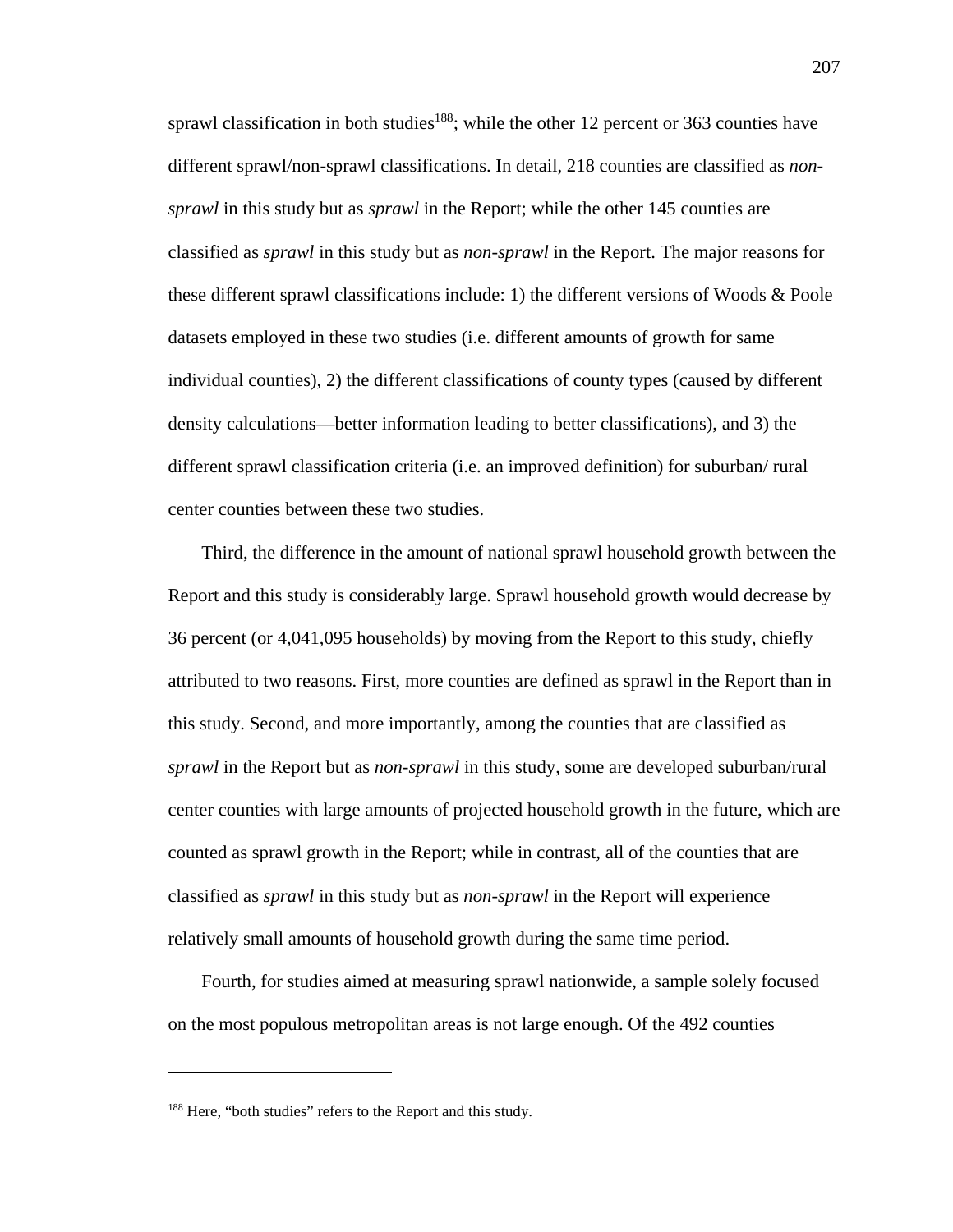classified as sprawl in this study, 87 percent (or 427 counties) are missed by Pendall's sample; 66 percent (or 324 sprawl counties) are missed by Ewing's sample; and 44 percent (or 216 counties) would even be missed by a sample that contains all metropolitan counties.

Fifth, 21 percent (or 96 counties) of the 448 counties in Ewing's sample, as well as 38 percent (or 68 counties) of the 181 counties in Pendall's sample, would have different sprawl/non-sprawl classifications from this study. Two major reasons cause these different sprawl classifications: 1) the different sprawl definitions between these studies and this study; and 2) the difference between the static-density approach used in these two studies and the variable-density approach employed in this study.

Further, the difference between the static- and variable- density approaches also results in different classifications of land use types for some particular counties between Ewing's study and this study.

Finally, the variable-density approach is demonstrably better than the static-density approach when measuring sprawl across the country because the former takes into account the regional contexts of counties, which is arguably essential in a national study of sprawl measurements. On one hand, counties in *high-density* states would be defined as *non-sprawl* or "urban" based on the static-density approach, because their densities are relatively high compared with the counties located in *low-density* states. However, these counties may actually act as *rural* counties in the region, based on the variable-density approach, due to their relatively low densities compared with their surrounding counties. If these counties will experience significant growth in the future, they will be classified as *sprawl* in this study. On the other hand, counties in *low-density* states will be defined as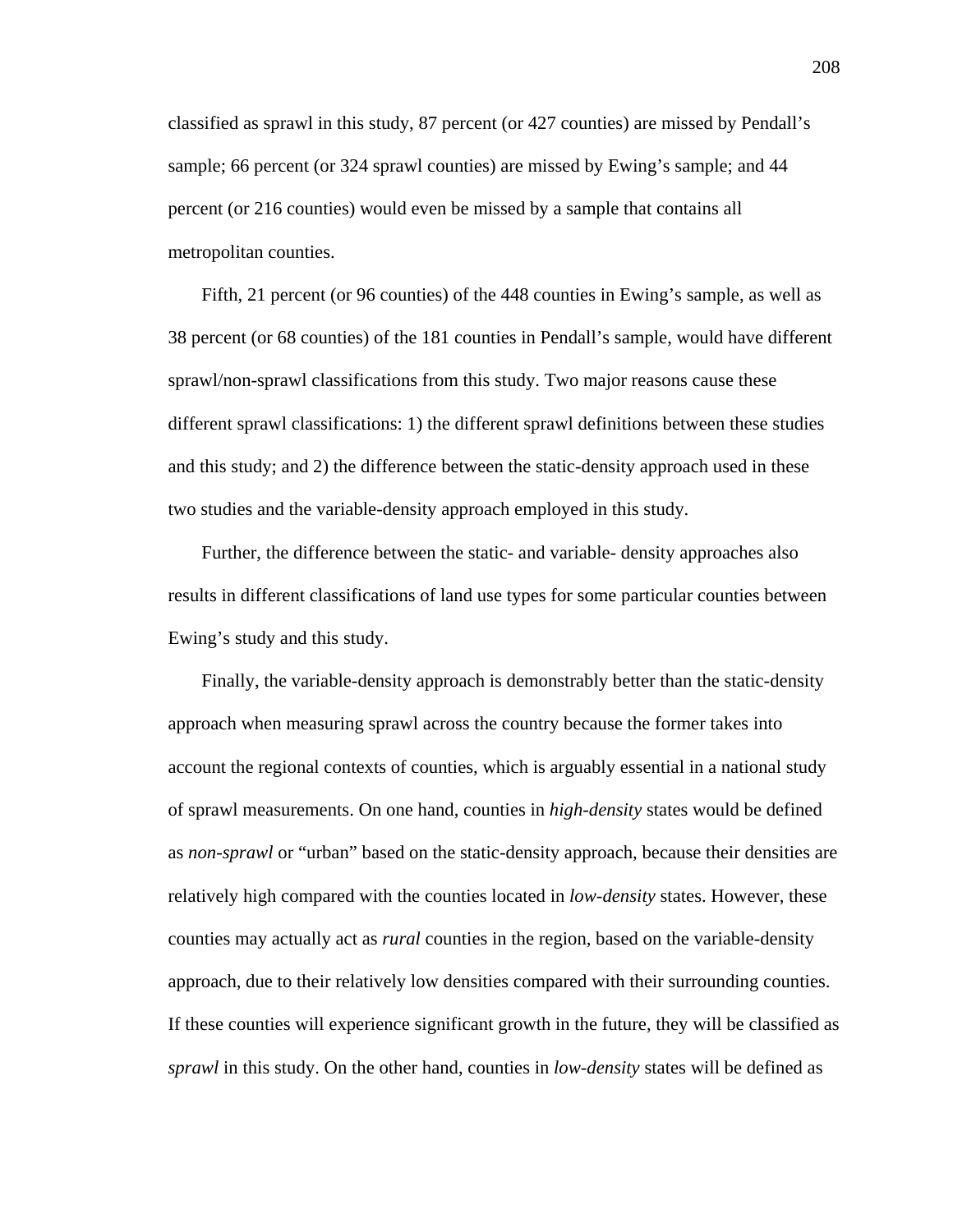*sprawl* or "rural" by the static-density approach, because their densities are relatively low compared with the counties in *high-density* states. But these counties may function as *developed suburban* or *urban* counties in the region, based on the variable-density approach, because of their relatively high densities compared with the surrounding counties. Since they are urban/developed suburban counties, they are classified as *nonsprawl* in this study. As supported by the practical examples in this chapter, the variabledensity approach better reflects the land-use types and functions of counties in real world applications than does the static-density approach.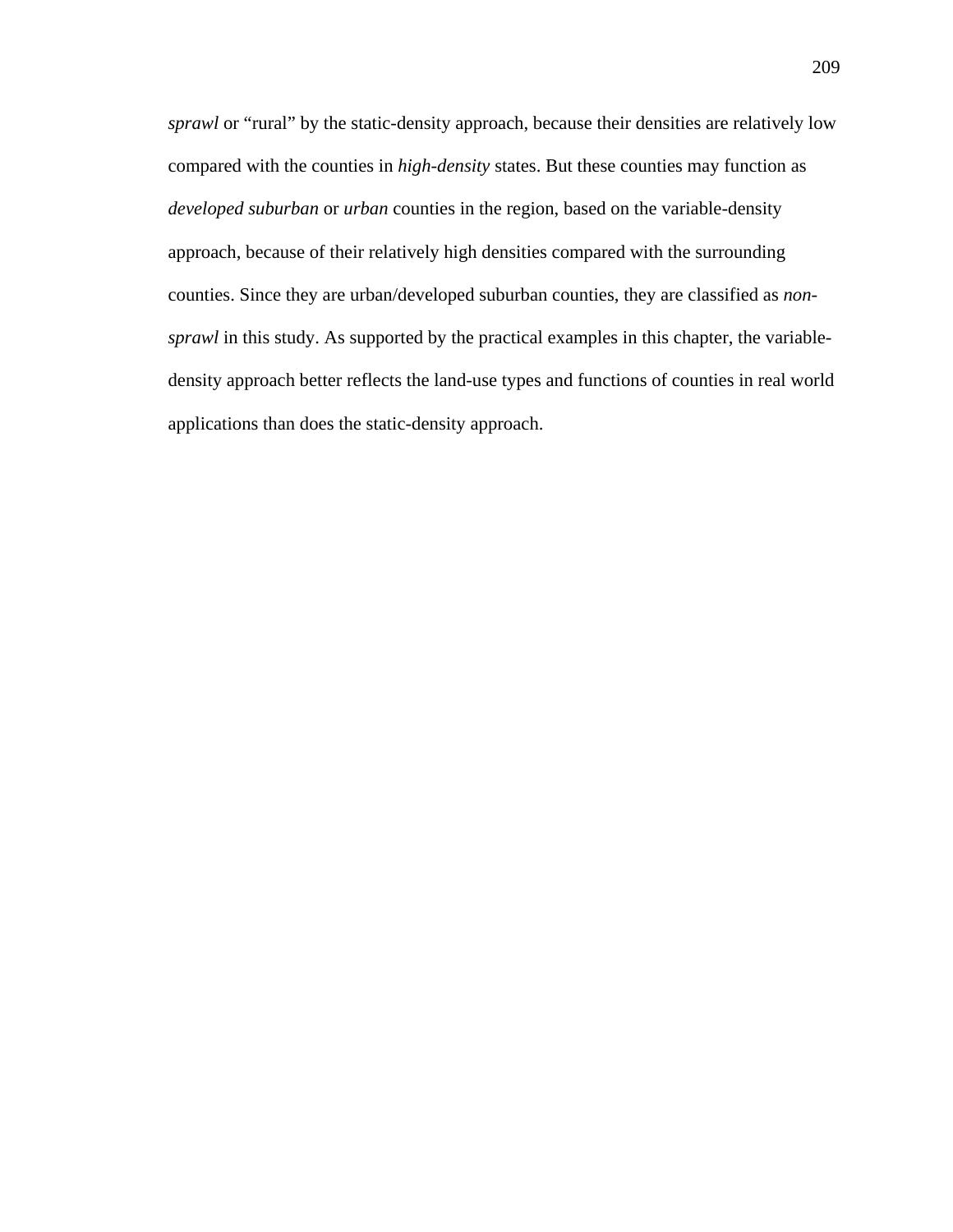# **Chapter 6**

# **Implications of Research**

As Burchell et al. clarified, "sprawl is low-density, leapfrog development that is characterized by unlimited outward extension" (Burchell et al. 2002). Sprawl has been criticized as a kind of growth pattern that comes at greater costs than the alternative, compact growth scenario (Ewing 1997; Burchell et al. 2002). Sprawl, as defined in this study<sup>189</sup>, is characterized as significant growth taking place in undeveloped or rural counties, where there is not enough of an existing infrastructure and not sufficient public services to support such rapid and significant growth. New infrastructure and public schools must be built in order to support this rapid or large amount of growth. Due to its costly nature and widespread episodes of occurrence nationwide, sprawl has attracted much attention from researchers and policymakers. As such, it is important to identify where sprawl will happen in the near future. If policymakers have reliable information on which counties will experience sprawl growth in the foreseeable future, then they could plan accordingly, in an effort to control that sprawl by redirecting the projected sprawl growth from one particular area or county to those already developed locations within the EA (Burchell et al. 2002). The existing infrastructure in these more developed locations could partially or even fully contain the redirected growth, thus saving many unnecessary costs of building support structures and new facilities in less developed, sprawl counties.

Because of the importance of identifying the occurrence of sprawl, several studies empirically measuring sprawl have emerged since late the1990s. These works have four

<sup>&</sup>lt;sup>189</sup> As mentioned in chapter 1, this definition is first developed by Burchell et al. (2002).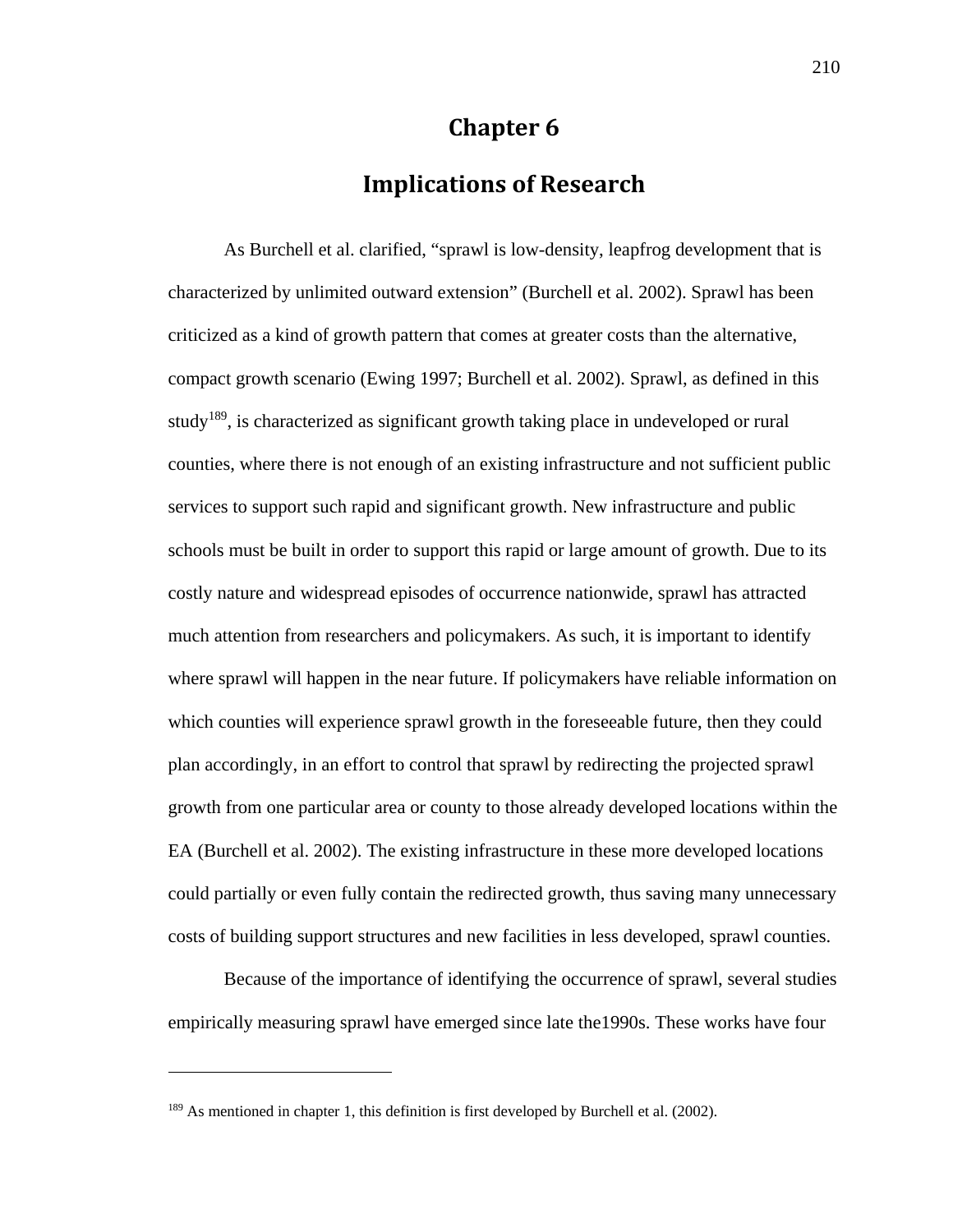notable characteristics. First, the sprawl measurements used in these studies focus a primary eye on the most populous metropolitan areas (with the only exception being that of Burchell et al.'s research in 2002). Second, regional density differences of the studied geographic units are inappropriately neglected by using the "fixed-density approach" to measure sprawl across the country. Third, land-use densities are not accurately measured due to the inclusion of undevelopable lands in the density calculation. Finally, no research has ever been undertaken that compares and contrasts the research results of existing sprawl-measurement studies. Sometimes the sprawl measurement results of these works might be contradictory due to their different measurement methods. A comparison analysis of the research results of these existing studies would be highly useful because it could shed a direct light on the needed improvements of currently in vogue sprawlmeasurement methods.

Aimed at resolving the abovementioned problems, this study first measures sprawl for all counties in the United States using a variable-density approach. Undevelopable lands are excluded from the density calculation. The research results of this study are then compared to three prominent previous studies (Pendall 1999; Burchell et al. 2002; Ewing et al. 2003b), highlighting how to achieve improvements in the methods for measuring sprawl. The major research results of this project include: 1) residential densities in 2000 for all the 3091US counties and the 50 US states; 2) existing land use type in 2000 for these counties; 3) sprawl/non-sprawl classification during the 2000 to 2020 period for these counties; and 4) conclusions drawn from comparison analysis between this study and the three previous studies. These research results have been presented in Chapters 4 and 5.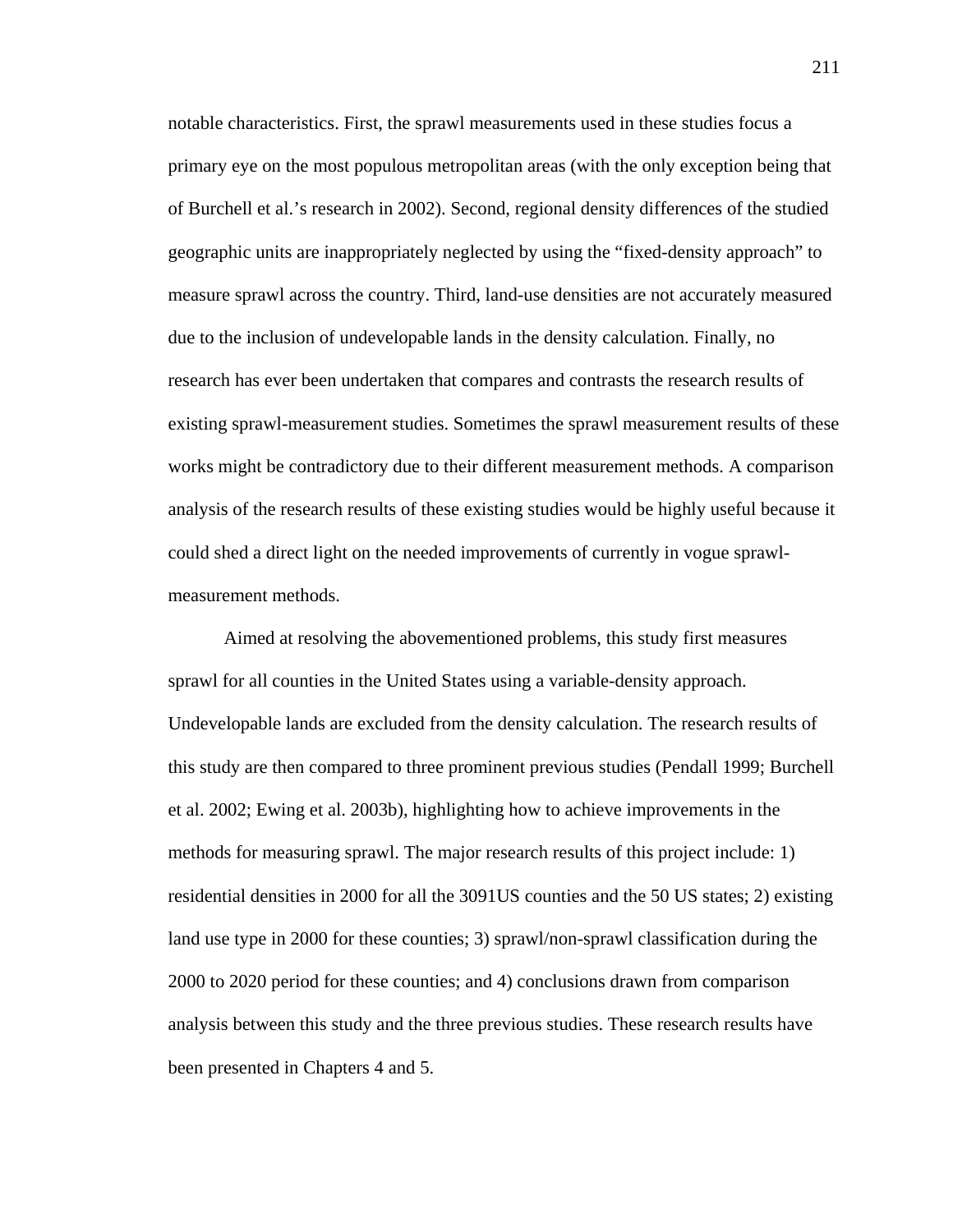The purpose of this chapter is to discuss the implications of the research results in both the sprawl measurement literature and in public policies. In section 6.1, implications of the research results that have been developed in the process of measuring sprawl for all US counties are described; in section 6.2, a comparative analytic discussion is made to highlight an implicit understanding and any logical relation between the previously referenced three existing research studies and this study; finally, in section 6.3, some improvements that can be made for future research on measuring sprawl are highlighted.

## **6.1 Implications of the Sprawl Measurement**

 $\overline{a}$ 

In this section a discussion is contained on the implications of research results created in the process of measuring sprawl for the counties nationwide. These results include: 1) accurate densities being calculated for all 3091 counties and all US 50 states; 2) one of the six existing land use types being assigned to each county, based on residential density of the county and its host state, as well as the county's real-world function within the  $EA^{190}$ ; and 3) sprawl/non-sprawl classification being defined for the projected growth during the period 2000 to 2020 for all 3091 counties. The implications of these research results will be detailed in the following section. For each research result, a description of its characteristics is given, followed by any implications which that result may have in terms of both the sprawl-measurement literature and public policy.

As the first research result created during the process of measuring sprawl, an accurate residential density in 2000 is calculated for all 3091 counties and all US 50

<sup>190</sup> As explained in Chapter 3, the economic and social functions of a county within an EA, based on the information obtained from websites and the author's knowledge of the county, are employed to adjust the county land use type for particular counties.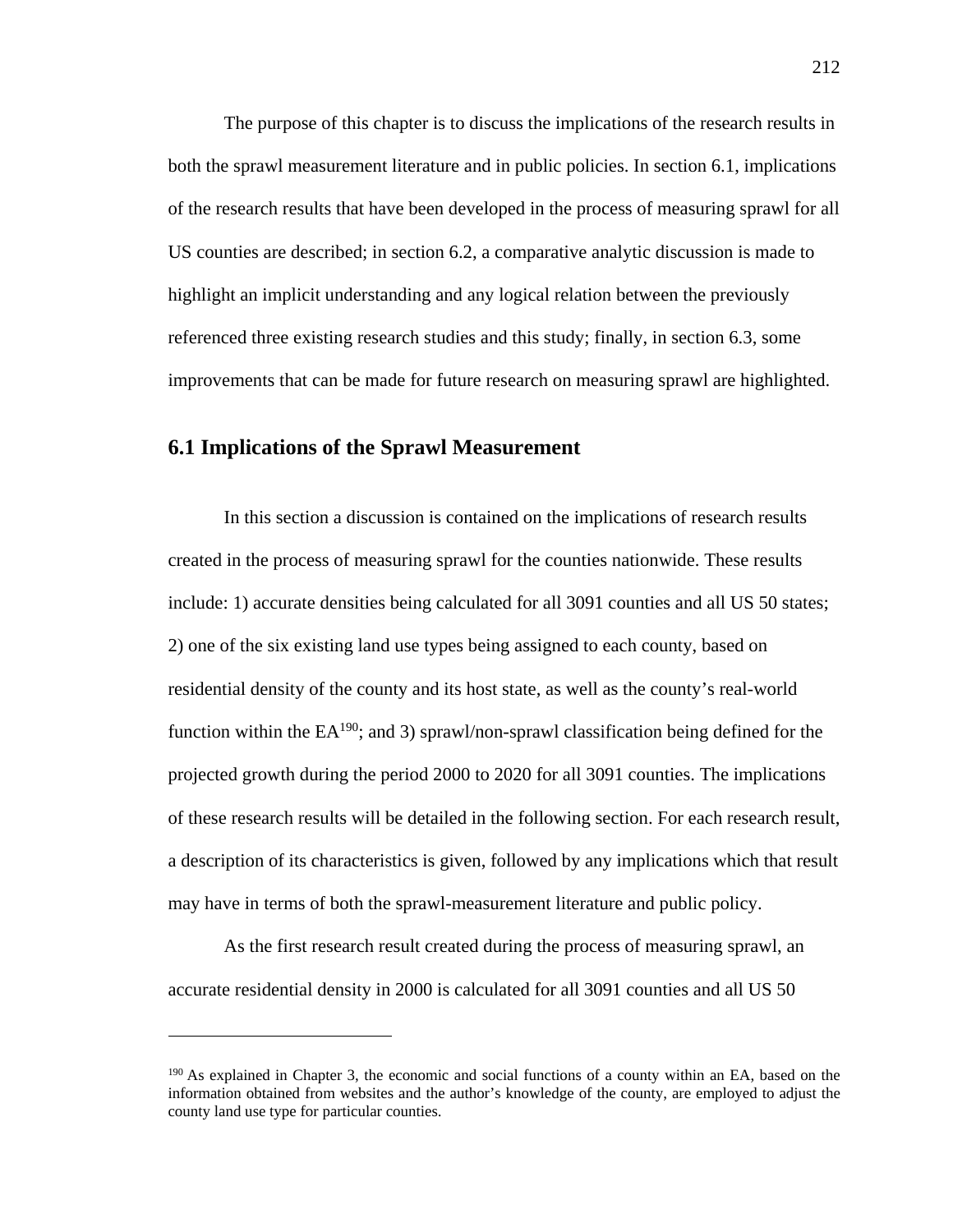states. As density is a basic and important variable in the field of planning and public policy, it is desirable to calculate an accurate density for the studied geographic units. The density measured in this study is more accurate than the current, gross means of measuring density, because the undevelopable lands have been excluded from the denominator of the calculation. With only the developable lands as the denominator, this residential density better reflects the land use reality in a state/county than does the rough contemporary density. Thus, this more accurate representation provides policymakers and researchers with a clearer description of the existing land use types for their studied geographic units.

In addition, this project is the first one that includes a calculation of accurate density for all counties in the United States. Mainly due to the lack of data, two drawbacks currently exist in the previous literature measuring accurate densities at county and sub-county levels: first, there have been only a small number of studied subjects and second, there has been a trend to focus merely on the most populous metropolitan areas. The biggest sample in the existing literature calculating accurate density at county level is Ewing et al.'s  $448$  counties<sup>191</sup> that comprise the 101 most populous metropolitan areas (Ewing et al. 2003b). A problem resulting directly from these two drawbacks is that policymakers who are interested in non-metropolitan counties have no data upon which they may rely for accurate density information in order to help them understand the land use types of those specific counties. Aimed at solving this problem, this project would provide policy makers and researchers with accurate

<sup>&</sup>lt;sup>191</sup> Ewing's team (2003b) uses a method and dataset different from this study.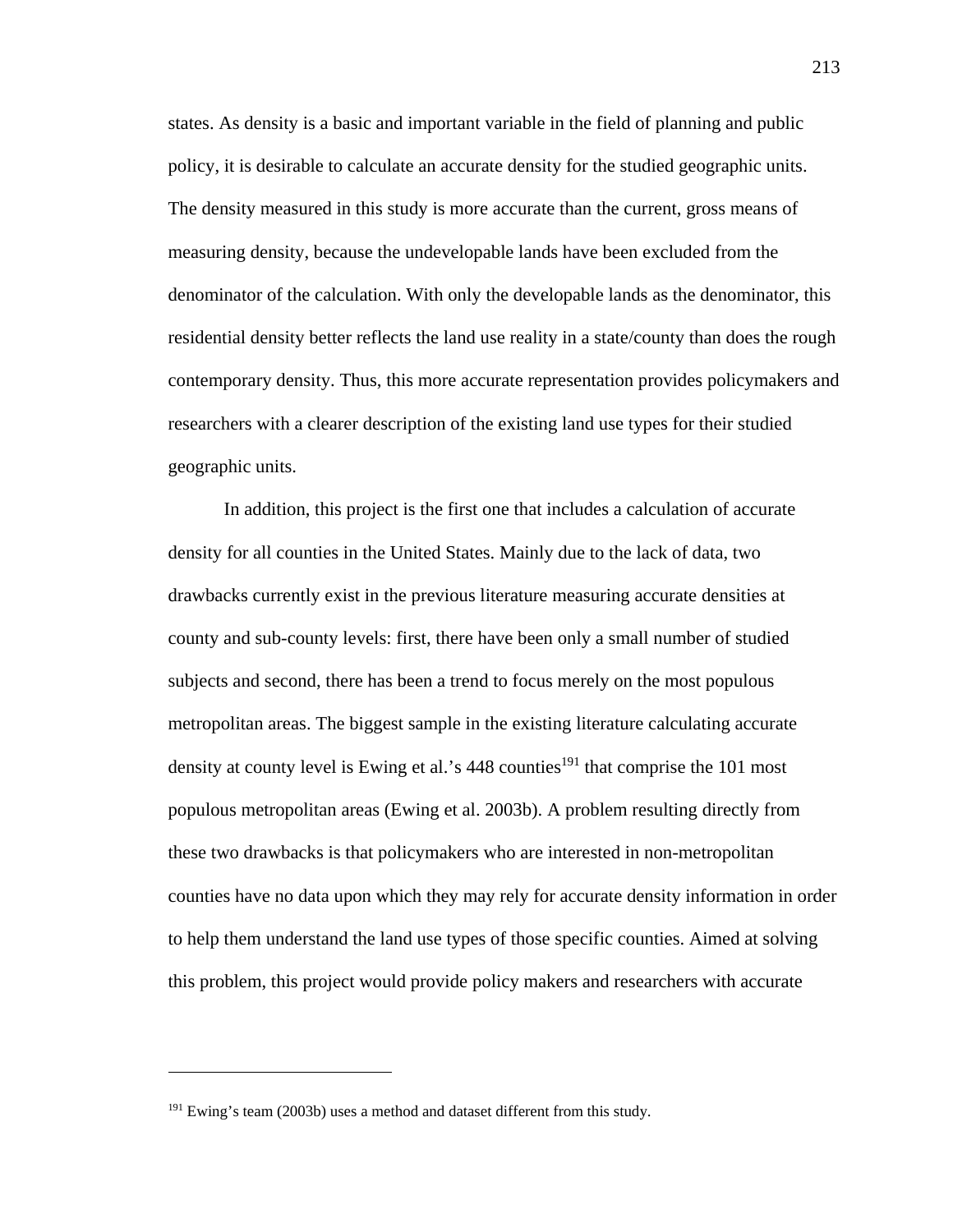densities for all metropolitan and non-metropolitan counties, thereby eliminating this gap in useful data.

The second research result developed in the process of measuring sprawl is the classification of existing land use types in 2000 for all counties in the United States. One of the six land use types (urban center, urban, suburban, rural center, rural, and undeveloped) has been assigned to each of the 3091 counties nationwide. As defined in Chapter 3, this county type is density-based and "denotes a county as more or less developed relative to the other counties of its region" (Burchell et al. 2002). In this project, it is assumed that the more developed a county is, the more important its economic and social function is in the region. It is also the county most likely to receive growth without the requirement to develop significant new infrastructure. Therefore, the highest-density county in a region is assumed to be the most developed county and the most important economic and social center in the region, and the most ready to receive development. Of these 3091 counties, most (84 percent) are undeveloped and rural counties; nearly 13 percent are suburban and rural center counties; and only 3.7 percent are urban and urban center counties. The latter two growth of counties can receive development without sprawling.

The county land use types in this study, based on the abovementioned accurate county densities, better describe how developed a county is relative to other counties in the region than would be the case if contemporary rough densities were used.

In addition, based on the variable-density approach, the county existing land use configuration can be compared among counties nationwide. As discussed in previous chapters, it makes less sense to compare density values among counties nationwide (i.e.,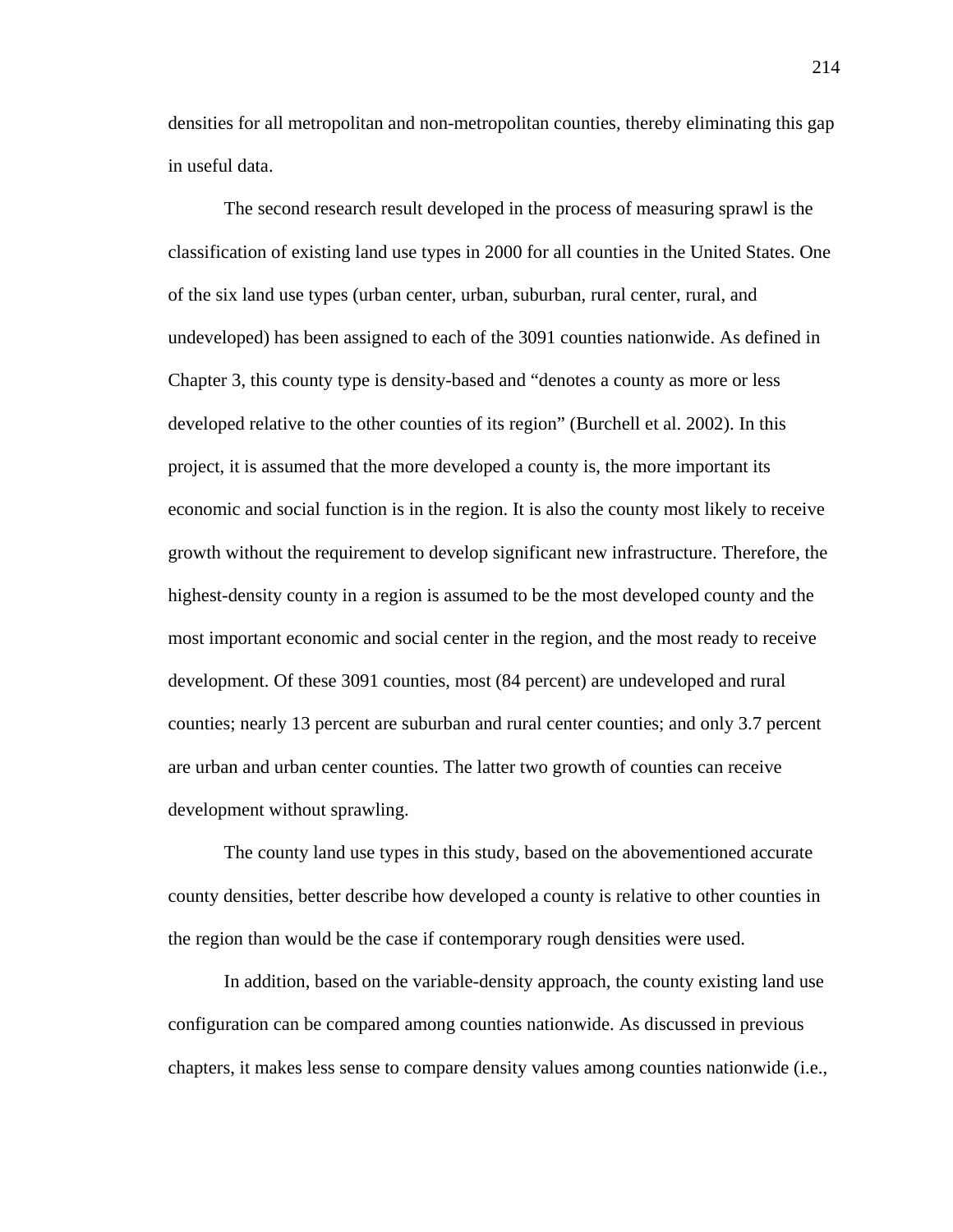using the "fixed-density approach"), because in different states the same value of density may represent very different land use types. A same density of 150 households per square mile, for example, might represent an urban county in Montana but only a rural county in New Jersey.

To solve this problem, comparable county land use types, instead of densities, are used as the measuring variable of the existing land use types of counties. The "variabledensity approach", first developed by Burchell et al. (2002), is employed to make the county land use types comparable across the country. This approach takes into account regional context of a county (in this research, they are mainly represented by a county's host state density) when defining county land use type, thus making it possible and meaningful to compare county types among counties across the country. According to this approach, the density thresholds of county land use types vary with state densities. For example, the density threshold range of suburban counties is from 27 to 116 households per square mile for the states with very low densities (i.e., very low-density state group); but between 267 and 658 households per square mile for the states with high densities (i.e., high-density state group). Such county type classification based on the variable-density approach is especially valuable if policymakers want to conduct any cross-country analysis. The practical proof to the advantage of a variable-density approach over a fixed-density approach is shown in chapter 5, and will be explained in a later section in terms of the implications of comparison analysis.

Finally, the accurate county land use types developed in this study would be helpful to the policymakers when they want to control the sprawl growth of a county. In order to control future sprawl for a particular county, a portion of the growth could be

215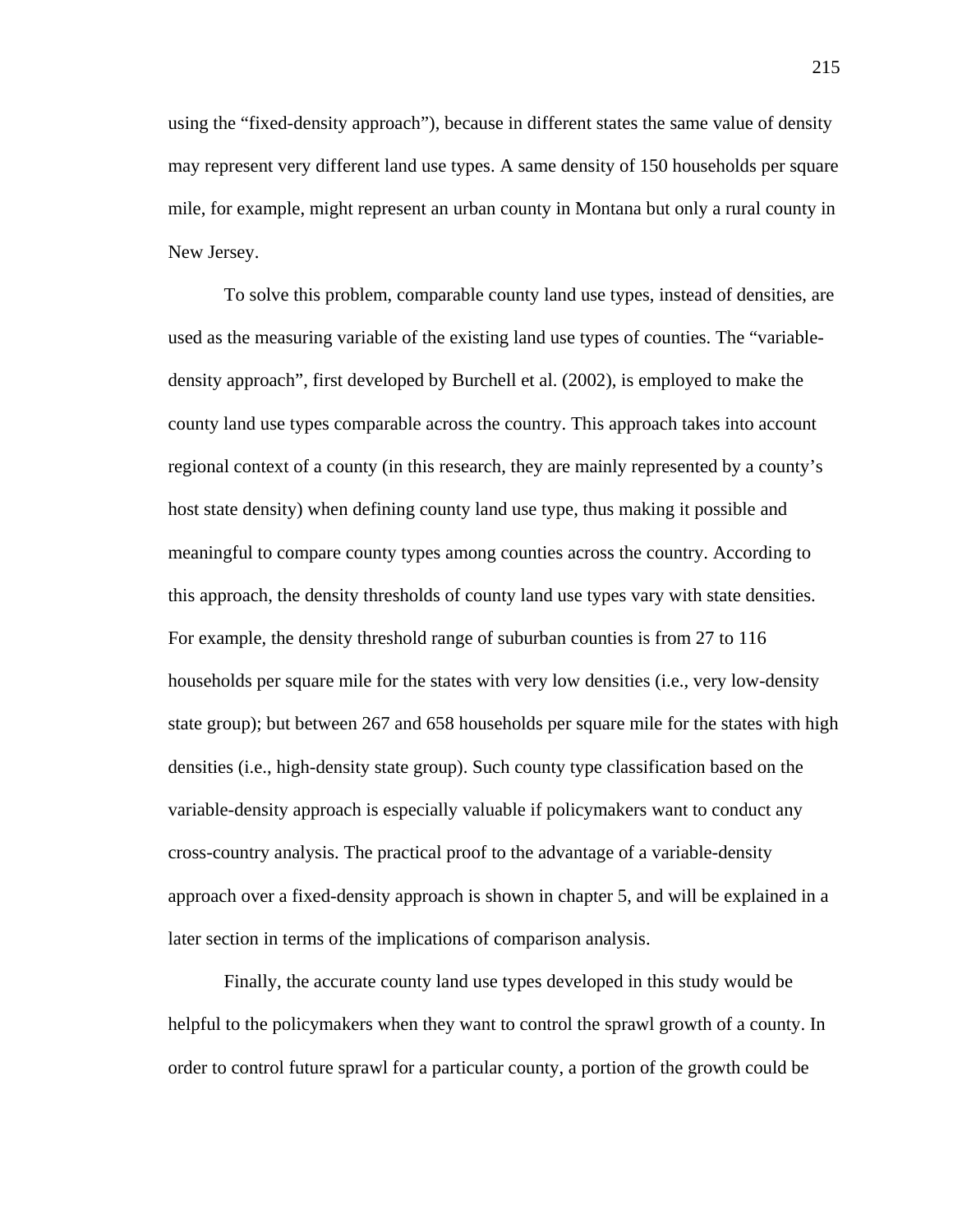redirected to other, more developed counties (in the same EA) that will not experience sprawl during the same time period<sup>192</sup> (Burchell et al. 2002). With the county land use type information for all the counties within the EA, policymakers could easily identify the nearby, more developed counties (i.e., the urban center, urban, or developed suburban counties) of the sprawl county as potential receivers of any redirected growth.

The third research result developed in the process of measuring sprawl is the classification of sprawl/non-sprawl for all counties nationwide. A rural or undeveloped county is defined as sprawl if it will experience significant growth over the period 2000 to 2020. Some of the developing suburban or rural center counties are also defined as sprawl areas if they meet certain criteria. Overall, 492 counties in the country will experience sprawl over the period 2000 to 2020. Of these 492 sprawl counties, most (80 percent, or 396 counties) are rural and undeveloped counties; one fifth (96 counties) are developing suburban and rural center counties. Sprawl growth during this time period is analyzed by state, EA, and county. This study also presents the states and EAs that will experience the largest amounts of projected sprawl growth.

Based on the abovementioned accurate, comparable county land use types, this sprawl classification for counties would provide the credible identification of sprawl counties nationwide. With this classification, policymakers and researchers can more readily and easily identify which counties will experience sprawl in the future, and

<sup>&</sup>lt;sup>192</sup>. There are two ways to control sprawl growth. The first method, which could be named as "inter-county" redirection", redirects a portion of the growth from the sprawl county to the urban center, urban, and developed suburban and rural center counties within the same EA. The second method, named as "intracounty redirection", redirects the sprawl growth to the more developed (urbanized) locations within the same county (Burchell et al. 2002).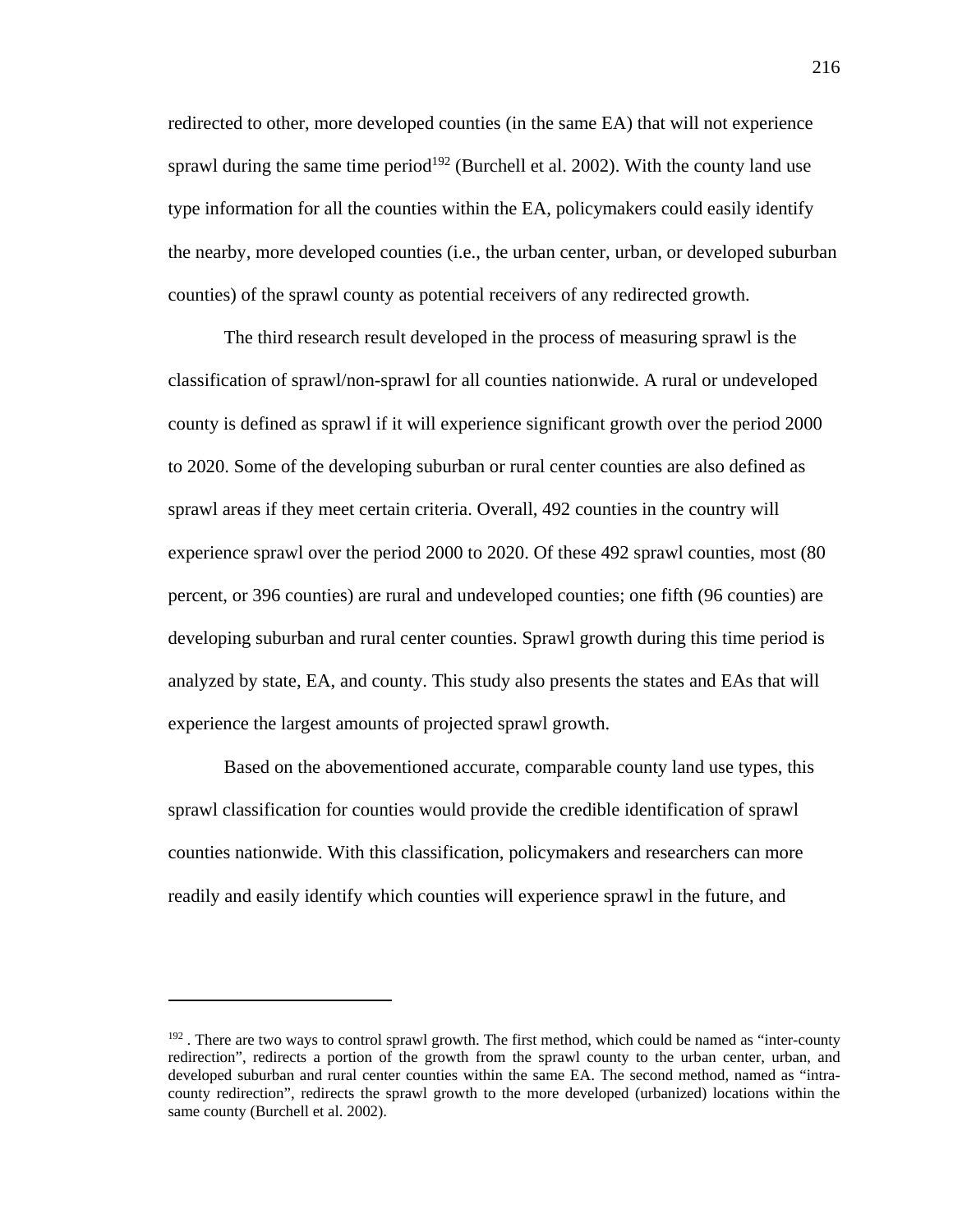therefore would be able to adjust or make policies accordingly in a better, more modified effort to control the projected sprawl growth.

Finally, this study also provides policymakers with highly useful information for controlling sprawl growth. Such information includes the sprawl classifications and the projected growth over the period 2000 to 2020 for all counties nationwide. The latter is calculated from the Woods & Poole projection (Woods & Poole 2003). All this information would be useful when policymakers decide to control the sprawl growth in a county by shifting, or redirecting a portion of its projected growth to other, more developed counties which will not experience sprawl during the same given time period. With this information at hand , they can logically decide 1) how much of a county's sprawl growth should be redirected to other, more developed locations; and 2) which more developed counties within the EA will be non-sprawl during the period 2000 to 2020, and thus could act as the receivers of the redirected growth without experiencing excessive growth themselves.

Implications of the research results created during the process of measuring sprawl for counties have been the focus of the discussion in this section. In the next section, implications of the comparison analysis of relative research results between the existing three studies and this study are highlighted.

### **6.2 Implications of the Comparison Analysis**

Although many studies have measured sprawl since 1990s, no research has ever been done to compare and contrast results of these studies. As presented in Chapter 5, quite often a geographic unit will be defined as sprawl in one research project but as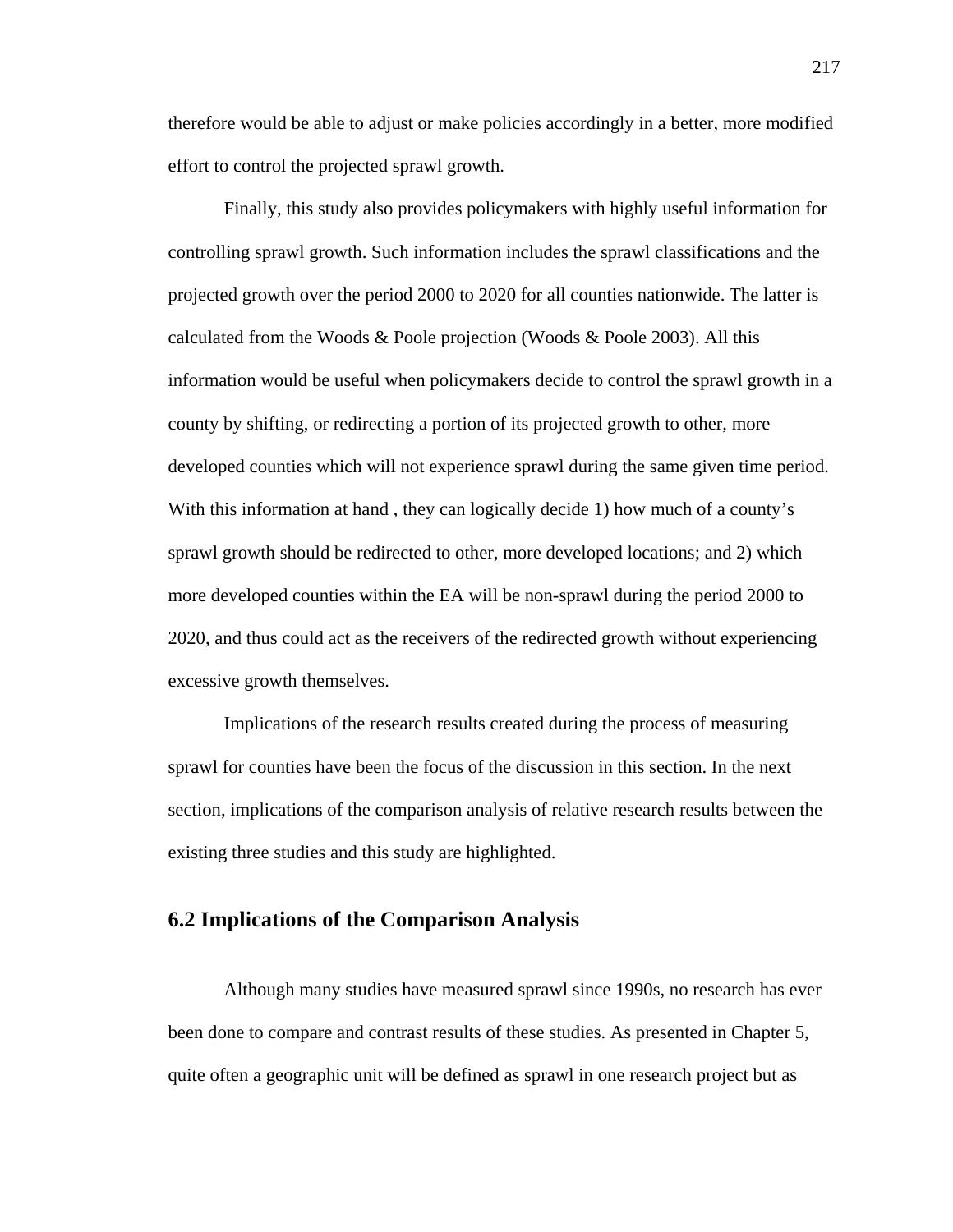compact in another, due to the different sprawl definitions, datasets, and measurement methods used in different studies. A comparison analysis would indeed shed a much needed light on what may be causing these discrepancies in sprawl results among the various studies. In addition, it would also contribute to the literature regarding the measurement of sprawl by providing practical proofs to key questions about existing sprawl measurement methods. These questions, raised in Chapter 1, will be answered below, with the practical proofs from the comparison analysis developed in Chapter 5.

The first question is raised in Chapter 1. Is it enough to measure sprawl only in the most populous metropolitan areas? Research results here suggest that it may not be enough to do so. In fact, of the 492 counties that will experience sprawl growth during the period 2000 to 2020, only one third (168 sprawl counties) are contained by the 101 largest metropolitan areas<sup>193</sup>. Further, it may well be that it is not enough to measure sprawl only for the geographic units located in metropolitan areas. To wit, only 56 percent of this study's 492 sprawl counties are located within metropolitan areas; that is, nearly half of the sprawl counties are located outside metropolitan areas. Therefore, a study measuring sprawl only for metropolitan counties will miss nearly half of the sprawl counties nationwide.

This leads us to a second key question. Is a variable-density approach more preferable to a fixed-density approach? These research results suggest that to be the case, that the former is better than the latter, especially for research that measures sprawl across the country. The comparison analyses of the research results between Ewing et al.'s/ Pendall's study and this study provide practical supportive proofs. A major reason

<sup>&</sup>lt;sup>193</sup> The 101 largest metropolitan areas are from Ewing et al.'s sample (2003b), which is the largest sample among the studies focusing on the most populous metropolitan areas.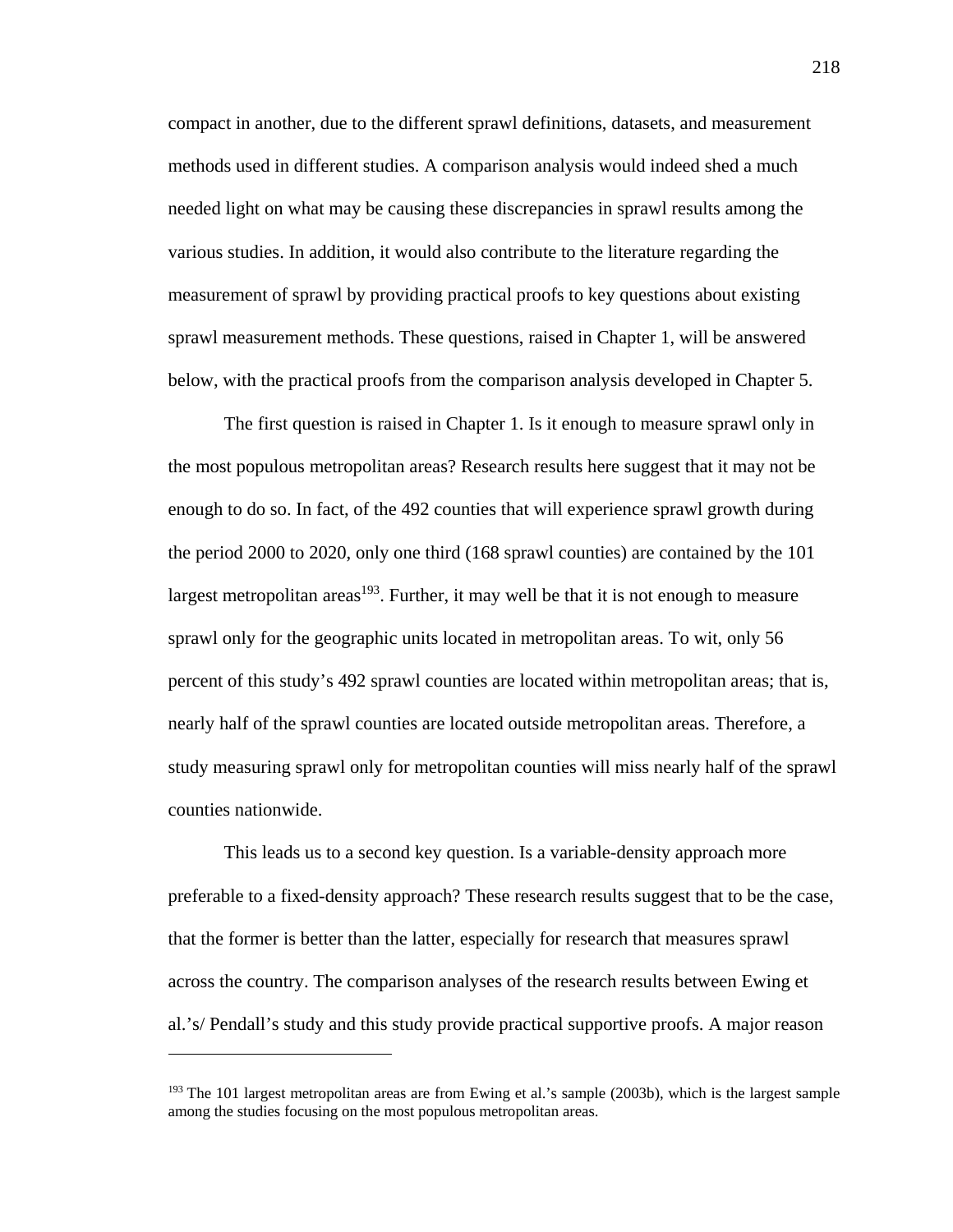for the different sprawl classifications between Ewing et al's / Pendall's research and research provided herein is that the former use the fixed-density approach while the research here uses the variable-density approach. For research whose goal is to accurately provide the framework for measuring sprawl, if the sample includes counties from different density contexts, that is, from states with very different residential densities, it is inappropriate to simply use static county densities as the indicator of sprawl or to compare density values among these counties. In other words, a static density value may not reflect the real function and land use type of a specific county.

On one hand, a low-density, "sprawl" county in Ewing et al.'s study may be defined as non-sprawl in this study, because this low-density county may actually act as urban county in its region, due to its higher density relative to other counties in the region. On the other hand, a high-density, "compact" county in Ewing et al.'s study may be defined as sprawl in this study, because that high-density county may actually act as rural or undeveloped county in its region, due to its actual lower density relative to other counties in its region. If this rural or undeveloped county will experience significant growth during the period 2000 to 2020, then it will be classified as sprawl herein. For example, San Bernardino County, CA, a high density and thus a "compact" county in Ewing et al.'s study (2003b), is classified as a sprawl county in both Burchell et al.'s study (2002) and this study. It is calculated as a compact county in Ewing et al.'s research (2003b), because as a county located in a high-density state (CA), San Bernardino County has a higher density than some counties in the sample<sup>194</sup> that are located in lowdensity states. However, in Burchell et al.'s research as in this research it is defined as a

<sup>&</sup>lt;sup>194</sup> Ewing et al.'s sample (2003b) includes 408 counties from the 101 most populous metropolitan areas in 2000.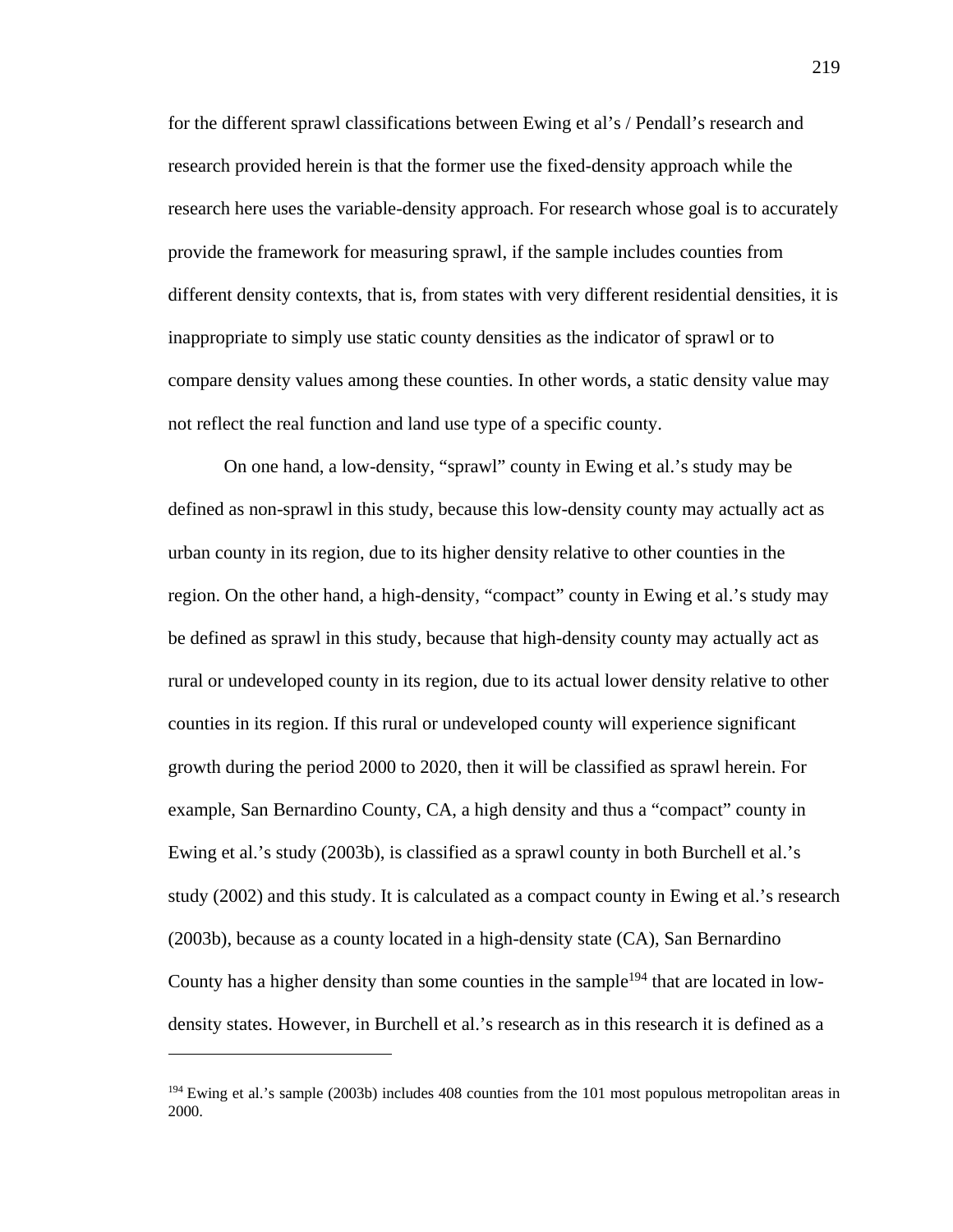sprawl county, mainly because it functions as a rural county in its region (i.e.,  $CA$ )<sup>195</sup> and will experience significant growth over the period 2000 to 2020. It is classified as a rural county in 2000 in this investigation, because its density is much lower than the densities of surrounding counties in the region (i.e., in southern CA). In fact, based on the variabledensity approach, the land use type classification of rural county better represents the regional function of San Bernardino in the real world than does the probable classification of urban county, which would be based on the fixed-density approach.

Third, this project suggests that a more accurate density calculation is necessary when measuring sprawl. The comparison analysis of research results between Burchell et al.'s (2002) study and this study suggests that the accurate density calculation, with the undevelopable lands being excluded, would better reflect a county's density in the real world. In addition, the county's existing land use type, if based on the more accurate density value, would better reflect the county's real function in the region.

The above three conclusions, drawn from the comparison analysis, shed some intriguing light on the methods of measuring sprawl for future research. However, due to limited resources and data availability, this project inevitably has drawbacks that could be improved with further, even more detailed future research, which will be discussed in the next section.

### **6.3 Limitations of this Study and Future Research**

<sup>&</sup>lt;sup>195</sup> If the fixed-density approach, instead of the variable-density approach, is employed in my study, then San Bernardino, CA might be classified as an urban county in 2000 and thus be defined as non-sprawl over the period 2000 to 2020.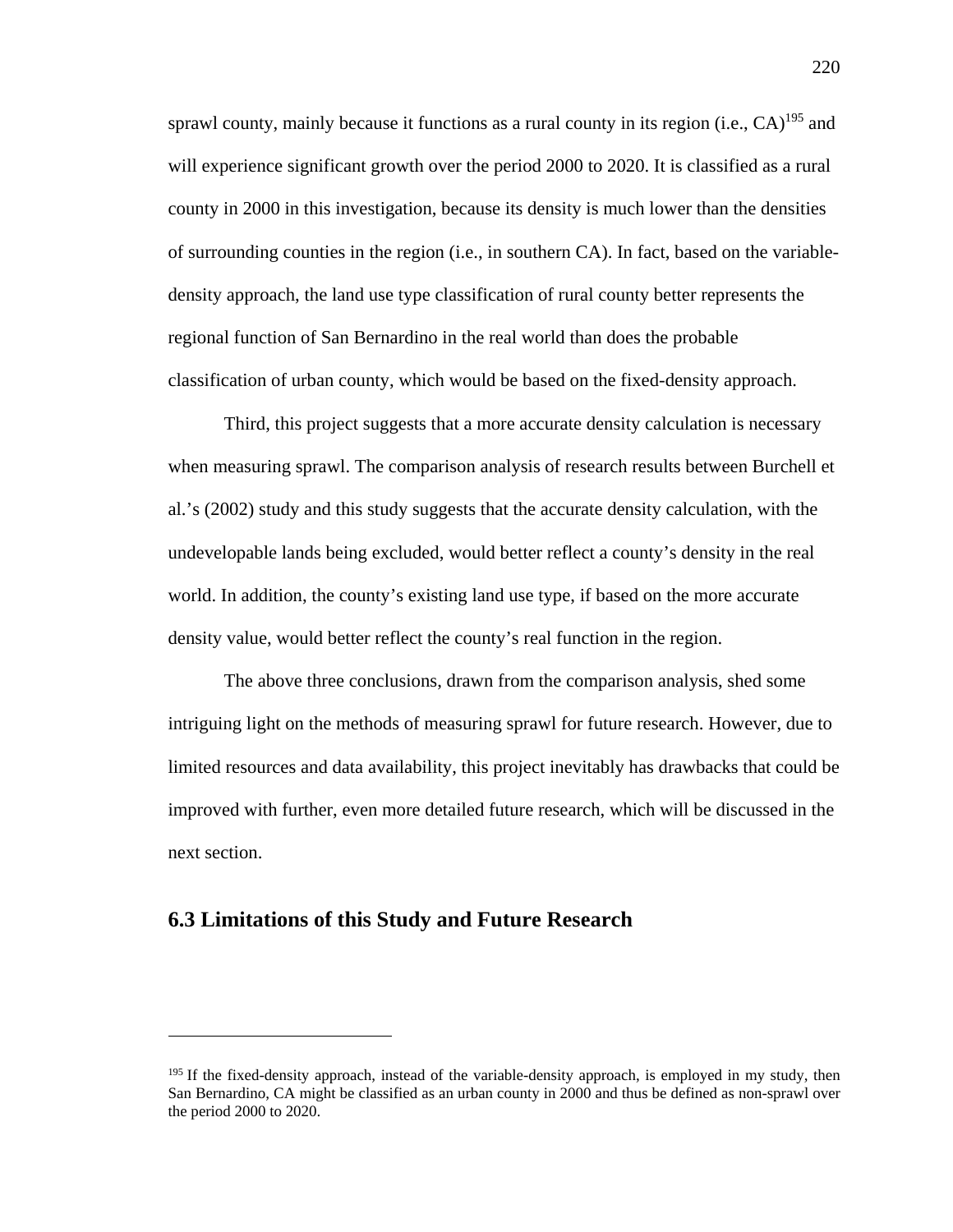Due to several data and resource limitations, this study certainly has its own shortcomings that can be improved with additional research.

#### *Improved Density Calculation*

The density calculation could be improved if more accurate GIS data would be available for use in such a study. The GIS data for the boundaries of national parks, state parks and forests, and Indian reservations used in this project are on a small scale, and not accurate enough for a spatial analysis at the county level. However, these were the only publicly available GIS data on the boundaries of these geographic units when this project was initiated and conducted. If more accurate GIS boundary data for these legally undevelopable lands would become available in the future, then even more accurate residential densities for counties and states could be calculated.

#### *Causes of Sprawl in Rural/Undeveloped Counties*

The research contained here never intended to nor does it address the actual causes of sprawl found in rural/undeveloped counties. Sprawl's causes are of interest to planners and policy makers because they are useful in defining strategies that contain sprawl development. Currently, in the United States, the primary cause of sprawl development, in locations where it should not take place, is the availability of less expensive land in these locations. Land price is one of the most important underlying factors affecting where development takes place. Sprawl occurs in areas where lower land prices exist because potential buyers can seek out these locations and build larger houses there. A second factor facilitating to sprawl development is that due to reduced social and public services, movers usually experience lower taxes in peripheral locations than they do in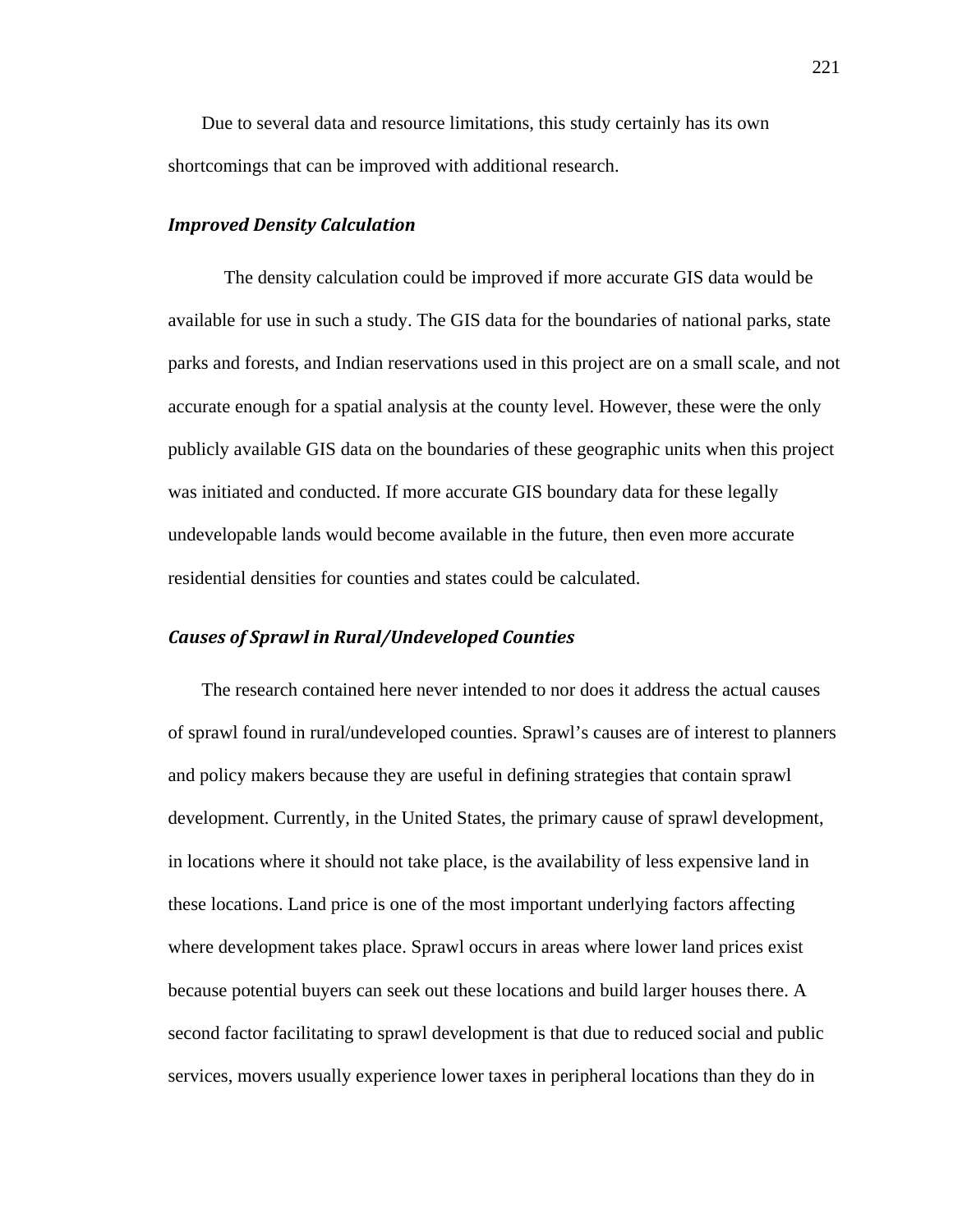locations closer-in. A third important factor affecting sprawl is the subsidizing of road infrastructure by federal, state, and local governments (Ewing 1997; Burchell et al. 1998; Pendall 1999), which assists costly, unlimited outward development in areas lacking most other infrastructure by facilitating automobiles to get there. Additional factors include "white flight" (i.e. one ethnic group moving away from another to suburbs and exurbs) and property value increases which usually take place much faster in the more remote areas. (Pendall 1999).

#### *Non‐sprawling Rural/Undeveloped Counties with Significant Growth*

As argued by Reid Ewing in his recent presentation at the Rocky Mountain Land Use Institute, if *new growth happens* in a rural county in close proximity to an existing builtup central area (i.e. new development can benefit from the existing infrastructure of adjacent areas, saving the cost of building new infrastructure), then this type of development should *not* be defined as sprawl. This study agrees with Ewing's position, which is similar to Burchell's intra-county redirection of future growth (Burchell et al. 2002). By definition, new growth immediately adjacent to built-up areas, is not sprawl.

#### *Policies Constraining Sprawl*

The study included here further does not address how various planning strategies might affect sprawl development, an area of great interest to policy makers. Numerous policies exist to contain sprawl, encourage high density development, provide efficient public services and infrastructure, and preserve land resources/critical habitats. One of these policies, an Urban Growth Boundary (UGB) contains sprawl by establishing a growth boundary around existing communities. Only land inside the boundary can be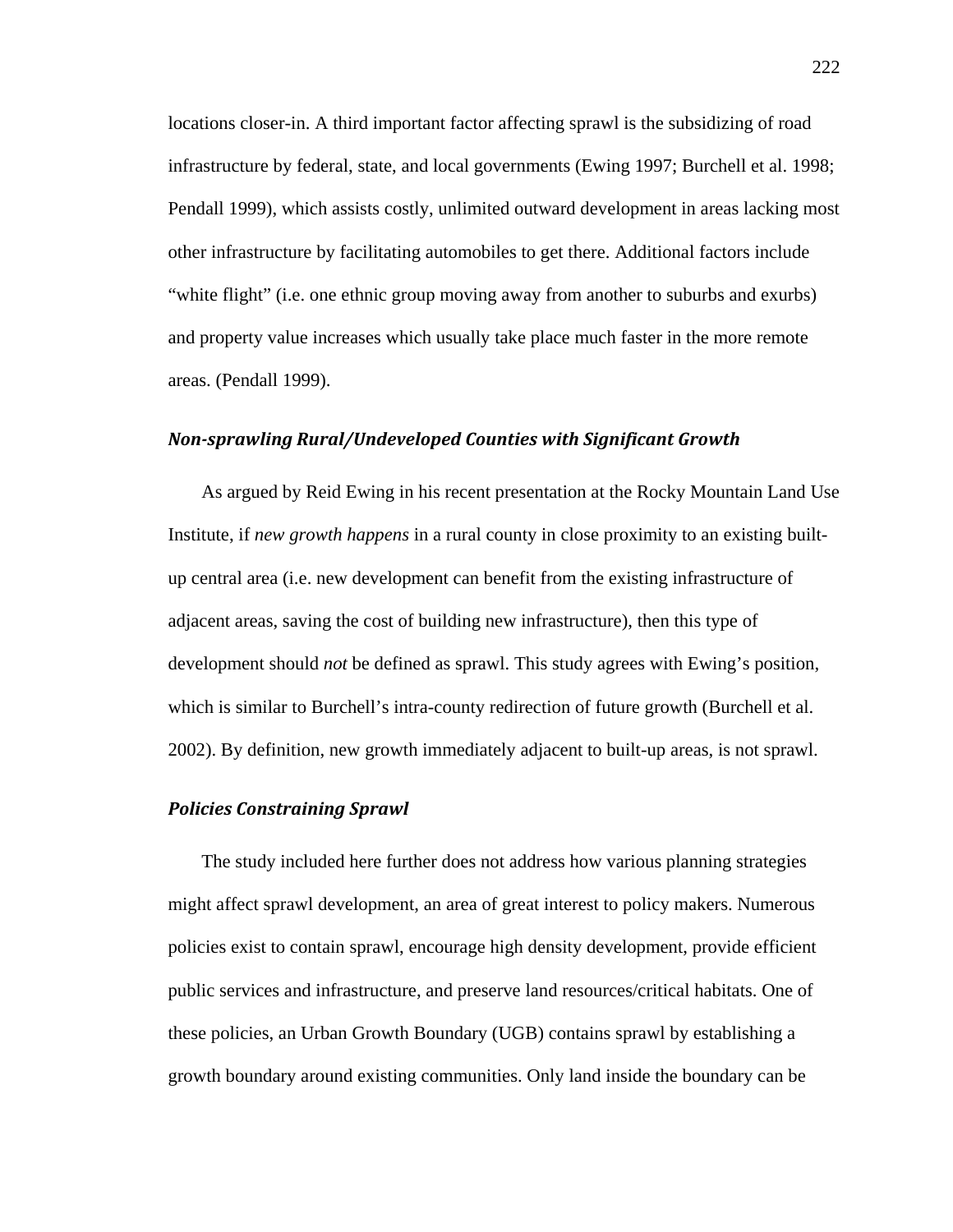converted to urban use before a specified date; land outside the boundary is preserved for nonurban use until that land is required and no land remains inside the boundary (Knaap 1985, p.26). Other planning strategies similar to the Urban Growth Boundary are "Greenlines" and urban service areas. Empirical studies (Knaap 1985; Shen 1996) show that this constraint is only effective when accompanied by strict zoning ordinances designed to prevent low-density development outside the boundary, and incentive-laden policies to encourage infill inside the boundary. If zoning ordinances and incentive policies are not present, the UGB has no significant impact on the control of sprawl.

Other means of constraining sprawl rely on a series of financial strategies to position development. These strategies include adequate public facilities ordinances (APFOs), development impact fees, and transfer of development rights (TDR). By making growth pay its own way, if development is intending to go into areas absent infrastructure, there is some likelihood that it will refrain from going there, thereby limiting sprawl and preserving land and other resources (Pendall 1999).

#### *Demographic Projection ‐‐ Woods & Poole*

The Woods &Poole projections of demographic trends employed in this study would reflect greater accuracy if they were somewhat more recent. 2003 versus 2012 projections were used because this period was closest to the date of available land cover data and because this time period was also close to the time period of the Burchell (2002), Ewing (2000), and Pendall (1999) studies.

The Woods & Poole projection data, as a whole, is a relatively solid source of demographic and economic projections at the county level. As with all projection data,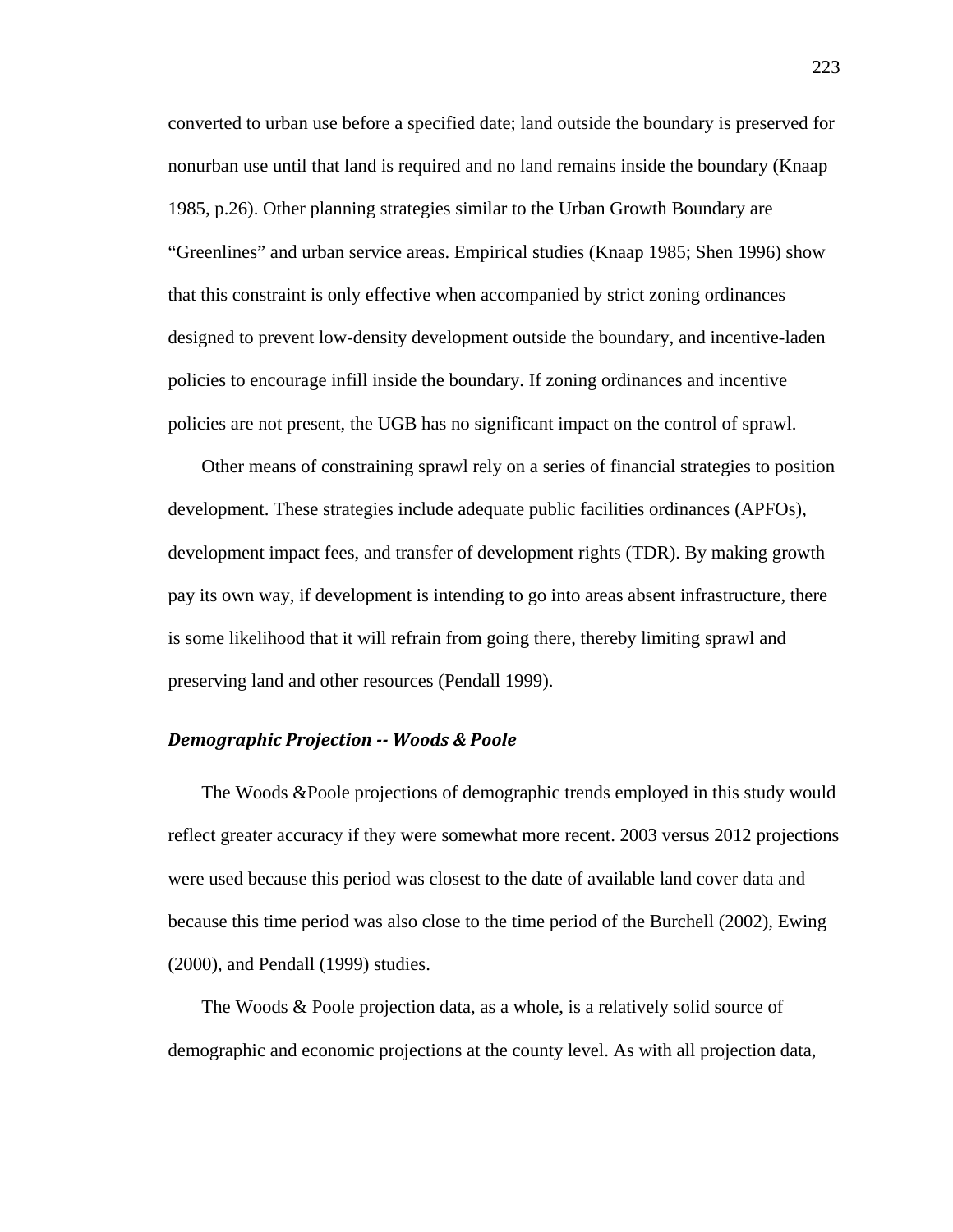however, it does have its limitations. Woods & Poole use an "export-base" approach<sup>196</sup> to project employment, earnings, and income in each of the counties; it then projects population migration *as a function of employment growth*<sup>197</sup>*.* Individuals and families are assumed to migrate primarily in response to employment opportunities. Political and social factors that affect migration are generally not taken into account. For example, changing political views, changes in economic and tax policies (e.g., more/less favorable tax system, immigration issues, climate, etc.) could induce migration. Not including these factors potentially increases errors in the Woods & Poole demographic projections, and in turn, affects the accuracy of the overall research results offered here. This is not something that can be changed by users of the Woods  $\&$  Poole data, their data is what it is. There are certain things which would increase study accuracy as will be noted below.

#### *Updated Data*

 $\overline{a}$ 

The sprawl classification for counties would be more reliable if the updated Woods & Poole growth projections over the period 2000 to 2020 (i.e. which has the benefit of the 2010 Census) were used in the project. This study used the 2003 version of Woods  $\&$ Poole datasets, created before Hurricane Katrina devastated Louisiana and the Gulf Coast in 2005, and before the Great Recession from December 2007 to June 2009 had left its impact on the nation as a whole. Regular recession factors have been taken into account in the Woods & Poole data projection, but the scale and degree of the 2008-2009

<sup>196</sup> This projection approach is based on differentiating "basic" industrial sectors from "non-basic" sectors. Certain industrial sectors are considered "basic" (such as mining, manufacturing, and the federal government) which produce output that is "exported" out of the region for national or international consumption. In contrast, "non-basic" sectors (such as retail trade, real estate, and construction) produce output that is consumed locally.

 $197$  Woods & Poole does integrate some demographic factors in their projection model. For the population aged 65 and over, and for the college or military-aged population, migration patterns over the forecast period are based on historical net migration and not employment opportunities.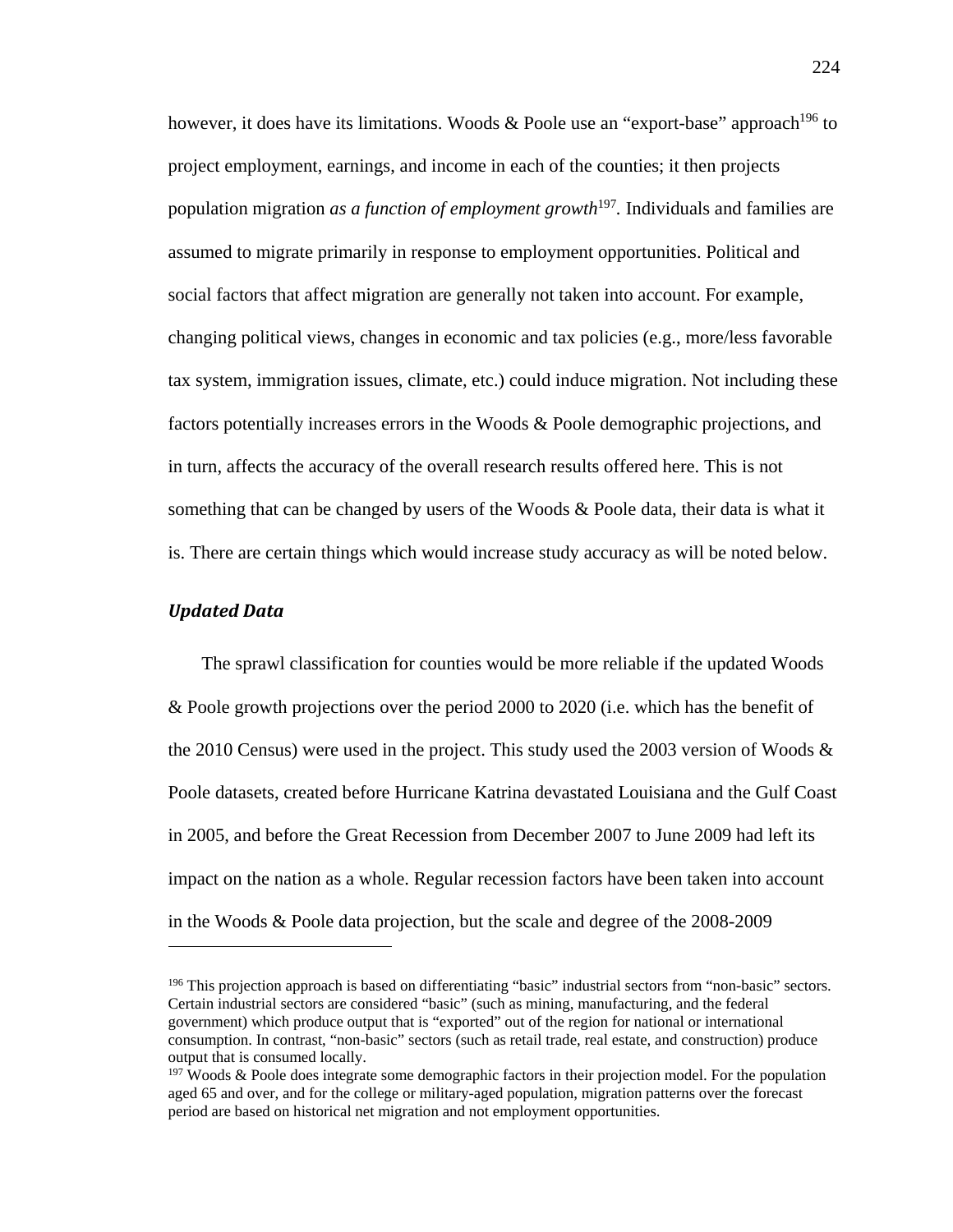Recession is obviously not a part of the 2003 version of Woods & Poole datasets. Therefore, a sprawl classification based on updated Woods & Poole growth projection data would more accurately capture these unexpected economic and social changes and obviously be more reliable. This does not take into account comparison time periods as will be noted. Sprawl classifications based on updated Woods & Poole projections were recently calculated by the author and the results are presented below.

As stated previously, a major goal of this study was to investigate the impact of different sprawl measurement methods on results through comparative analysis. For the three previous studies involved in the comparative analysis, the studied time periods were before 2000 (Pendall's ten year study from 1982-1992); in 2000 (Ewing's static study of 2000); or using 2000 as the base year (Burchell's twenty-five year study from 2000- 2025). Thus, this study uses 2000 as the base year and selects the 2000-2020 as projected time period in order to be consistent with prior research and to build upon previous sprawl measurement exercises. Selection of 2000 rather than 2010 as the base year was predicated on the fact that during the period of this study, i.e. 2007-2010, updated data for the 2010 Census was not yet available.

However, it would be interesting to apply the methods employed in this study using the updated data of the 2010 Census to measure sprawl for a projected time period, say, 2010 to 2020. If such a study were to be conducted, household densities in 2010 would be larger than those found in this study, because the numerator (i.e. the number of households) would have increased, by an average of 10 percent for these counties from 2000 to 2010, while the denominator (i.e. developable lands) probably would have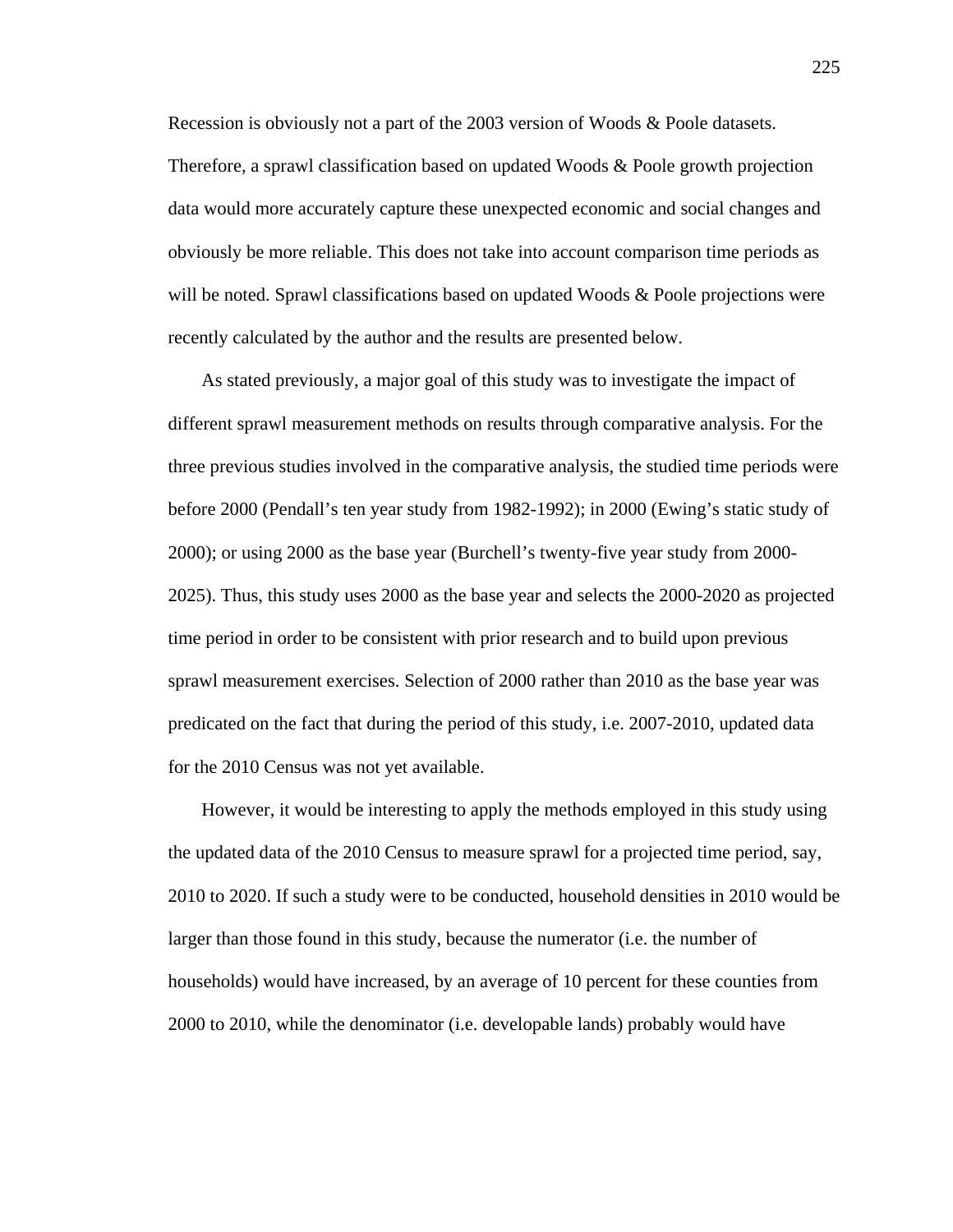increased slightly<sup>198</sup>. Without actually doing the analysis, it is difficult to analyze the change in county type classifications between the years 2000 and 2010, or the sprawl/non-sprawl classifications for counties during the period 2010 to 2020 (using the new projection). Any change analysis would be complicated, because a county's type and sprawl classification can only be defined relative to changes in other counties.

Since the Woods & Poole 2012 data is now available, this study actually looks at sprawl/non-sprawl classifications over the period  $2000$  to  $2020^{199}$  for all US counties using this updated version. The 2003 and 2012 versions of Woods & Poole data will be referred to as the *"old"* and *"new"* projections, respectively. The analysis ultimately shows that sprawl classifications are quite similar between the two projections.

First, based on the new projection, 443 counties will experience sprawl development during the 2000 to 2020 period, compared with 492 counties said to experience sprawl under the old projection. The 49 fewer sprawling counties cited under the new projection are mainly the result of lack of growth during the  $2008-2009$  Recession<sup>200</sup>. Of these  $443$ *sprawling* counties, 87 percent (or 384 counties) are also defined as *sprawl* in the old projection; only 13 percent (or 59 counties) are classified as non-sprawl in the old projection.

<sup>&</sup>lt;sup>198</sup> The denominator of density calculation (i.e. developable lands) is calculated as total area minus undevelopable lands (such as water bodies, wetlands, desert, steep slope mountains, national, state, and regional parks and forests, etc.). These undevelopable lands may decrease slightly over time (for example, some wetlands or desert may be developed), resulting in slightly increased developable lands. Developable lands include both *developed* lands and *undeveloped* (but developable) lands; thus, even though large amounts of *undeveloped* (but developable) lands have been converted to *developed* lands over the period 2000 to 2010, the amount of total *developable* land does not change due to this conversion.

<sup>&</sup>lt;sup>199</sup> The density calculation and county land use type classification of this new analysis are the same as those in this study using the Woods & Poole 2003 data, because the base year used is still the year 2000.

<sup>&</sup>lt;sup>200</sup> The projected household growth in the US increases by 6 percent from 25,311,676 to 26,817,449 households when moving from the old to the new projection. However, employment growth decreases a substantial 35 percent, from 46,493,819 jobs in the old projection to only 30,227,152 jobs in the new projection.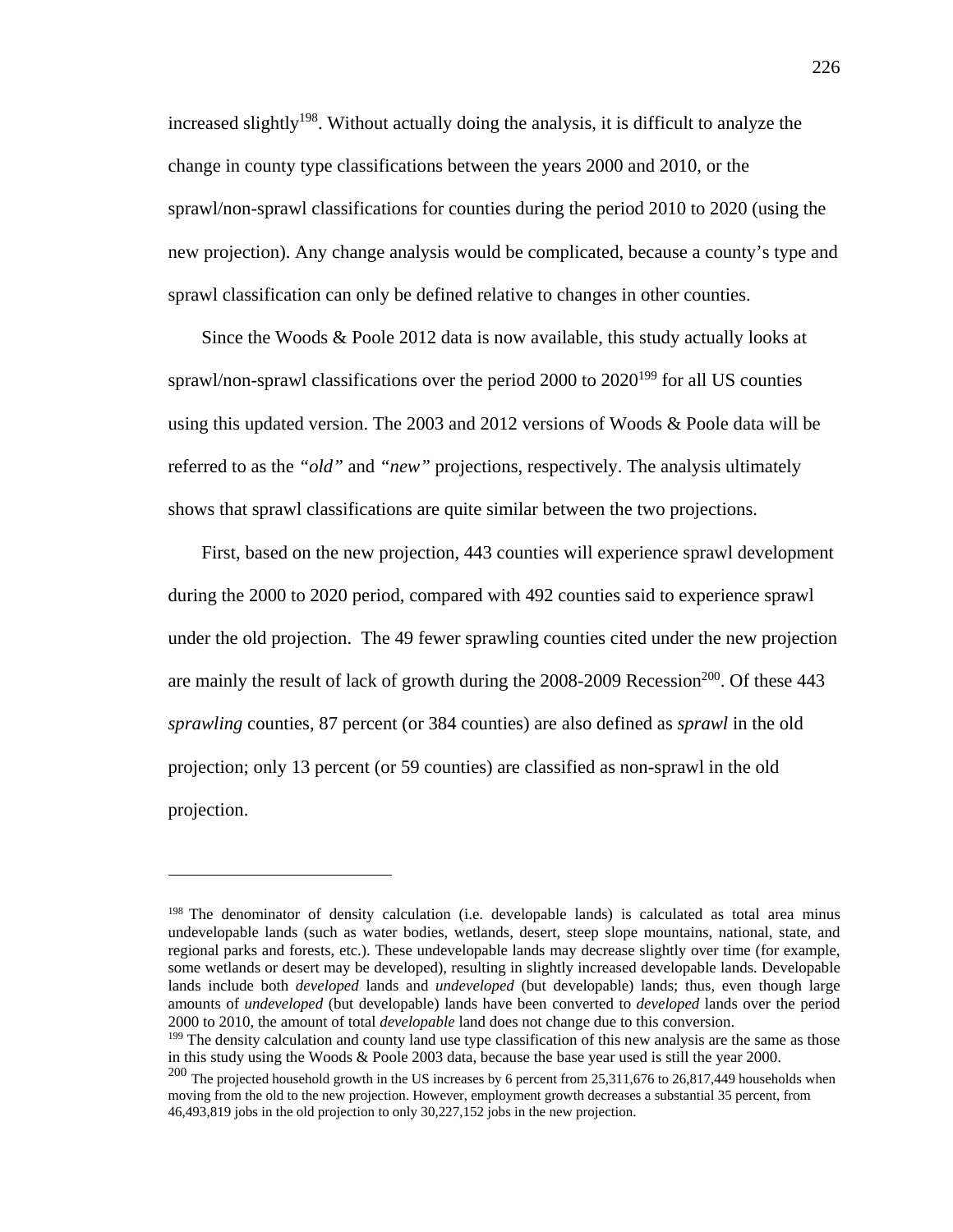Second, the county type distribution of sprawling counties is almost identical between the two projections. In the new projection, out of 443 sprawling counties, 59 percent are rural; 19 percent are undeveloped; 11 percent are developing rural center; and the remaining 11 percent are developing suburban counties $^{201}$ .

Third, at the regional level, the four regions rank the same between the two projection systems for sprawl household growth, as shown in Table 6.1. The South Region increases by 1,100,000 in household growth in the new projection.

Table 6.1 Sprawl Household Growth by Region in Two Projection Systems,

|           | Old        | <b>New</b> |          |  |
|-----------|------------|------------|----------|--|
|           | Projection | Projection | % Change |  |
| Region    | (A)        | (B)        | (C)      |  |
| South     | 3,282      | 4,363      | 32.9     |  |
| West      | 1,958      | 1,968      | 0.5      |  |
| Midwest   | 1,171      | 1,115      | $-4.8$   |  |
| Northeast | 628        | 567        | $-9.7$   |  |
| Total     | 7,039      | 8,013      | 13.8     |  |
|           |            |            |          |  |

2000-2020 (in Thousands of Households)

Note:

 $\overline{a}$ 

- 1. The "old" and "new" projections refer to the 2003 and 2012 Woods & Poole projections, respectively.
- 2. Column C is calculated as (column B minus column A)\*100/column A.

Fourth, the top ten states with the largest sprawl household growth are ordered similarly in the two projection exercises, although the rank order may change slightly for individual states, as shown in Table 6.2.

<sup>&</sup>lt;sup>201</sup> With the old projection, of the 492 sprawling counties, 57 percent were rural; 23 percent were undeveloped; 10 percent were rural center; and the remaining 10 percent were developing suburban counties.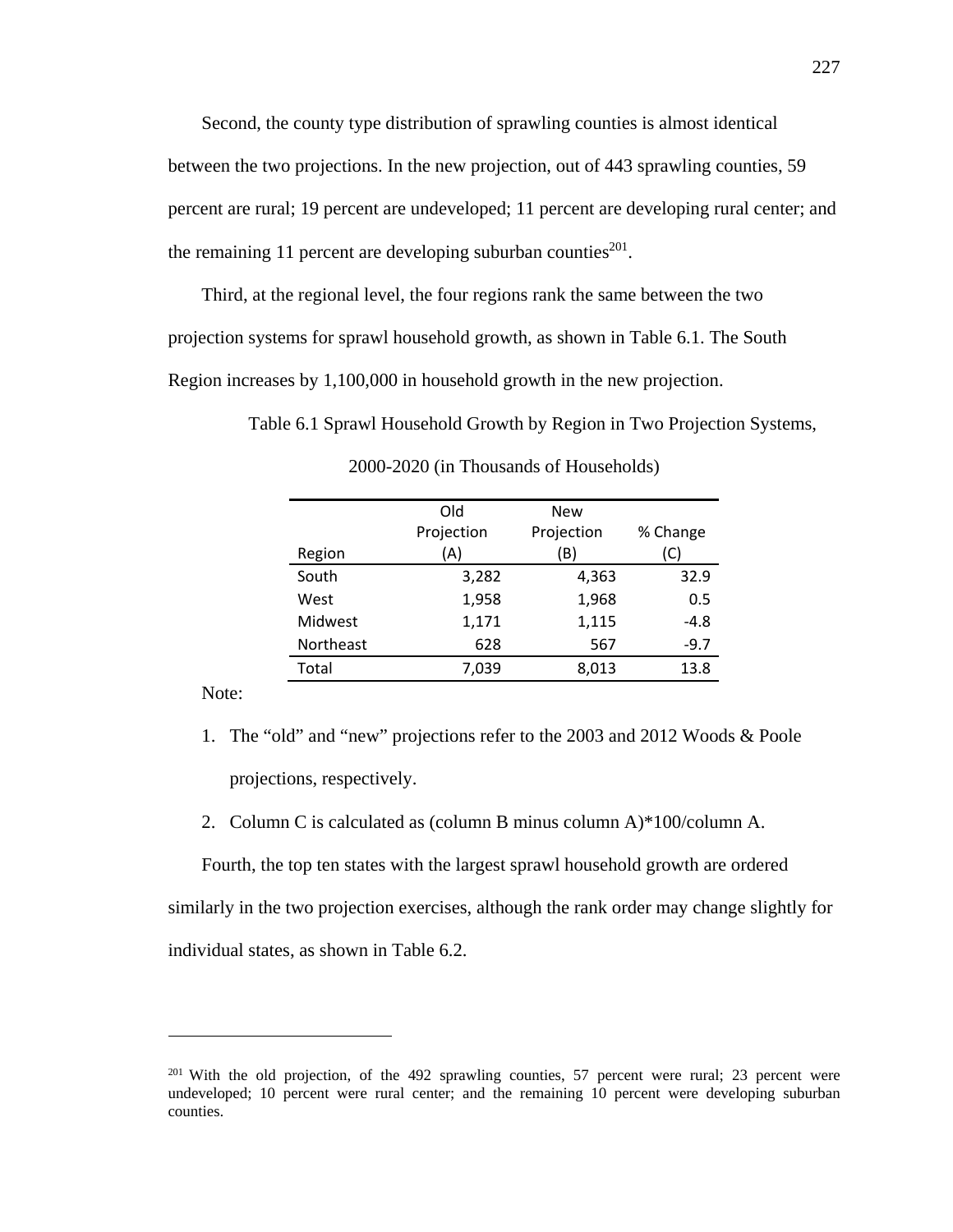Table 6.2 Sprawl Growth Compared with Overall Growth in Top Ten Sprawl States,

|                  | Sprawl         |            | Household Growth in    |            | Household Growth in |                     |            |         |
|------------------|----------------|------------|------------------------|------------|---------------------|---------------------|------------|---------|
|                  | Growth Rank    |            | <b>Sprawl Counties</b> |            |                     | <b>All Counties</b> |            |         |
|                  |                |            |                        |            |                     | ℅                   |            |         |
|                  | Old            | <b>New</b> | Old                    | <b>New</b> | %                   | Old                 | <b>New</b> | Chang   |
| <b>State</b>     | Proj.          | Proj.      | Proj.                  | Proj.      | Change              | Proj.               | Proj.      | e       |
| California       | 1              | 1          | 951                    | 770        | $-19.0$             | 3267                | 2808       | $-14.0$ |
| Florida          | 3              | 2          | 528                    | 719        | 36.0                | 2569                | 2562       | $-0.3$  |
| Texas            | $\overline{2}$ | 3          | 538                    | 714        | 32.8                | 2730                | 3580       | 31.2    |
| Georgia          | 4              | 4          | 333                    | 479        | 44.1                | 951                 | 1227       | 29.0    |
| <b>North</b>     | 6              | 5          |                        |            | 47.7                |                     |            | 27.2    |
| Carolina         |                |            | 270                    | 398        |                     | 1013                | 1288       |         |
| <b>Tennessee</b> | 5              | 6          | 285                    | 355        | 24.7                | 630                 | 671        | 6.5     |
| South            | 8              | 7          |                        |            | 47.8                |                     |            | 26.7    |
| Carolina         |                |            | 230                    | 340        |                     | 448                 | 568        |         |
| Washington       | 9              | 8          | 230                    | 278        | 21.2                | 735                 | 840        | 14.3    |
| Pennsylvania     | 7              | 9          | 258                    | 262        | 1.6                 | 400                 | 534        | 33.5    |
| Ohio             | 10             | 10         | 227                    | 251        | 10.6                | 499                 | 466        | $-6.6$  |

2000-2020 (in Thousands of Households)

Note:

"Proj." in the column headings means "Projection".

Finally, sprawl classifications are similar between the two projection exercises for six states substantially affected by the 2008-2009 Recession. These six states (Arizona, California, Florida, Illinois, Michigan, and Ohio) contain 412 counties in total. Based on the new projection, 72 of the 412 counties experience sprawl development over the period 2000 to 2020, which is 19 sprawl counties less than the old projection (91 sprawl counties). All states in this category experience sprawl county reductions using with this new data except Arizona and Florida. Further, 90 percent (or 65) of these 72 counties defined as sprawl in the new projection were defined similarly in the old projection. County type distribution of sprawling counties is also the same between the two projections. In the old projection, 14 percent (or 13) of 91 sprawl counties were rural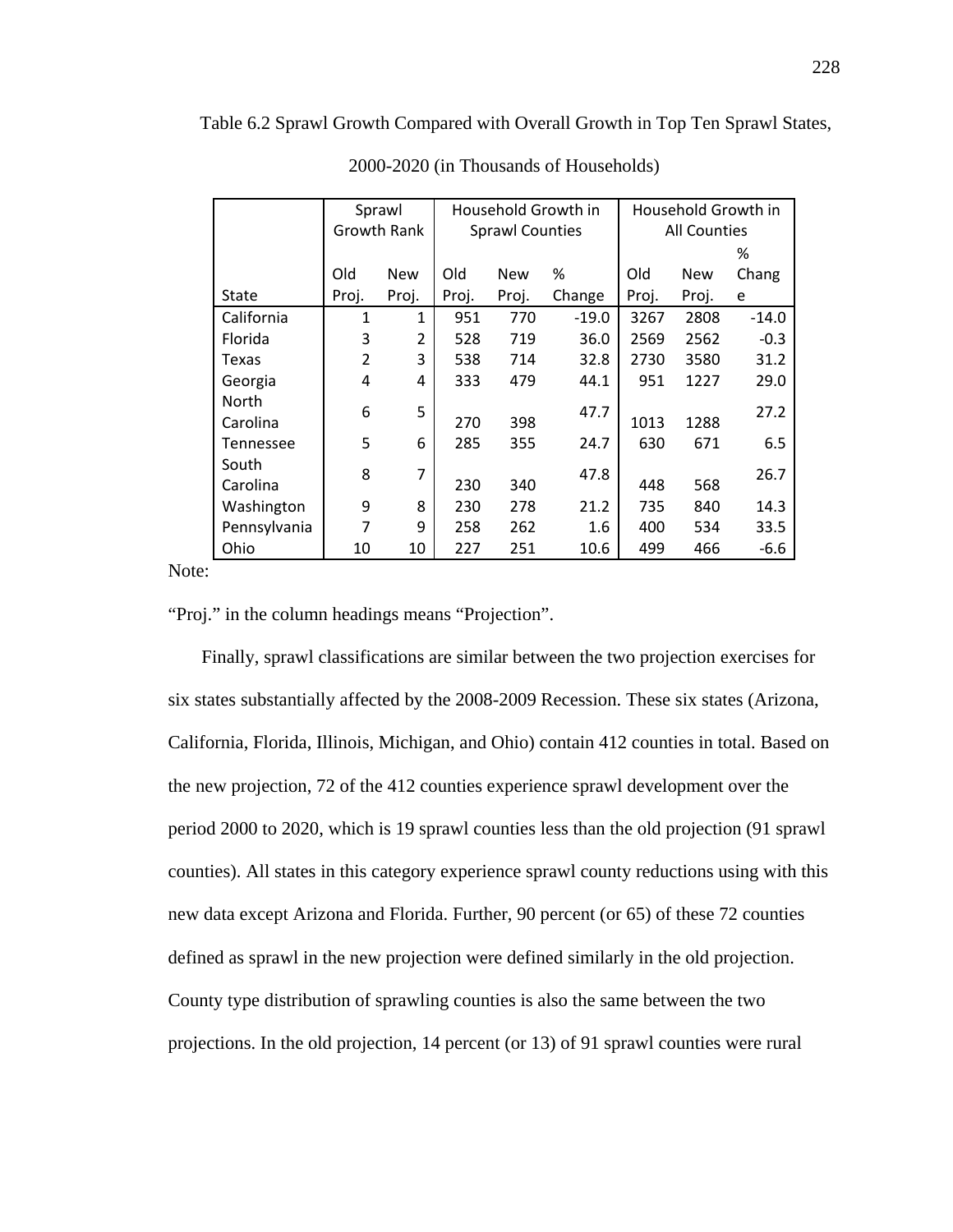center and developing suburban counties; using the new projection, 17 percent (or 12) of the 72 sprawl counties are rural center and developing suburban counties.

Table 6.3 compares the number of sprawl counties, the household growth in those sprawl counties, and the overall household growth between the two projection exercises for these six states. California, Michigan, and Ohio lose five to six sprawl counties each compared with the old projection, due to their slow growth rate during the 2008-2009 Recession. Sprawl household growth in California also decreases significantly (by 14 percent) when switching from the old projection to the new projection. In contrast, sprawl growth in Arizona, Florida, Illinois, and Ohio increases, when transitioning from the old to the new projection. Different periods of data analysis do affect results but not significantly.

Table 6.3 Sprawl Growth Compared with Overall Growth in Six Recession States,

|                 |       | Number of<br>Sprawl<br>Counties | Household Growth in<br><b>Sprawl Counties</b> |            |         | Household Growth in<br><b>All Counties</b> |            |         |
|-----------------|-------|---------------------------------|-----------------------------------------------|------------|---------|--------------------------------------------|------------|---------|
|                 | Old   | <b>New</b>                      | Old                                           | <b>New</b> | %       | Old                                        | <b>New</b> | %       |
| <b>State</b>    | Proj. | Proj.                           | Proj.                                         | Proj.      | Change  | Proj.                                      | Proj.      | Change  |
| Arizona         | 6     | 7                               | 149                                           | 198        | 33.5    | 1035                                       | 1030       | $-0.5$  |
| California      | 23    | 18                              | 892                                           | 770        | $-13.6$ | 3267                                       | 2808       | $-14.0$ |
| Florida         | 20    | 21                              | 539                                           | 719        | 33.4    | 2569                                       | 2562       | $-0.3$  |
| <b>Illinois</b> | 7     | 6                               | 51                                            | 67         | 31.5    | 640                                        | 593        | $-7.3$  |
| Michigan        | 17    | 8                               | 140                                           | 137        | $-1.8$  | 558                                        | 294        | $-47.3$ |
| Ohio            | 18    | 12                              | 194                                           | 251        | 29.1    | 499                                        | 466        | $-6.6$  |

2000-2020 (in Thousands of Households)

Note:

"Proj." in the column headings represents "Projection".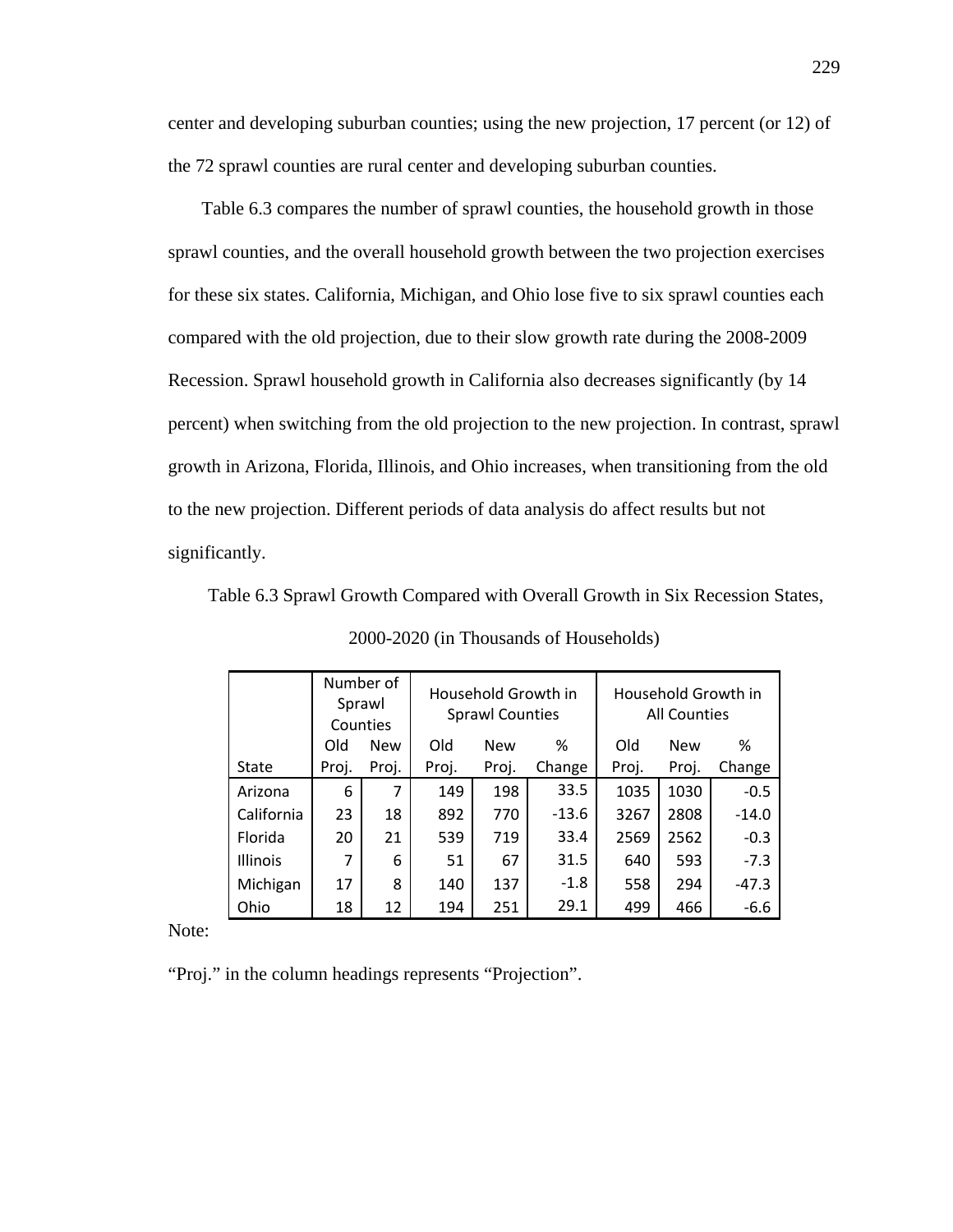#### *Improved Comparison Analysis*

The comparison analysis in this project could be improved in future research. In this project, the time periods for which Pendall has measured sprawl and for which sprawl is measured here are different: Pendall measures sprawl for the time period 1982 to 1992, while here it is measured for the period 2000 to 2020. Obviously, the comparison analysis would be greatly improved and shed a more pinpointed spotlight on sprawl measurement methods if new developments for which sprawl are measured would be during the same time period for both studies. Further, this discrepancy in the measured time periods is mainly due to the limited data availability. The NRI land cover data used in Pendall's study has been released at 5-year intervals from 1997 through  $2007^{202}$ , while the GIS boundary data used in this project is only available for the year 2000 and not available for the years around 1982. However, it is possible to improve this comparison analysis. When the NRI 2012 data release is made available, it would be interesting to use both Pendall's method and the method in this study to measure sprawl for new developments over the same time period from 2002 to 2012. Then the comparison analysis of the resulting two sprawl classifications would be more informative for improving sprawl measurement methods than the analysis conducted in this research.

#### *Redirection of Future Growth*

1

Due to both time and resource limitations, this project only measures sprawl for counties under the uncontrolled-growth, or sprawl, scenario, but did not investigate how

 $202$  "Periodic NRIs were conducted in 1977, 1982, 1987, 1992, and 1997. Since 2000, NRI data have been gathered annually; major releases of these data, however, will continue to be reported at 5-year intervals." (http://www.nrcs.usda.gov/Internet/FSE\_DOCUMENTS//stelprdb1041379.pdf) (U.S. Department of Agriculture. 2009)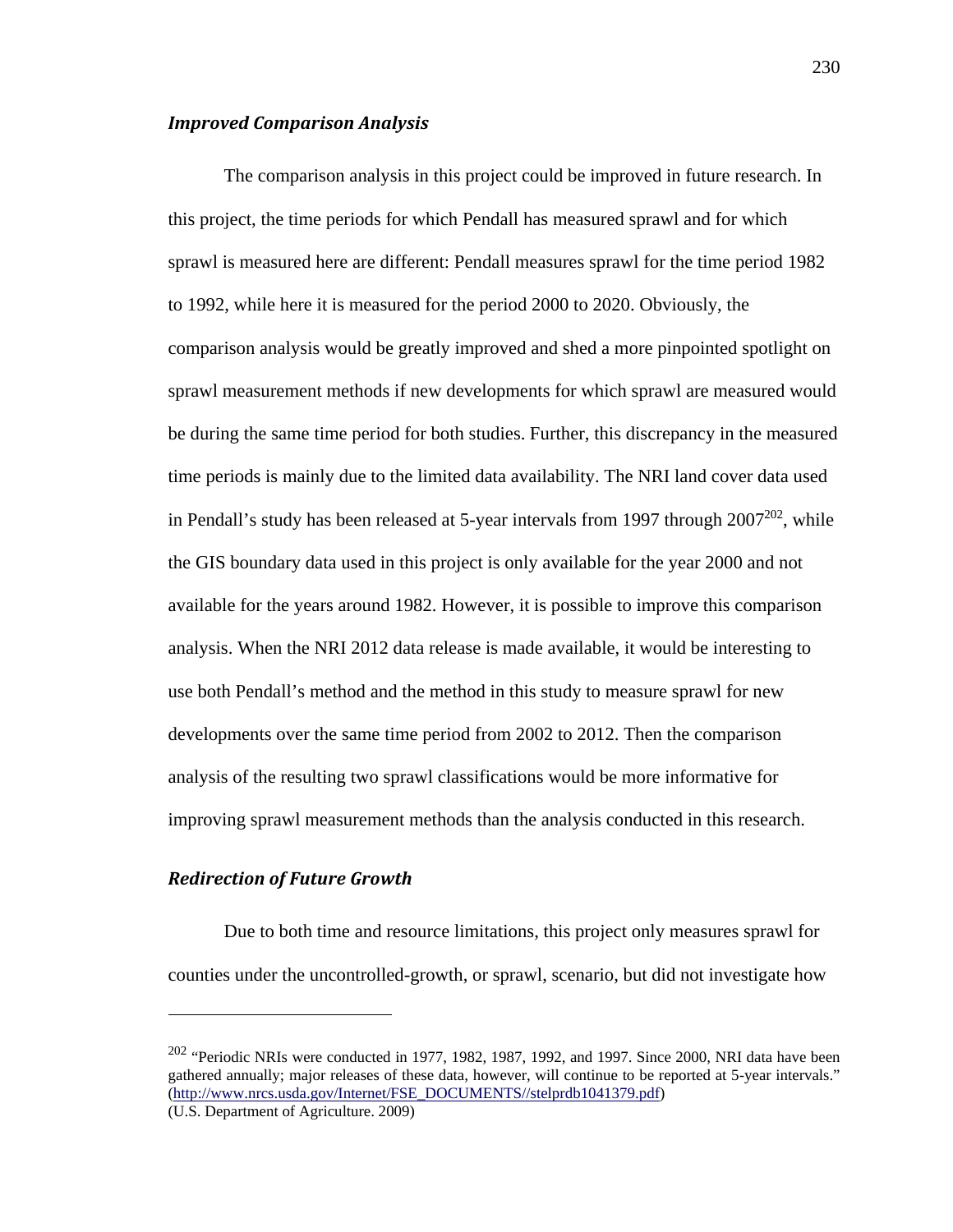to redirect the projected sprawl growth to more developed locations in the EA under the alternative, or controlled-growth, scenario. Questions currently remain unanswered. For instance, how much household /employment growth of a sprawl county should be redirected to other, more developed counties or to developed locations within a county? To which counties and locations in the EA should these sprawl growth be redirected? These questions are addressed in Burchell et al.'s project (Burchell et al. 2002) but are unfortunately not covered in this project. A project that answers these questions of redirection would be very useful to policy makers while they are creating or refining policies in their efforts to counteract future sprawl growth.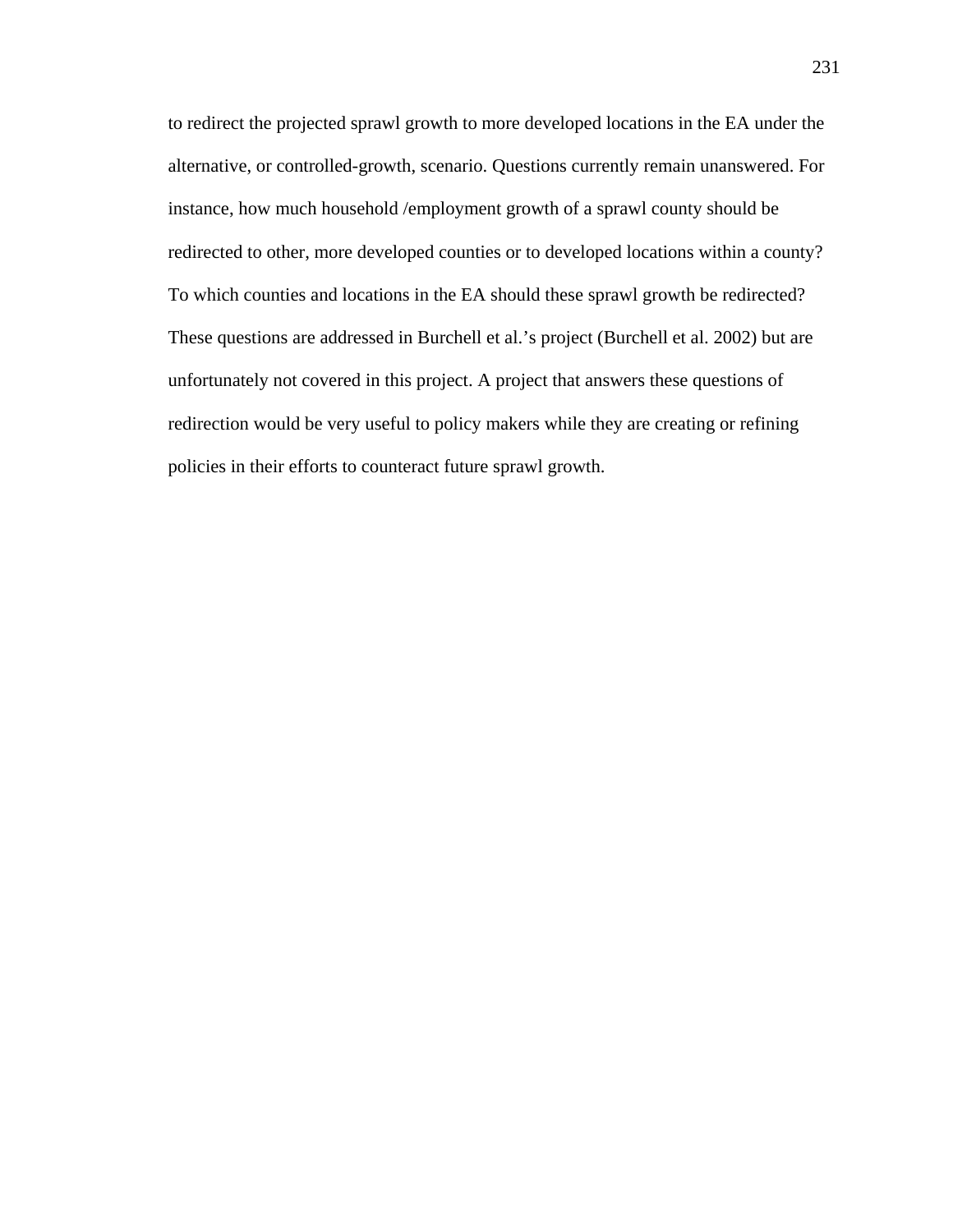# **Appendices**

## **Appendix 1 (for Chapter 3)**

## **1. Special Problems in Data Processing**

#### **1.1 State Forests/Parks**

1

After investigation of data<sup>203</sup>, six states (Minnesota, New York, Michigan, Wisconsin, South Carolina, and Tennessee) are identified as in a need of an adjustment of developable lands for their state forests/parks. In order to calculate the area (in acre) of developable lands within state forests, new data—the acreage of the state-owned lands within state forests (obtained from the websites of state forests)—is employed together with the ESRI state forest boundary data. The method used to fulfill this task is explained below.

First, the area (in acre) of "GIS non-federal state forest lands for the whole state" is calculated. It is the area of non-federal lands within the GIS state forest boundary<sup>204</sup> for the whole state, calculated from the ESRI state forest/park boundary data (therefore, it is named with "GIS").

<sup>&</sup>lt;sup>203</sup> The areas (in acre) of the state-owned lands for large state forests/parks nationwide are obtained from the official website of these forests/parks. Then for every large forest/park, this area is compared to the total area within the forest/park boundary that is calculated from the ESRI GIS boundary data. For 44 states, the values of these two areas are close to each other, which means that most of the areas within the large state forests/parks are state-owned for these states. However, this is not true for six states, which means that there are significant areas of privately-owned lands in their state forests/parks. 204 Sometimes the federal lands would fall into the state forest/park boundaries.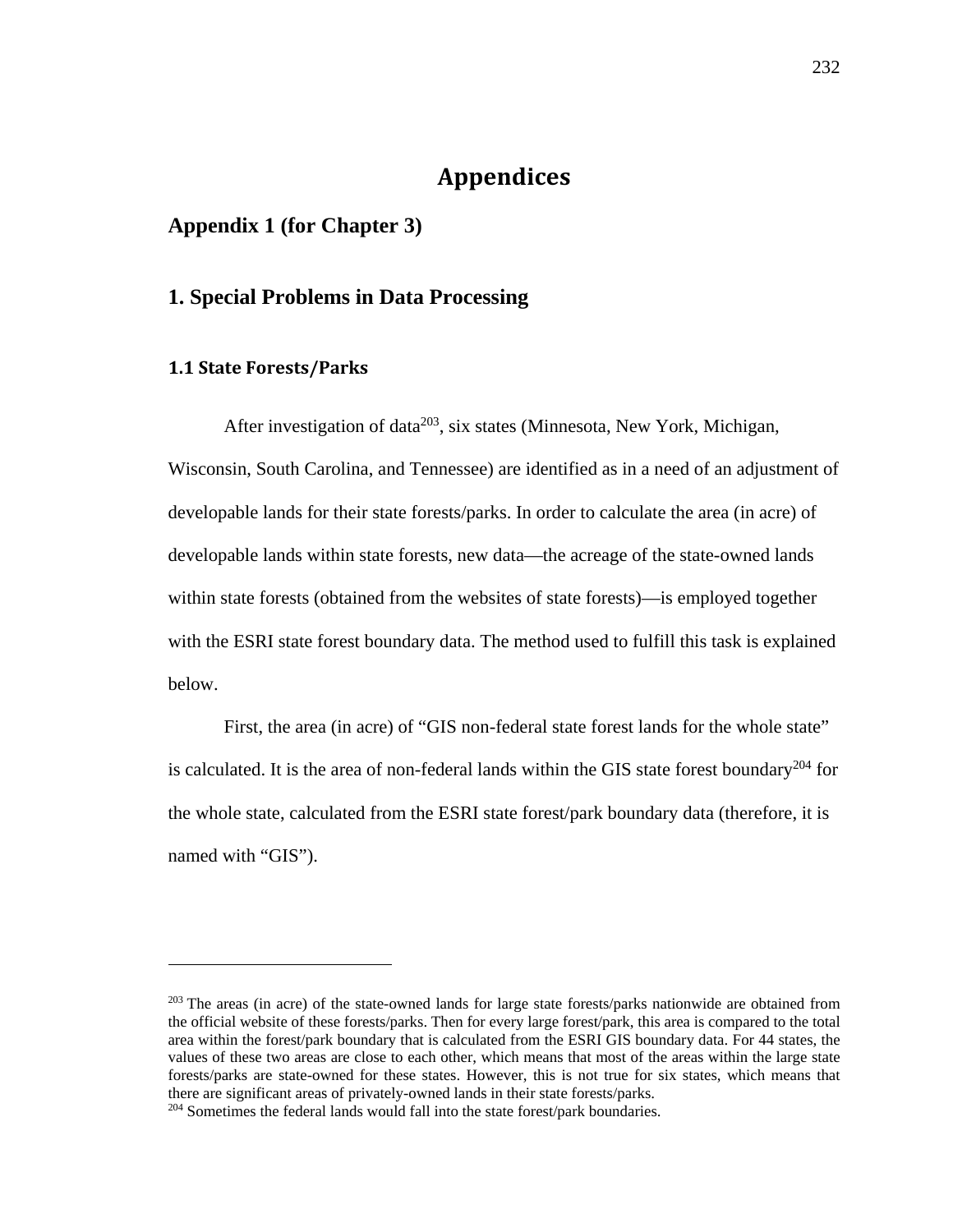Second, the area (in acre) of "GIS Potentially Developable lands" within a state forest is calculated for both the states and the counties that contain the state forests (again, it is named with "GIS" because it was calculated from the ESRI GIS state forest boundary data and federal and Indian land boundary data). The "GIS Potentially Developable lands" is defined as the lands within a state forest boundary that do not belong to any of the following kinds of undevelopable areas: federal lands, state or local park lands, or naturally undevelopable lands. They are the lands where private lands could potentially be located (thus it is named as "potentially").

Finally, the total area of privately-owned lands within state forest boundaries for a county is calculated by using the following equation:

 $PL2 = D2*(A1-B1)/D1$ 

Where

 $\overline{a}$ 

 $PL2$  = the total area of private lands within state forests for a county;

 $D2$  = the total "GIS Potentially Developable lands" within state forests for a county;

 $D1$  = the total "GIS Potentially Developable lands" within state forests for a state;

 $A1$  = acreage of "GIS non-federal state forest lands for the whole state"; and

 $B1$  = acreage of the state-owned forest lands for the whole state

As described in the foregoing section, the B1 "acreage of the state-owned forest lands for the whole state" is obtained from the official websites of state forests. (A1-B1) represents the total acreage of the privately-owned lands within GIS state forest boundaries for a state<sup>205</sup>.  $(A1-B1)/D1$  describes the private land proportion of the total

 $205$  Other public lands within state forest boundaries, such as those owned by the county government, if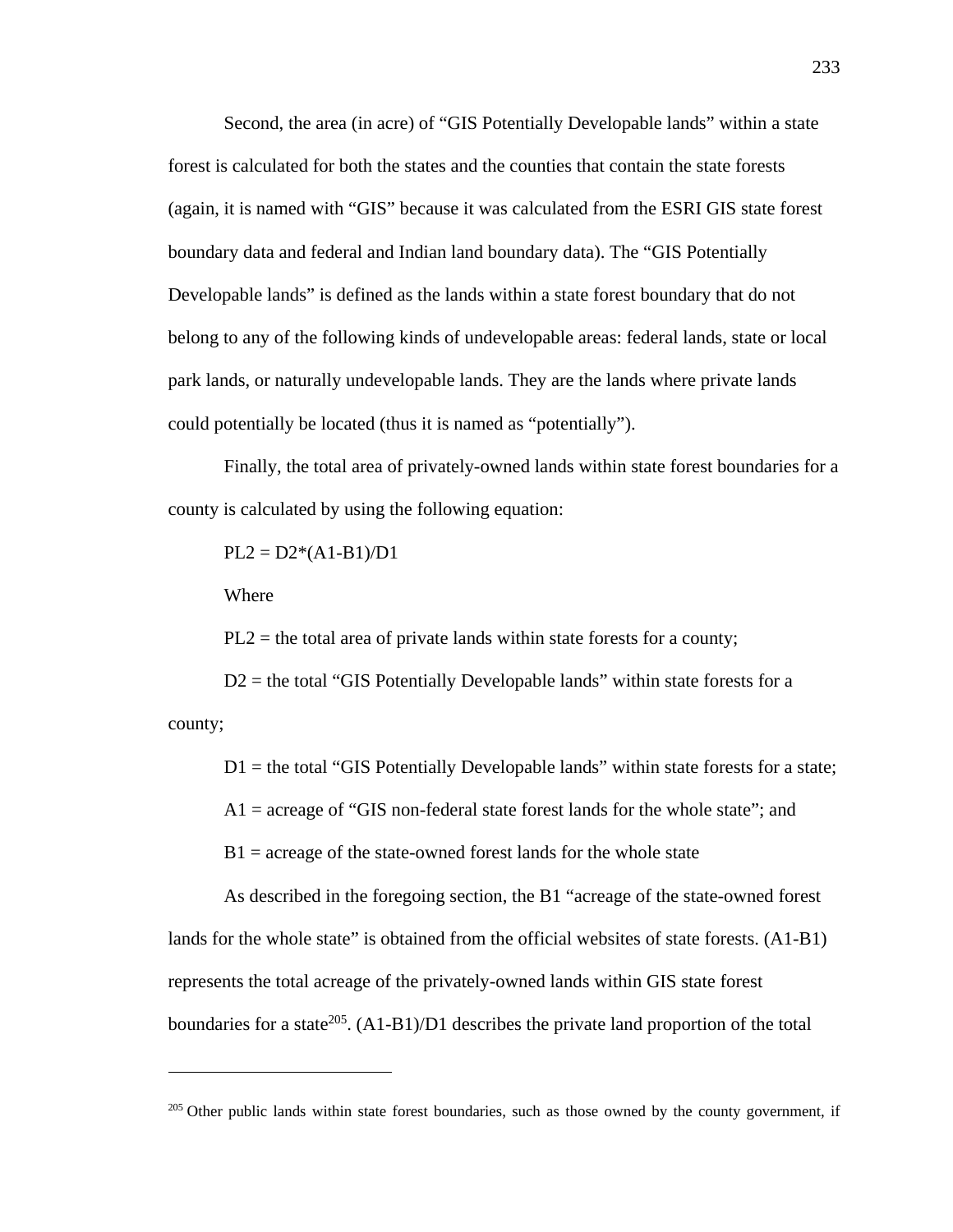"GIS Potentially Developable lands" within GIS state forest boundaries in a state. To simplify the calculation, this proportion is assumed to be uniform in a state. This rate may vary among the abovementioned six states; but within each state, it is the same for all the state forests within that state.

For example, if (A1-B1)/D1 is equal to 0.6 for State Michigan, then 60 percent of all the "GIS Potentially Developable Lands" within state forest boundaries for Michigan are privately owned. If D2 (total "GIS Potentially Developable lands" within state forests in a county) is 1000 acres in a particular county, then the private lands within state forest boundaries in this county would be 600 (1000\*0.6=600) acres. Therefore, in this hypothetical example, originally these 1000 acres would be classified as undevelopable lands and thus excluded from density calculation. However, now 600 acres out of these 1000 acres will be identified as developable lands and contribute to the denominator of density calculation.

## **1.2 Indian Reservations**

 $\overline{a}$ 

The "adjusted developable lands within Indian reservations" are calculated through the following steps. First, the acreage of "GIS Potentially Developable Lands within Indian Reservations" is calculated for each census tract that contains Indian reservations. These are the lands within Indian reservations that do not belong to any of the following kinds of undevelopable lands: naturally undevelopable lands, other federal lands $206$ , or state and local forests and parks.

exist, are of small area, and thus neglected in this equation.<br><sup>206</sup> "Other federal lands" refer to the federal lands other than Indian reservation lands.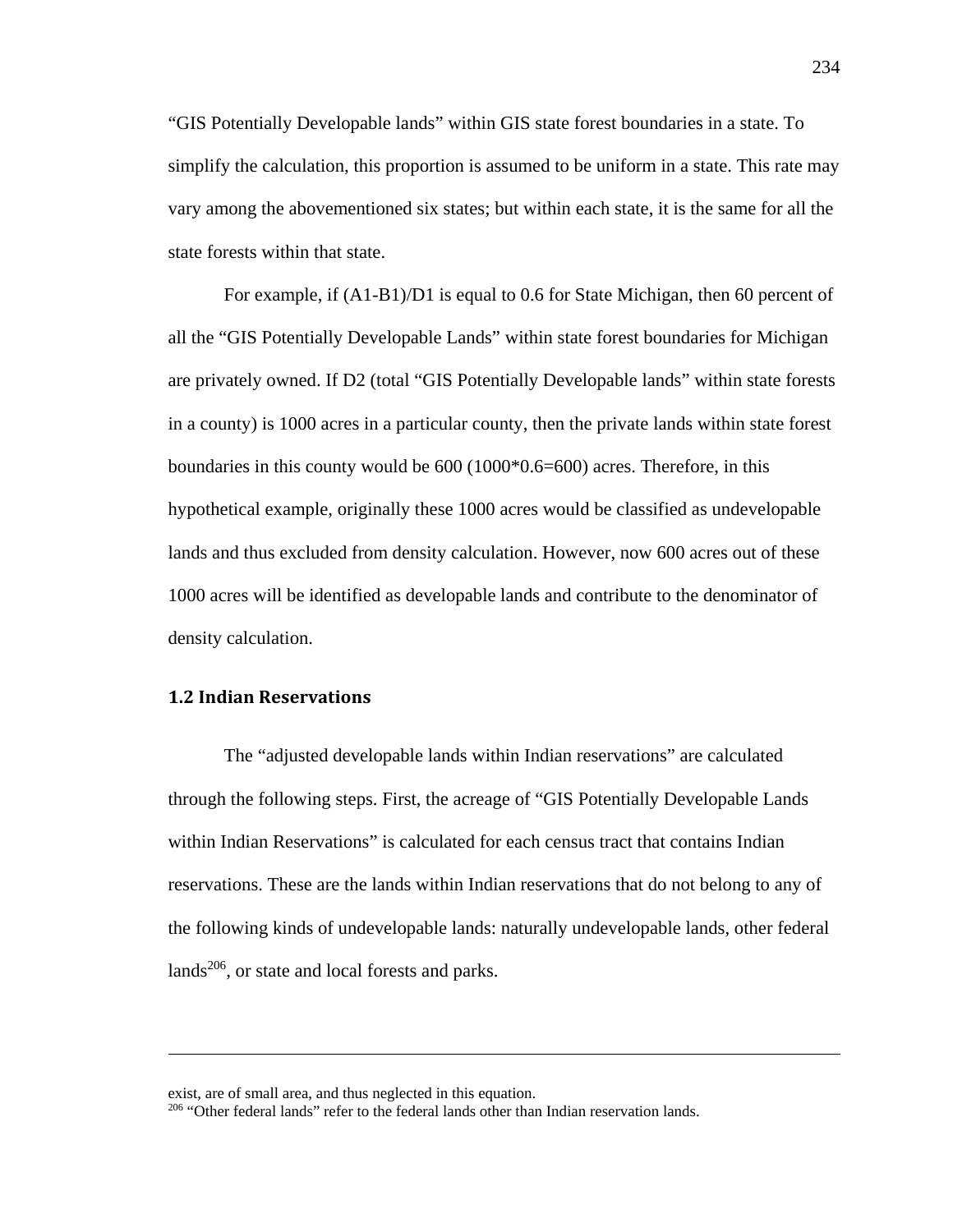Second, the "GIS Potentially Developable lands within Indian Reservations" are divided into two parts, corresponding to the two components of the households (American Indian and non- American Indian households) living within Indian reservations. One part of the "GIS Potentially Developable Lands" is ascribed to the American Indian households (but this part is not adjusted to developable lands); the other part is assigned to the non- American Indian households—it is this part that is adjusted to developable lands, named as "Adjusted Developable Lands within Indian Reservations". Its percentage share of the total "GIS Potentially Developable Lands within Indian Reservation" is equal to the non-American Indian households' percentage share of the total households of that census tract. For example, in a census tract that contains Indian reservations, if 40 percent of its total households are non- American Indian households, then 40 percent of this census tract's "GIS Potentially Developable Indian Reservation Lands" are "adjusted developable lands", which will contribute to density calculation of the county.

## **2. An Example of County Development Type Adjustments**

<u>.</u>

Three general rules are employed to adjust the original county types to final county types. If a county meets any of the following two criteria and its original county type is not the highest level of development type within the EA, then its original county type will be adjusted to the highest level of the county types in the  $EA^{207}$ : 1) its density is

<sup>&</sup>lt;sup>207</sup> The exception is for the counties in the 33 "Rural EAs". For these EAs, the highest level of original county type is rural or undeveloped county. Therefore, for these EAs, the rural center county, instead of the highest level of original county types, is assigned to the counties that meet any of the first two criteria.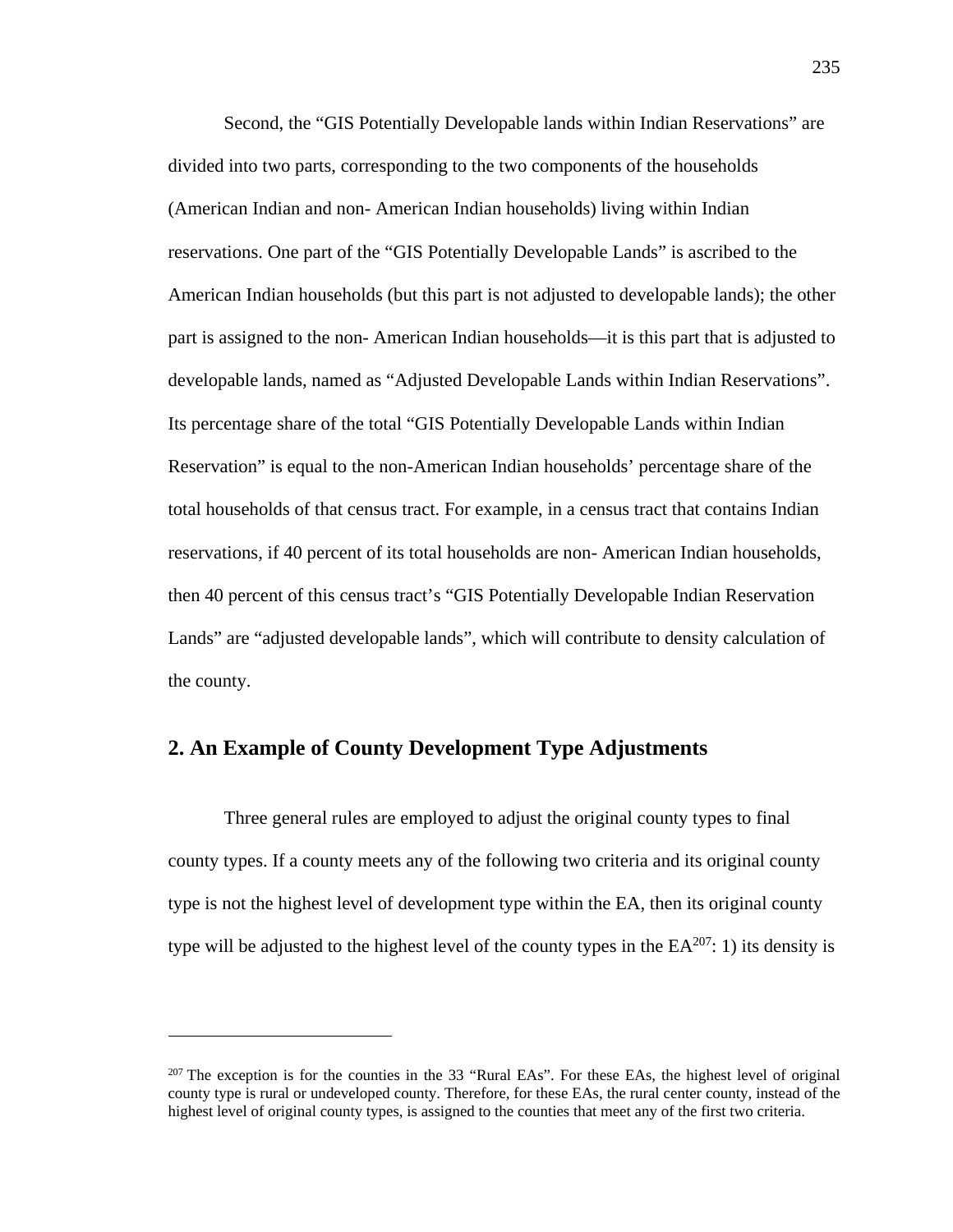above the "natural county density gap"208 within the EA; and 2) the county is the "economic center county" of the EA. 3) In addition to these two rules, the third criterion is that the work team's practical knowledge of the counties validates the adjustment. A county may be adjusted to a higher or lower level of county development type (relative to its original type) by using the third rule.

Here is an example to explain applications of these rules. EA "State College, PA" (EA id: 009) is a "Rural EA"—all its counties are originally classified as rural or undeveloped counties, based on their densities. In order to apply the first criterion of adjustment, all counties in this EA are sorted by residential density in descending order. Then an obvious natural density gap is observed between the  $2<sup>nd</sup>$  (91 households/sq. mi.) and the  $3<sup>rd</sup>$  (59 households/sq. mi.) highest county density (the top four county densities are 100, 91, 59, and 58 households per square mile<sup>209</sup>). The counties with a density above the density gap, in this case, the  $1<sup>st</sup>$  and  $2<sup>nd</sup>$  highest-density county (Blair and Cambria, respectively), are adjusted from the original "rural" county to the "rural center" county. Further, the second criterion is applied to the counties. The  $4<sup>th</sup>$  highest-density county, Centre, PA, has a residential density lower than the natural density gap cut-off, but still is adjusted from rural to "rural center" county, because it is the economic center county, containing the center city (State College, PA) of the EA's economic node. However, the  $3<sup>rd</sup>$  highest density county, Mifflin, PA, is not adjusted to rural center county, because it does not meet any of the abovementioned three criteria.

<sup>208</sup> All the counties within an EA are sorted in descending order by density. Then the first natural density gap/break is called the "natural county density gap". The counties with a density higher than this density gap are the top-density counties in the EA, and usually, they are the most developed counties in the EA.  $^{209}$  The top four highest-density counties, from the 1<sup>st</sup> to the 4<sup>th</sup> highest-density order, are Blair, Cambria,

<u>.</u>

Mifflin, and Centre, PA. They are originally classified as "Rural" county, based on their residential densities.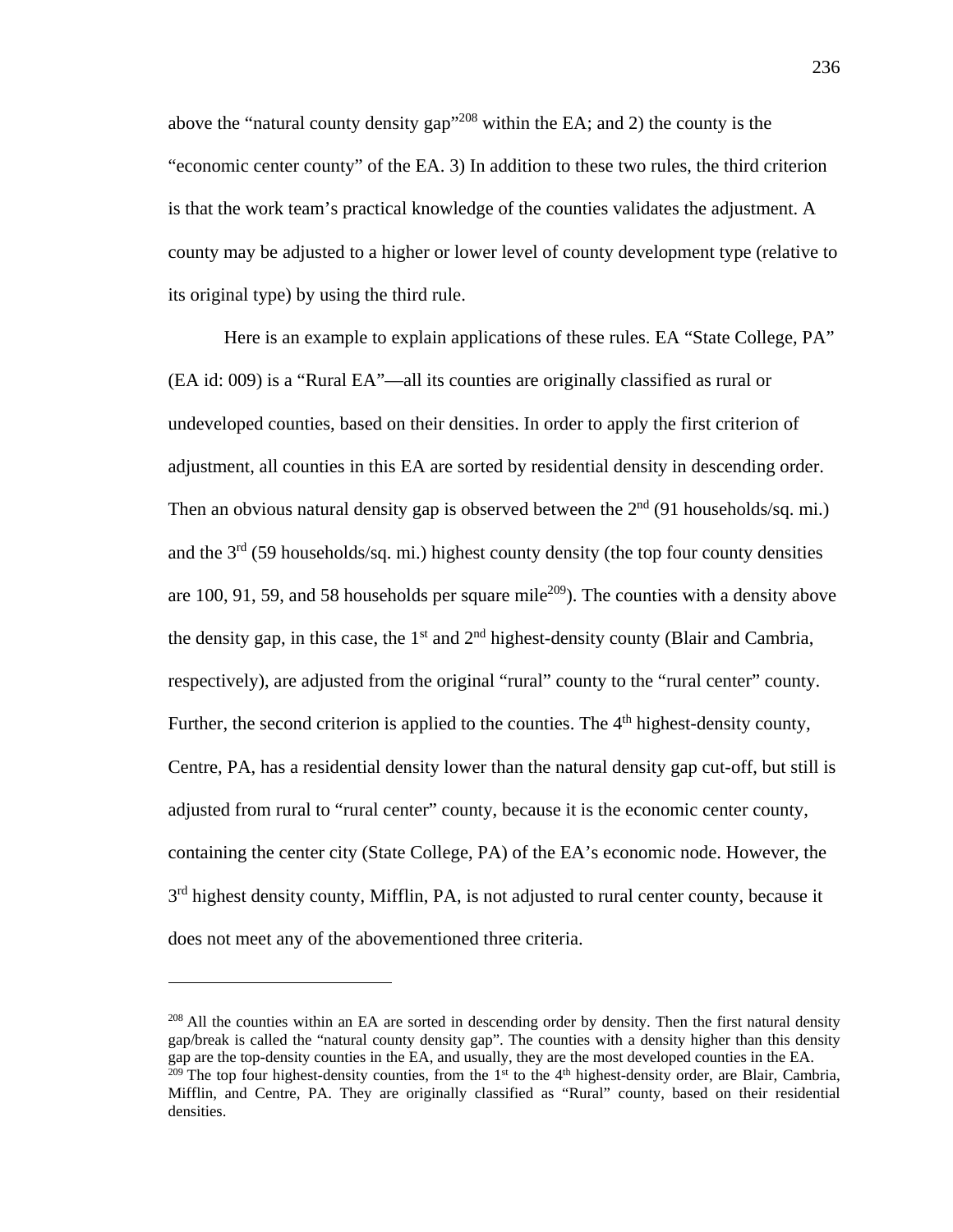## **3. Sprawl Adjustment**

 $\overline{a}$ 

For some particular suburban and rural center counties that have been classified as sprawl by the abovementioned criteria, the sprawl classification are further loosened by applying the following rules of sprawl adjustment. Such a county will be adjusted from sprawl to non-sprawl if *any* of the following criteria<sup>210</sup> is met:

(1) It is the EA's highest-density counties (with a density higher than the abovementioned "natural county density gap" in the EA); or

(2) it is the county that contains the largest economic node in the  $EA^{211}$ ; or

(3) according to the research team's practical knowledge of the counties in the EA, the county should be categorized as non-sprawl.

Here is an examples that explains these rules. For EA "Idaho Falls, ID-WY" (EA id:

148), the first highest density county is Teton, WY, classified as a suburban county.

Originally it was classified as "sprawl" because it will experience significant growth over the 2000 to 2020 time period and meanwhile its urban population percentage (55%) is lower than 85% (the threshold of urban population percentage for a suburban county to be classified as non-sprawl). However, because its density is higher than the density gap of its  $EA^{212}$ , it is adjusted to "non-sprawl". Further, the third highest-density county in the

<sup>210</sup> Actually, as mentioned in the foregoing section of classification of county development types, the counties that meet either of the first two criteria have been classified as/adjusted to the highest level of the original county types in the EA.

<sup>&</sup>lt;sup>211</sup> Here, the "largest economic node" actually refers to the largest center city among economic nodes in the EA. For all the EAs in the sample, the suburban and rural center counties that contain the second largest node are originally classified as non-sprawl by the aforementioned two criteria and thus need not to be adjusted.

 $212$  The top three highest county densities are 68, 37, and 31 households per square mile; thus the natural density gap is between the first (68 households per square mile) and the second (37 households per square mile) highest county density. The top three highest density counties are Teton, WY, Bannock, ID, and Bonneville, ID.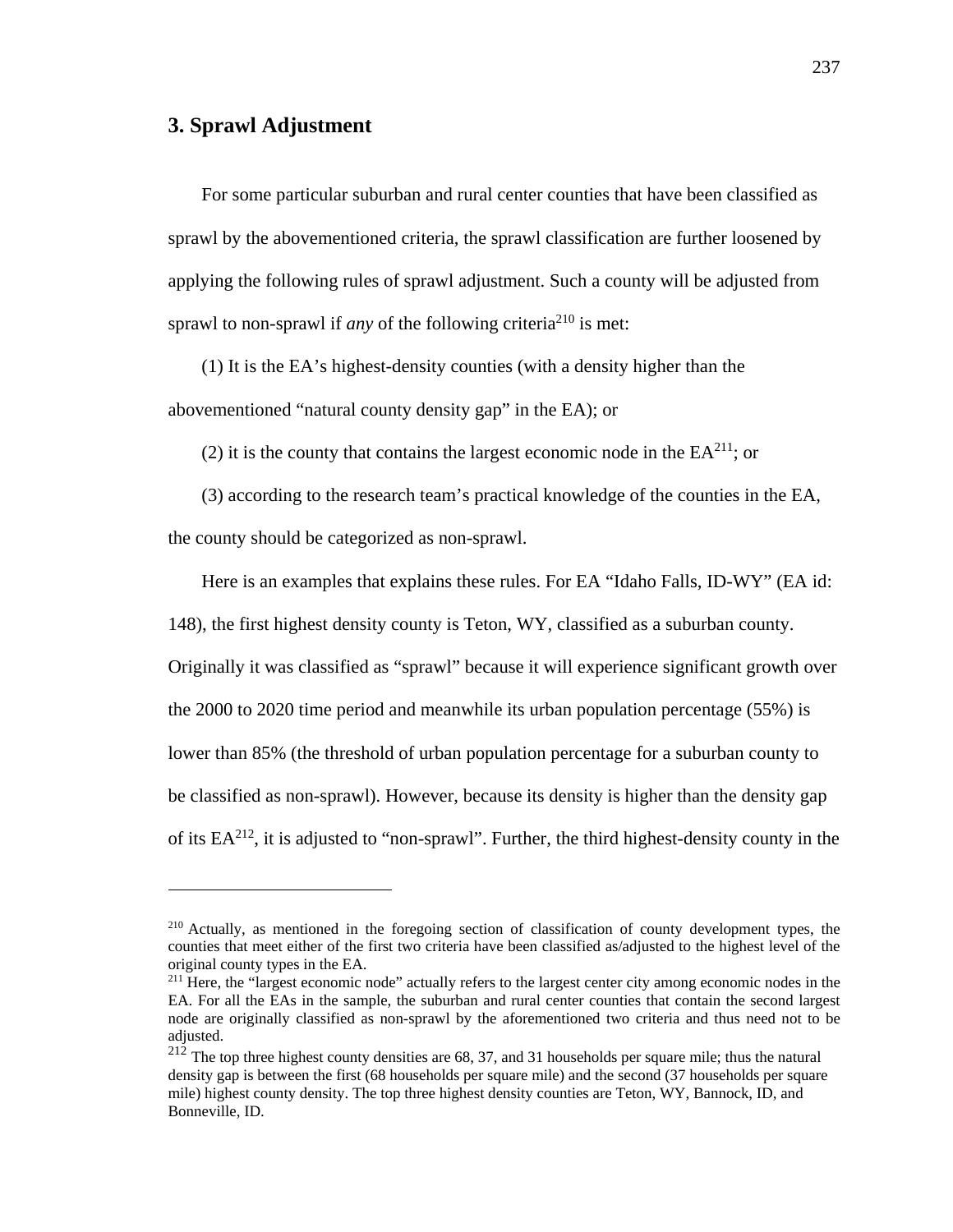EA, Bonneville, ID (classified as a suburban county), is originally classified as "sprawl", due to its projected significant growth in the future and its urban population percentage of 81.2%. However, it contains the center city (the Idaho Falls City) of the EA's economic node; thus is adjusted from the original "sprawl" to "non-sprawl", no matter its density is below the EA's "natural county density gap".

1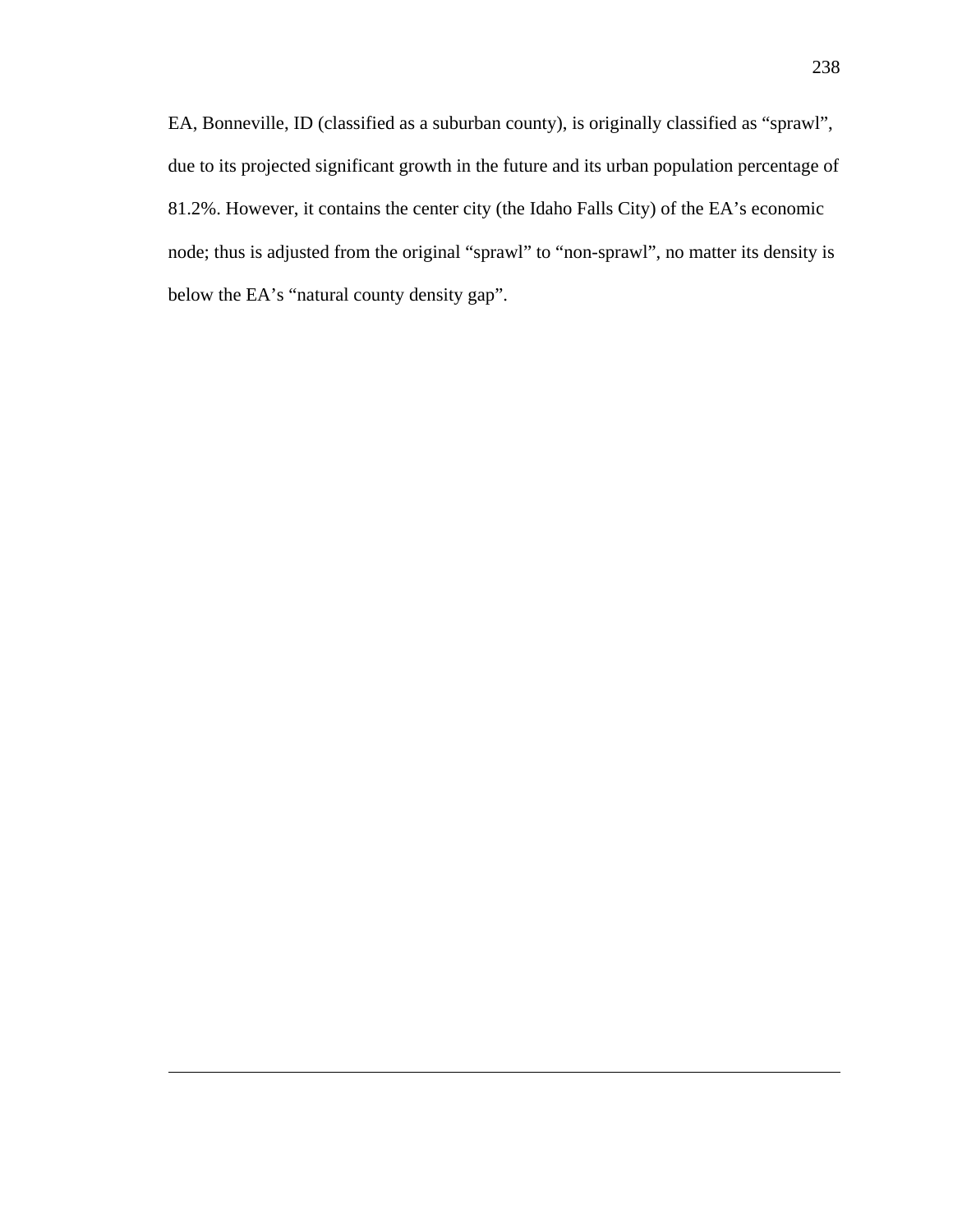### **Appendix 2 (for Chapter 4)**

| Total                           | 483                                      | 1330                               | 1015                                  | 263                               |
|---------------------------------|------------------------------------------|------------------------------------|---------------------------------------|-----------------------------------|
| Urban & Urban Center            | 13                                       | 24                                 | 43                                    | 33                                |
| Suburban & Rural Center         | 44                                       | 145                                | 137                                   | 69                                |
| Rural                           | 90                                       | 240                                | 386                                   | 96                                |
| Undeveloped                     | 336                                      | 921                                | 449                                   | 65                                |
| Land-Use Development<br>Pattern | Very<br>Low-<br>Density<br><b>States</b> | $Low-$<br>Density<br><b>States</b> | Moderate-<br>Density<br><b>States</b> | High-<br>Density<br><b>States</b> |

# Table 4.4 Number of Counties by Development Patterns for State Density

| Classifications, 2000 |  |
|-----------------------|--|
|                       |  |

Table 4.5 Number of Sprawl Counties by County Development Type

|            |             |       | Rural  |          |       | Urban  |       |
|------------|-------------|-------|--------|----------|-------|--------|-------|
|            | Undeveloped | Rural | Center | Suburban | Urban | Center | Total |
| Sprawl     | 112         | 284   | 48     | 48       | O     | O      | 492   |
| Non-Sprawl | 1659        | 528   | 125    | 174      | 76    | 37     | 2599  |
| Total      | 1771        | 812   | 173    | 222      | 76    | 37     | 3091  |
| $\sqrt{1}$ |             |       |        |          |       |        |       |

Note:

The numbers of sprawl counties are shown in bold.

#### Table 4.12 Sprawl Growth Compared with Overall Growth in EAs, 2000-2020

|                                            | Sprawl<br>Growth | Overall<br>Growth | House-<br>hold<br>Growth<br>in<br>Sprawl | House-<br>hold<br>Growth<br>in All | $%$ of U.S.<br>House-<br>hold<br>Growth<br>Desig. as | $%$ of All<br>U.S.<br>House-<br>hold | % of<br>County<br>Growth<br>Desig. as |
|--------------------------------------------|------------------|-------------------|------------------------------------------|------------------------------------|------------------------------------------------------|--------------------------------------|---------------------------------------|
| <b>EA Names</b>                            | Rank             | Rank              | Counties                                 | Counties                           | Sprawl                                               | Growth                               | Sprawl                                |
| <b>LOS ANGELES-</b>                        |                  |                   |                                          |                                    |                                                      |                                      |                                       |
| RIVERSIDE-ORANGE                           |                  |                   |                                          |                                    |                                                      |                                      |                                       |
| COUNTY, CA-AZ                              | $\mathbf{1}$     | $\mathbf{1}$      | 404005                                   | 1436989                            | 5.7                                                  | 5.7                                  | 28.1                                  |
| <b>SAN FRANCISCO-</b><br>OAKLAND-SAN JOSE, |                  |                   |                                          |                                    |                                                      |                                      |                                       |
| CA                                         | 2                | 5.                | 327204                                   | 907694                             | 4.6                                                  | 3.6                                  | 36.0                                  |
| ATLANTA, GA-AL-NC                          | 3                | 7                 | 252694                                   | 764981                             | 3.6                                                  | 3.0                                  | 33.0                                  |
| <b>WASHINGTON-</b><br>BALTIMORE, DC-MD-    |                  |                   |                                          |                                    |                                                      |                                      |                                       |
| VA-WV-PA                                   | 4                | 4                 | 236559                                   | 937491                             | 3.4                                                  | 3.7                                  | 25.2                                  |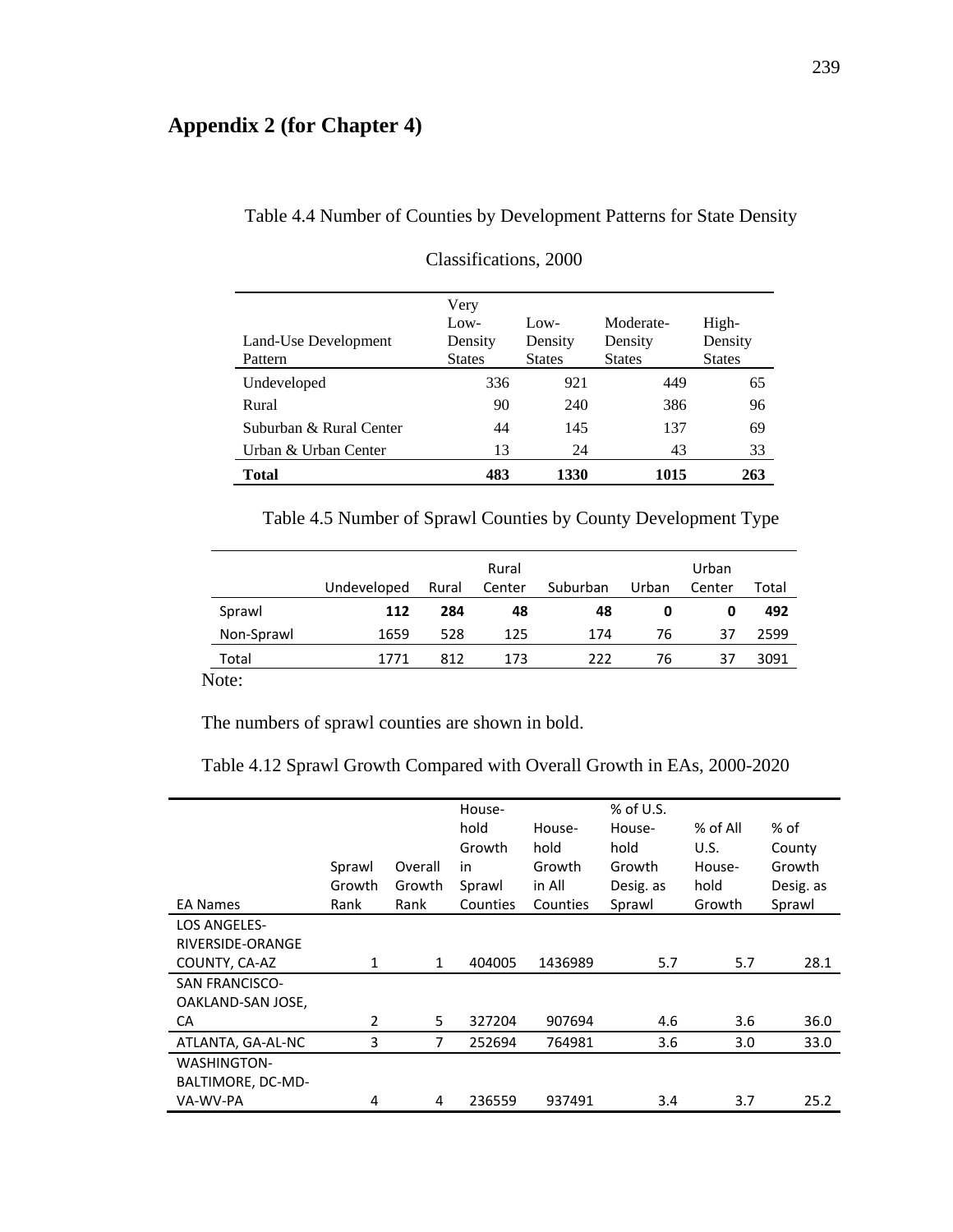|                            |        |                | House-   |          | % of U.S. |          |           |
|----------------------------|--------|----------------|----------|----------|-----------|----------|-----------|
|                            |        |                | hold     | House-   | House-    | % of All | % of      |
|                            |        |                | Growth   | hold     | hold      | U.S.     | County    |
|                            | Sprawl | Overall        | in       | Growth   | Growth    | House-   | Growth    |
|                            | Growth | Growth         | Sprawl   | in All   | Desig. as | hold     | Desig. as |
| <b>EA Names</b>            | Rank   | Rank           | Counties | Counties | Sprawl    | Growth   | Sprawl    |
| ORLANDO, FL                | 5      | 12             | 232560   | 619015   | 3.3       | 2.4      | 37.6      |
| NEW YORK-Northern          |        |                |          |          |           |          |           |
| NJ-LONG ISLAND, NY-        |        |                |          |          |           |          |           |
| NJ-CT-PA-MA                | 6      | $\overline{2}$ | 232398   | 1204837  | 3.3       | 4.8      | 19.3      |
| DALLAS-FORT                |        |                |          |          |           |          |           |
| WORTH, TX-AR-OK            | 7      | 3              | 224305   | 1052869  | 3.2       | 4.2      | 21.3      |
| PORTLAND-SALEM,            |        |                |          |          |           |          |           |
| OR-WA                      | 8      | 17             | 219368   | 418783   | 3.1       | 1.7      | 52.4      |
| NASHVILLE, TN-KY           | 9      | 23             | 212588   | 326668   | 3.0       | 1.3      | 65.1      |
| MINNEAPOLIS-ST.            |        |                |          |          |           |          |           |
| PAUL, MN-WI-IA             | 10     | 14             | 206589   | 482443   | 2.9       | 1.9      | 42.8      |
| SACRAMENTO-YOLO,           |        |                |          |          |           |          |           |
| CA                         | 11     | 18             | 184328   | 381686   | 2.6       | 1.5      | 48.3      |
| HOUSTON-                   |        |                |          |          |           |          |           |
| GALVESTON-                 |        |                |          |          |           |          |           |
| BRAZORIA, TX               | 12     | 9              | 168511   | 719581   | 2.4       | 2.8      | 23.4      |
| PHILADELPHIA-              |        |                |          |          |           |          |           |
| WILMINGTON-ATL.            |        |                |          |          |           |          |           |
| CITY, PA-NJ-DE-MD          | 13     | 21             | 135209   | 349099   | 1.9       | 1.4      | 38.7      |
| JACKSONVILLE, FL-GA        | 14     | 30             | 132608   | 257093   | 1.9       | 1.0      | 51.6      |
| BOSTON-                    |        |                |          |          |           |          |           |
| WORCESTER-                 |        |                |          |          |           |          |           |
| LAWRENCE-LOWELL-           |        |                |          |          |           |          |           |
| <b>BROCKTO, MA-NH-RI</b>   | 15     | 15             | 127030   | 478513   | 1.8       | 1.9      | 26.5      |
| SEATTLE-TACOMA-            |        |                |          |          |           |          |           |
| <b>BREMERTON, WA</b>       | 16     | 13             | 117505   | 518454   | 1.7       | 2.0      | 22.7      |
| CHARLOTTE-                 |        |                |          |          |           |          |           |
| <b>GASTONIA-ROCK</b>       |        |                |          |          |           |          |           |
| HILL, NC-SC                | 17     | 24             | 115245   | 300699   | 1.6       | 1.2      | 38.3      |
| DETROIT-ANN                |        |                |          |          |           |          |           |
| ARBOR-FLINT, MI            | 18     | 27             | 112403   | 290172   | 1.6       | 1.1      | 38.7      |
| DENVER-BOULDER-            |        |                |          |          |           |          |           |
| GREELEY, CO-KS-NE          | 19     | 11             | 95306    | 621111   | 1.4       | 2.5      | 15.3      |
| <b>INDIANAPOLIS, IN-IL</b> | 20     | 29             | 94937    | 258180   | 1.3       | 1.0      | 36.8      |
| LITTLE ROCK-NORTH          |        |                |          |          |           |          |           |
| LITTLE ROCK, AR            | 21     | 41             | 92219    | 148657   | 1.3       | 0.6      | 62.0      |
| CINCINNATI-                |        |                |          |          |           |          |           |
| HAMILTON, OH-KY-IN         | 22     | 36             | 88484    | 175740   | 1.3       | 0.7      | 50.3      |
| BIRMINGHAM, AL             | 23     | 54             | 87570    | 120265   | 1.2       | 0.5      | 72.8      |
| COLUMBUS, OH               | 24     | 31             | 84075    | 238227   | 1.2       | 0.9      | 35.3      |
| WILMINGTON, NC-SC          | 25     | 52             | 83270    | 123194   | 1.2       | 0.5      | 67.6      |
| LAS VEGAS, NV-AZ-          |        |                |          |          |           |          |           |
| UT                         | 26     | 16             | 77349    | 459379   | $1.1\,$   | 1.8      | 16.8      |
| ST. LOUIS, MO-IL           | 27     | 34             | 74376    | 181956   | 1.1       | 0.7      | 40.9      |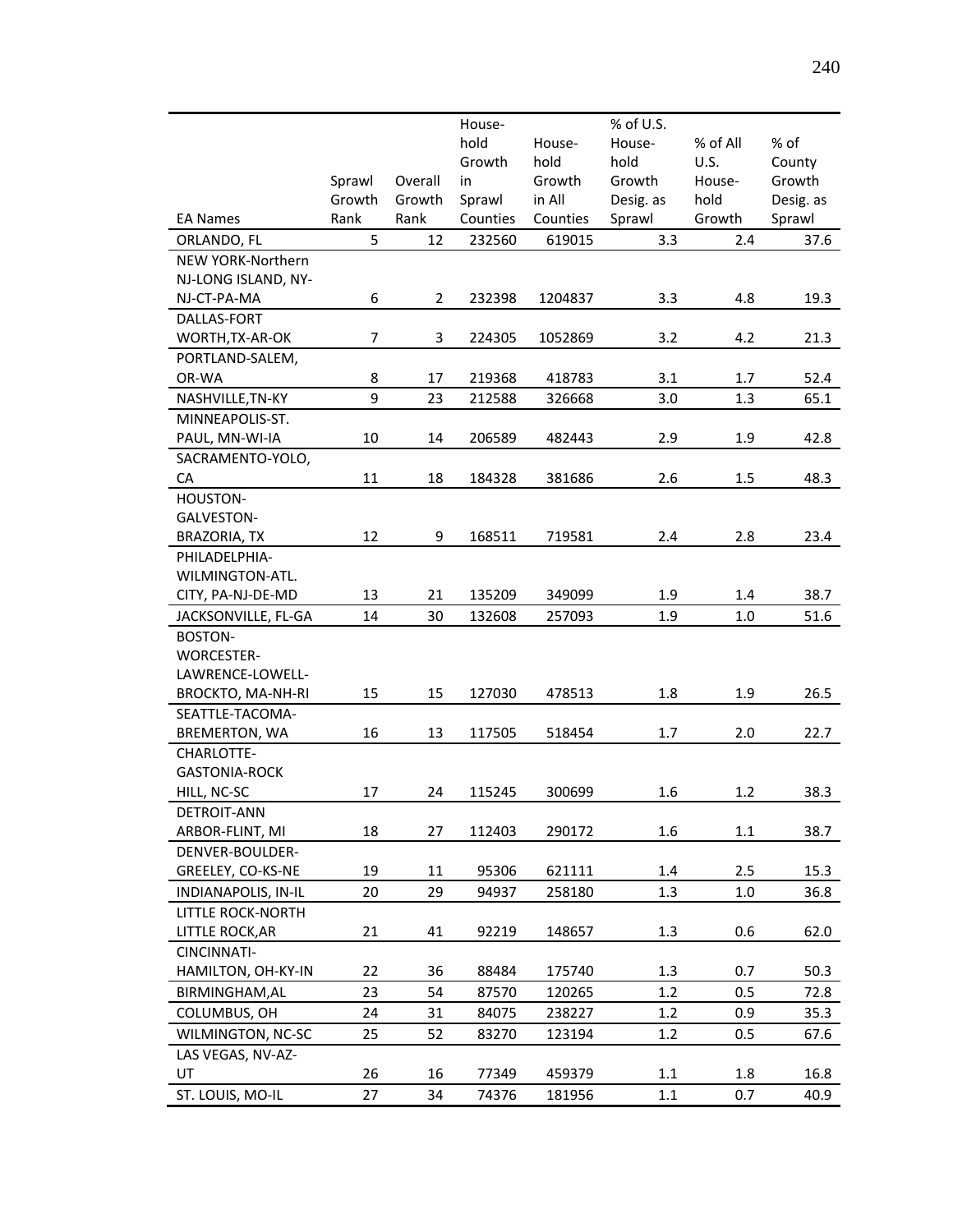|                      |        |         | House-   |          | % of U.S. |          |           |
|----------------------|--------|---------|----------|----------|-----------|----------|-----------|
|                      |        |         | hold     | House-   | House-    | % of All | % of      |
|                      |        |         | Growth   | hold     | hold      | U.S.     | County    |
|                      | Sprawl | Overall | in       | Growth   | Growth    | House-   | Growth    |
|                      | Growth | Growth  | Sprawl   | in All   | Desig. as | hold     | Desig. as |
| <b>EA Names</b>      | Rank   | Rank    | Counties | Counties | Sprawl    | Growth   | Sprawl    |
| SAN ANTONIO, TX      | 28     | 25      | 71961    | 297843   | 1.0       | 1.2      | 24.2      |
| <b>GRAND RAPIDS-</b> |        |         |          |          |           |          |           |
| MUSKEGON-            |        |         |          |          |           |          |           |
| HOLLAND, MI          | 29     | 35      | 70695    | 175984   | $1.0\,$   | 0.7      | 40.2      |
| SPRINGFIELD, MO      | 30     | 50      | 65705    | 127547   | 0.9       | 0.5      | 51.5      |
| HARRISBURG-          |        |         |          |          |           |          |           |
| LEBANON-CARLISLE,    |        |         |          |          |           |          |           |
| PA                   | 31     | 65      | 64577    | 93403    | 0.9       | 0.4      | 69.1      |
| CLEVELAND-AKRON,     |        |         |          |          |           |          |           |
| OH-PA                | 32     | 59      | 64200    | 104233   | 0.9       | 0.4      | 61.6      |
| CHICAGO-GARY-        |        |         |          |          |           |          |           |
| KENOSHA, IL-IN-WI    | 33     | 10      | 62974    | 637171   | 0.9       | 2.5      | 9.9       |
| GREENSBORO-          |        |         |          |          |           |          |           |
| WINSTON-SALEM-       |        |         |          |          |           |          |           |
| HIGH POINT, NC-VA    | 34     | 38      | 58539    | 171647   | 0.8       | 0.7      | 34.1      |
| OKLAHOMA CITY, OK    | 35     | 56      | 56174    | 114696   | 0.8       | 0.5      | 49.0      |
| MEMPHIS, TN-AR-MS-   |        |         |          |          |           |          |           |
| KY                   | 36     | 40      | 55826    | 155104   | 0.8       | 0.6      | 36.0      |
| KNOXVILLE, TN        | 37     | 48      | 54961    | 131390   | 0.8       | 0.5      | 41.8      |
| NEW ORLEANS, LA-     |        |         |          |          |           |          |           |
| <b>MS</b>            | 38     | 69      | 54362    | 84913    | 0.8       | 0.3      | 64.0      |
| FRESNO, CA           | 39     | 44      | 50484    | 144388   | 0.7       | 0.6      | 35.0      |
| SARASOTA-            |        |         |          |          |           |          |           |
| <b>BRADENTON, FL</b> | 40     | 33      | 49908    | 196308   | 0.7       | 0.8      | 25.4      |
| JACKSON, MS-AL-LA    | 41     | 72      | 49692    | 78594    | 0.7       | 0.3      | 63.2      |
| PHOENIX-MESA, AZ-    |        |         |          |          |           |          |           |
| ΝM                   | 42     | 8       | 49002    | 720424   | 0.7       | 2.8      | 6.8       |
| AUSTIN-SAN           |        |         |          |          |           |          |           |
| MARCOS, TX           | 43     | 20      | 48723    | 349783   | 0.7       | 1.4      | 13.9      |
| TULSA, OK-KS         | 44     | 51      | 47356    | 123461   | 0.7       | 0.5      | 38.4      |
| SAVANNAH, GA-SC      | 45     | 77      | 46355    | 73675    | 0.7       | 0.3      | 62.9      |
| <b>EUGENE-</b>       |        |         |          |          |           |          |           |
| SPRINGFIELD, OR-CA   | 46     | 57      | 44009    | 110089   | 0.6       | 0.4      | 40.0      |
| COLUMBIA, SC         | 47     | 61      | 43832    | 96007    | 0.6       | 0.4      | 45.7      |
| RICHMOND-            |        |         |          |          |           |          |           |
| PETERSBURG, VA       | 48     | 43      | 43234    | 146031   | 0.6       | 0.6      | 29.6      |
| RALEIGH-DURHAM-      |        |         |          |          |           |          |           |
| CHAPEL HILL, NC      | 49     | 28      | 42763    | 277453   | 0.6       | 1.1      | 15.4      |
| LEXINGTON, KY-TN-    |        |         |          |          |           |          |           |
| VA-WV                | 50     | 45      | 41635    | 134446   | 0.6       | 0.5      | 31.0      |
| ALBUQUERQUE, NM-     |        |         |          |          |           |          |           |
| AZ                   | 51     | 47      | 39496    | 133410   | 0.6       | 0.5      | 29.6      |
| MOBILE, AL           | 52     | 82      | 39384    | 61475    | 0.6       | 0.2      | 64.1      |
| LOUISVILLE, KY-IN    | 53     | 55      | 38336    | 114768   | 0.5       | 0.5      | 33.4      |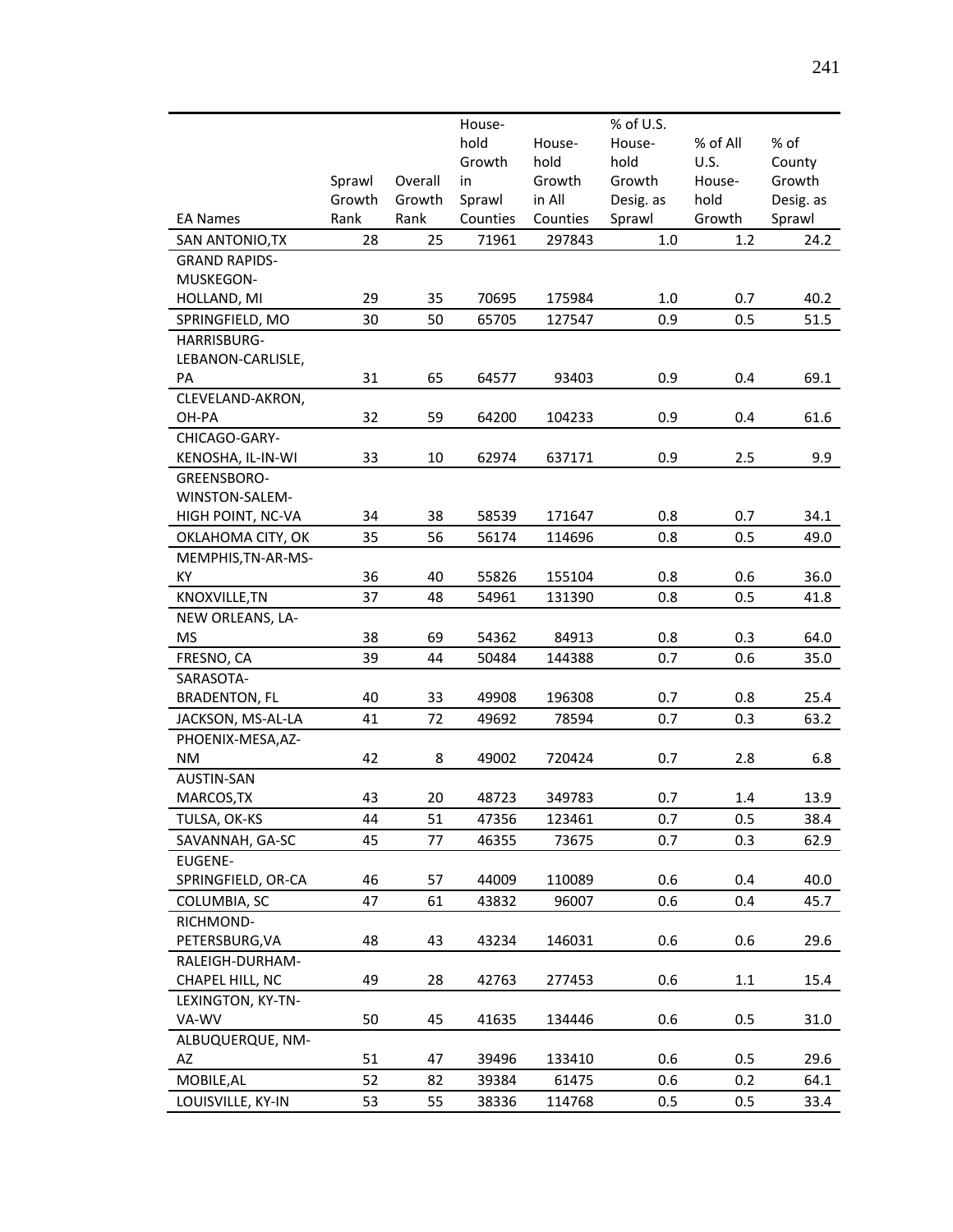|                         |        |         | House-   |          | % of U.S. |          |           |
|-------------------------|--------|---------|----------|----------|-----------|----------|-----------|
|                         |        |         | hold     | House-   | House-    | % of All | % of      |
|                         |        |         | Growth   | hold     | hold      | U.S.     | County    |
|                         | Sprawl | Overall | in       | Growth   | Growth    | House-   | Growth    |
|                         | Growth | Growth  | Sprawl   | in All   | Desig. as | hold     | Desig. as |
| <b>EA Names</b>         | Rank   | Rank    | Counties | Counties | Sprawl    | Growth   | Sprawl    |
| HONOLULU, HI            | 54     | 76      | 37353    | 74310    | 0.5       | 0.3      | 50.3      |
| AUGUSTA-AIKEN, GA-      |        |         |          |          |           |          |           |
| SC                      | 55     | 90      | 34471    | 47626    | 0.5       | 0.2      | 72.4      |
| RENO, NV-CA             | 56     | 58      | 34228    | 107893   | 0.5       | 0.4      | 31.7      |
| RICHLAND-               |        |         |          |          |           |          |           |
| KENNEWICK-PASCO,        |        |         |          |          |           |          |           |
| <b>WA</b>               | 57     | 79      | 34014    | 70799    | 0.5       | 0.3      | 48.0      |
| <b>GREENVILLE-</b>      |        |         |          |          |           |          |           |
| SPARTANBURG-            |        |         |          |          |           |          |           |
| ANDERSON, SC-NC         | 58     | 49      | 33914    | 129261   | 0.5       | 0.5      | 26.2      |
| SPOKANE, WA-ID          | 59     | 66      | 32982    | 92284    | 0.5       | 0.4      | 35.7      |
| TAMPA-ST.               |        |         |          |          |           |          |           |
| PETERSBURG-             |        |         |          |          |           |          |           |
| CLEARWATER, FL          | 60     | 22      | 32979    | 343650   | 0.5       | 1.4      | 9.6       |
| <b>BATON ROUGE, LA-</b> |        |         |          |          |           |          |           |
| <b>MS</b>               | 61     | 73      | 32750    | 78344    | 0.5       | 0.3      | 41.8      |
| PENSACOLA, FL           | 62     | 67      | 32674    | 91600    | 0.5       | 0.4      | 35.7      |
| MIAMI-FORT              |        |         |          |          |           |          |           |
| LAUDERDALE, FL          | 63     | 6       | 31563    | 834525   | 0.4       | 3.3      | 3.8       |
| PITTSBURGH, PA-WV       | 64     | 117     | 30336    | 32978    | 0.4       | 0.1      | 92.0      |
| SALISBURY, MD-DE-       |        |         |          |          |           |          |           |
| VA                      | 65     | 101     | 30038    | 39009    | 0.4       | 0.2      | 77.0      |
| ROANOKE, VA-NC-WV       | 66     | 87      | 29386    | 55172    | 0.4       | 0.2      | 53.3      |
| TALLAHASSEE, FL-GA      | 67     | 70      | 27462    | 81933    | 0.4       | 0.3      | 33.5      |
| MISSOULA, MT            | 68     | 85      | 27264    | 56397    | 0.4       | 0.2      | 48.3      |
| EL PASO, TX-NM          | 69     | 60      | 26714    | 99776    | 0.4       | 0.4      | 26.8      |
| <b>CHARLESTON-NORTH</b> |        |         |          |          |           |          |           |
| CHARLESTON, SC          | 70     | 78      | 26577    | 71820    | 0.4       | 0.3      | 37.0      |
| ALBANY-                 |        |         |          |          |           |          |           |
| SCHENECTADY-TROY,       |        |         |          |          |           |          |           |
| <b>NY</b>               | 71     | 91      | 26020    | 46676    | 0.4       | 0.2      | 55.7      |
| MILWAUKEE-              |        |         |          |          |           |          |           |
| RACINE, WI              | 72     | 53      | 25304    | 121260   | 0.4       | 0.5      | 20.9      |
| PORTLAND, ME            | 73     | 89      | 24253    | 52889    | 0.3       | 0.2      | 45.9      |
| ANCHORAGE, AK           | 74     | 83      | 23867    | 60690    | 0.3       | 0.2      | 39.3      |
| KANSAS CITY, MO-KS      | 75     | 32      | 23274    | 217357   | 0.3       | 0.9      | 10.7      |
| SALT LAKE CITY-         |        |         |          |          |           |          |           |
| OGDEN, UT-ID            | 76     | 26      | 21582    | 292142   | 0.3       | 1.2      | 7.4       |
| NORFOLK-VIRGINIA        |        |         |          |          |           |          |           |
| <b>BEACH-NEWPORT</b>    |        |         |          |          |           |          |           |
| NEWS, VA-NC             | 77     | 42      | 20659    | 146234   | 0.3       | 0.6      | 14.1      |
| APPLETON-               |        |         |          |          |           |          |           |
| OSHKOSH-                |        |         |          |          |           |          |           |
| NEENAH, WI              | 78     | 99      | 19984    | 39748    | 0.3       | 0.2      | 50.3      |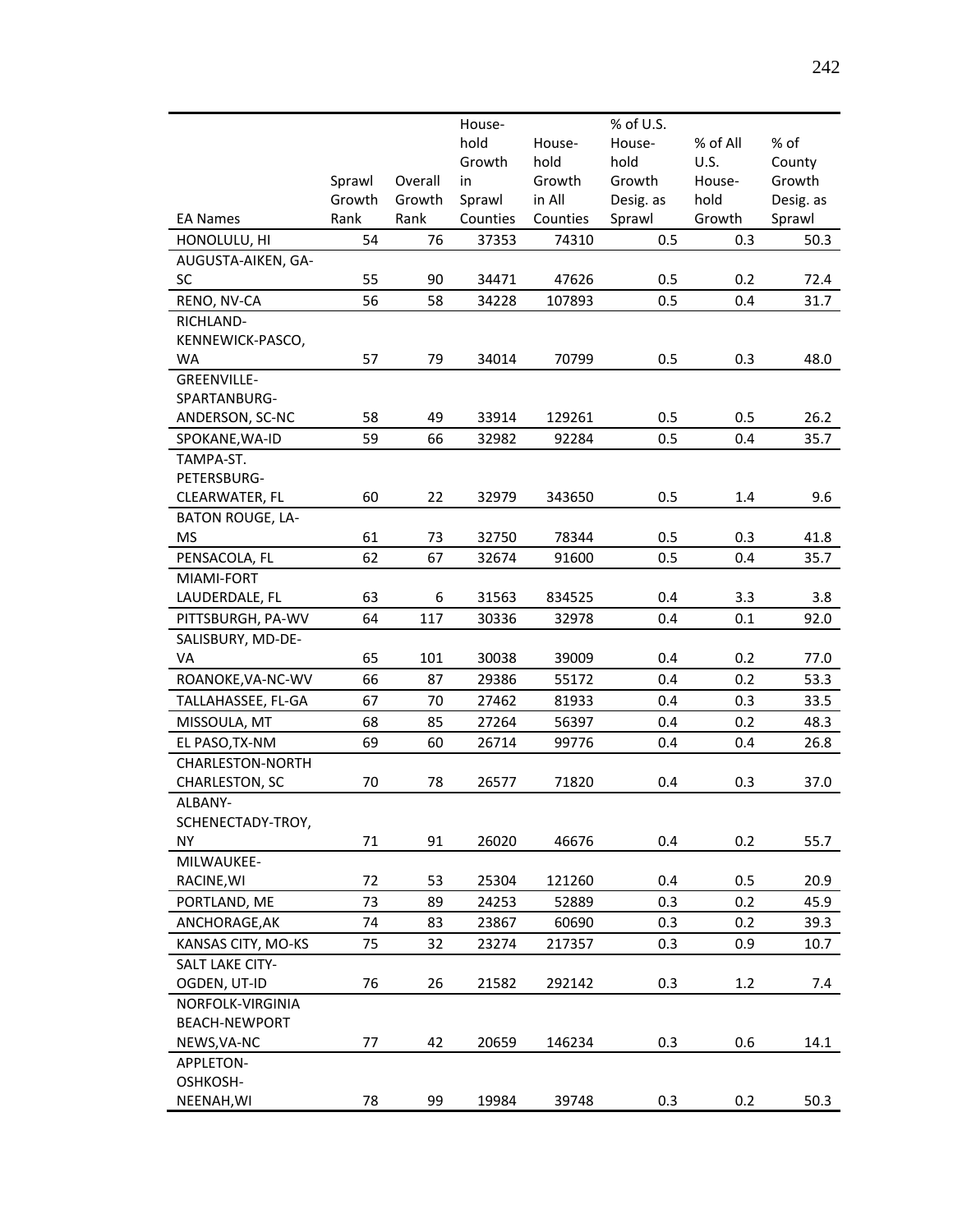|                                |        |         | House-   |          | % of U.S. |          |           |
|--------------------------------|--------|---------|----------|----------|-----------|----------|-----------|
|                                |        |         | hold     | House-   | House-    | % of All | % of      |
|                                |        |         | Growth   | hold     | hold      | U.S.     | County    |
|                                | Sprawl | Overall | in       | Growth   | Growth    | House-   | Growth    |
|                                | Growth | Growth  | Sprawl   | in All   | Desig. as | hold     | Desig. as |
| <b>EA Names</b>                | Rank   | Rank    | Counties | Counties | Sprawl    | Growth   | Sprawl    |
| FLAGSTAFF, AZ-UT               | 79     | 63      | 19346    | 95079    | 0.3       | 0.4      | 20.3      |
| DES MOINES, IA-IL-             |        |         |          |          |           |          |           |
| <b>MO</b>                      | 80     | 81      | 18388    | 65719    | 0.3       | 0.3      | 28.0      |
| COLUMBUS, GA-AL                | 81     | 120     | 18322    | 29585    | 0.3       | 0.1      | 61.9      |
| <b>FAYETTEVILLE, NC</b>        | 82     | 94      | 17862    | 44960    | 0.3       | 0.2      | 39.7      |
| FORT SMITH, AR-OK              | 83     | 103     | 17439    | 38329    | 0.2       | 0.2      | 45.5      |
| ALBANY, GA                     | 84     | 122     | 17392    | 28279    | 0.2       | 0.1      | 61.5      |
| MADISON, WI-IL-IA              | 85     | 68      | 17218    | 90070    | 0.2       | 0.4      | 19.1      |
| <b>GREENVILLE, NC</b>          | 86     | 75      | 17189    | 76217    | 0.2       | 0.3      | 22.6      |
| <b>BOISE CITY, ID-OR</b>       | 87     | 64      | 16363    | 94657    | 0.2       | 0.4      | 17.3      |
| CEDAR RAPIDS, IA               | 88     | 97      | 15854    | 41495    | 0.2       | 0.2      | 38.2      |
| TUCSON, AZ                     | 89     | 39      | 15559    | 156152   | 0.2       | 0.6      | 10.0      |
| MONTGOMERY, AL                 | 90     | 121     | 15332    | 28740    | 0.2       | 0.1      | 53.3      |
| HUNTSVILLE, AL-TN              | 91     | 62      | 14549    | 95515    | 0.2       | 0.4      | 15.2      |
| BILLINGS, MT-WY                | 92     | 104     | 14120    | 38075    | 0.2       | 0.2      | 37.1      |
| SANTA FE, NM                   | 93     | 92      | 13907    | 45646    | 0.2       | 0.2      | 30.5      |
| FARMINGTON, NM-                |        |         |          |          |           |          |           |
| CO                             | 94     | 118     | 13857    | 32731    | 0.2       | 0.1      | 42.3      |
| ELKHART-GOSHEN,                |        |         |          |          |           |          |           |
| IN-MI                          | 95     | 88      | 13678    | 54451    | 0.2       | 0.2      | 25.1      |
| WAUSAU, WI                     | 96     | 114     | 13168    | 33789    | 0.2       | 0.1      | 39.0      |
| FORT WAYNE, IN                 | 97     | 96      | 12561    | 41578    | 0.2       | 0.2      | 30.2      |
| <b>NORTHERN</b>                |        |         |          |          |           |          |           |
| MICHIGAN, MI                   | 98     | 119     | 11738    | 30328    | 0.2       | 0.1      | 38.7      |
| TOLEDO, OH                     | 99     | 128     | 11735    | 22278    | 0.2       | 0.1      | 52.7      |
| CHATTANOOGA,TN-                |        |         |          |          |           |          |           |
| GA                             | 100    | 80      | 11320    | 66738    | 0.2       | 0.3      | 17.0      |
| SIOUX FALLS, SD-IA-            |        |         |          |          |           |          |           |
| MN-NE                          | 101    | 112     | 11229    | 34676    | 0.2       | 0.1      | 32.4      |
| MCALLEN-                       |        |         |          |          |           |          |           |
| EDINBURG-                      |        |         |          |          |           |          |           |
| MISSION, TX                    | 102    | 46      | 10900    | 134396   | 0.2       | 0.5      | 8.1       |
| JOHNSON CITY-                  |        |         |          |          |           |          |           |
| KINGSPORT-BRISTOL,             |        | 106     |          | 37814    | 0.1       | 0.1      |           |
| TN-VA<br>SHREVEPORT-           | 103    |         | 10189    |          |           |          | 26.9      |
| <b>BOSSIER CITY, LA-AR</b>     | 104    | 135     | 9514     | 19402    | 0.1       | 0.1      | 49.0      |
| WICHITA, KS-OK                 | 105    | 86      | 9403     | 55395    | 0.1       | 0.2      | 17.0      |
| TUPELO, MS-AL-TN               | 106    | 109     | 8317     | 36657    | 0.1       | 0.1      | 22.7      |
| <b>GREEN BAY, WI-MI</b>        | 107    | 100     | 7838     | 39294    | 0.1       | 0.2      | 19.9      |
|                                |        |         |          |          | 0.1       |          |           |
| BANGOR, ME<br>BILOXI-GULFPORT- | 108    | 129     | 7775     | 21896    |           | 0.1      | 35.5      |
|                                | 109    | 105     | 7395     | 37983    | 0.1       | 0.2      | 19.5      |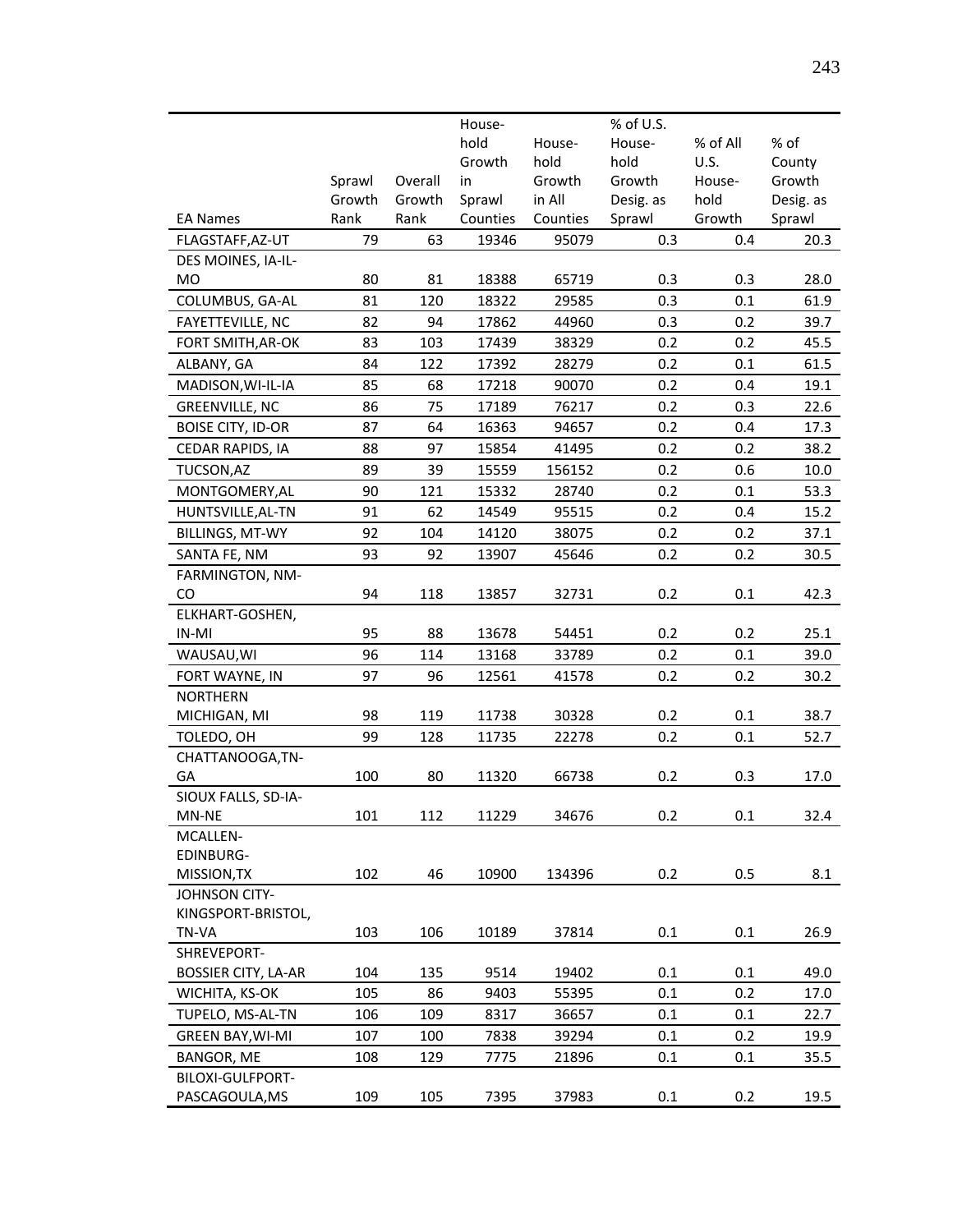|                           |        |         | House-   |          | % of U.S. |          |           |
|---------------------------|--------|---------|----------|----------|-----------|----------|-----------|
|                           |        |         | hold     | House-   | House-    | % of All | % of      |
|                           |        |         | Growth   | hold     | hold      | U.S.     | County    |
|                           | Sprawl | Overall | in       | Growth   | Growth    | House-   | Growth    |
|                           | Growth | Growth  | Sprawl   | in All   | Desig. as | hold     | Desig. as |
| <b>EA Names</b>           | Rank   | Rank    | Counties | Counties | Sprawl    | Growth   | Sprawl    |
| JOPLIN, MO-KS-OK          | 110    | 125     | 7321     | 25310    | 0.1       | 0.1      | 28.9      |
| ASHEVILLE, NC             | 111    | 84      | 7128     | 60566    | $0.1\,$   | 0.2      | 11.8      |
| BEAUMONT-PORT             |        |         |          |          |           |          |           |
| ARTHUR, TX                | 112    | 126     | 7081     | 24193    | 0.1       | 0.1      | 29.3      |
| FAYETTEVILLE-             |        |         |          |          |           |          |           |
| SPRINGDALE-               |        |         |          |          |           |          |           |
| ROGERS, AR-MO-OK          | 113    | 74      | 6468     | 78116    | 0.1       | 0.3      | 8.3       |
| OMAHA, NE-IA-MO           | 114    | 71      | 6148     | 79012    | 0.1       | 0.3      | 7.8       |
| CHARLESTON, WV-KY-        |        |         |          |          |           |          |           |
| ΟH                        | 115    | 149     | 5965     | 11499    | 0.1       | 0.0      | 51.9      |
| TWIN FALLS, ID            | 116    | 137     | 5897     | 16398    | 0.1       | 0.1      | 36.0      |
| REDDING, CA-OR            | 117    | 110     | 5881     | 35619    | 0.1       | 0.1      | 16.5      |
| ROCHESTER, NY-PA          | 118    | 108     | 5755     | 37034    | 0.1       | 0.1      | 15.5      |
| PEORIA-PEKIN, IL          | 119    | 154     | 5624     | 9727     | 0.1       | 0.0      | 57.8      |
| SAN ANGELO, TX            | 120    | 153     | 5343     | 10135    | 0.1       | 0.0      | 52.7      |
| EVANSVILLE-               |        |         |          |          |           |          |           |
| HENDERSON, IN-KY-         |        |         |          |          |           |          |           |
| IL                        | 121    | 123     | 4902     | 26868    | 0.1       | 0.1      | 18.2      |
| HICKORY-                  |        |         |          |          |           |          |           |
| MORGANTON, NC-TN          | 122    | 98      | 4791     | 40938    | 0.1       | 0.2      | 11.7      |
| LAKE CHARLES, LA          | 123    | 132     | 4401     | 21460    | 0.1       | 0.1      | 20.5      |
| STATE COLLEGE, PA         | 124    | 162     | 4257     | 5810     | 0.1       | 0.0      | 73.3      |
| <b>CORPUS CHRISTI, TX</b> | 125    | 113     | 4242     | 34066    | 0.1       | 0.1      | 12.5      |
| TRAVERSE CITY, MI         | 126    | 93      | 3980     | 45129    | 0.1       | 0.2      | 8.8       |
| <b>GRAND ISLAND, NE</b>   | 127    | 159     | 3768     | 6763     | 0.1       | 0.0      | 55.7      |
| CASPER, WY-ID-UT          | 128    | 130     | 3689     | 21499    | 0.1       | 0.1      | 17.2      |
| SIOUX CITY, IA-NE-SD      | 129    | 155     | 3637     | 9678     | 0.1       | 0.0      | 37.6      |
| PADUCAH, KY-IL            | 130    | 146     | 3573     | 13129    | 0.1       | 0.1      | 27.2      |
| FARGO-MOORHEAD,           |        |         |          |          |           |          |           |
| ND-MN                     | 131    | 133     | 3515     | 21399    | 0.0       | 0.1      | 16.4      |
| DAYTON-                   |        |         |          |          |           |          |           |
| SPRINGFIELD, OH           | 132    | 156     | 3245     | 9242     | 0.0       | 0.0      | 35.1      |
| IDAHO FALLS, ID-WY        | 133    | 115     | 3180     | 33769    | 0.0       | 0.1      | 9.4       |
| <b>BURLINGTON, VT-NY</b>  | 134    | 102     | 2721     | 38572    | 0.0       | 0.2      | 7.1       |
| DULUTH-SUPERIOR,          |        |         |          |          |           |          |           |
| MN-WI                     | 135    | 157     | 2543     | 8166     | 0.0       | 0.0      | 31.1      |
| CHAMPAIGN-                |        |         |          |          |           |          |           |
| URBANA, IL                | 136    | 148     | 1827     | 11552    | 0.0       | 0.0      | 15.8      |
| SAN DIEGO, CA             | 171    | 19      | 0        | 378111   | 0.0       | 1.5      | $0.0\,$   |
| <b>FORT MYERS-CAPE</b>    |        |         |          |          |           |          |           |
| CORAL, FL                 | 169    | 37      | 0        | 174448   | 0.0       | 0.7      | 0.0       |
| MACON, GA                 | 157    | 95      | 0        | 41730    | 0.0       | 0.2      | $0.0\,$   |
| COLUMBIA, MO              | 152    | 107     | 0        | 37431    | $0.0\,$   | 0.1      | $0.0\,$   |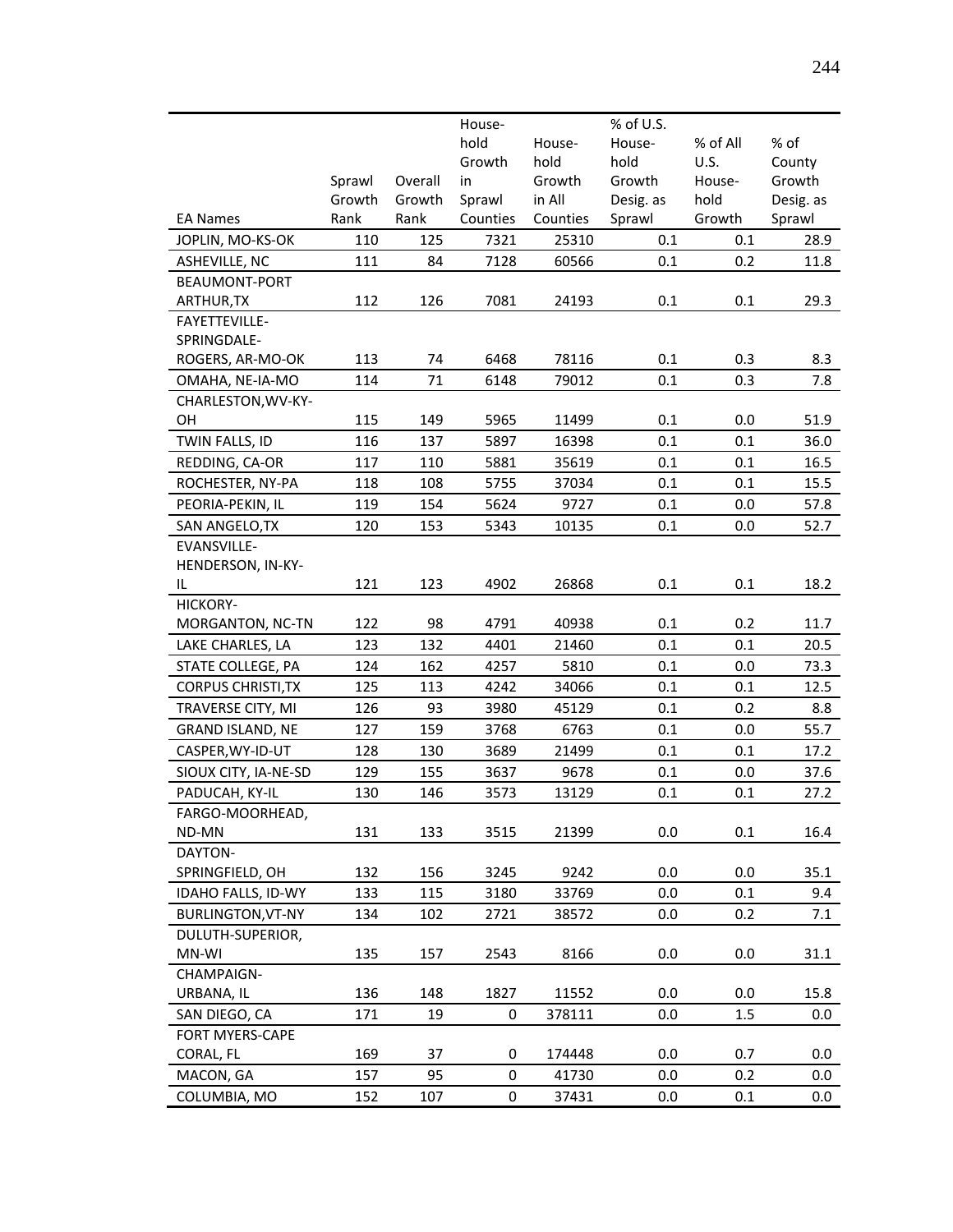|                                |        |         | House-      |          | % of U.S. |          |           |
|--------------------------------|--------|---------|-------------|----------|-----------|----------|-----------|
|                                |        |         | hold        | House-   | House-    | % of All | % of      |
|                                |        |         | Growth      | hold     | hold      | U.S.     | County    |
|                                | Sprawl | Overall | in          | Growth   | Growth    | House-   | Growth    |
|                                | Growth | Growth  | Sprawl      | in All   | Desig. as | hold     | Desig. as |
| <b>EA Names</b>                | Rank   | Rank    | Counties    | Counties | Sprawl    | Growth   | Sprawl    |
| LINCOLN, NE                    | 140    | 111     | 0           | 35447    | 0.0       | 0.1      | 0.0       |
| LAFAYETTE, LA                  | 156    | 116     | 0           | 33383    | 0.0       | 0.1      | 0.0       |
| ROCHESTER, MN-IA-              |        |         |             |          |           |          |           |
| WI                             | 147    | 124     | 0           | 25477    | 0.0       | 0.1      | $0.0\,$   |
| STAUNTON, VA-WV                | 168    | 127     | 0           | 23117    | 0.0       | 0.1      | 0.0       |
| SYRACUSE, NY-PA                | 151    | 131     | $\mathbf 0$ | 21491    | 0.0       | 0.1      | 0.0       |
| AMARILLO, TX-NM                | 163    | 134     | 0           | 19844    | 0.0       | 0.1      | 0.0       |
| DOTHAN, AL-FL-GA               | 159    | 136     | 0           | 19340    | 0.0       | 0.1      | 0.0       |
| LA CROSSE, WI-MN               | 149    | 138     | 0           | 15914    | 0.0       | 0.1      | 0.0       |
| <b>TOPEKA, KS</b>              | 138    | 139     | 0           | 15178    | 0.0       | 0.1      | 0.0       |
| ODESSA-MIDLAND, TX             | 166    | 140     | $\pmb{0}$   | 15173    | 0.0       | 0.1      | $0.0\,$   |
| PUEBLO, CO-NM                  | 162    | 141     | 0           | 15028    | 0.0       | 0.1      | 0.0       |
| RAPID CITY, SD-MT-             |        |         |             |          |           |          |           |
| NE-ND                          | 141    | 142     | 0           | 14275    | 0.0       | 0.1      | 0.0       |
| PENDLETON, OR-WA               | 172    | 143     | 0           | 14072    | 0.0       | 0.1      | $0.0\,$   |
| DAVENPORT-                     |        |         |             |          |           |          |           |
| MOLINE-ROCK                    |        |         |             |          |           |          |           |
| ISLAND, IA-IL                  | 150    | 144     | 0           | 13271    | 0.0       | 0.1      | $0.0\,$   |
| <b>BUFFALO-NIAGARA</b>         |        |         |             |          |           |          |           |
| FALLS, NY-PA                   | 167    | 145     | 0           | 13186    | 0.0       | 0.1      | 0.0       |
| LUBBOCK, TX                    | 164    | 147     | 0           | 11970    | 0.0       | 0.0      | $0.0\,$   |
| SPRINGFIELD, IL-MO             | 153    | 150     | 0           | 10664    | 0.0       | 0.0      | 0.0       |
| JONESBORO, AR-MO               | 154    | 151     | 0           | 10617    | 0.0       | 0.0      | $0.0\,$   |
| MONROE, LA                     | 155    | 152     | 0           | 10213    | 0.0       | 0.0      | $0.0\,$   |
| BISMARCK, ND-MT-               |        |         |             |          |           |          |           |
| SD                             | 143    | 158     | 0           | 7369     | 0.0       | 0.0      | 0.0       |
| ABILENE, TX                    | 170    | 160     | $\pmb{0}$   | 6363     | 0.0       | 0.0      | 0.0       |
| HOBBS, NM-TX                   | 165    | 161     | 0           | 6324     | 0.0       | 0.0      | $0.0\,$   |
| ERIE, PA                       | 146    | 163     | 0           | 5373     | 0.0       | 0.0      | 0.0       |
| <b>GRAND FORKS, ND-</b>        |        |         |             |          |           |          |           |
| MN                             | 145    | 164     | 0           | 4277     | 0.0       | 0.0      | $0.0\,$   |
| <b>GREAT FALLS, MT</b>         | 160    | 165     | $\pmb{0}$   | 2525     | 0.0       | 0.0      | 0.0       |
| MINOT, ND                      | 144    | 166     | 0           | 1905     | 0.0       | 0.0      | $0.0\,$   |
| WESTERN                        |        |         |             |          |           |          |           |
| OKLAHOMA, OK                   | 137    | 167     | 0           | 1396     | 0.0       | 0.0      | 0.0       |
| SCOTTSBLUFF, NE-<br><b>WY</b>  | 161    | 168     | 0           | 1172     | 0.0       | 0.0      | $0.0\,$   |
|                                |        |         |             |          |           |          |           |
| ABERDEEN, SD                   | 142    | 169     | 0           | 1165     | 0.0       | 0.0      | 0.0       |
| <b>NORTH PLATTE, NE-</b><br>CO | 139    | 170     | 0           | 783      | 0.0       | 0.0      | $0.0\,$   |
| GREENVILLE, MS                 | 158    | 171     | 0           | -4775    | 0.0       | 0.0      | 0.0       |
|                                |        |         |             |          |           |          |           |
| WHEELING, WV-OH                | 148    | 172     | 0           | -7546    | 0.0       | 0.0      | $0.0\,$   |

Note: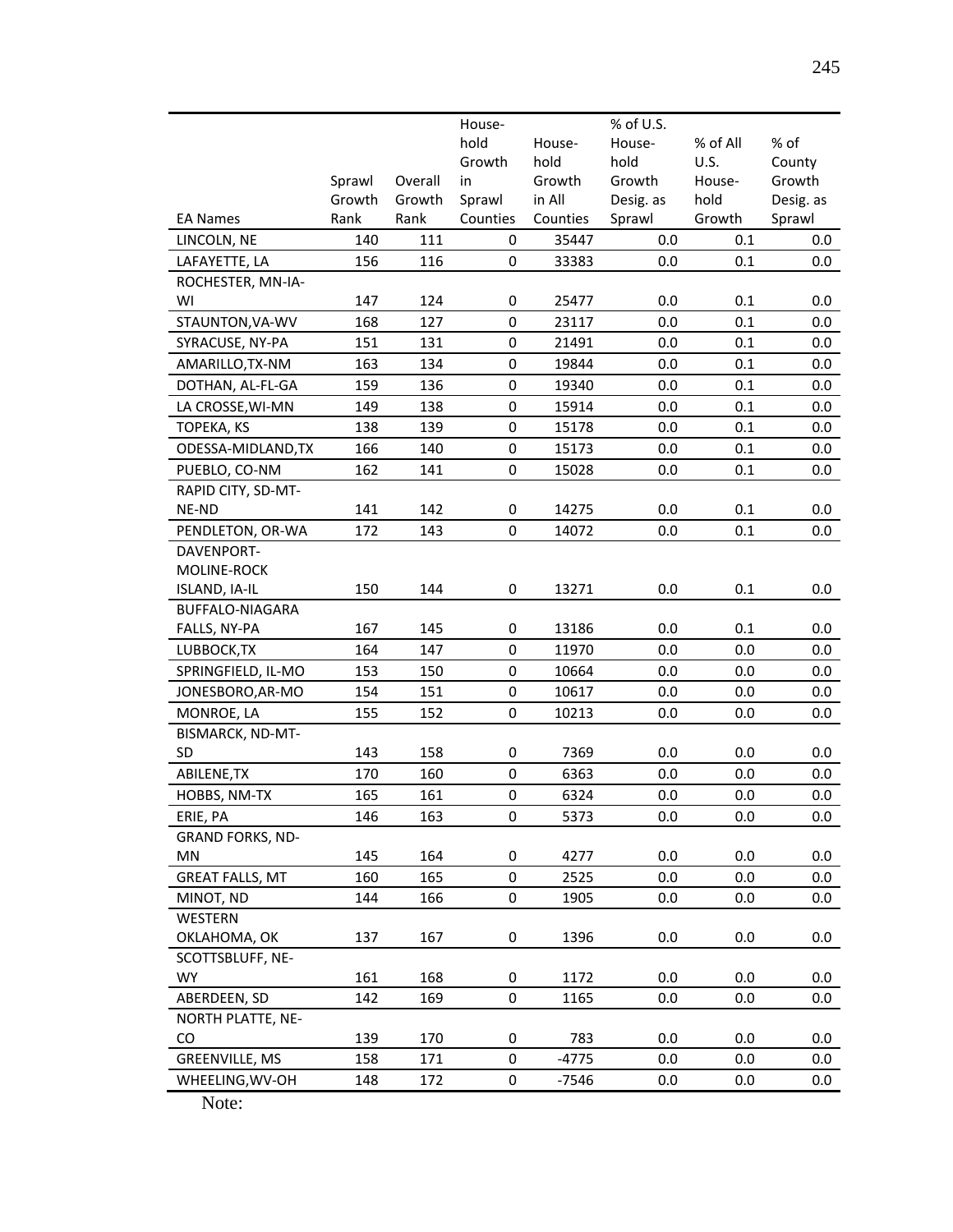# "Desig." in column headings represents "Designated".

|                         |                |           | Percentage of |                     |
|-------------------------|----------------|-----------|---------------|---------------------|
|                         | Overall        |           | All U.S.      |                     |
|                         | Growth         | Household | Household     |                     |
| <b>NAME</b>             | Rank           | Growth    | Growth (%)    | Land Use Type       |
| MARICOPA, AZ            | 1              | 660249    | 2.6           | Suburban            |
| SAN DIEGO, CA           | $\overline{2}$ | 378111    | 1.5           | Suburban            |
| CLARK, NV               | 3              | 373355    | 1.5           | Urban Center        |
| HARRIS, TX              | 4              | 341663    | 1.3           | Urban Center        |
| LOS ANGELES, CA         | 5              | 334478    | 1.3           | Urban Center        |
| RIVERSIDE, CA           | 6              | 307587    | 1.2           | <b>Rural Center</b> |
| ORANGE, CA              | $\overline{7}$ | 297677    | 1.2           | Urban Center        |
| <b>BROWARD, FL</b>      | 8              | 273333    | 1.1           | Urban               |
| PALM BEACH, FL          | 9              | 271020    | 1.1           | Suburban            |
| TARRANT, TX             | 10             | 264411    | 1.0           | Urban               |
| SAN BERNARDINO, CA      | 11             | 235262    | 0.9           | Rural               |
| BEXAR, TX               | 12             | 189281    | 0.7           | Urban               |
| DALLAS, TX              | 13             | 186156    | 0.7           | Urban Center        |
| TRAVIS, TX              | 14             | 183409    | 0.7           | Urban               |
| SACRAMENTO, CA          | 15             | 180869    | 0.7           | Suburban            |
| ORANGE, FL              | 16             | 178525    | 0.7           | Urban               |
| MIAMI-DADE, FL          | 17             | 178064    | 0.7           | Urban               |
| COLLIN, TX              | 18             | 168134    | 0.7           | Suburban            |
| KING, WA                | 19             | 165002    | 0.7           | Urban               |
| HILLSBOROUGH, FL        | 20             | 164548    | 0.7           | Suburban            |
| FAIRFAX + FAIRFAX CIT + |                |           |               |                     |
| FALLS CHURCH, VA        | 21             | 146031    | 0.6           | Urban               |
| WAKE, NC                | 22             | 139715    | 0.6           | Suburban            |
| CONTRA COSTA, CA        | 23             | 137986    | 0.5           | Suburban            |
| MECKLENBURG, NC         | 24             | 137832    | 0.5           | Urban               |
| PIMA, AZ                | 25             | 136568    | 0.5           | Suburban            |
| ALAMEDA, CA             | 26             | 132219    | 0.5           | Urban               |
| GWINNETT, GA            | 27             | 128431    | 0.5           | Urban               |
| COBB, GA                | 28             | 127612    | 0.5           | Urban               |
| DU PAGE, IL             | 29             | 125125    | 0.5           | Urban               |
| DENTON, TX              | 30             | 124446    | 0.5           | Suburban            |

Table 4.14 Top 30 Overall Growth Counties, 2000-2020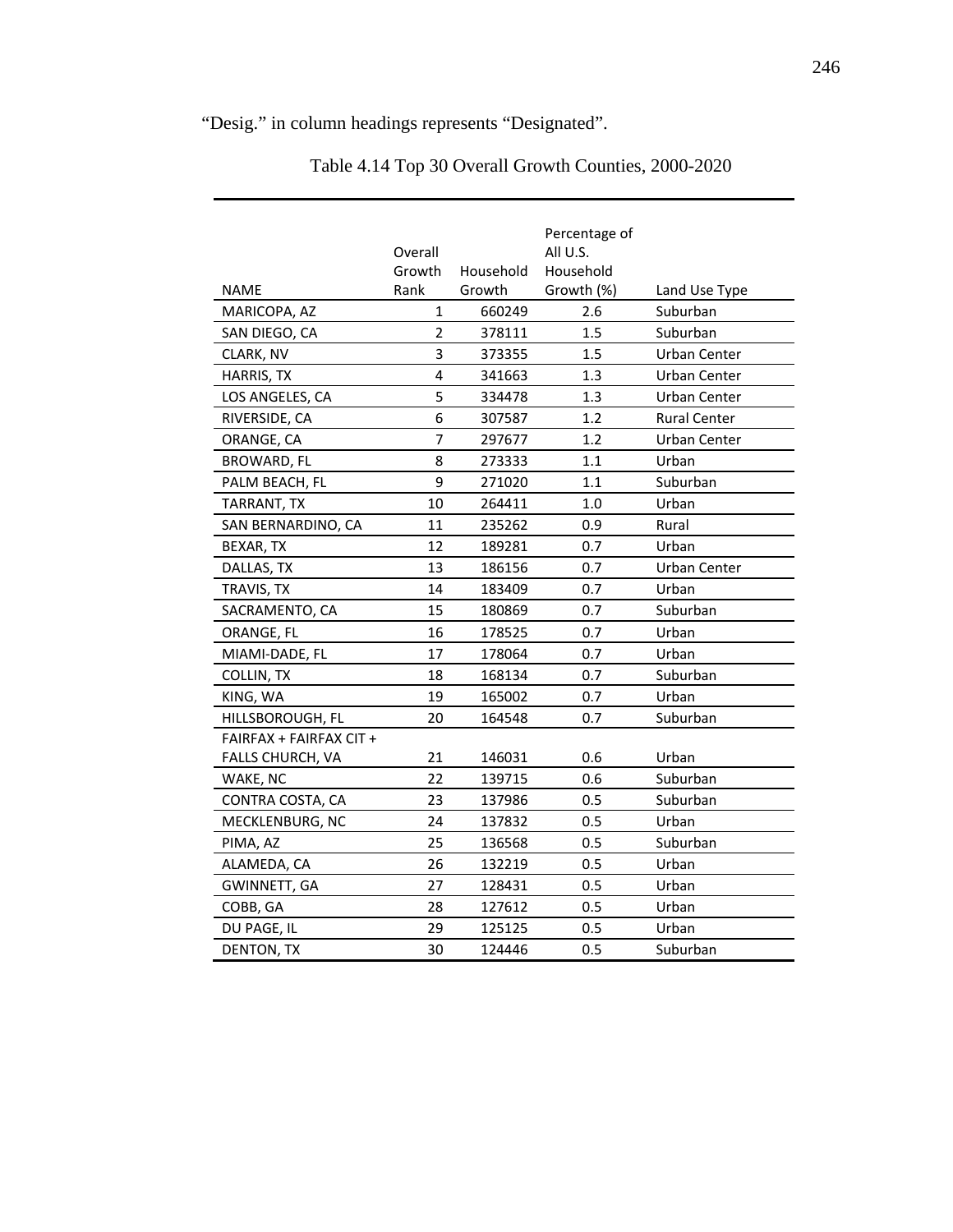### **References**

- 1. Abrams, Charles. 1971. *The Language of Cities*. New York: Viking.
- 2. Altshuler, Alan A., and Jose A. Gomez-Ibanez. 1993. *Regulation for Revenue: The Political Economy of Land Use Exactions*. Washington, DC: Brookings Institution.
- 3. Black, Thomas J. 1996. "The Economics of Sprawl." *Urban Land* 55, 3: 6-52.
- 4. Brody, Samuel D., Virginia Carrasco, and Wesley E. Highfield. 2006. "Measuring the Adoption of Local Sprawl". *Journal of Planning Education and Research* 25: 294- 310. http://research.arch.tamu.edu/epsru/pdf/JPER\_sprawl.pdf (accessed March 2013).
- 5. Burchell, Robert W., Anthony Downs, Samuel Seskin, Terry Moore, Naveed Shad, David Listokin, Judy S. Davis, David Helton, Michelle Gall, and Hilary Phillips. 1998. *TCRP Report 39: The Costs of Sprawl- Revisited*. Washington, DC: National Academy Press.
- 6. Burchell, Robert W., George Lowenstein, William R. Dolphin, Catherine C. Galley. 2002. *TCRP Report 74: Costs of Sprawl- 2000*. Washington, DC: National Academy Press.
- 7. Burchfield, Marcy, Henry G. Overman, Diego Puga, Matthew A. Turner. 2006. "Causes of Sprawl: A Portrait from Space." *The Quarterly Journal of Economics* May 2006: 587-633.
- 8. Census Glossary, http://www.census.gov/dmd/www/glossary.html#C (accessed April 2009).
- 9. Cervero, Robert. 1991 "Land Use and Travel at Suburban Activity Centers." *Transportation Quarterly* 45, 4: 479-91.
- 10. Cutsinger, Jackie, George Galster, Harold Wolman, Royce Hanson, and Douglas Towns. 2005. "Verifying the Multi-dimensional Nature of Metropolitan Land Use: Advancing the Understanding and Measurement of Sprawl." *Journal of Urban Affairs* 27, 3: 235-259.
- 11. Downs, Anthony. 1994. *New Visions for Metropolitan America*. Washington, DC: Brookings Institution; and Cambridge, MA: Lincoln Institute of Land Policy.
- 12. Downs, Anthony. 1998a. "How America's Cities Are Growing: The Big Picture." *Brookings Review* 16, 4: 8-12.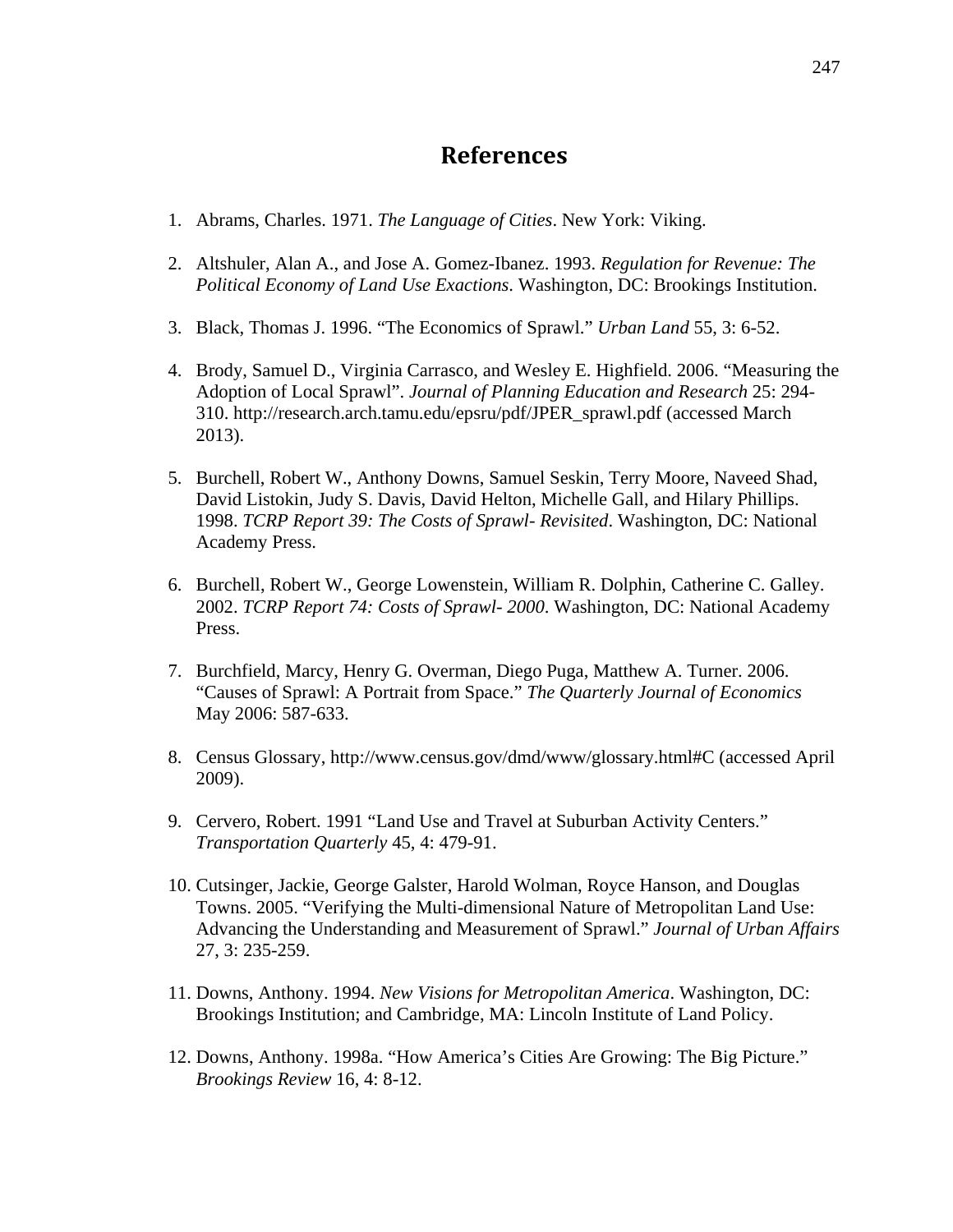- 13. Downs, Anthony. 1998b. "Relating Suburban Sprawl to Urban Decline." Unpublished manuscript.
- 14. Downs, Anthony. 1999. "Some Realities about Sprawl and Urban Decline." *Housing Policy Debate* 10, 4: 955-974.
- 15. Ewing, Reid. 1997. "Is Los Angeles-Style Sprawl Desirable?" *Journal of the American Planning Association* 63: 107-126.
- 16. Ewing, Reid, Rolf Pendall, and Donald Chen. 2002. *Measuring Sprawl and Its Impact* (Technical Report). World Wide Web page < http://www.smartgrowthamerica.org/documents/MeasuringSprawlTechnical.pdf> (accessed September 2012).
- 17. Ewing, Reid, Rolf Pendall, and Donald Chen. 2003a. "Measuring Sprawl and Its Transportation Impacts." *Transportation Research Record* 1831: 175-183.
- 18. Ewing, Reid, Tom Schmid, Richard Killingsworth, Amy Zlot, and Stephen Raudenbush. 2003b. "Relationship between Urban Sprawl and Physical Activity, Obesity, and Morbidity." *American Journal of Health Promotion* 18, 1: 47-57.
- 19. Frenkel, Amnon, and Maya Ashkenazi. 2005. "Measuring Urban Sprawl—How Can We Deal With It?" *European Regional Science Association ERSA Conference Papers ersa05p50*. http://ideas.repec.org/p/wiw/wiwrsa/ersa05p50.html (accessed March 2013)
- 20. Galster, George, Royce Hanson, Michael R. Ratcliffe, Harold Wolman, Stephen Coleman, and Jason Freihage. 2001. "Wrestling Sprawl to The Ground: Defining and Measuring an Elusive Concept." *Housing Policy Debate* 12, 4: 681-717. Fannie Mae Foundation 2001.
- 21. Glaeser, E., M. Kahn, and C. Chu. 2001. *Job Sprawl: Employment Location in U.S. Metropolitan Areas*. Center for Urban and metropolitan Policy, The Brookings Institution, Washington, D.C.
- 22. Gordon, Peter, and Harry W. Richardson. 1997. "Are Compact Cities a Desirable Planning Goal?" *Journal of the American Planning Association* 63: 95-106.
- 23. Harvey, Robert O., and William A. V. Clark. 1965. "The Nature and Economics of Sprawl." *Land Economics* 41, 1:1-9.
- 24. Haydon, D. 2004. *A Field Guide to Sprawl*. W. W. Norton.
- 25. Knaap, Gerrit J. 1985. "The Price Effects of an Urban Growth Boundary in Metropolitan Portland, Oregon." *Land Economics* 61: 26-35.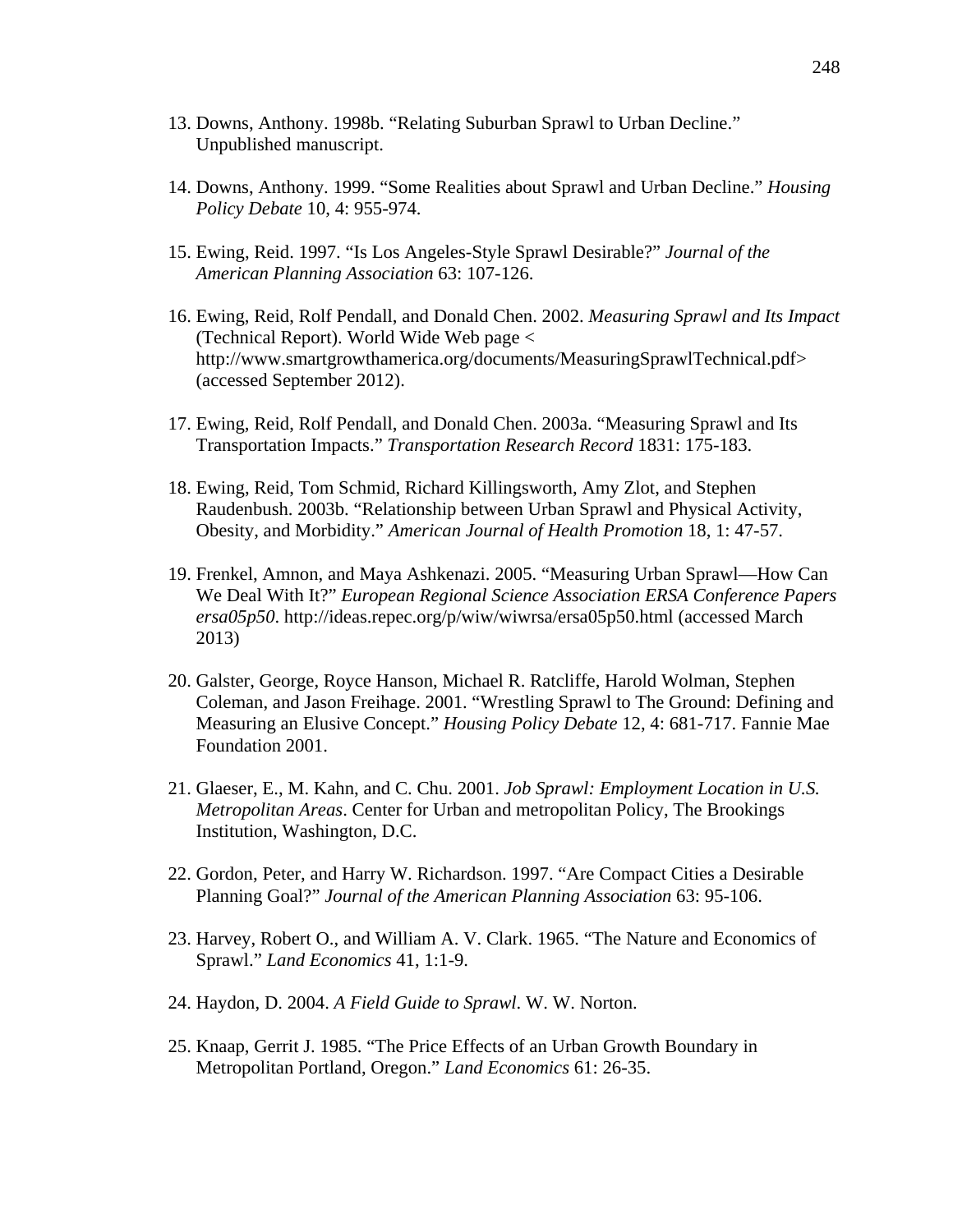- 26. Knaap, Gerrit, Yan Song, Reid Ewing, and Kelly Clifton. 2005. "Seeing the Elephant: Multi-disciplinary Measures of Urban Sprawl." http://smartgrowth.umd.edu/multidisciplinarymeasuresurbansprawl.html (Accessed March 2013).
- 27. Kurban, Haydar and Joseph Persky. 2007. "Do Metropolitan Areas with Rich Central Cities Experience Less Sprawl?" *Economic Development Quarterly* 21, 2: 179-184.
- 28. Lockwood, Charles. 1999. "Sprawl." *Hemispheres*, September: 82-91.
- 29. Lopez, Russ and Patricia H. Hynes. 2003. "Sprawl in the 1990s Measurement, Distribution, and Trends." *Urban Affairs Review* 38, 3: 325-355.
- 30. Mills, David E. 1980. "Growth, Speculation, and Sprawl in a Monocentric City." *Journal of Urban Economics* 10: 201-226.
- 31. Moe, Richard. 1996. *Growing Smarter: Fighting Sprawl and Restoring Community in America*. Washington, DC: National Trust for Historic Preservation.
- 32. Orfield, Myron. 1997. *Metropolitics: A Regional Agenda for Community and Stability*. Washington, DC: Brookings Institution, and Cambridge, MA: Lincoln Institute of Land Policy.
- 33. Pendall, Rolf. 1999. "Do Land-use Controls Cause Sprawl?" *Environment and Planning B: Planning and Design* 26, 4: 555-571.
- 34. Popenoe, David. 1979. "Urban Sprawl: Some Neglected Sociology." *Sociology and Social Research* 31, 2:181-188.
- 35. Richmond, Henry R. 1995. *Regionalism: Chicago as an American Region*. Chicago: John D. and Catherine T. MacArthur Foundation.
- 36. Shen, Q. 1996. "Spatial Impacts of Locally Enacted Growth Controls: the San Francisco Bay Area in the 1980s." *Environment and Planning B: Planning and Design* 23: 61-91.
- 37. Sierra Club. 1998. *Sprawl: The Dark Side of the American Dream*. World wide web page http://www.sierraclub.org/sprawl/report98/ <Accessed September 2012>.
- 38. Torrens, Paul and Marina Alberti. 2000. *Measuring sprawl*. Unpublished paper No. 27. University College, London. Center for Advanced Spatial Analysis.
- 39. USA Today, February 22, 2001.
- 40. U.S. Department of Agriculture. 2009. Summary Report: 2007 National Resources Inventory, Natural Resources Conservation Service, Washington, DC, and Center for